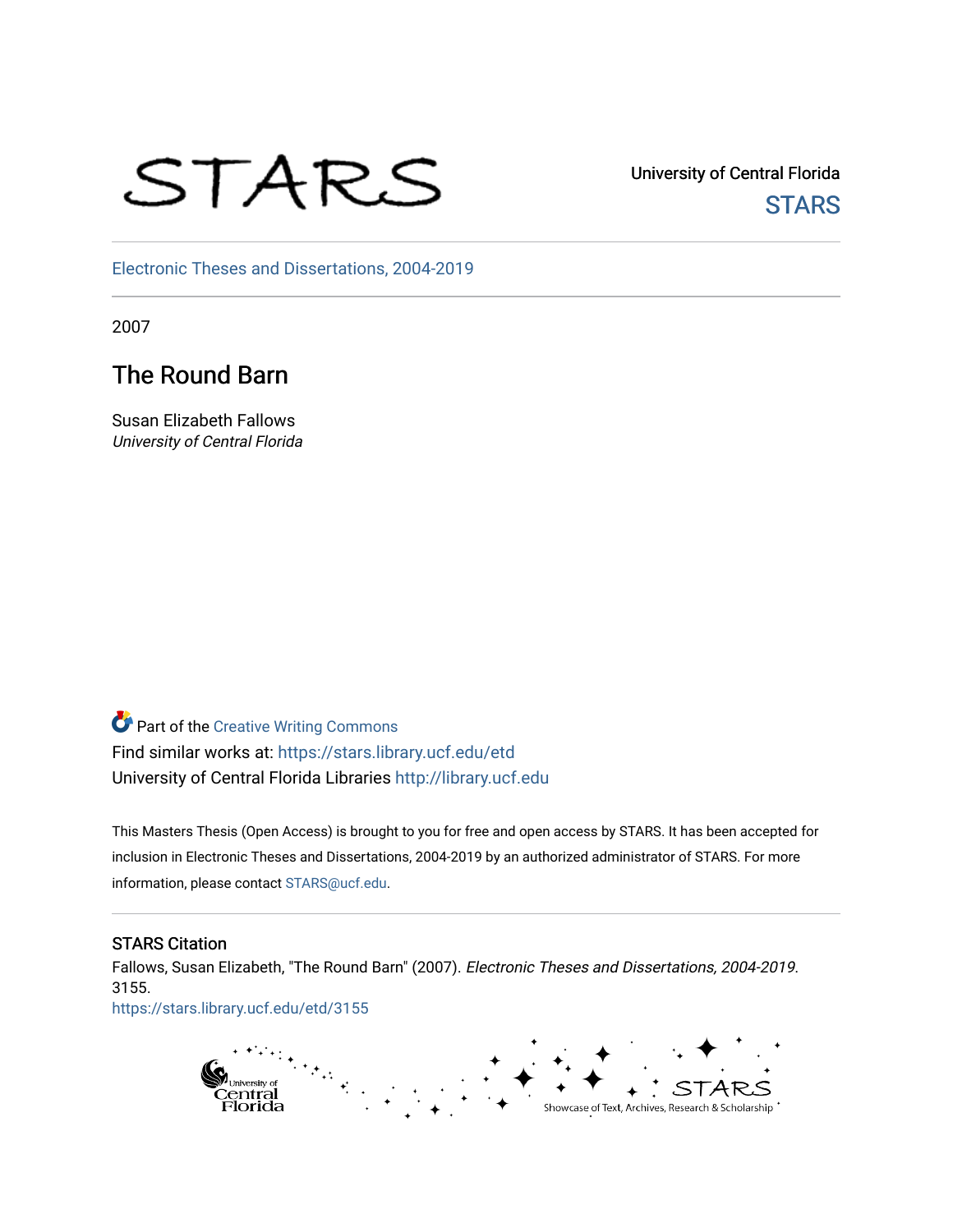## THE ROUND BARN: A NOVEL

by

## SUSAN ELIZABETH FALLOWS B.S.B.A. Bloomsburg University, 1988

A thesis submitted in partial fulfillment of the requirements for the degree of Master of Fine Arts in the Department of English in the College of Humanities at the University of Central Florida Orlando, Florida

> Fall Term 2007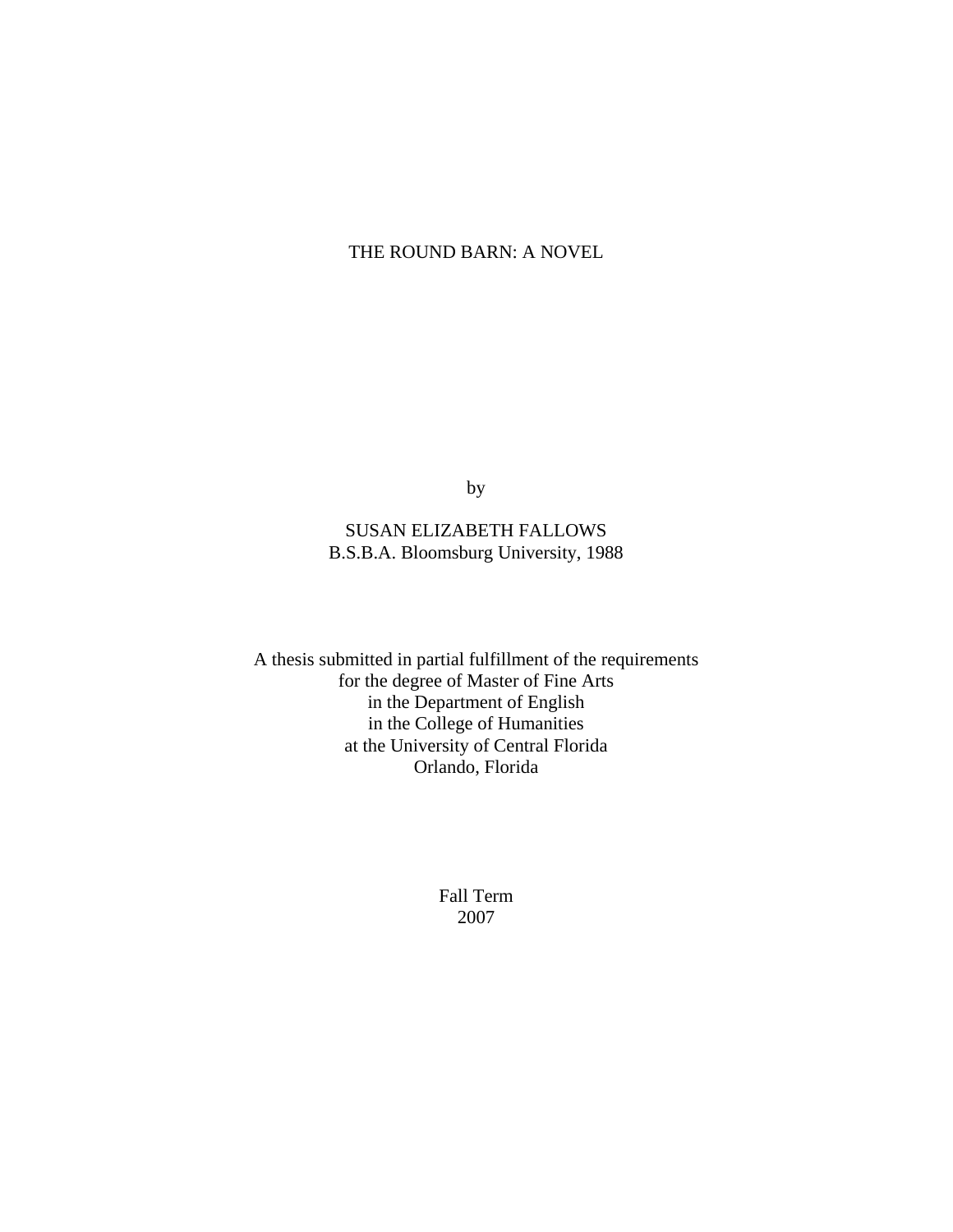© 2007 Susan E. Fallows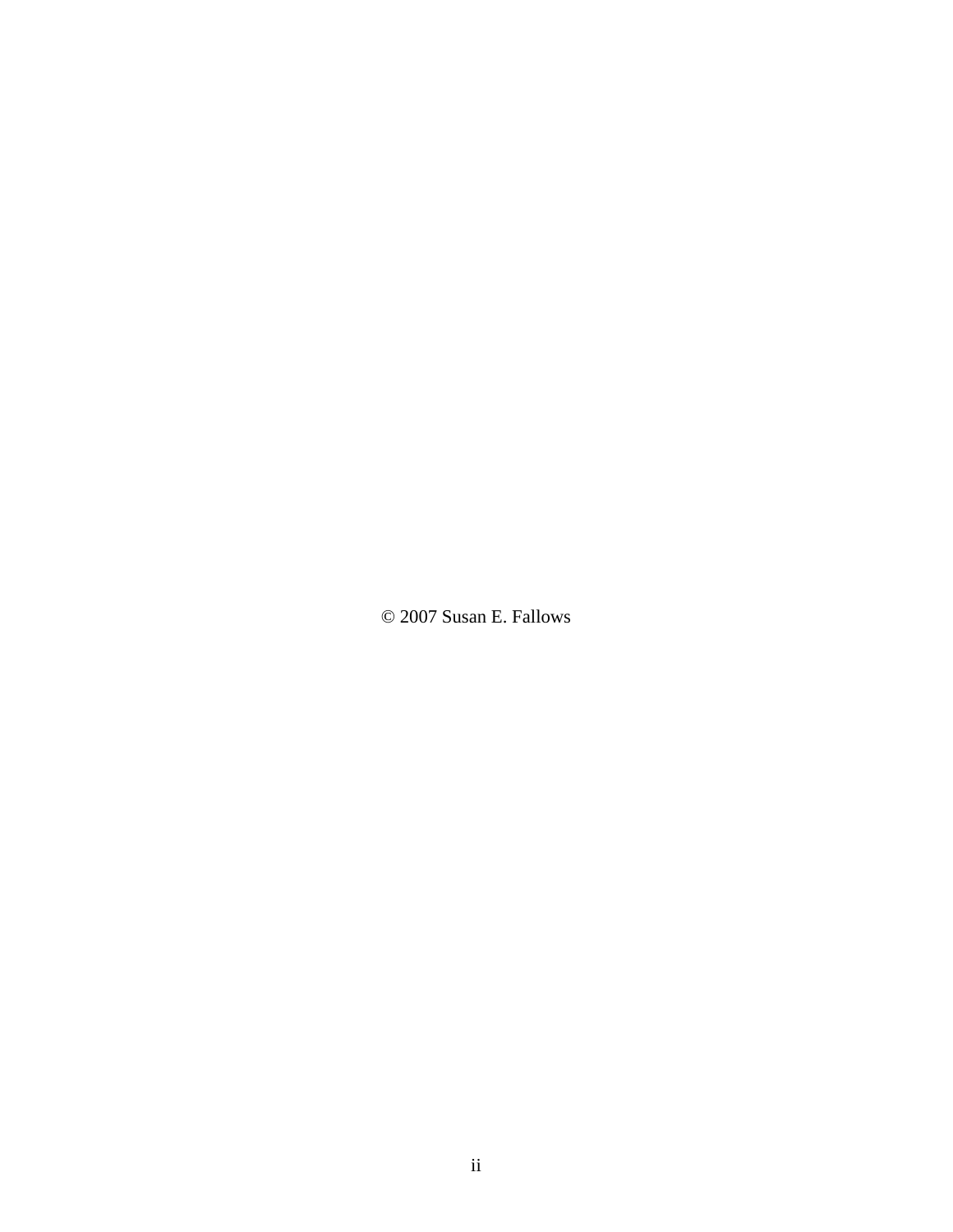## **ABSTRACT**

*The Round Barn* is a novel in two parts that tells the story of two Iowa farm families during the period 1915 to 1929, a volatile time in the history of the American farm. The first part of the novel tells the story of Joe Marshall, a young man in conflict with his hard-working farmer father. At sixteen-years-old, he must choose whether to leave the farm to pursue his own desires or to stay where he is needed to help keep his financially strapped family afloat. Part two focuses on Mae Allinson, a woman in her early twenties, who has willingly accepted the responsibility of raising her sister's child after her sister dies in childbirth. By doing so, Mae forsakes the man she was to marry, the man who would take her to Chicago and away from farm life.

The round barn, built by Joe Marshall's father in the opening chapter of the novel, serves as a through line linking all the chapters and connecting characters to a specific place. The round barn, in addition to being a stage setting for the action of the novel, has its own story arc, literally rising out of the Iowa soil in the first chapter, functioning as a working barn through the central part of the novel, then finally falling into disrepair by the end.

 In the novel, Joe and Mae each seek their own identities within their families, identities that put them in conflict with a family dynamic that is focused on the survival and prosperity of the family as a whole. This conflict forces each character to define for themselves what love, power, freedom, and obligation mean and how far they are willing to go in pursuit of these things. In addition to functioning within their own families, the main characters must also contend with larger issues that pressured the American farm of

iii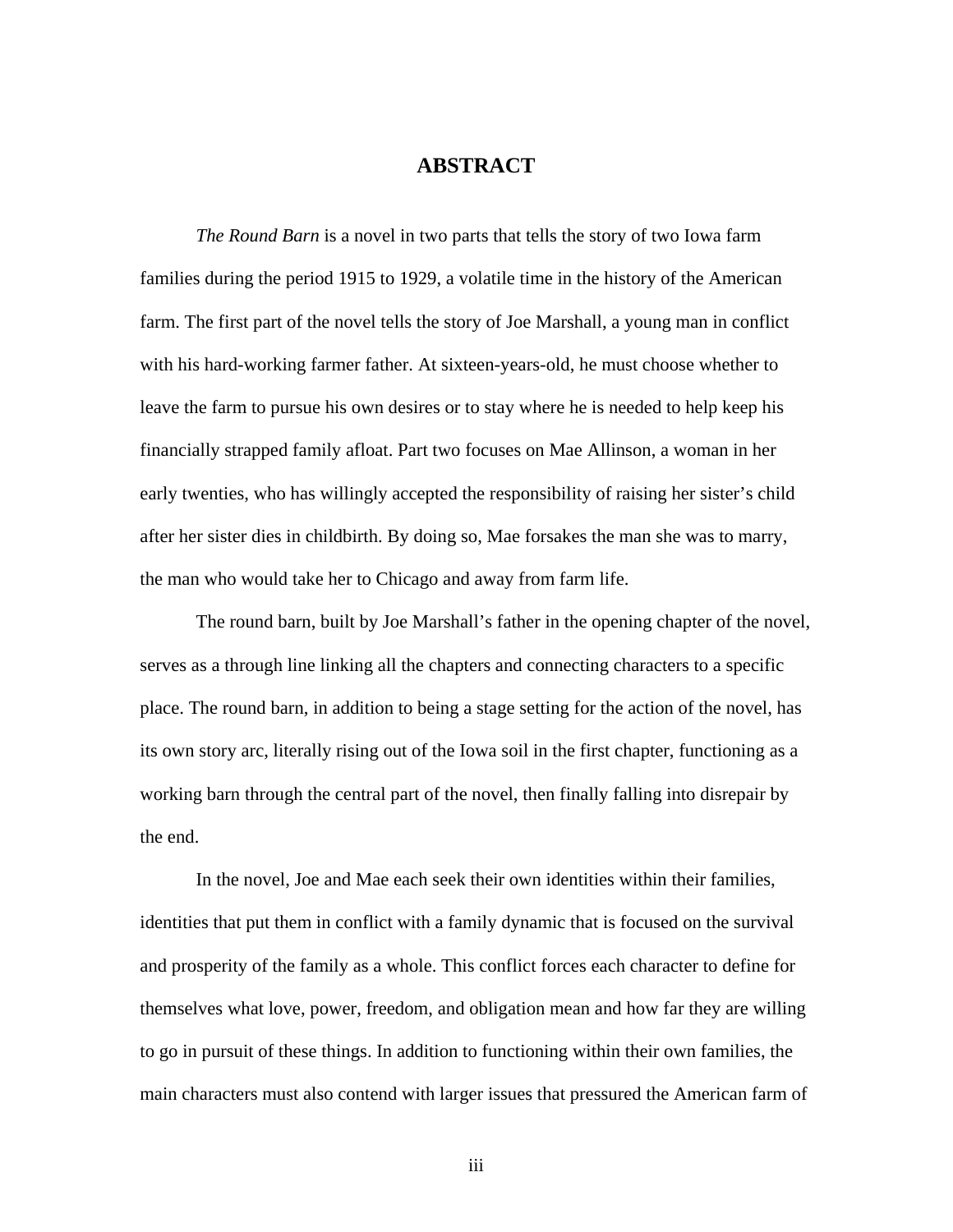the time (economics, war, social change, and migration to the urban areas), factors that push and pull the characters in different directions.

 By telling the story from the positions of two different characters and by spanning the number of years that it does, the novel seeks to show how events and the passage of time transform the individuals, their families, and the American farm.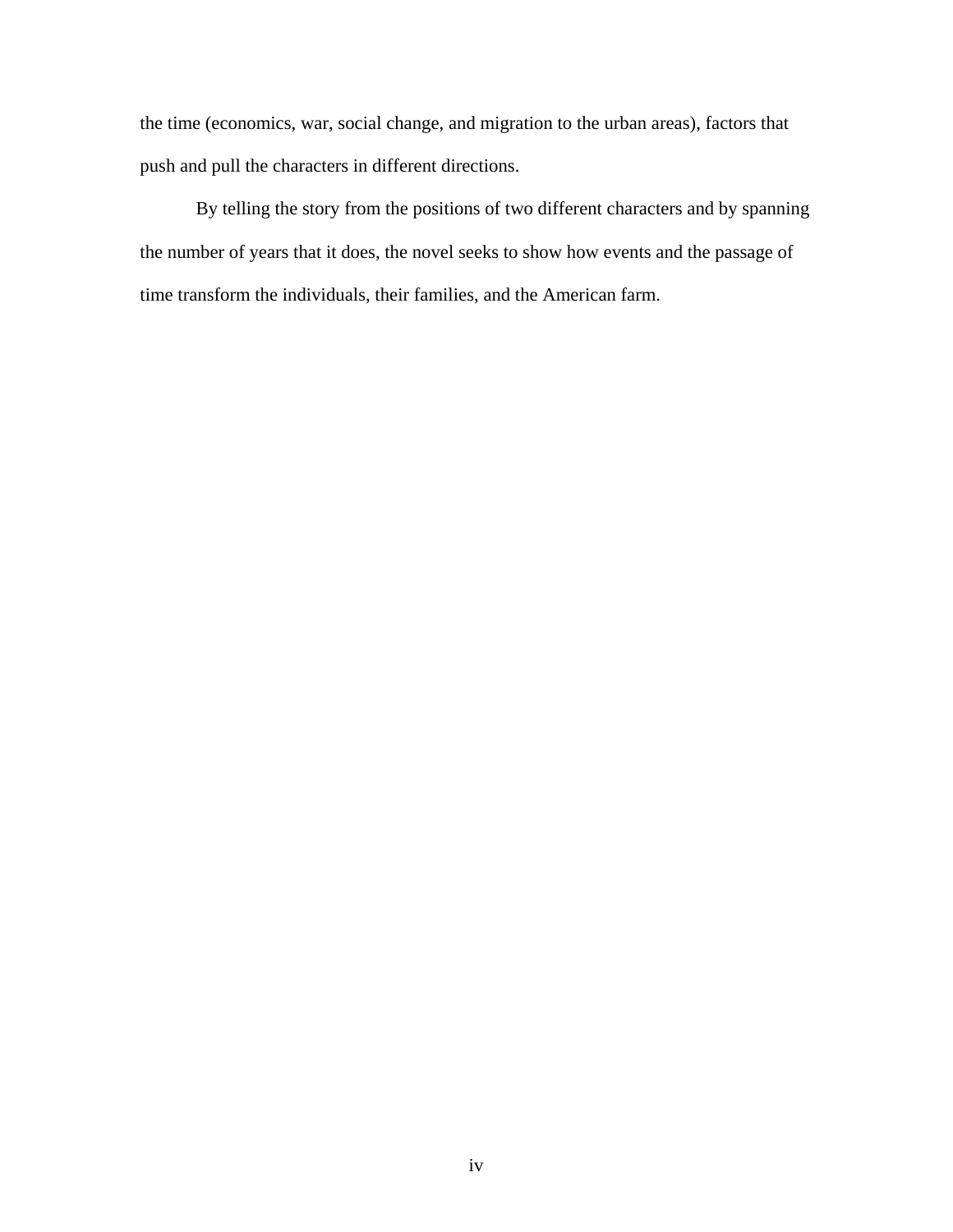In memory of Hazel and Charlie, whose true Iowa story was finer than anything I could have written.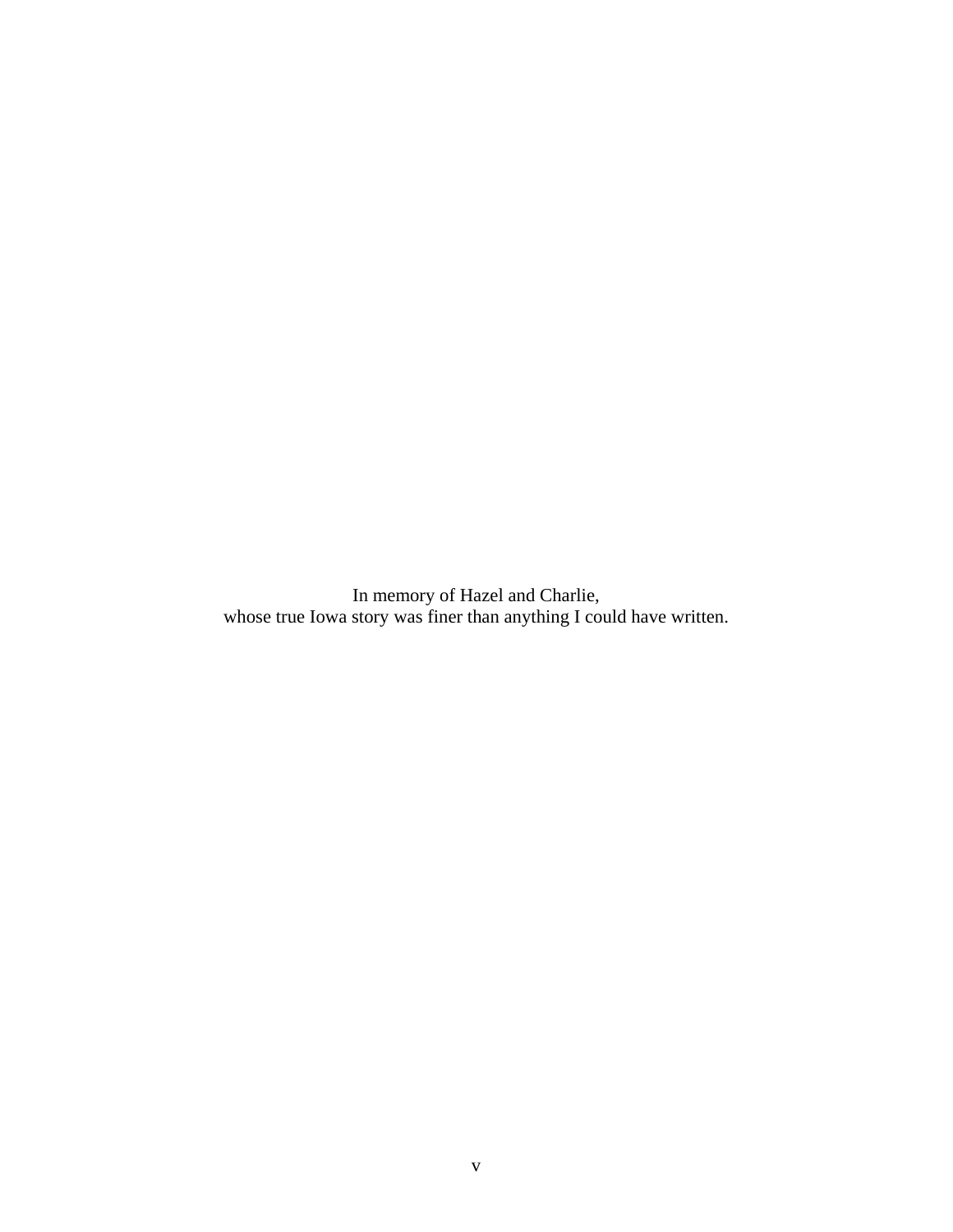# **ACKNOWLEDGMENTS**

Many thanks to:

Ivonne Lamazares, for her insight, kindness, and endless patience in directing this project. Without her, it would not have been possible.

 My thesis committee: Lisa Roney, for her help in seeing this project through its final stages; Pat Rushin and Susan Hubbard for their support and their willingness to read.

 The rest of the UCF Creative Writing faculty – Jocelyn Bartkevicius, Judith Hemschemeyer, Jeanne Leiby, Don Stap, and Terry Thaxton – for sharing what they know about writing.

 Richard and Janice Fallows and Rob Raff for venturing with me to the strange and exotic place that is Iowa Falls, Iowa.

 Vanessa Blakeslee, Staci Bogdan, Catherine Carson, Nate Holic, Mark Pursell, and Kristie Smeltzer, for their many gifts as readers and as friends.

 The gang at Underground Blues: Paul, Canada, Drew, Jordan, Chris, Theo, Danny, and Betty for their moral support. And to Rich Currier and John Barberet, who know a thing or two about stories.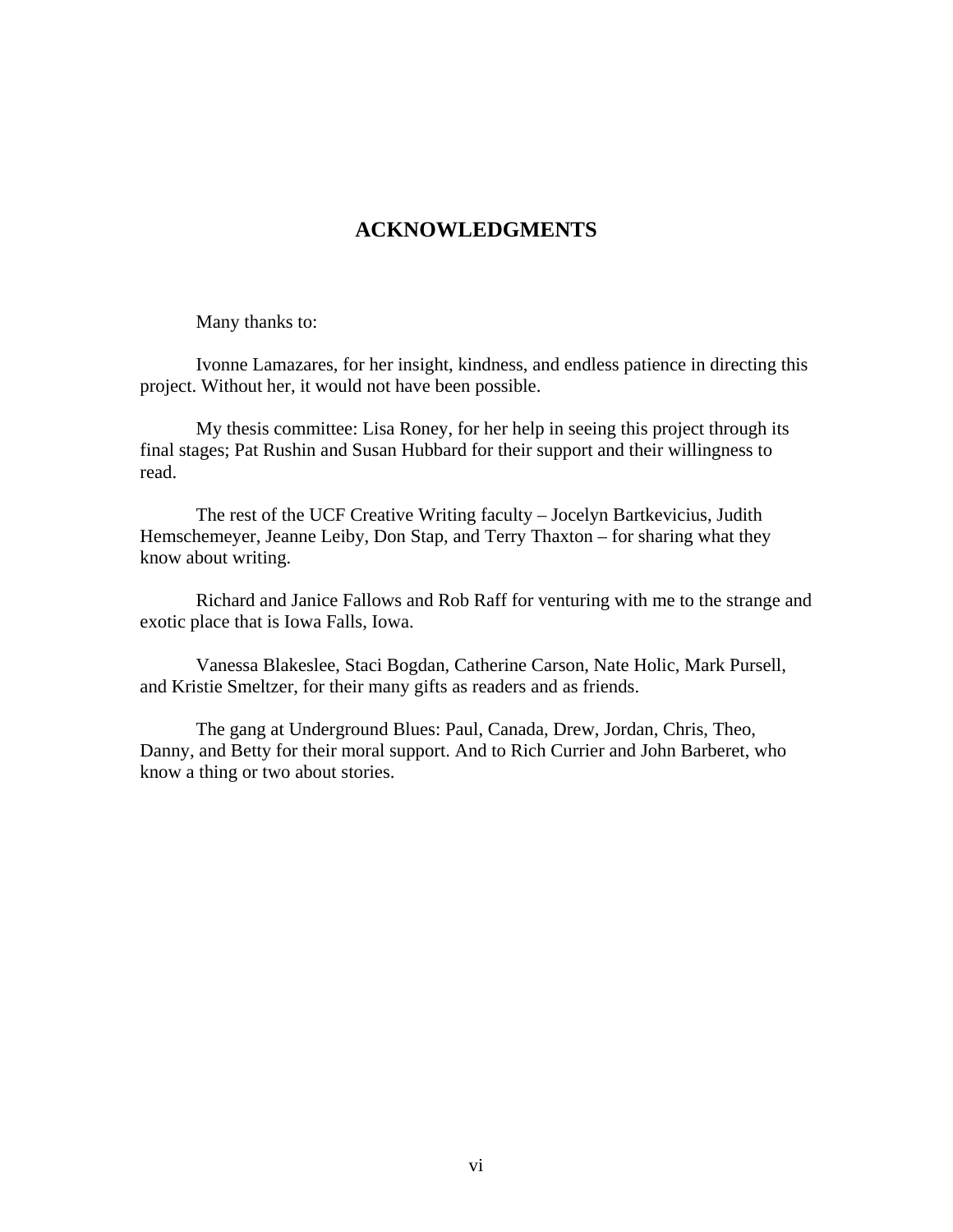# **TABLE OF CONTENTS**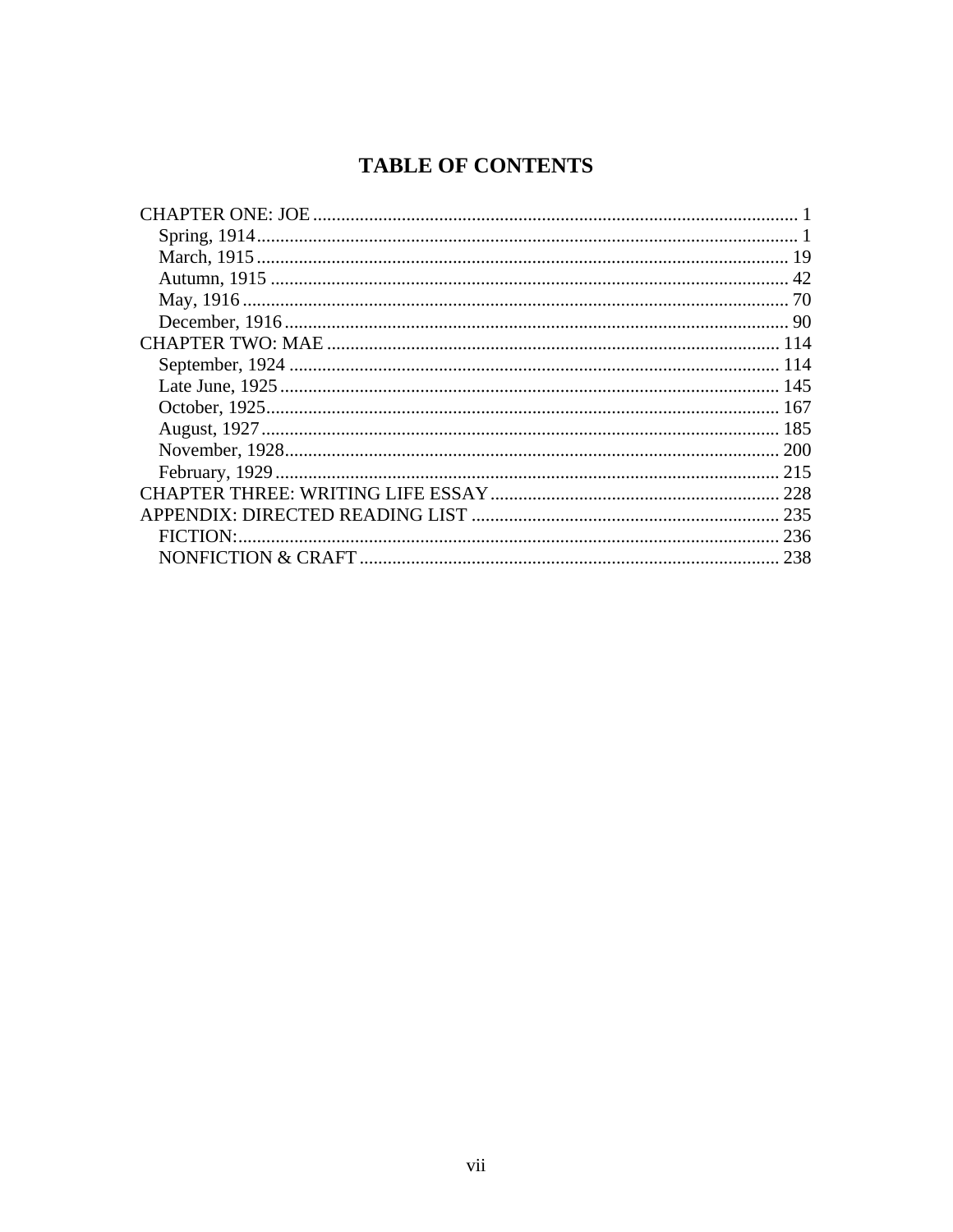#### <span id="page-8-0"></span>**CHAPTER ONE: JOE**

#### <span id="page-8-1"></span>**Spring, 1914**

The Marshall family's round barn rose from the Iowa soil like the half-buried skeleton of some great beast. To fifteen-year-old Joe Marshall the bare, wood frame looked like the spine and ribs of an animal waiting to be covered with hide. Of course, he knew it was merely waiting to be covered with a shingle roof, just as soon as the barn builder's men finished nailing the frame together.

Constructed of hollow tiles fashioned from the near-black Iowa clay by the Johnston Brothers Clay Works in Fort Dodge, it would be the first round barn in Iowa Rapids and only the third such barn in the central part of the state. That was the litany Joe heard over and over, first from Max Bancroft, the barn builder, then from his father. The barn, with its forty-foot tall central silo, a hay mow held seventy-five tons of loose hay, and a more efficient system for feeding the animals, should improve conditions around the farm.

Joe watched every day from his spot behind the old, plank and fieldstone barn as the new one grew with each course of bricks. This afternoon, the builder's men crawled over the brickwork, working quickly to finish the frame before the weather changed and they lost the fair April day. It was sunny and warm with just enough breeze against Joe's skin, without the persistent Iowa wind that could interfere with the barn work.

Joe had grown used to hearing his father referred to as "that oddball building that crazy barn." But his father would have the round barn, or whatever else he wanted. Even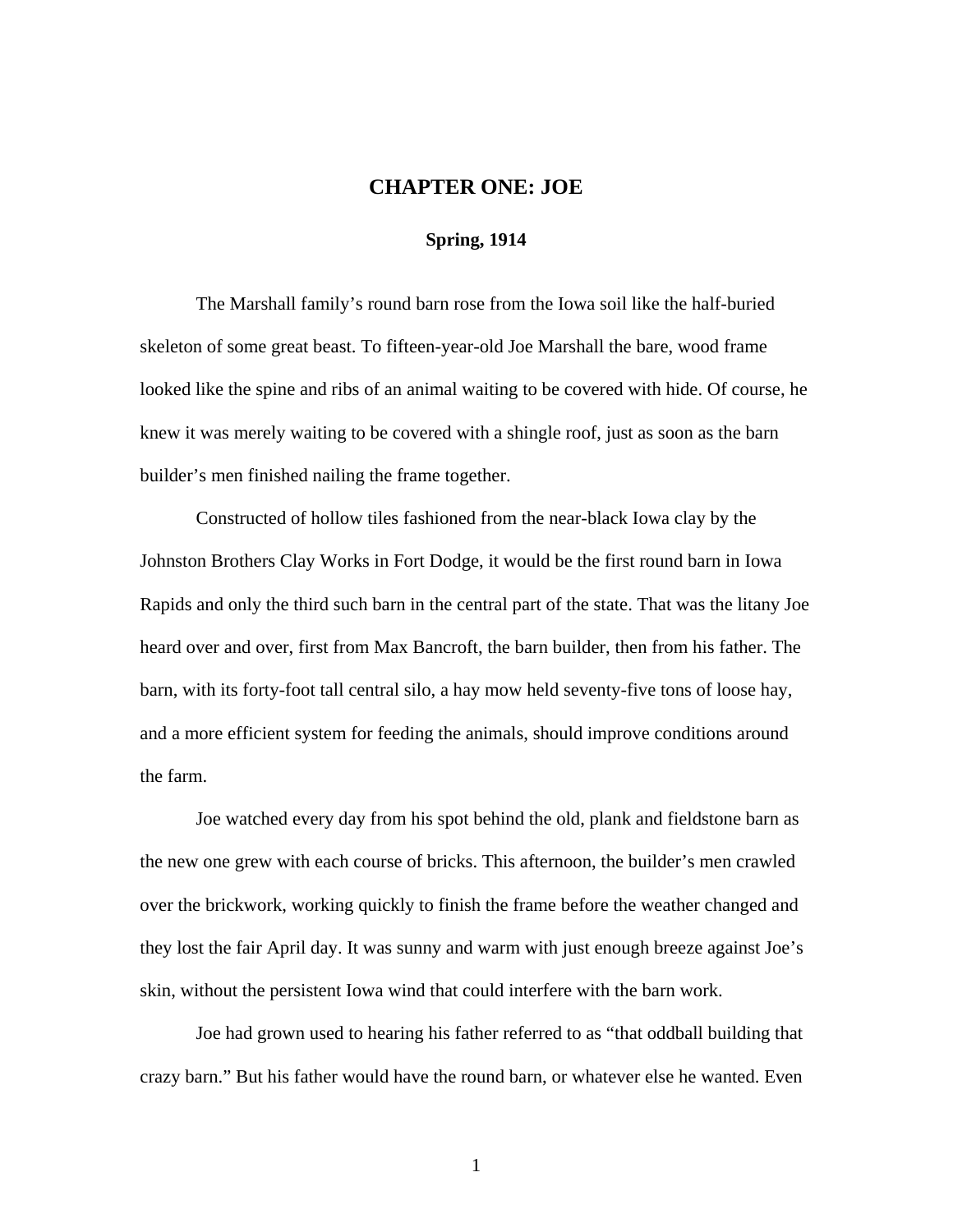now, Sam Marshall gestured with his arms wide, shouting at Max Bancroft and his workers. He leaned his tall, heavily-muscled torso into Bancroft; his face, with the broad forehead and triangular nose, was only inches away from the other man's face. This was the way his father operated.

Joe, who most of the time couldn't bear to be looked at by other people, wondered how he could be related to this man. When Joe was thirteen, he had gotten so lost in a book he forgot the afternoon milking. His father had said to him, "How can I leave this farm to you when you can't even remember we have cows?" Sam Marshall was absolute, so sure of his own place in the world.

Joe leaned back against the rough stone of the old barn and watched the pantomime of the workers. The round barn was indeed innovative and the activity of its construction certainly broke up the never-ending farm routine, but it was, after all, just another farm building designed for utility. Like the people of the Marshall farm, it was be expected to perform, to produce.

"You think he's crazy, too?" The voice behind him belonged to Uncle Rex, his father's younger brother. Uncle Rex usually materialized out of nowhere when Joe was lost in thought.

"I think, as usual, he's in charge," Joe said.

 Uncle Rex propped himself against the wall of the old barn, a looseness in his body as he casually hiked his leg up on a fieldstone that stuck out of the barn wall. He leaned an elbow on his knee, at ease with himself.

Eight years younger than Joe's father and unmarried, Uncle Rex had played the prodigal, working in the vineyards of California for three years, then returned to the farm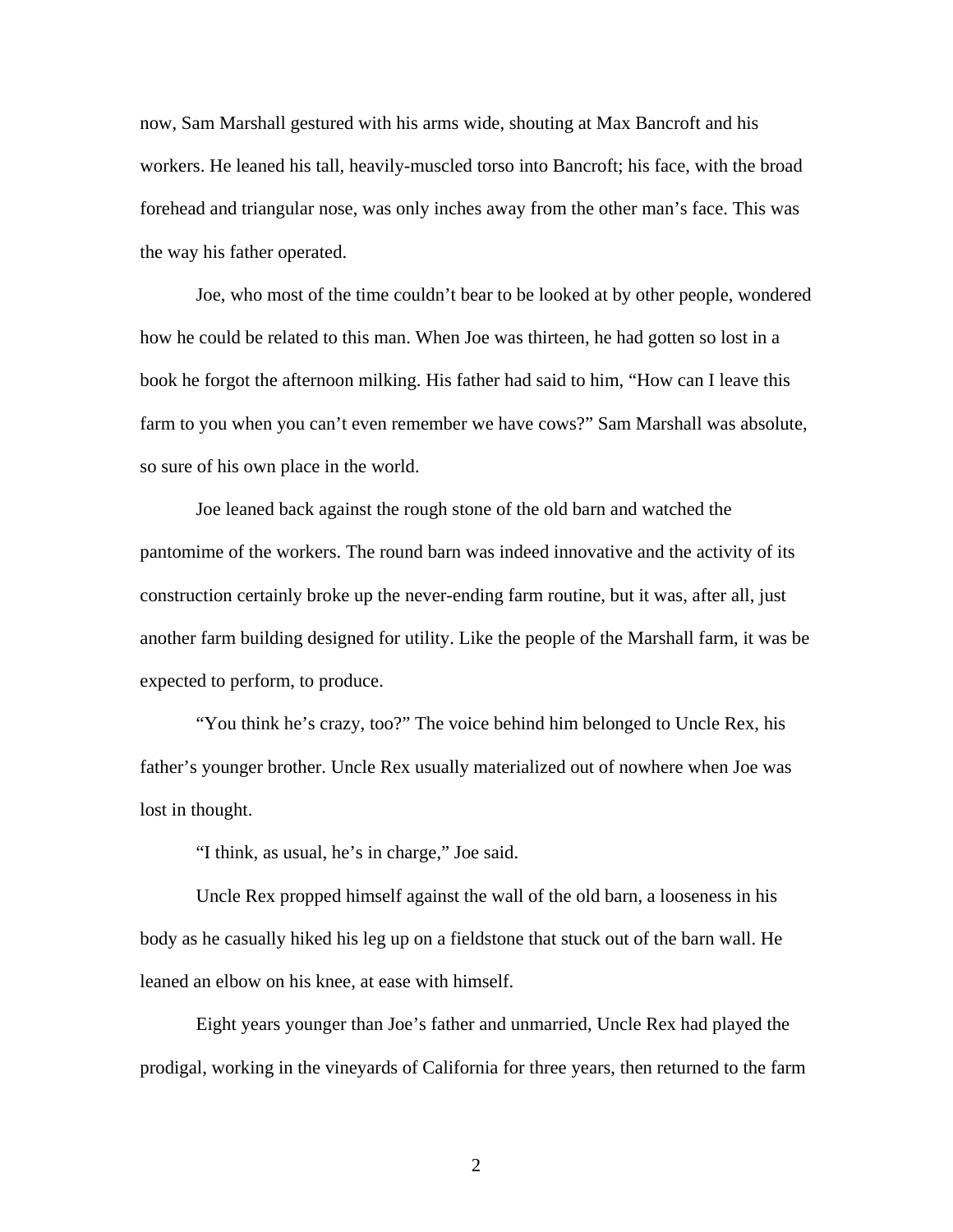a year and half ago. Uncle Rex was shorter than his brother and not as broad in the shoulders, less likely to go to fat, as most farmers did when they eventually stopped working the land. Joe thought of Uncle Rex as "lighthearted," but he'd come back from California with a scar on his torso where it looked like he'd been cut with a knife. Joe had seen the scar several times when Uncle Rex had stripped off a wet, dirty shirt to put on a clean one. But he'd never asked his uncle about it.

The afternoon sun was dropped in the west. If he didn't get to work soon, his father would say he wasn't pulling his weight. Joe sighed and hitched himself away from the wall. One of the men, scurrying across the barn skeleton suddenly lost his balance and pitched two stories down onto the hard ground with a thud Joe could hear from across the field. Joe ran forward, anxious to see if the man was moving.

The crowd of men huddled around the man on the ground, a boy not much older than he was, nineteen or twenty. He looked German or Scandinavian, fair haired with sunburned skin – perhaps a recent immigrant. He did not move and blood trickled from his nose, a dark, crooked line splitting his cheek. One arm was twisted at an unnatural angle, clearly broken. Max Bancroft bent over him, speaking his name, trying to rouse him.

"Get him up," Joe's father said, pointing to Kenny Talbot and Fred Hansen, the Marshall's two hired men.

Talbot hesitated. "Maybe we should get a doctor first."

"Move him out of the way. Then we'll have the doctor," he said, motioning with his hand that they should pick him up. "Into the first stall in the old barn. Plenty of hay in there."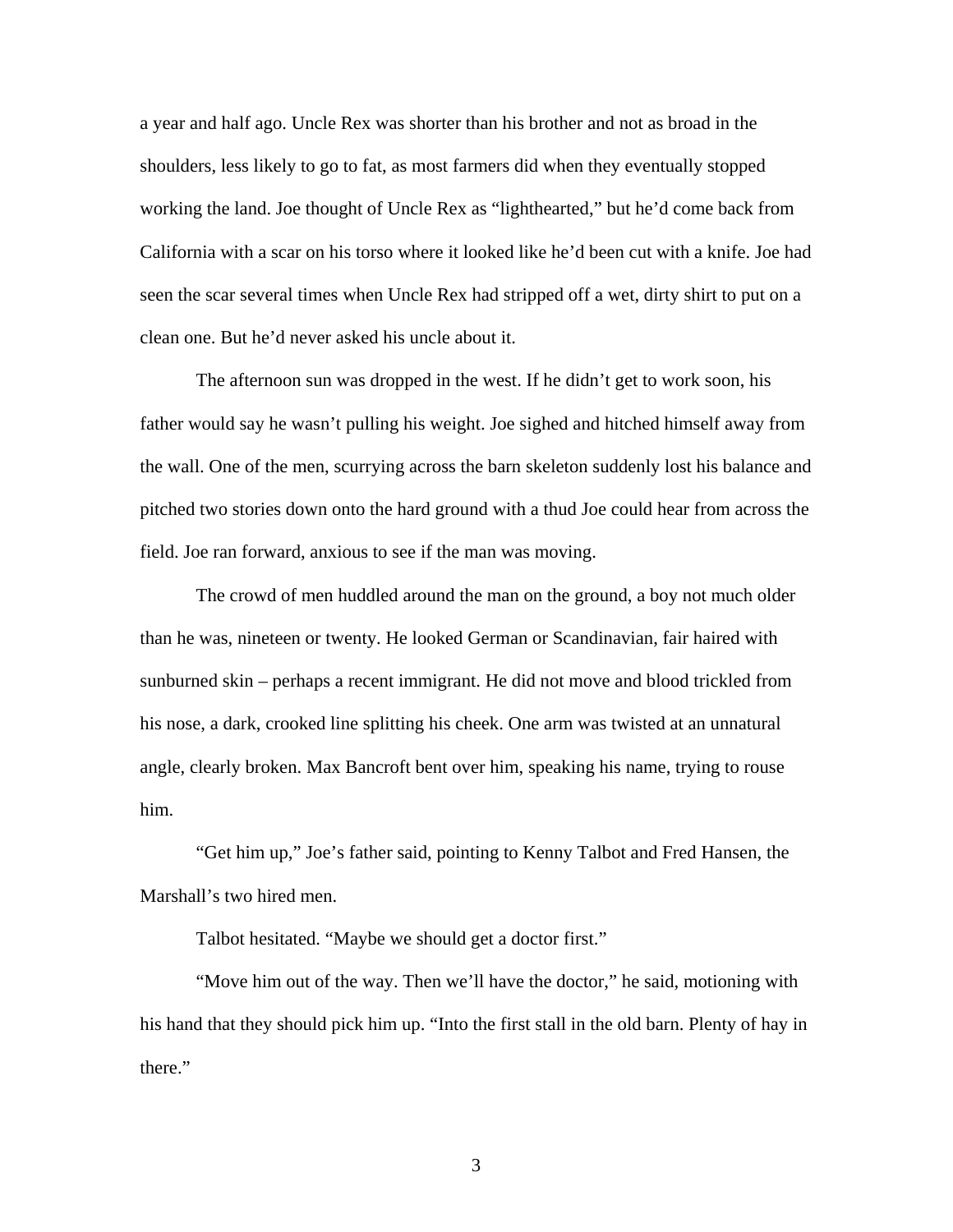Talbot and Hansen picked up the prone man up by his arms and legs and hauled him, his body swaying heavily, toward the barn.

Joe's father looked around. "And the rest of you can stop standing around gawking." He picked up a hammer and walked back to the construction area.

Bancroft motioned for his men to get back to work, then followed after his injured worker.

Uncle Rex trotted to the backdoor of the house to call Dr. Fremont. The milking beckoned and there was nothing Joe could do here to help; he headed down the cow lane between the farmhouse yard and the central cornfield and into the cow pasture. The herd, twelve buff-colored Geurnseys, stood at the gate, waiting for him, their stomachs empty and udders full.

Joe walked back up the lane behind the crowd of bobbing, shuffling cow bodies. How could someone practically his own age wind up an itinerant barn builder? Where'd he come from? Where was his family? Who would take care of him now that he was hurt?

The men who built the barn were strangers to the Marshalls. They came with Max Bancroft as a traveling crew that lived temporarily at the farm. They could be any sort of men – loners, drinkers, unstable, or perhaps criminal. They bunked in the loft of the old barn, washed at the pump, ate simple food Joe's mother cooked and Bancroft served to them from a long table at the worksite. They rarely came near the farmhouse, though Joe didn't know if that was because they were told to stay away or because they took no interest in the Marshall family.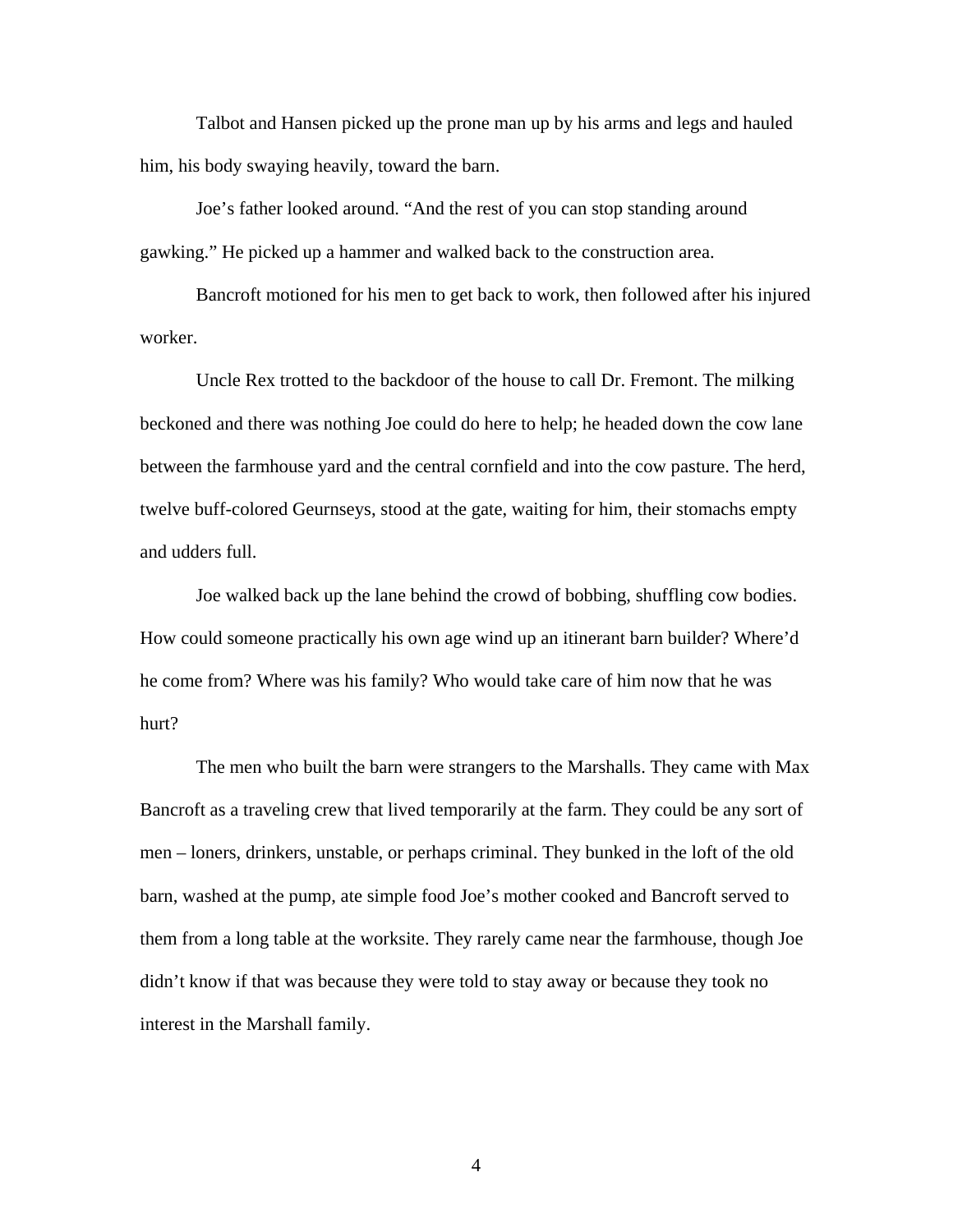Still, his mother watched them anxiously from behind the white eyelet curtains of her kitchen window, like a hen looking out for the fox circling the chicken coop. It was from her kitchen, with its high, open shelves full of neatly stacked dishes and rows of bowls and pitchers, that she kept track of everything that went on at the farm. Though she never seemed to step far from the heat of the cast iron stove and was always stooped over a pile of crockery in the sink, Margaret Marshall invariably knew what was what – and by now, she surely knew the details of the accident.

 Joe prodded the last cow into the barnyard with a soft "C'mon" and a gentle slap on its flank. If only his father could get the kind of compliance from those men that Joe was getting from these cows. The young man who fell to the mud-packed ground was tired and overworked, driven by Bancroft, who was being pushed by his father. His father always said, "You'd better keep up, or you'll be left behind." Joe wasn't sure how much longer he would try to keep up.

Joe's father had first read about the round barn in an article in *Kimbell's Dairy Farmer* the year before. Then, in November 1913, he took a trip to the agricultural school at Iowa State University in Ames to see the design. He returned home convinced he needed to build one. He stayed up late at night studying the plans and detailed instructions he ordered from the Lawson Barn Building & Supply Company in Des Moines, scribbling columns of numbers, trying to figure the cost of materials, labor and equipment.

Several weeks after Joe's father received the plans from the Lawson Company, Max Bancroft showed up at their door introducing himself as a builder of this new type of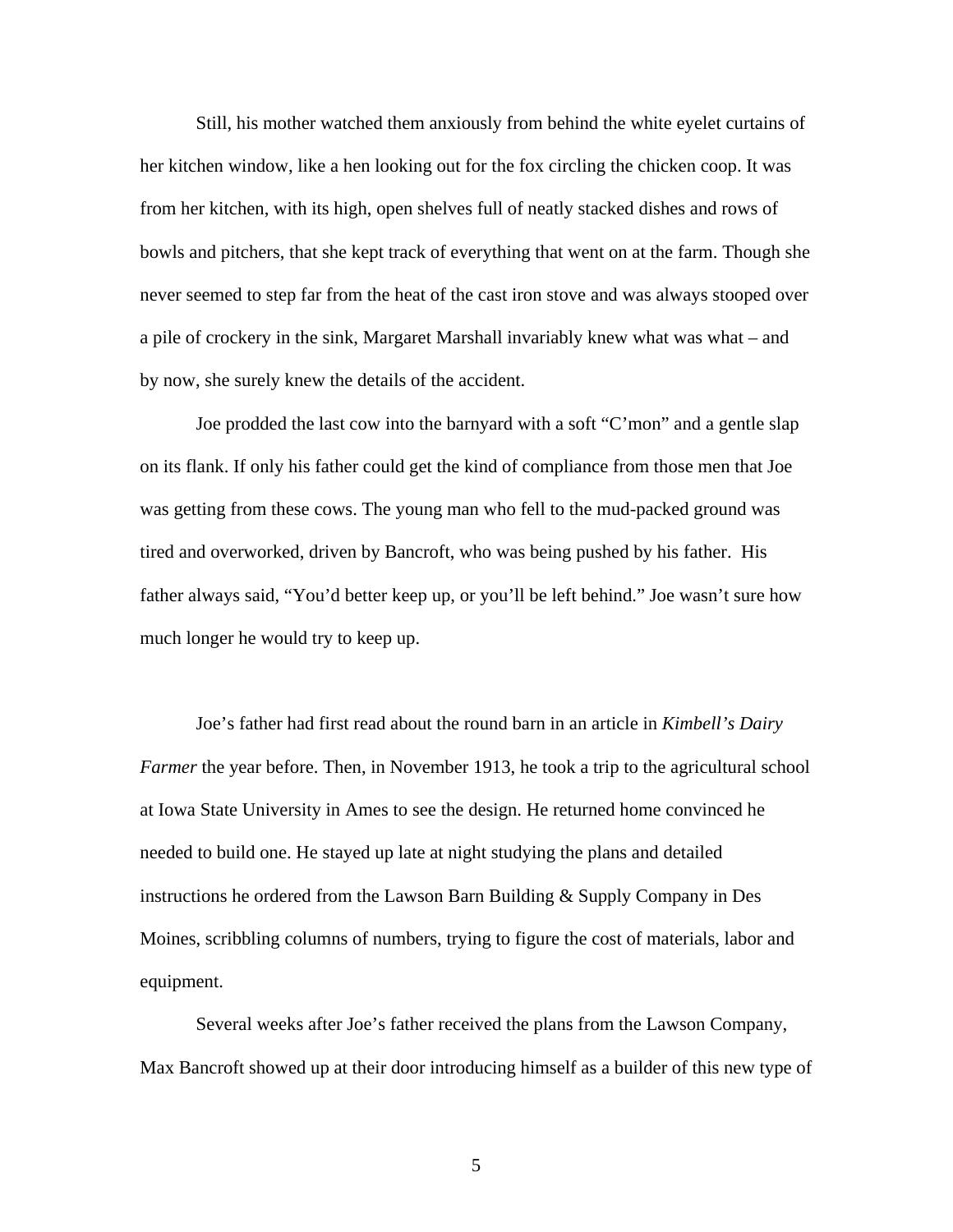barn. Bancroft had round, shiny eyes, like wet pebbles, and a sly smile designed to draw in whoever he spoke to. But he had a firm handshake and Joe's father took to him immediately. Joe's mother viewed Bancroft with concern, dubious about anything the man said. "He feeds your father's ambitions with no concern for whether this round barn is really a wise idea," she said to Joe, nodding her head slowly, the way she did once she decided someone was trouble. The two men were outside surveying the spot where the new barn would go. His parents disagreed about things before -- but this was the first time his mother voiced a criticism of his father directly to him. The round barn just didn't sit right with her and she was going to be hard pressed to keep that fact to herself.

The day after Bancroft left, his father began to carefully explain the advantages of the round barn in detail to the family during dinner.

"This new design will let us keep twenty-five cows more efficiently," he said. He sat at the head of the battered, wooden table. "We'll be able to produce more than eight hundred gallons of milk a week."

Milk Joe would have to cart to the creamery in Iowa Rapids every Saturday. He picked at the plate in front of him and watched his mother dish slices of ham and mashed potatoes onto plates. She served his younger sister, Felicia, eleven, across the table from him, not daring to speak, though she was bursting to say something. As his mother put food in a bowl for Alex, his little brother, and placed it on the tray of the rickety highchair, Joe could tell from the set of her mouth, it wouldn't be long before she spoke her mind. Finally, when she was sure everyone had food, she sat down at the end of the table closest to the stove.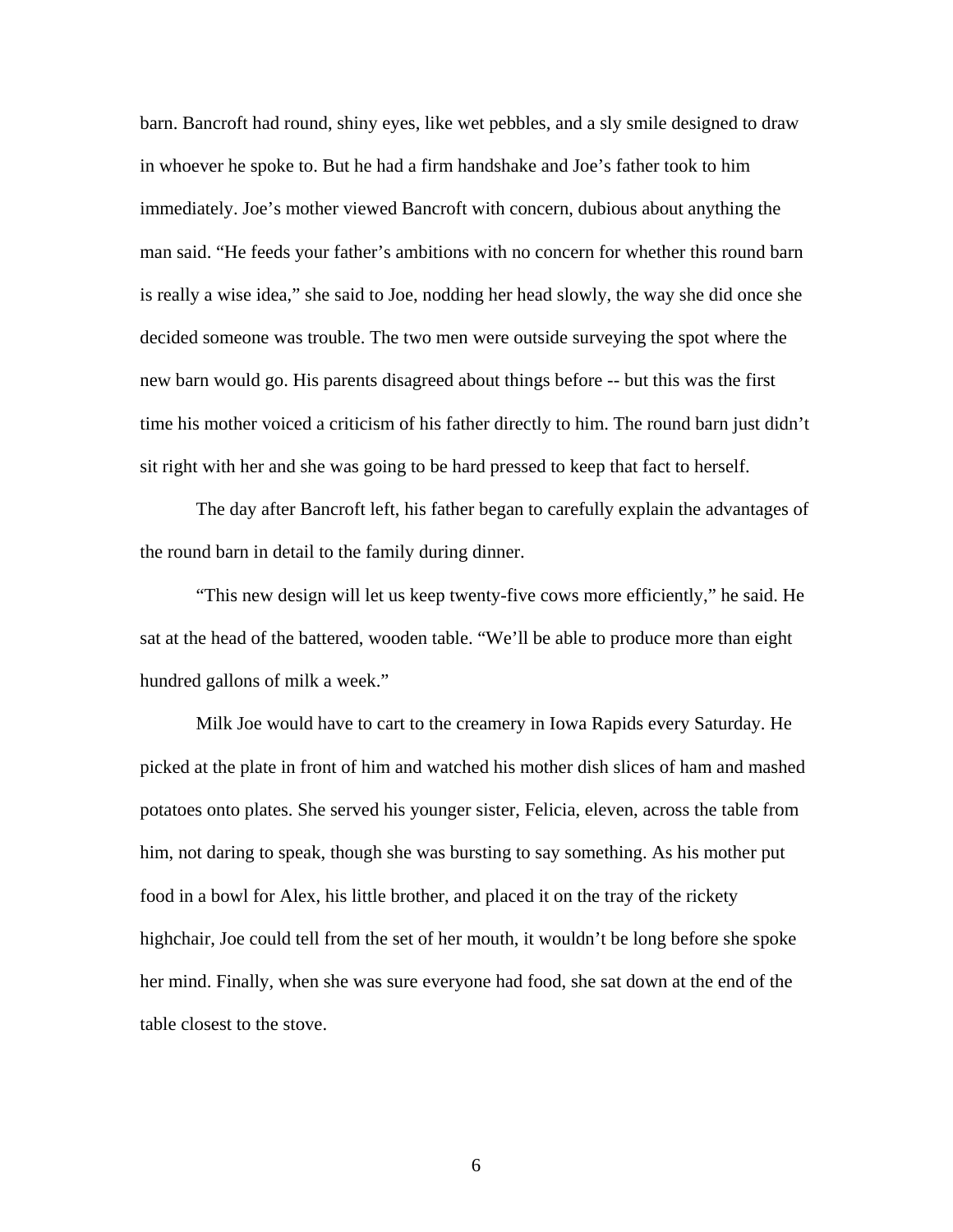"If and when those farmers in Europe march off to fight, there'll be a sharp drop in the supply of farm products." His father said this in order to convince his mother that the round barn was a sound investment. Although his father was in charge of the farm finances, she was always aware of how much money they had, how much was coming in, and how it was spent. She watched their pennies closely and wanted know exactly what this undertaking would cost and how it would benefit them.

"The smart American farmer will put himself in position to fill this demand," he continued. "And there'll be a rise in milk prices. We'll be able to take advantage of it."

There it is, Joe thought. His father's real motive – profit.

"That sounds rather like profiting from the misfortunes others," his mother said, as if she read Joe's mind. She raised an eyebrow and went on. "Lots of people are increasing their farm's capacity to produce milk but they aren't building round barns." She paused. "Maybe it doesn't seem wise to them."

His father looked her in the eye. "I'm just trying to make the most of the good times while they last,"

The current period of agricultural prosperity that most folks agreed started five years earlier had allowed his father to gradually acquire more land – a small adjoining plot here, some additional pasture land there – until the farm reached its present size of two-hundred and twenty-three acres. He also added new equipment each year – a Hart-Parr gas-powered tractor in 1911, a stationery engine to run the corn sheller in 1912, and a small farm truck just last year. These were not extravagant purchases, but they were significant enough to garner the attention of other farmers in the neighborhood -- at least until one of them bought their own new piece of equipment. Sam Marshall's Hart-Parr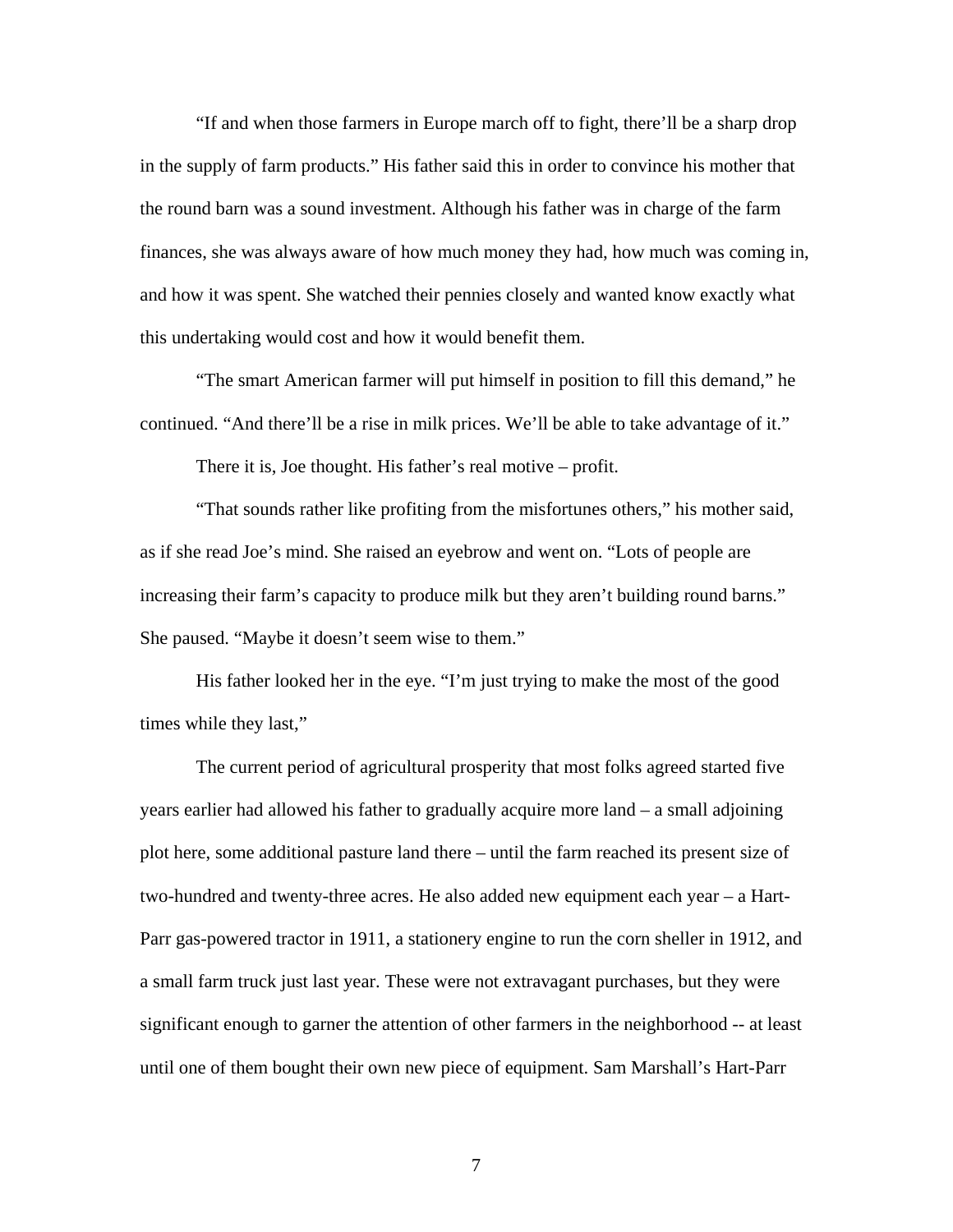tractor was soon outshone by George Cabot's 1913 Waterloo Boy two-cylinder tractor with its coat of shiny green paint and bright yellow wheels. But that was how it went around here – prosperity was a constant cycle of acquisition and one-upping the neighbors.

If his father wanted to keep buying land, he could always find something he wanted -- some parcel made available when an inept or unfortunate farmer couldn't figure out how to make a go of it, even when times were good. Recently Joe's father mentioned that the sixty acres across the county road from the Marshall's south pasture would surely come up for sale when the Fryslie family, currently doing a poor job farming it, finally gave up and went back to Chicago.

His mother had lost the barn versus house battle one too many times not to question exactly what they were getting for the money they were spending. She did not get the new stove they needed until the year after the tractor purchase, despite the fact the old stove had a broken door and regularly sent streams of smoke into the kitchen. It was no surprise to her when the new stationery engine went to the corn sheller rather into making the difficult, hand-cranked clothes washer a self-powered machine. And she was still waiting for a new suite of furniture and carpet to replace the threadbare hand-medowns they'd been lived with since she and Joe's father had married.

Joe watched his mother wage her half of the war, mixing patient resignation that allowed her to make do with what she had while a simmering resentment flashed in her eyes. At first, she voiced her wishes calmly, trying to explain to her husband why the house needed what it did – until it dawned on her that these decisions had already been made without her. It was then that the stove began to smoke everyday, a few too many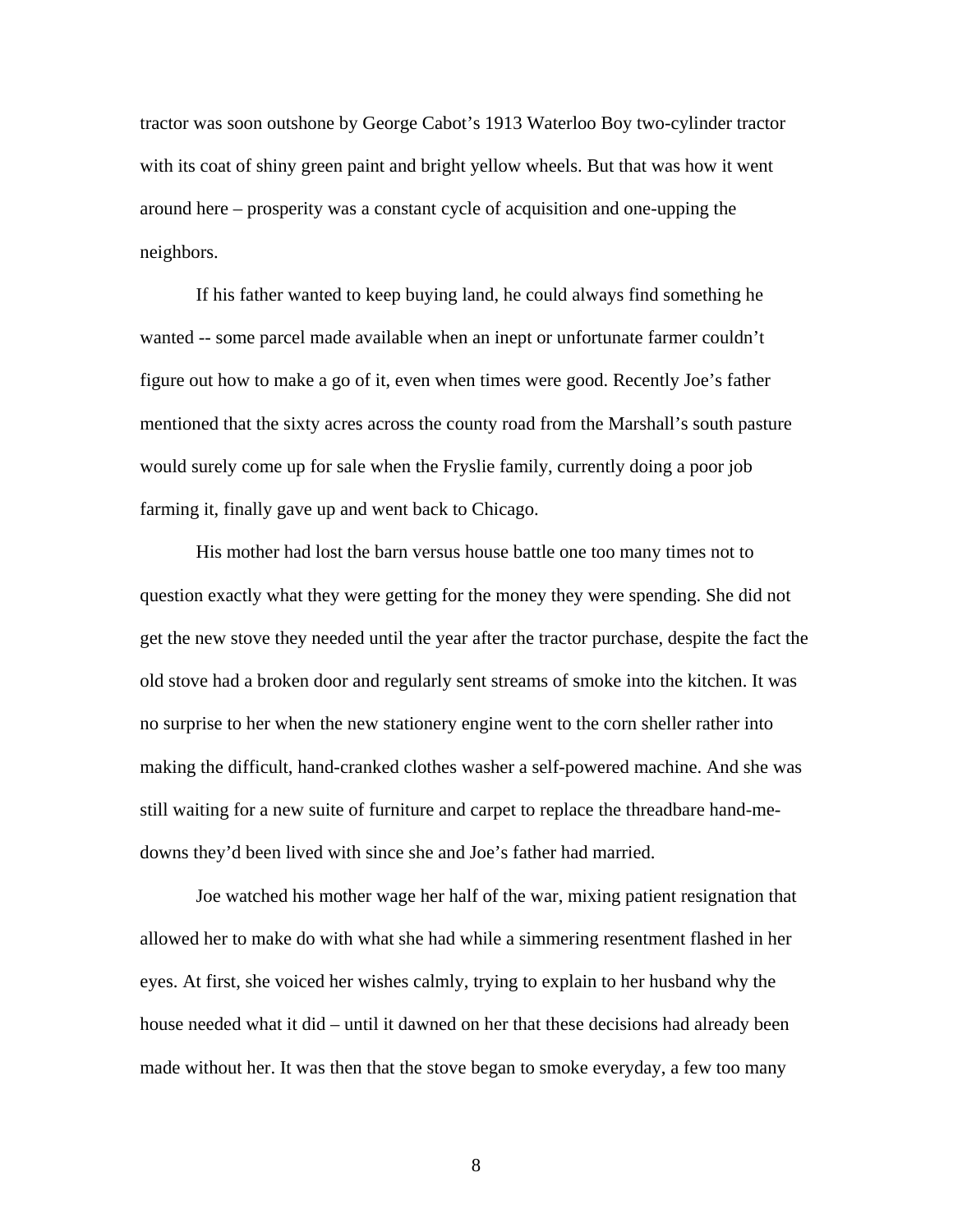corncobs jammed into its firebox, and the clothes washer habitually wrenched and tore his father's overalls.

His father had always been right in the past about decisions to purchase new equipment or livestock or additional acres, but this barn would take more effort and cost more money than the family had ever spent on any single purchase before. And his mother needed to be sure about it.

"How are we going to pay for a new barn?" Joe's mother asked, her voice quiet and steady. She didn't look up from wiping food from Alex's chin and prodding him to eat.

 "We have enough in savings to pay for the barn and still have a cushion." His father cut his meat with quick swipes of his knife. "I checked with Allen Flynn at the bank."

 "Do you think it's wise to use up our cash?" Her tone was still neutral, but Joe knew this wasn't a simple question. Growing up poor in a family of Irish immigrants made her frugal. "My father told me the only safe way to double your money was to fold it in half and then tuck it into your vest pocket," she always said.

 "I figure it's going to cost anywhere between twenty-two hundred and twenty-five hundred dollars to build and outfit the barn. We can handle that." Joe's father rested both elbows on the table and clasped his hands together as if in prayer, gesture he rarely made in church.

"I know we certainly aren't borrowing it," she said. .

She was baiting him now. She didn't favor borrowing either. They were all well aware of farm families that got into trouble that way. They got in over their heads and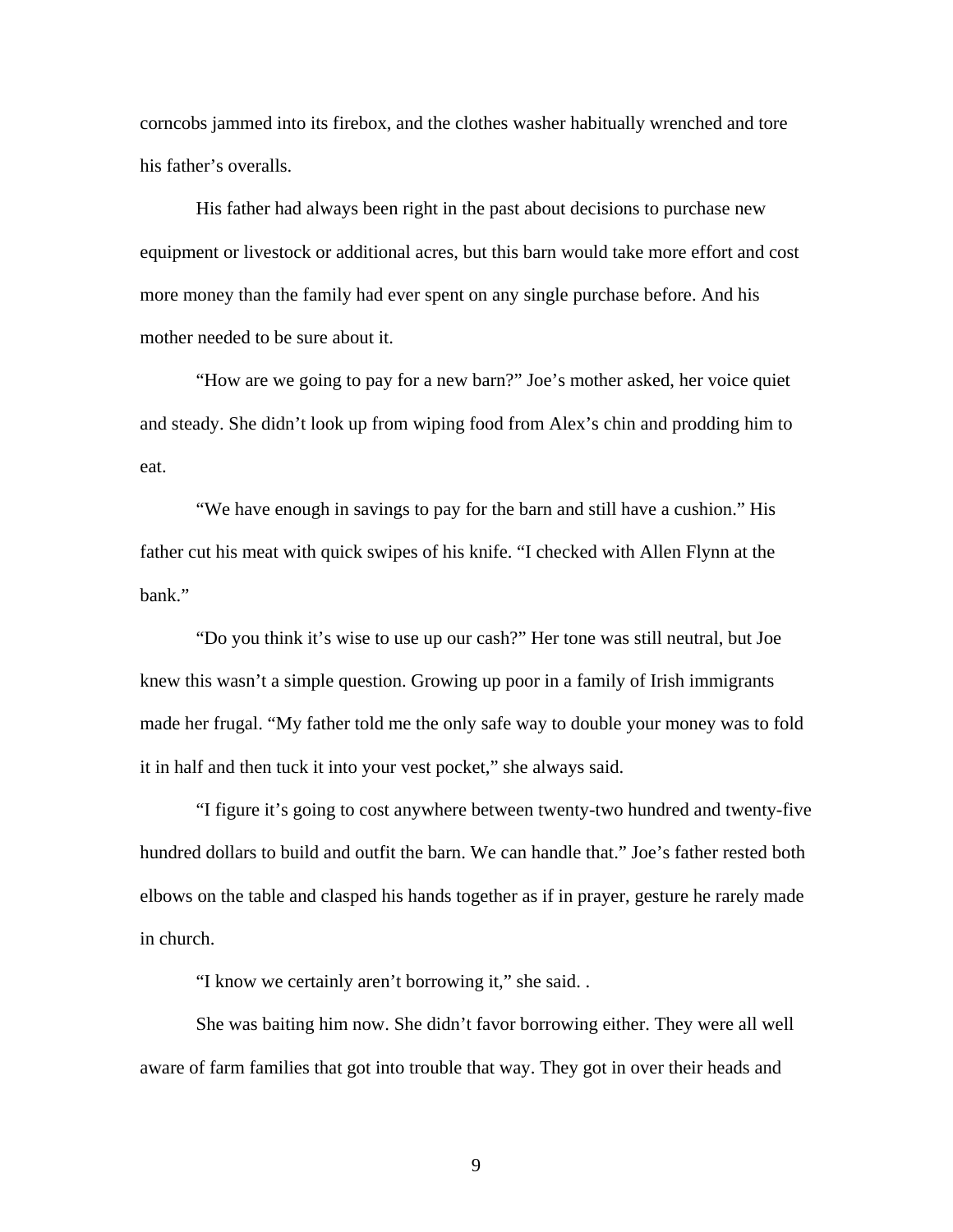lost everything, then were forced to move to the county poor farm or to leave town to escape the shame.

"That's right." He pointed with his knife, then went back to cutting his food.

 "Why do we need to expand? Isn't the farm and the herd big enough to support us?" Joe's mother asked. She hadn't touched her food.

 "You know it's always good for a farm to grow when it can – and we can," his father said. He went on with his sales pitch, explaining why the barn should be round. "The engineers at the university figured out cows are wider at their hips than their heads." As he spoke, his calloused, thick-knuckled hands moved in rapid circles above his dinner plate, his fingers jabbing outward, mimicking the shape of the round barn floor. "They're wedge-shaped, and the best way to keep them is in a circle with their heads facing in."

Joe suppressed the urge to laugh. He knew only too well that cows were wider at the back end – that was the end that squeezed him against the stall or knocked him hard into the barn door as the animals moved out into the yard. But it was not wise to interrupt his father's sermon, especially with laughter.

"With everything we need -- the hay, silage, milking equipment -- all in one place with the herd, we could easily double the herd size." His father continued to talk slowly and earnestly, his voice low, not booming as it usually did. He pointed with his fork across the table at Uncle Rex.

 Uncle Rex nodded in agreement, his mouth full of food. He set down his fork and reached for his glass. "Best part of all, damned Iowa winds won't make a round barn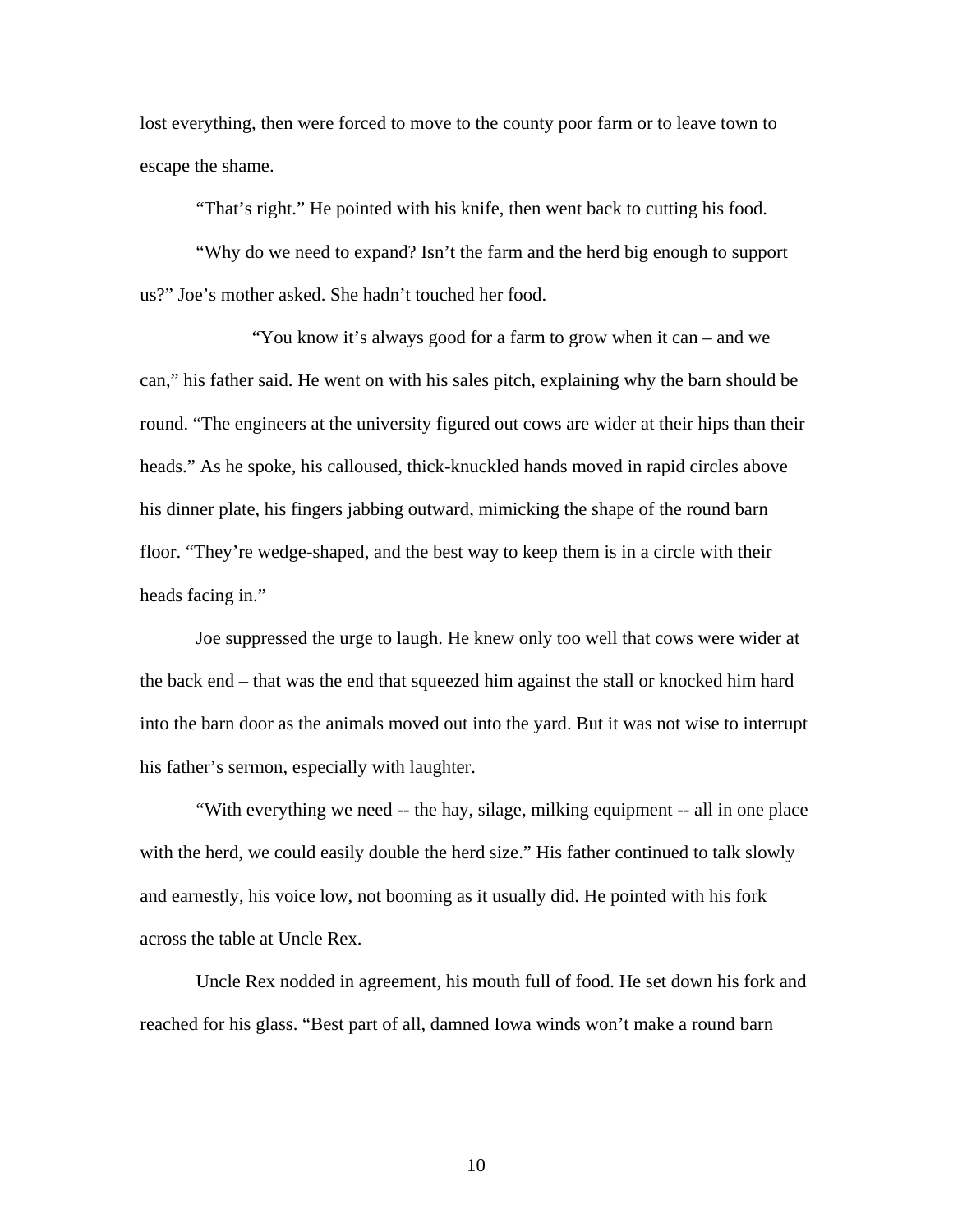shake and shimmy the way flat-sided ones do." He glanced at Joe. They both knew Sam Marshall didn't feel Iowa winds anymore.

Joe's father went on. "There's an overhead track system with a bucket attached- makes hauling things up and down easier. New hayloft will make moving hay around a helluva lot easier, too." These words sounded familiar, as though his father was parroting Bancroft.

"And there'll be inside ventilation downstairs that'll carry fresh air up through pipes to the roof," Uncle Rex added. "Nothing like fresh air in a barn full of warm, damp cow bodies, especially in summer." He started to stand up, but before he could get to the stove, Joe's mother was leaning over his shoulder, dishing potatoes from the pan onto his plate. She then reached over and dropped some onto Joe's plate.

Joe was never quite sure where Uncle Rex stood on the barn issue, if he really believed it was the right way to go or if he was just trying to get along with his brother. When Uncle Rex came back to the farm, nobody questioned his desire or his right to be there. Joe wasn't privy to conversations between his father and uncle, but he assumed Uncle Rex was welcomed back, although with conditions. There was, no doubt, a specified amount of labor Uncle Rex was expected to contribute in exchange for room and board. And there was a clear line between time that belonged to the farm and time that was his own.

There was also the possibility Uncle Rex's presence might cloud the issue of who would inherit the farm, a concern in the back of every farmer's mind. Some men split their holdings evenly among their sons and sent their daughters into marriages with cash or livestock. Some farmers, loath to split up farms they worked so hard to build, left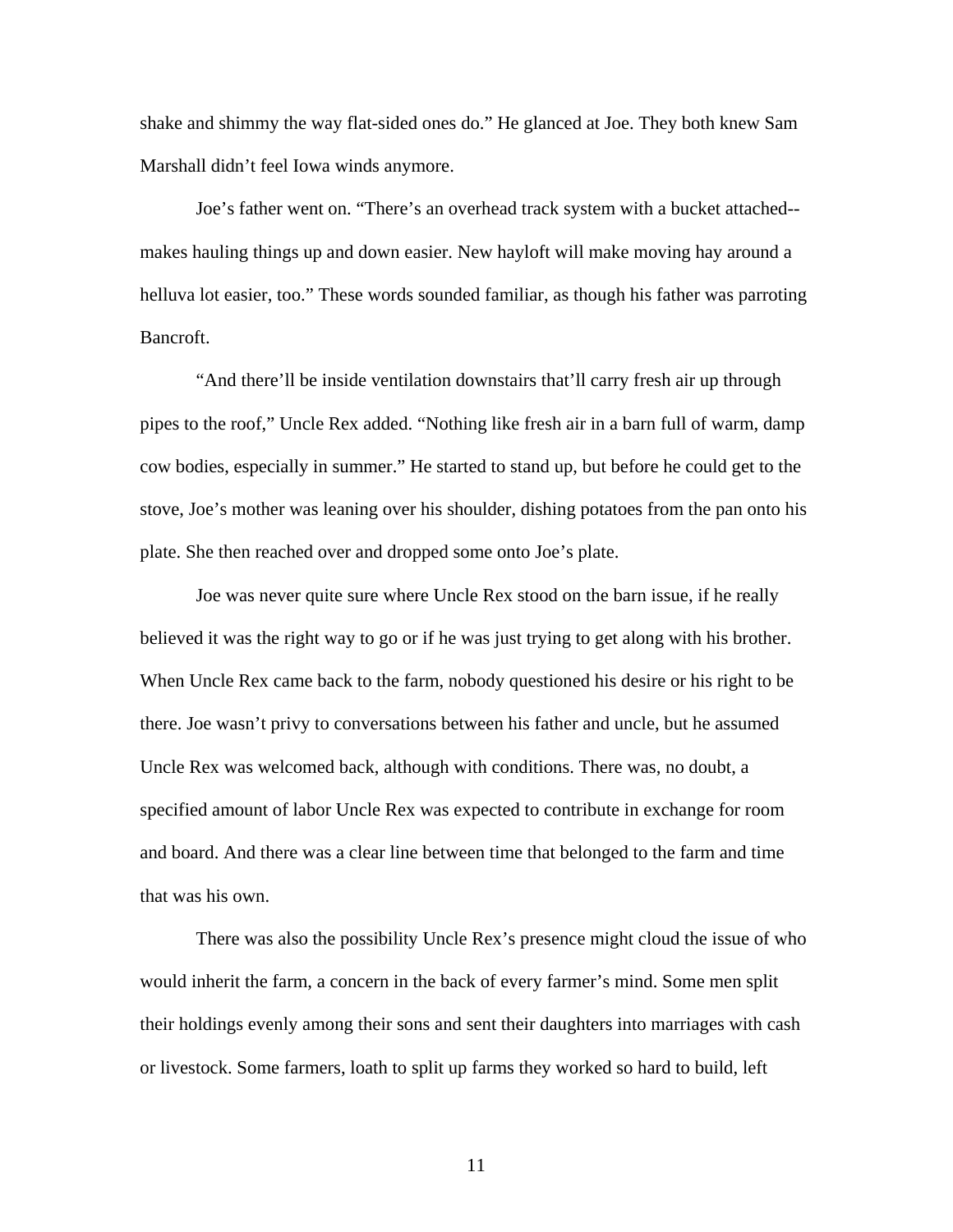everything to either the eldest son or to the son most dedicated, in his father's eyes, to the land -- with the provision, of course, he take care of his widowed mother. This was the approach taken by Josiah Marshall when he left the land, now the central part of the Marshall farm, to his eldest son, Sam, and cash to his younger sons, David and Rex. Joe's grandmother, Elizabeth, had lived with them until her sudden death when Joe was six.

"Joe, you'll be pleased that there'll be a corn silo in the center with a mechanism to fill silage and bring it down," his father said.

 It was Joe's job every day to climb the ladder high up on the outside of the brick silo that now stood next to the barn. He crawled into the barrel at the top and shoveled the corn silage down the chute so it could be loaded into buckets and fed to the cows. When he took over this chore, at the age of twelve, he was scared to climb the ladder. He'd put it off as long as possible, until he had no other choice but to put a shaking foot on that first rung. Uncle Rex had offered to take over the job, but Joe's father refused to let him. "Boy has to pull his weight," he'd said.

Joe heard the note of criticism in the word "pleased," but he simply shrugged. "Doesn't bother me anymore."

He had gotten over his fear of the climb, the height no longer making him dizzy and off-balance, like he could easily tumble into nothingness. Now he was more surefooted, comfortable moving the platform down as the silage dropped. Often he stopped at the top of the ladder to look across the fields or down onto the roof of the house and barn. From this vantage point, Joe could see his father working in the cornfield, a tiny figure like one of his old toy soldiers. He liked to imagine his father was a toy he could move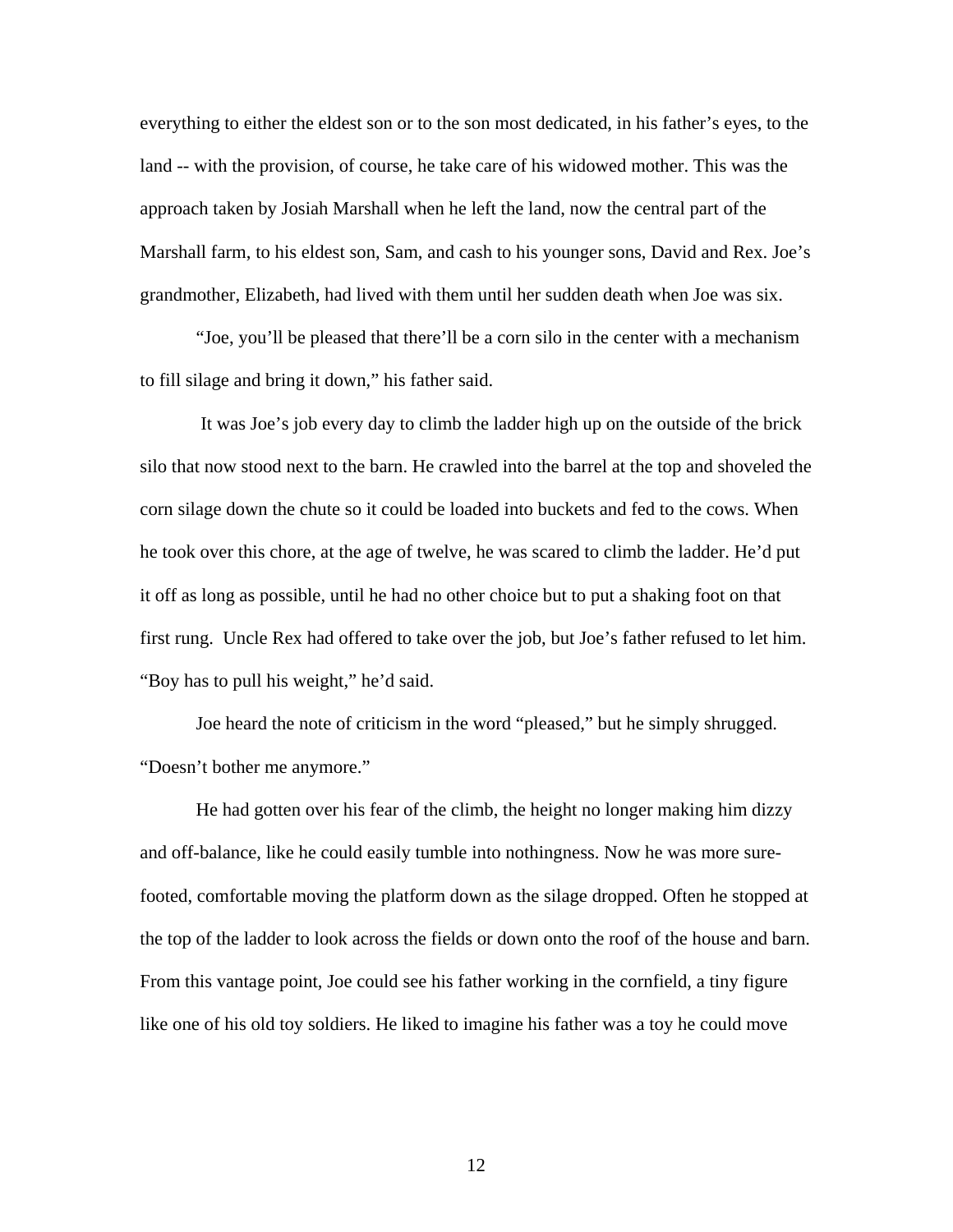around the field, making him work at double speed or pushing him over into the soft, brown mud.

 But even though Joe had gotten used to the height and the sweet smell of corn silage, he still hated the job. He hated most of his chores but did them without complaint – farm children didn't complain.

 Joe's father kept talking. "Besides, the old barn is about to rot away in spots. Last spring we replaced an entire section of floor boards. I think some of the supports are about to go."

 "You think?" his mother questioned. She pushed food around on her plate, but never lifted any of it to her mouth. "Shouldn't you be sure before you go spending all that money?"

 "I'm sure," his father responded. "Everyone else in this family knows the new barn is a good idea – even your own cousin, one of the tightfisted Flynns."

 At that moment, Alex fussed in his highchair and Uncle Rex moved as if to pick him up, but Joe's mother stood and pushed him out of the way. She yanked the baby into her arms and left the kitchen. The room was silent except for the sound of her footsteps on the stairs. Without a word, Joe's father and Uncle Rex got up and walked out the front door to finish their chores. Joe hesitated only a moment before following them out. His sisters would have to clean up the kitchen -- and see to their mother-- on their own.

 A month later the building contract was signed and, by the spring of 1914, Joe's father, Uncle Rex, and Max Bancroft were spending late nights around the kitchen table working to adapt the barn plans to suit the needs of the farm. They talked late into the night, their mumbling voices drifting up the stairs to his bedroom.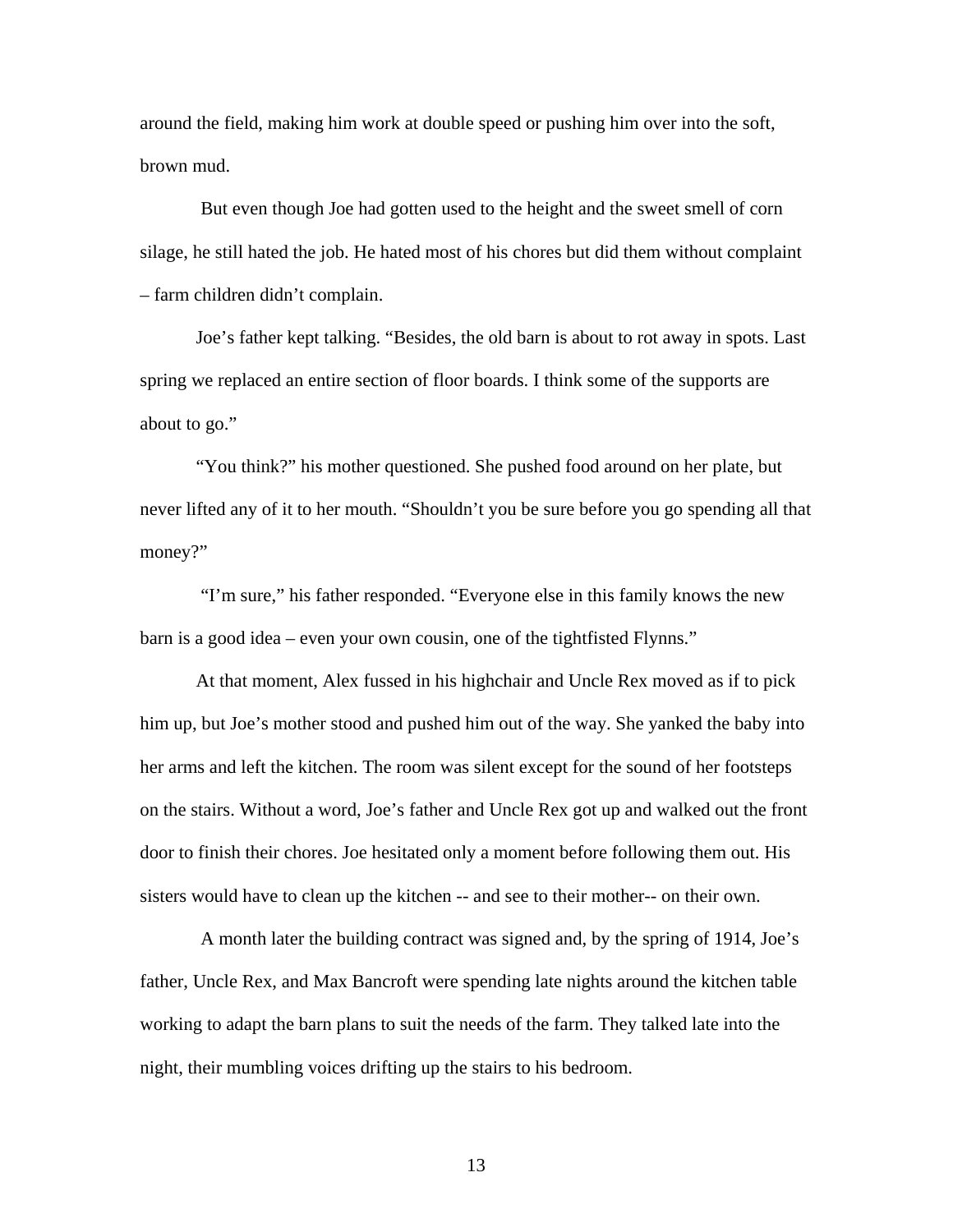Construction began with digging and pouring a concrete foundation, a circle almost sixty feet in diameter. By the time the bricklayers laid the courses of the thick, dark bricks three feet high, neighbors and farmers from all corners of the county were regularly stopping by the Marshall farm to check on the barn's progress. Joe's father showed them around, pointing out each and every one of the barn's features, talking at great length, and gesturing expansively. Curious onlookers watched and made frequent comments as the forty-foot, hand-laminated, curved beams that would support the second floor and form the circular track were brought in by a team of carpenters and workmen.

From his vantage point, Joe overheard neighbors – some who claimed to be friends, some who were merely acquaintances – call the round barn "the extravagant foolishness." But his own mother was the most direct, saying, "We are a freak show. People coming here to look at this barn like it's a two-headed horse." And for what must have been the hundredth time, she shook her head.

George Cabot, who ran the threshing ring and farmed a large spread down toward Welden, said to the man who came with him to get a look, "Sam Marshall thinks himself a gentleman farmer. A smart farmer wouldn't have this barn as a gift." Joe didn't know whether Cabot knew or cared that his words could be heard by Sam Marshall's son. He grew angry, not because the man insulted his father, but because he had the nerve to do it so loudly, right on the Marshall's property.

Joe grew used to the commentary, but usually it was made by people who didn't realize a member of the Marshall family was within earshot. He was standing behind the drink table at the church picnic earlier that spring, his glass filled with fresh lemonade, when he heard the words "round barn" and "crackpot." A group of farm women he didn't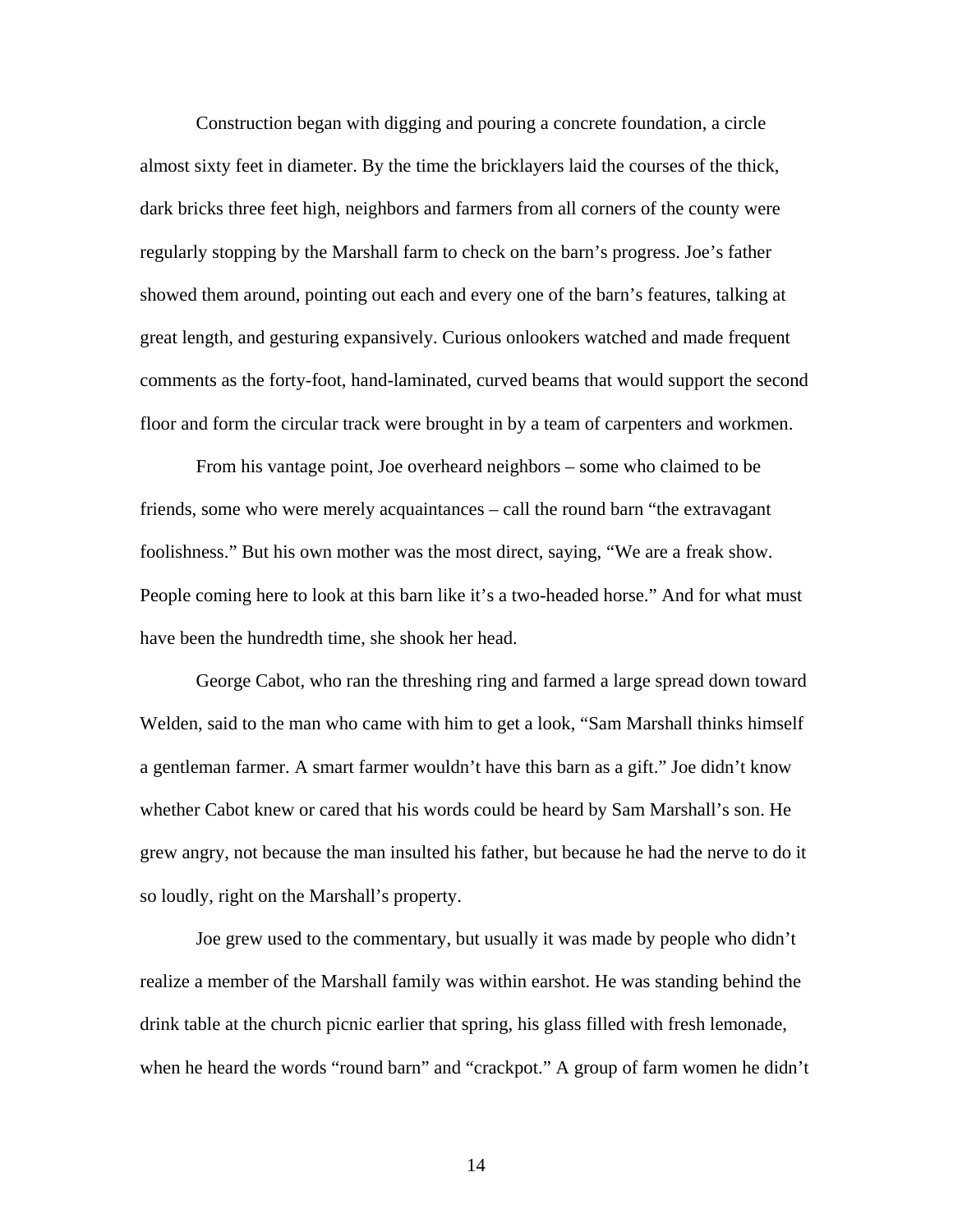recognize sat in a row of wooden folding chairs beyond the table, their dinner plates piled with chicken bones and melon rinds. Their backs were to Joe but no one in this town ever seemed to gossip quietly.

 "I feel badly for Margaret, married to a kook who's spent a shovel full of money on a barn," said one woman, her voice rising to sneer at the word "barn."

 "I don't think she saw *this* coming when she married him," said the woman next to her.

 A third woman, older than the other two with a sharp face and a beaky nose, said, "That marriage isn't much of a going concern anyway."

 Joe wasn't sure what she meant, but burned silently at this bunch of hens talking about his family, as if they knew how it was inside his house. He wanted to fling his lemonade at them, but he never would. Instead, he took the glass and walked to the far side of the picnic grounds and sat alone under the trees. He began to understand there was a group of people who treated his father to his face as if he were one of their own, but really waited for him to fail.

 At least the kids at school and at the soda shop made their cutting remarks directly to Joe's face, "Hey Joe, your dad lost his marbles?" or "What kind of idiot builds a round barn? Doesn't he know they're supposed to be square?" At first he tried to defend the barn – but not his father -- by explaining the efficiency of the design, how cows are wedge-shaped. But after a while, it was just easier to laugh at their words and smile, like it was all a big joke.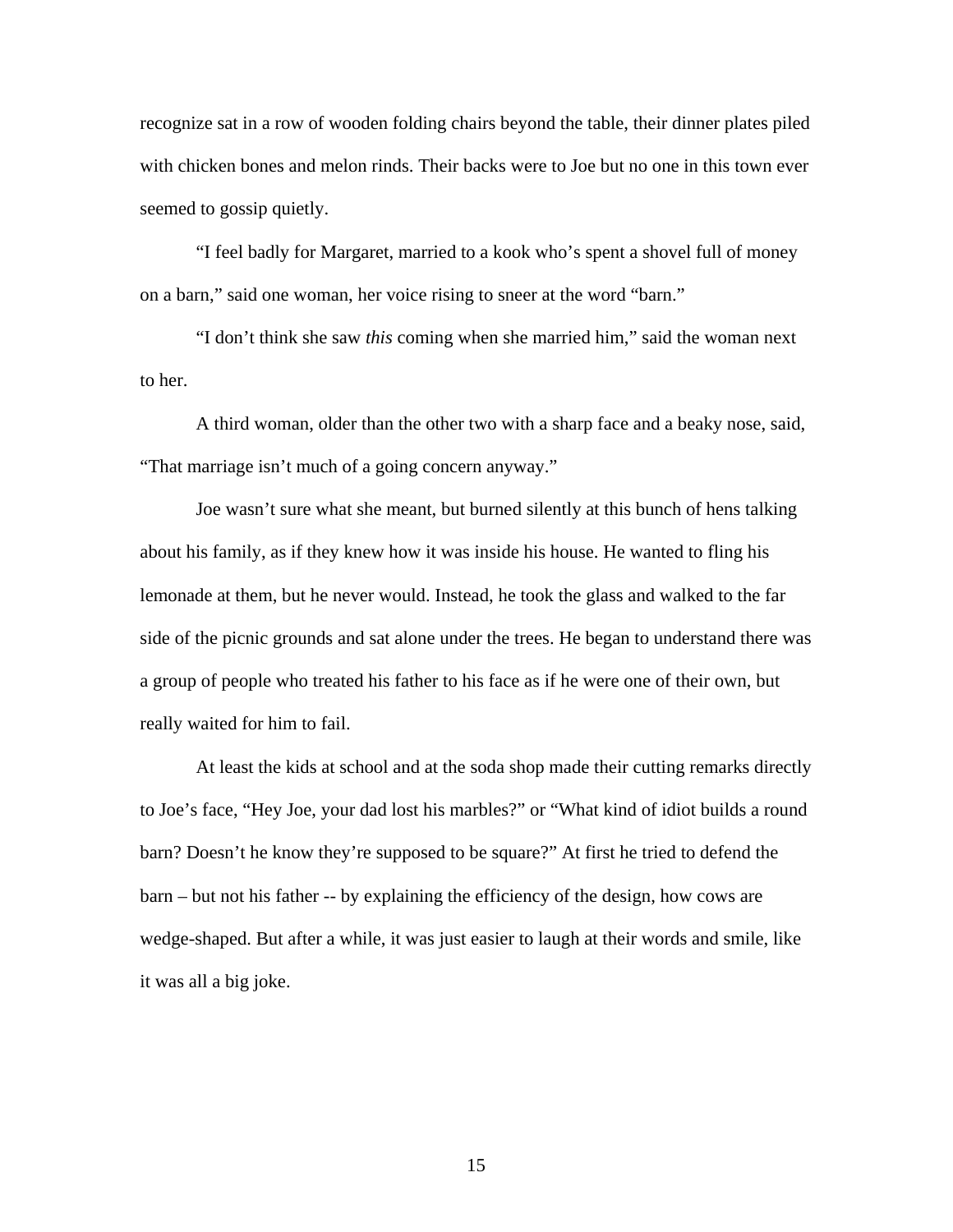Mercifully, by the time the round was finished and outfitted in the summer of 1914, it did not end up costing any lives. The man who fell, Lucas Schmidt, survived. The doctor did what he could for him, but it was apparent two weeks later, when Max Bancroft loaded him into the wagon to take him to the train station, that Schmidt had suffered a brain injury. He could not answer simple questions and just stared three feet in front of him.

The barn had ended up costing far more money than Joe's father had originally estimated. They'd had to pay the workmen hundreds more than expected, additional metal work had been required, and there were increased livestock costs. "Bancroft inflating prices to make more for himself, no doubt," Joe's mother said to him.

They'd depleted their savings more than his father planned, but there was still some money in the bank he told Joe's mother. He wasn't worried. "The first year of increased milk production will cover it," he said. "Milk keeps going up." The herd was now twenty-five strong and Joe was busier than ever milking and cleaning stalls.

Joe found the views from the new barn to be just about the same as those from the old plank barn, which still stood next door, the first signs it would some day collapse in on itself just setting in. From the second floor hay dormer, he could see through the stand of walnut and pine trees, across the north cornfields to the two-lane road of unpaved dirt that ran across the flat terrain, east through Welden and into Iowa Rapids. North of Iowa Rapids, far beyond and out of sight, flowed the Iowa River. From a window on the other side of the barn, he could see across the small wheat field, through the cow pasture, and just make out the train tracks of the Illinois Central Gulf Railroad through the gap in the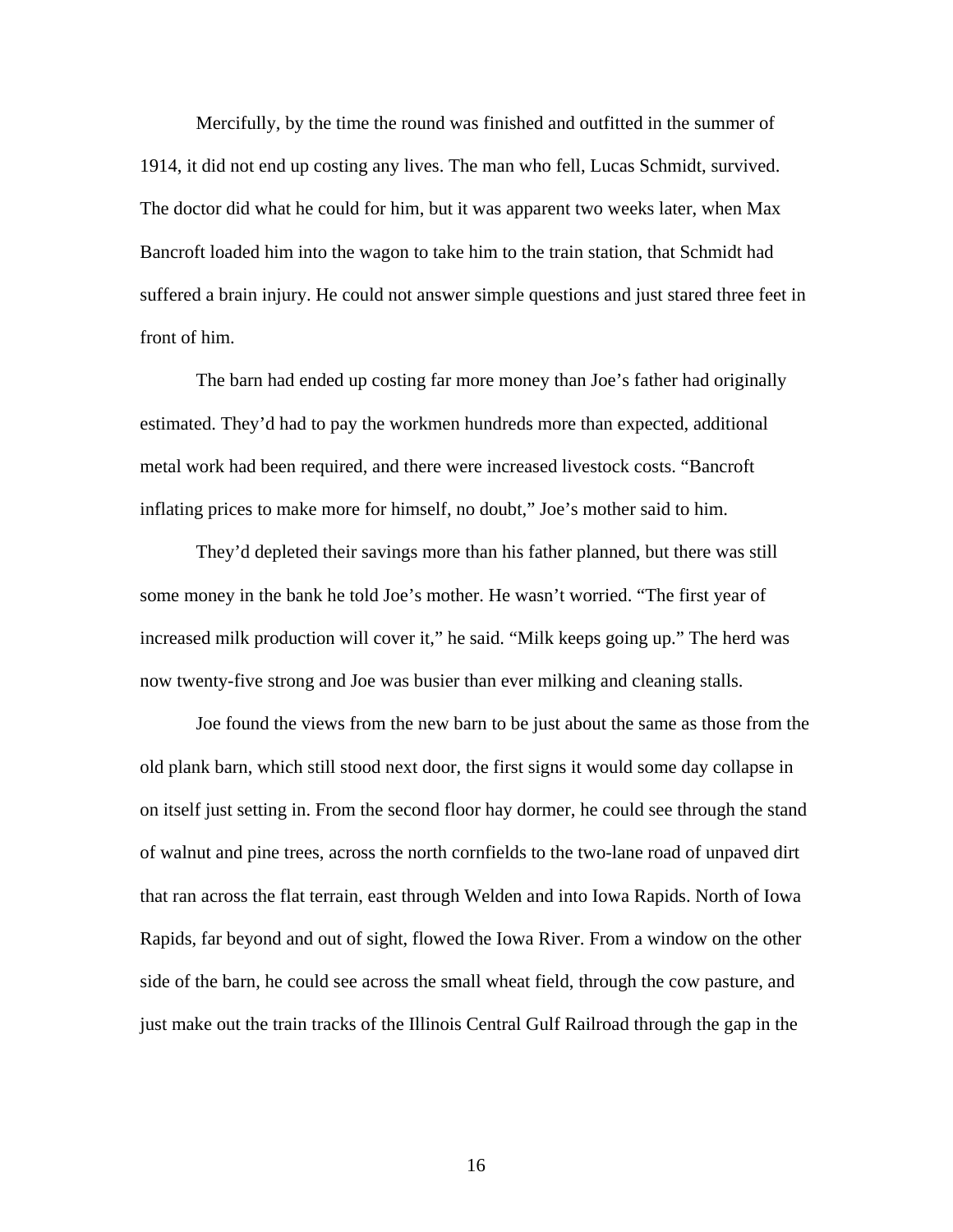trees. He heard a train running, its whistle faint and the puff of smoke from the engine barely visible in the dim morning light.

He leaned a hand on the clay tile wall and felt the ridges of the brown-red bricks, as dark as the Iowa soil they came from. The white mortar between the courses of brick snagged his fingernail as he moved his hand back and forth, the same way he stroked the flank of each cow in the dairy herd before settling down to milk her.

Moving into the center of the hayloft, Joe stared up at the ceiling beams until they appeared to spin out from the silo, like the spokes of a bicycle wheel. Looking up made him dizzy, as if the whole barn revolved around the silo. The silo, a column of heavy concrete blocks held together with metal straps, anchored the barn, towering over everything before disappearing abruptly into the roof. Was this what it felt like to stand in a great cathedral and look up into its vaulted ceiling? He had never been in a cathedral; he'd only seen pictures in books of their high gothic arches and airy domes.

He made his way down the wooden stairs to the barn's main floor; if he lingered any longer he would be late for school. Just this morning, as he dawdled over breakfast, spinning bits of toast crust on the table until they fell off the edge, his father reminded him the barn would not clean itself. Joe muttered he was getting to it.

He hadn't always minded the farm chores and physical labor so much. When he was ten or eleven years old, he willingly sowed row after row of corn and dug up bushels of potatoes. It was only in the last year or so he'd come to see the farm as a place of endless drudgery and constant struggle. Even when times were good, the family worried about losing crops to the weather and livestock to disease. The farm was not a place of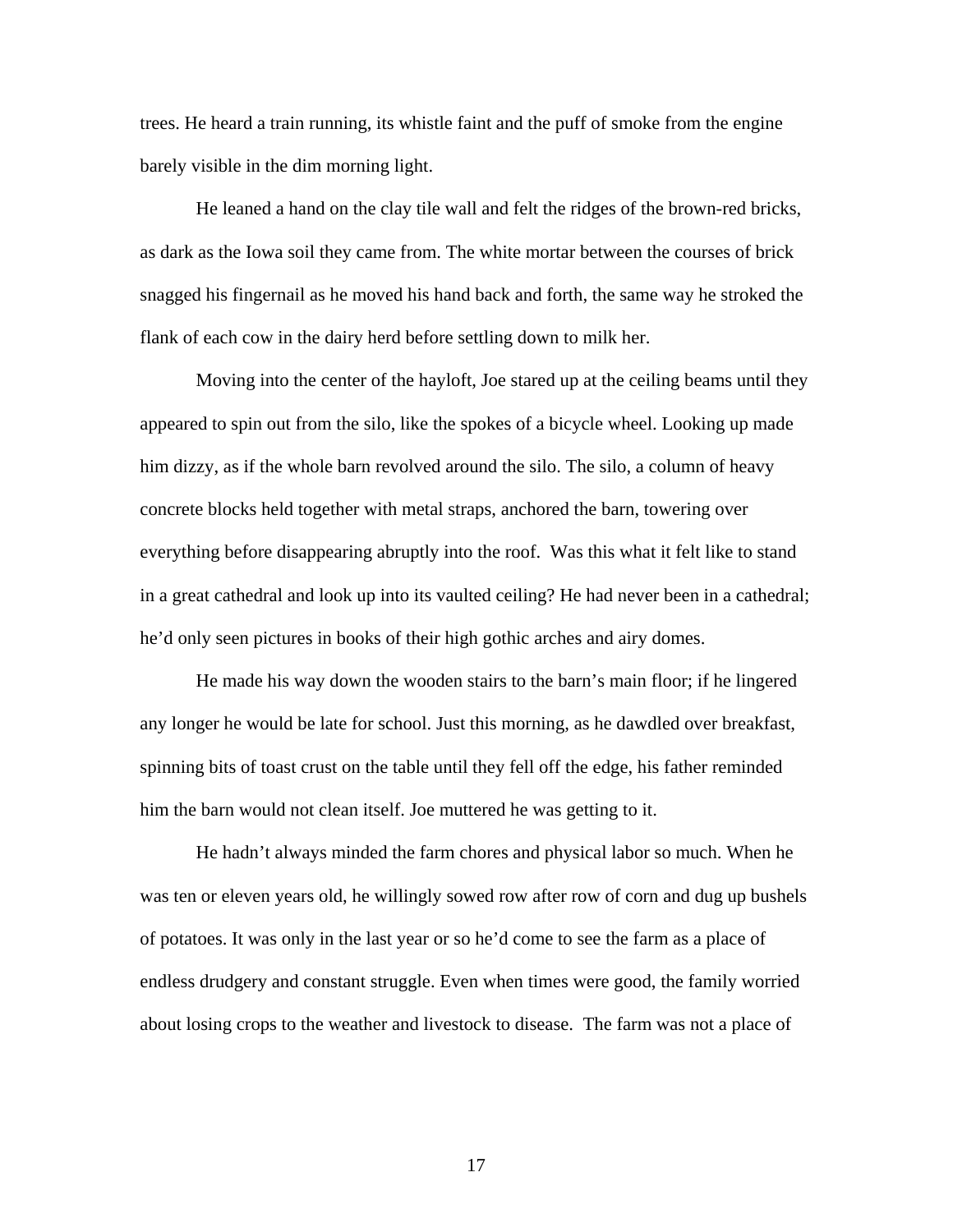pastoral charm and virtuousness and his father was deluding himself if he thought being a farmer made him the master of his own destiny.

He pulled the pitchfork from its hook on the wall and began to throw heavy forkfuls of manure, mixed with straw and urine, into the large metal bucket that hung from the circular track running around the outside of the stalls. As he bent over each load of manure, his slender arms and wrists working the shovel hard, Joe tried not to think about how, in a few weeks, he would have to pitch this same manure onto the spreader so it could be hauled out into the fields. He was used to the smell, associating it more with the field where it fertilized the crops, than with the bowels of the animals from which it came. What he hated was the slickness of the manure that made his boot heels slip across the concrete floor. Even with the aid of the bucket on the track, this was still the most miserable chore of the day, the barn empty and hollow. At least during milking time he had the warm beating-heart companionship of the herd.

Hurrying now, he ran the shovel through the gutters, leaving bits of manure in the grooves. He splashed out several buckets of water to rinse the stalls so they dried by evening when the herd came back in. He finished by spreading a layer of dry straw bedding across the concrete floor. Tomorrow he would shovel it and the manure that mixed with it, back into the hanging bucket. Maybe tomorrow he'd have time to stop and appreciate the new barn and how lucky he was.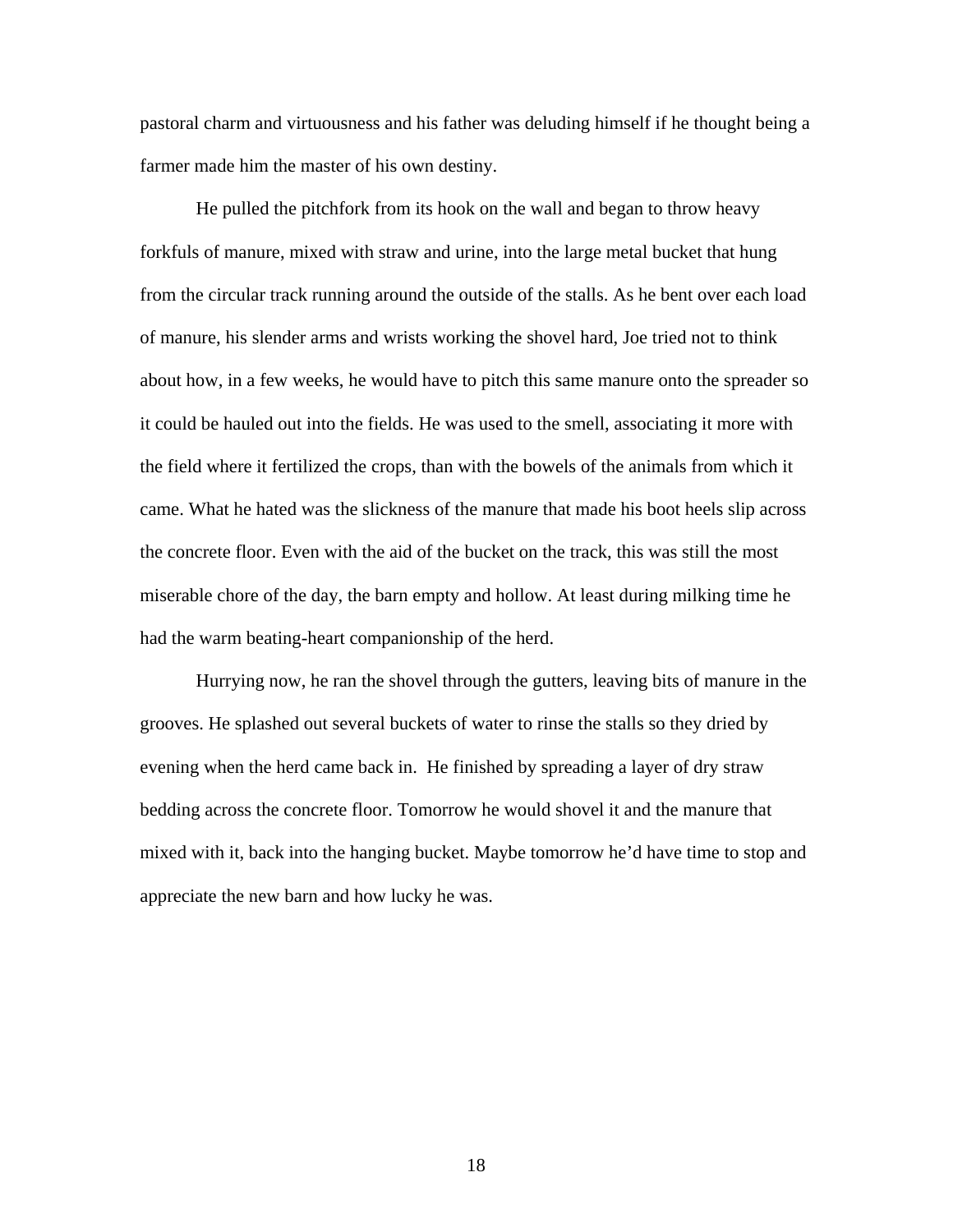#### <span id="page-26-0"></span>**March, 1915**

 The mid-spring frost crunched under Joe's boots as he crossed the yard behind the old barn and its silo. Though he walked normally, he felt he was creeping, a thief in the night trying not to be caught. Behind the silo, he pulled open the sagging door to the carriage shed, went through the main room where discarded pieces of farm equipment were stored, to the old tack room at the far end. The tack room was usually empty, a rare vacant spot on a farm where almost every space was used for one job or another.

 This was the only place where Joe could work on his science experiments without getting into trouble. When he was thirteen, he found a worn copy of *Horne's Easy Experiments for Schools and Families with Home-Made Apparatus* on the parlor bookcase, wedged between an old grammar school primer and his mother's copy of *Little Women*. Ever since then, he had snuck out here and, in the quiet with no one watching, he'd carefully followed the directions in the book, conducting most of the tests contained within its pages. He found the activities in it were more complex and mysterious to him than shoving kernels of corn into the ground and waiting to see if they sprouted or if they succumbed to heat, to drowning, or to insects that preyed upon them.

This experiment shouldn't cause any trouble – he was simply building a crystal radio set from a kit he'd sent away for from an ad in the back of *Successful Farming*. He'd read these sets could pick up radio transmissions and people across the country were building them to listen to weather and farm reports, church sermons, and adventure stories. He hoped to be able to pick up musical broadcasts that his mother would enjoy.

 The first experiment he tried had been cementing two old watch crystals together and filling the gap between them with water to make a magnifying glass he used to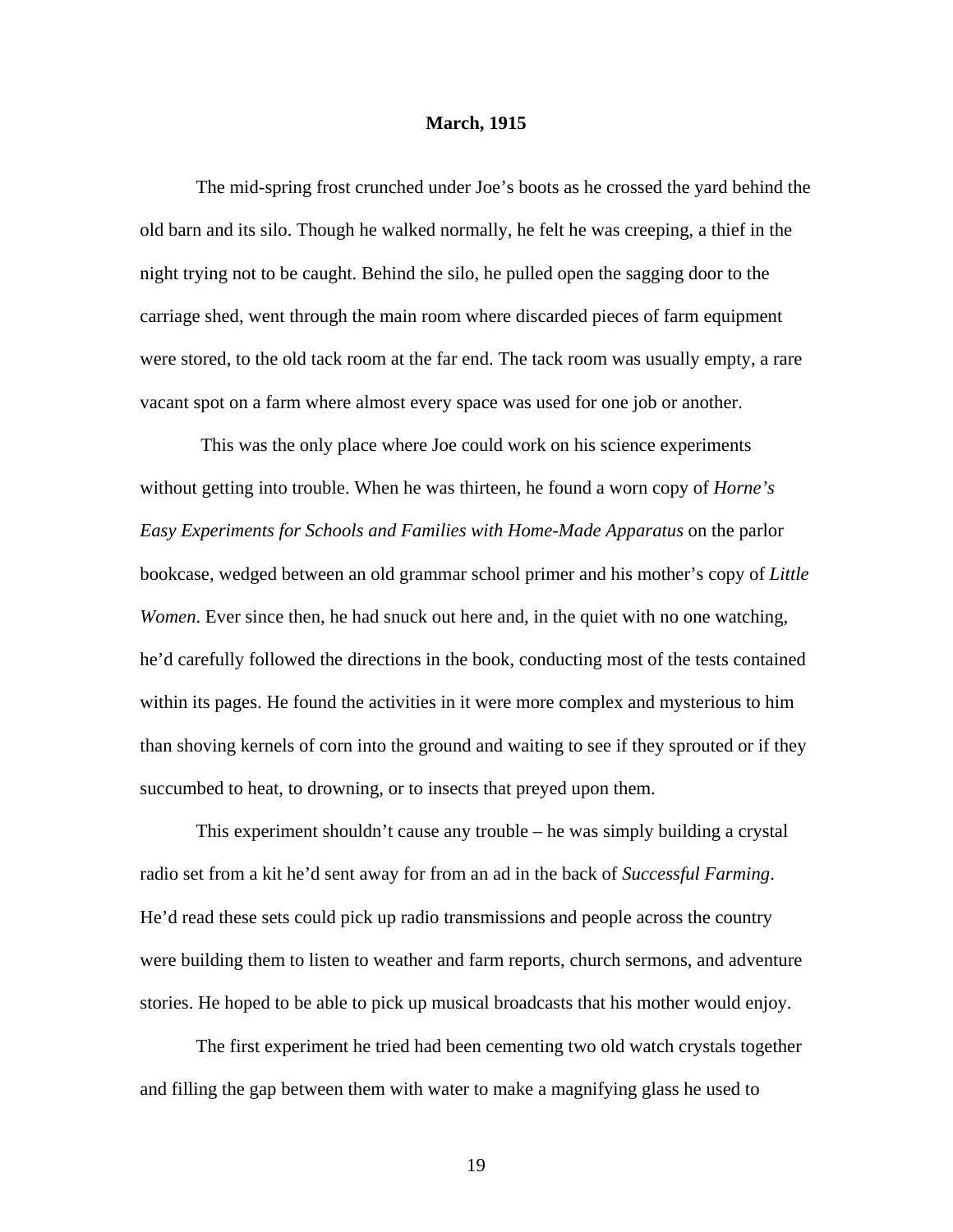examine the undersides of leaves and ants that crawled over the windowsill. He then concentrated the sun's rays using an old spectacle glass taken from the odds and ends drawer in the roll-top desk in the parlor. The book said he could also use the larger lens from an opera glass, but he didn't know what an opera glass looked like and was pretty sure the family didn't have one. The spectacle glass worked fine, focusing the sun's rays onto a piece of gun cotton, taken without permission from his father's gun cabinet and coated with lampblack. The cotton grew hot, then flamed briefly leaving a telltale smudge mark on the tack room floor.

Pleased with himself for making the cotton flame just the way the instructions said it should, Joe decided to work his way through the whole book. Over the next three years, he spent stolen moments in the carriage shed when he should have been picking or shoveling or washing something. He'd set a glass of water on fire using a match and a small bit of ether borrowed from the farm's veterinary supplies; the brilliant flame shot high for a moment before Joe slapped a sheet of tin over the glass to cut off the oxygen.

Mostly these experiments were simple and their results consistent, always as the book said they should be. Joe craved the measure of control he got from them; he decided what he would do, he took action, and he alone determined if he did it right or not. By being secretive, he managed to have something that was his alone, private and not shared with the whole family or everyone at school. While the farm offered plenty of opportunities for solitude – he could be alone as much as he could stand, harvesting endless rows of corn or milking cow after cow in the barn by himself – it was a mindnumbing isolation and boredom that other farm kids didn't seem to notice. Or if they did, no one said anything about it to him.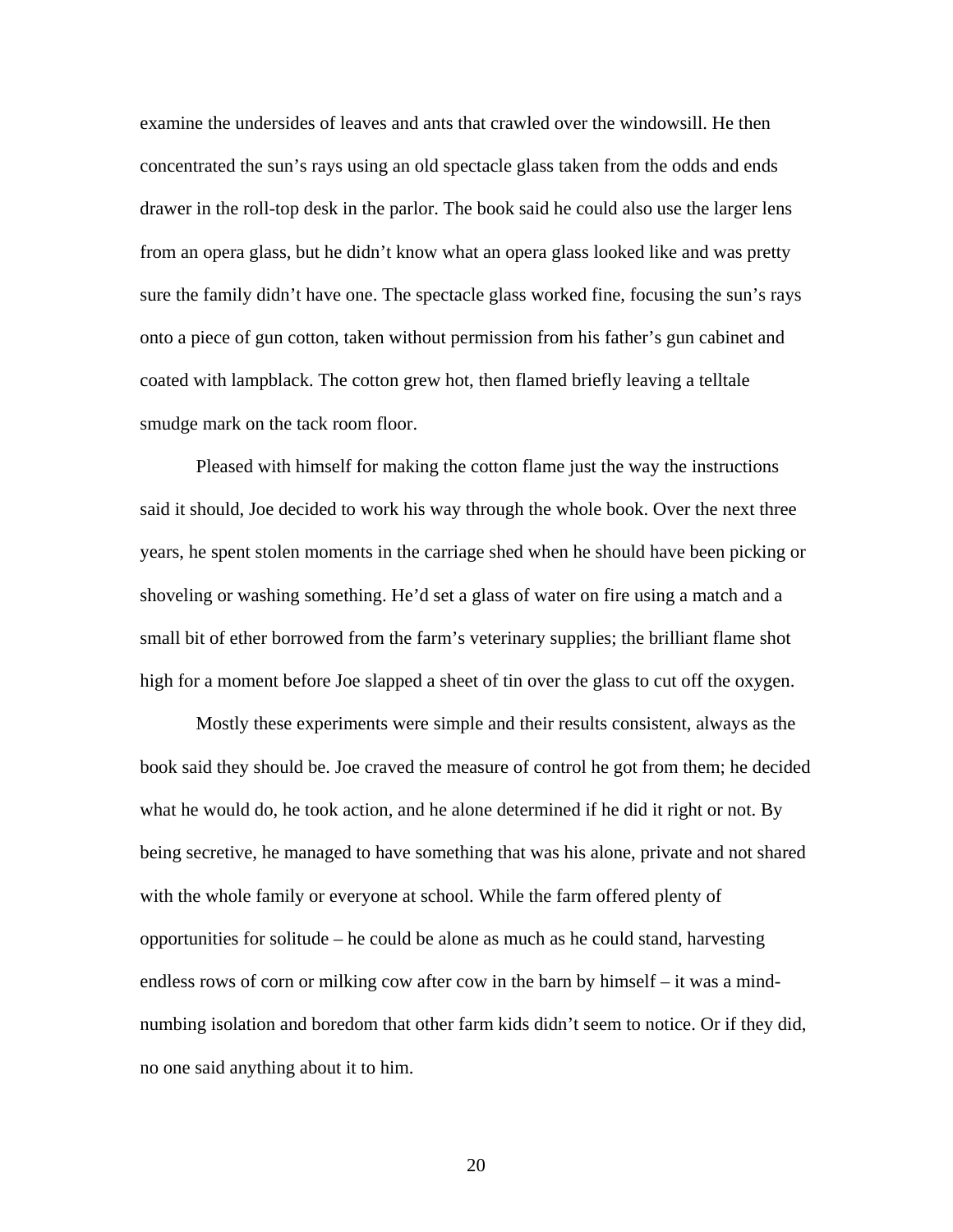Only once did Joe forget about secrecy and let his "science" get him into trouble out in the open. In mid-summer the year before, he made a test of gravity with the help of his friend, Eddie Wilson. They began by leaning a twelve-foot wooden ladder against the side of the low-slung chicken coop so the top of the ladder stuck up over the apex of the roof, just the way the diagram in the book showed. They climbed up onto the roof, Eddie dragging a five-pound weight and Joe, an eight-pound weight, both borrowed from the farm scale. The weight, clutched at his hip, threatened to throw Joe off balance and pull him from the ladder, but he held on. They attached the weights with strings to the top rung of the ladder so each dangled the same distance down. But before they could cut the strings at the exact same time in order to see which weight fell faster, Eddie lost his footing, tripped up by the roof shingles and his own clumsiness, and tumbled off the roof. He pitched straight into the poultry yard, scattering the chickens in a flurry of panicky wings, crushing part of the wire fence around the yard, and breaking his right wrist.

"What's wrong with you two?" his father had shouted at them. "Horsing around on the roof and wasting time on foolish crap." He then packed Eddie, pale and clutching his damaged arm close to him, into the back of the farm wagon and took him home. After that, Joe never enlisted an accomplice in his work.

From a box on a high shelf, Joe pulled a thick coil of wire and a round, cardboard oatmeal box he'd persuaded his mother to save for him. From the pocket of his overalls he took a crystal radio kit – a wooden knob, an earplug, a metal wire "cat's whisker," a pair of tweezers, and a little tin box holding a galena crystal – and set each piece carefully on the workbench. He unfolded the instructions and began wrapping a long piece of the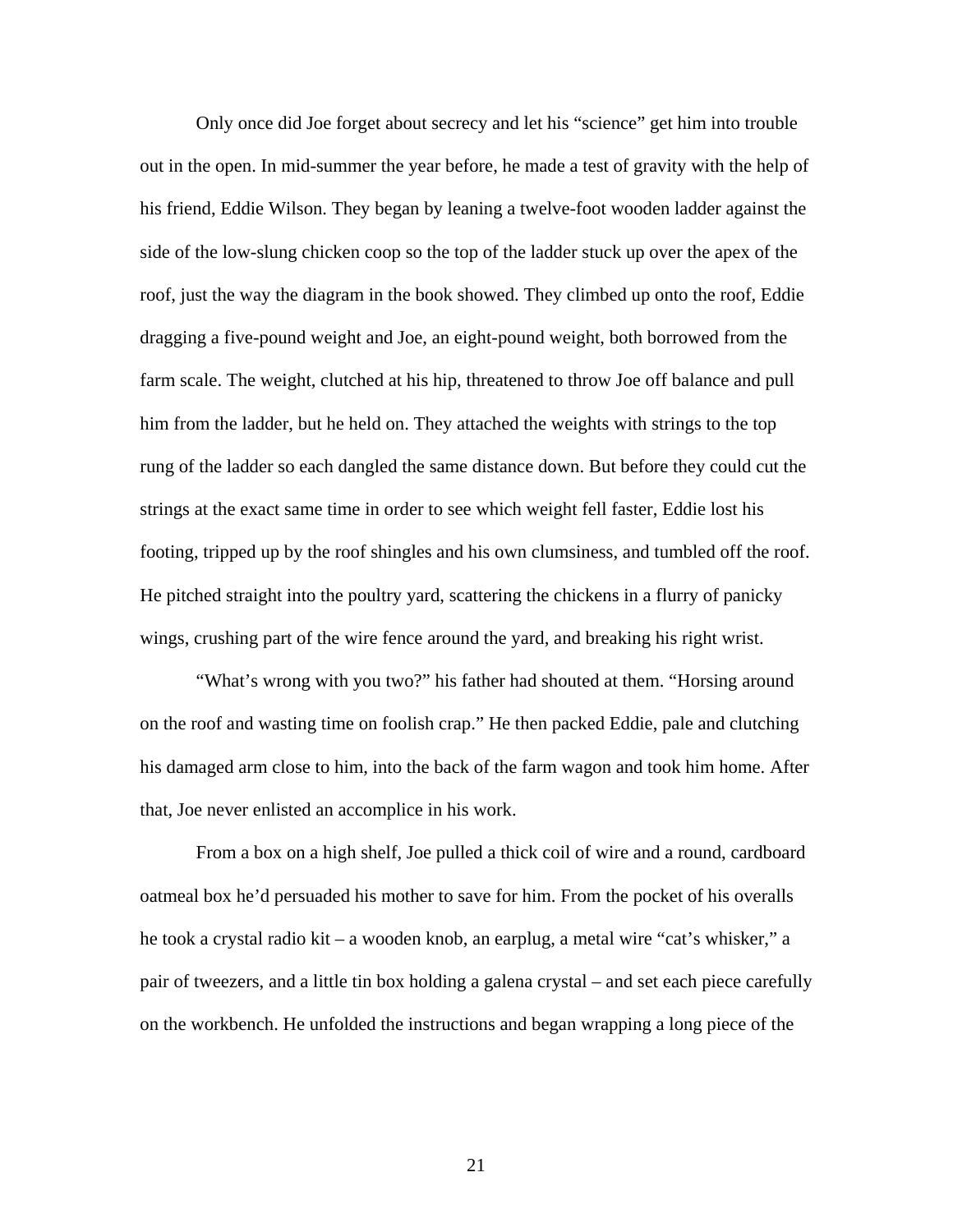wire around the oatmeal box. Forty turns the instructions said. He punched a hole through the oatmeal box with a nail and poked the end of the wire inside.

He wasn't exactly sure how the crystal set worked or if there were any broadcasts in the area to pick up, anyway. He wasn't even sure where the nearest radio transmitter was -- Fort Dodge, maybe. But if there were people out there broadcasting, he wanted to hear what they were saying, their disembodied voices coming to him from far away, as if by magic. If he could get the radio to work, Annie would surely find the idea of these voices from far away as intriguing as he did. He could see her brow furrow, then lift in surprise, the way it did whenever she encountered something new or unexpected.

Annie Flynn was Joe's cousin, though not really. Though they were not blood relations, the Marshalls called Annie and her brother, Peter, cousins because Allen Flynn, a first cousin to Joe's mother, had married their mother, Emily, six years ago when Annie was nine and Peter just two. Their real father, Michael Fitzsimmons, had been killed the year before when the tractor he was riding rolled down an embankment. As far as Joe knew, Annie liked her stepfather well enough, though he had the feeling she missed her father more than she let on.

Not sure what to do next, Joe opened the tin to see what the radio crystal looked like. It wasn't magic -- just a piece of lead ore that could detect radio signals. Using the tweezers, he placed the crystal on the workbench to get a better look at it. Just then the tack room door opened and his father came in carrying one of the small wooden stools used for milking, its leg broken off.

"Have you seen the wood clamps?" he asked, looking around the room. "Can't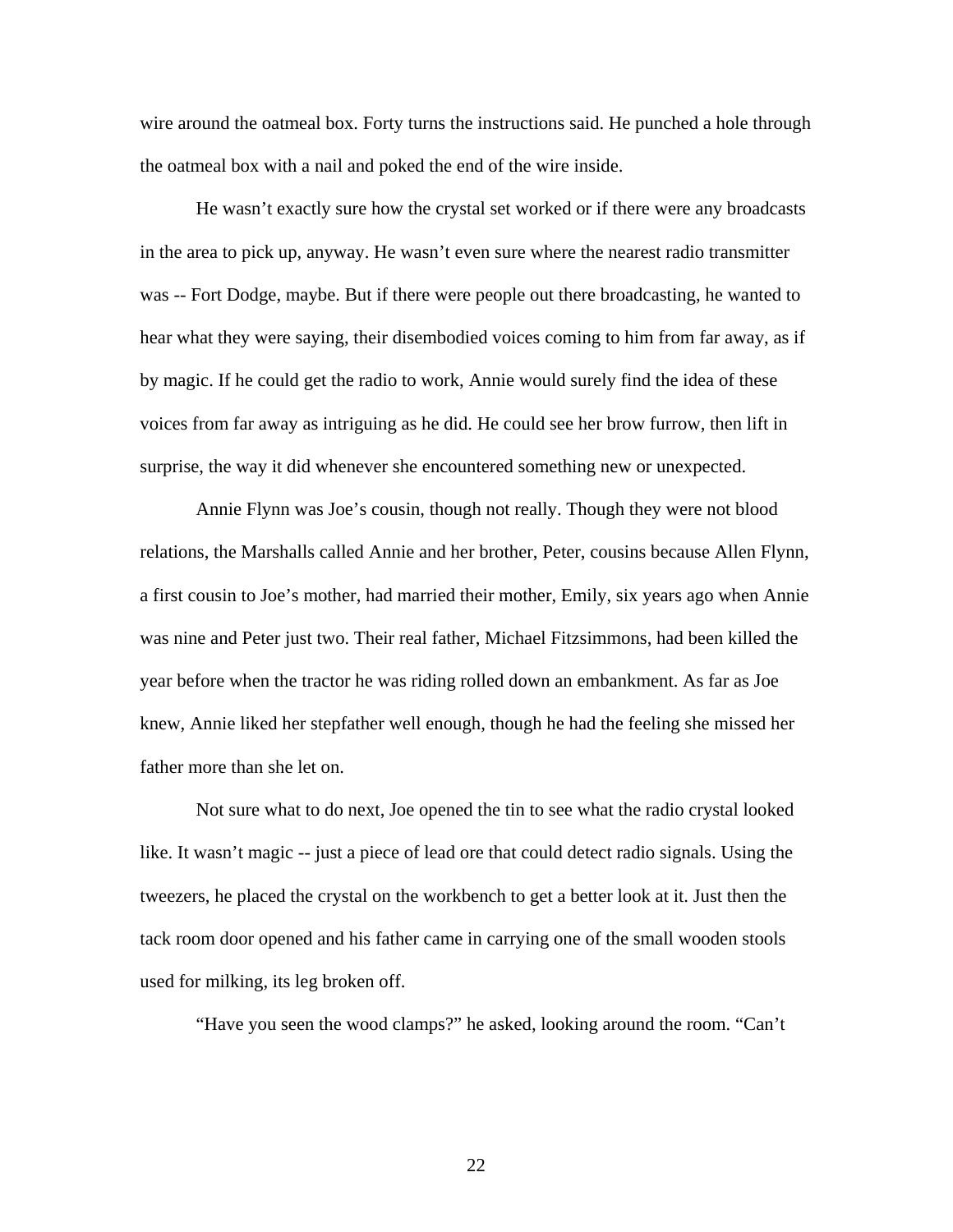find them and I've got to fix this." His face and hands were chapped red by the wind, but he wore no hat or gloves.

 "No, haven't seen them," Joe said, irritated at being interrupted and, at the same time, hoping his father wouldn't notice the radio sitting on the workbench, partly hidden from view by some old wooden crates.

His father stopped looking around the room. "What're you doing in here?"

 "Can't find the big shovel. Thought maybe I left it in here." It wasn't a good lie, but it was the best he could do.

 "What do you need it for?" His father looked at him closely. "Have you finished your chores yet? You'll be late for school." As he set the milking stool on the rickety bench in the corner, he spotted the oatmeal box. "What's this?"

 Joe hesitated. "Something I'm building –" He shrugged. "A crystal radio set." "What do you think you're going to hear over it?"

"Won't know until I build it. Read about it somewhere and wanted to try--"

 "Where'd you get the parts?" His father picked the cardboard tube up; the coil of wire hung to the floor.

 "Sent away for them." He looked down, then raised his head and looked his father in the eye. "I spent my own money, from selling the pig I raised last year."

 "If you're going to build something, build something we can use, that'll run the cream separator without one of us having to turn the crank." He dropped the box back on the workbench. "This is useless."

The oatmeal box bounced and rolled off the bench, knocking the crystal onto the floor. Joe bent and picked the crystal up. He knew from the instructions touching it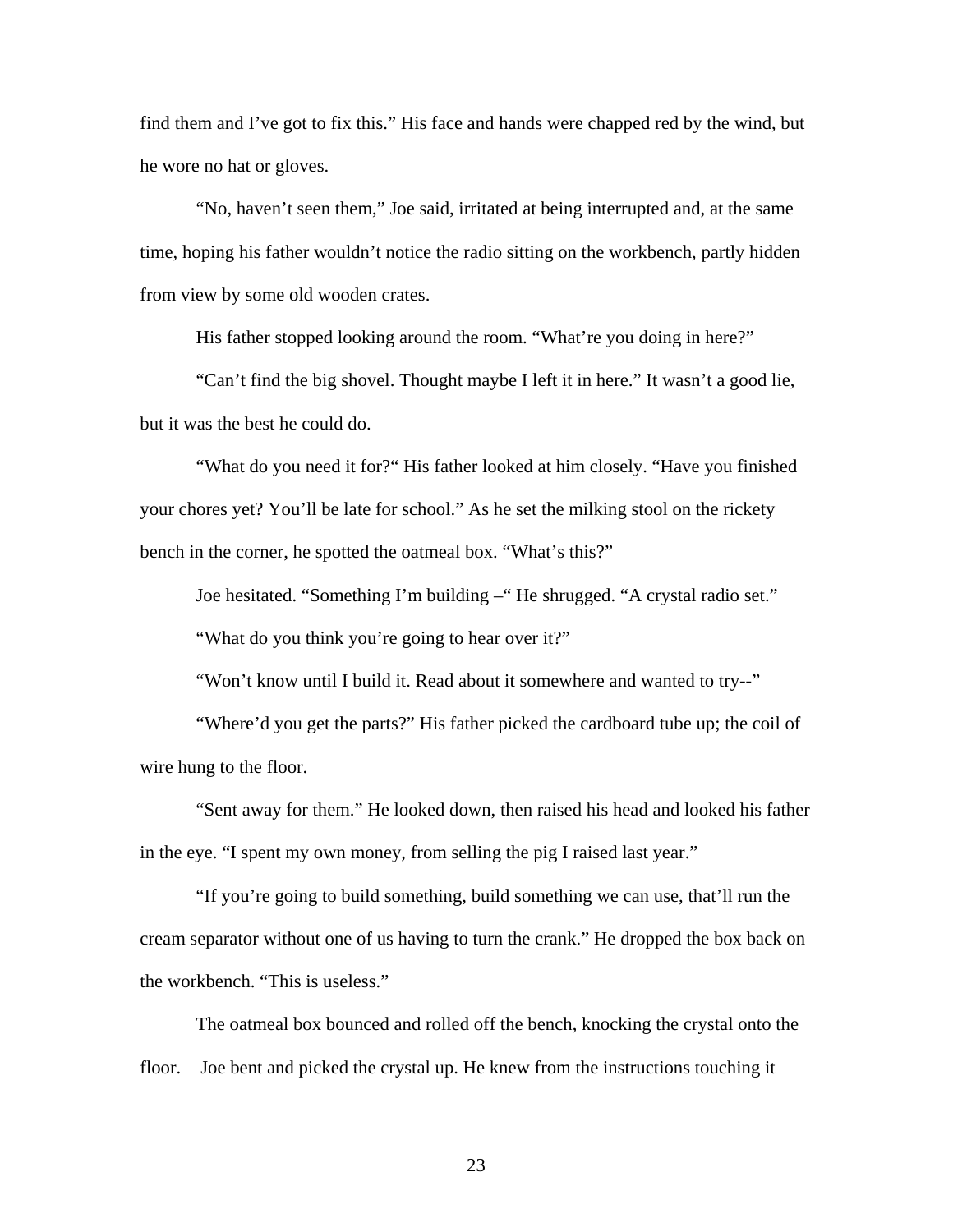would probably ruin it. "I just wanted to see if I could get it to work," he muttered. He picked up the rest of the pieces of the kit.

 "Don't let me catch you in here fooling around when you're supposed to be doing something else."

 "Can't I have fifteen minutes to do what I want?" It was to risky to say such a thing, but Joe went on. "I don't have to work all of the time."

His father turned to face him. "As long as you live under my roof and eat at my table, you'll do what I ask." The conversation ended there, punctuated by the sound of the tack room door slamming behind him.

 As he walked toward the barn, Joe thought of the thousands of dollars his father spent to build it. The herd was already turned out, so inside there were only empty stalls in need of cleaning. He grabbed the pitchfork, ready to attack the manure and straw and pitch it into the metal hanging bucket. All this money spent, but he couldn't spend two dollars of his own to make a radio. He raised the pitchfork and swung it hard against the bucket. There was a loud, satisfying clang. The force of the blow ran up the pitchfork handle and stung his hands, but he swung again, three more times in rapid succession until his rage ran out. There was a dent in the bucket and the yoke that connected it to the overhead track was bent so it would no longer move easily. But Joe didn't care. He did a hurried, slapdash job shoveling manure and rinsing the floor, then trotted to the house to change his clothes for school.

Joe left the house without seeing anyone. He usually walked to school with his twelve-year-old sister, Felicia, but she was already gone. He'd have to hurry, but it wouldn't be difficult as his simmering anger seemed to march him down the lane and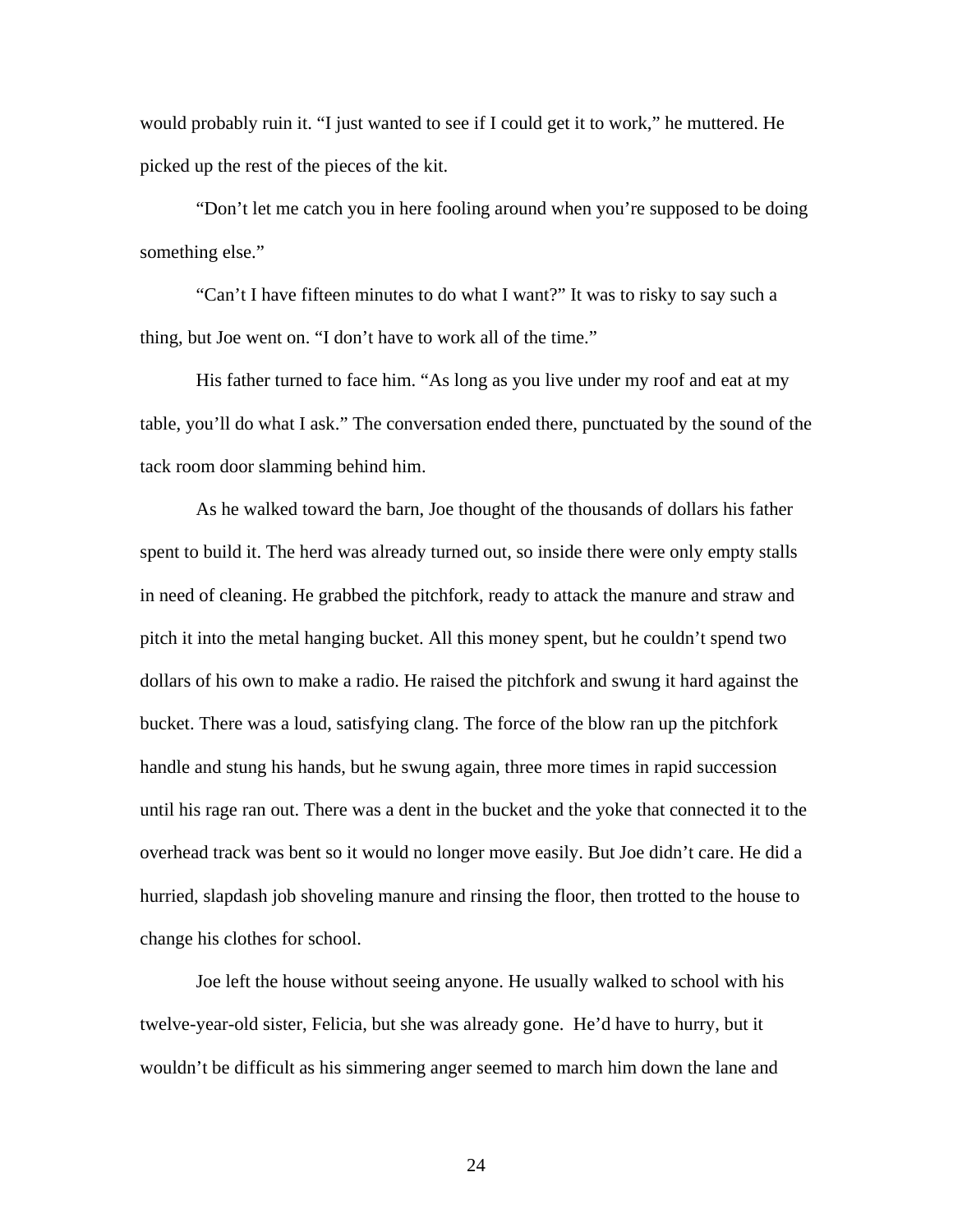onto the road. As he left the farm behind and got nearer to school, a familiar, almost welcome anxiety rose in him – the awareness that Annie would be there. He pushed his hair back from his eyes, tucked in his shirt, and kept walking.

The one-room school that served rural farms west of Welden was a mile and a half south of the Marshall's farm, just off an unpaved, deeply rutted, dirt road. It stood on a plot of land the Cabot family gave the township expressly for a school building. George Cabot acted like this gave him the right to dictate how the school was run. He told Miss Harrington, the teacher, that the three Emerson kids, whose mother was part Iowa indian, were not permitted to attend. The teacher never had to enforce this rule because none of these children ever attempted to come to school, their family no doubt getting the message they were not welcome.

By trotting the last quarter mile, Joe made it to the schoolyard just as Miss Harrington rang the bell for the last time. Miss Harrington had been their teacher for seven years and, for the most part, Joe liked her. She was fussy about her appearance – skirts pressed, hair always neat – and about the way the classroom was kept – desks in orderly rows, firewood and books stacked carefully. She was kind and fair, the embodiment of an upright Christian woman. But when there was an infraction, she was not afraid to hand out punishment. When she'd caught the Wilson boys poking pencil stubs through the stove grate into the fire, she'd said, "Pencils seem rather an underachievement, boys. I think you need to chop and carry wood for the stove for the next month." She was particularly hard on students who were late for school, having grown weary of excuses. Unlike his father, who seemed only interested in his ability to complete a task, Miss Harrington seemed concerned with the nature of Joe's soul,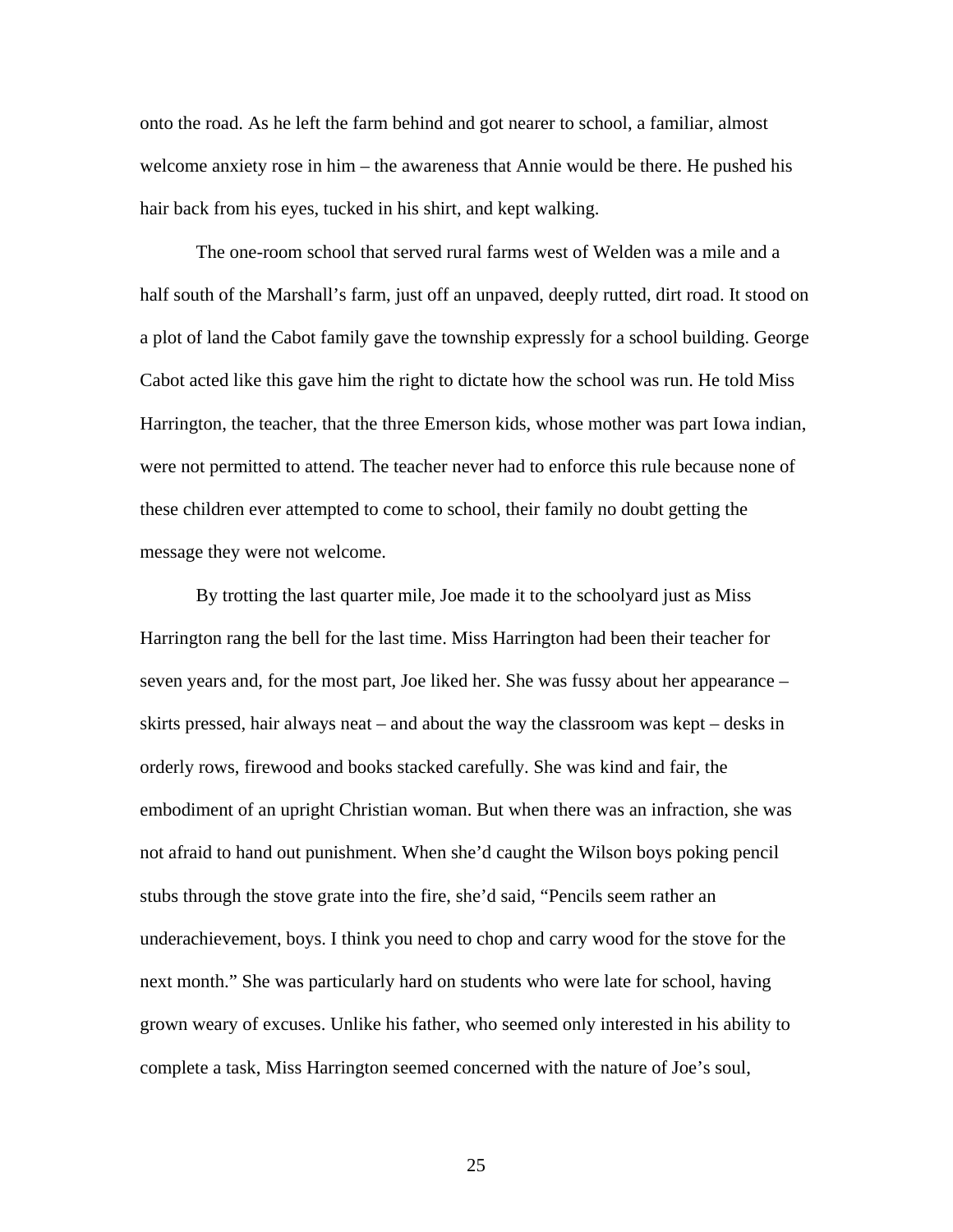expecting him, and the other children, to use their brains and to work to "perfect" themselves.

 As he crossed the yard, Joe saw Annie and Peter Flynn standing by the hitching post under the maple tree, apart from the rest of the children. Annie held her brother's hand tightly and they made no move toward the schoolhouse door, instead waiting for everyone else to go in. They hadn't been in school for the last week and Joe wondered if they had been sick. He smiled and waved at Annie, but she looked away.

This morning the children crowded the schoolhouse door – the curly, blonde Cabot children, Francine and Jesse, were first; Letty and Hanna Greunig, in matching hair ribbons, were behind them being pushed by Kenny Parkhurst, who should have finished school last year. The Wilson boys, Henry and Eddie, who weren't twins but were just as hard to tell apart, stood a head taller than everyone else. Club-footed Milo Jenkins and his sister, Carol, waited at the back of the group with the three Fryslie children -- two boys and a girl – whom Joe hardly knew as they attended school sporadically, only there when their parents didn't need them to work the farm. They formed a mass of cotton overalls, calico dresses, and dusty shoes.

As the children shuffled into the schoolroom, Joe took his seat at the double desk he shared with Eddie Wilson. He watched the younger kids take their places in the front of the room. Finally, Annie came in, guiding Peter to a seat closest to the teacher's desk. She whispered something in his ear, then took a seat on the other side of the room from Joe. The room was filled with chatter, but Annie spoke to no one.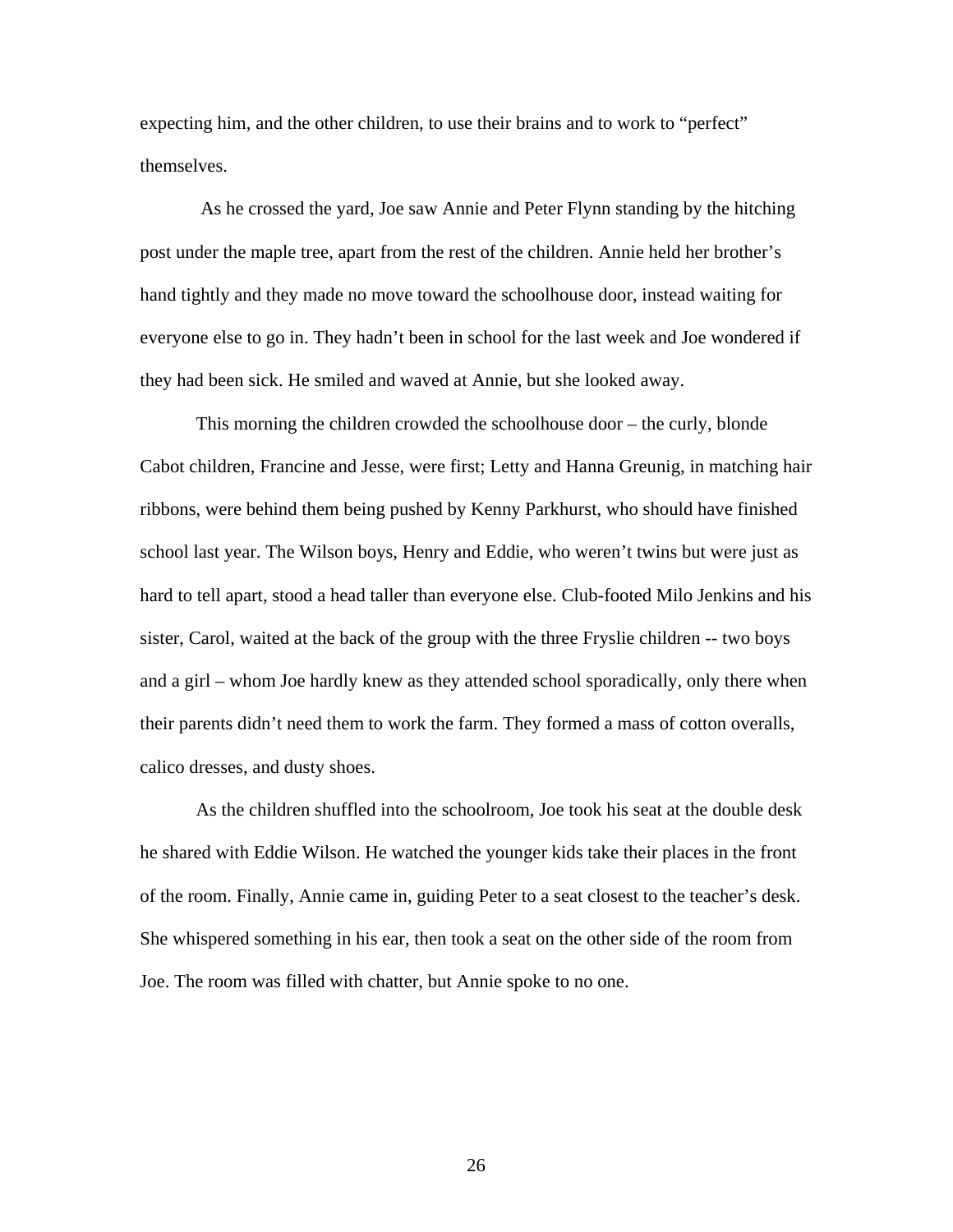Eddie poked him hard in the ribs. "Did you see the soles of the Fryslie kid's boot are tied on with string? They may not make it 'til the weather warms up. Not good." Joe didn't respond. "What are you looking at?"

Joe jerked his attention back to Eddie. "Nothing." Eddie was his best friend, but he wasn't going to discuss Annie with him.

All morning, Miss Harrington lectured them, but Joe could not concentrate, puzzled and disappointed as he was by Annie's distance. Had he done something wrong? He would talk to her at recess or on the walk home. As he tried to focus on the work in front of him, a dull ache began to build behind his eyes. He lowered his head and snuck a look at Annie. She was bent over her book, looking up when the teacher spoke. He studied the regular rhythm of her hair as it swung with the motion of her head, observing her as if she were one of his experiments.

Annie was a year behind Joe in school. At fifteen, she was tall for her age and slender, with long, reddish-brown hair. Despite her Irish ancestry and the red in her hair, she had no freckles; in summers past, they'd spent time together outdoors and her skin had turned golden-brown while Joe's arms and face only spotted pink. Peter, who was now eight and in his third year of school, had a shock of black hair that stood straight out from his head on all sides. His skinny ankles stuck out from his too-short overalls.

 Growing up, Joe hadn't spent as much time with Annie and Peter as he had with his cousins on the other side, his Marshall cousins. He had been to the Flynn house in town at Christmas two years earlier. It was fancier than the Marshall's farmhouse, with a round, brightly colored stained-glass window built into the front door, and a wide staircase with a carved wooden railing. Despite the fact they were "town folk," Mr. and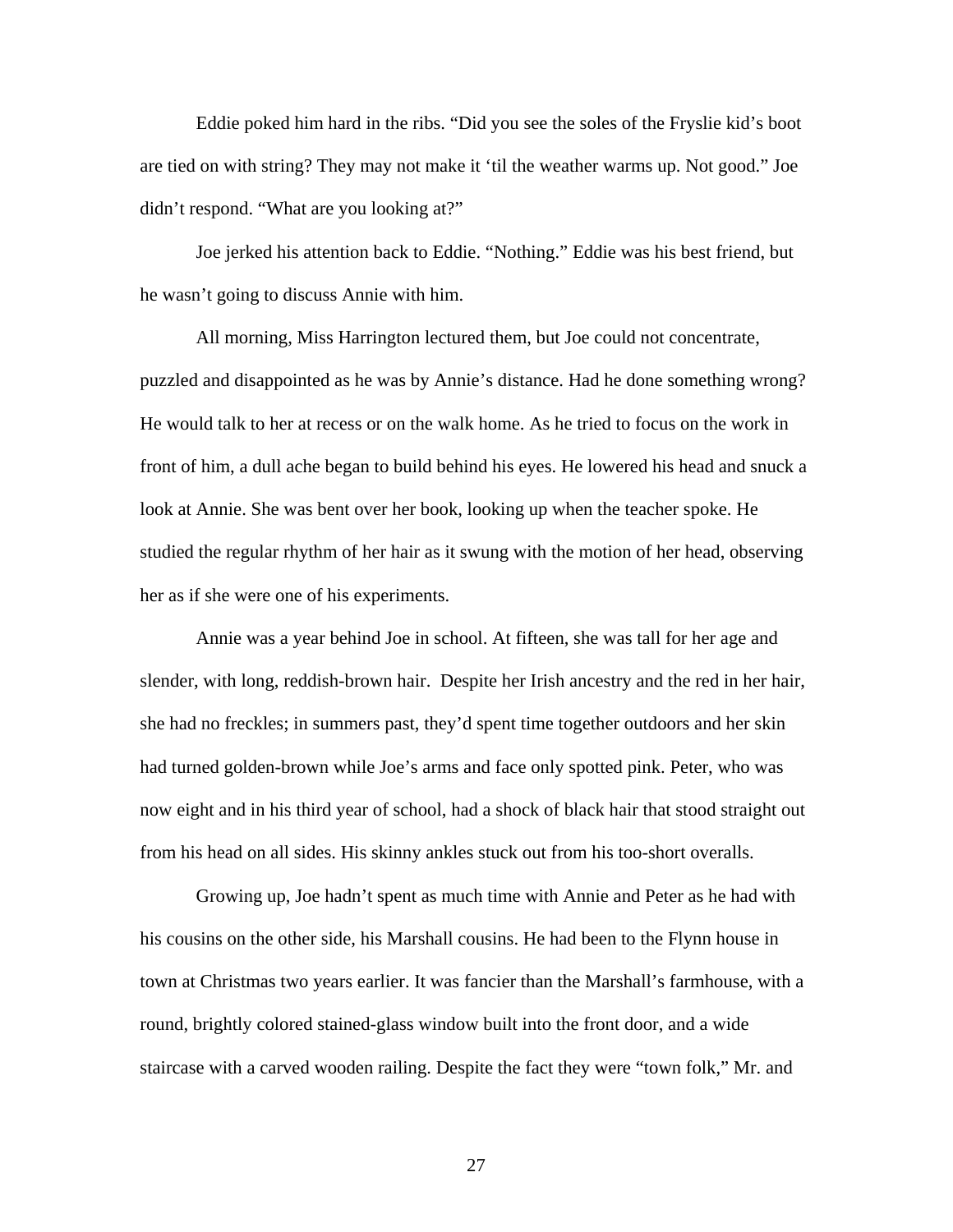Mrs. Flynn had not treated the Marshall children like "poor farmers," at least as far as Joe could remember. He'd had fun with Annie and Peter that Christmas and had received nice presents – a leather-bound edition of *Robinson Crusoe* and a complicated, wind-up coin bank with several coins already rattling around in it.

By the time she was twelve, Annie could climb a tree, any tree, faster than he could. And though it seemed like longer ago, just last summer she beat him to the top of the maple tree at the edge of the Marshall's pasture. She perched herself in the highest branches and called climbing directions down to him.

 "Put your left foot on that big branch, then grab the smaller one just over your head and pull up." As if sensing he was unsure, she added, "Don't worry. It'll hold a skinny kid like you."

 Joe did as she said and soon he was wedged in a crotch of branches next to her. They were at least twenty feet up. The tree was fully leafed out, the foliage hiding them from the view of their cousins playing a ragtag game of cowboys and Indians in the yard below.

"How'd you learn to climb so fast?" Joe asked.

 "Been climbing the trees in our backyard ever since I could reach the lowest branch." She reached out and picked a still-green seed pod from a small branch. "My mom always asks how I get my dresses so dirty and put so many holes in my stockings." She broke the seed pod in half and pulled it apart, not minding the sticky white milk that covered her fingers.

"You should put on overalls to climb trees," Joe said.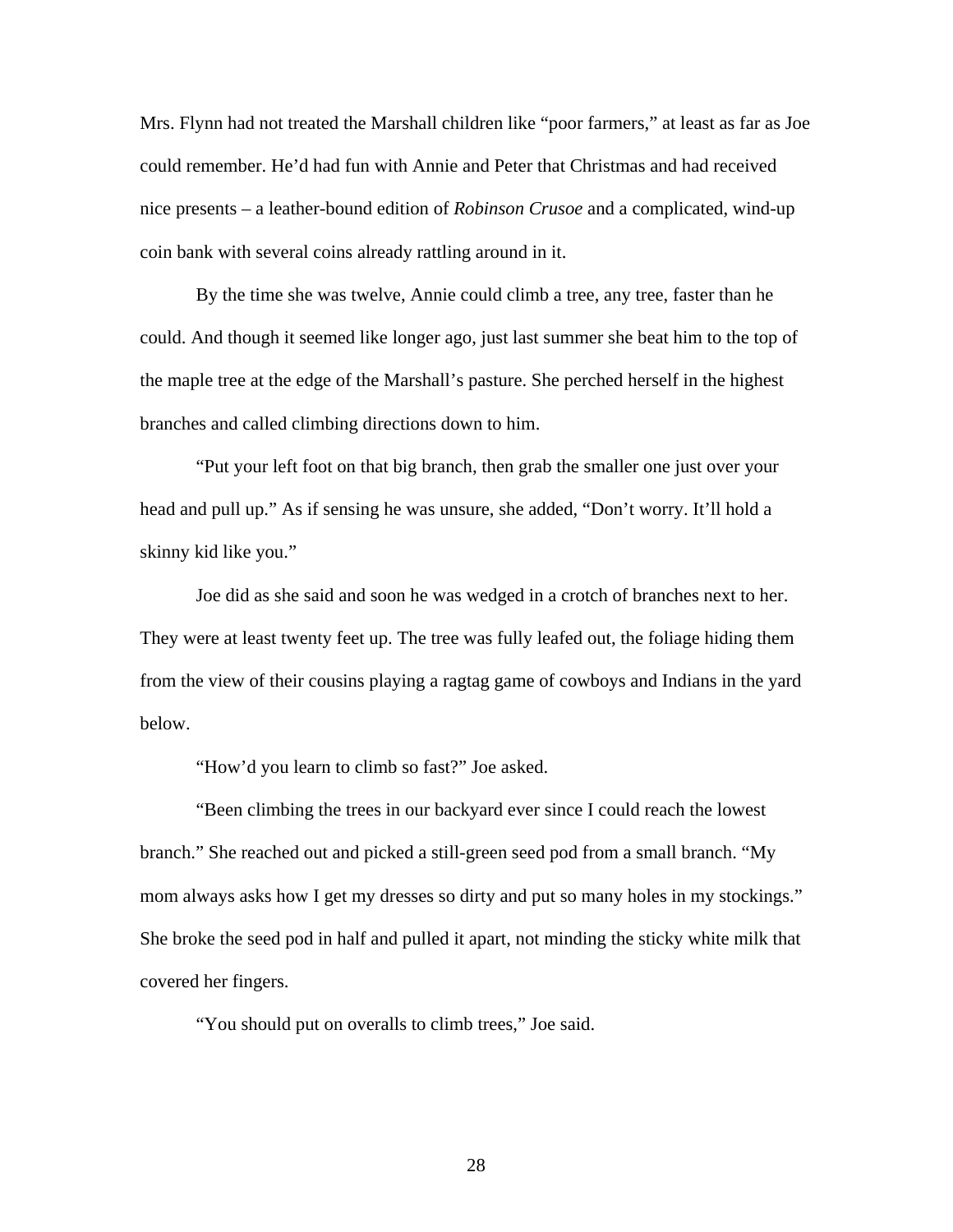Annie laughed. "I don't have overalls. We're not farmers, remember? We live in town."

 She said it simply, as fact, merely a matter of which clothes should be worn for which activity. But Joe wondered if Annie thought town folk were better than farmers. He didn't want to talk about that.

"Do you know how to tell how far away a thundercloud is?" he asked her.

 Annie looked at him, but didn't seem surprised by the sudden change of subject. "Is there a storm coming?"

 Joe wanted to tell her about his experiments, wanted her to know he thought about more than when the cows need milking. He wanted her to know that he was curious about the world beyond Iowa Rapids. But maybe these things only interested him; maybe she didn't care about gravity or radio waves or how engines worked. All he could think of to say was to ask her a stupid question about thunderclouds. "Thunderstorms are never as far away as people think. If you can hear it, than it's probably less than ten miles away." He picked a seed pod and split it open. When he was a kid he used to put the split pod over the end of nose so it stuck straight out, making his sister laugh. Now he just fiddled with it, pulling it apart slowly. "All you have to do is count how many seconds between the flash of lightning and when you hear the thunder. Divide that by five and you'll know how many miles away the storm is." He hoped that sounded smart. He wanted to reach out a hand and touch her – brush the hair from her shoulder or take her hand or stroke her forearm. He settled for resting his foot next to her foot, on a branch just under them.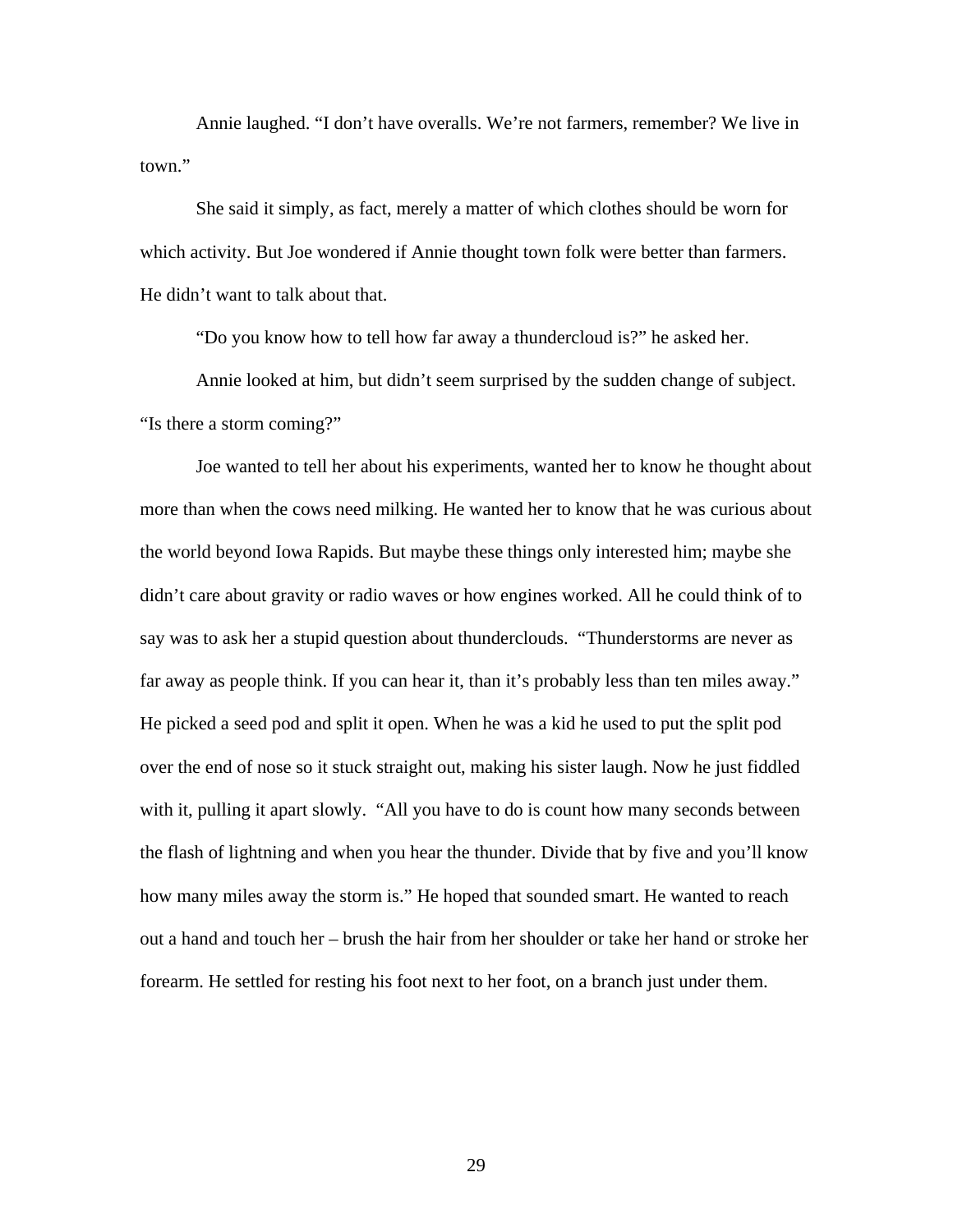"I guess farmers need to know that." She looked closely at him, her eyes narrowing and holding his gaze until he looked away. "But maybe you don't want to be a farmer."

Joe smiled. She knew, she knew without him having to say it. "No, I don't want to be a farmer – I'd like to go to college. Study chemistry or engineering." The words were rushed, coming out of his mouth as soon as they came into his head. He needed her to understand how much he wanted something else besides acreage, livestock, and grinding physical labor. 'I don't want to be my father."

"I don't really know what your dad is like," Annie said, "but you don't seem to me to be much of a farmer."

Joe took her words as a compliment though he wasn't really sure she meant them as one. He saw her everyday in school and she was always friendly to him. Often she sought him out with a question about math or science, either at recess or on the walk home. Sometimes he dared to hope she wanted something from him, as much as he wanted something from her.

Ever since their days climbing trees together, he thought of Annie as his closest friend. He carried on conversations with her in his head, when she wasn't around. He told her about his latest experiment or the latest skirmish with his father. In these imagined talks, she was always interested in what he had to say and he was able to say exactly what he meant. In his mind's eye, Annie was always smiling or laughing, happy to be with him.

 After school, Joe caught up with Annie and Peter as they walked down the county road toward home. Peter ran ahead, glad to be free for the rest of the day. The road was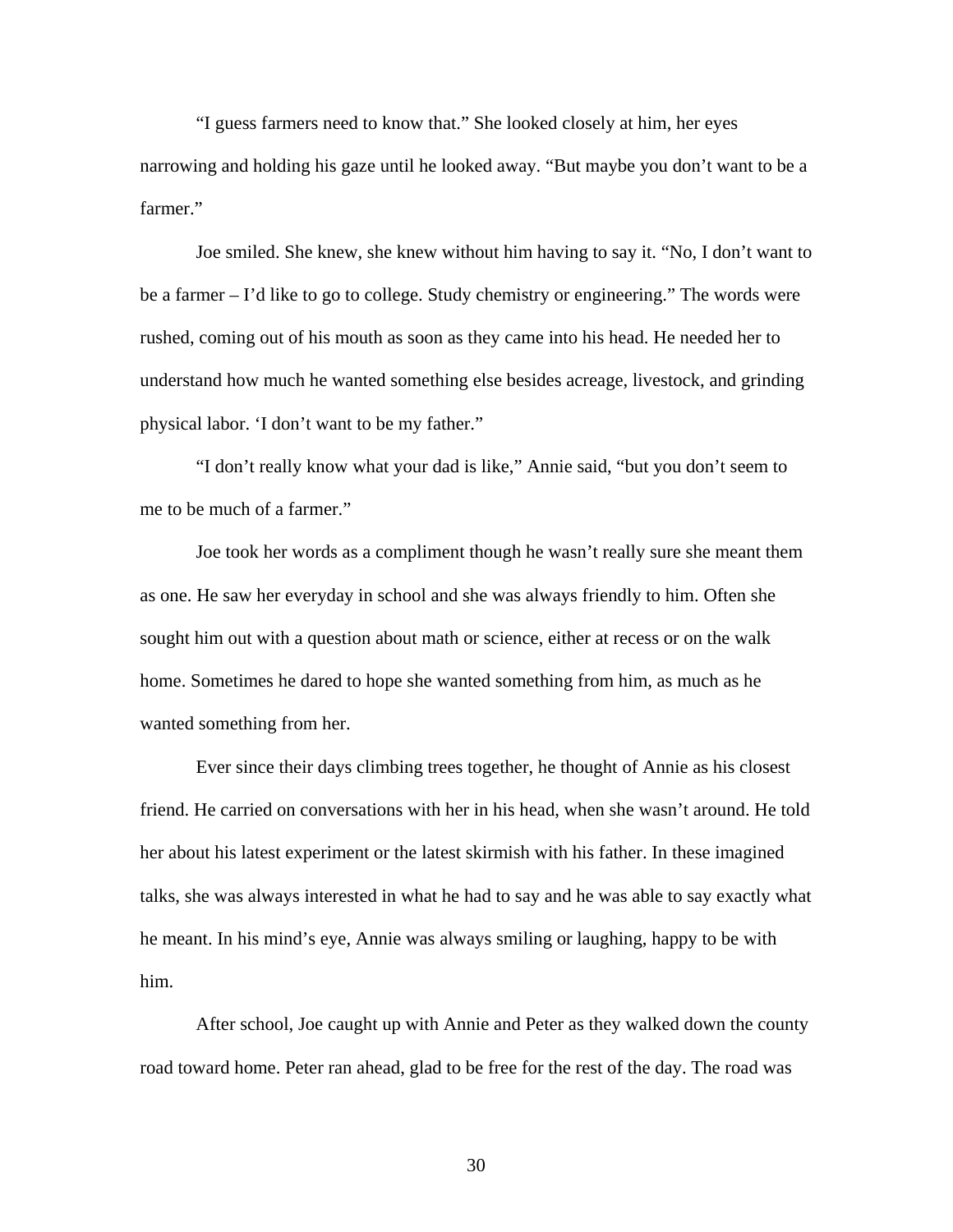dry and dusty, warmed by the spring sun; on either side, farmers prepared their fields, the soil turned over, corn stubble and stones removed. Joe and Annie walked down the center of the road, close together, their arms parallel and touching every so often.

"What happened to you last week?" Joe asked. "Were you sick?"

"No, I'm fine." She pulled one corner of her mouth down in a frown that told him she didn't want to tell him what was bothering her. "Did you understand what Miss Harrington was saying about lines and planes and space? I don't think I'll ever understand geometry."

He didn't want to admit he hadn't been listening. "I think she had some of that wrong." And at the moment, he couldn't pay much attention to the words coming out of his mouth, as aware as he was of her shoulder bumping his and his chest moving with each breath.

He continued to talk about school because it was better than not talking at all, telling her how to calculate the volume of a cylinder and a sphere. He actually knew how to do these things, so he hoped it made him sound smart. She seemed to listen carefully, smiling a bit. He would not press her to tell him what she would not. When they came to the intersection where she and Peter had to split off, he stopped. They lingered for a moment, still talking about school.

Then she made her excuses. "Peter has run off," she said and trotted after her brother. He watched her go until her retreating figure was just a dot in the distance.

 Joe was still thinking about Annie the next morning. It was odd they should talk so long about something as silly as geometry. He wondered how he might get her to tell him what was bothering her. On Saturday, he usually did the milking with his father. It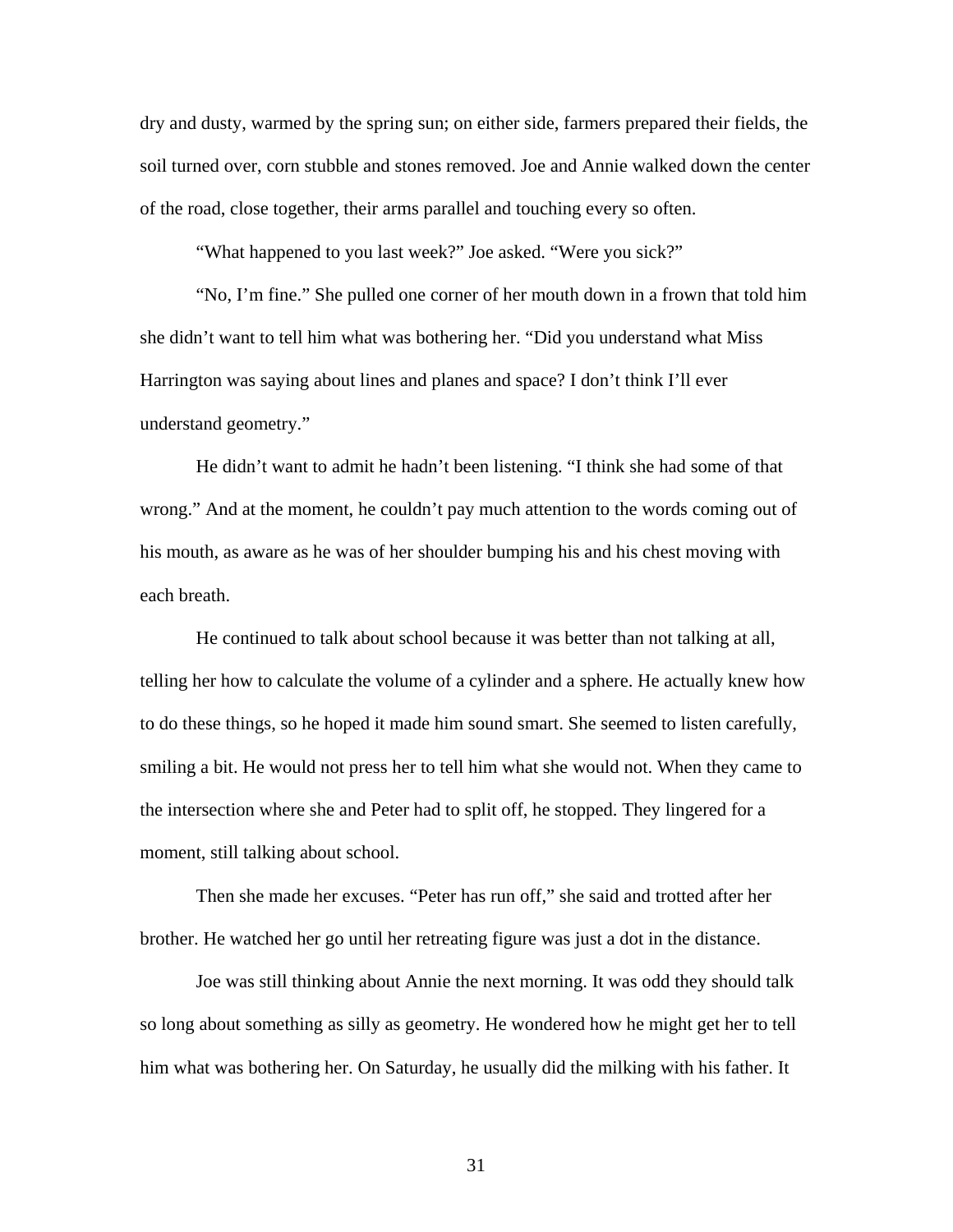was a chore that could not be avoided or hurried, no matter how much he didn't want to be in the barn with his old man, especially after yesterday.

Joe had milked since the age of eight, and though he'd grown tired of the routine and wished most days instead for freedom and variety, he did appreciate the feel of the warm, heavy cow bodies and the rhythm of the milking. Often he would lean his head against the animal's flank and let his mind drift while his hands moved automatically. The pulling on the cow's teats created a rhythm that threatened to lull him to sleep.

 Sometimes, when Joe did the milking with Uncle Rex, they would talk, often about nothing important, but sometimes Uncle Rex would tell him about his last visit to the tavern over in Welden where he drank corn whiskey and, if his stories were to be believed, occasionally got into fights. If they were left alone long enough, Uncle Rex might talk about his time out west, describing the deserts of Nevada or the California mountains.

But milking time with his father only seemed to give the old man the opportunity to lecture Joe about his shortcomings and failures. This morning he said nothing as Joe pulled up his stool next to Belle, a young Holstein who rarely kicked or fussed. Grasping the cow's teat between his thumb and forefinger, he gave it a gentle downward tug and gradually closed his fist. A stream of white, warm milk hit the bucket. He continued to pull, first the teat in his right hand, then the one in his left, alternating rhythmically until Belle's udder was empty. Watching for flailing tails and chapped teats, Joe worked his way down the row of cows, emptying each full bucket into the large milk can. Across the barn, his father milked another row in silence.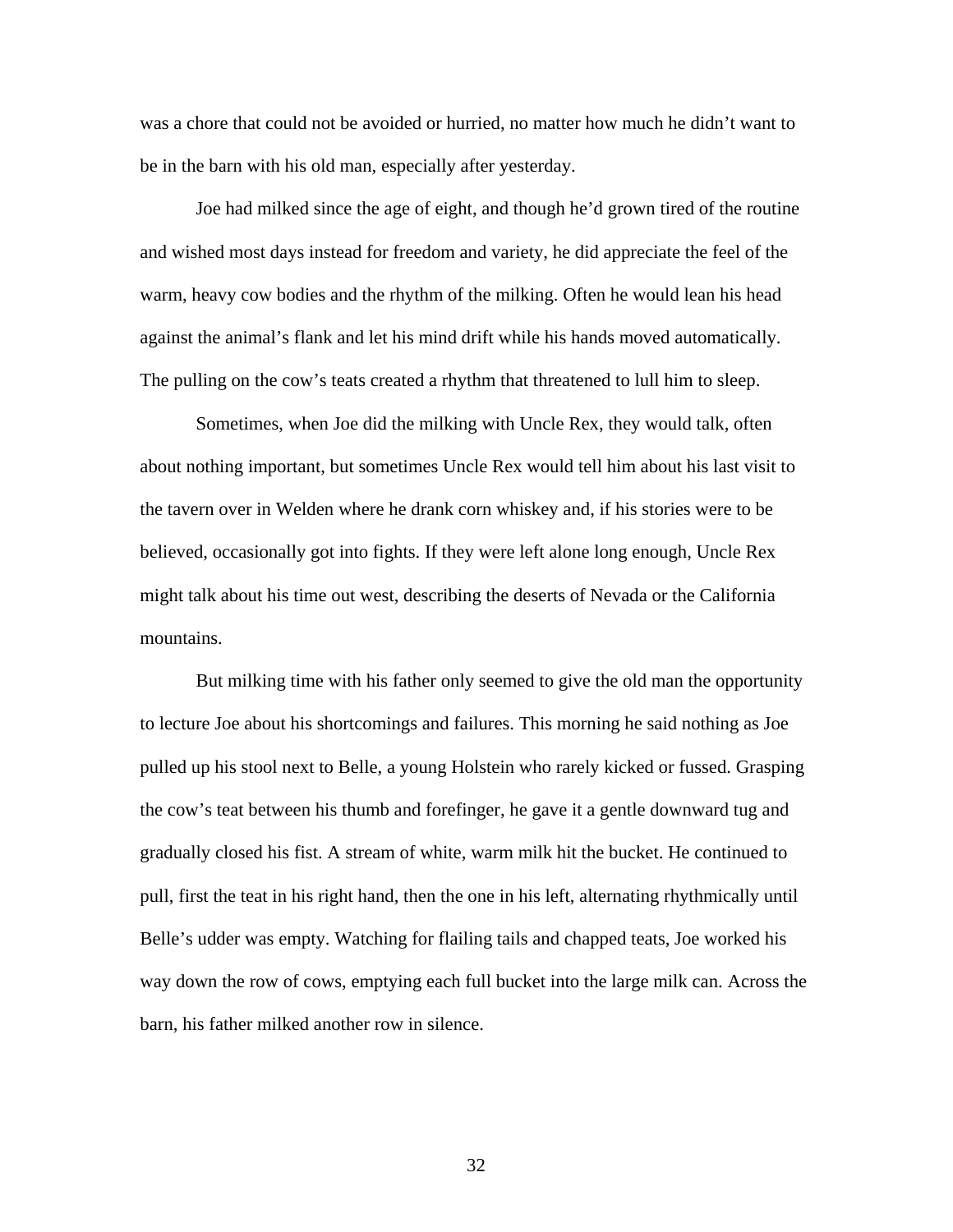They had been milking for about forty-five minutes when the door opened with a rush of cool air that pushed its way through the warm, stuffiness of the barn. Karl Greunig, a neighboring farmer and fellow member of the threshing cooperative, latched the door behind him and came to stand behind Joe's father.

 "Hey, Sam." Karl stood with his hands buried deep in the pockets of his worn jacket. "I just came from town. There's an uproar going on you ought to know about."

Joe's father looked up at Karl but continued to milk. "Go ahead and tell me then."

 "Seems Allen Flynn's disappeared and there's about seventy-four thousand dollars in deposit money missing from the bank." Karl's words were simple and to the point. The Greunigs and the Marshalls both had their money in First State Bank and both families had worked with Allen Flynn.

 Joe's father stopped milking. "Disappeared?" The cow turned her head as if to see what the matter was.

 "No one at the bank or home has seen him since Thursday afternoon. His wife got worried when he didn't come back the other night. Floyd Mercer called Sheriff Stephens yesterday when he didn't come into the bank."

"And the money, when did they find that missing?"

 "Late last night Mercer checked the books against what was on hand in the safe and he can't account for where the money might be."

 For a moment his father and Karl Greunig looked at each other, perhaps each unwilling to believe their savings, all the proceeds from years of labor on their farms, might be gone.

"Joe, you finish the milking and get Uncle Rex to help you with feeding."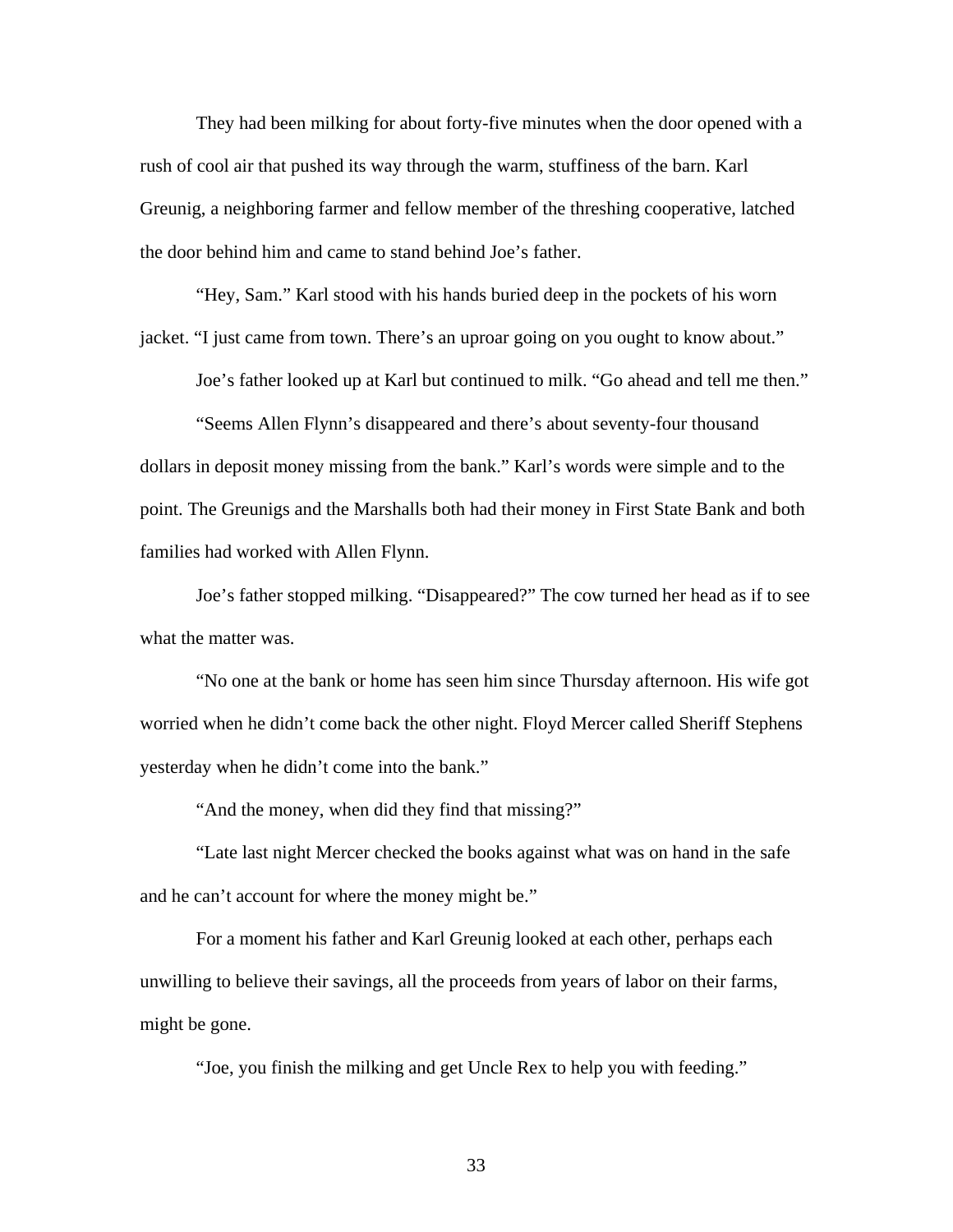At the sound of his name, Joe started. He'd been so caught up in what Mr. Greunig said he'd stopped milking. He tried to imagine Allen Flynn, a round-faced, paunchy man who looked like he spent all day behind a desk, running off with their money. Before Joe could reply or ask any questions, his father grabbed his jacket from the peg by the door and the two men were gone, the barn door banging closed behind them.

 As his hands continued milking, Joe's mind reeled. It seemed impossible that Flynn took money that belonged to people in his own family, people he knew, people he'd eaten Sunday supper with. Had their stepfather really run away and left Annie and Peter behind? That must be why she acted so distant yesterday – as far as Annie knew, her stepfather had abandoned them. He wondered if she knew anything about the money. If Flynn had left them and their mother behind to face the anger that would surely be heaped upon them by people in this town, then he truly didn't care about them. But Allen Flynn was only a stepfather to Peter and Annie. And he wasn't a farmer.

Joe set his stool next to the last cow left to be milked, sat down heavily, and leaned his forehead against the animal's flank. She shifted slightly but didn't move away from him. Was it possible their money was really gone? He knew they had been paying for things – supplies, equipment – out of savings and would be doing so until the fall harvest came in. He wasn't sure exactly how the farm's money worked, but he knew they had to pay for the things they needed now or there would be no fall harvest. The worst case possibility, it seemed to him, was they would be forced to sell some land to raise needed cash. That would sorely wound his father's pride, a thought that gave Joe a jolt of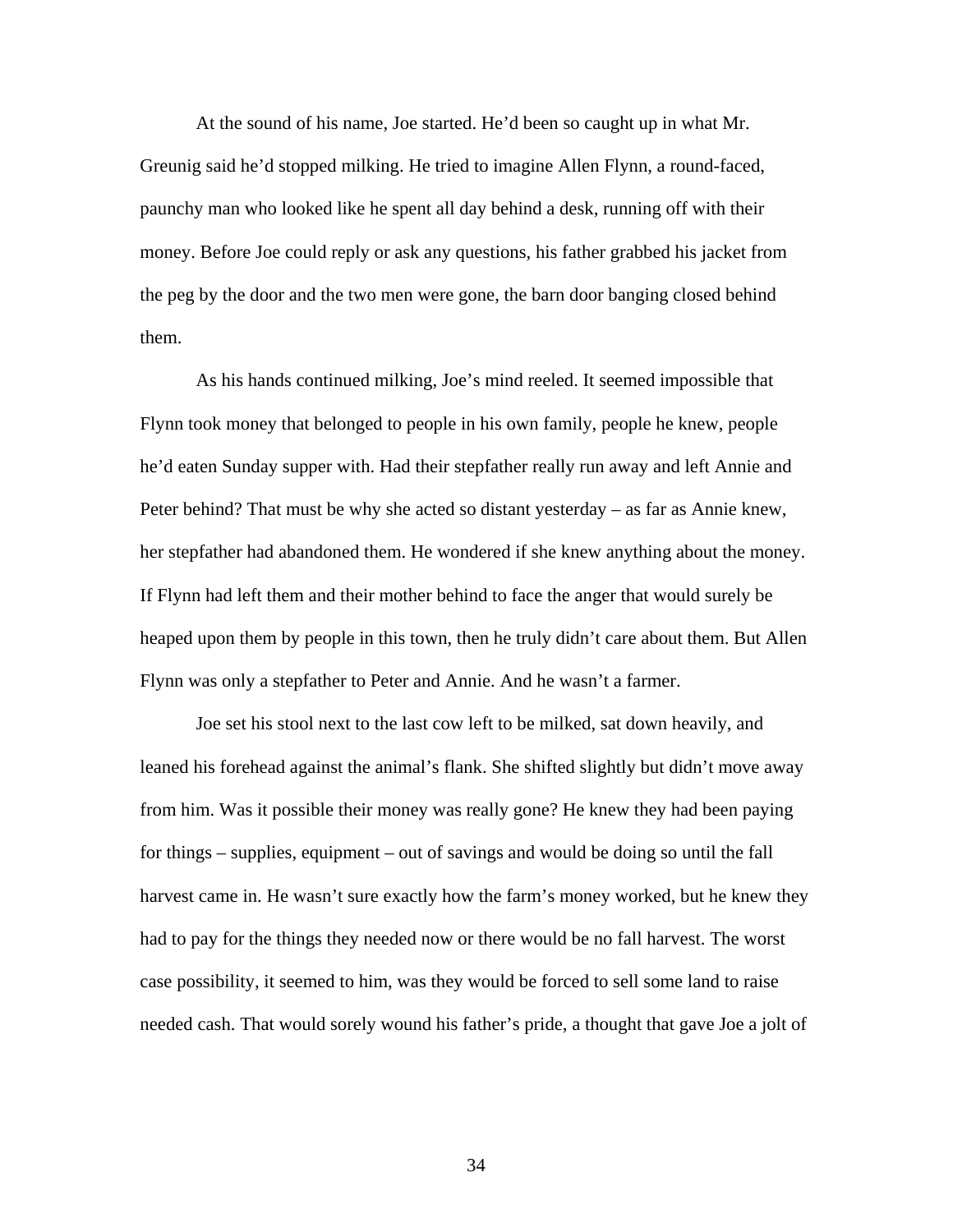satisfaction. But selling off some land was a far cry from what happened to truly bad farmers, the ones who ended up living at the county poor farm.

The county poor farm was a series of whitewashed wood-frame buildings that stood on a patch of land on the north edge of Iowa Rapids. The people living there were called "inmates," just like at the jail, and had to work the farm in exchange for their room and board. He'd heard his father call them "paupers" and "lazy good-for-nothings," even hinting some folks ended up there because they drank too much and wouldn't work. Although the poor farm was a far-off possibility, Joe indulged himself, imagining what it would be like if his family had to go there. Though it was surely not a pleasant place to be, at least there he wouldn't have to work this damn farm any longer.

By the time Joe finished the milking, Uncle Rex had already begun shoveling silage down the chute so the cows could be fed. Joe grabbed bucket after bucket of the sweet and sour corn and dumped it into the feeders in each stall, bending rapidly each time until the muscles in his arms and back burned with the effort. He was sweating hard under his clothes, but didn't stop. When Uncle Rex came down from the silo, he cursed under his breath and didn't look Joe in the eye as he pushed the shovel into his hand and walked off in the direction of the pasture. There would be no joking around today.

It was well after dinner and Joe's father hadn't yet returned from town. The kitchen was clean, his sister and baby brother were in bed, and Joe and his mother were waiting in the parlor. Joe was trying to read a book at the big roll-top desk. His mother straightened and sorted her sheet music at the piano in the corner, her hands fluttering as if she were actually playing the instrument.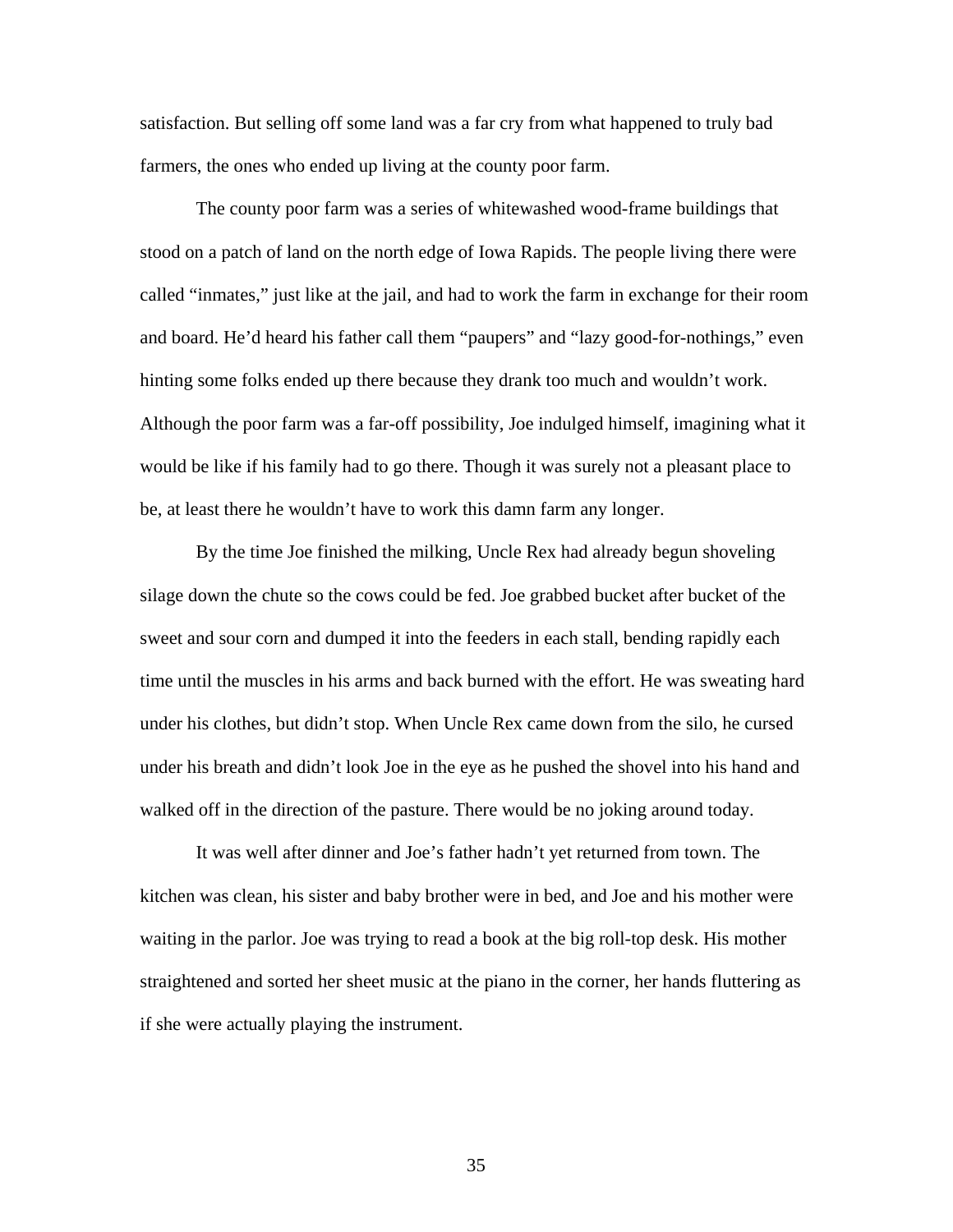"We're both keeping busy by pretending to do something we enjoy," she said. "What are you reading?"

"Just a history book for school."

"Sounds dull. But if it's for school, it must be worth reading."

"Yes, I know, Mom. Read anything and everything I can get my hands on." Sometimes his mother told him what to do as much as his father did.

When Sam Marshall banged up the steps and through the door, his brother, who had been waiting on the porch, rolling and smoking cigarettes, followed him in. He carefully hung up his coat and settled onto a straight-backed chair before speaking.

"It's true. Flynn disappeared with almost seventy-four thousand dollars belonging to farmers from the whole county." He banged his open palm on the arm of the chair to the rhythm of his words. "There was a big crowd down at the bank, like there was gonna be a public execution. The sheriff had deputies on hand. They sent a couple of men out from the county courthouse, lawyers or investigators, or something – I'm not sure."

"Can they find him?" Joe's mother asked. She sat down on the stool and gripped the edge of the piano.

"They know he got on a train for Chicago on Thursday afternoon. The bank's decided to put a Pinkerton man on the case to see if they can find him."

"A Pinkerton man?" Uncle Rex looked unsure.

Joe had read in the *Iowa Rapids Ledger* about the Pinkertons, private detectives who tracked down jewel thieves and con artists across the country. Their tales seemed too exciting to be real, like something out of an adventure story. He found it hard to believe the Pinkertons would really help some unfortunate Iowa farmers get their money back.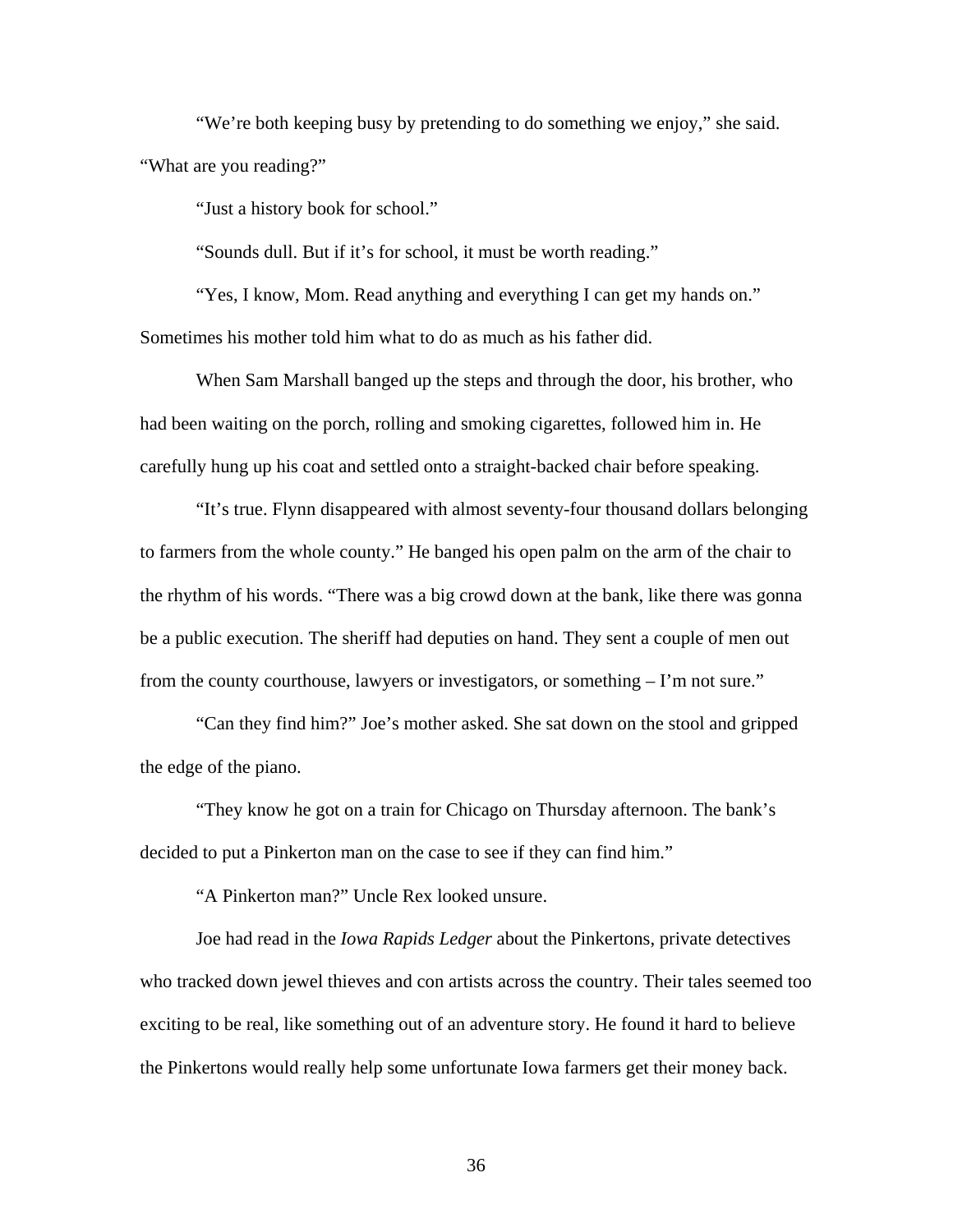"He'd better hope they don't bring him back here. If I get my hands on him, I'll strangle him myself," Joe's father said. He made a wrenching, twisting motion with his hands. Joe had seen angry people make threats before and he saw his father angry plenty of times. What was different this time was the blackness in his eyes, as if his deep blue irises had been swallowed up by the pupils.

"Perhaps we should put our faith in God. He'll see we get it back," his mother said, though Joe was sure it was an optimism she didn't really feel.

"I'm putting my faith in the authorities," his father said. "For what that's worth."

 The next morning, Joe got out to the barn before breakfast, shoveled and rinsed the stall gutters twice, finishing in time to help Uncle Rex carry the heavy buckets of gruel-like slop to the hogs. He walked to school quickly, only to find that Annie and Peter were, once again, missing. He walked home from school quickly, got right to milking, and, like everyone else in the family, waited for some word about Allen Flynn – or his family. The week passed slowly and no one in the family spoke much. Joe's mother went about her routine; suppers were at their usual time, clothes were washed, the house was clean. But on Thursday morning, as he came through the kitchen on his way out the door for school, Joe found her sitting at the table. She was just sitting, with nothing in front of her – no vegetables to peel, no pie crust to roll out, no socks to darn. His mother was the one who said to him that farm women were always busy because it kept them from thinking about things too much. Now thinking was all she seemed to be busy doing, staring through the doorway and out the parlor window. Joe left without disturbing her.

 The other kids at school all seemed to know about Allen Flynn, though none of them said anything about Annie and Peter. Miss Harrington certainly knew, too, and Joe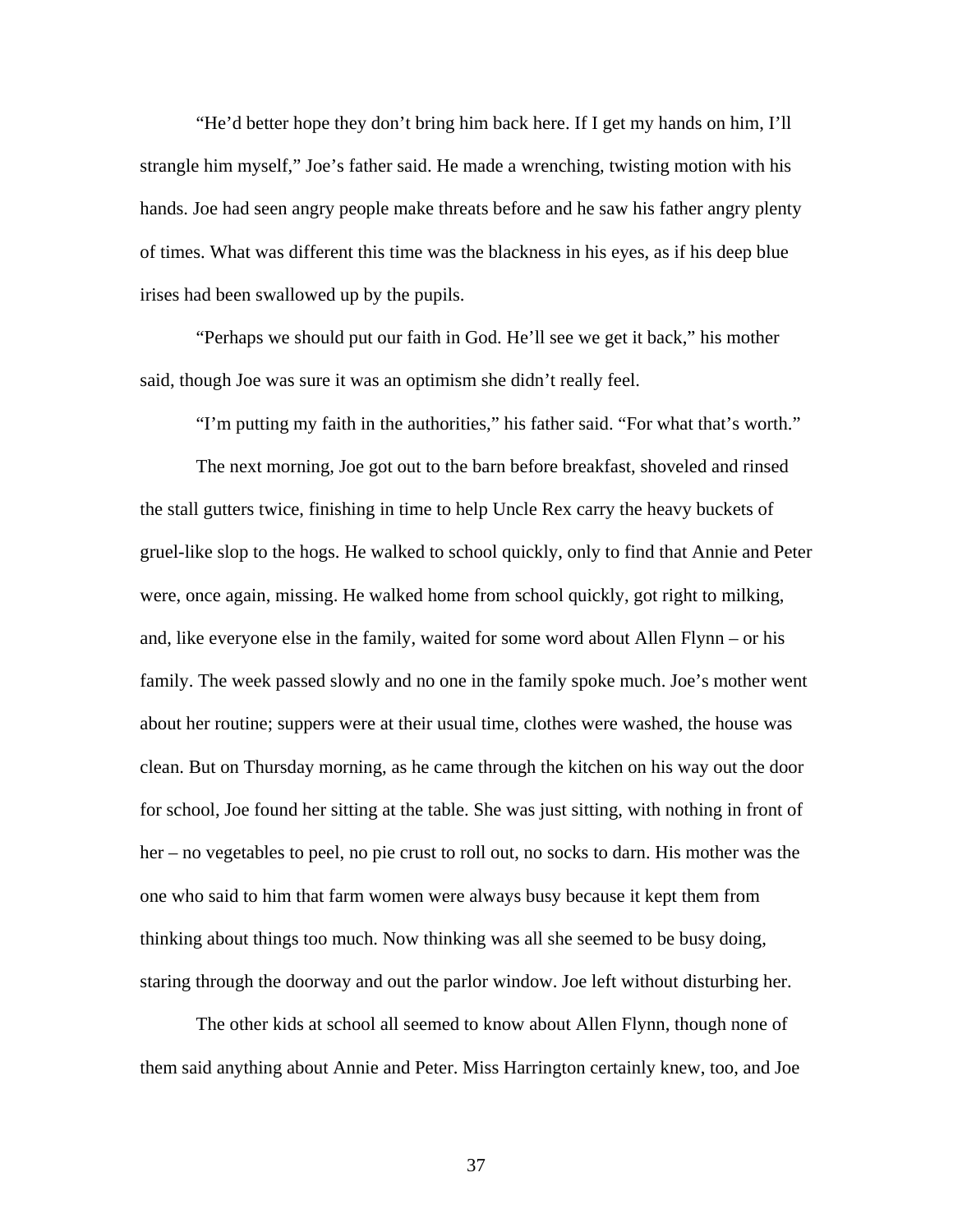considered asking her if she'd heard anything about Annie, but decided against it. She probably wouldn't comment on other people's business -- that would be too much like gossip. He'd have to find out about Annie himself.

 Late Friday afternoon, more than a week after Flynn disappeared, a black Model T Ford pulled into the lane in front of the Marshall home. Any other time a car pulled into the drive, Joe always trotted toward it, eager to get a look inside or under the hood, if he could. Today he stood and watched as Sheriff Stephens and two men he didn't know got out and walked toward the spot by the barn where he, his father, and Uncle Rex were loading the hay wagon. Joe's father put down his hayfork.

 The sheriff, a big man with thick, dark hair and a heavy mustache, spoke first. "Sam, you know Mr. Mercer from the bank. This is Mr. Edmonds. He's with the county." They shook hands. Joe had seen Mercer before, in town; he looked like a banker, with round glasses that magnified his squinty eyes. Edmonds had a blank face, as unclear as his role in all this. They made a ragtag group, a bunch of men who were thrown together by chance.

 Mercer began, "We have news. Two nights ago Flynn was found in a hotel in Chicago. With only about a quarter of the money with him." He stopped and looked at the ground.

"Where's the rest of it?" Joe's father asked. He looked from Mercer to the sheriff.

 The sheriff spoke up quickly. "We don't know yet. We don't think he could've spent that much in a week." He raised his hand, as if to slow Joe's father down. "He may have hidden it somewhere – or left it with someone. We don't know."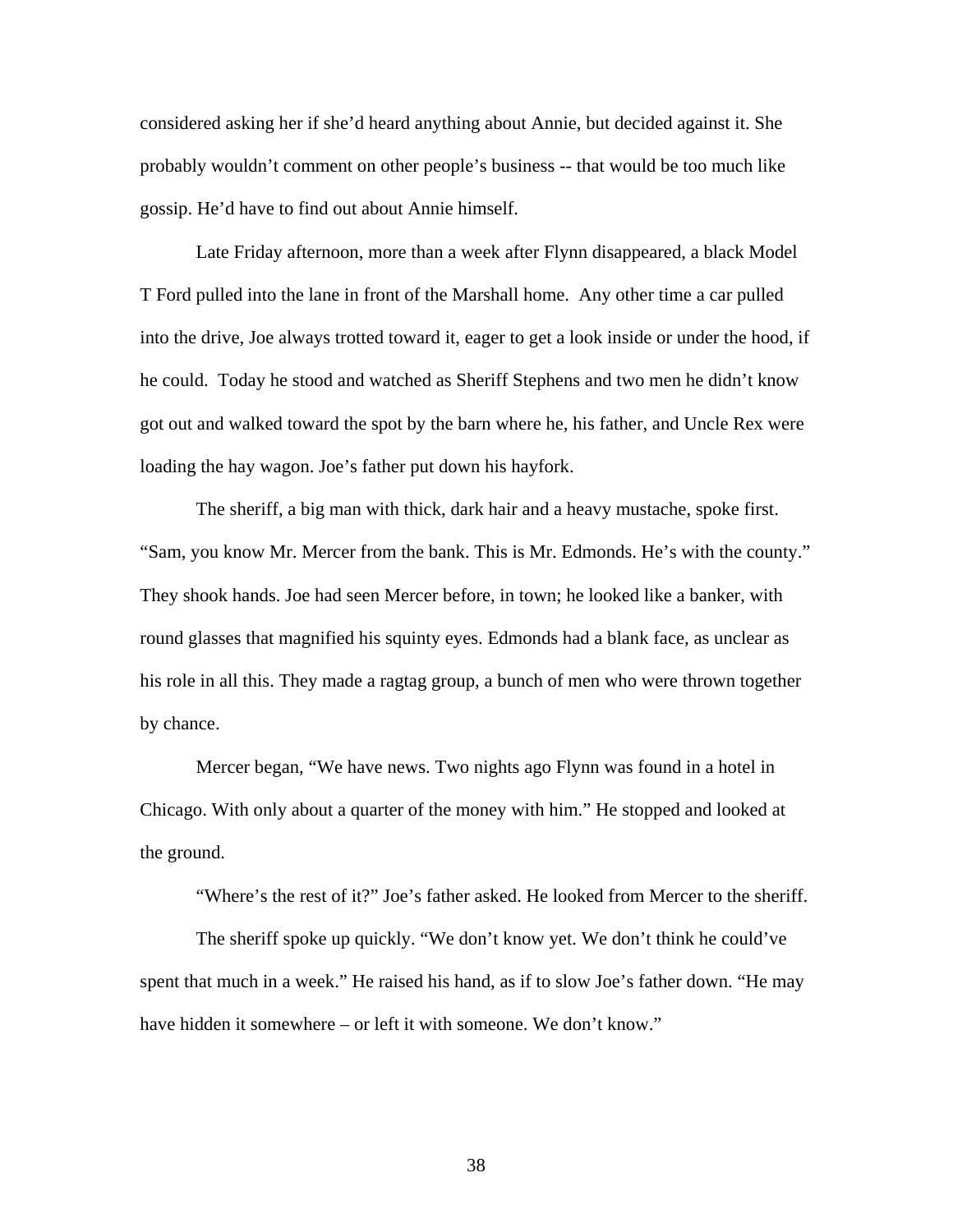"What're you doing to find it?" Uncle Rex asked. He sounded like he did when he came back from a visit to the bar in Welden, his voice gravelly and pushing for a fight.

 "We've got investigators looking," Edmonds broke in. "But it could take some time – and we may never find anything."

 "Won't Flynn tell you where it is?" Anger rose in his father's voice and he spoke to these men like they didn't know how to do their jobs.

 Uncle Rex interrupted, stabbing the tines of his hayfork into the ground. "Won't he *have* to tell you where it is if he doesn't want to spend more time in jail?"

 Mr. Mercer shifted his eyes to look at the sheriff. Sheriff Stephens said, "There was a fight between Flynn and the Pinkerton agent. Flynn was seriously injured. He died yesterday afternoon."

Joe was shocked. Annie's stepfather was dead – killed. Did she know? He wanted his father to ask the sheriff for details about the hotel they found him in, the kind of injuries he had. His imagination went to work, painting vivid pictures – Flynn on the floor with his head bashed in, Flynn tumbling out a window and crashing to the sidewalk below. But he knew better than to ask for details– now was not the time.

"He's dead?" Uncle Rex said, turning the fork round and round in the dirt. "Guess that serves him right."

"He's dead and no one knows where our money is?" Joe's father leaned in, his bull-like head close to Mercer's. Mercer backed up. "Some bank you got there."

"About the money we did recover – that will be divided between everyone based on how much they lost," Mercer said. "You'll get roughly a quarter of your original amount on deposit back. It may take a month or so to sort it all out."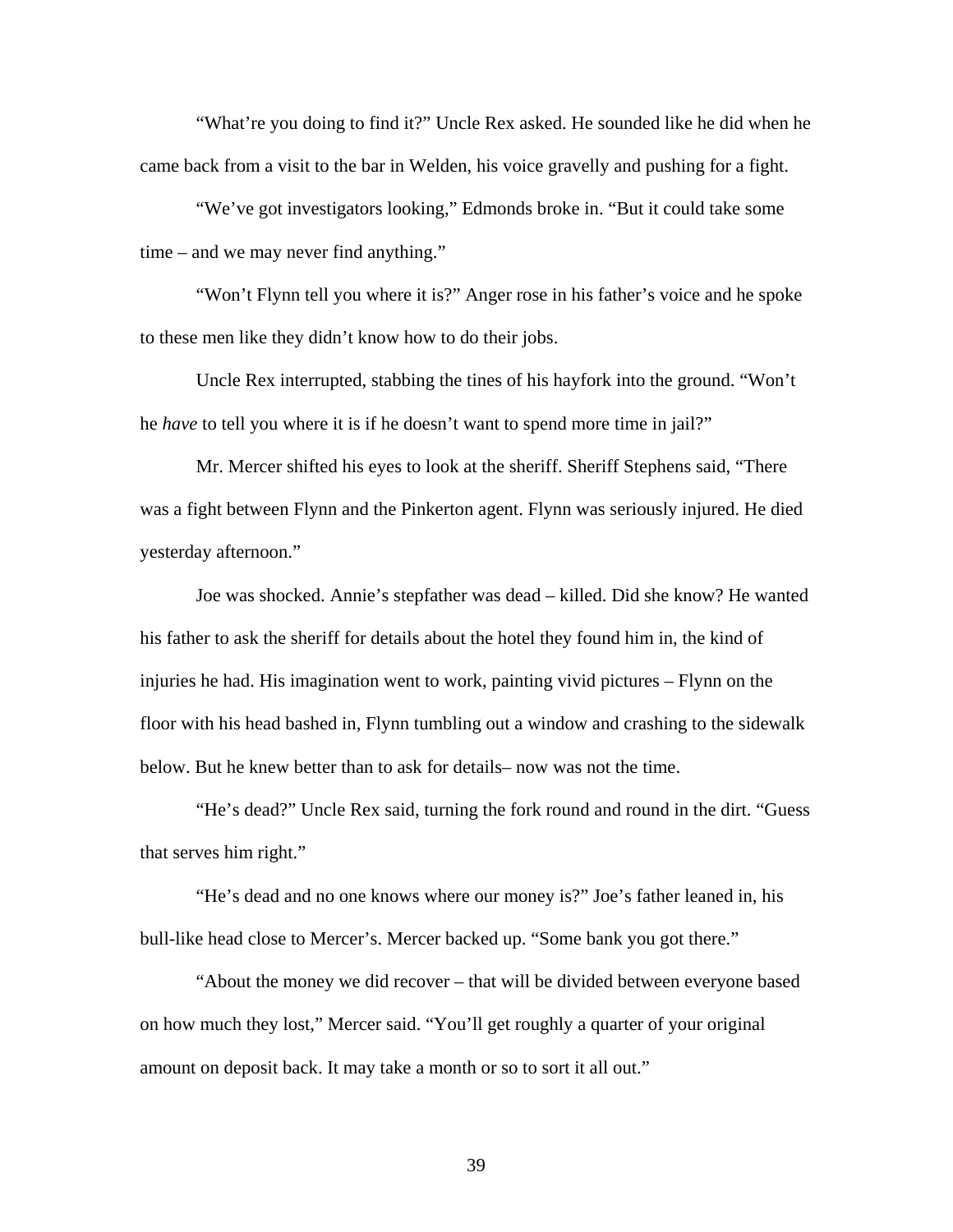"A quarter?" Joe could see him doing calculations in his head – how much that was, how long it would last them, how far it would get them if the harvest was late or milk prices dropped. "How the hell could this happen? " He shook his head.

"Sam, we'll do what we can to find it," the sheriff said. "It's going to be worse for you, Flynn being Margaret's cousin and all."

The three men turned back toward the car and his father followed them, as if he might get into the car and go with them – and stay with them until they found the rest of his money or took him to the body of Allen Flynn. Joe and Uncle Rex returned to the hay wagon. By the time they finished loading the hay, it was almost dark and time to head in for supper. His father had already gone into the house to tell his mother the news.

As he hung his hayfork on the barn wall, Joe noticed that several of the new metal stall stanchions had corroded in the spring dampness and dark water spots already discolored some of the wooden beams overhead. Instead of making less work, the round barn and what it cost them now meant more work -- more cows to milk and clean up after, more wagonloads to haul into town. He blamed his father for spending too much money on this barn they didn't need, built as a monument to his own ambitions rather than to improve the family's condition. And what he would hold even more deeply against his father than the barn itself was the accusation he knew the old man would make. In next few days his father would remind his mother, at least once, that it was a member of *her* family that had done this to them. With his words, he would give voice to the silent rift that the family had carefully steered away from for years.

But what angered Joe in a way he hadn't expected was that Allen Flynn hadn't given a damn about his stepchildren and the way they would surely be punished for his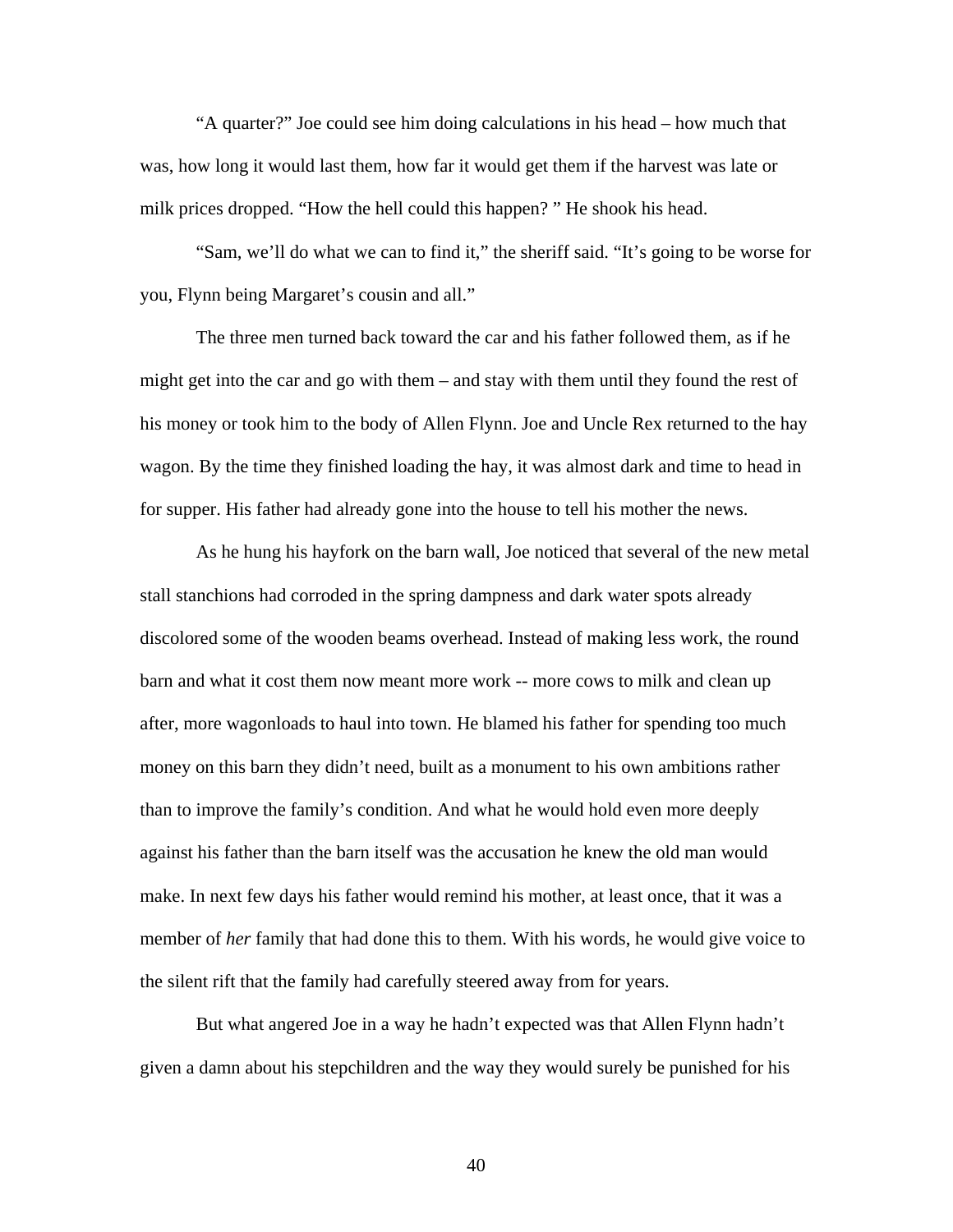sins. Already what he'd done had driven Annie away from school, the only place Joe could count on seeing her. He wasn't sure how else she would be made to pay, but the twisting in his stomach told him he couldn't let whatever it was happen to her.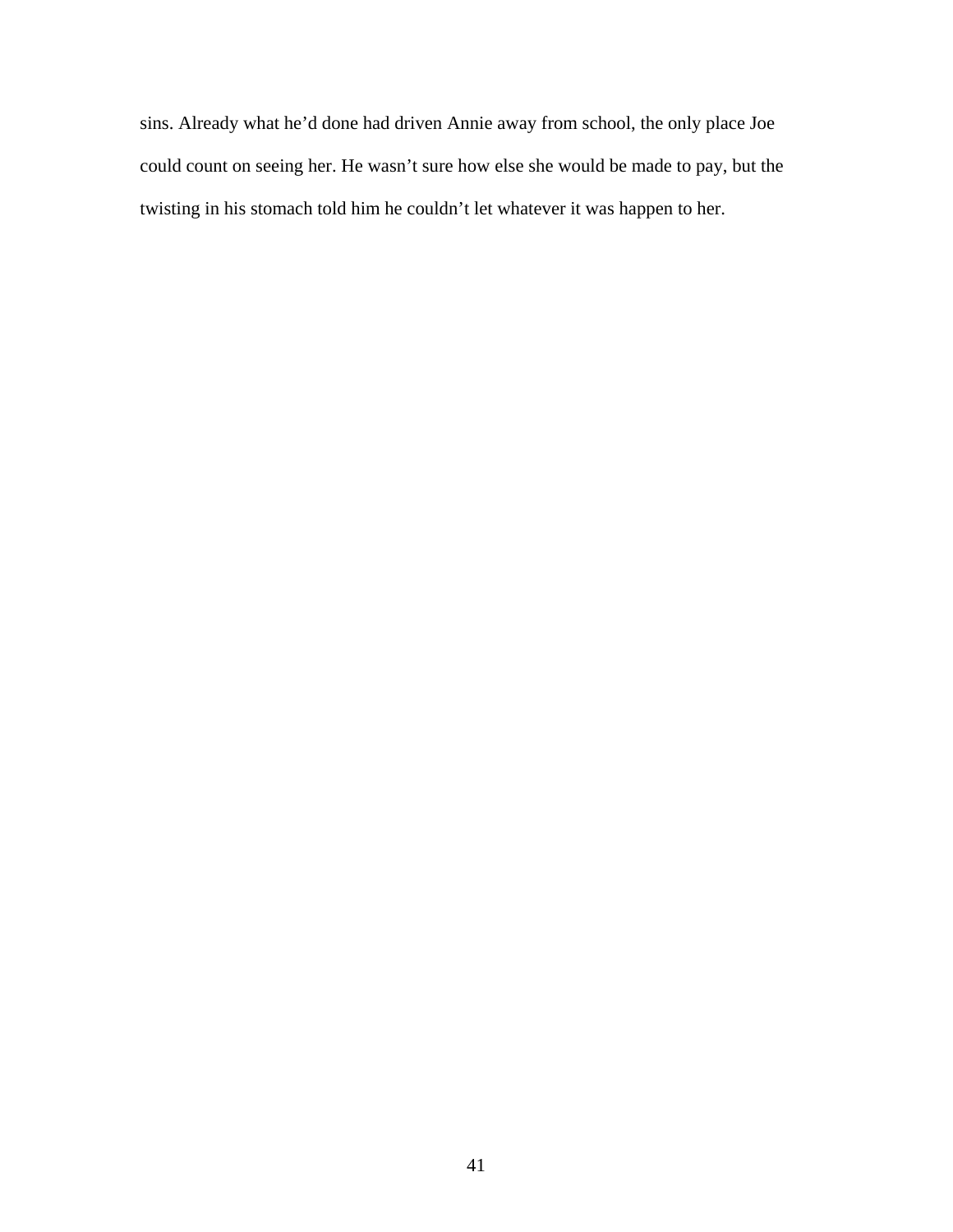## **Autumn, 1915**

The summer of 1915 had been long and difficult for the Marshall family. The two hired men were sent away; the money that would have paid them was saved for expenses that came with the fall harvest. All summer Joe moved hay and loaded it into the barn, cut oats and tied them into bundles, and plowed row after row of corn. What should have been a pleasant season of the year, with time for swimming in the creek, picnics in the grove, and afternoons spent under the oak tree by the pond with a book, was instead a string of long days filled with work.

Joe's only solace was that all the work gave him the time and solitude to think about Annie. He had not seen her since Flynn took off, as she and her brother did not return the rest of the school year. By mid-summer, he couldn't bear not seeing her any longer and, on a trip into town with his uncle, made his way to the Lake Street neighborhood in search of the big, Victorian house where he'd spent that Christmas with Annie and Peter. He found it, recognizing the stained-glass window in the front door. But there was a strange car in the drive and a woman who was not Annie's mother sat on the front porch swing with two small children he did not know. He walked by the house, unsure where to look for Annie next. He wondered what had happened to her family. It was as if they had disappeared, too. And for the next several weeks he heard no news of the Flynn family; no one wanted to speak of them.

Late summer arrived and with it came the ritual of threshing. This morning the pounding and whirring of the steam-powered thresher filled Joe's ears, its gears beating stalks of wheat to the rhythm of his heart. He could feel the blood throbbing as he bent and scrambled to gather up the piles of wheat straw kicking out the back of the giant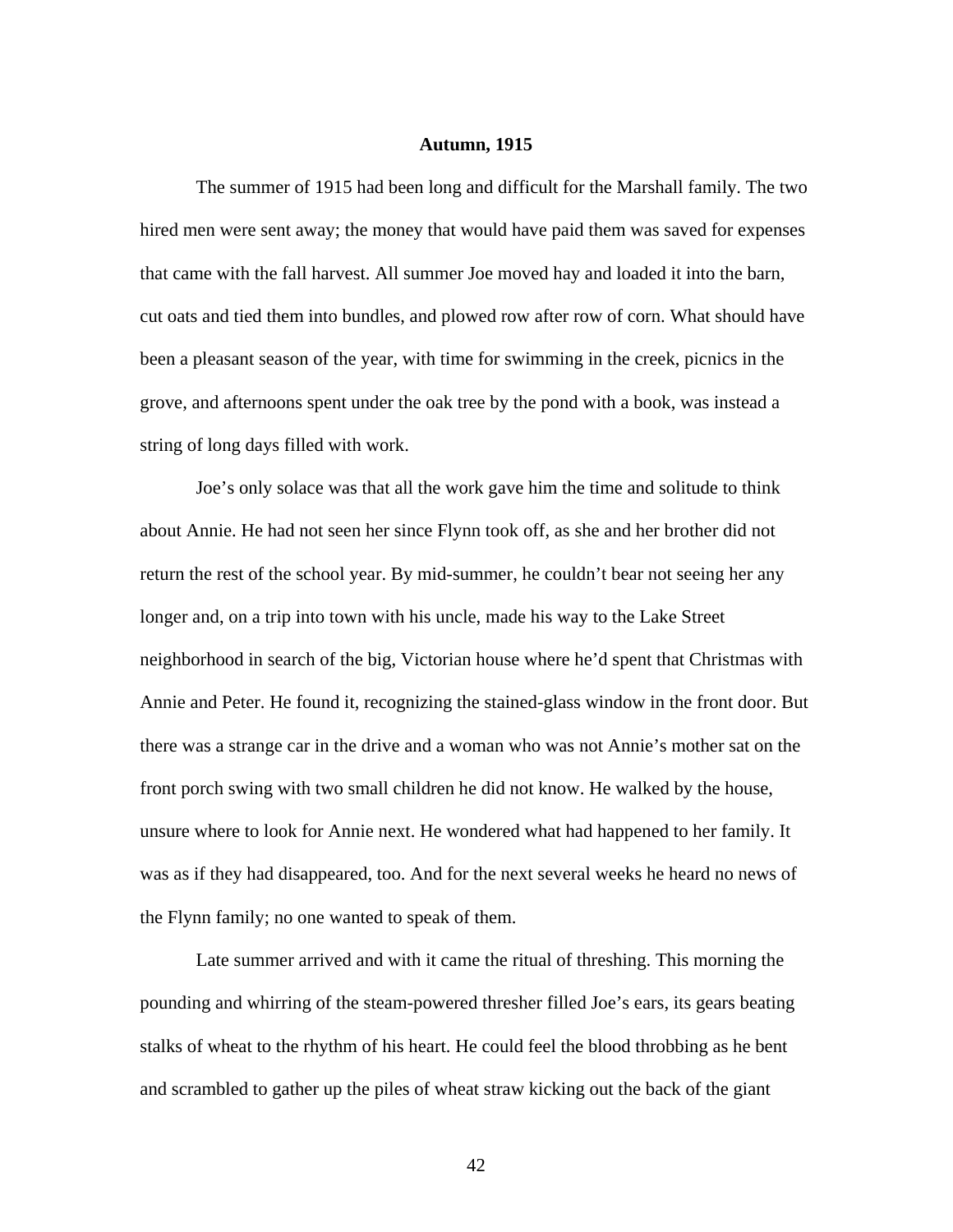machine. The August sun was high and sweat ran down his neck. Dust and bits of wheat chaff pasted themselves to his bare forearms, neck, and face.

In front of Joe, the thresher crept through the field like a great beast eating its way across the land. The dairy herd in the adjoining pasture moved away from the noise, across the flat of grass and clover to the lower spot at the south end where the creek ran through. Joe had been up early to milk the cows and turn them out to pasture before the threshing began. Now he longed for the cool and quiet of the barn early in the morning – the low, diffuse light just coming through the semi-circle of windows and the shady, damp smell of hay in the loft. Though the barn was full of living creatures, there had been little movement, only the soft swish of air through the ventilation shaft and the slight swaying of the cows.

Over the grinding and coughing of the thresher, Joe's father and Uncle Rex shouted and gestured to each other as they walked ahead of the machine, feeding shocks of dried wheat into the front end. George Cabot, who owned the machine, rode on top, steering and pitching wood into the firebox that fed the steam engine. Karl Greunig and his son, Elias, worked the wagons that sat under the thresher's tall spout, catching the stream of grain of wheat that spewed from it.

 Bending alongside Joe were his cousins, Walter and Alice; they gathered up the straw, bound it in bunches, and stood each bunch on end where it would wait to be loaded into wagons. Walter and Alice were Joe's "Marshall cousins," the children of his father's other brother, David. David Marshall was neither as ambitious as Sam nor as wandering as Rex, so his family lived on a modest farm on the other side of Webster City, where he also ran a successful grain mill. Every summer, Uncle David came to help with the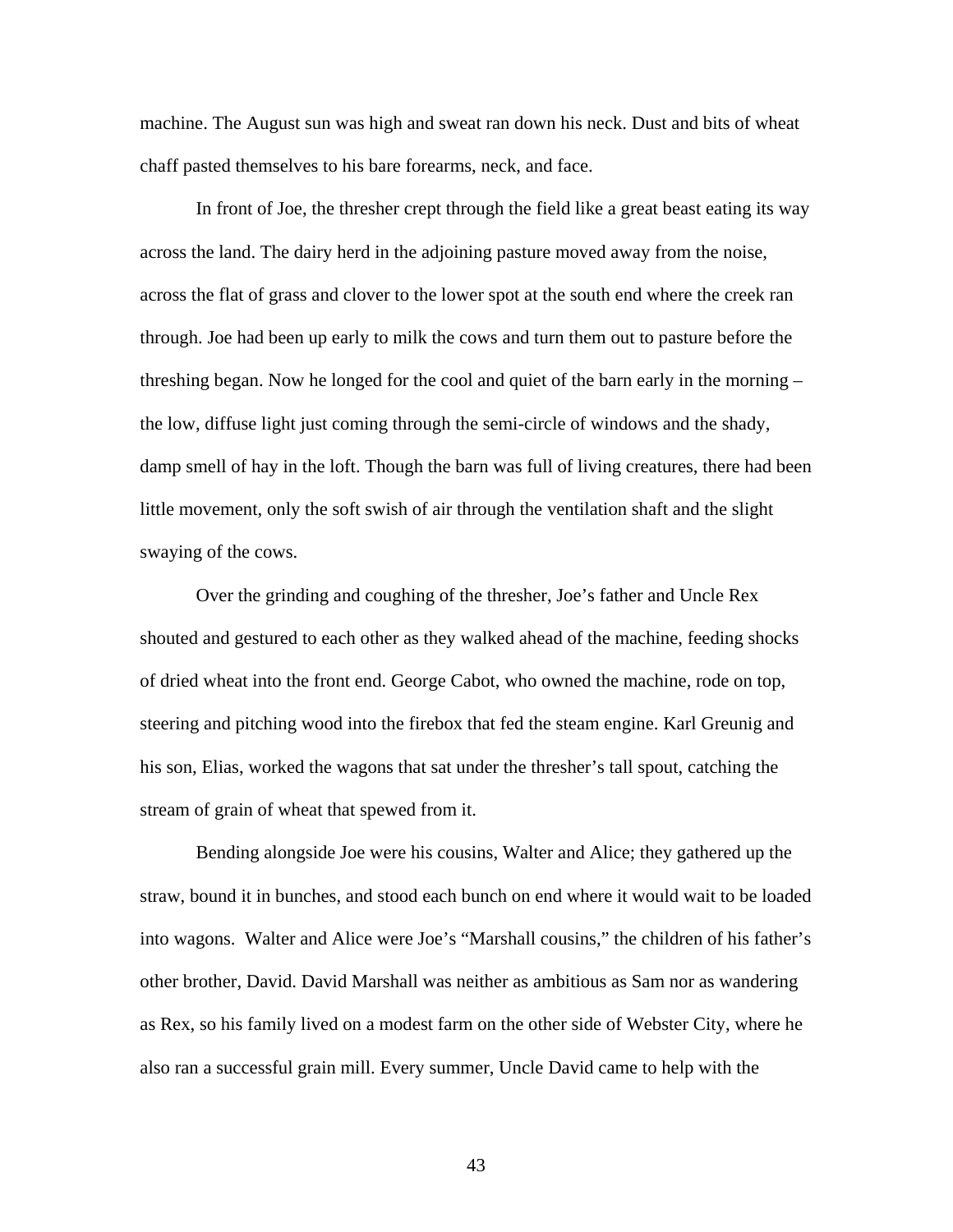threshing, sometimes bringing Walter and Alice's older brother, Tim. But this year the whole family had come as they knew there would be no additional men hired on to help with the harvest.

It was almost noon when Felicia and their littlest cousin, Ricky, came up, carrying jugs of water. Grateful for the break and a chance to stand up straight for a few minutes, Joe took the clay jug, wrapped in wet burlap to keep the water cool, and yanked out the corn-cob stopper. He swung the jug up over his arm, leaned back and let the water gurgle out over his dry lips and cotton mouth. He drank three more times before handing the jug back to his sister. At the other end of the field, Tim, who just turned eighteen, drove the wagon that carried the water for the steam engine, a job Tim boasted about all morning. Joe knew that in another year or so the job would be his.

His father stood on the side rail of the thresher shouting at Cabot and pointing out into the field. Cabot yanked at the gear shift and shouted back at him. Joe couldn't hear them over the din of the machine, but he didn't need to hear. His father's face was twisted and his fingers jabbed the air. He'd better watch his temper – it was not a good idea to yell at George Cabot. Even his father couldn't bully Cabot the way he had Bancroft and other men. Cabot had more land, more ready cash, and owned more equipment than any other farmer in the county. And he carried no debt. He didn't work his own land so much as he supervised the work being done there.

A few minutes later the thresher was shut down. The sudden silence created a void, an almost soundless world Joe thought as he waited for the ringing in his ears to stop. Everyone went into the house for dinner, everyone except Joe's father, Uncle Rex, and Cabot, who stood in a tight circle, arguing.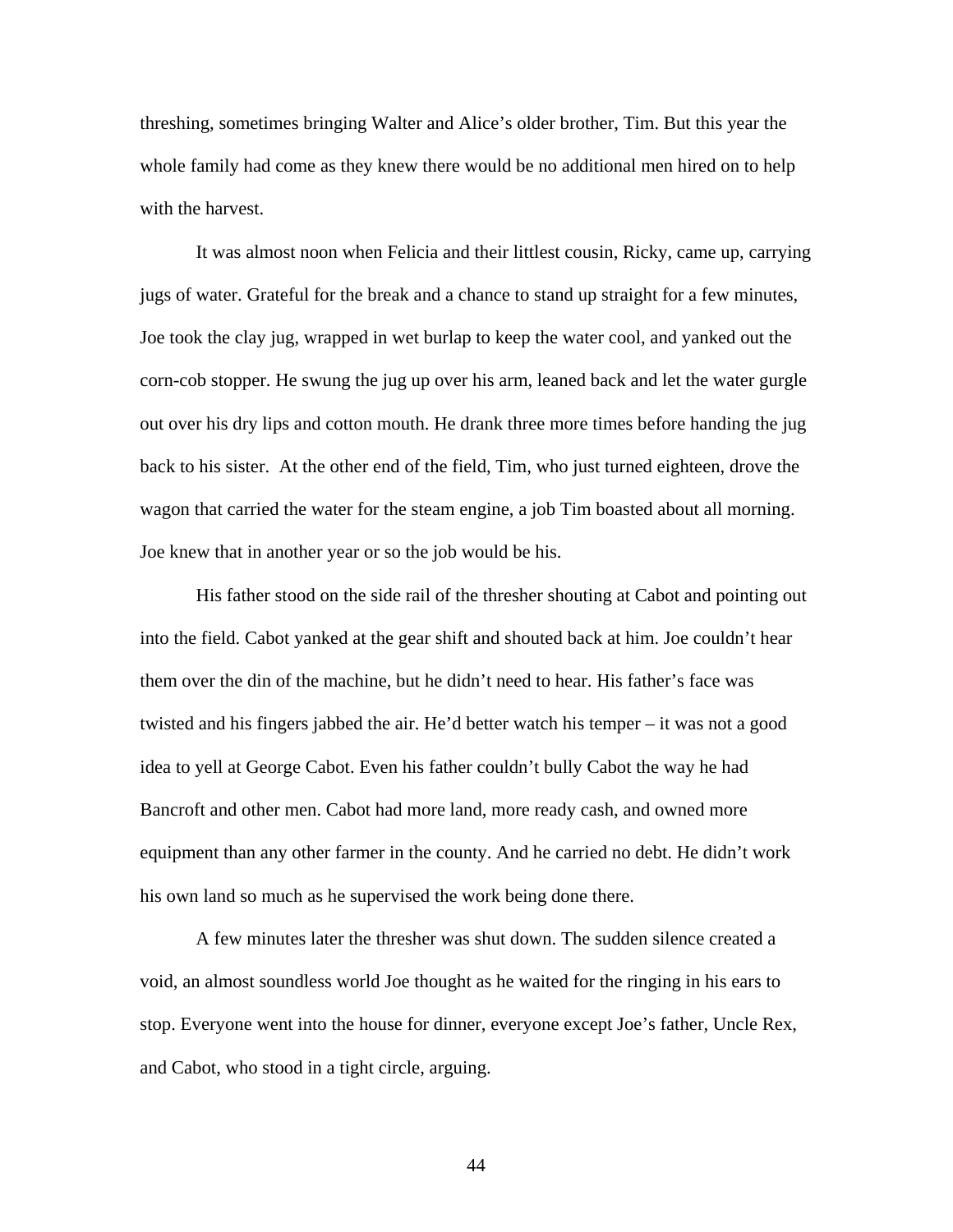Joe walked up casually, as if he was invited to attend their conference. His father was going to lose this argument and he wanted to see it happen.

"We need to keep working if we're going to finish today," his father was saying.

"I'm not working everyone without feeding them," Cabot said. "Sam, you know that's not how it goes."

Cabot was being quite reasonable, not throwing his weight around as he often did. It was a kind of joke to say that George Cabot threw his weight around as he was a small man with bowed legs. He had a wide face and prominent nose accentuated by centerparted hair that was smoothed down with some sort of pomade. It was generally agreed that he looked like a bulldog – small, tough, and ready for a fight.

"I'm the one feeding them," Joe's father said. "And I'm the one who should determine when we stop."

Cabot raised his eyebrows at this and stepped closer. "I don't have to remind you who owns the thresher, do I?"

Uncle Rex laid a hand on his brother's arm. "Let's let everyone eat. Then we'll get back at it and see how far we get."

Uncle Rex was always the peacemaker. Joe knew he should side with his father against this pompous jackass, Cabot. But it was satisfying to watch someone put him in his place and Joe smirked to himself as he walked toward the house, ready for his supper.

 In previous years, Joe looked forward to threshing time. The Marshalls, like most farm families in the area, were part of a threshing ring, a group of friends and neighbors who shared the cost of the threshing machine and the labor required. The job of threshing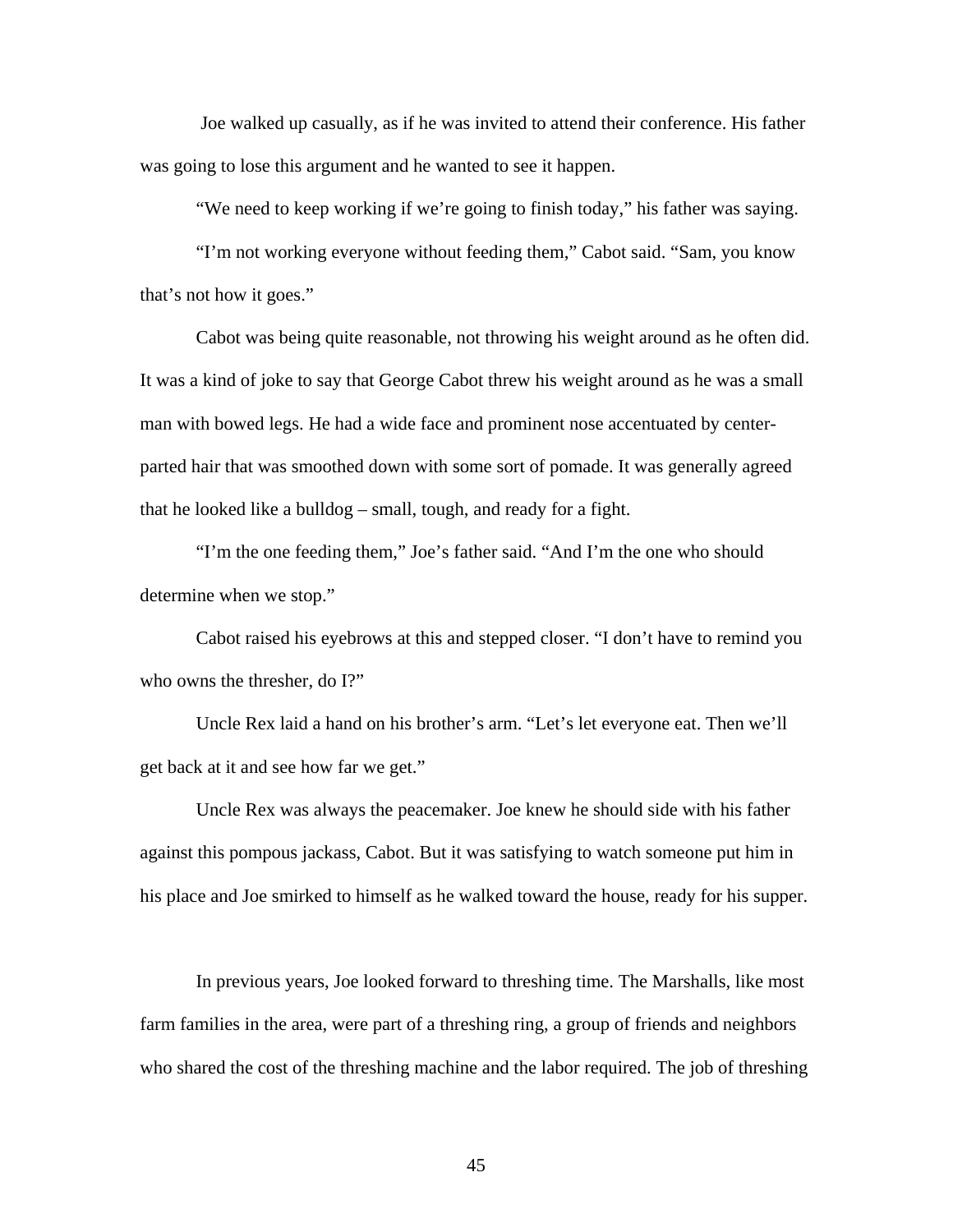was a yearly social event. For several weeks during mid to late summer, Joe's father and Uncle Rex would help out at neighboring farms, contributing their labor to others so they would receive help when the thresher came to their farm. They would leave in the morning after finishing their chores and return late, having worked until well past six and driven the team home several miles. Joe's mother held dinner and the family gathered to hear news and gossip from other farms.

"Parmalee's put together a superior feed mix for his livestock," Joe's father reported. "Fryslie can't figure out how to rotate his fields properly, and, on top of that, he's got some kind of fungus on his fruit trees," he said, shaking his head. Everyone at the table nodded and waited for more.

It was Uncle Rex who could be counted on to bring the news that really interested the family. "The McDowells bought a new car, a fancy Model T touring car," he said and described its sleek body, the fine leather interior, and how Gil McDowell kept polishing the chrome with one of his wife's dishcloths. He also reported, "Mrs. Mann is confined to her bed with some sort of nervous condition, though no one would say what it was. And the oldest Thompson boy left to work in Des Moines, despite his mother's crying and his father's threats to disown him."

Joe's mother always wanted to know what Letitia McDowell or Florence Thompson served for dinner. Because neighbors and extended family gathered, coming long distances and staying for several days to bring the wheat in, the "threshing dinner" took on the air of a holiday feast and an unspoken competition arose between the farm wives as each sought to serve more and better dishes than their neighbors. Though preparing food for twenty people meant more work for his mother, each year at threshing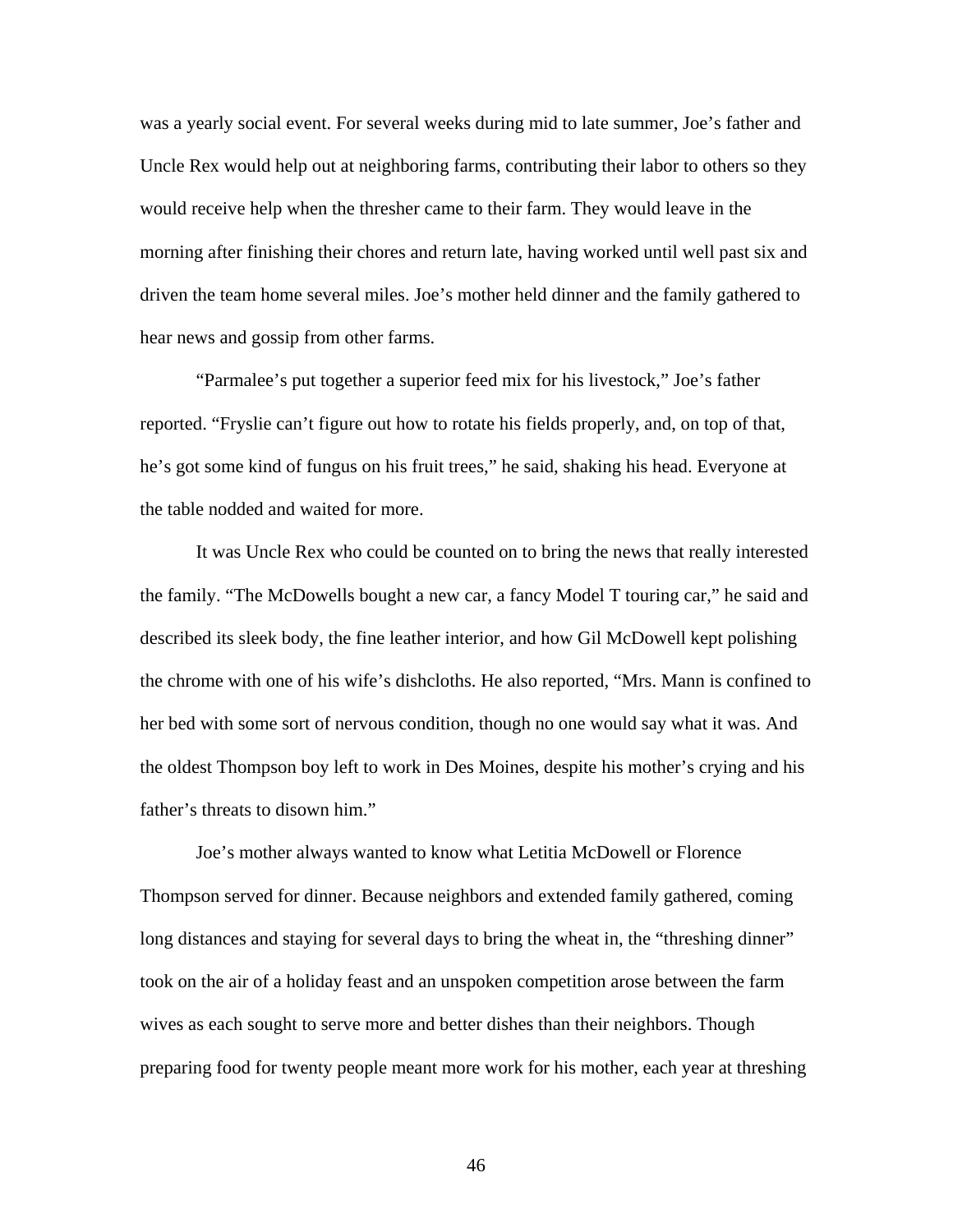time she made sure the best young chickens were slaughtered for frying and that ice was brought in for the ice cream churn.

In the years when Joe was too young to help in the field because his hands were still too small to handle the bundles of wheat, he brought water to the workers and helped his mother and his aunt get ready for the men when they came in from the field. He set up plank tables and hauled chairs outside onto the lawn. His mother entrusted him to carry large platters of roast beef and fried chicken, the big bowl of mashed potatoes, and apple and cherry pies out to the table. It had been Joe's job to set the enamel basins of warm water on the benches on the front porch to and lay out soap and clean towels so the men could wash before they ate.

 But since the age of twelve, when he was first allowed into the field to pick up and bind stalks, Joe had known threshing was tiresome and boring work, as tiresome and boring as any chore on the farm. And the noise left him with a throbbing deafness that didn't wear off for several days. The only good thing threshing offered him was the company of his cousins – that and the fact that he could usually stay out of his father's way for most of the day.

 This year was different – tense, not only because there was so much work to do in a short time, but also because several of the families in the threshing ring were, like the Marshalls, taken in by Allen Flynn. They were short of money, shorthanded on labor, and desperate for the fall crops to come in quickly and at a profit. There were arguments over which farm the threshing machine would go to first; Bud Thompson, who had lost the most money to Flynn and had recently lost another son to the city, wanted to get his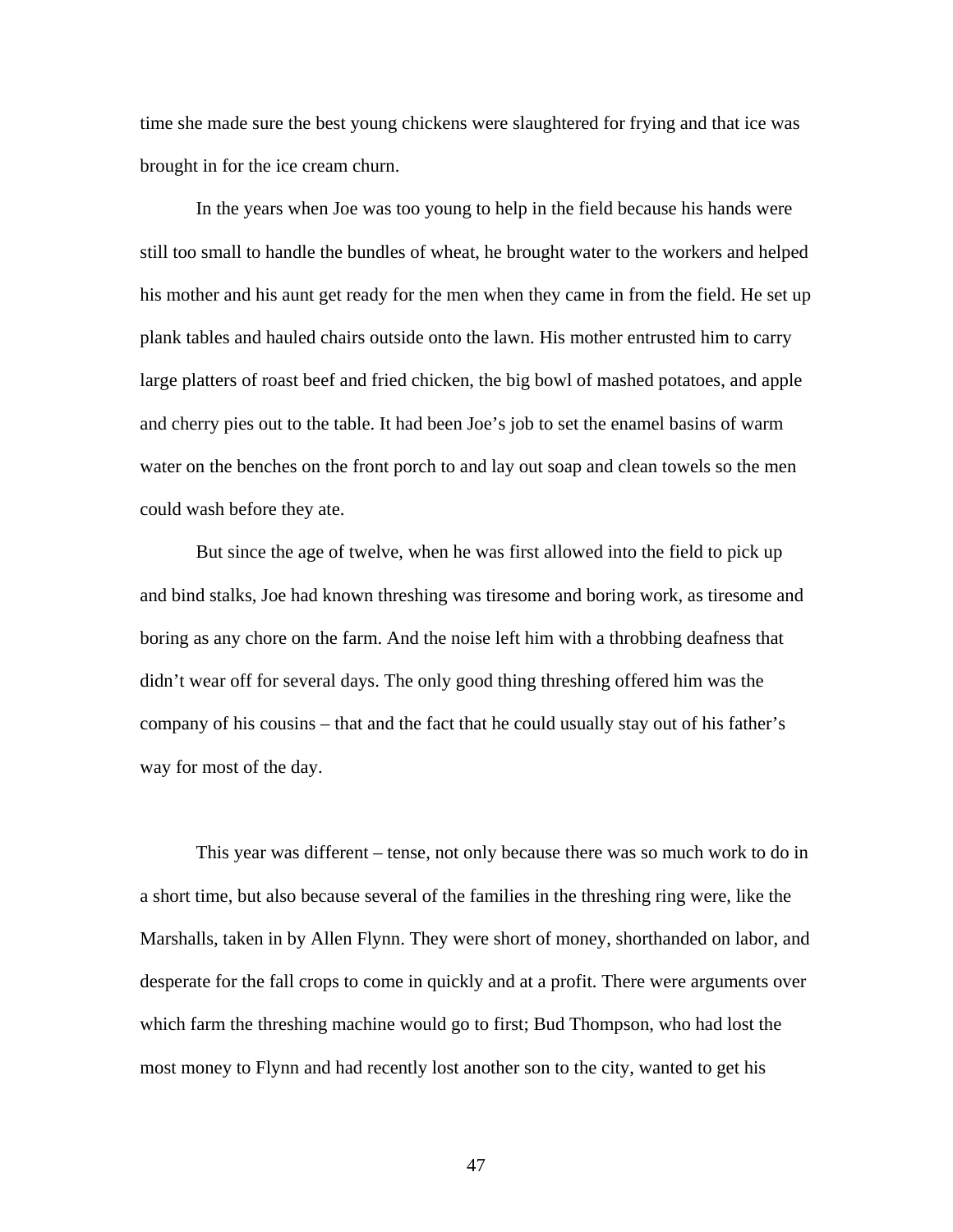wheat in first, though the crop wasn't quite ready. Gil McDowell, with the help of the two hired men he could still well afford, had planted his wheat early and wanted to bring it in as soon as it was ready. Families like the McDowells, who had put their money into another bank -- or into no bank at all – did not feel the same kind of urgency, the push to gather every grain and sell it as quickly as possible. George Cabot, having wisely invested in the thresher instead of in Allen Flynn, took care of his own crops first, then became a kind of referee between the others, a King Solomon making decisions about his neighbors' crops and possibly the fates of their families.

It seemed strange to Joe that members of the threshing ring were not "all in the same boat," as his father liked to say. Farmers and their families usually lived and died together, subject to the same weather, the same crop diseases, the same fluctuations in crop prices – until someone among them made a bad choice. Now men like his father felt vulnerable in a way they never had before. It was if that old spirit of cooperation had been an illusion, a veneer that had given way to an attitude of "every man for himself."

 When September arrived, Joe was desperate to go back to school, in hopes that enough time had passed and Annie would come back too. He didn't ask his father about it and his mother simply said he was to stay at home for the time being, at least until the threshing was done. August had seemed to drag until the threshing crew finally arrived two days ago. Threshing the Marshalls' one-hundred and twenty acres of winter wheat should take three days and Joe hoped they would finish that evening.

At dusk, they still had an acre and a half left to go. Once again, Joe watched a pantomime argument between his father and Cabot, and, once again, the machine was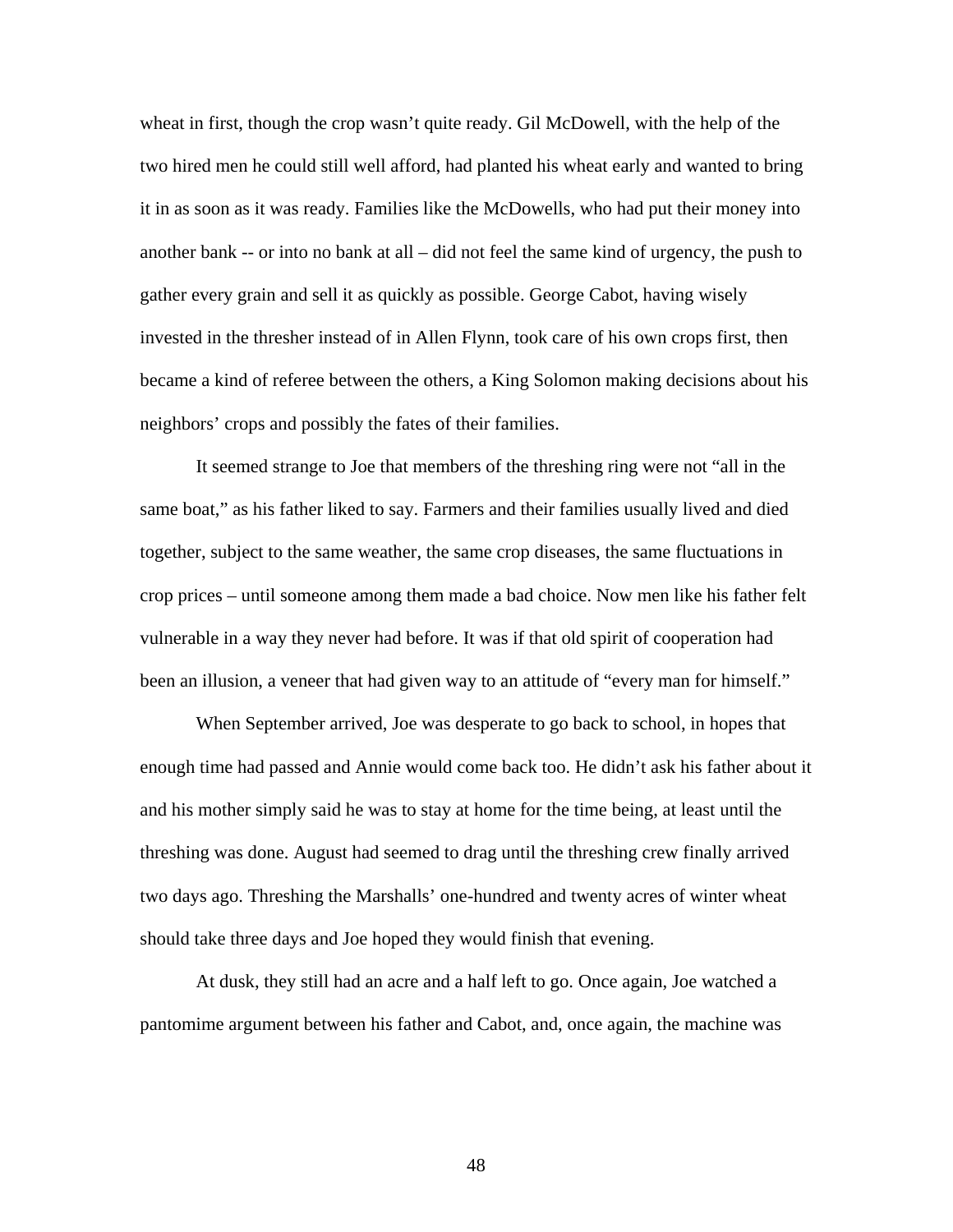shut down. They were done now. Joe knew the threshing machine was due at another farm tomorrow morning.

"We can't do this in the dark, Sam," Cabot was saying as Joe approached.

"Leave the thresher here and we'll finish this last bit tomorrow at sunup," his father said, his voice loud and commanding.

Cabot's bulldog personality surfaced and he moved in close, looking up into Sam's face, spit flying from his mouth as he spoke. "We're due at McDowell's tomorrow and I'm not going to screw up his harvest because you can't scrape together enough help."

Joe's father leaned over Cabot, his hand moving as if he might strike the man. "I think you bought the thresher just so you could travel around the county telling your neighbors what to do, so you could lord it over everyone what you've got."

Joe could see Cabot holding back from taking a swing at his father, perhaps because he thought himself to good to resort to violence. "Don't blame me, Marshall, because you spent all your money on that barn and were foolish enough to trust your money to a crook." He turned on his heel and walked back to the thresher.

While the cost to the Marshalls of not threshing all the wheat would not be known for a while, Joe could tell by his father's face this was a failure of his will, perhaps the first one the old man ever experienced.

 Three days after the threshing was completed Joe told his mother he was going back to school when the fall term started in less than a week. While school was required by law, in the rural areas around Iowa Rapids farmers sometimes kept their children home when they were needed, especially in the early fall. Some years Joe saw kids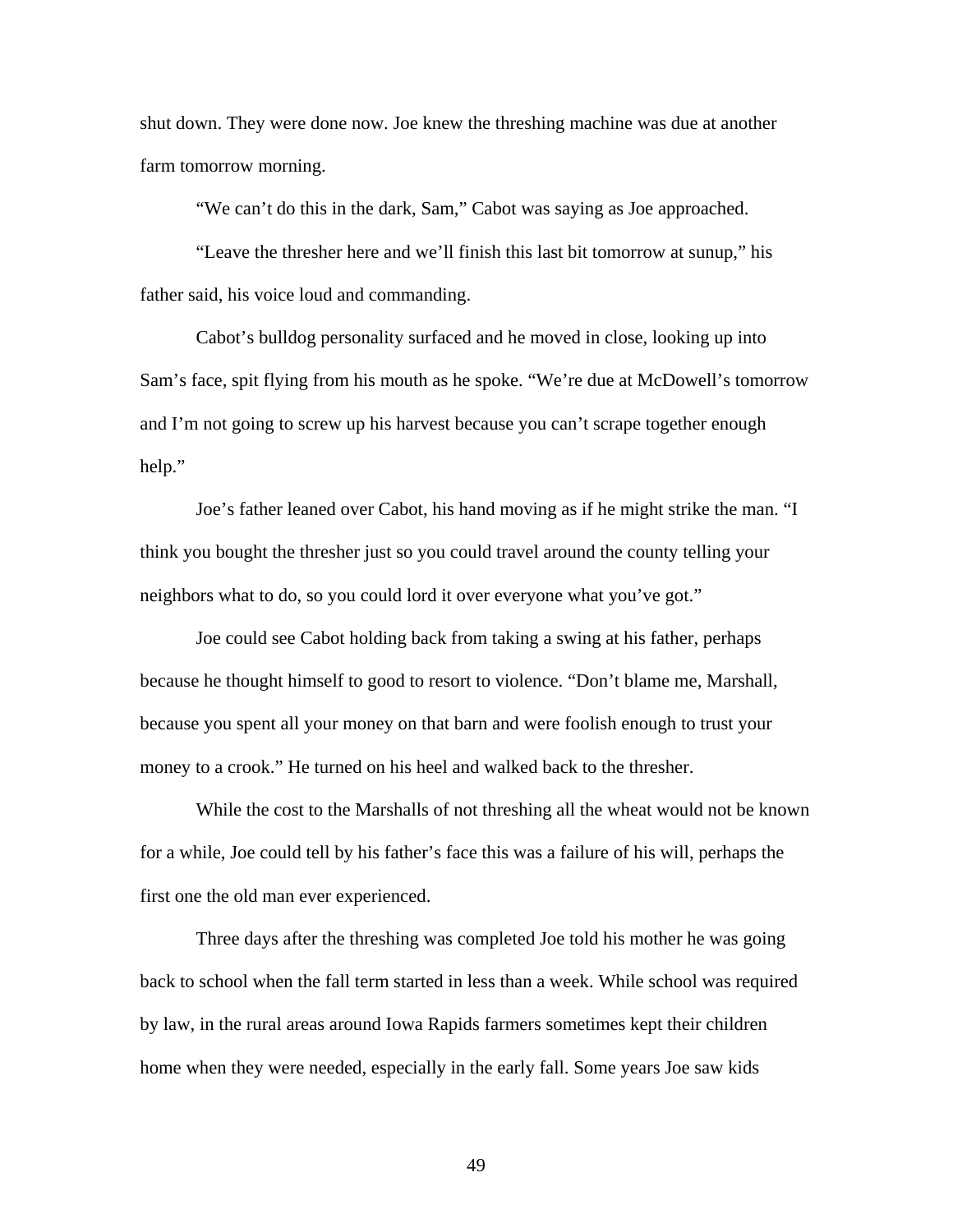turning up at school for the first time halfway through November. School attendance was not always well-enforced and allowances were made. No one wanted to be the kid who had to stay home because their parents couldn't afford hired help. But his father wasn't going to care about the law or what others thought of his kids when there was work to be done.

 "I don't know. We'll have to see what your father says." His mother turned away from the dining room cupboard, where she had been returning bowls to their proper places, to face him. "I know you're ready to get back to your schoolwork – but there's still a great deal to be done." She smiled and he could see she was trying to walk a narrow line – making peace with his father while still looking out for his interests.

 Joe sat at the dining table pulling at the lace edge of the tablecloth. It was early evening and he was tired from a day spent digging potatoes from the large garden patch besides the house. His arms and legs felt heavy and he didn't want to get up from the chair. "I have to go back to school," he said. He had to see Annie, if she was there-- but he wasn't going to say that out loud, not even to his mother. "I've got to do something besides dig in the dirt, alone all day with myself. I've almost run out of things to think about."

 "I'll talk to him about it." She reached out a hand, still damp and pink from washing dishes, and wiped a smudge of dirt from his chin. "Go get ready for bed."

 Joe's father was, as usual, taking advantage of the late summer evening light to work in the barn. Joe was only halfway up the stairs when he heard the screen door bang and his father cross the kitchen, headed for the coffee pot still warming on the stove. Joe sat down on the steps, leaned his head against the wall and listened.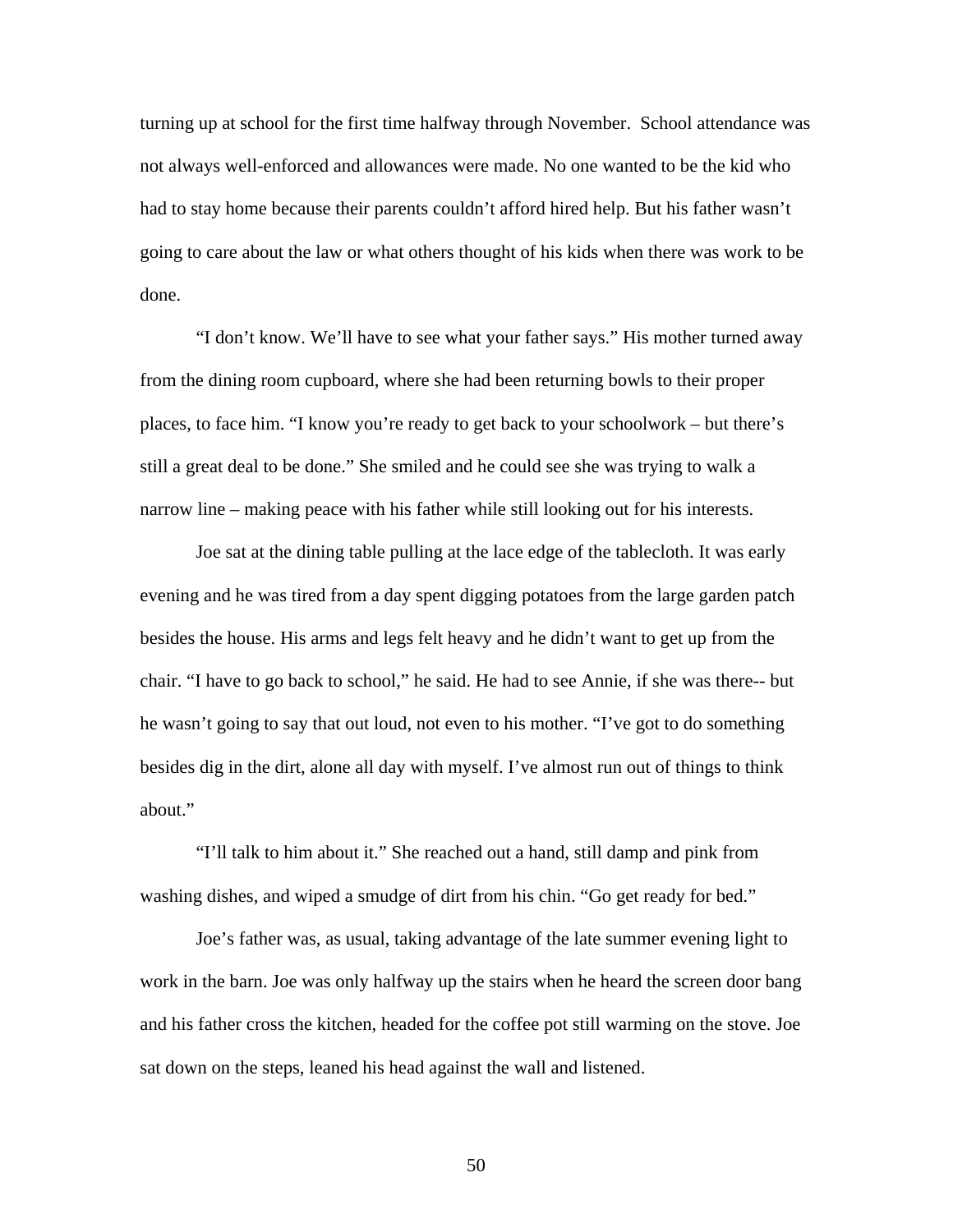"Joe finished the potatoes. They're all in the cellar." His mother's voice was neutral, though it sounded as if she was trying to win points for him with his father.

 "Now we can get to the corn." A kitchen chair scraped the floor as he pulled it out and sat down. "Without extra hands this year, we'll need him to pick. I'd take Felicia too but she's not nearly tall enough to reach the ears."

 Joe heard her set the coffee pot back on the burner. "School starts next Monday and he should go back." She added, "He'll get the week off for corn picking at the end of September."

 "I need him now. If we don't hurry the corn will turn and we'll lose it." His voice was firm and Joe knew his head was tilted back a little, his chin jutting forward the way it always did whenever he announced a decision. "If you don't need Felicia around the house, you can send her back."

 So that was that – corn picking for the next month. He deeply resented that Felicia, who didn't even like school much, could go. Joe could feel the sticky soreness on his hands already. He was about to get up off the step and head upstairs when he heard his mother's voice, louder this time.

 "Sam, I know we need to bring the corn in, like we need to do everything else around here. But Joe *cannot* miss school – it's too important." There was a note of pleading in her voice, like when she begged Alex to take his medicine.

 "If we don't make the most of this harvest, we won't have the income we need this winter. That's all there is to it."

 "Joe shouldn't be made to suffer because of our mistakes." Her voice was no longer pleading.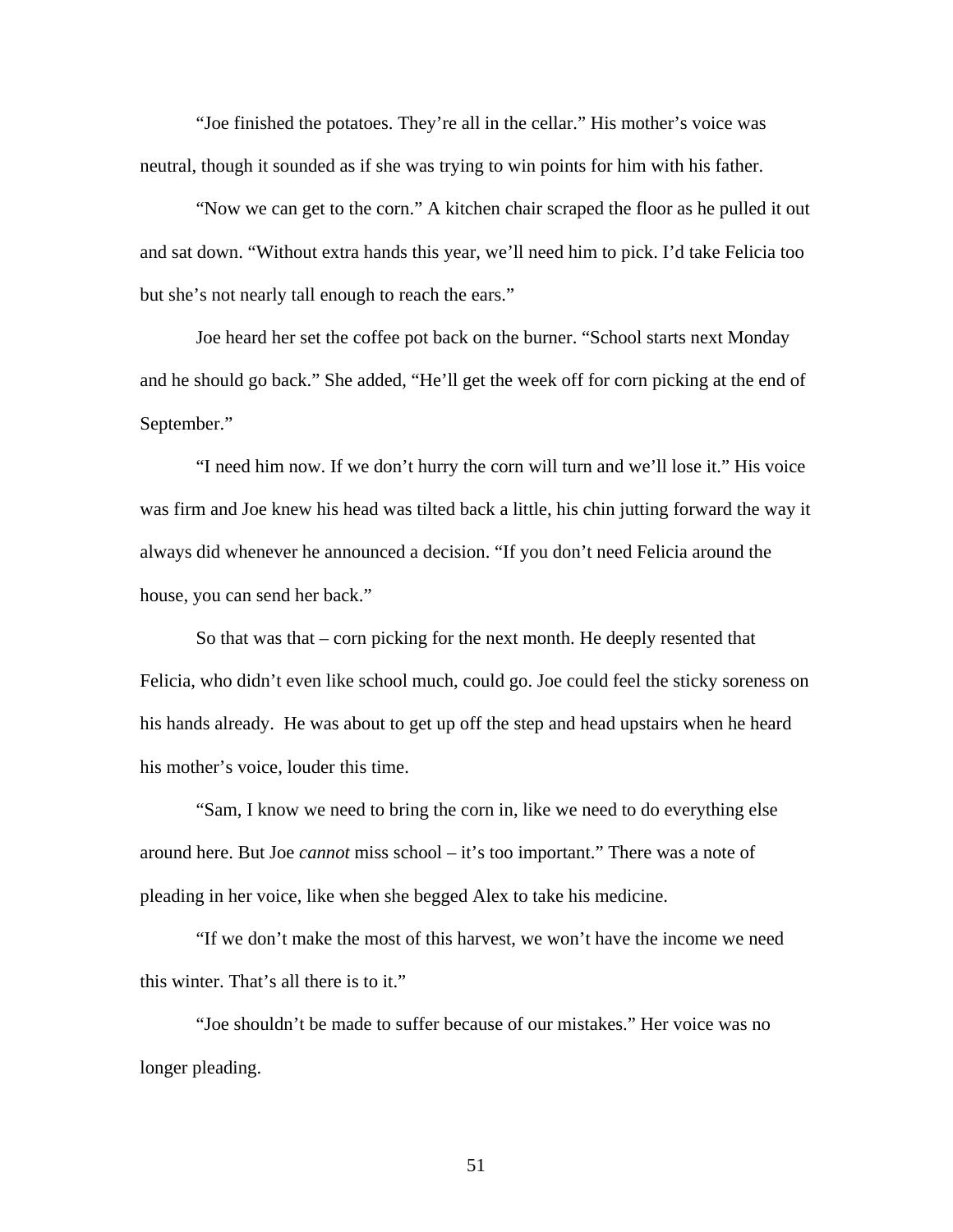"*Our* mistakes?" Joe felt the sharpness of his father's words. "How is Allen Flynn stealing from us *our* mistake?"

 "It's not ours – it's his mistake and that's between him and God now. But how we deal with it -- the things we do, the things we ask our children to do – could be our mistakes."

 "How can asking the boy to do a little hard work be a mistake?" His fist hit the kitchen table with a bang and he was close to shouting now. "We don't have a lot of choices here."

 "Joe does plenty of hard work. He needs to be in school. He wants to be in school. You'll just have to find another way to get the work done. Or we'll have to sell off some of the dairy herd – or some of the land, something. I don't know."

 "Our only mistake was putting our money in the hands of Flynn. He was your cousin, for God's sake. How could he steal from you?" He was no longer shouting, but his words still made Joe cringe.

 "We've been over this already—and I've apologized on behalf of my family plenty of times. I didn't know he would do that – how could I? No one did."

 Joe had heard her apologize before for Allen Flynn, for what he'd done. His mother's whole family was ashamed. They were decent Christian people his grandmother had said at the time and now she preferred to act as if Allen Flynn had never existed at all.

 His father didn't stop. "Living in that big house in the center of town, a new Model T last spring, piano lessons for those kids that aren't even his. Always wanting more than he should have." He snorted a kind of laugh, but Joe knew he wasn't making a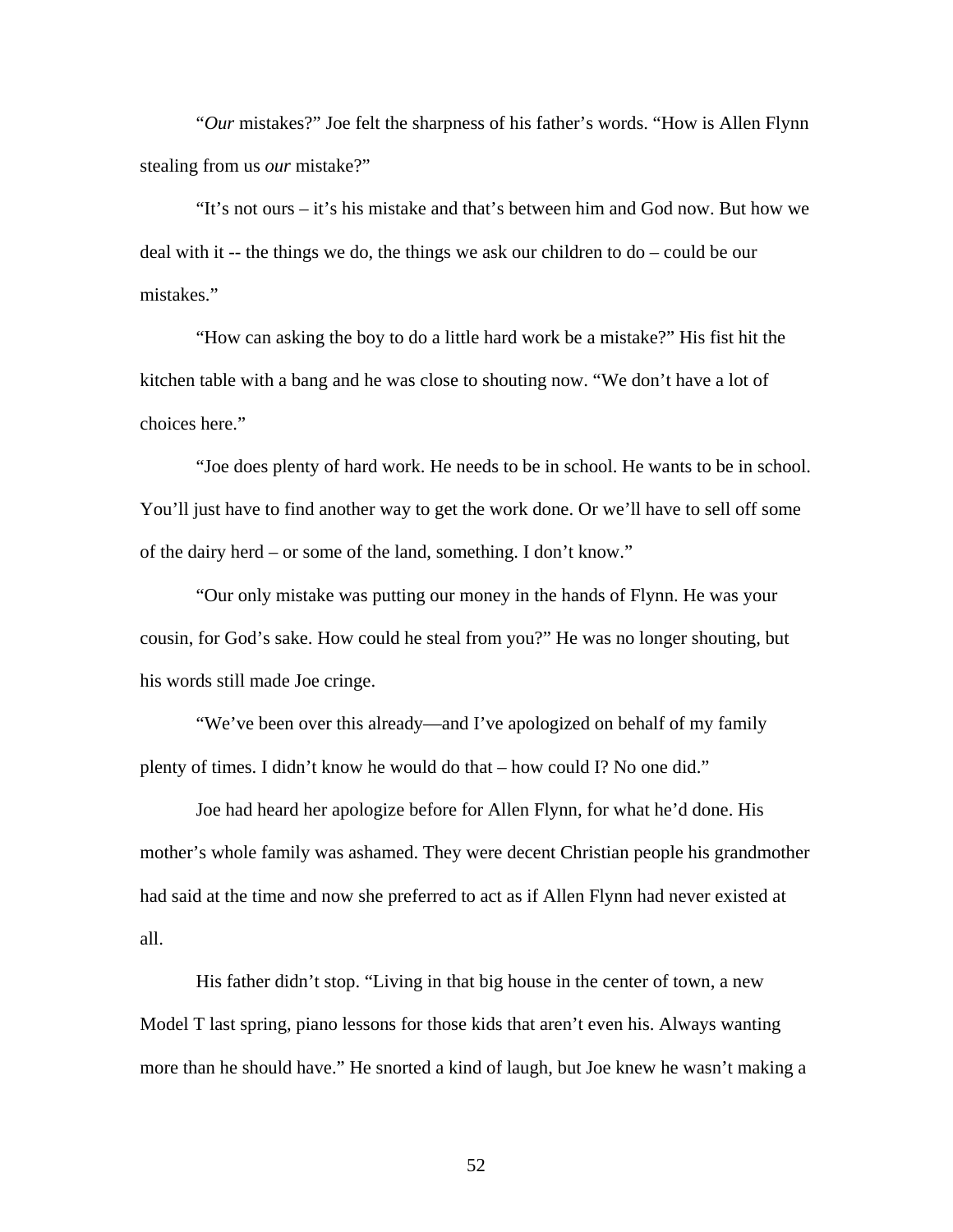joke. "Your mother can always point out other people who are acting like 'lace-curtain Irish,' but can't even see it in her own family."

 "Don't you dare tell me once again that you think the Flynn family is 'highfalutin' just because some of them want to do something besides dig around in the dirt and slop hogs their whole lives." Her voice was getting louder and Joe heard dishes rattling and banging like they might break.

 "Maybe besides being highfalutin', the Flynn's should also list 'poor judges of character' among their family traits," his father said.

 "Maybe we are poor judges of character. I'm beginning to think so right now." Her voice was firm, accusatory now. "Let's say that trusting my cousin with our money was my mistake – let's not forget that you spent a great deal of our money to build that barn when we could have kept on going just fine with the old one."

 "I explained that to you a long time ago." The chair scraped again as he got up from the table. "The round barn will pay us back. We have to invest and improve the farm if we're going to get anywhere. And you damn well know that."

 His voice was loud enough now that Joe wondered if Felicia, in bed in her room directly above, could hear him. If Uncle Rex were on the porch or anywhere in the yard, he certainly would have heard all of this -- but Uncle Rex rarely jumped into the middle of a quarrel.

 "You can call that barn an improvement if you want. Some would call it a folly." The screen door slammed close as she shouted her final word. His father was gone, out to the barn no doubt.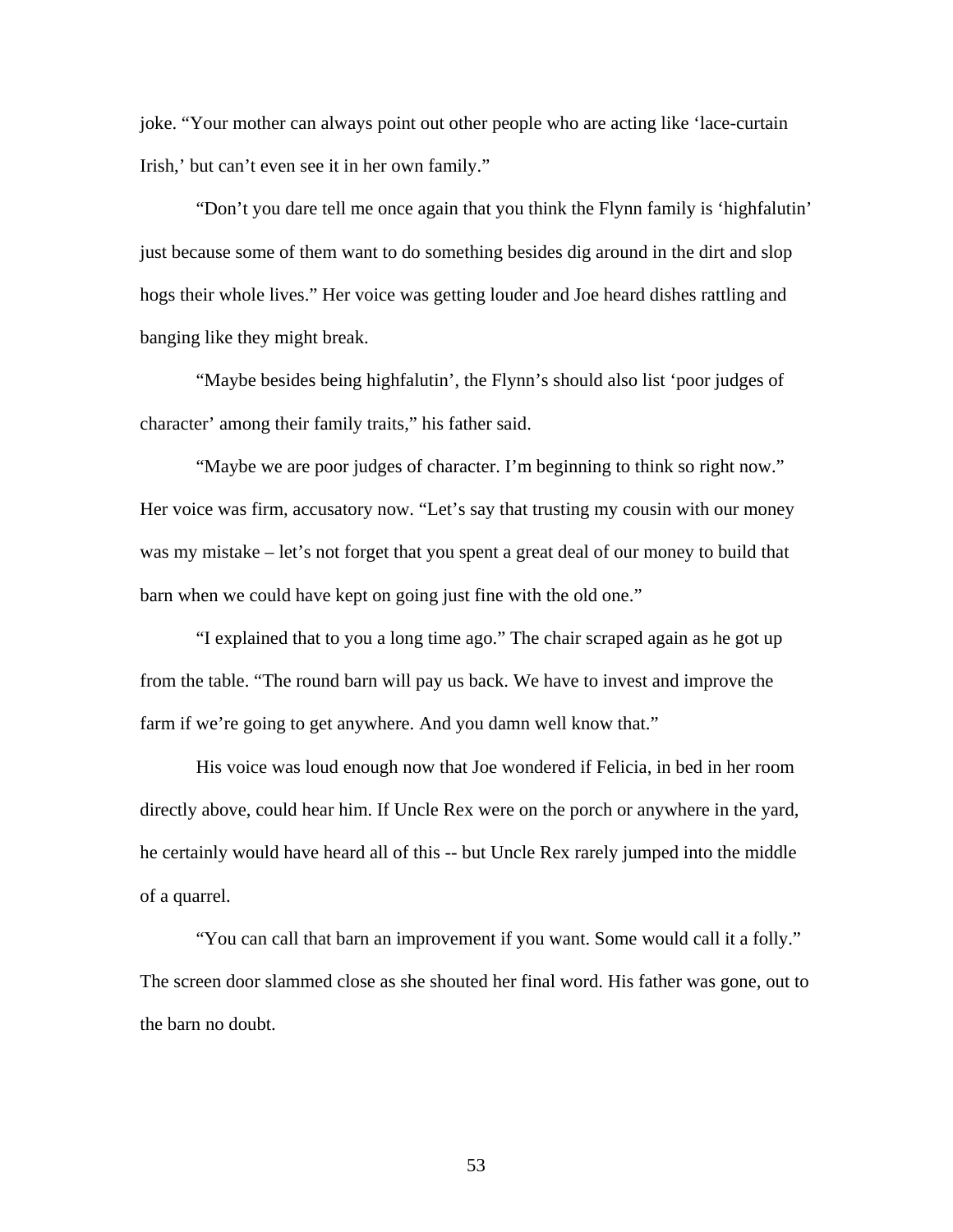Joe heard the sound of water splashing and utensils clattering in the sink, then the sound of his mother's sobs – a gasping noise that he barely recognized as she rarely ever cried. The sound went right to his gut, a stab of pain and disappointment as he realized she was in this position because of him, because he could not do what his father wanted. For her sake, he resolved to pick corn or do whatever else his father asked, even if it meant quitting school. He would keep doing experiments on his own, he would read whenever he had time. And he would find Annie on his own.

 His mother would be disappointed if he quit school, crushed he would give up the chance to learn from a real teacher. "Miss Harrington graduated from a teachers' college in St. Louis," his mother told him from the time he started going to school. "We're lucky to have her at our rural school."

As long as Joe could remember his mother had read to him from the family's small library, stories from the Bible, *The Devil and Daniel Webster,* a worn copy of *Little Women,* her voice soft, with just a trace of Irish accent. Once, when she had finished reading, she said to him, "I never spent much time in school. My family moved around so much, coming all the way across the country from Massachusetts to Iowa. By the time we settled here, I was fourteen. My parents didn't see the point in sending me to school because I could already read, write, and do sums."

"What did you see on the trip?" he'd asked her.

"I remember crossing a couple of rivers, lots of green mountains with people living in little villages tucked up the hills. There was a big city, somewhere in Ohio, with brick factories and trains hauling cargo. I wanted to stop, but of course we couldn't – we had to move on and get settled out here." She'd smiled at him and added, "Perhaps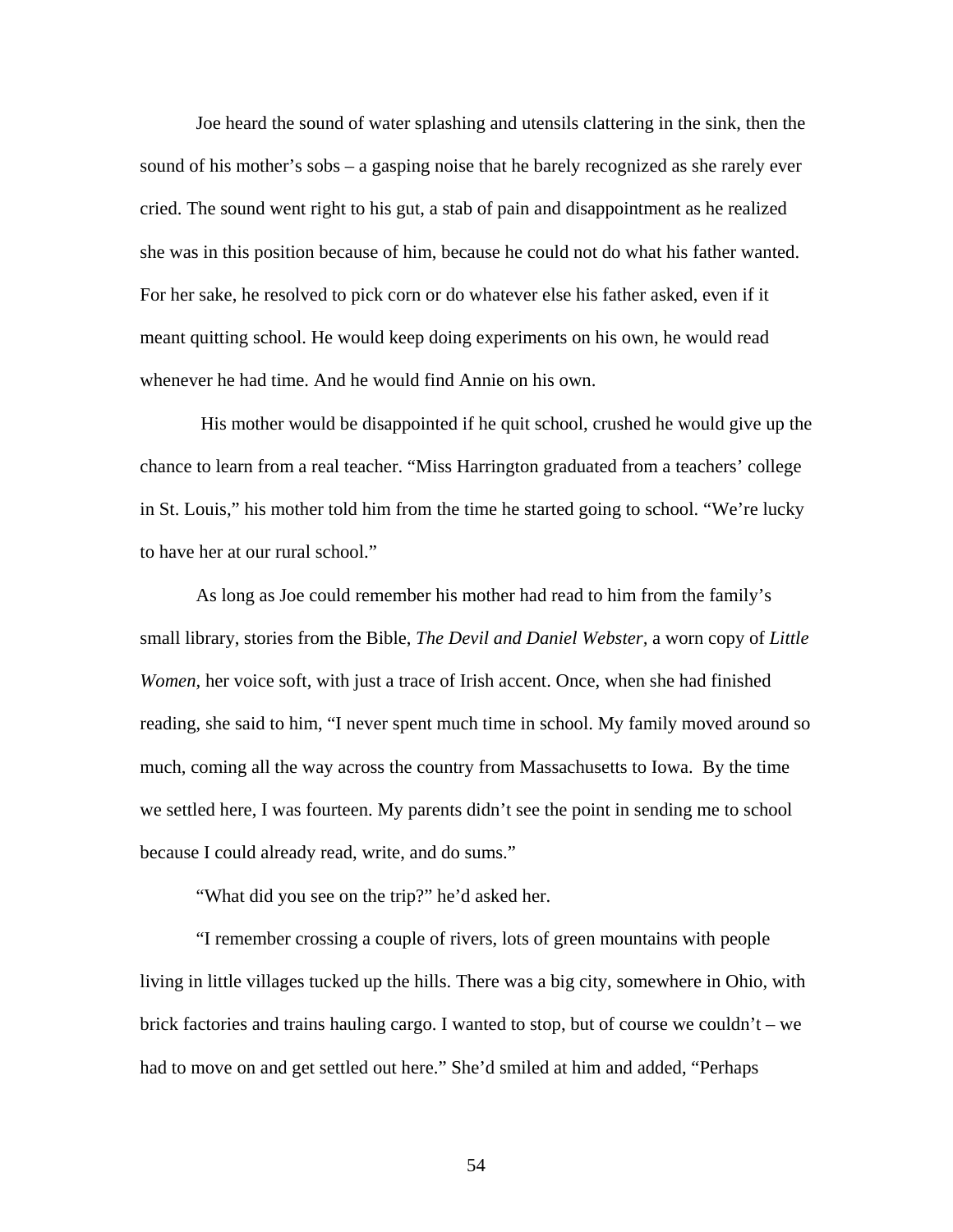someday you can go back and take a look at these places for me." It was the first time she'd ever suggested that he might do something away from the farm.

 Joe didn't ask again about school, but on Sunday evening his mother took his church clothes back out of the closet where he'd hung them that morning and pressed them. As he got into bed, she brought the clothes into his room and told him he would need to get up promptly the next morning, get his chores done quickly, and be ready to go to school. She also told him that he should walk home from school without dawdling, get changed, and get out into the cornfield to help with the afternoon picking.

 The morning was cool with a trace of the summer humidity lingering in the air when Joe and Felicia set off down the county road. They'd only walked about half a mile when Joe began to feel warm; his jacket collar seemed to strangle him. Felicia looked happy enough, wearing her favorite blue cotton dress, stockings, and high-button shoes, though Joe noticed she stopped every so often to tug on the bodice of the dress.

"You're gettin' too big for your britches" Joe said.

 Felicia narrowed her eyes at him. "Mama didn't want to make me another summer dress. The cold weather is almost here. She only wants to get material for a winter dress." She pulled at the sleeve, trying to loosen it under her arm.

"Stop fidgeting like that. You look like a dog with fleas."

 Felicia stopped in the middle of the road, a hand on one hip and her lunch pail swinging from the other. She glared at him but didn't say anything.

 Joe knew he'd have to pretend to apologize if they were going to get to school on time. "Alright, I take it back." He didn't care if she knew he didn't mean it.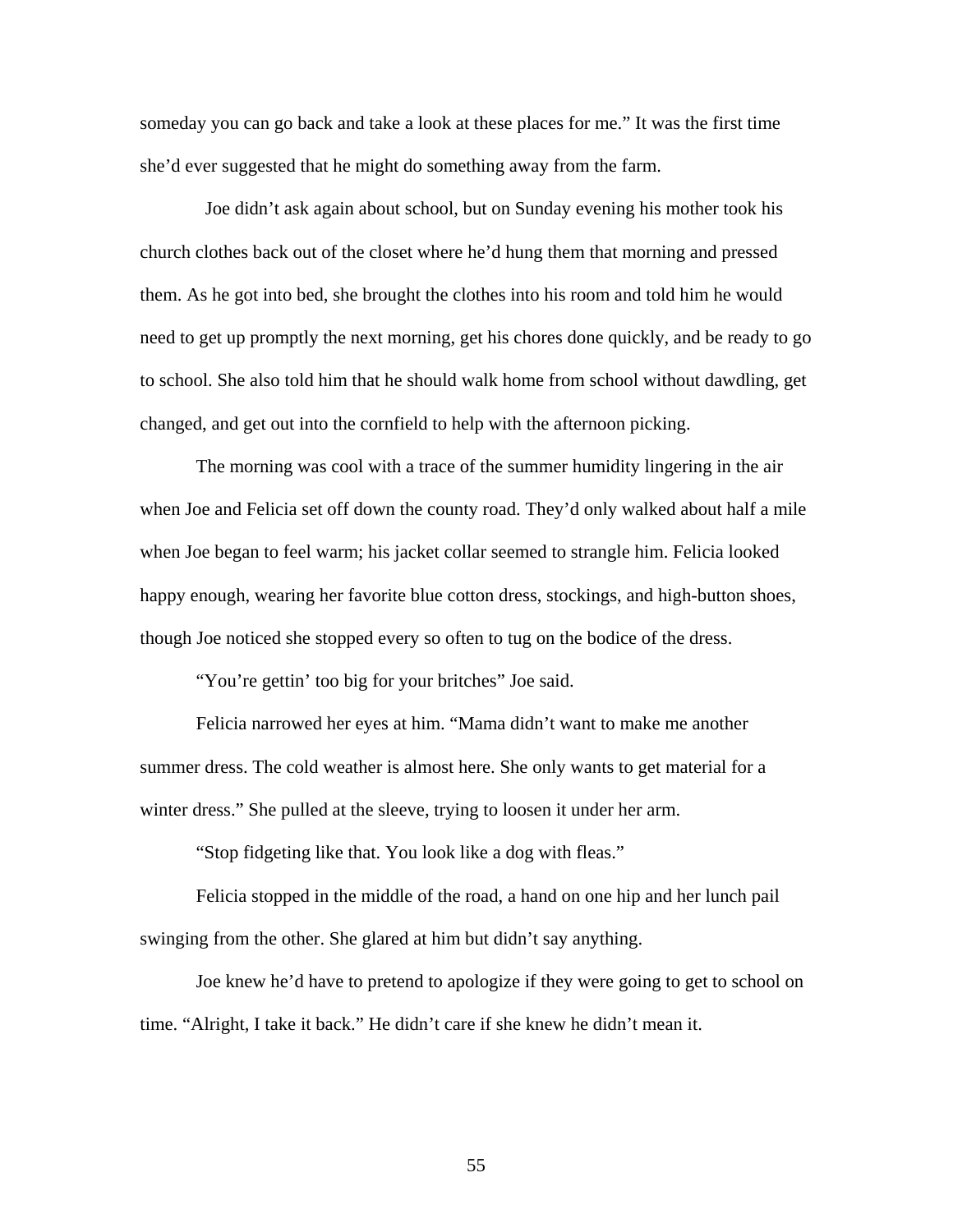She kept on glaring but started walking again. To keep her moving Joe changed the subject. "Don't you like school?"

 "I'd rather be outside, playing with Hannah. And Miss Harrington nags too much." She scowled at him. "Why are you in such a hurry to get to school?"

She must have heard some of the argument the night before and probably knew he was the cause of it. Despite the promise he made to himself, he decided to tell her what he really thought. "I'd rather do homework than stand in a hot, buggy field all day, being scratched by corn stalks." He looked out over the pasture that ran along the road. A dark line of trees marked where the creek cut through it. His sister was the kind of girl who would get married, move to her husband's farm, and have babies. She didn't seem interested in anything outside of Iowa Rapids. But maybe he shouldn't blame her for what she wanted.

 "I think you should help Dad and Uncle Rex. You should do what Dad says." She stopped again in the middle of the road.

 Joe didn't want to be scolded by his little sister, though for a long time now she'd acted like she was older than him. They still had half a mile to go and if she kept stopping they would surely be late. "Hate to tell you this, Felicia, but we *have* to go to school – it's the law. Anyway, some of us like to learn new things." He gave her a slight push and was surprised when she started walking.

Somehow, she got along with their father, daddy's little girl. He wished it was more of the two of them, as siblings, sticking together against their parents, but Felicia always played the traitor.

"When I get home today, *I'm* going to help Dad pick the corn," Felicia said.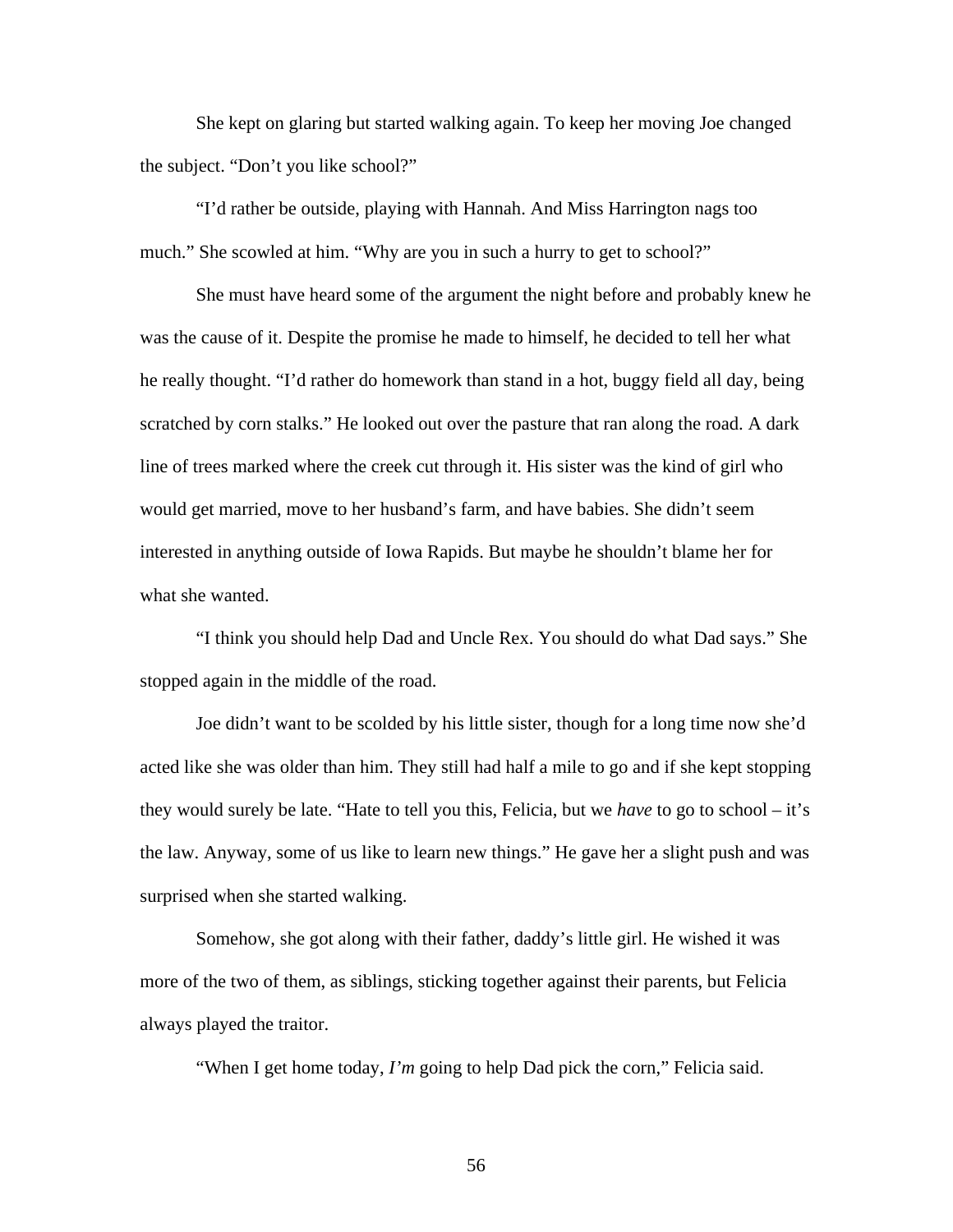"He won't let you. You're too small to reach the ears," Joe said. He took delight in telling her this.

"I'll get a crate to stand on." She had an answer for everything.

 A blue jay sat on the barbed-wire fence that separated the road from the pasture. Joe picked up a small stone and threw it close enough to startle the bird and make it fly off. "You help Mom in the kitchen. That's your job – not picking corn." Joe kept on walking.

 "I'm still going to do it," Felicia said. "Why do you care so much what I do? You should worry about yourself, that you don't make Dad mad."

 She walked past Joe and stayed ten paces in front of him the rest of the way to school. Joe wished for another stone to throw. Felicia was skinny, but he was pretty sure he could hit the spot between her pointy shoulder blades.

 They reached the schoolyard in front of the one-room schoolhouse just before nine. Miss Harrington had her hand on the rope that would ring the school bell. The school's whitewashed clapboards were freshly painted and the peaked shingle roof had been patched.

 In the schoolyard, Joe searched through the crowd for Annie. Instead he found all the other kids they went to school with year after year -- Frannie and Jess Cabot, still blonde, pretty and well-dressed; Eddie and Henry Wilson arguing and punching each other as always. Letty and Hanna Greunig were there, though their dresses and hair ribbons no longer matched. Milo Jenkins had had some kind of operation on his club foot, though he still limped and his sister, Carol, had to walk slowly so she wouldn't leave him behind. Even the three Fryslie kids were there; their parents must still be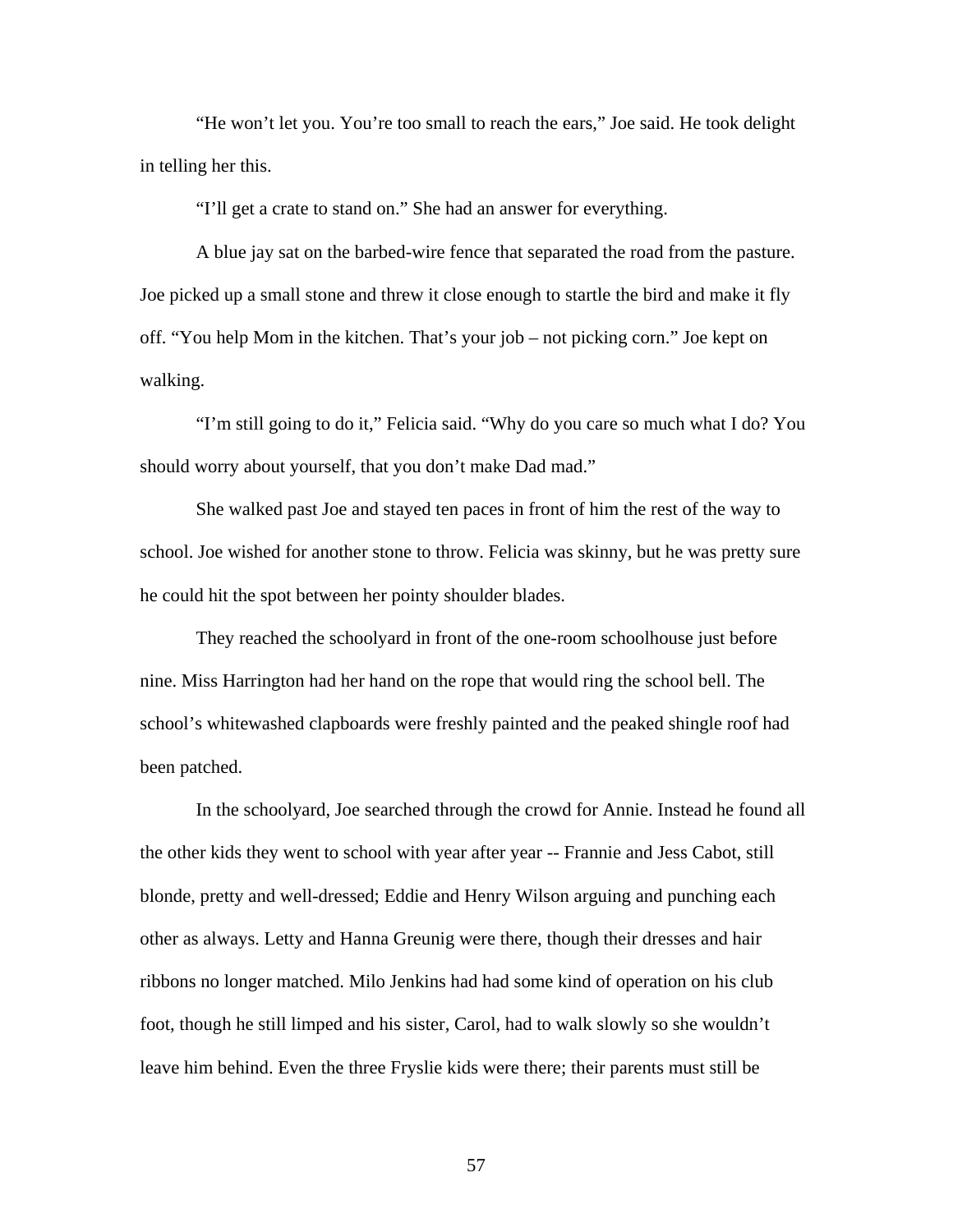holding on, bringing in enough money to keep them going. Only Kenny Parkhurst was missing, having given up trying to finish school and gone to work on the family farm full-time. Most everyone wore their Sunday clothes for the first day; tomorrow it would be overalls, pinafores, and boots again. They carried their metal lunch pails and some had new pencil boxes with new rulers, pencils and erasers tucked inside. But no sign of Annie.

 Joe stared at the door, willing her to come in. Just as he was pulling out a book, she and Peter ducked in and shuffled into their seats. Relief flooded through him in a rush, making his hands shake.

 The morning was spent filling the water cooler, opening fresh packages of chalk, unrolling clean maps, and passing out new books. Just before the children were excused for the lunch break, Miss Harrington pointed to the new motto that had been painted on the wall over the blackboard, next to the Golden Rule that had been printed up there for as long as Joe could remember. The new motto read, "To do and to bear is the duty of life." He wondered if people really believed that – and if Miss Harrington had painted them up there herself.

 At lunch, Annie and Peter Flynn sat under the oak tree at the far end of the schoolyard, one lunch pail between them. Joe went over and sat down on the grass next to Annie. She was thinner than the last time he'd seen her – before any of this had happened – and her worn cotton dress was too short, falling well above her ankles. Peter looked up at Joe, then reached into the lunch pail and pulled out the only thing left – a small apple.

 Annie spoke first but didn't look at him. "You're probably not supposed to talk to me, you know."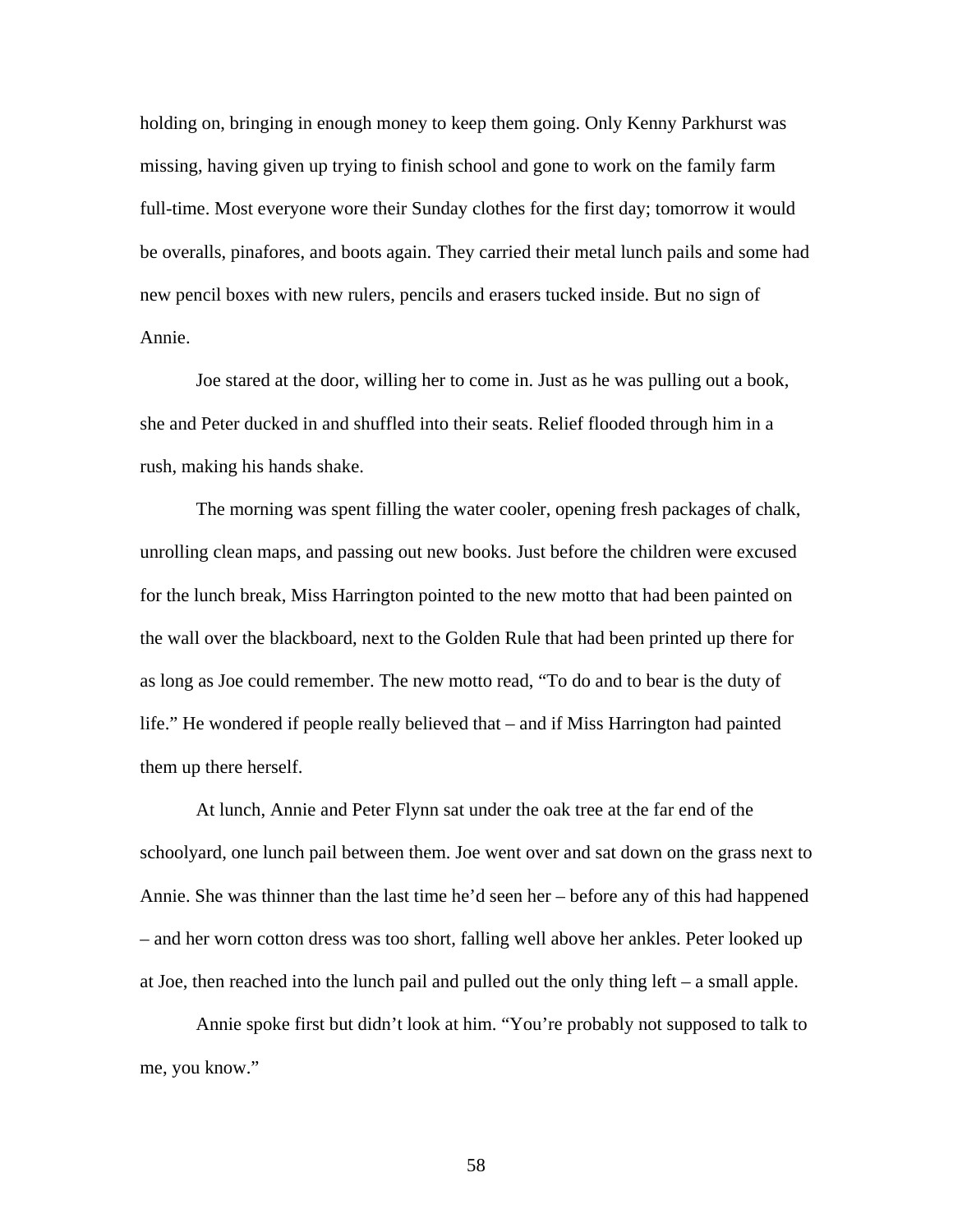He hadn't been sure what he was going to say, even as he walked over to her. Now he was even less sure. He couldn't say he was sorry about her step-dad, like people always do when someone dies. He had to be better than that. "How are you?" he asked. That was almost as dumb as saying "sorry," but he had to say something. He plucked at the grass, pulling up several blades. She had kicked off her shoes and he could see her bare toes wiggling in the grass.

 "Oh, we're fine." She raised her head and looked out over the schoolyard. "No one will talk to us anymore, my mother has to take charity from her family, and by Christmas who knows where we'll be living." Her hair blew across her face but she didn't turn her head or raise a hand to tuck it behind her ear.

 "I'm sorry." It sounded lame, but he *was* sorry. "I came to your house once, but you were gone."

 She looked surprised, but smiled slightly. "There was no way we could stay in that house on Lake Street. Now we're in a dumpy little cottage on Estes."

She wouldn't want pity, so all he said was, "I'm sure it's not that bad."

She looked away from him toward the crowd of kids playing games on the other side of the yard. "It's only a matter of time until one of them says something about how it's all our fault, how our family is a bunch of criminals. You wait and see."

 Joe wanted to say "No they won't," but knew she was probably right. He wanted to do something for her, give her something, but the only thing he had was two dinner rolls left in his lunch pail and he knew she wouldn't take them – that would look like charity. He reached into the pail anyway, pulled the rolls out and handed them to Peter. "Here Peter, I don't like these very much. You take them."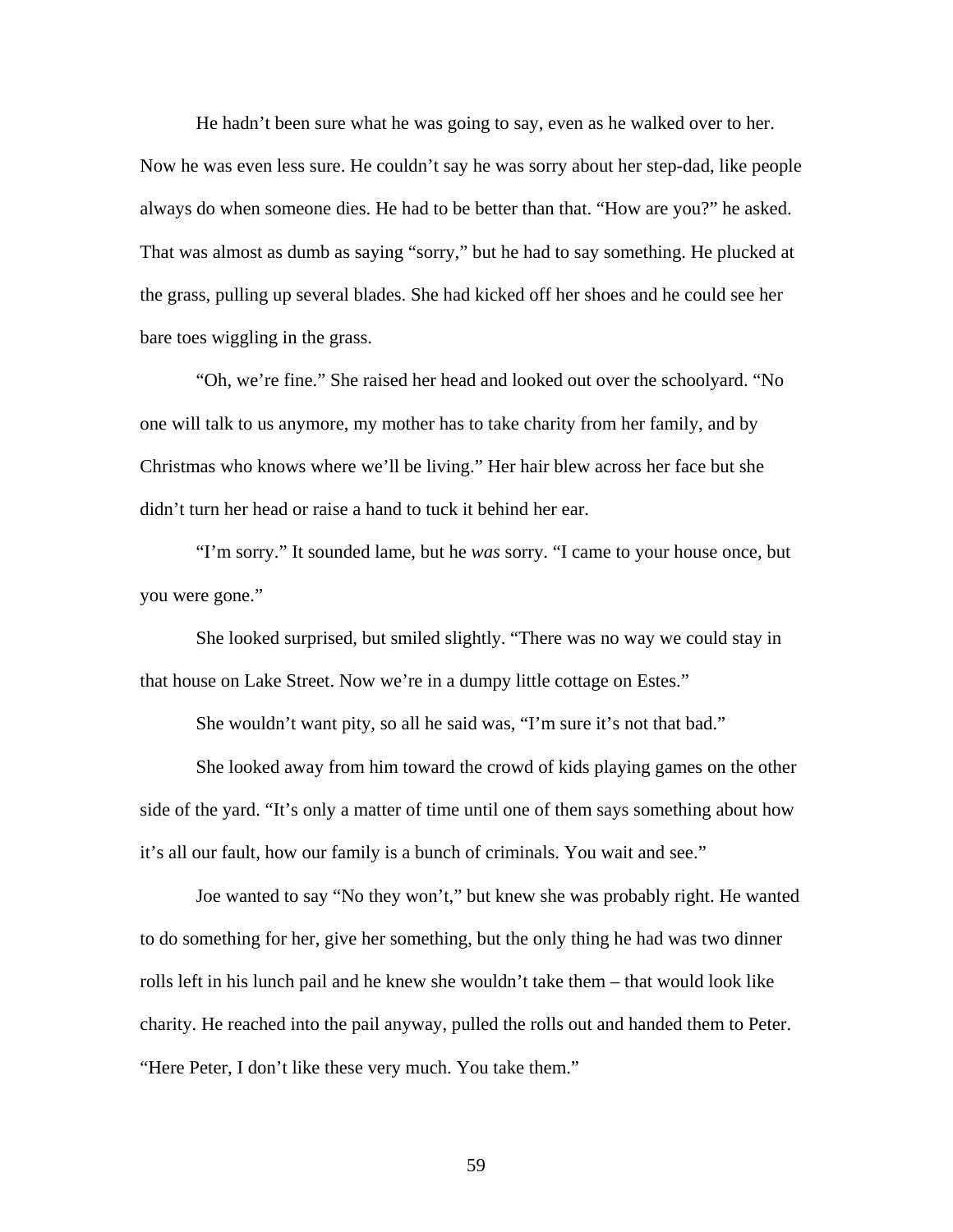The little boy took them without hesitation. "Thank you."

 Miss Harrington appeared at the schoolhouse door, about to ring the bell. As they got up and brushed the grass from their clothes, Joe turned to Annie and smiled "Tomorrow, after school, I'll race you to the top of this maple tree. And I'll beat you this time." He wasn't serious – they were too old to climb trees. But he wanted her to remember how things used to be, before he fought with his father all the time, before he thought his family would fail at any moment, before her family was branded as thieves.

 She laughed weakly, as if she knew too that those days were gone. "Oh, I don't think so. I'll always be the champion tree climber around here."

After school, Joe walked with Annie and Peter as far as their turn off, lingering again to talk to her. "See you tomorrow," he said looking directly into her eyes, willing her to say "Yes, you will" and give him the assurance he needed that she would be there.

"Bye," was all she said and gave him a quick wave. Then she grabbed Peter by the arm and turned down the road.

When they had gone, Joe made up the time he'd spent by running the rest of the way home. He changed quickly into his overalls, a cotton shirt with a flannel shirt over top, buttoned tightly over his wrists. As he trotted from the barn to the cornfield, he pulled on a pair of double-thumbed, cotton-flannel gloves and tucked an extra pair into his pocket. The rough husks of the corn would wear through one set of gloves and the serrated edges of the stalks and leaves would tear up both the cuffs of his shirt and then his wrists beneath.

It was now three-thirty and the afternoon light would hold out for a few more hours. It was still warm enough but the wind had turned cool, hinting autumn would soon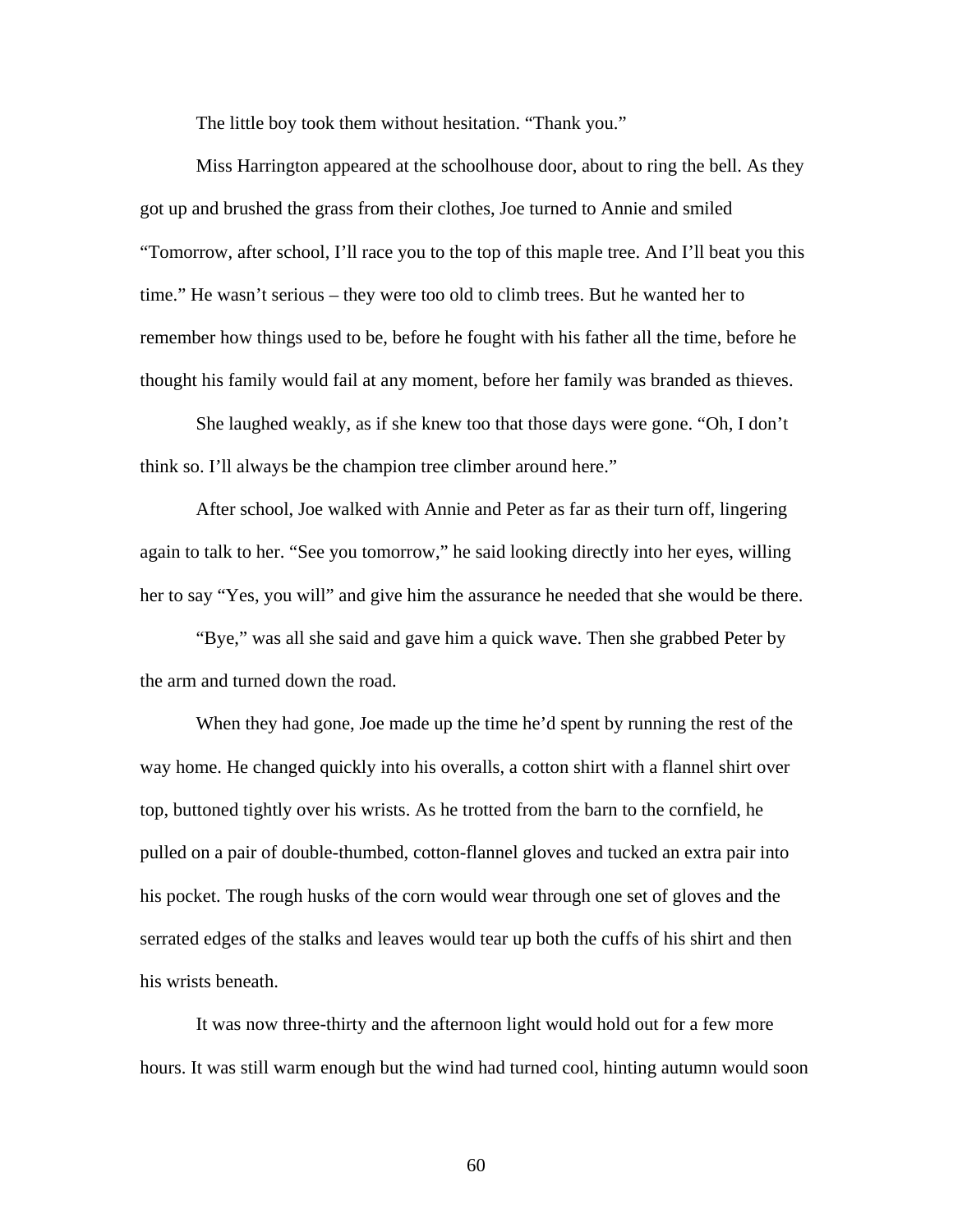be there in earnest. His father and Uncle Rex had been out there since first light. Joe wondered if his father would say anything to him about missing the day's picking or whether he'd save all that for his mother.

When Joe got to the field, his father was setting up the wagon to be refilled, adjusting the high bangboards on one side so the corn, when tossed, would bounce off and fall into the wagon.

"Here's a husking peg," he said and thrust the tool into Joe's hand. "You can start on these two rows. I'm going to see if Rex needs to be emptied and to get some water for the teams."

As Joe strapped the metal husking peg onto his right hand and checked the sharpness of the half-inch blade, his body seemed to remember the repetitive motion of corn picking and he felt tired already. He grasped the first ear of corn with his left hand and raked the hook in right hand across the tough, green husk. In what seemed like a single motion, he stripped the outer husks off one side of the ear, snapped it off the stalk, and tossed it in a wide arc into the wagon. Though he wasn't looking, the banging noise the corn made told him he hit his mark. It was all coming back to him so quickly, as though he'd never stopped picking corn at the end of last season.

He worked methodically, leaning left, then leaning right to reach the row on either side. Even the occasional "giddyap" he spoke to the team of horses behind him, so they would move the wagon forward a few steps, came out of his mouth automatically. The rhythm of his movements became hypnotic, lulling him.

It was no surprise Annie and her family had to leave that house. There was, no doubt, a hefty mortgage on it that her mother would never be able to pay. It amazed him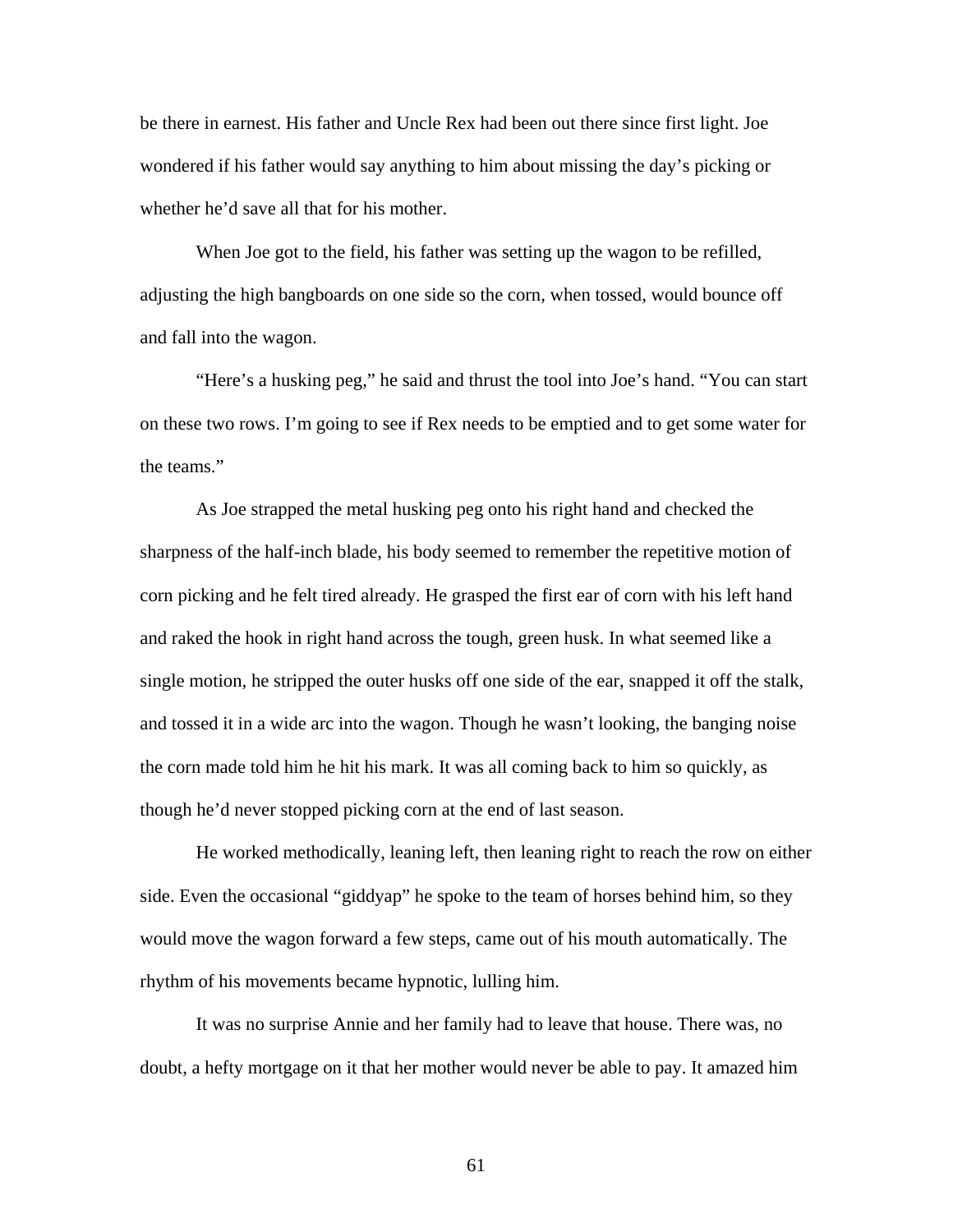Allen Flynn cared so very little about his family that he left them to be turned out, as he surely had to know they would be. Lost in thought, Joe didn't notice the pace of his picking had increased and the sound each ear made as it hit the bangboard grew louder.

The sun was setting when Joe's father returned from the other side of the field. Joe's wrists and back ached and there was a familiar soreness in his left thumb. He figured he'd picked about twenty five bushels and hoped that would be enough of a contribution. He climbed into the wagon and held on as it lurched toward the barn with its load bulging.

Joe was in the hayloft, pitching fresh hay for bedding down when he heard Uncle Rex and his father bring the herd in for the evening milking. The iron stanchions rattled as each cow settled into her accustomed stall; then the barn grew quiet except for the sound of the milk stream hitting the bottom of an empty pail. Every few minutes the buckets were emptied and stools scraped the floor as they were moved. Then Joe heard his mother's voice. He stopped forking the hay to listen.

"I've fed the children. I was wondering when you three would be in for supper - so it will be hot," she said.

Joe could see her standing at the foot of the steps that lead up to the loft. She was facing away from him and she held a new box of Raleigh's udder salve in her hands. She looked out of place, cleaner than anything in the barn. She stepped gingerly over a shovel that lay on the floor, careful to keep her skirt from the dirt.

"We'll be in when we're done with the herd. You know that," his father said. His voice was muffled and the sound of milk hitting the pail never stopped. "It took us longer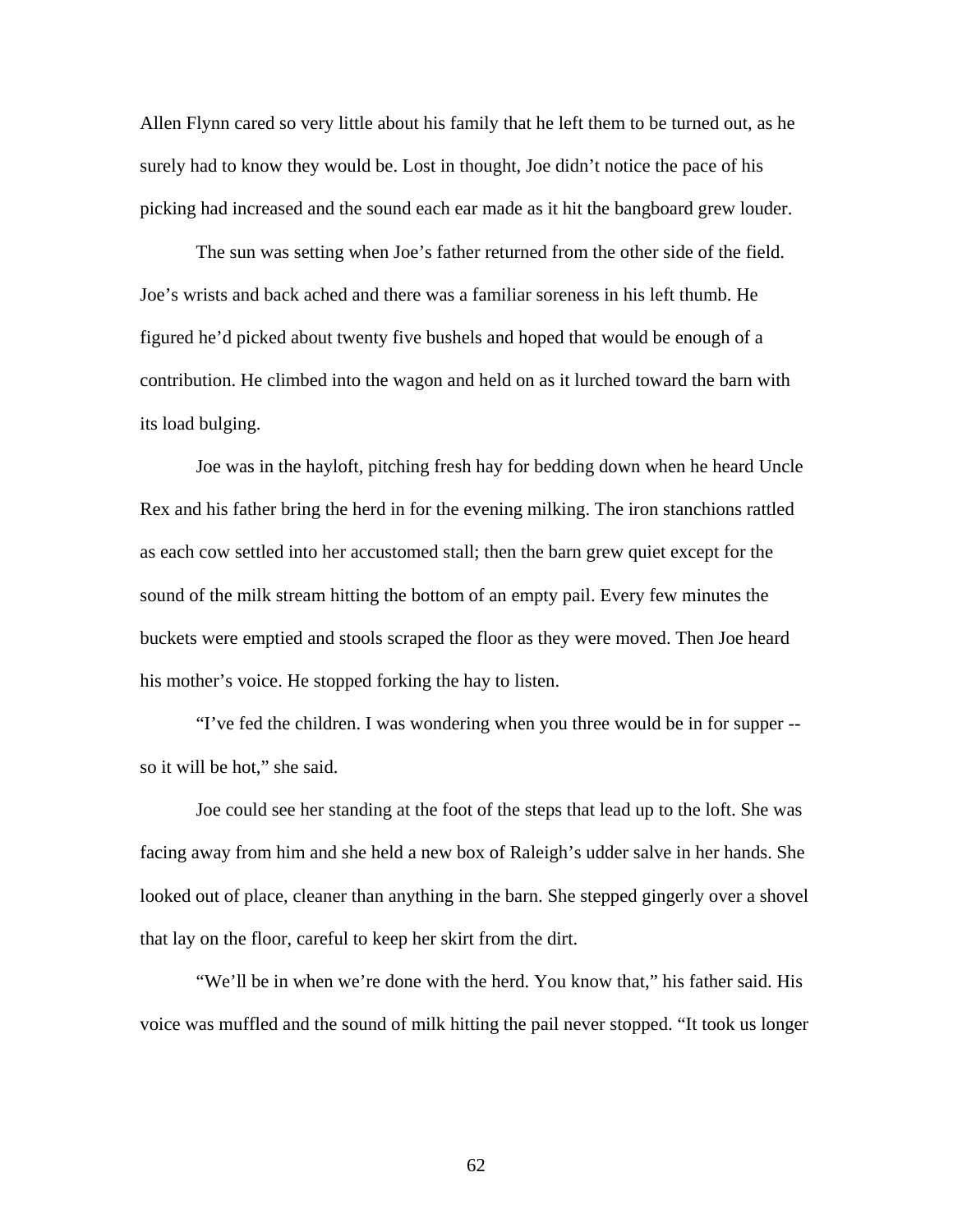to get through the one hundred bushels we needed. It would've gone quicker if we'd had Joe all day – but you know that, too."

Joe had to give his father credit – he got right to the heart of the matter. All the things he hadn't said to Joe all afternoon were now going to be aimed at his mother. He put down the hayfork and moved closer to the stairs.

"I brought some fresh salve," his mother said, as though she hadn't heard or didn't care about the tone of his father's voice. "Joe might need it for his hands." She moved out of Joe's sightline, as though she was going to circle the lower level of the barn looking for him.

"He's fine. You can stop worrying about him. The boy's not going back to school until it's done." The milking stool scraped the barn floor again. "And don't you ever go against my word again."

His mother rarely went against his father's word – only once that Joe could remember, when she'd sent for the doctor after he'd said he wasn't needed. The baby, Alex, was sick and getting sicker and she'd been right that time to defy her husband.

"This is too important." Her voice was hard. "Joe has a mind for other things besides farming. He wants to go to college." She seemed to know what he wanted though they hadn't talked about it much.

"College. I'm tired of hearing about it." He lifted the milk pail in his hand. "He can learn what he needs to know right here. And if he doesn't want to farm, he can go to college on his own time."

Joe moved to the top step and looked down. His father was standing behind Franny, a broad-backed, Geurnsey cow, holding the milking pail in one hand and the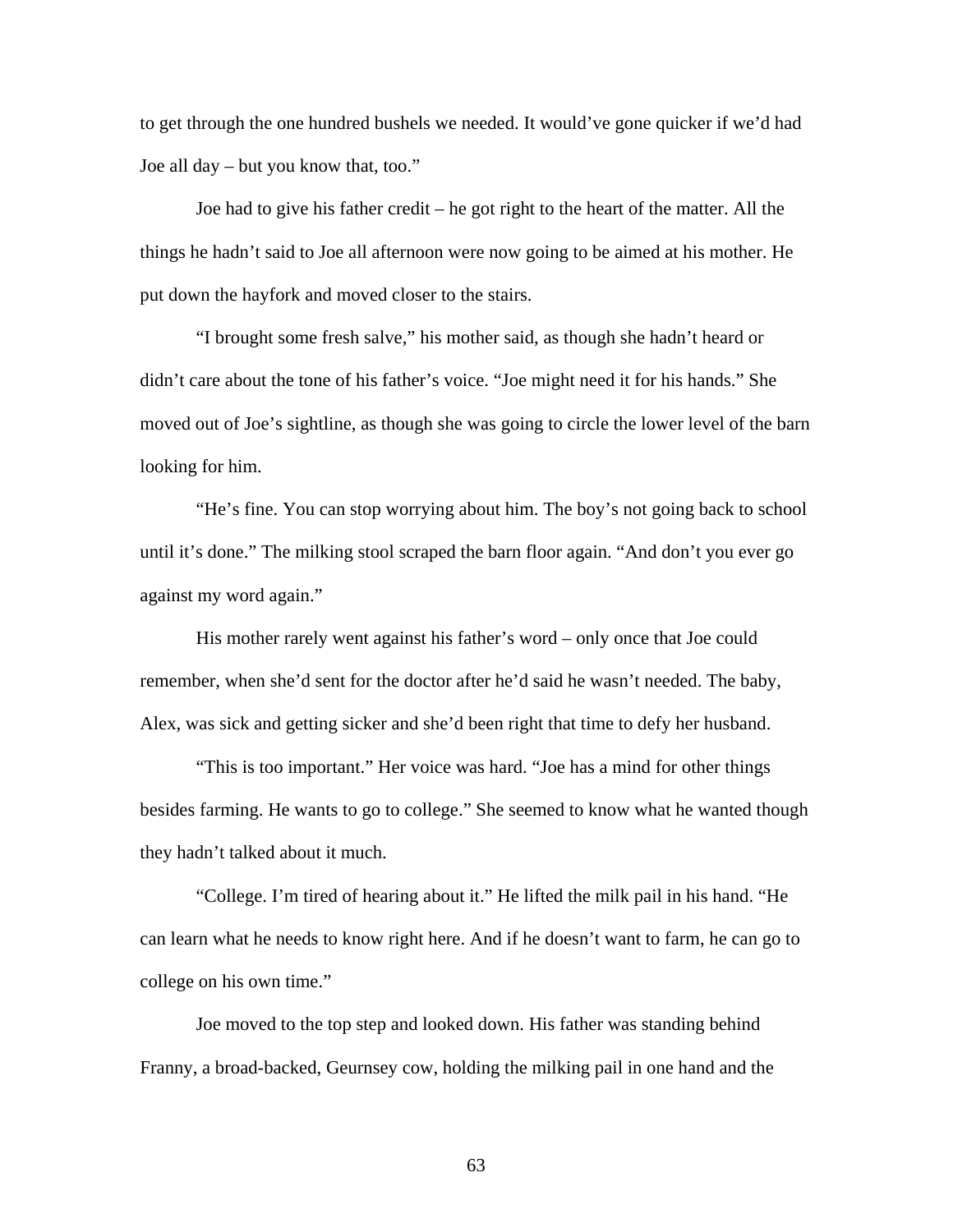stool in the other. His mother stood right in front of his father, one hand on her hip, the other still holding the container of udder salve. Behind them, Uncle Rex continued to milk.

"Do you want him to be a farmer all his life, to have to work this hard for everything?"

"What's wrong with being a farmer? It may be hard work but it's an honest living." He leaned toward her slightly. "It was good enough for my parents and grandparents." He hesitated. "But I guess it isn't good enough for you."

 Joe wasn't sure he wanted to hear this or wanted them to know he was listening, but he stepped quietly down several more steps.

"Farming was good enough for me when I thought it was a way to a better future, and to afford things for our children." She gestured with both hands and it seemed she might throw the udder salve. "Not a way for you to try every foolish idea that comes along." Her hand swept a wide arc around the barn. As she did, she caught sight of Joe and shook her head, meaning he should stay quiet.

"I've told you – the barn will pay us back, if we're patient. Everyone in this family -- whoever eats at my table – will do whatever needs to be done to keep us going. If they have to miss school or church or their own funeral – so be it." He was yelling, the milk pail in his hands swinging and sloshing. Behind him, Uncle Rex stood up from the cow he was milking and came toward them. With this last word, he threw down the wooden milking stool. It hit the concrete floor hard, splintering off one leg at an angle. The leg bounced and hit Franny just above her udder. Startled, the cow tried to yank her head out of the stanchion and started to kick. A back hoof caught the pail of milk in his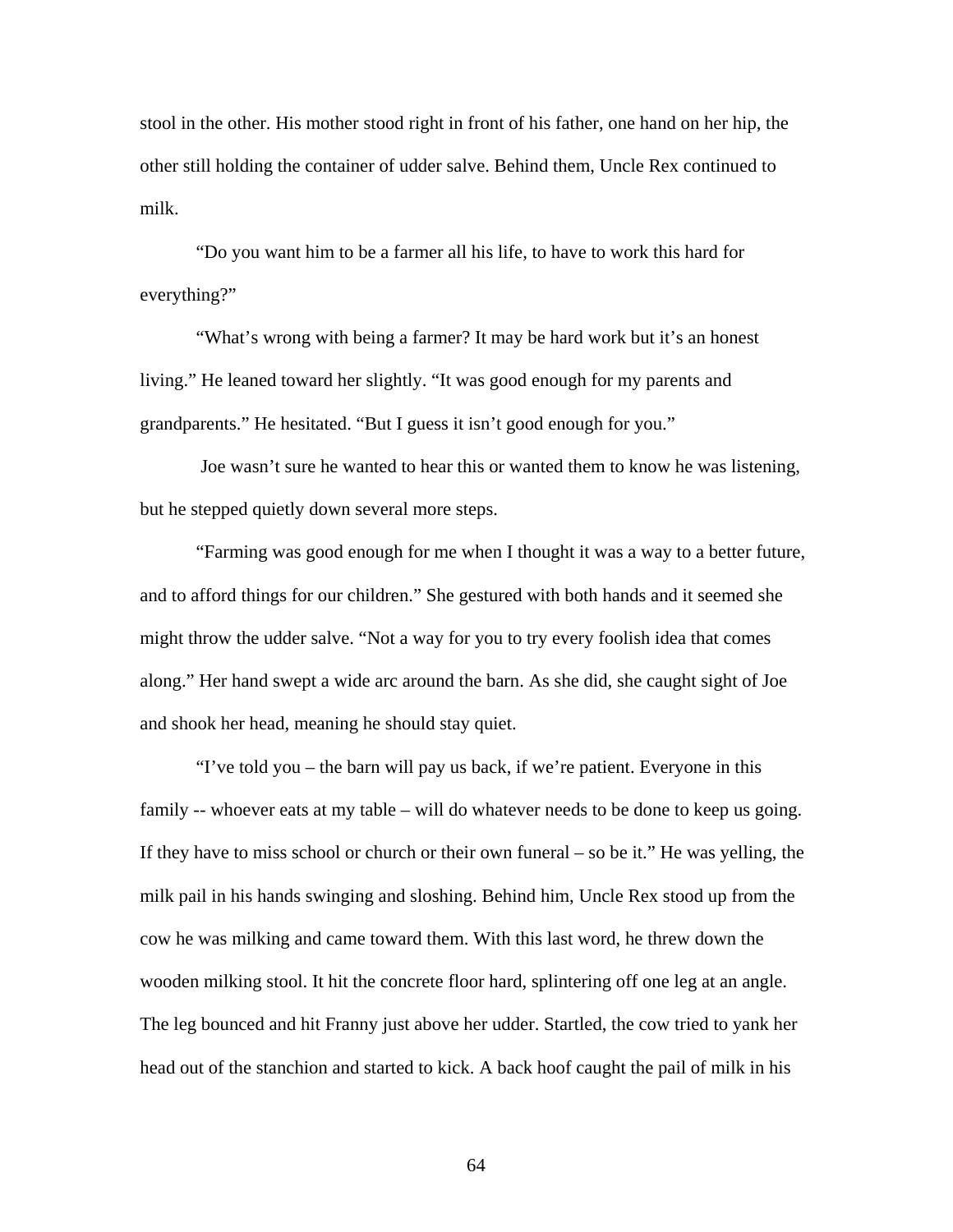father's hand and knocked it to the floor. The milk splattered his boots and ran in white rivers into the channels and grooves of the barn floor.

Uncle Rex rushed forward to calm Franny. His father swore. His mother turned and walked toward the barn door. As she passed Joe at the foot of the stairs, she thrust the jar of udder salve into his hands. Her mouth was drawn tight and he could see she was on the verge of tears.

Not sure whether to stay and finish the hay or follow after his mother, Joe stood rooted on the bottom step, holding the jar of salve. The outside of the jar was greasy and it began to slip from his fingers. He caught the jar before it fell and placed it on the step. He left the barn, sliding the heavy wooden door as hard on its track as he could. Instead of crossing the yard to the house, he turned and went across the cow pasture and through the hay pasture. Cutting across the ditch that ran behind the pastures, he turned up the dirt track between the two cornfields.

The long, late-summer day had faded into darkness now. Joe could see by the light of an almost-full moon, though he knew the paths around the pastures and cornfields by heart. He'd often heard nighttime cornfields described as frightening, haunted places; the tall, spindly stalks of corn were like skeletons, twisting and reaching for the poor soul who had the misfortune to wander into a cornfield at night. He kept to the dirt track, half running, half walking straight ahead toward the open spot where the track ran into the county road. The blood pounded in his ears, a tempo that kept him on edge and watching for anything or anyone that might come out of the darkened fields.

As he turned onto the county road, east toward Welden and Iowa Rapids beyond, Joe slowed his pace to a steady, rapid walk. The night air was cooling, a slight breeze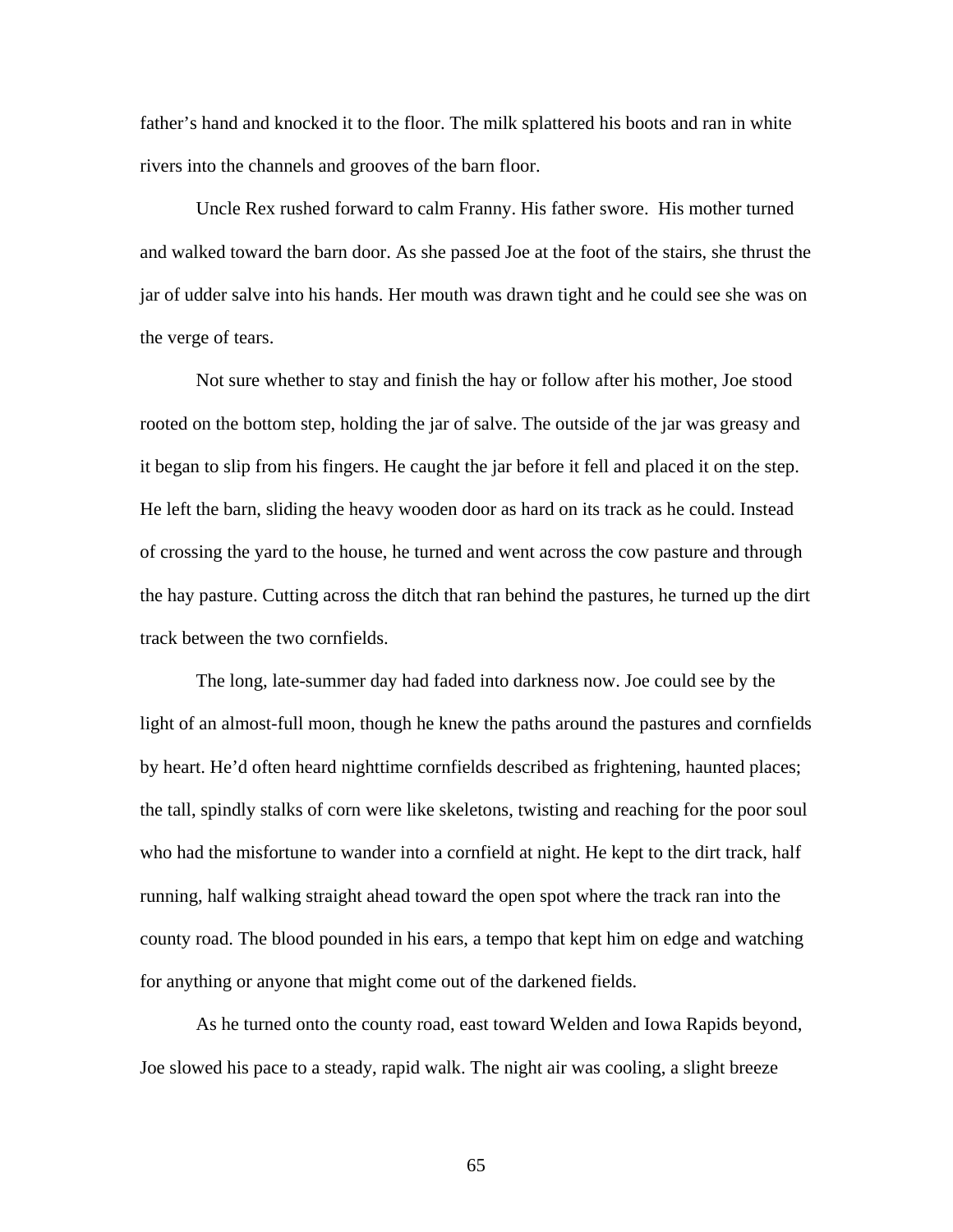drying the sweat on his neck and back. It was only half a mile or so to Welden, a town so tiny it didn't appear on the map, a town where the post office and the general store were located in the front room of the MacKenzie's farmhouse, and the tavern in its basement. It was then two miles more into Iowa Rapids, past farms separated by dirt tracks and barbed-wire fences, past one white farmhouse paired with its red barn mate after another, past new corn silos and the collapsed wrecks of old silos. Joe wasn't sure if he could really see their dark, silent outlines or if he only felt them, looming along the road like phantoms.

Joe had seen his father throw things before – a wrench pitched across the barn floor when it failed to loose a rusted bolt, a rock yanked from the blades of the harrow and hurled over the hedge into the pasture. His father once threw the spade end of broken shovel at a hired man after the man accidentally ran over the tool with the heavily loaded manure spreader.

But tonight was different. The old man had never thrown anything around his mother like that, in a way that seemed directed at her. The word "menacing" came into Joe's mind. But the real measure of his father's rage was the fact he'd thrown the stool so close to Franny. A cow is a farm asset and farmers didn't jeopardize their assets just because they are angry.

It would always come back to the same argument between them. She would say he'd built this disastrous barn and he would say it was her people that ruined them. They were stuck – and he was stuck in the middle. If they were arguing over him, what was he going to do about it? He'd already pledged to do whatever his father asked – and he'd done it. How long would he have to keep it up? How long could his mother bear up?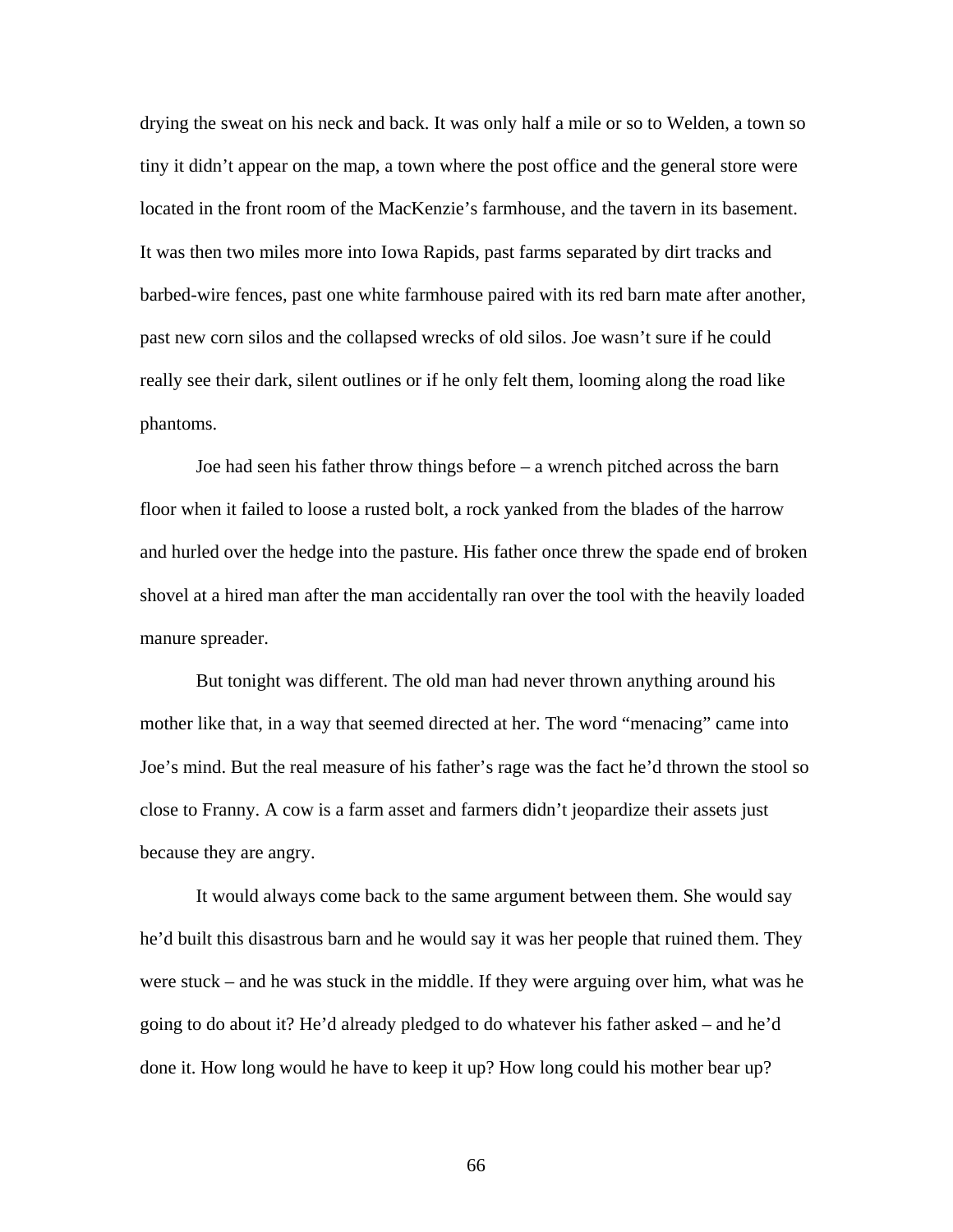As Joe came into the west side of town, across the bridge, he could hear the river flowing by, quiet here, well below the rapids that tumbled and churned upriver. He turned south, toward the train tracks, and made his way over the railroad crossing and past Kingdom Hill Cemetery.

He found a dumpy little cottage with a weedy front lawn that had to be the Flynn's house. The slate walk leading to the front door was sunken and overgrown, the slabs loose and rocking under his feet. The white clapboards of the house appeared gray and mottled in the moonlight, the paint peeling in most places. The front door screen was bowed out and ripped where many hands had pushed hard against it in their haste to get out of the house.

Now that he was standing in front of her house, Joe suddenly realized he hadn't thought much about what he would say if Annie answered the door – or what he would say to her mother if Annie didn't answer the door. He barely even knew her mother. And he had no logical reason for being here; he couldn't use schoolwork as an excuse. Her mother would think he was strange, coming to see her daughter unexpectedly – and at such a late hour, as it was well after ten now.

Joe stood with his hand on the screen door for a moment, then pulled it open and listened for noise from inside the house. It was quiet. He raised his fist to knock, then dropped it and closed the screen door gently so it wouldn't bang. This was stupid. He should turn around and go home before anyone saw him. But before he could turn to leave, Annie's face appeared in the square glass window of the front door. She must have heard his footsteps on the porch or the squeaking hinges on the screen door. The ripples in the glass made her appear older than she was. Joe wondered if she was surprised to see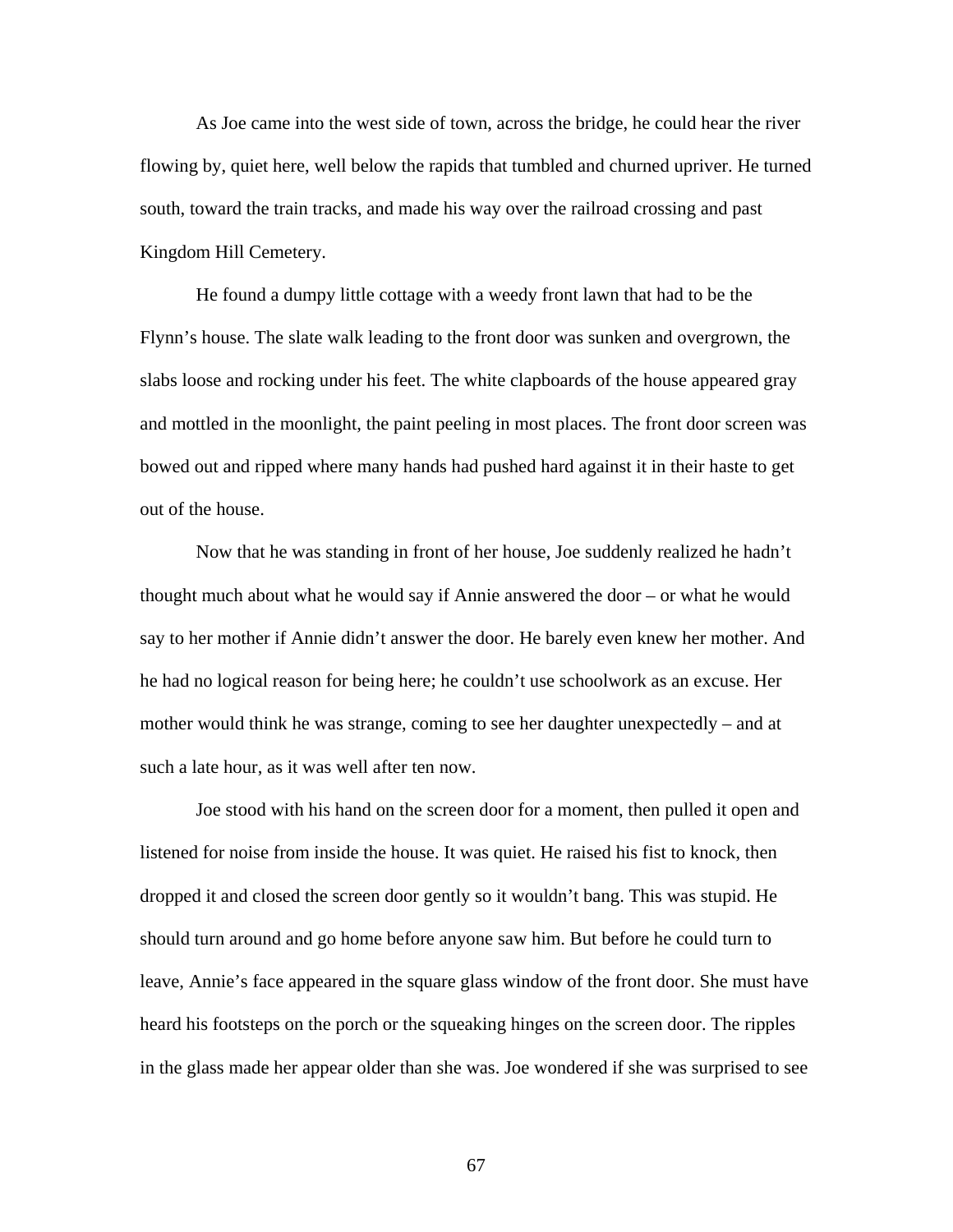him – or angry that he'd come here. If she was, she didn't show it as she pulled the door open.

"Hello." Her voice was soft, a little scratchy. "Why are you here?" She didn't open the door all the way, instead wedging her body between the door and the jamb. She made no move to open the door or invite Joe inside.

Joe didn't know exactly what he wanted, why he'd come all this way. "I'm not sure," he said. "Maybe to see a friendly face." He nervously fingered the little metal compass that lived permanently in his pocket. "I'm scared about what will happen to my family – and to yours. I wanted to talk to you about it."

She nodded. "For my family, it's easy. I'm pretty sure my stepfather has ruined us. We can't go on living in this town." She pushed her hair out of her eyes and looked directly into his face. "I know it, but my mother acts like we are just going to go on as before."

"I don't think any of us can do that," Joe said.

"She can't see it. She has been numb ever since my dad died. I've tried to tell her that here, if you don't play by the rules, you can't stay. Break the rules and they will punish you."

"She doesn't understand that?"

"No. Maybe we're the only ones who don't want to play by the rules," Annie said.

 There was a lull in the conversation and for a moment Joe could hear the distant hoot of a great horned owl, the low-pitched *ho-ho-hoo hoo hoo* sounding like an insistent question. The breeze moved through the tops of the trees, rustling them softly. "I wanted to tell you that I won't be in school for a while," he said.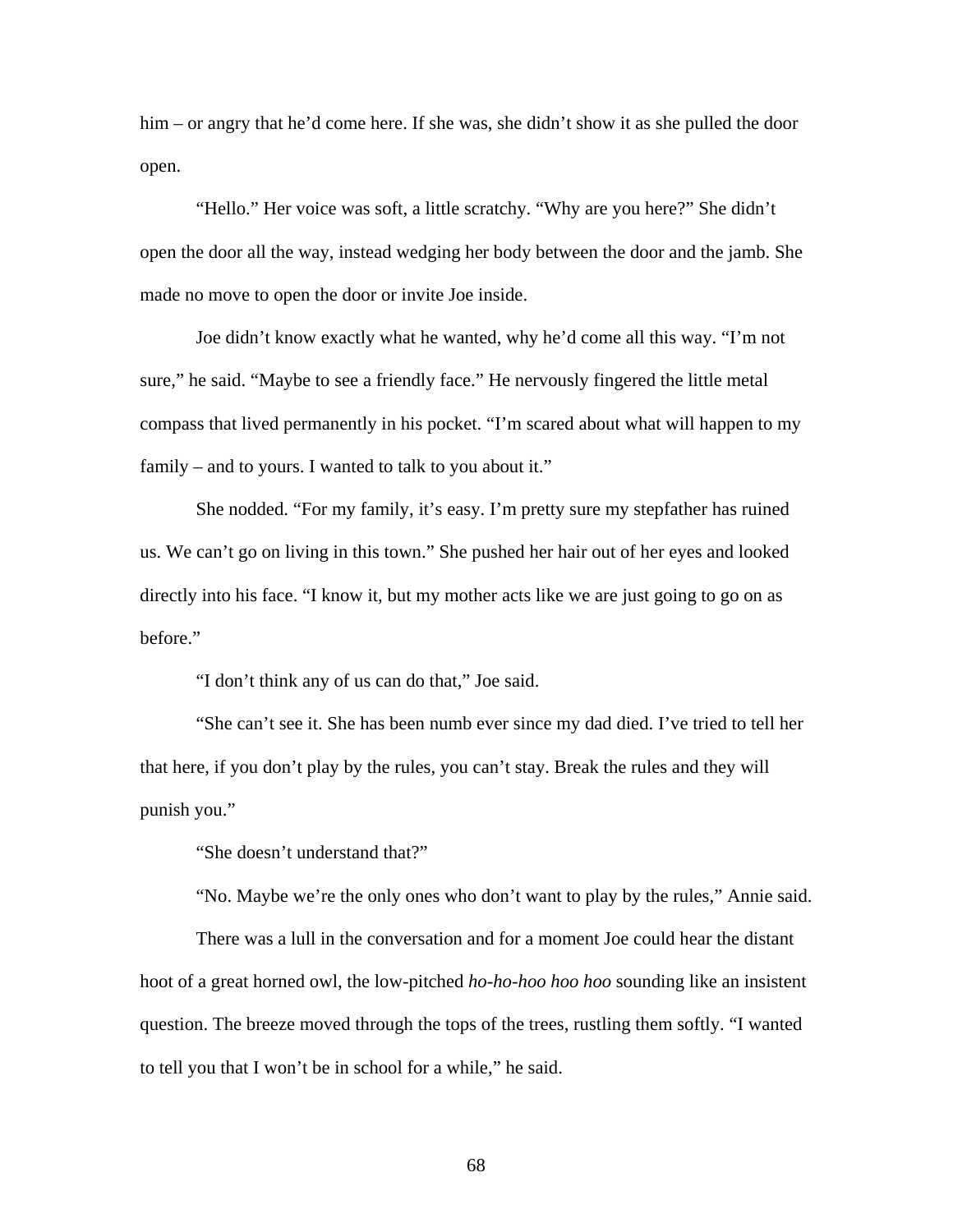"I'm not sure how much longer I'll be going either," Annie said.

 "I don't know when or how I'll see you, talk to you." He couldn't look directly at her, instead staring at a spot on the door frame where the paint was peeling. He drew in a breath and plunged ahead. "And that's the thing. That's become—" He paused. "It's important to me."

"I know," was all she said and laid a hand on his arm.

A light came on upstairs and Annie pulled away. She slipped back inside the house and closed the door softly behind her. Joe crossed the lawn, the start of the long walk home. Behind him, high in one of the trees, the owl continued to mark his territory with the cadenced *ho-ho-hoo hoo hoo.*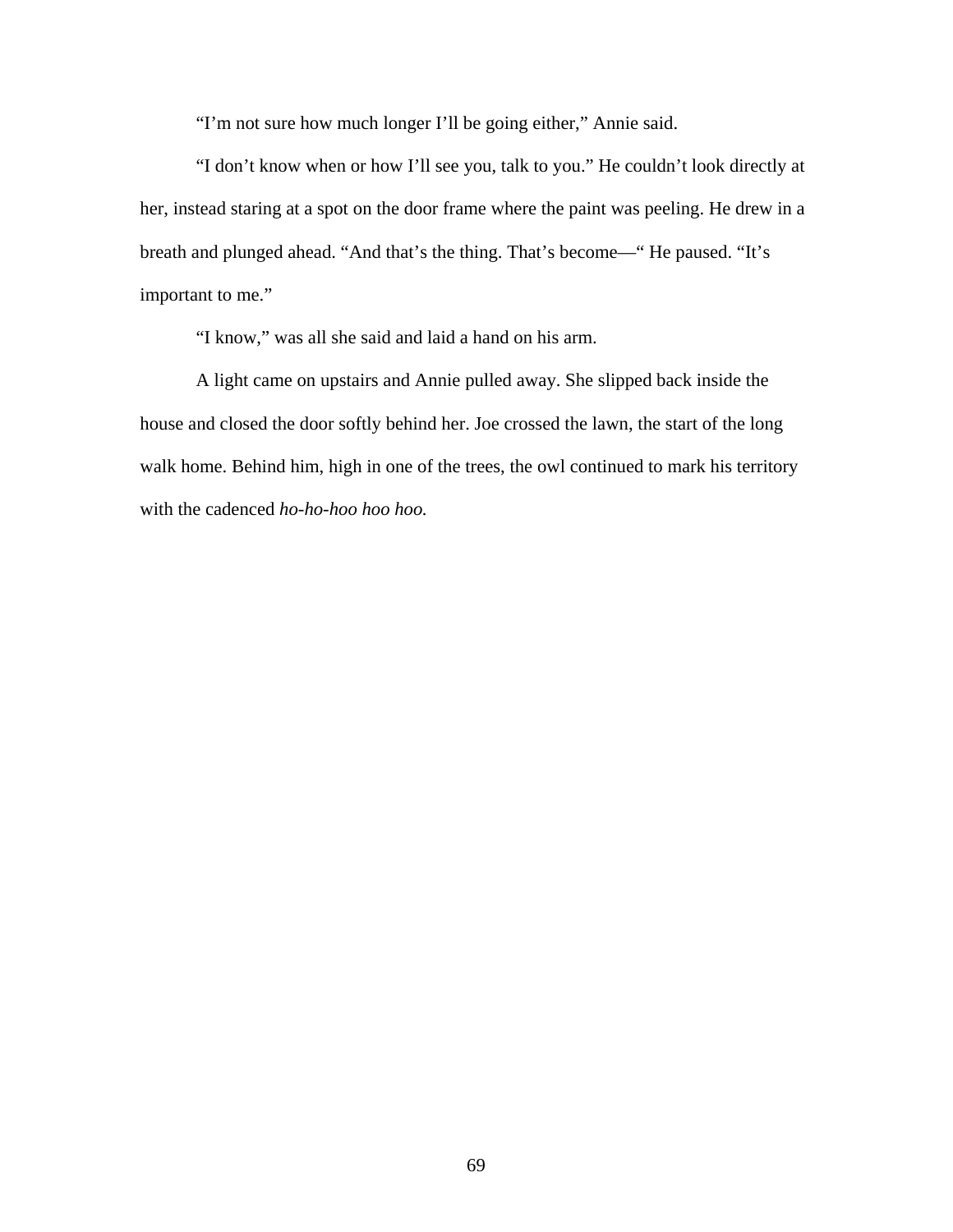## **May, 1916**

 Spring corn planting took place in mid-May; by then the weather was fair, the sun warm enough to encourage the seed corn to sprout quickly, before it could mold in the damp earth. The Iowa wind was brisk, but it no longer cut with cold, which would make corn planting a bearable task. Joe's father and Uncle Rex would start the planting in two days, early Monday morning, if Joe could get the machine parts they needed today – two three-inch bolts and a six-inch gear wheel to repair the corn planter and the manure spreader -- in town today. If the lever on the corn planter kept refusing to release the right number of kernels the plants would be spaced too far apart for maximum yield or crowded too close together, which meant some would die – and precious time would be wasted in replanting. If the gears on the manure spreader continued to seize up, the manure that Joe, his father, and Uncle Rex had already pitched onto the machine would have to be unloaded forkful by heavy forkful across each field, extra work they could not afford to do.

 For the last two days, parts of both machines were strewn across the barn floor as his father and uncle worked to repair them. Tension circled inside the barn just as the wind circled it outside. His father, face flushed and sweating, struggled to straighten the blades of the manure spreader. Every few minutes he swore, once or twice taking the Lord's name in vain. Uncle Rex would smile a little at each of these outbursts, but Joe noticed that he also picked up his own pace, pounding and bending the metal levers of the corn planter more quickly, oiling joints and gears in rapid succession.

Eager to be out of the way and on the road into town, Joe led Sadie, the small roan mare, quietly out of her stall, around the half-circle of cow stalls and into the yard. She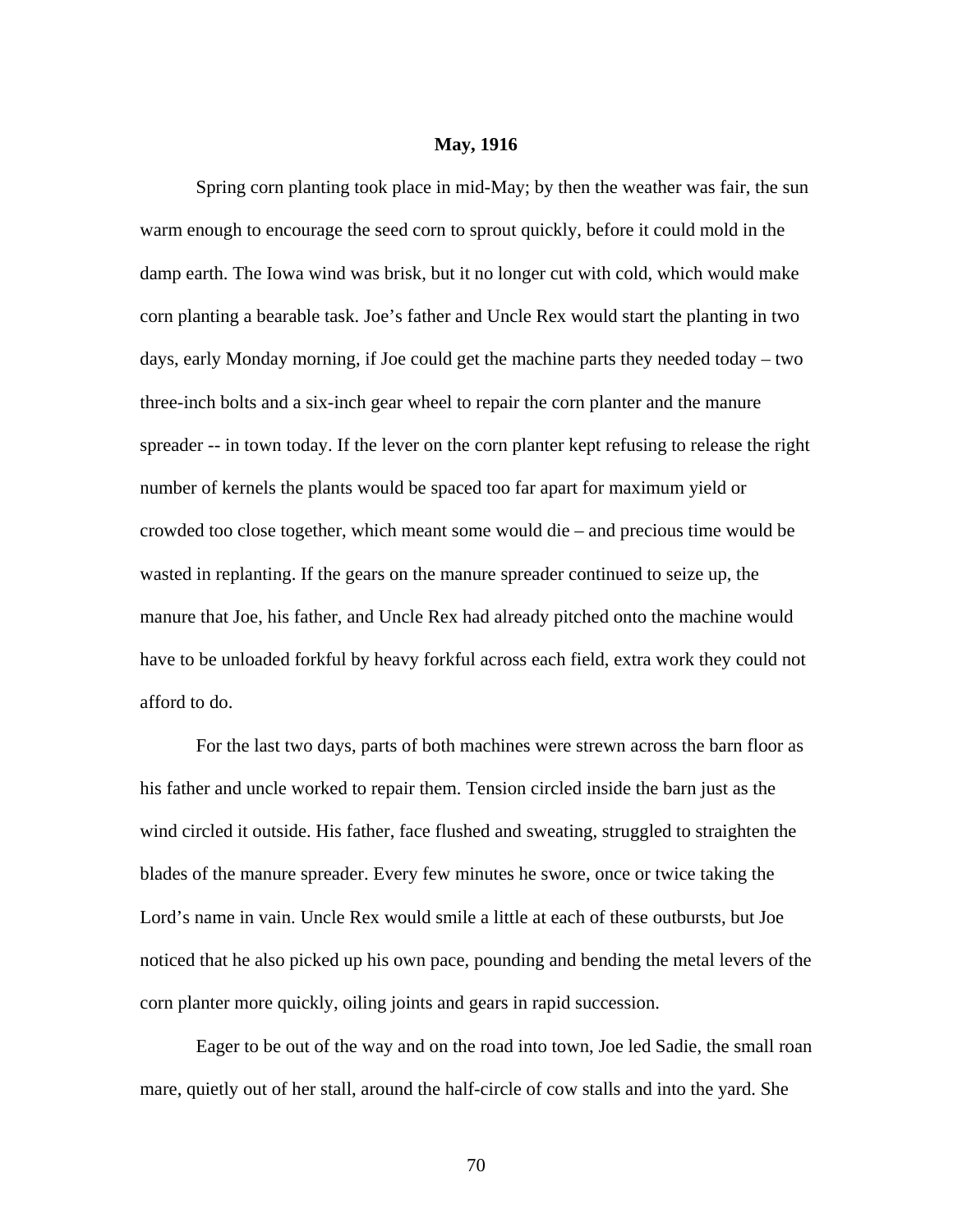stood patiently as he slipped the bit into her mouth and threw the reins over her head and hitched the small wagon behind her.

Before Annie, a trip into town had been simply a welcome break from the farm. But now there would be no stopping for ice cream at Purcell's Drugstore, no "window shopping," as his mother called it, at McPherson's Dry Goods, as there had been in the past. He wasn't interested in the library and if he saw friends from school -- Tom Fryslie picking up feed at the hardware store or the Wilson boys eating lunch at the drugstore counter – he wouldn't stop to visit.

Now the only thing a trip into town meant was a chance to see Annie. Several times since that night last fall he'd walked into town to her house, though he'd been careful his father didn't find out. It was always at night; Annie would meet him on the porch each time, until the weather had turned too cold and she'd invited him into the house, deciding that her mother would simply have to accept him. They'd talked about everything – she speculated where her stepfather might be, he talked about his trouble with his father, and they both wondered what it would be like to live somewhere else.

 Joe climbed into the wagon seat, adjusted the reins and gave Sadie a gentle "giddyap" to get her going. They took the dirt road north to the northwest corner of the Marshall property, past the smallest of the three cornfields on the farm. Joe had spent most of last October in that field, picking corn. The autumn frost coated the corn stalks in the morning, but by the afternoon he was warm enough to shed his sodden gloves and jacket. He'd picked through November, when the skies were cast gray and he was chilled through for most of the day. He'd picked through the week of corn-picking vacation his friends who were still in school received so they could help out with the harvest. Felicia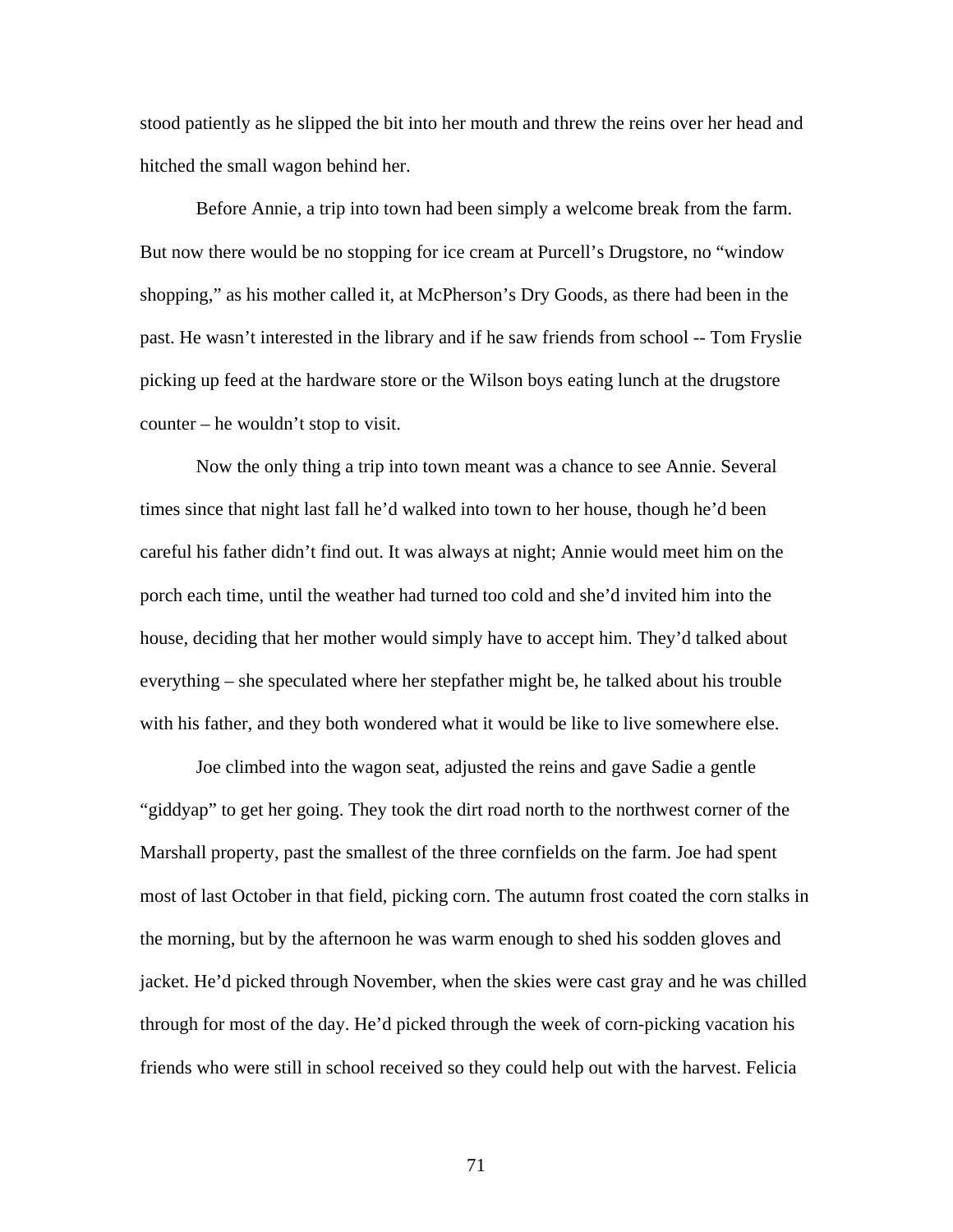had joined him in the field that week. She worked steadily and complained very little. It seemed to him that she tried to keep up with his pace, but it was harder for her to lob the ears of corn into the wagon. Often she missed and would have to backtrack and pick up the stray ears from the ground. It must have been disappointing for her, as much as she wanted to please their father.

It was the goal of every farm family to have the corn picked by Thanksgiving. In previous years, with the help of a hired man or two, the Marshalls had met that deadline, sometimes coming in with the last loads just before they were to sit down to their holiday meal. This last year they were lucky to have the crop all in by the first week of December. They'd got it done just by the skin of their teeth. "Now every farmer in the county knows exactly how close we are cutting it," his father had said.

 Joe spent so much time in this field, had looked up from his picking so often to gaze down this road, wanting to take it wherever it would go, that the view from the corn field was as familiar to him as the view from his bedroom window. Now, out on the road looking in, the bare, unplanted field seemed different -- smaller, more compact, less like it would go on forever.

With another "giddyap" and a tug on the right rein, Joe turned Sadie onto the county road toward Welden. A couple of beat-up old wagons sat in front of MacKenzie's – farm folk stopping to pick up mail or goods at the store. It was hours before the tavern would open, serving beer and moonshine whiskey so bad Uncle Rex called it "embalming fluid." There was little else to see in Welden except the dozens of cows peering disinterestedly over the barbed-wire at him as the wagon rolled by.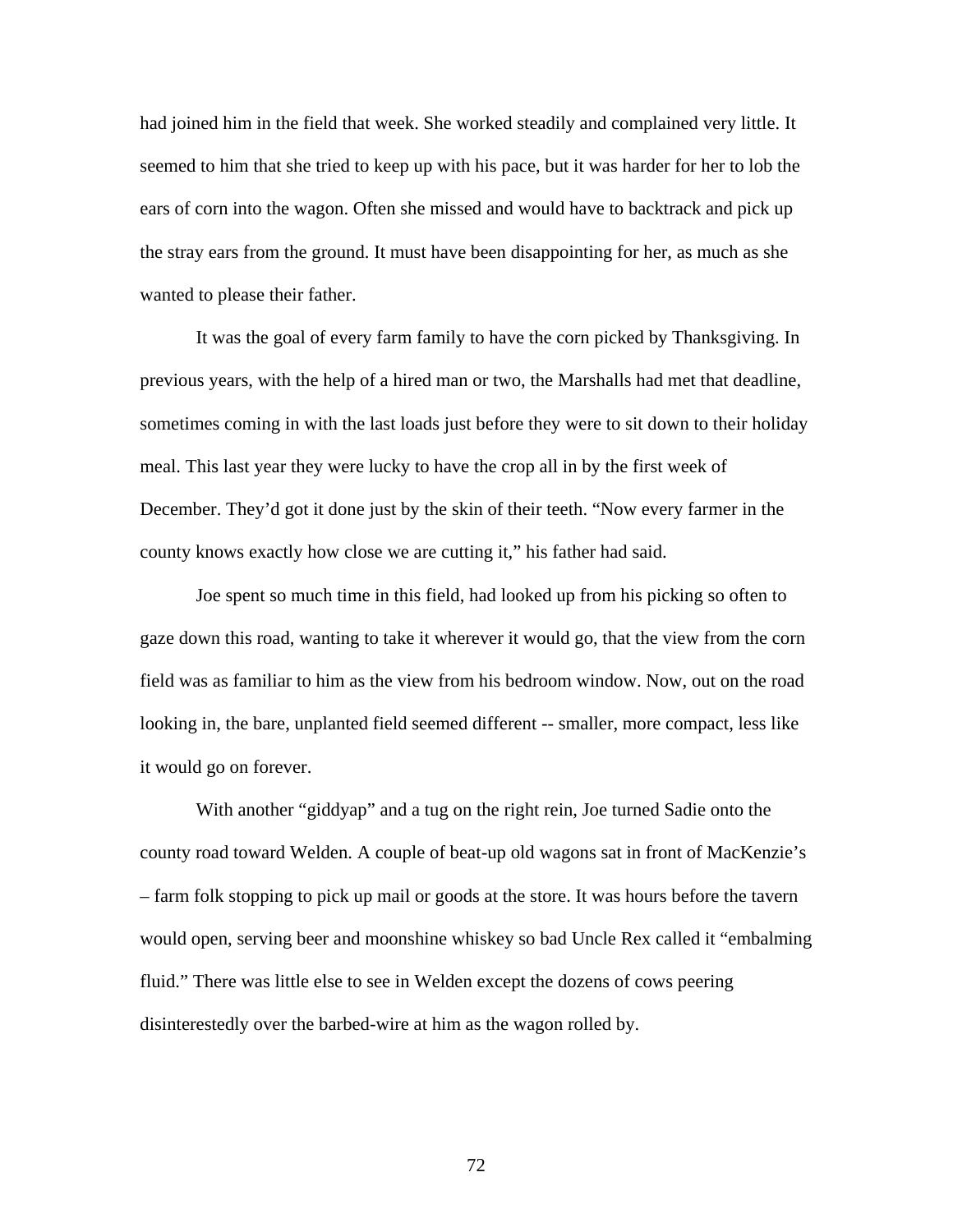It was a dusty, bumpy ride on into Iowa Rapids, but it would take less than an hour, considerably less time than it had taken Joe that night when he'd half run, half walked to Annie's doorstep. He'd come back along this same stretch of road, under bright moonlight that made the cornfields look blue-black, getting home after midnight. He'd quietly closed the front door behind him, gone up to his room, and gotten into bed, without anyone seeming to notice he'd been gone. Two days later, his mother asked him where he'd gone. "I took a walk," he'd replied. "By the train tracks, I imagine," she'd responded. He nodded.

Over the last several months, it seemed almost like things between his mother and father had returned to the way they were before that night in the barn. Conversations between them, mostly at the dinner table, were usually about farm business, but his mother asked fewer questions than before. And she had begun playing the piano again, in the evenings after dinner, something Joe hadn't heard her do since Alex was born. Instead of busying herself with mending or going over the farm account books, she spent at least an hour each night at the piano. She pulled out the old sheet music and played sentimental songs like "The Merry Widow Waltz Song" and 'Evening Idylls," while he and Felicia did their homework at the parlor table. Often she would sing softly, no trace of her accent to be heard when she sang. Sometimes Felicia would put down her book to page through the sheet music, admiring their fancy script and the pictures of Victorian women in exotic costumes pictured on them. Frequently their mother was still playing when Joe and Felicia went to bed; Joe would hear his father come up to bed while the strains of "On a Sunday Afternoon" drifted up the stairs behind him.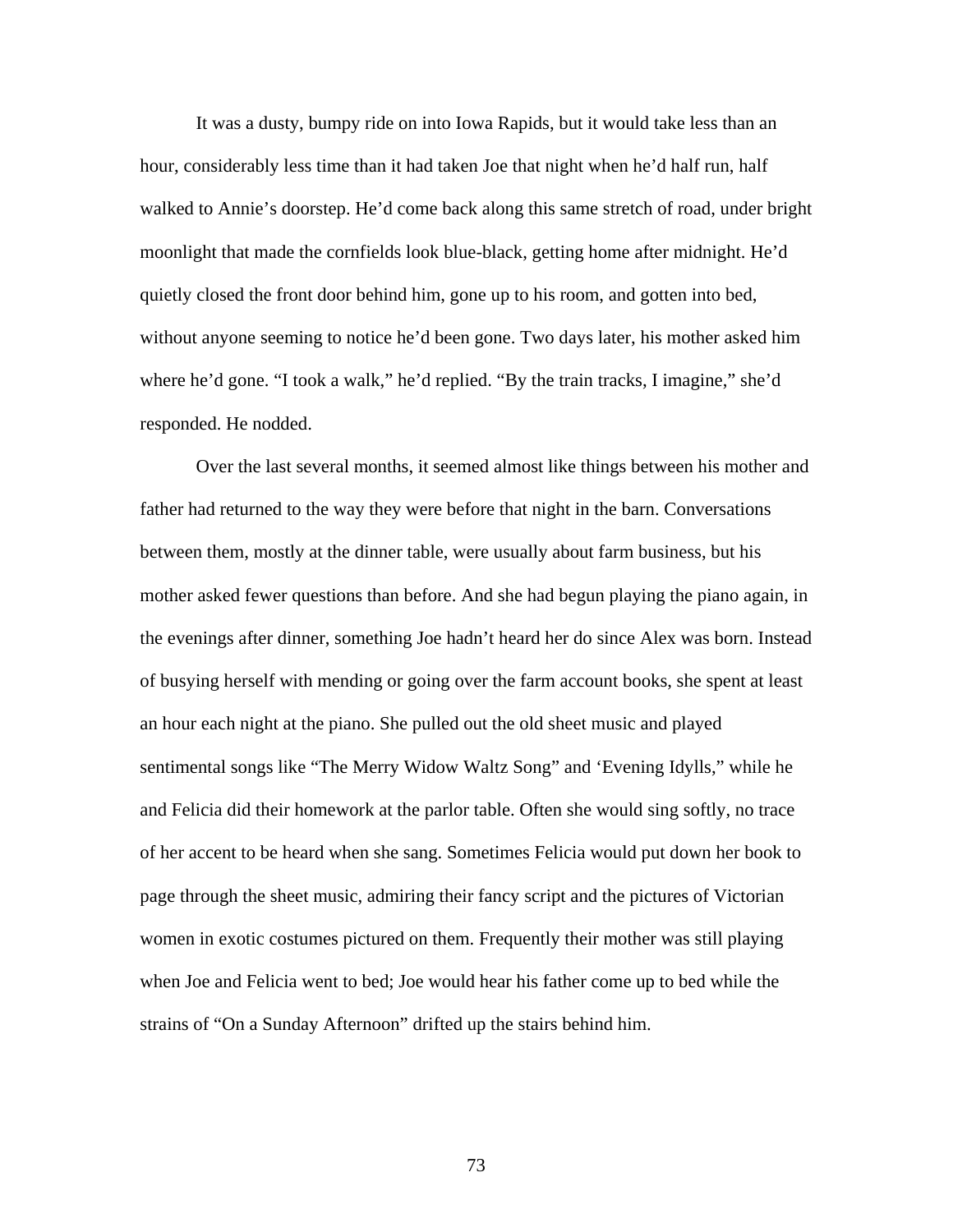On the east side of Welden, two large fields belonging to the Cabots had already been planted with corn, in neat rows of freshly turned, dark soil. The planting wires, used to guide the planter and to trigger the lever to drop seed corn every forty inches or so, still stretched across the far field at one end, waiting to be coiled up and put away for next year. Once again, George Cabot was ahead of his father.

Half an hour after passing the Cabot farm, the Iowa River appeared off to his left, and just beyond it the River Road ran along the northern bank into Iowa Rapids. The river coming into view meant that he was almost to the west side of town, where the river would curve away to the north and he wouldn't see it again until he crossed the Washington Avenue Bridge into downtown. The west end of town was a grid of streets ten blocks long and five blocks wide lined with small, neat clapboard houses. Children played in the front yards of several houses; one little girl waved to Joe and he waved back. He resisted the urge to turn Sadie to the right here, south toward the train tracks and the Flynn's house. But he had business in town, so he urged the horse across the bridge over the river. Below the bridge, he could see the water was still running high and fast from the spring rains.

On Saturday morning, the market square would be busy, its sidewalks crowded with farmers bringing in their produce and with townspeople shopping, doing business at the bank, or stopping to gossip. Iowa Rapids was the kind of town that put on a baseball tournament each summer, bringing players in from all the surrounding towns. Every Christmas, the Ladies League put up a glittering tree in the center of the park for the community to enjoy. It was also the kind of town where farmers, damning both the automobile and the kind of progress it represented, fought bitterly with the town fathers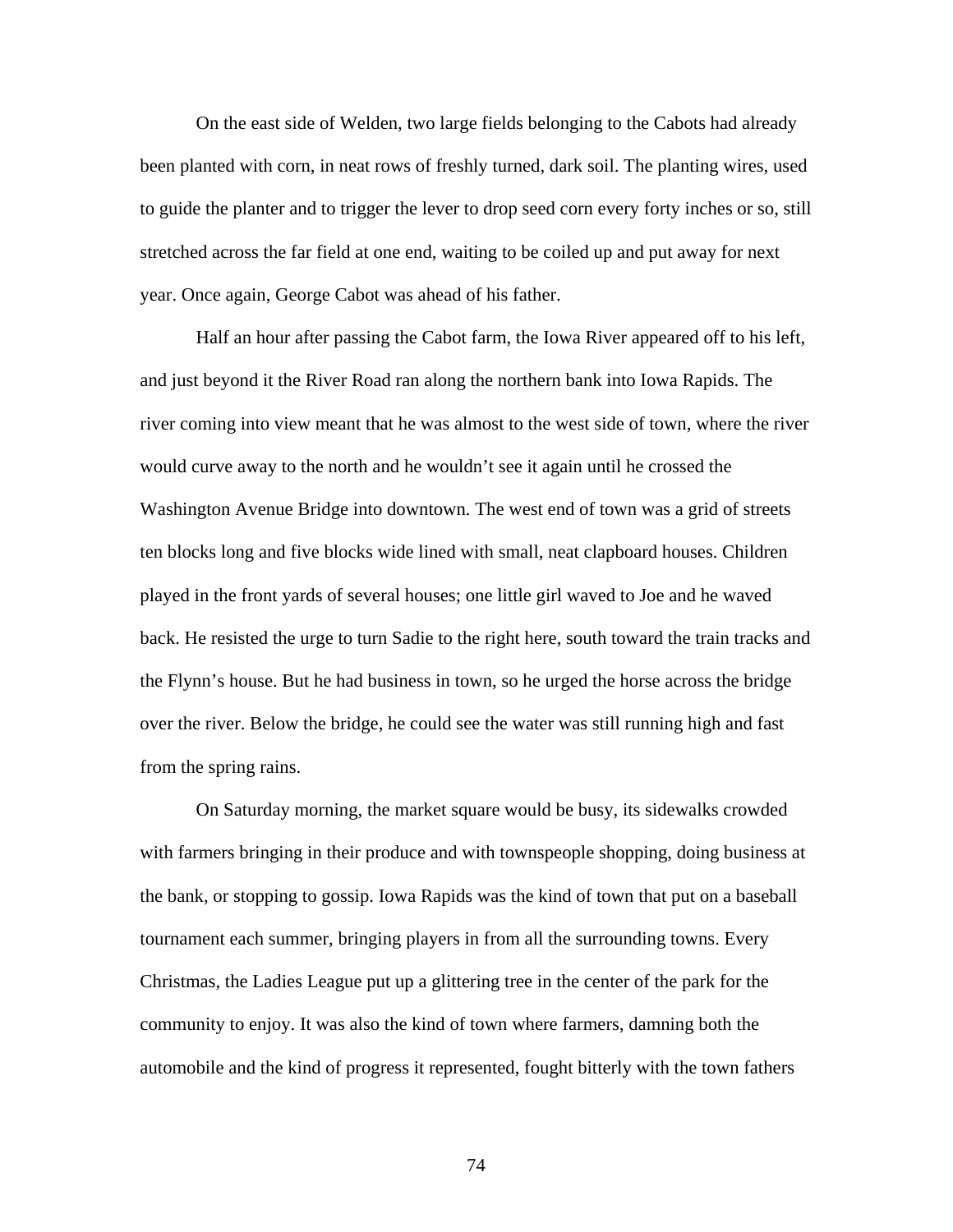to preserve hitching posts along the main streets. And it was the kind of town where immigrants were accepted if they worked hard and learned to speak English quickly, but also the kind of town where the Ku Klux Klan was rumored to make night raids to drive blacks, Jews, and other undesirables from their homes – though no one seemed to know this for sure.

 Joe turned Sadie left onto Main Street; they passed Fisk Park, where the summer concerts would be held in the band shell, and came into the commercial district. Four blocks east of the Main Street shopping area sat the larger, grander homes of Iowa Rapids, built by merchants and men who made their fortunes in the railroads. They were brick, limestone, and slate monuments to success, reminders to all who passed by that the inhabitants were indeed respectable citizens. Some of these homes were actual mansions, but some, like the one the Flynns had lived in, were merely "fancy," as Joe's mother would say. Still, it had been fancy enough for Allen Flynn to pretend to be something he wasn't.

He turned the wagon into a spot on the street in front of Elkins' Hardware Store and reigned the horse to a stop. He jumped down and tied the horse's lead to the post. A crowd was gathered in front of Purcell's Drugstore. As Joe got closer he could see it was a group of kids about his own age, a few older and a few younger maybe, a few he recognized from school. They were standing in a ragged semi-circle with their backs to the street, facing the brick wall of the building between the drugstore and the bank next door. They were laughing and Joe heard someone cat-calling in a high, sing-song pitch. Though he couldn't make out the words, Joe knew the name that was being called – "Tinker Man, Tinker Man." Inside the semi-circle, his back pressed against the bricks,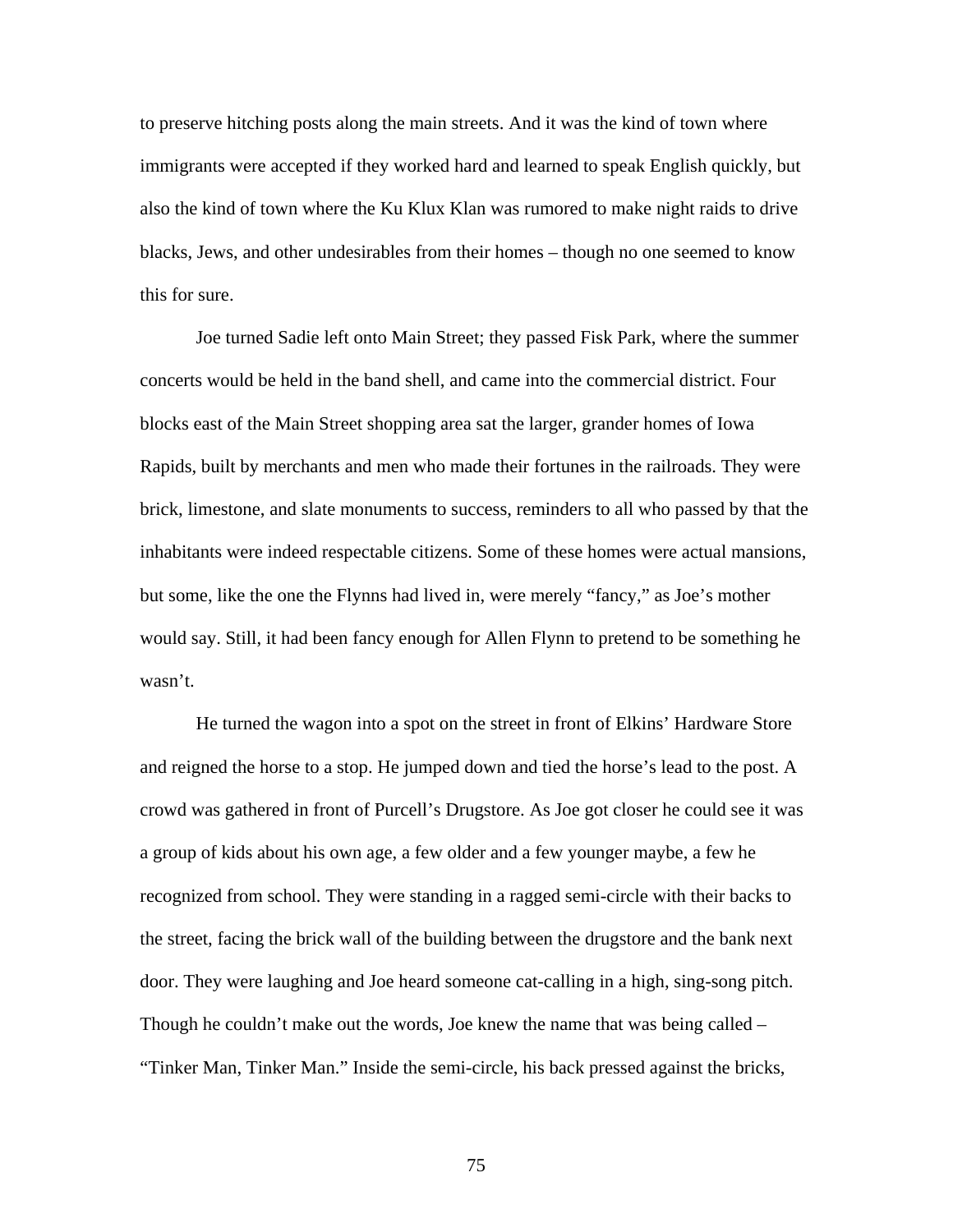stood the Tinker Man, his trademark bowler hat pushed at an angle on the back of his head.

For as long as Joe could remember the Tinker Man had walked the downtown streets mumbling to himself and peering into shop windows. Everyone in Iowa Rapids recognized the slight figure in the worn houndstooth suit. They believed him harmless, though young children on their own, without a parent or older sibling, would cross the street to avoid getting too close to him. He always had live insects -- grasshoppers, moths, and spiders -- in small, glass jars tucked into his pockets. Over and over he repeated the words "how about it" to everyone he passed -- or to no one at all.

Everyone in town knew the Tinker Man's story. His name was John Andrew Forsythe and he was the youngest of eight to a family that farmed a small patch on the north side of town. The Forsythes raised just enough oats, corn, and poultry to keep themselves from starving. Joe's mother told him John Andrew was what they called "slow" from the time he was a toddler. By the time he was six, he could only speak a kind of gibberish, could not sit still through a meal, and continually rocked back and forth in his chair. It seemed, she said, that the only time the boy was calm, free of fidgets and tics was when he sat in the corner of his father's small blacksmith and metal-working shop watching him mend pots and work tin into baskets and decorative items. Joe's father said the Tinker Man's parents should've put him into the special home for defective children run by the county over in Eldora. They refused and kept him at home where his mother and three older sisters had taught him to do chores, to talk, and to read a little.

 But the Tinker Man was forty-five now; his parents were long dead and he lived in town with a spinster sister. He spent most afternoons, when the weather was fair, in the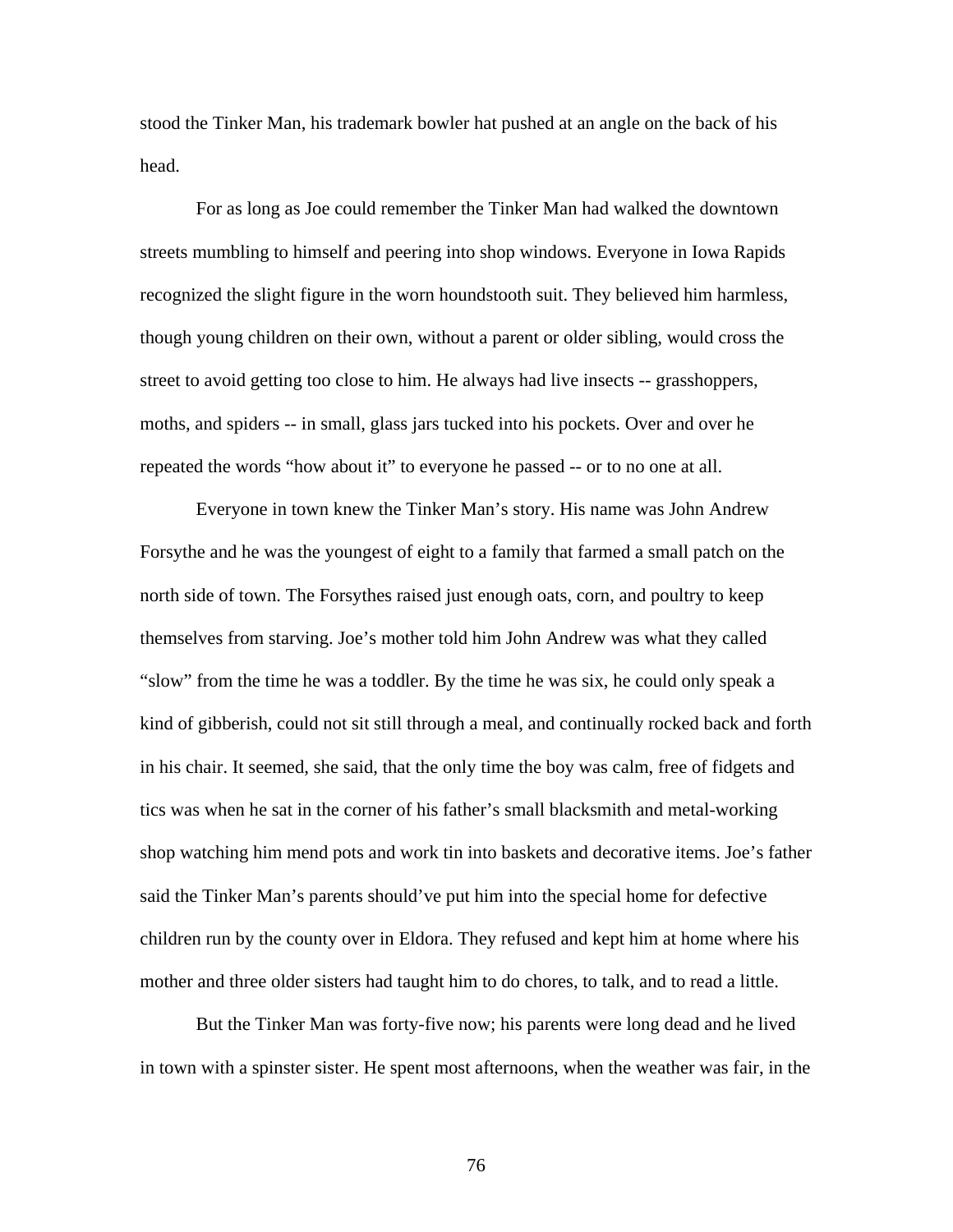park on a bench by the band shell or walking the streets downtown. Joe found the Tinker Man alone on the bench one Saturday in October the year before, when he cut through the park on an errand for his mother. Encouraged by the absence of taunting children and by the placid look on the Tinker Man's face, Joe approached. The Tinker Man held a glass jar on his lap. Inside a large butterfly slowly beat its dark, velvety wings in patient rhythm.

"How long will it live in that jar?" Joe asked, pointing to the butterfly.

"Not long – unless – I let it go," he said. His speech was halting, like a child who couldn't quite figure out what word came next.

Up close, Joe had seen how thin the man was, his wiry arms sticking out of his frayed, cotton shirt. He wasn't sure how often the Tinker Man ate, but he did know that Mrs. Barnes, who ran the hotel restaurant downtown gave him a hot meal whenever she could, kitchen leftovers served on a stack of battered, wooden crates by the back door of the kitchen.

"Have you eaten today?"

"I've had -- enough," he replied.

Perhaps one day Joe would be the Tinker Man. But instead of wandering around with pockets full of creepy crawlies, he'd be an old man alone with his experiments, prattling on nonsensically to anyone who would listen about electrical currents, radio waves, or how gravity works – someone who had spent his whole life wanting something different than what they said he could have.

"I'm sorry they don't understand about your bugs," Joe said, nodding his head in the direction of the downtown street.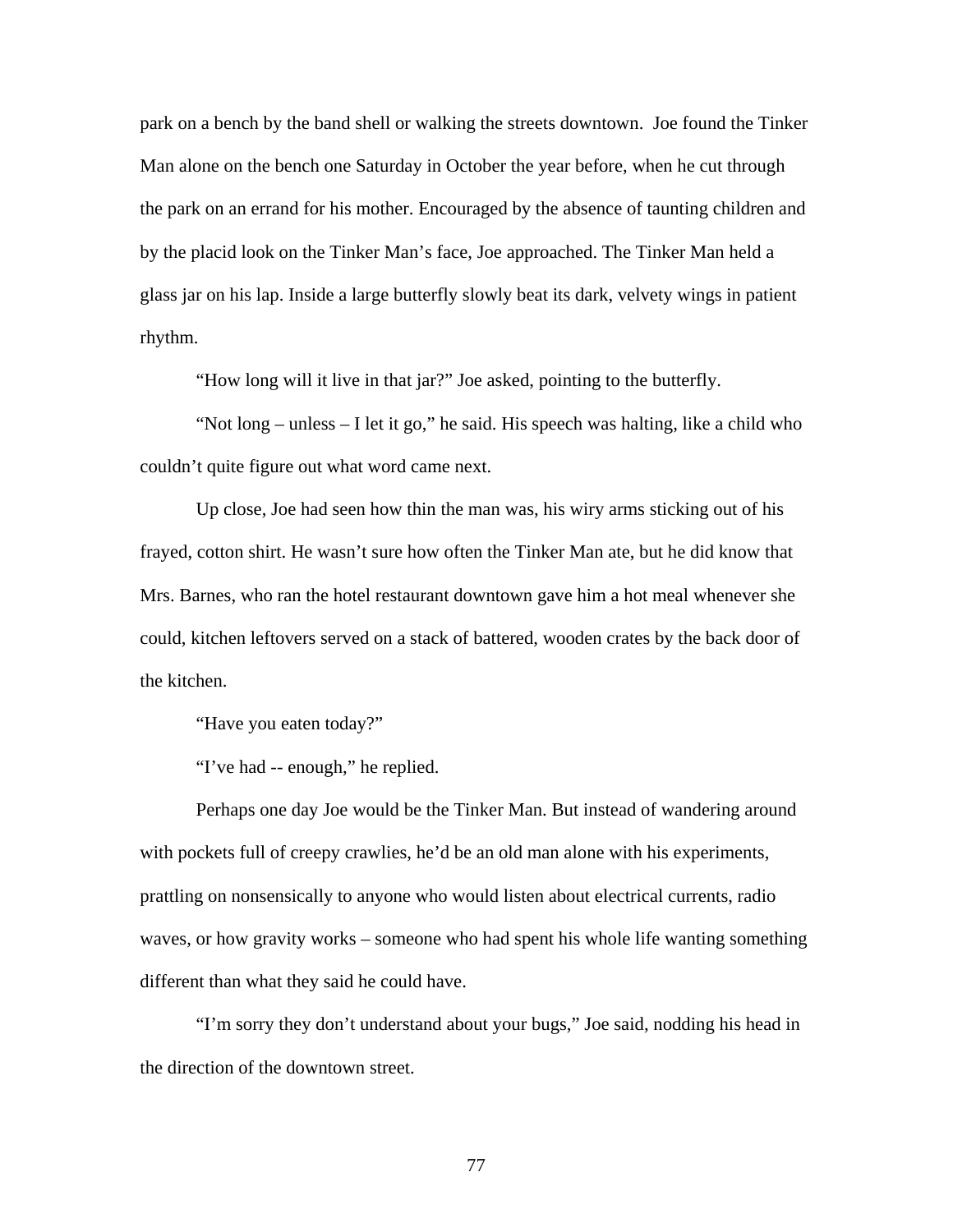"My bugs – eat – other bugs." His voice was high pitched, as if he was excited, though his face was oddly placid.

 Now, the Tinker Man was surrounded by the crowd and Joe heard the words "crazy" and "dimwit" shouted at him. No one made a move to touch him, but the semicircle of bodies had penned him in, forcing him to listen to their words. Everyone in this town had their moment of being judged, but it seemed to Joe that for the Tinker Man that moment must be never-ending. Unable to watch the inevitable torment, he turned and kept walking.

The door to Elkin's Hardware Store was propped open and Joe could smell the dusty scent of feed and the tang of turpentine even before he walked in. In front of the store, two men Joe knew from the threshing ring were bent over one of the cast iron stoves, examining its construction. Ellis Thompson, a small crop farmer from north of Welden, had lost money to Flynn, less money than the Marshalls, but still money he could ill-afford to lose. The other man, Gil MacDowell, was also a diary farmer and considered himself too smart to have been taken in by the likes of Allen Flynn. MacDowell, an overly tall man, was bent double, peering into the stove's firebox, saying something to Thompson about the thickness of the walls.

Joe walked quickly past them, into the store and down the long row of shelves holding cans of paint, varnishes, and paintbrushes. Rakes, hoes, and shovels were stacked deep along the wall opposite. He stopped in the automotive section long enough to look at the spark plugs, fan belts and spare windshield wipers that the Marshalls would not need any time soon.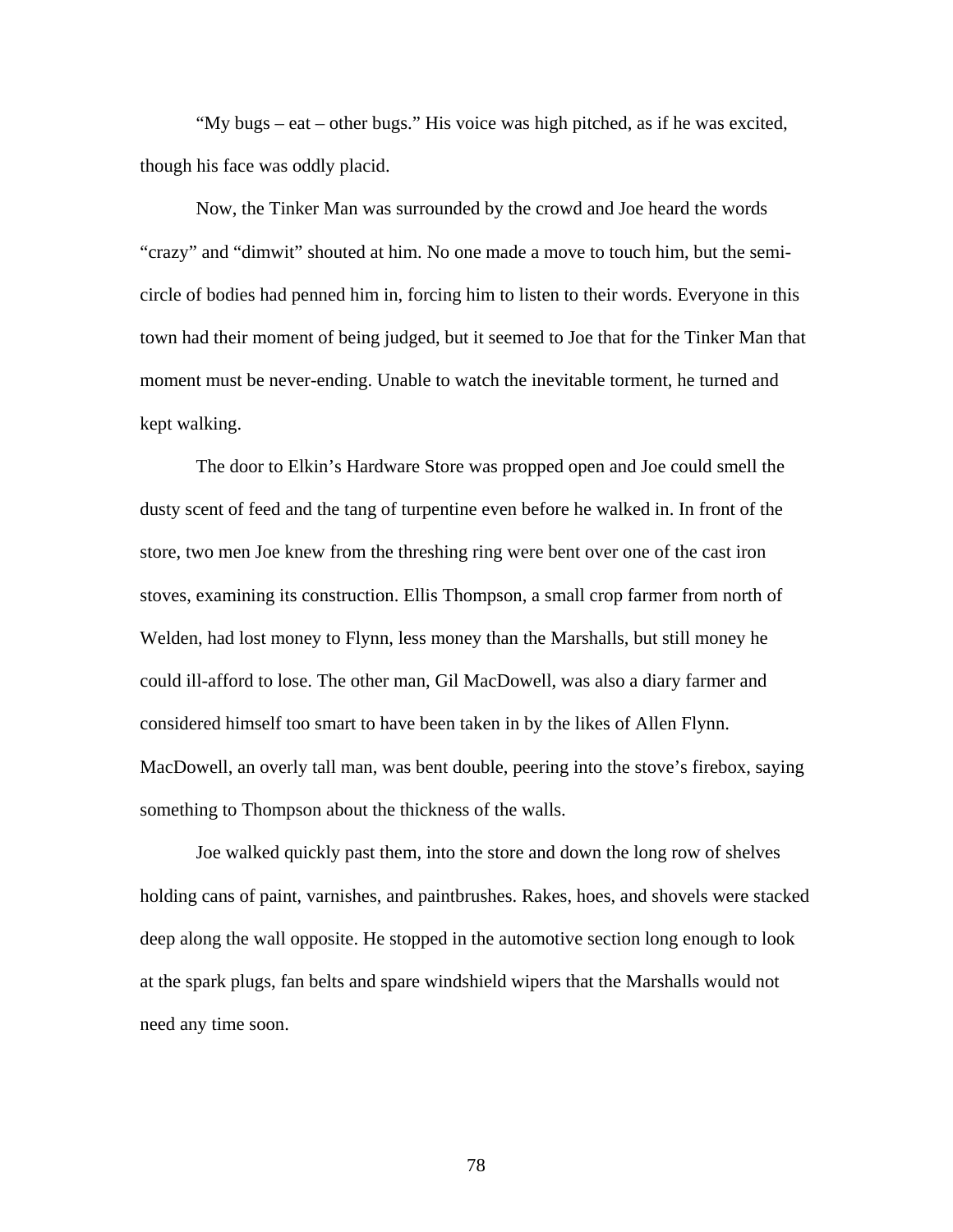As he rolled a spark plug around the palm of his hand, Joe heard voices behind him, Mr. MacDowell and Mr. Thompson, one aisle over.

 "Well, that woman and her kids may not have done anything, but I still don't want to have to look at them – reminding me of what I lost," Thompson said.

 "I think Sam has the right idea. He talked Riley into turning them out of that house. They'll have to leave town," MacDowell said. "No one else will rent to them."

 The "Sam" they were talking about had to be his father and the woman and her kids could only be Annie's family. Joe's stomach turned at the thought of Annie as the topic of conversation for these men he held in such contempt. It had been awful enough when his father was the one gossiped about, but this was unbearable.

 Thompson laughed. "I can't imagine what happened when Sam found that Margaret had been to see them."

 "Not just went to see them," MacDowell said, "but took them food, as if they were her own charity case."

"Food out of his own pantry. Must've burned him up."

The two men turned down another aisle of the hardware store. Joe followed, keeping one row away from them, out of their line of sight. He pretended to be keenly interested in hand tools, testing the weight of a hammer, pricking his finger along the blade of a saw to check its sharpness.

 "Bad enough it was her cousin who started this—then to go on seeing them," MacDowell said.

 "No way he could allow it, associating with them," Thompson agreed. "Cabot sure as hell would give him a bad time – worse than he already has."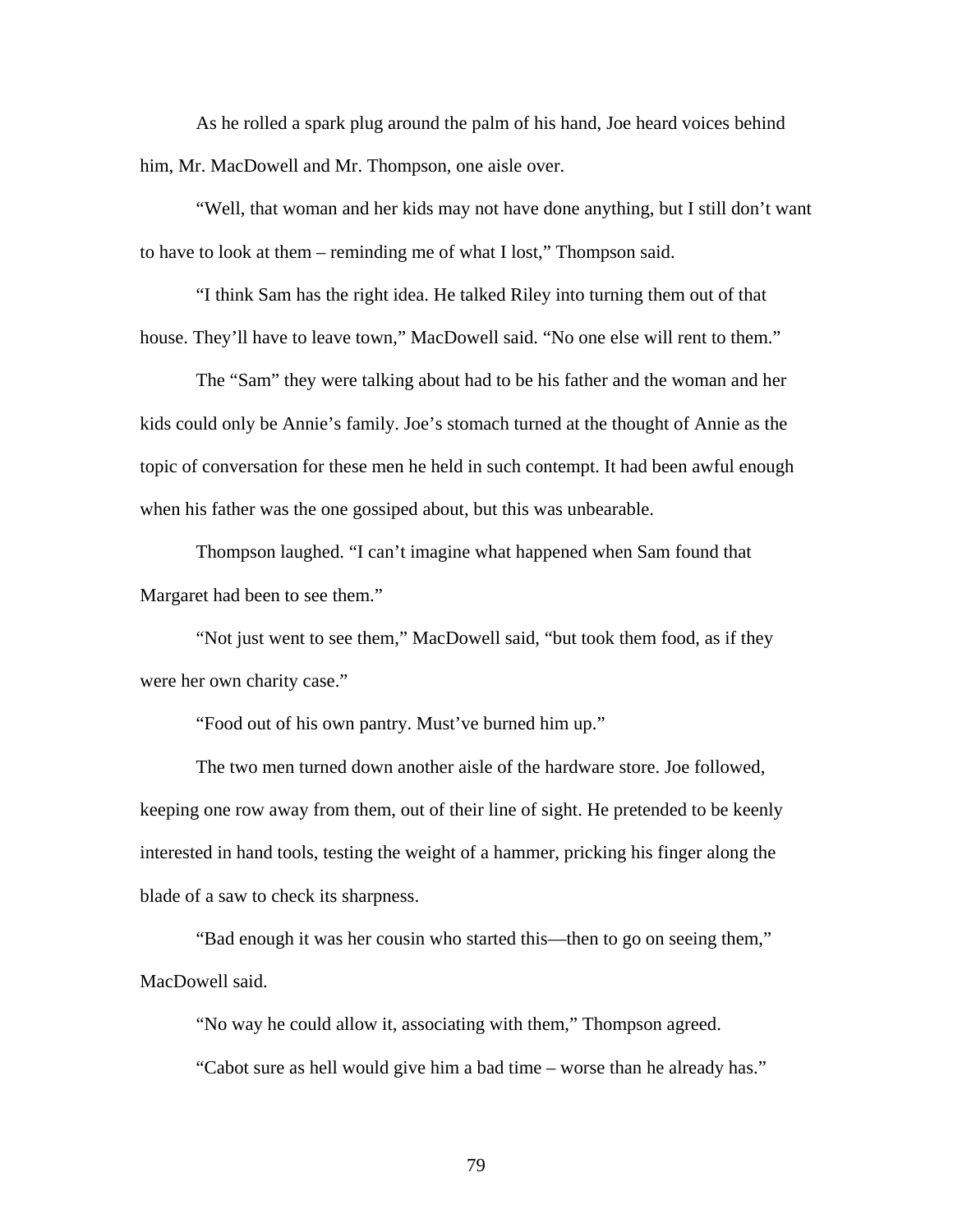"Marshall can't fix his reputation with his wife sneaking off to give aid to people who stole from half the town," Thompson said.

 "Best thing they leave. Solves the problem for everyone. And we can all forget about this whole thing."

 By the time the two men had finished speaking, Joe's hands were shaking. Annie gone –the thought of not seeing her, never seeing her again sickened him. They could say what they wanted, do what they wanted, but he would not allow this. He clenched his hand around the wood plane he held, then dropped it with a bang. He walked up and down the aisles of the store, not seeing anything. His mind turned circles. What had his father done? Since Allen Flynn wasn't around to take any of Sam Marshall's anger and bitterness, it overflowed onto everyone else, like rushing water sweeping people along. His father had been punishing his mother for months now. And now their family problem was public knowledge. Now wonder his father's hostility had flowed outside of the family, too.

 Joe walked to the long counter that ran the length of the store, along the back wall. It was divided into compartments, each one holding some type of hardware – nails, screws, nuts, bolts, hooks, washers, cotter pins, ball bearings. Ever since he'd grown tall enough to see over the counter, Joe had stopped in front of the counter to reach into the bins and let handfuls of sharp screws slip between his fingers or ball bearings the size of marbles roll around his palm. Now he simply selected the three-inch bolts he needed, took a six-inch gear wheel from the shelf above.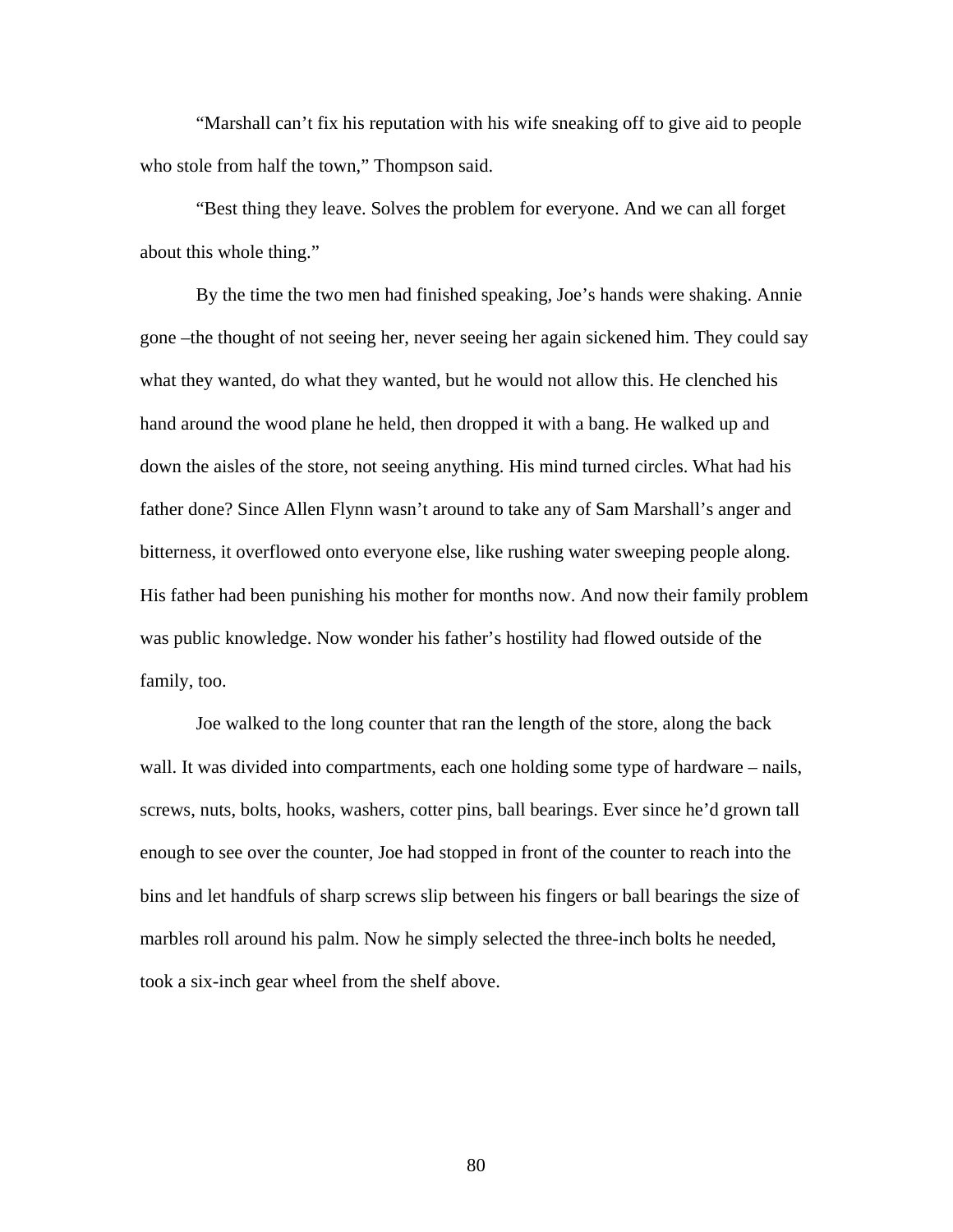The shop assistant, Art Bradley, stood halfway up the ladder behind the counter, pulling down a bolt of fabric for a woman at the counter. Mr. Elkins was behind the cash register, adding up totals and marking what was owed in the account book.

Joe set the hardware on the counter. "Please put these on our account." The words seemed to burn his lips. He hated that he didn't have money to pay with, hated that both Bradley and Elkins knew it would be some time before the account was paid up.

 "The total is eight dollars and thirty-six cents," Mr. Elkins said. He opened the account book with a flourish and slowly ran his finger down the column of numbers. "I'll let you put it on the account this time – but tell your dad he'll need to make a payment before anything else can be charged."

 The heat rose in Joe's face but he didn't look away from Elkins. Leaving the bolts and the gear on the counter, he turned and walked away from the counter. He heard the two men muttering something behind him.

Joe walked out of the hardware store and, without thinking, turned up the block toward McPherson's Dry Goods Store. He didn't need anything, but was simply in the habit of stopping in the store. Unlike Elkins Hardware, the door to McPherson's was never propped open. Mrs. McPherson would not stand flies, moths, or any other type of creature in her store. The screen door was made of ornately cut wood with gingerbread details at the top; it was painted a deep, tasteful green and had an elaborate latch and a closing mechanism that kept it from slamming.

Joe opened it quietly and went inside, as if he were entering the library or church. After the bright sunshine outside, the store seemed dark and cool. It smelled of baking spices and sweet syrups and floral soaps and powders from the cosmetics counter. The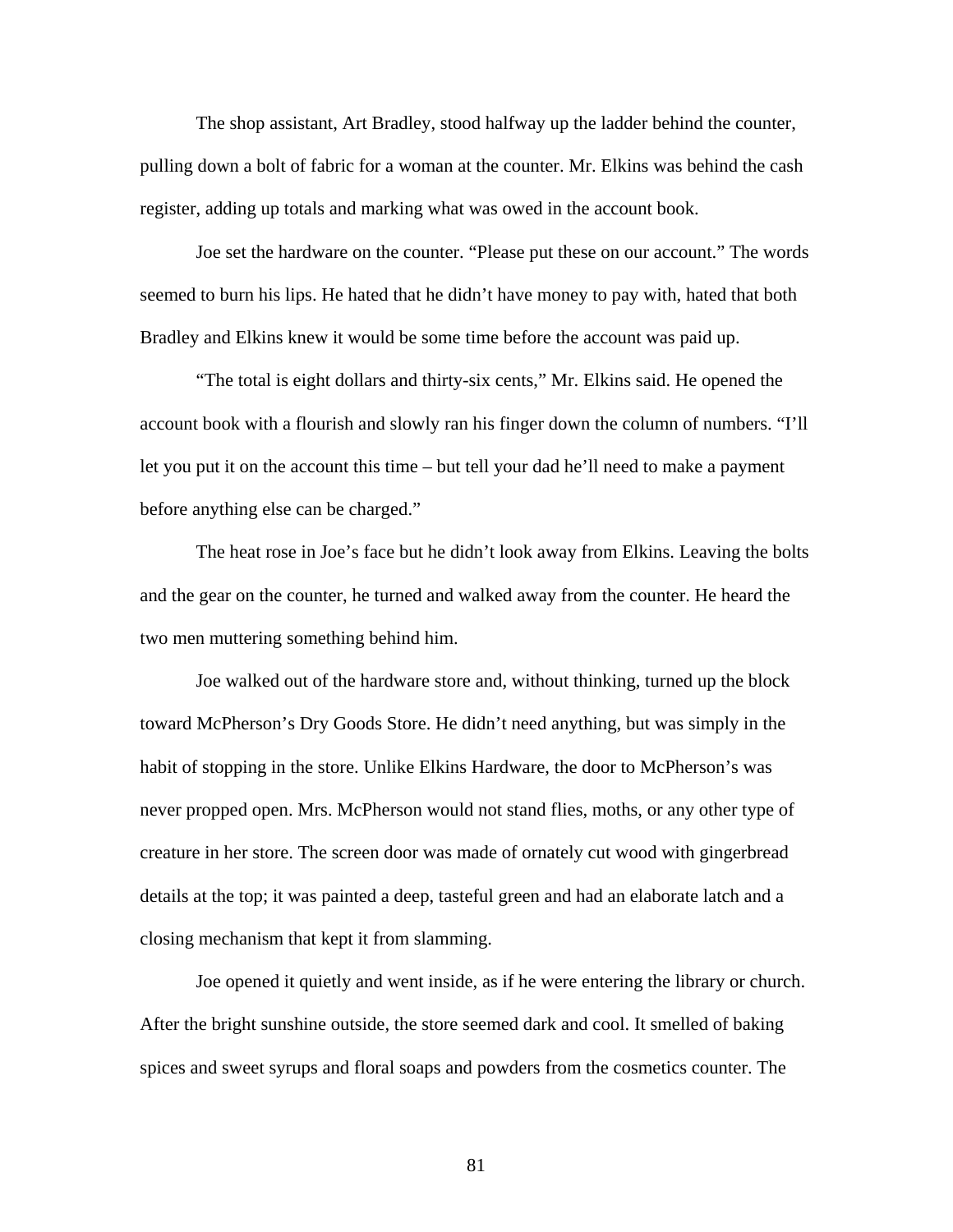clerk, a middle-aged woman with dark hair pulled back into a tight knot and a starched white apron over her high-collared dress, stood behind the counter, arranging rolls of velvet ribbon. Her sharp eyes followed the figure of girl who leaned over a glass display case, peering at the ivory combs and pearl-handled hairbrushes.

Even at a distance, Joe recognized the curve of the girl's cheek and her straight, red-brown hair. It was Annie.

He spoke her name and she turned.

"They won't wait on me here," she said. "They just stare at me, sure I'm going to steal something." Her feet were firmly planted and she looked the woman behind the counter as she said this loud enough for her to hear. Her face was not flushed red, as Joe knew his would be if he'd said such a thing.

"Is there something you wanted?" The woman pointed a long index finger at the display case.

"No, there isn't." Annie's eyes narrowed and she pointed her finger back at the woman.

"Perhaps you should leave then."

Annie laughed sharply. "Now I'm being thrown out?" She slammed her open palm down on the glass-topped counter so hard the face powders and ivory combs on the black velvet underneath the glass jumped. Joe was close enough to reach for her arm to stop her from doing it again.

The woman flinched at the banging sound and backed away. "Get out now." She pointed to the door and started around the counter.

"I'm not going anywhere," Annie said. "I haven't done anything."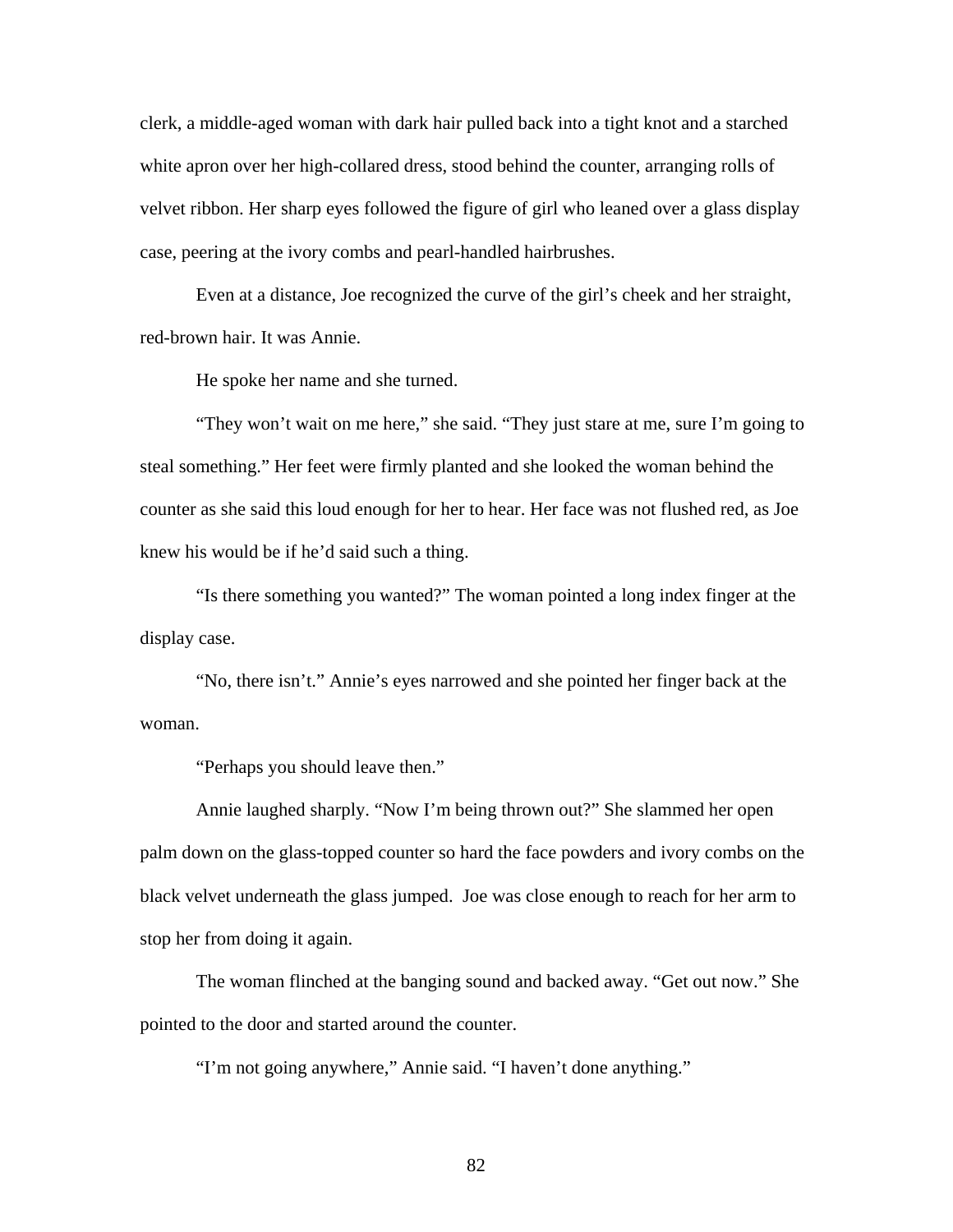The woman made as if to grab her by the arm, but Annie slapped her hand away. Joe took her hand. "Let's go."

"I'll go on my own -- but she is not throwing me out," she said, but didn't pull her hand away from him. She let him pull her to the door where she turned back toward the woman. "Don't worry, the thieving Flynn's won't be bothering you anymore."

Out on the sidewalk, Annie turned to Joe. "They all think we're going to steal from them."

"They're all small-minded and suspicious," he said.

"I'm sorry – I'm just so angry." She danced a little jig, kicking her toes at the sidewalk.

Joe was anxious to ask her what she meant by "Flynn's won't be bothering you anymore" but he let her go on.

"Everyone in this damn town acts so superior." He'd never heard her swear before, but he didn't mind. "Like they're so blameless, so clean that they can pass judgment on me."

"Judging seems to be what people around here are best at."

"They think they're better than us, as though they never made a mistake, never could make a mistake," Annie went on. "Perfect farmers, perfect farmer's wives, perfect people."

"That's because they never took a risk, never imagined anything different," Joe said.

Annie stopped on the sidewalk and looked up and down the street. "All I do is imagine a place different from this. Somewhere where we aren't known."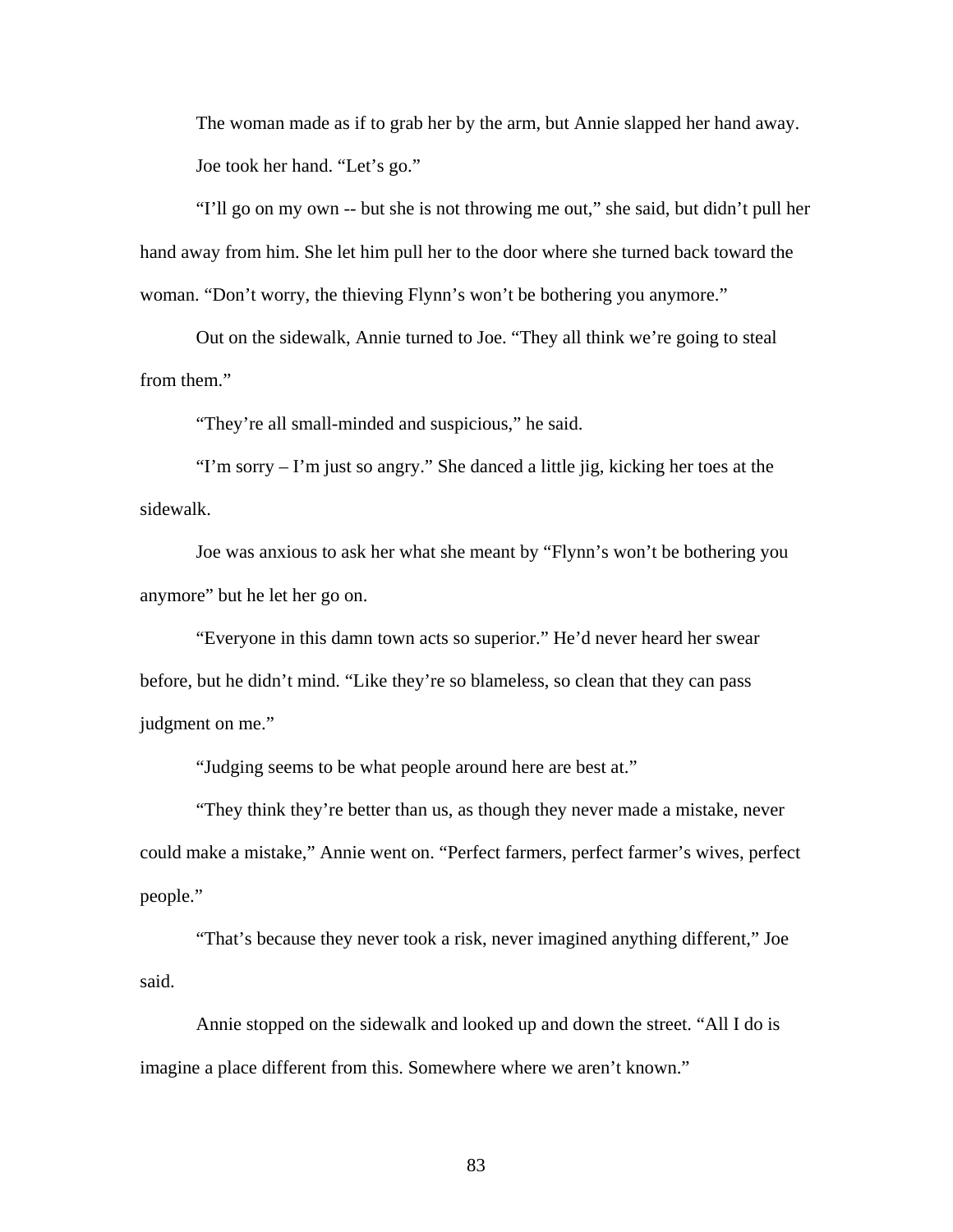"Where you aren't the child of a thief and I'm not the son of a crackpot."

She turned to look at him. "Somewhere bigger, I suppose, where everyone doesn't know your business." Her eyes seemed to beg for agreement, confirmation that such a place existed.

"Ames?" He'd never been there, but it was the nearest larger city.

"Ames is just a bigger small town," Annie said. She snorted a laugh, then grew serious. "My father's sister lives in Des Moines. My mother was too ashamed at the time, after my stepfather was killed, to contact her. Now she's ready."

 "C'mon," he said. "I'll take you home." He led her up the sidewalk toward the wagon.

It was a short trip to Annie's house, so he'd have to talk fast. "I'll take you and your family to Des Moines," he said. Not daring to look at her, he concentrated on pulling the reins to guide Sadie down the narrow streets.

"And then?"

"We could marry."

 "Alright," she said. She rested her hand on his knee. As they turned down the alley that led to Annie's house, she said, "I think it's time we both moved on from here."

 He reined Sadie to a stop and jumped out of the wagon to help Annie down. As they walked up the slate walkway, he grew anxious to make firm plans, to make this real. "When will your mother be ready to go?"

 "We haven't had word from my aunt yet," she said, "But I think we'll have to go in the next few days – whether we have a place to go or not. We'll have to hope for the best."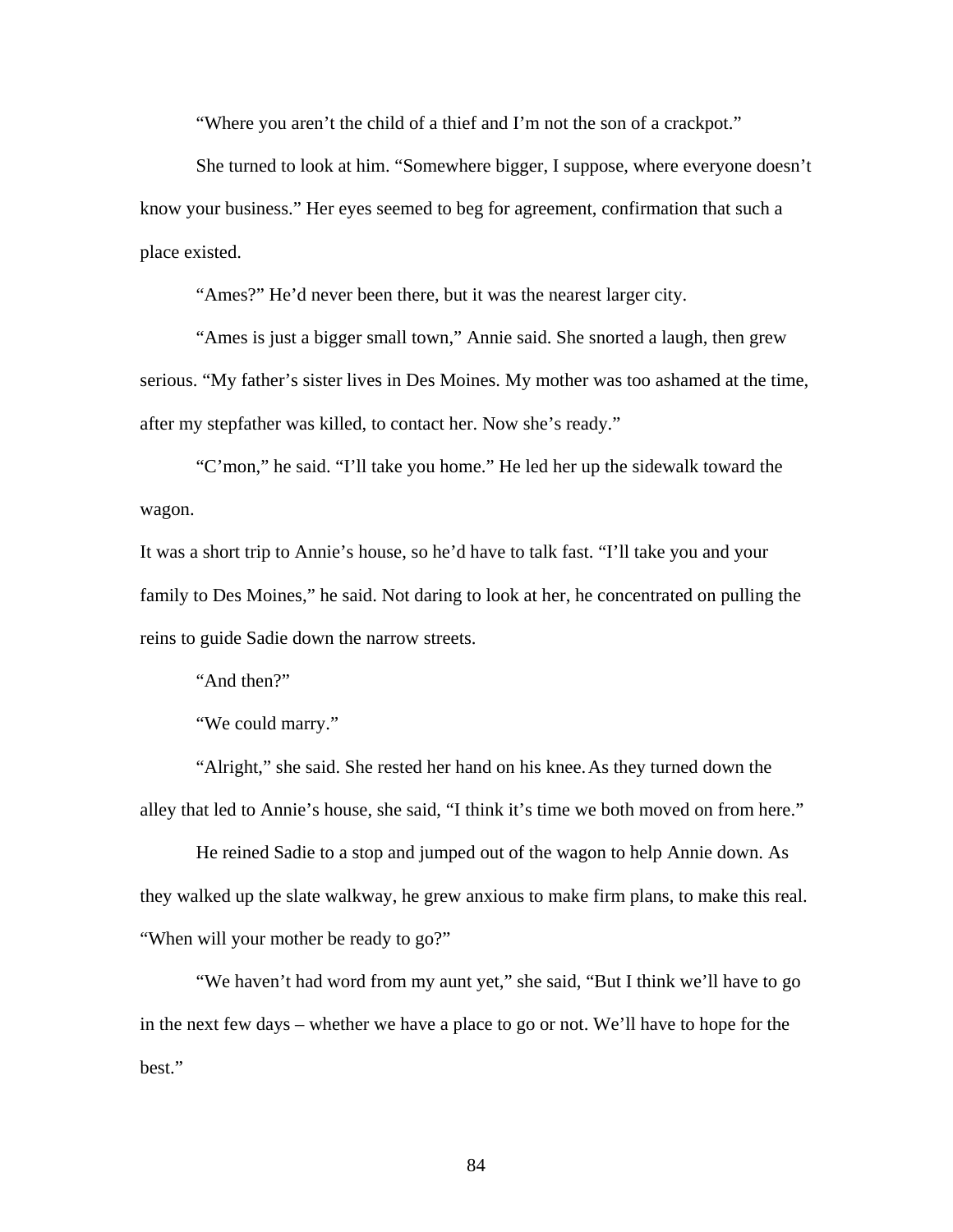They stood on the porch, facing each other. "I'll come back in three days," Joe said.

 Annie smiled, as if to reassure him. "I'll have her and Peter ready." Then she leaned in and kissed him on the cheek, a move so sudden he didn't have time to turn and meet her lips with his own. A second later, she was inside the house and the door was closing behind her.

 On the way home, Joe rehearsed what he would say to his father. But really it was his mother he cared most about, that he knew he would hurt the most. She would be deeply disappointed if he didn't finish school and he knew that of her three children, he was the one she would miss the most. But it was time he made his own way – she would see that.

The late afternoon sun was beginning to cast shadows when Joe turned Sadie down the lane and reined her to a stop in the yard. The herd was still in the pasture, not yet brought in for the evening milking. The barn door stood open but no sounds came from inside. Ready to tell his father what was on his mind, Joe jumped from the wagon and strode through the barn door. Pieces of the manure spreader and the corn planter were still spread around the floor but in a different pattern than this morning. Overhead, Uncle Rex pitched hay down from the loft to the floor below. Loose bits of hay and dust fluttered in the air. Joe's father stood with a shoulder leaning hard against one of the barn support beams. His fingers worked the stiff leather of a horse bit. It was a simple enough task to insert a new brass ring into the loop but Joe saw he was sweating with the effort. His father looked up, suddenly aware of him.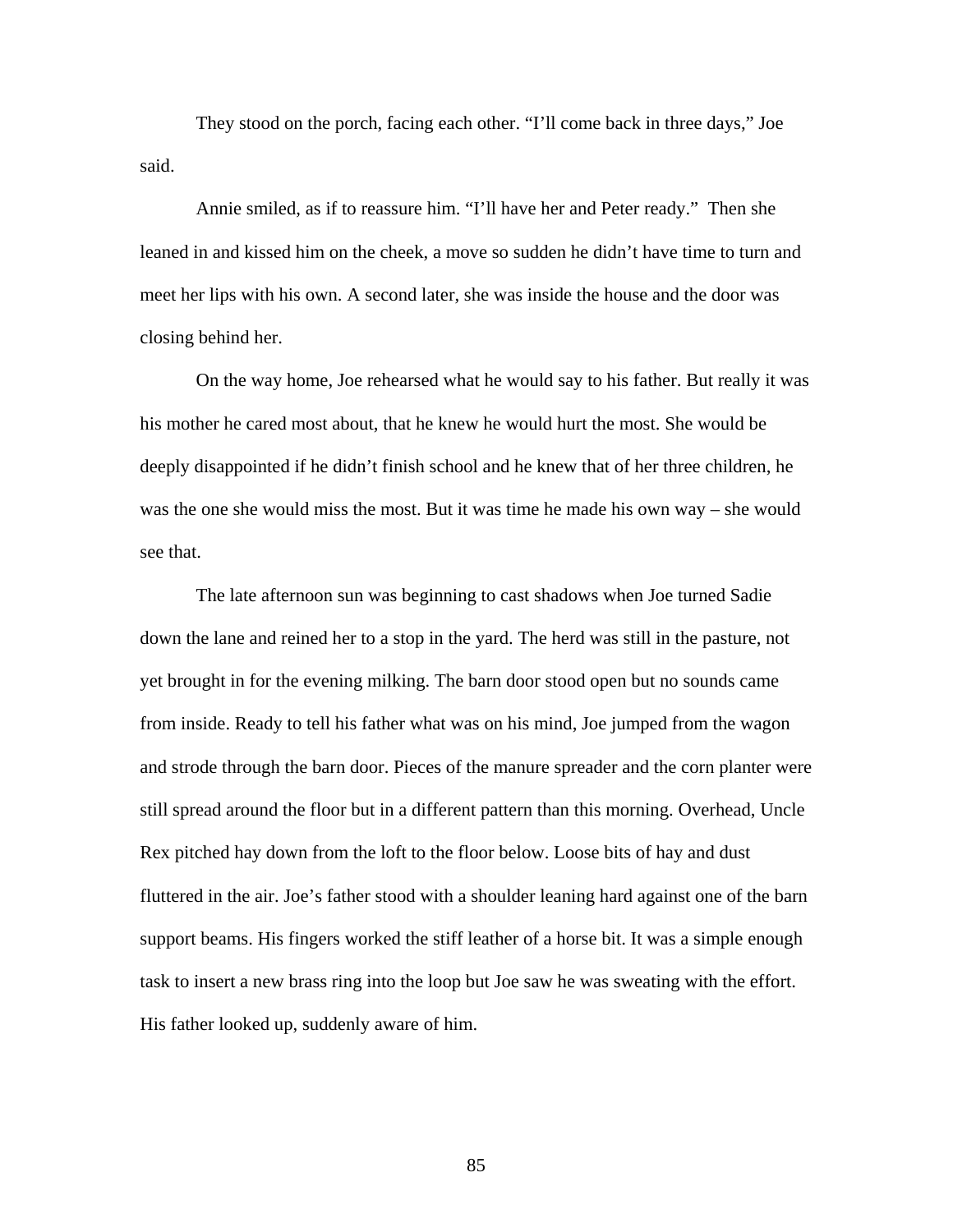"Where've you been? We're waiting on you." He pulled away from the support beam to stand erect. "Lollygagging with your friends in town when we have work to do."

Joe opened his mouth to speak, but wasn't fast enough. His father realized he had returned empty-handed.

"Where the hell are the belts and the gear you went for?" He stepped toward Joe, one arm raised. Then he stopped and turned away to cough.

"I didn't bring them," Joe said.

"Why the hell not? Didn't Elkins let you put them on our account?"

"He was going to let me, but I changed my mind and put them back." Joe knew being coy would only enrage the old man more, but he felt like prolonging this moment.

"You changed your mind," his father said, his voice rising until it was stifled by another cough.

Speaking slowly, in a measured voice that sounded odd to his own ears, Joe began the speech he'd prepared. "While I was in the hardware store I overheard something that made me so mad I couldn't think straight." He gripped the stall stanchion and leaned forward as if his works were a weight pulling on him. "Something about you, something you did." He knew it wasn't a good idea to bait his father, but there was no other way to do this. He wasn't going to rush it.

"What are you talking about?" his father shouted, his voice hoarse. Sweat beaded on his forehead and ran along his hairline. Overhead the sound of the pitchfork stopped and Uncle Rex appeared on the steps.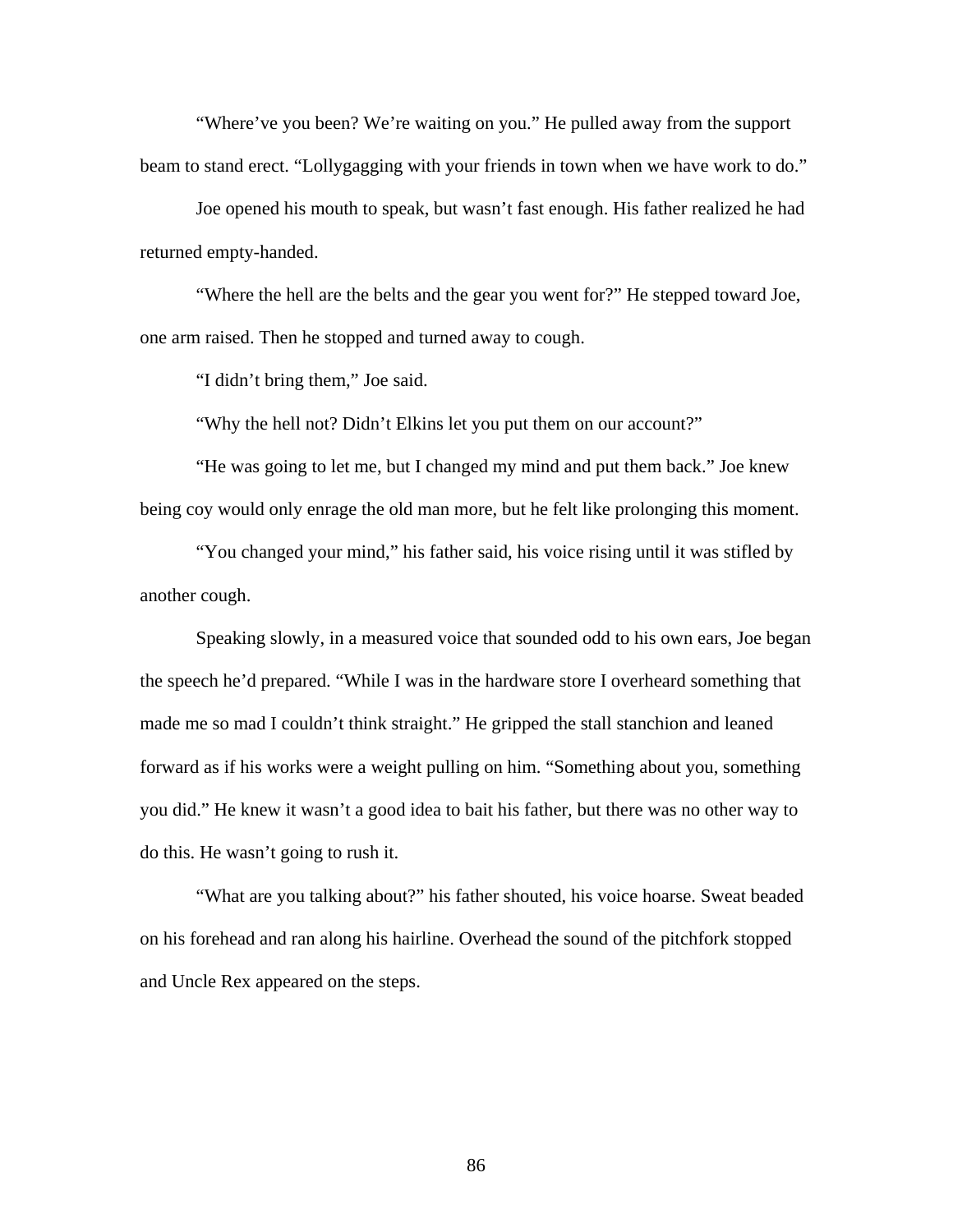"I'm talking about MacDowell and Thompson saying you convinced Riley to kick the Flynn's out of their house. Now they have nowhere to go and will have to leave." Joe stopped, wondering if he would deny it.

His father stepped toward him but faltered briefly and grabbed the corner of a feed box to steady himself. Uncle Rex watched him closely. "That's right, I did. I don't want that family here any longer. We can't be associated with that family in any way. I did what I had to do to protect this family – and I don't have to justify myself to you."

There it was. No apologies, no compassion, no memory of how it felt to be the object of the town's ridicule. "Very Christian of you, Dad," Joe said. "Turning out a widow, a teenage girl, and a little boy."

"Don't be smart, young man. They will go to live with relatives, so don't make it a matter of life and death. This is" – a cough broke through his words. "—none of your business, anyway." When he finished speaking his chest heaved and he made a wheezing sound as he tried to catch his breath.

Joe could see his father wasn't well but he pressed on. "As a matter of fact, it is my business." This was going to be strange and somehow delightful at the same time. "They're leaving in three days and I'm going with them."

"Going with them?" his father snorted. "As what, their manservant?" He turned away to cough into his handkerchief.

"I'm going to help them get settled wherever they end up. Then I'll get a job and make my own way."

"Joe, what are you talking about –" Uncle Rex said, but didn't get the chance to finish.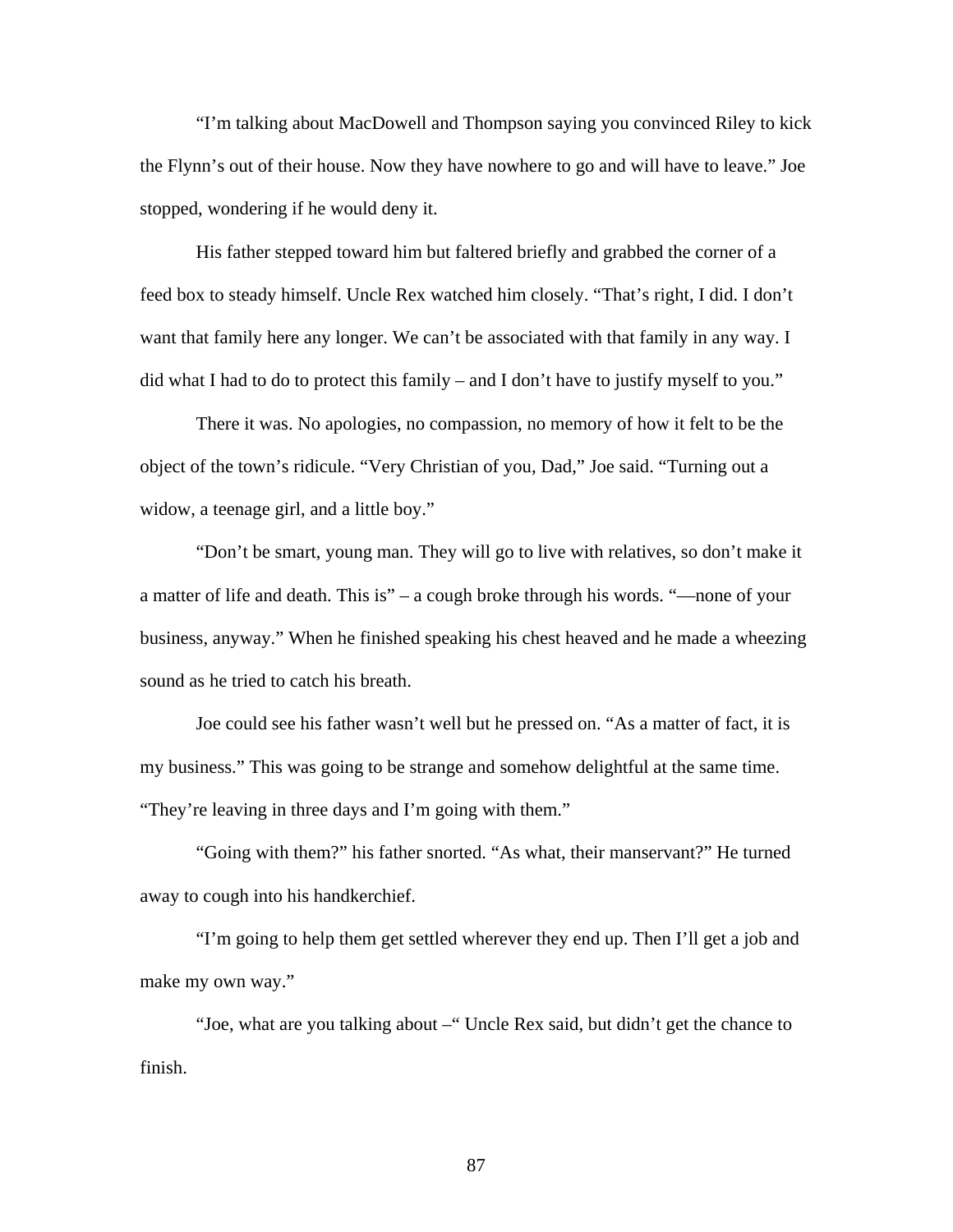"You aren't going anywhere. You have obligations to this family – you know how much you owe." His father stepped closer but was stopped by another fit of coughing. A clot of yellow, sticky phlegm shot to the floor.

"It's my life and I'm done with being ordered around, done with back-breaking work, and done with panicking every time the weather changes."

"You ungrateful son of a bitch."

"You'll get along without me. You won't starve. You always find some way to get by." Joe smiled, a smirk he didn't really feel, especially at the thought of his mother, Felicia, and little Alex, but it was for his father's benefit.

"You will not defy me," his father said.

"I'm not defying you. I'm done with you."

His father drew himself up straight and raised the leather bit strap as if to strike Joe.

Joe stood his ground, silently daring him to do it. He was prepared to take the blow.

Uncle Rex stepped forward, "Sam–"

Joe's father pulled his arm back, the leather making a snapping sound, the heavy metal bit arcing high over his head. But as he brought his arm forward, he doubled over, cut in half by a powerful fit of coughing. He bent at the waist as the spasms wracked his body, making it impossible for him to catch his breath. The horse bit clattered to the floor. Drops of phlegm and bright-red blood spattered Joe's shirtfront. When the coughing subsided, his father slumped to the floor unconscious.

Uncle Rex caught him on the way down. "Get your mother."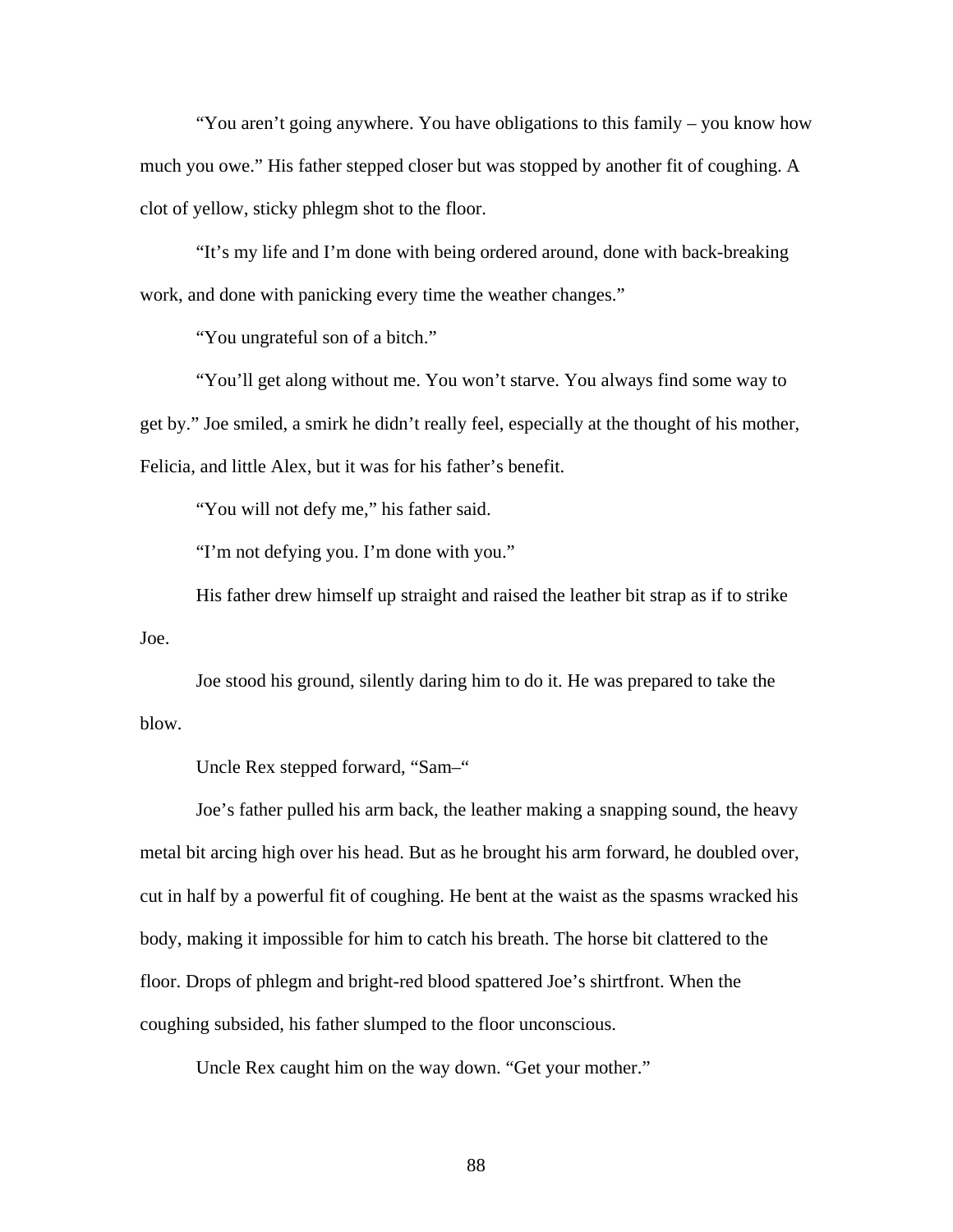In the moment it took his father to hit the floor, Joe felt something inside of him turn over, as if all his plans were imploding, collapsing in on themselves. He turned obediently and headed for the house. As he crossed the lawn he noticed the herd still waiting patiently in the pasture.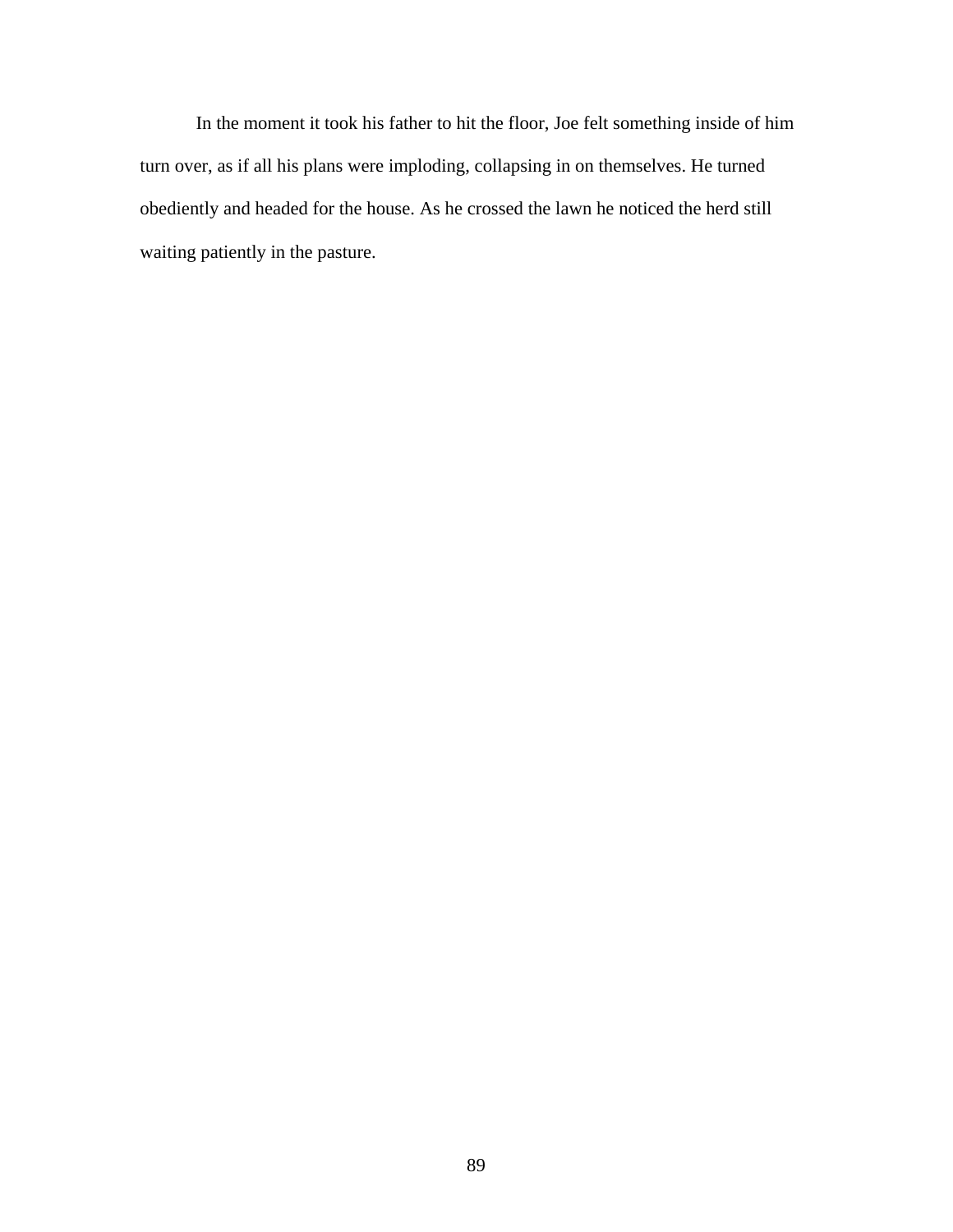## **December, 1916**

 When his father still couldn't get out of bed by the second week of December, Joe knew he would have to shoot the hogs himself. Uncle Rex would wield the butcher knife, but Joe was a better shot, as good a shot as his father, so the task would fall to him. The hog slaughtering couldn't wait any longer, but his father was still too weak to do anything about it.

Up since four in the morning, Joe had already dragged the big cast iron kettle from the back of the old barn around to the spot behind the hog pens, next to the large oak tree with the lightning scar on the trunk. In the frigid dark, he moved mechanically, not thinking much about what he was doing as he perched the kettle up on a ring of field stones. His fingers were stiff and he dropped several matches and cursed aloud before lighting the fire. He stamped his feet, as much out of resentment of the cold as to keep the blood in his feet moving. The world seemed to lie dormant, but still his work went on, the needs of the farm and the family taking all his attention, his energy, his mind.

Twelve hogs had already been taken to market, driven into Iowa Rapids in the large wagon where they were sold for almost two-hundred dollars. Joe locked the money in a metal box in the roll-top desk; it would be safer there than in the bank. He, his mother, and Uncle Rex would dole it out, as expenses warranted.

 Hunching his shoulders against a brittle wind, he filled the kettle with water from the cistern by the old barn and returned to the house for breakfast. The kerosene lamps were already lit in the kitchen and the woodstove warmed the room. Joe's mother shuffled pans around on the stovetop, heating coffee in the battered enamel pot and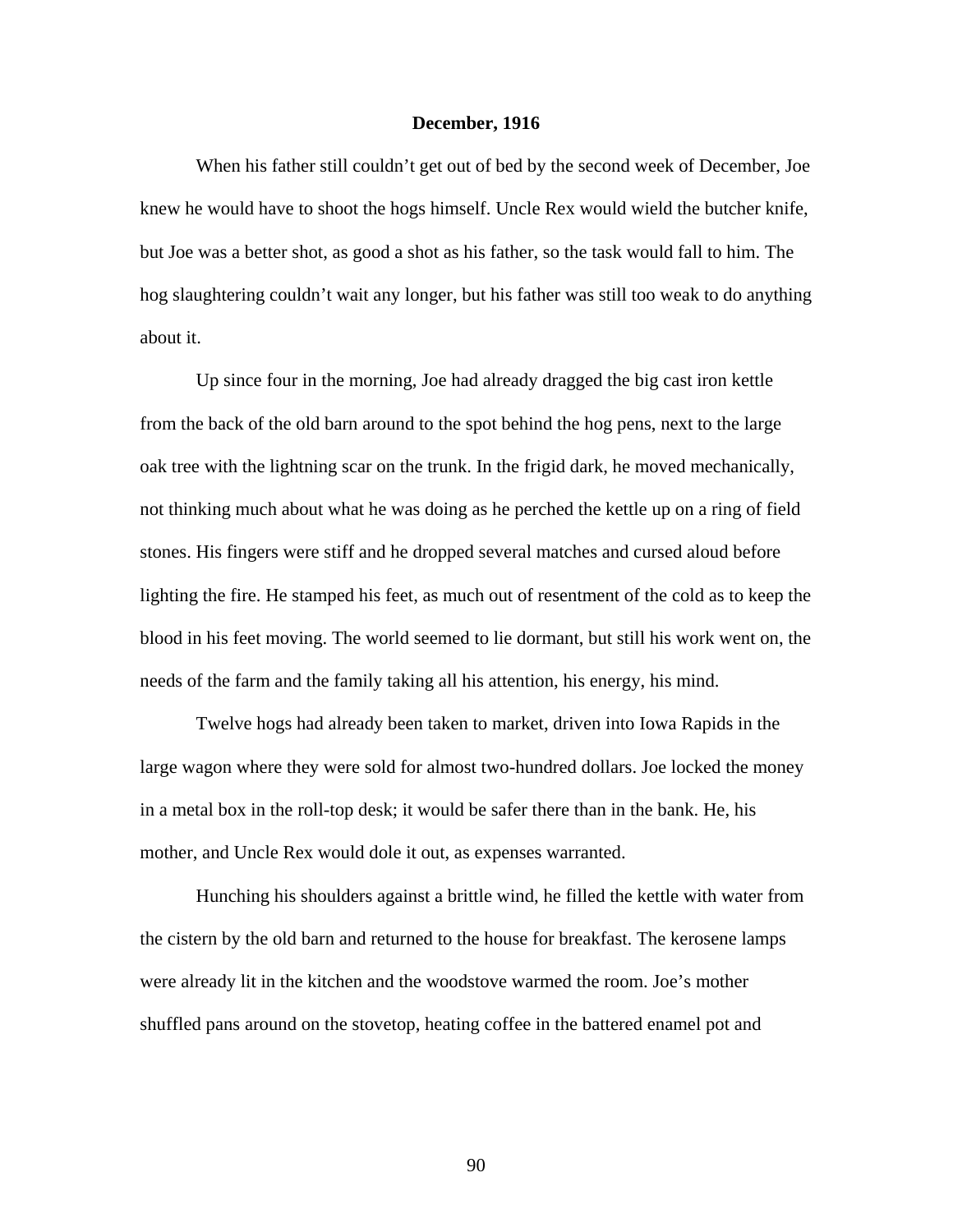melting butter in the fry pan. She wore her wheat-colored hair in a long braid down her back instead of in the usual tidy knot on top of her head.

 "How is he today?" Joe asked. After six months, he asked out of politeness, because his mother expected it. He hoped if he did ask, she would talk more to him.

 "No fever today, but the pain in his chest is still bad." She set a bowl of oatmeal and a plate of eggs in front of him and turned back to the stove, but not before Joe saw the lines around her eyes had deepened and her skin was pale.

 He shoveled the oatmeal into his mouth and watched her closely as she continued cracking eggs into a large bowl. She'd retreated into silence and routine – but so had everyone in the family. Joe didn't think much about what they weren't saying to each other. He was too full of his own feelings and had too much work to do. Besides, what would he do about it? What could he say to make her feel better?

"Did you get any sleep?" It was the best he could come up with. His father's illness had cast her out of her own bed. She shared Felicia's bed, the two of them either sleeping in shifts or squeezing into the cramped single mattress together.

She poked the eggs spitting in the fry pan. "Some. Felicia was in and out all night."

"Too bad she can't sleep in the chair by the bed." He meant that as a statement of fact – it would be more convenient for Felicia, now their father's devoted nurse. If it came out sounding mean-spirited, so be it.

His mother didn't say anything, so he retreated into his plate of eggs. When he looked at her worn face, he imagined his mother could already see their precarious position coming fully to the brink of disaster. It was as if, from the time his father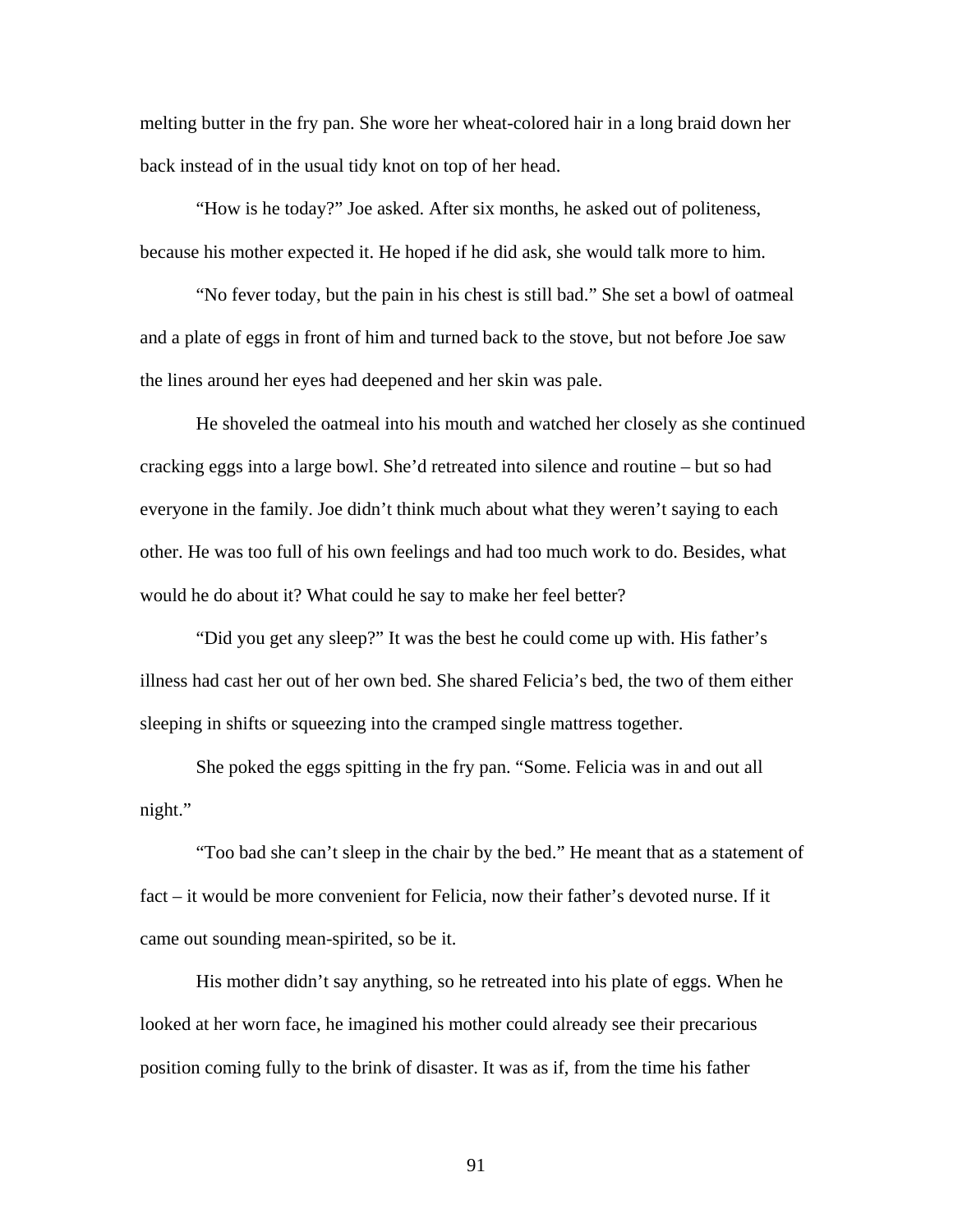collapsed, she could look into the future and see clearly the spring planting left undone, no harvest coming in, selling off the herd, then selling off the land, bit by bit. Did she, like him, picture these events, one following the other, like links on a chain? If she did, did she know where that chain ended? Perhaps she saw them living at the county poor farm, in a ward with no dignity or privacy, her children being fed by someone else.

 For the first few weeks after Joe's father collapsed, the doctor had been unsure if he suffered from pneumonia or tuberculosis, or some other, unknown lung condition. If it was tuberculosis, he'd have to be quarantined, sent to a sanatorium in Smithton, something Sam Marshall would fight, even in his weakened state.

 Dr. Fremont came the next day, just as Joe finished the morning milking. He was putting the herd out to pasture when he spotted the doctor's car, a handsome Maxwell five-passenger touring car, parked in front of the house. He trotted across the yard and into the house. He took the farmhouse steps two at a time and reached the doorway to his parents' bedroom just as the doctor opened the buttons of his father's nightshirt. The patient lay in the middle of the bed, propped up by pillows. He was restless and thrashing about; his cheeks flushed, like the red of a ripening apple. Every few minutes the force of a cough rocked his body forward to a sitting position and mucus speckled with deep-red blood spattered the blanket. Joe was shocked to see fever blisters around his father's mouth and that his lip frequently moved, mouthing soundless words through his delirium.

 Dr. Fremont continued his examination as Joe's mother and sister watched anxiously from the corner of the room. The doctor was a small man with white hair swept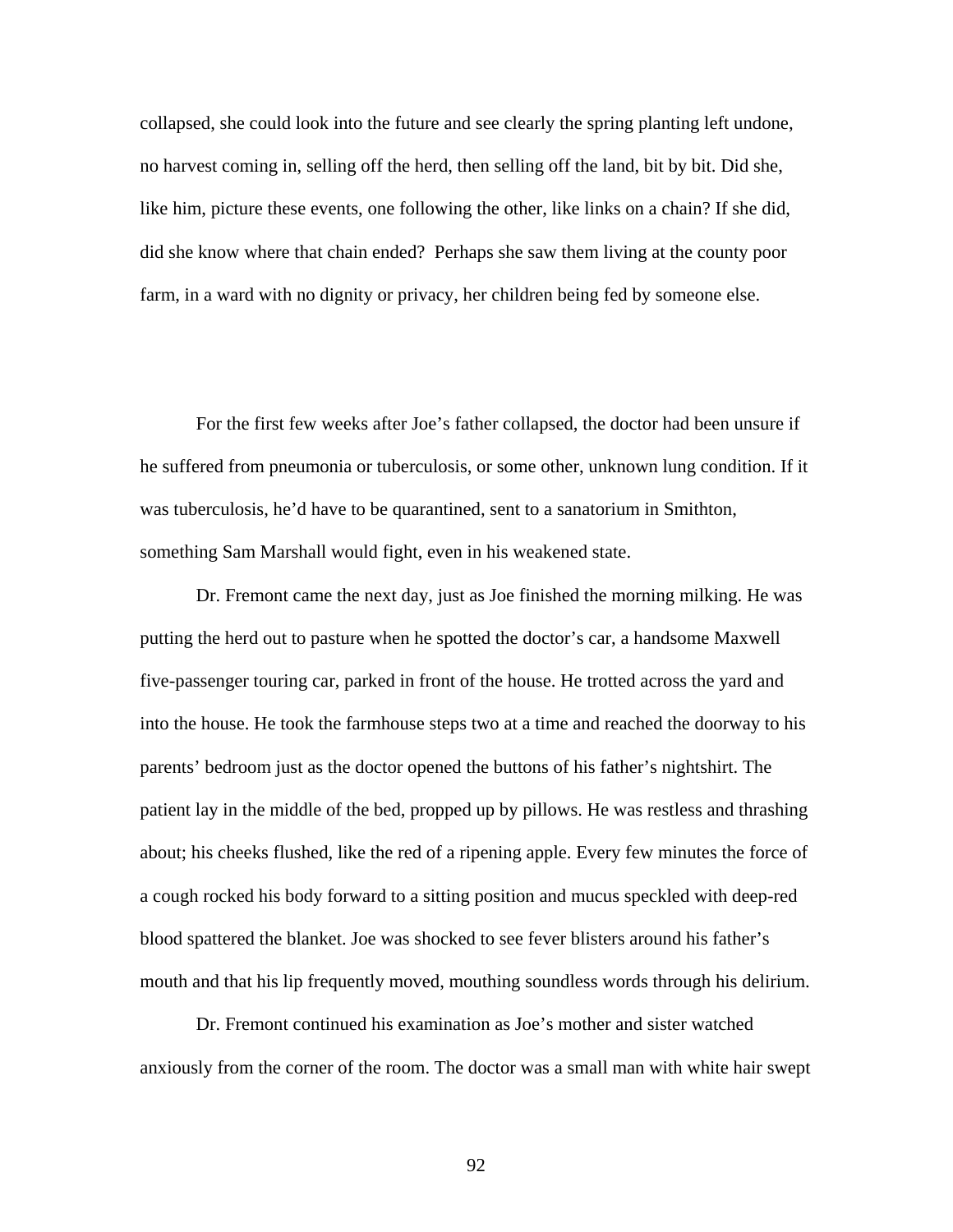back from his round face and wire-rimmed glasses that slid down to the end of his nose. He moved quickly when he examined a patient – stethoscope on the chest to fingers on the pulse point to peering down the throat in rapid succession. He listened closely to the patient's complaints, considered them carefully, then made a firm diagnosis. He had been the doctor in Iowa Rapids for the last forty years. Dr. Fremont's methods combined the latest medical treatments and medications with traditional folk remedies, including herbs and roots pulled from the farm garden. He based his prescriptions not only on what he believed was most effective against the illness, but also on what best suited the temperament of the patient – and the contents of their wallet.

 The doctor listened to Joe's father's chest, felt his hands and feet, took his pulse, and palpated his abdomen. When he finished, he closed his leather bag and paused a moment. "It could be pneumonia – or it could be tuberculosis. Both lungs are affected," he said. Joe's mother sat down heavily on the wooden chair. The doctor went on, "It's very dangerous – the amount of fluid being secreted in the lungs can be so great, so tough, that he can't throw it out, no matter how much he coughs." He rose from the edge of the bed. "He could drown in his own secretions."

 Joe's mother closed her eyes at these last words, then slowly opened them and stared blankly past the doctor. Felicia stood with her hand on her mother's shoulder, her face hard, memorizing every word the doctor said. When it seemed their mother would not speak, Felicia did. "What can we do for him?"

 "Give him a warm bath every evening to reduce his temperature and soothe the agitation brought on by the cough. Put warm flannel cloths on his hands and feet and a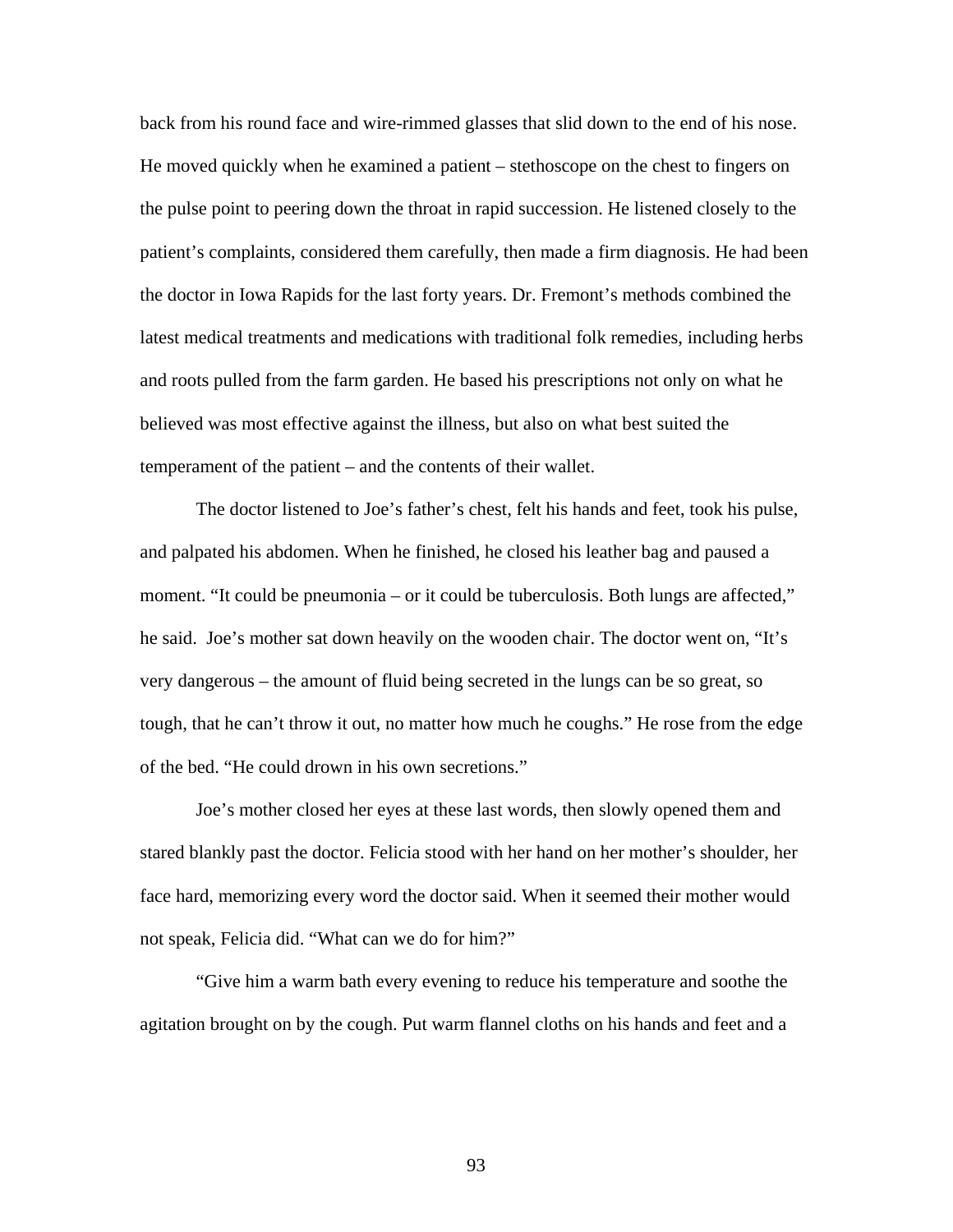hot, wet towel on his chest where he has pain." The doctor moved toward the bedroom door, brushing past Joe.

"That's all. There's nothing else?" Felicia asked.

 The doctor stopped and turned. "Until we know more, no." He paused. "You could also try oiling sheet cotton with olive oil and putting it on his chest. That might give him some relief."

 Joe's mother's forehead wrinkled in frustration. "Where do you suppose I'm going to get olive oil?"

 The doctor turned and started down the stairs. Joe followed after him, anxious to ask him something. At the front door the doctor stopped. "You should watch his temperature doesn't go up any more or he may develop typhoid. And if his sputum becomes yellowish, it may be bile, a sign of liver derangement." He peered over the top of his glasses at Joe. "If his fever hasn't broken by tomorrow evening, call me."

 Joe wondered what he meant by "liver derangement" – he thought "derangement" was a mental condition. Perhaps the doctor was off the mark this time, but he pressed ahead with his question. "Dr. Fremont, where'd this come from? How'd he get so sick so fast?" He could picture his father's lungs filling with thick, cloudy fluid.

 The doctor paused, his foot on the running board of his car. "This lung infection, like many diseases, is caused by toxins absorbed in the bowels. Though why in one person the disease lodges in the lungs, in another in the brain or spinal cord, and in another it's paralysis, we don't know." He tossed his black leather bag onto the seat of the car. "I'm convinced it has to do with heredity and nutrition."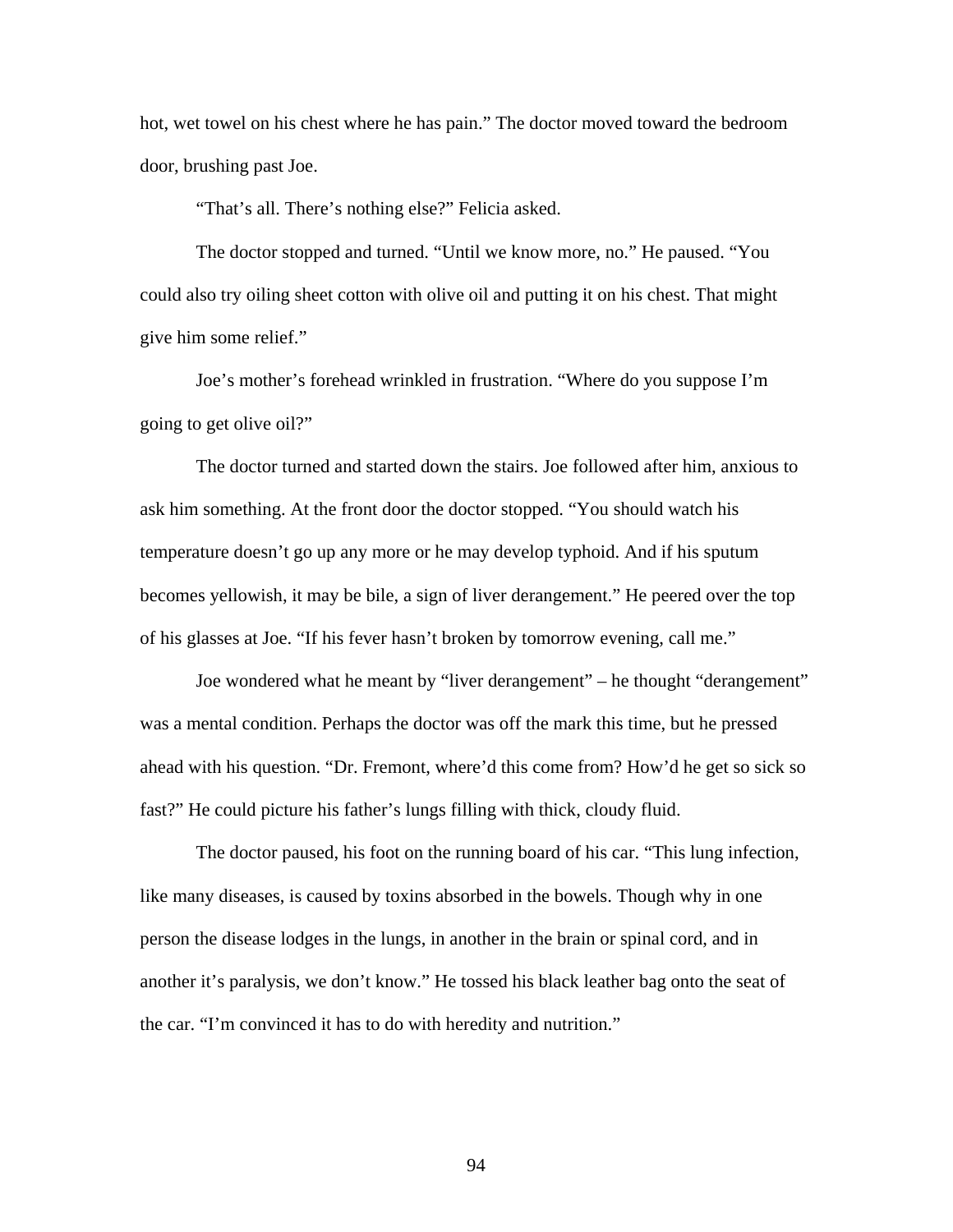This answer sounded like something out of *The Farmer's Gazette*, something more to do with cows and pigs than people. "How long it will last?" Joe realized too late he should have asked, "How long before my father gets better?" – that he'd revealed greater concern for himself than for his father. The doctor didn't seem to notice.

 "Assuming it doesn't turn into typhoid, could last a month, could go on for six. Hard to tell at this point." Dr. Fremont heaved himself into the driver's seat and, with a wave Joe thought too cheerful, drove off.

Joe walked back to the round barn to finish the milking. Though he knew the illness wasn't his fault, maybe if he hadn't pushed so hard, his father wouldn't have collapsed. Now he was paying for his desire to hurt his father. Once again, he was chained to work he hated and was no good at. He was going to have to help save his family, something he should want to do more than he really did. He couldn't tell anyone about the guilt and resentment he felt. If Annie were here he could talk to her about it, but she seemed so far away right now. He hadn't gone to see her the three days after they had made their plans, but he'd sent word to her in a note saying his father was sick and that he would come as soon as he could. The message was carried by Dr. Fremont, but Joe couldn't be sure Annie had gotten it. A week later he'd been able to get away, sent into town to pick up some medicine the doctor had said might help. He'd taken a by the little cottage, but it was dark and no one answered his knock. He'd left another note, but didn't hold out much hope that Annie would get that one either.

 Joe was well into his breakfast when Uncle Rex came banging into the kitchen carrying the .22 rifle his father kept in the tack room of the old carriage shed. "How's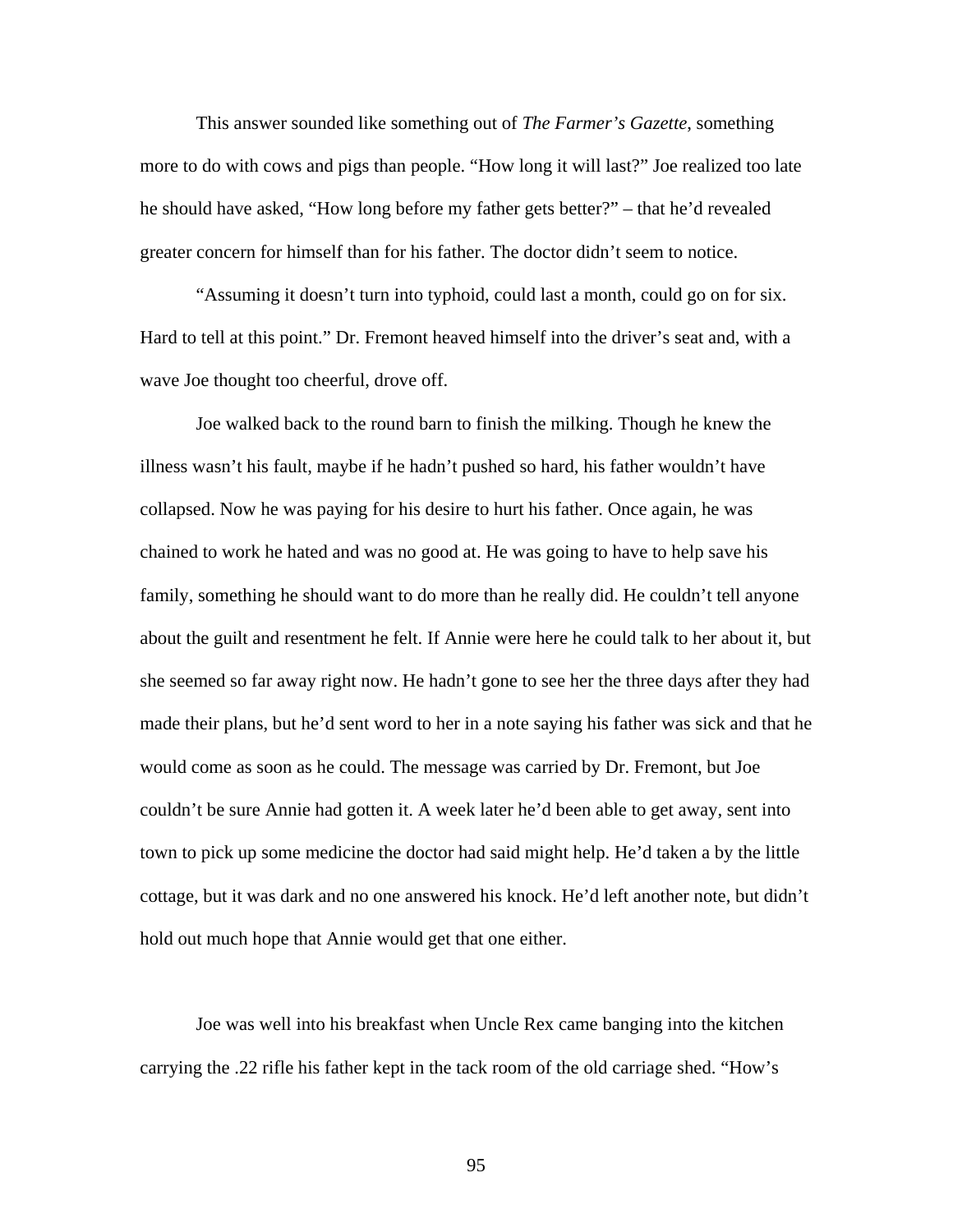your aiming eye this morning?" He was too loud for the early hour, especially on a butchering day. The cold rolled off him and his hands were red and chapped.

 Uncle Rex was not the silent type, but that didn't mean he was going to open up and talk about how he felt about his brother's illness. Still, Joe saw he was pained by it. He rarely visited the sickroom, preferring to get reports from Joe's mother or Felicia. He kept up his humor, often trying to make the family laugh. Coming in exhausted and dirty from cleaning the barn stalls, he often pulled off his boots and managed a quick mock tap dance across the kitchen floor in his stocking feet. Joe wondered where his uncle learned to dance, but the little act made his mother smile for a moment, and his sister and little Alex would laugh, too.

This glimpse into his uncle's past, that other life far away from here, reminded Joe that Uncle Rex was the one who could leave, strike out on his own – save himself. But he wouldn't abandon them; it seemed now as if they were his own family, his wife and his children. Joe wondered if this was loyalty – or if it was simply that he had nowhere else to go. His uncle used to be footloose and fancy free his mother would say. Now he seemed fine, content almost, chained to this farm. It was as if he thrived in exhaustion and tension.

 "My eye is fine," Joe said. It was his nerve he wasn't sure about. In the past, his father did the shooting and Uncle Rex the cutting. Joe was only around to help herd the hogs, move the carcasses, put the hams in the smokehouse, and to clean up. Today he would have to raise the rifle, aim at the broad, flat spot between the hog's eyes and pull the trigger six times. He'd learned a long time ago which farm animals he could get attached to and which he could not – hogs were almost never given names. He also knew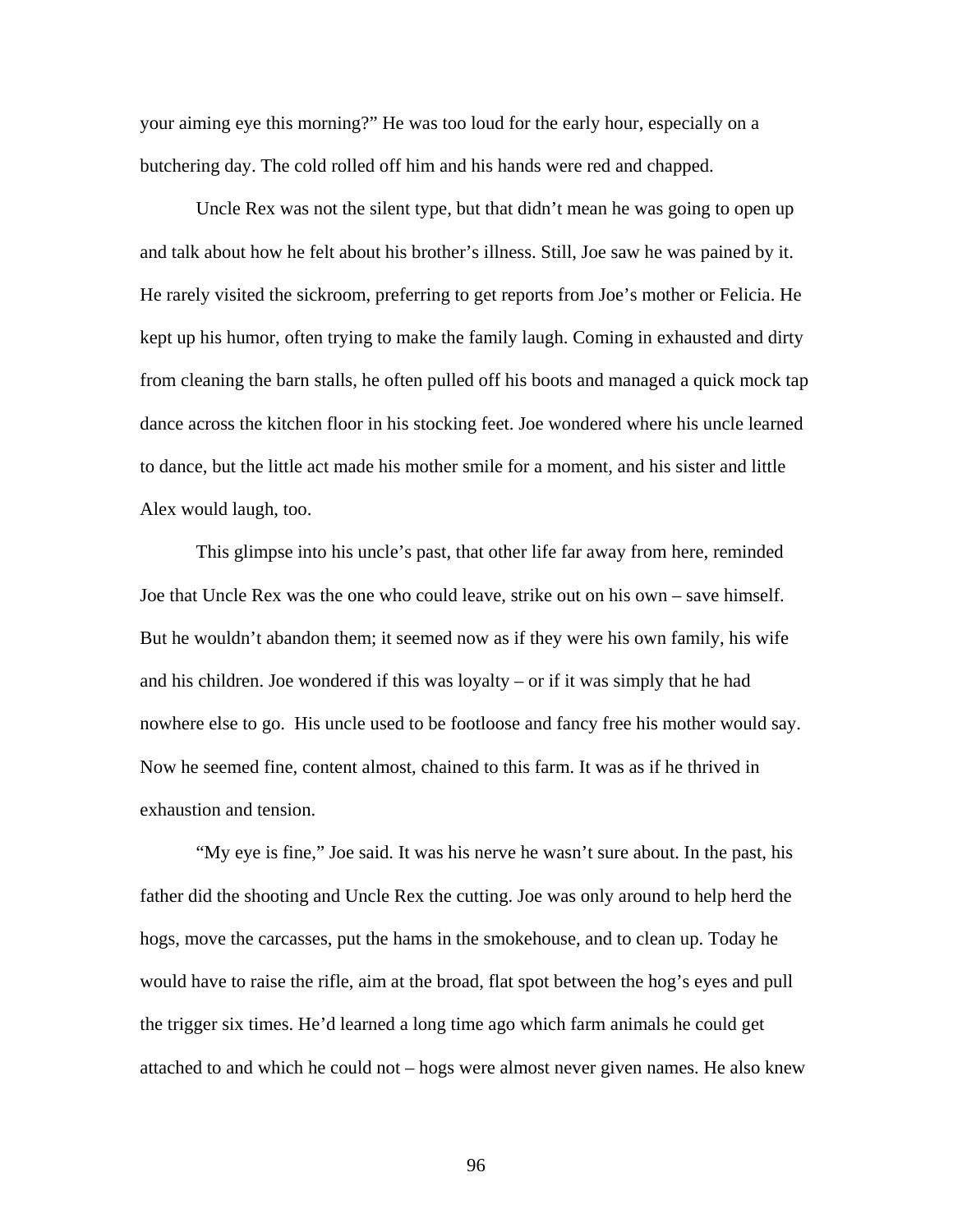that shooting, if done right, was a quick and fairly painless way to kill. If he did his job properly, they would never have to feel the knife.

 "Where's Florence Nightingale?" Uncle Rex asked. He propped the gun in the corner and sat down.

 "Felicia's upstairs trying to get him to take a mustard plaster," Joe's mother said. She set a plate in front of Uncle Rex and handed Joe a cup of coffee.

 "Do you think she's pleading with him or trying to bully him?" he asked. Uncle Rex stirred a teaspoon of sugar into his oatmeal with his right hand while shaking salt onto the plate of eggs with his left. He was particular in the way he prepared his food at the table, and, unlike most farm men, he ate slowly, not shoveling food into his mouth. "If I were her patient, I'd do whatever she said – at least until I was well. Then I'd take a switch to her."

 Joe smiled grimly at the thought of his stubborn sister trying to apply mustard plaster to his equally mule-like father. While the rest of the family kept their fears and resentments to themselves, working in silence, Felicia took on the role of her father's nurse, prodding him with questions about where his pain was located and coaxing him to eat. Every day, perched on the hard wooden chair by the bed, she read to him from *The Farmer's Gazette*. Often, when Joe peeked into the bedroom, he saw her head bent over the paper, her face half hidden behind the drape of her pale hair. Her voice was bright and lively as she read aloud articles about increasing egg production or the latest planting technique, as though she refused to believe their father was too weak or delirious to hear or to care. She seemed to know instinctively, to feel what must be done in a way Joe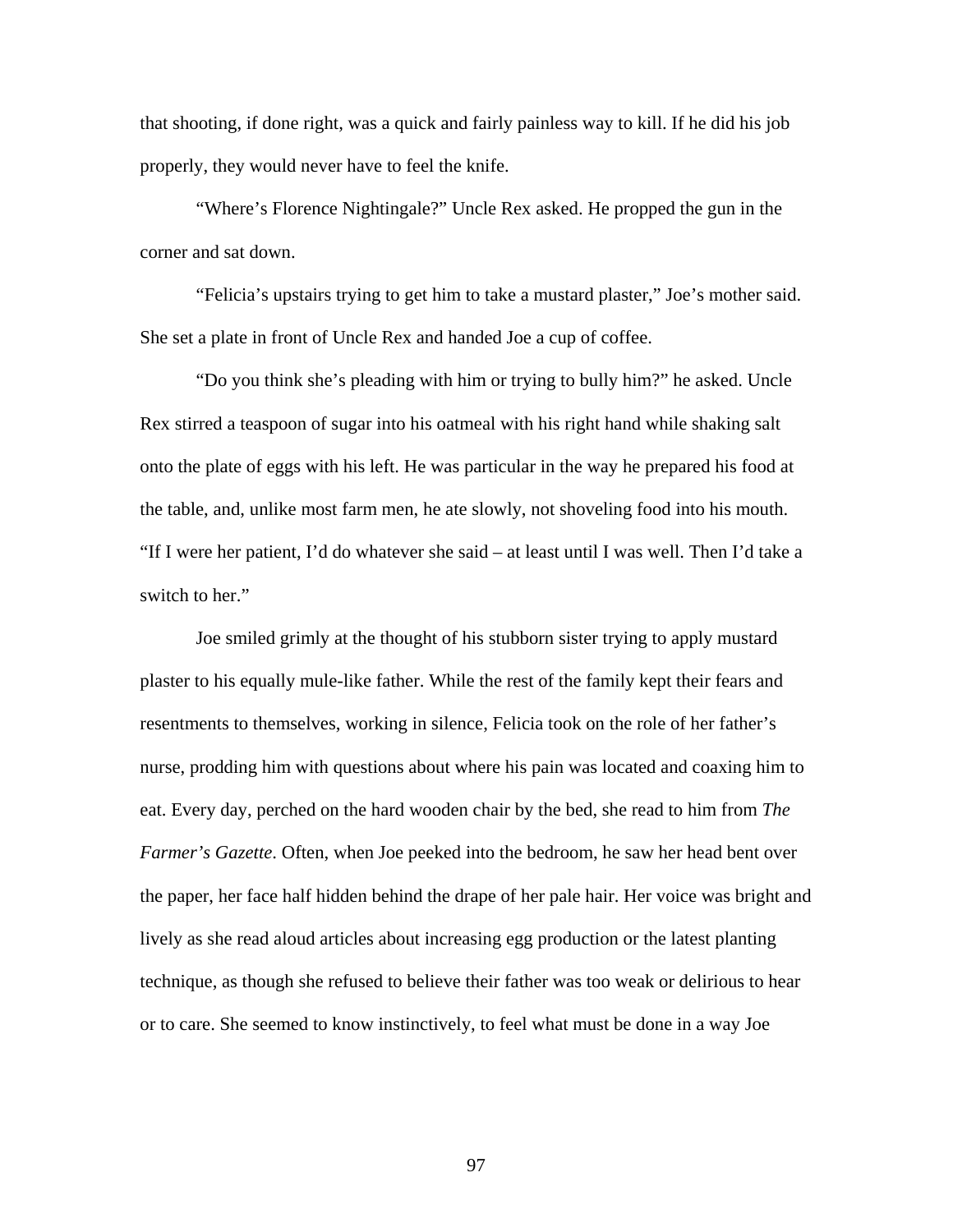could not. She hadn't had to learn her duties the way he did. Joe never spoke to her about it, not even when they'd argued, afraid his own resentments would surface.

Felicia wouldn't care if their father wanted to take the mustard plaster treatment - no one ever wanted to take it. Joe remembered the sharp smell that made his eyes water and how the mustard's heat seeped through the cloth and burned his skin. He doubted it would do much good. It was fine for a chest cold, but this stubborn lung infection had a hold of his father for months now and wouldn't let go, wouldn't let him get out of his sick bed, and certainly wouldn't allow him to do any work.

Joe had worked as hard as he knew how to make sure his family didn't end up at the poor farm, but he hadn't been able to do that and also keep Annie and her mother and brother from the place. A few weeks after his father's collapse and his abandonment of his plans with Annie, Joe heard from someone at church the Flynn's had ended up there. A few days later, on his way back from an emergency trip to borrow tools from his Uncle David, he made a detour by the Franklin County Poor Farm. As he approached the compound, dominated by the four-story brick dormitory at its center and surrounded by a sagging, split rail fence, Joe reined Sadie to a slow walk. He scanned the figures working in the large garden patch. He recognized Mrs. Flynn first, bending over a row of bean plants; then he spotted Annie's auburn head at the end of a row of tomatoes, only a few feet from the fence. He approached and spoke her name.

She turned quickly, frowning when she saw him. "We didn't get very far, did we?"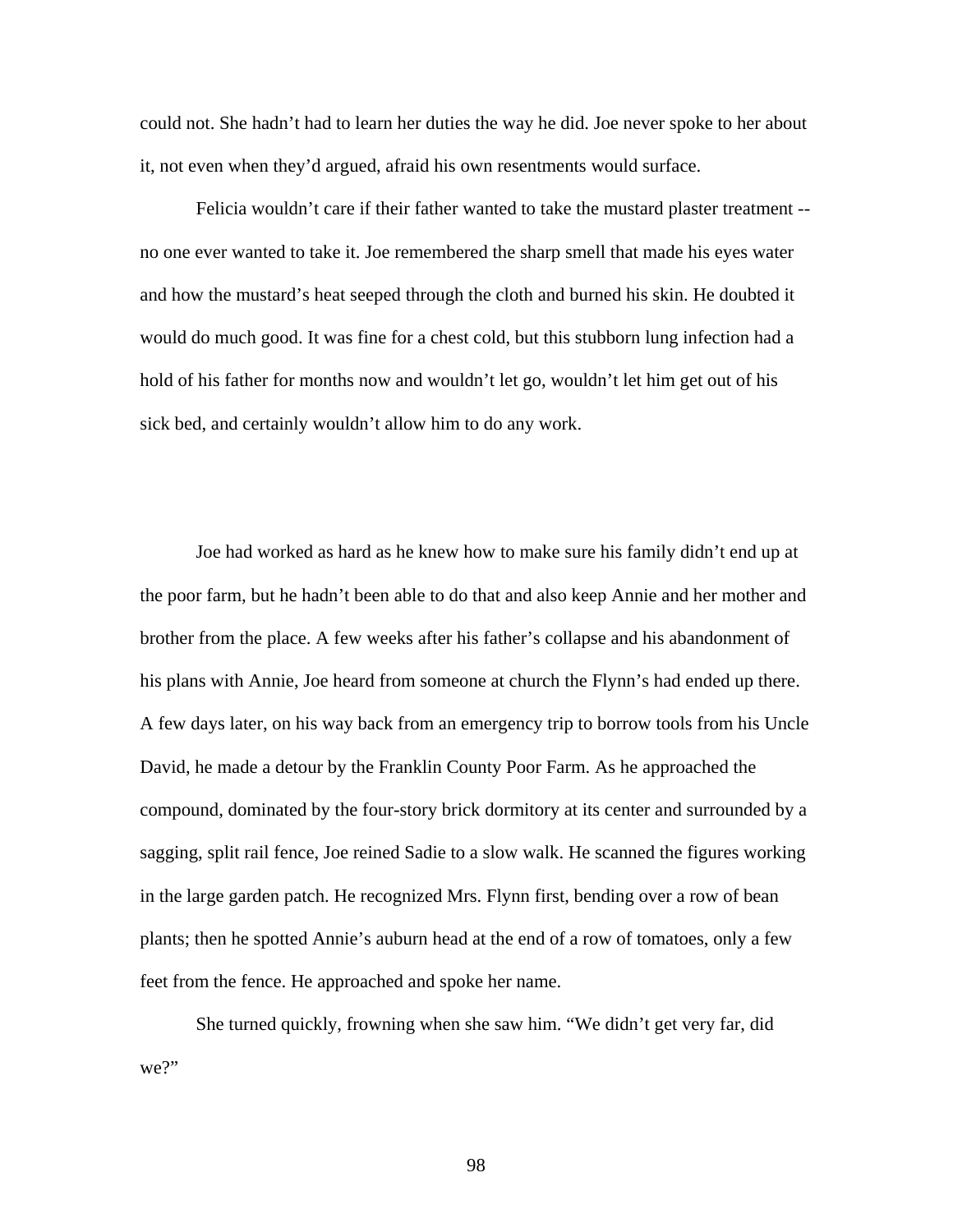"Annie, I'm so sorry," Joe said. Anxious for her to understand, to fix things if he still could, he rushed on. "Did you get my note saying how sick my father is?"

Annie nodded, but said nothing. She stood there clutching a handful of weeds, clods of dirt dangling from the roots.

"He was feverish and coughing blood. We had to carry him into the house." Joe spread his hands wide, pleading. "And wait for the doctor. I was desperate to get word to you but in all the chaos--" He searched for some sign of understanding on her face, but he saw only the familiar pattern of freckles across her nose and the hard line of her mouth.

She threw down the weeds and stepped closer to the fence. "We waited a week – until Riley showed up with his son and a rifle and told us to get out. My aunt wouldn't have us, so we had nowhere to go. Except here."

"I came a few days later, but you were already gone. I left a note in case you came back." He spread his hands, palms upturned, as if he were begging.

"Two notes. That's what I'm worth to you." A dark expression came over Annie's face and her eyes narrowed. "So how sick is your father? What's he got?"

"Could be pneumonia. Maybe TB."

She grasped the splintered top rail of the fence with both hands and rocked back and forth against it. You've made your choice, haven't you? You have sided with him." She stopped moving and looked directly at him.

"Annie, don't say that." Joe winced, as if he'd been kicked or punched or slapped in the face. "I don't side with him. I have no choice – my family needs me." He added quickly, "In a few months, we can try again."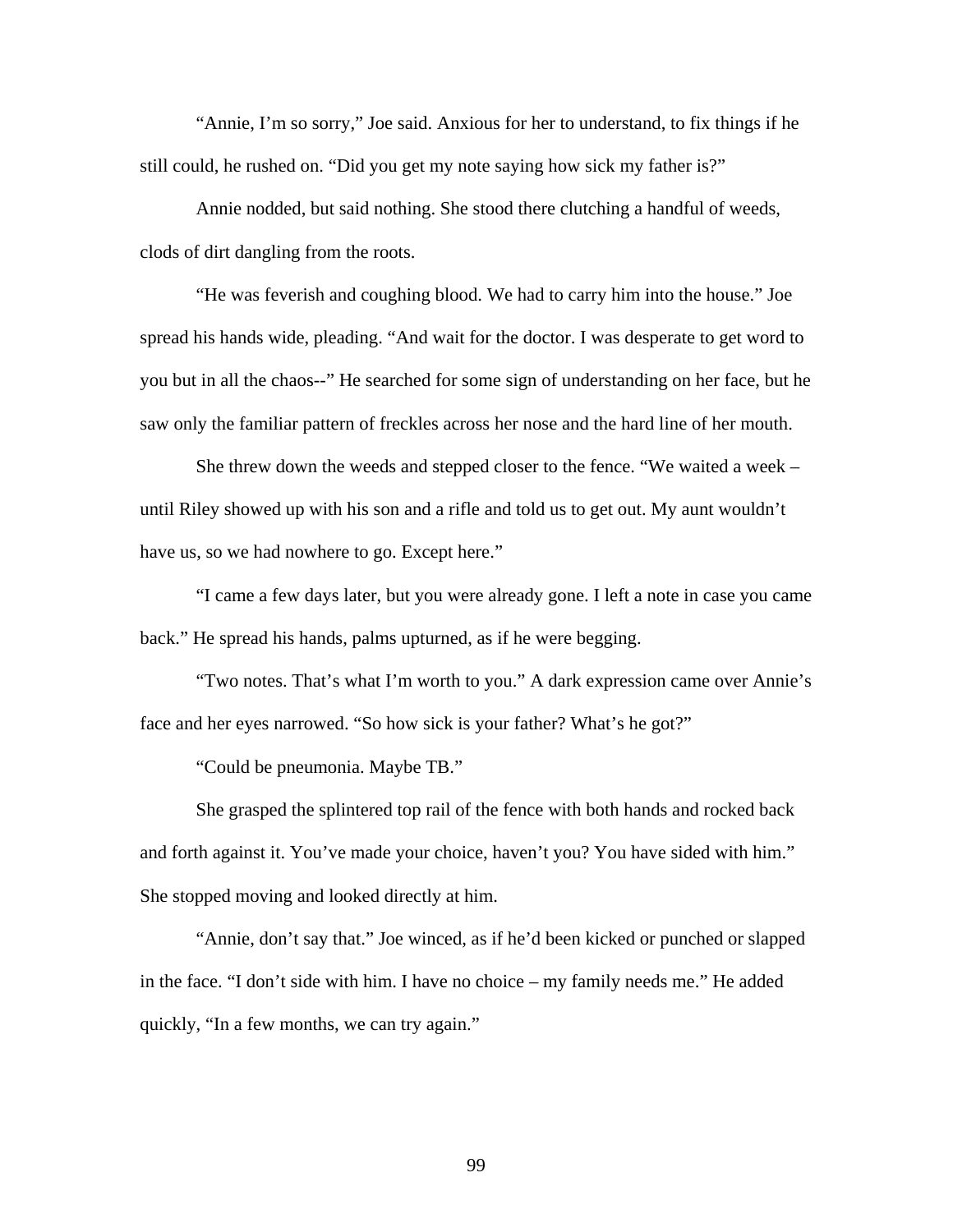"Maybe your mother needs you, but your father doesn't deserve your loyalty – not after what he's done."

So she knew, knew without him telling her that his father was responsible for having them evicted. Was she about to ask him if he knew this was coming and didn't tell her? Should he lie and say "no," pretend he knew nothing about it? She'd see right through that – he wasn't a good liar. "I was going to tell you, once we were gone from here," he said. "Tell you and tell that I hated what he did, that I hate him, that he's a bastard, and that I'm not like him." She'd caught him out, seen him for the coward he was. Could he fix it, convince her that he rally was as good as his word? That he could be as good as his word?

After a long pause, Annie said, "Perhaps then your father deserves to be sick."

"Maybe he does," Joe said. It wasn't a logical thing to agree to, but he didn't care. Maybe agreeing with her would fix things between them. "Maybe he'll get well enough in a few months. Then we can leave."

"You've made your choice – your family over me," she said. "I'm sorry for your mother and Felicia, and Alex, but they would have been alright. They have your uncle and the whole town to help them." She turned away and nodded toward her mother. "We have no one."

"Annie, please -- " It hurt to know that she thought so little of him and he was embarrassed to feel the prick of tears sting his eyes. He shook his head and said, "I'll make it right, make it up to you. Just give me some time."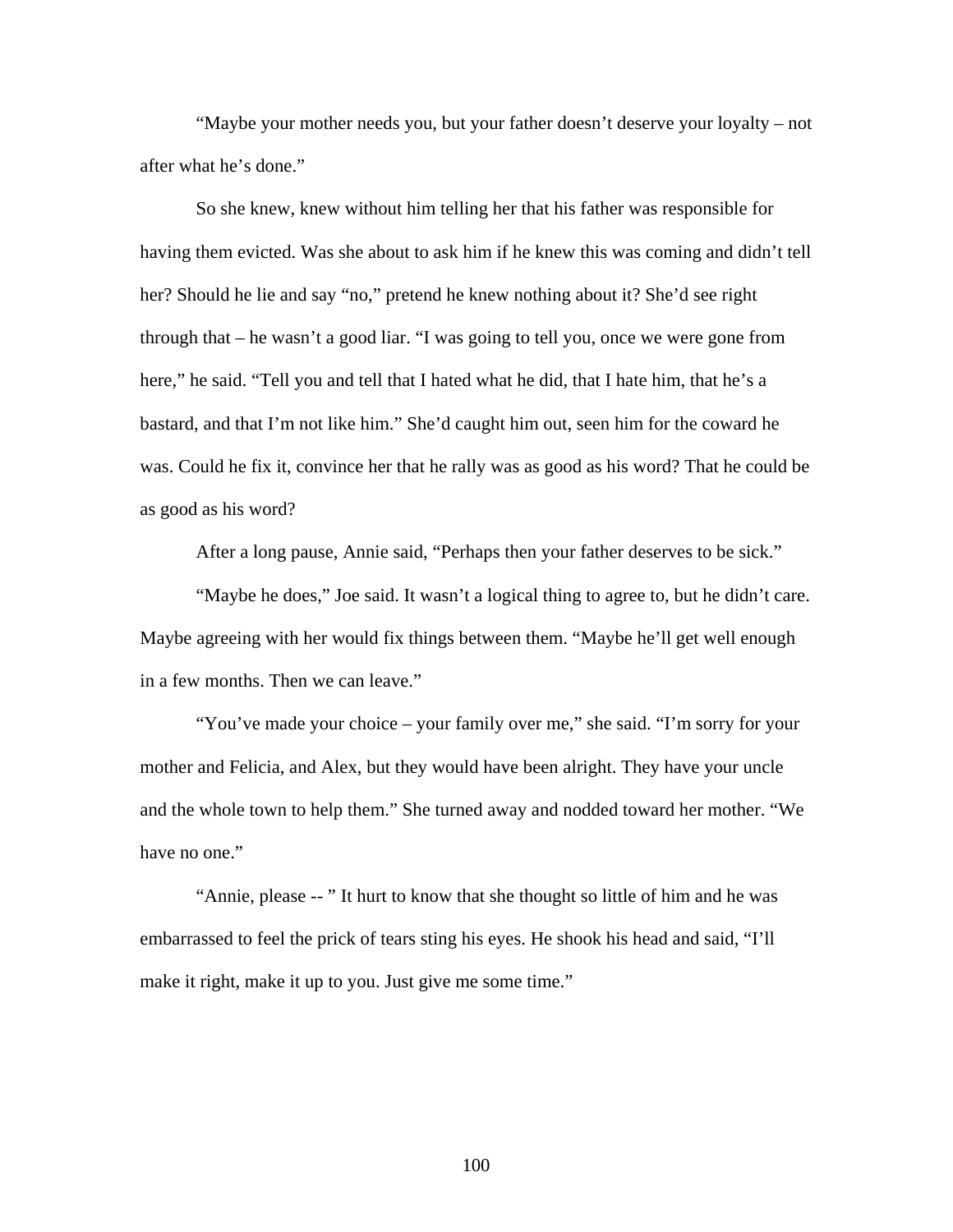She looked at him, her brown eyes penetrating him, and said, "You can't. I needed someone who would do anything for me – that wasn't you." She turned away from him and walked into the middle of the garden patch where he could not follow her.

As Joe climbed into the wagon, he knew he had made an irreversible mistake – perhaps the mistake of his life – when he had not come for her when he said he would. Funny, he thought bitterly, how you couldn't know at the time what would come out of a decision, how things seem like they could be fixed when, in fact, they couldn't. It turns out he wasn't the person he thought he was, but was really just a coward, unwilling to break the rules.

 As he scraped up the last of his eggs, Joe considered the six hogs he and Uncle Rex would have to kill and butcher today. Each one weighed more than two hundred pounds and together they would give the family enough meat – ham, bacon, and sausage – to last the year. He was thankful the hogs had done well this last year, even though they hadn't received much attention. His father always maintained that hogs were good that way. "Any idiot farmer can raise hogs without even trying," he'd said. But could any idiot farmer slaughter and butcher them properly Joe wondered.

 "I've asked Louise to come over and help with dressing the meat and making sausage," his mother said. Louise Greunig was their neighbor and his mother's closest friend. "She's bringing Hannah and Mrs. Allinson is bringing Ivy and Mae." The Allinson's were not part of their threshing ring but went to the Congregational Church with the Marshalls. Ivy was one year older than Joe and the prettiest girl in school, tall and almost regal with long, wavy hair. Mae was two years behind him, a petite, funny girl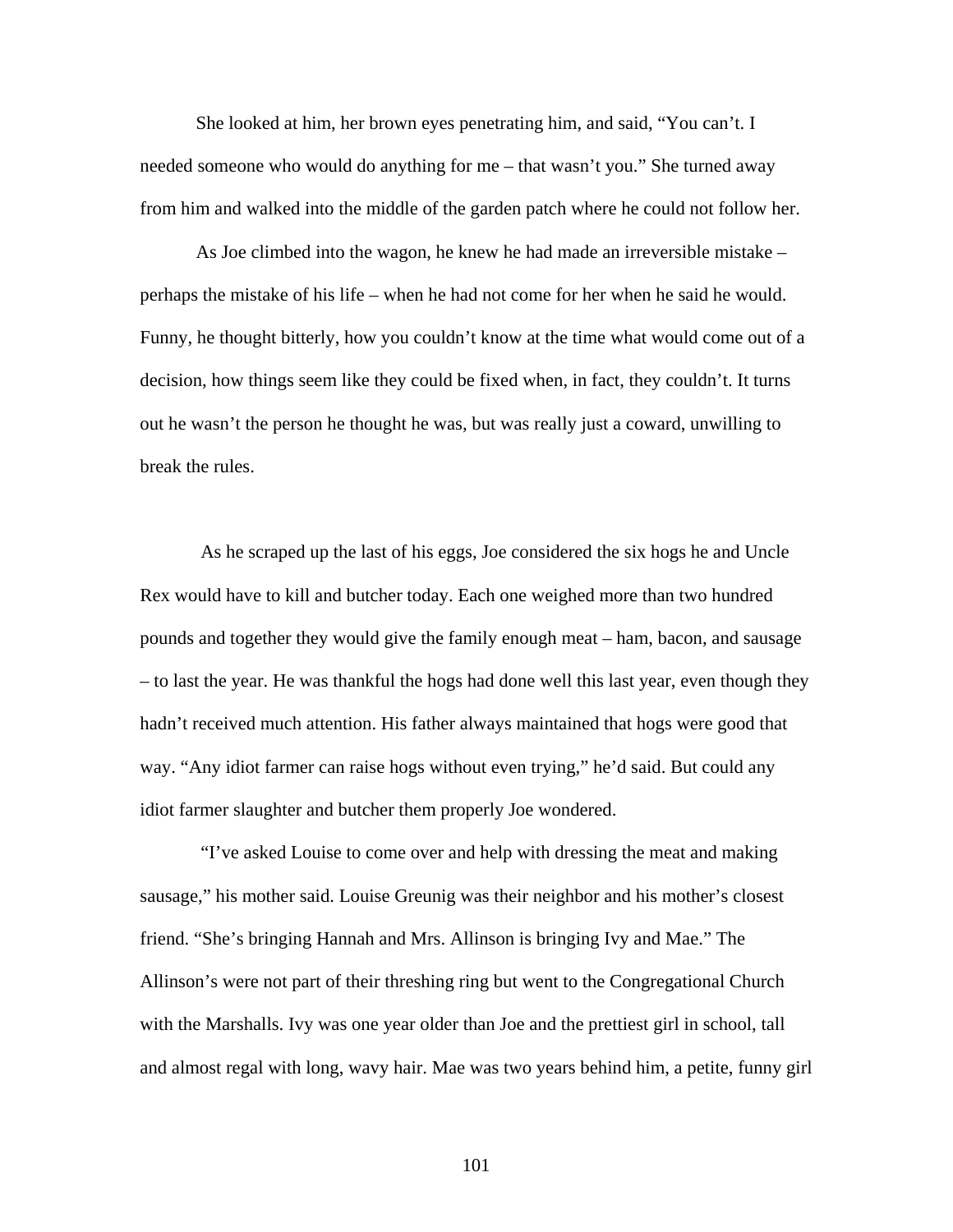who actually liked to do the recitations Miss Harrington made them do in front of the class. He didn't know the Allinsons well, but he did know they hadn't treated his family any differently since his father built the round barn or since their money was taken. And he was grateful to them for helping his mother – and for not apparently expecting anything in return.

 Uncle Rex pushed back from the table, picked up his plate and Joe's and carried them to the sink. Whenever Uncle Rex cleared the table it was time to get back to work. Joe gulped the last of his coffee, shrugged on his coat, and followed his uncle out the door.

 In the yard behind the hog pen, the water in the kettle was just shy of boiling. If it boiled it would have the wrong effect, setting the coarse swine hair into the skin instead of making it easier to scrape off. Steam rose into the chilly air. Uncle Rex climbed a ladder that leaned against the oak tree to make sure the pulley screwed into the thick branch was secure and the rope strong enough. He tied the end of the rope around the trunk with a heavy knot and left the free end dangling next to the kettle. It looked like a hangman's noose, though the condemned man would already be dead by the time the rope was tied around him. He helped his uncle set up the two wooden sawhorses and lay two thick planks eight feet long across them. As they worked, Uncle Rex started to talk.

 "I'm a terrible shot with a twenty-two – or any gun, for that matter." He grinned. "You know that old saying 'He couldn't hit the broad side of a barn'? That's me." He shook his head. "Made your grandfather mad – his son couldn't even kill rats in the corn crib." He laughed and gently dropped his end of the plank onto the sawhorse.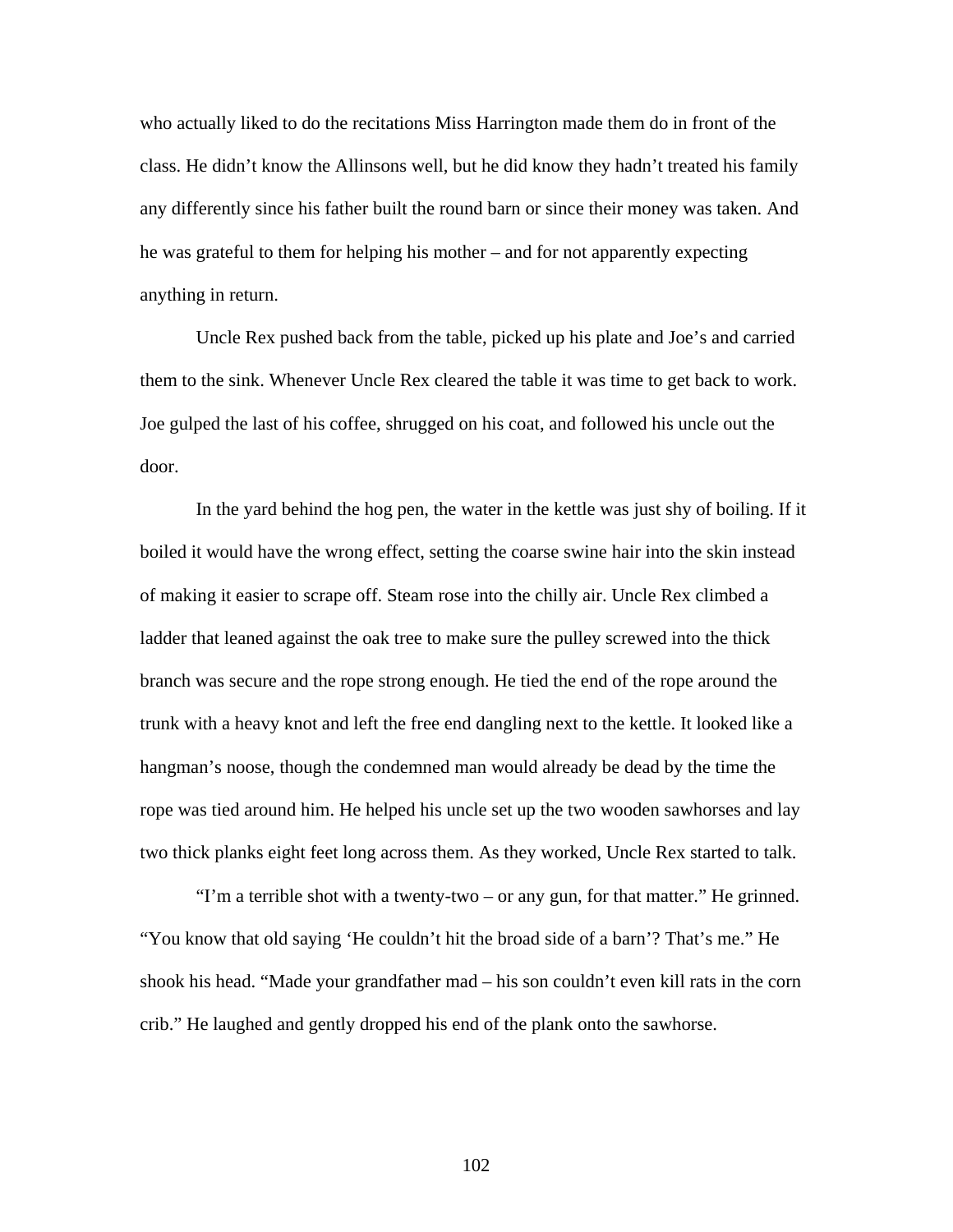Joe set down his end of the plank. "What'd you do about the rats, then?" He already knew the answer.

 "Oh, your dad got 'em – he's a good shot." Uncle Rex aligned the planks, then stood up straight. "He could pick off rats, mice. Used to bring home rabbits and birds during hunting season. I tried to keep up with him, but I'm just no good at it."

 Joe had always been accurate with a gun; he'd killed his fair share of the rats that scrambled in and out of the corn crib. But he wasn't much of a hunter and he didn't relish shooting animals, even pesky vermin, the way many of his friends did.

 "Anyway, that's how I got the butchering job," his uncle went on. "Got more talent with a knife, I suppose – though I don't like it very much either." He gave Joe a tight smile and raised his eyebrows.

 Perhaps he was talking so much to distract Joe from what he was about to do, but all the chatter was making Joe more anxious to get on with it. "Let's get this over with," he said.

 The sun had risen, though it offered little warmth yet and Joe flexed his toes inside his boots. He cradled the rifle in his arms and watched as Uncle Rex led the first hog into the small side pen, its floor covered with extra hay and sawdust to catch the blood. The narrow space of the pen would keep the hog from moving too much and the wide spaces between the slats allowed Joe to see his target. Uncle Rex stood behind and waited, mercifully quiet.

 Joe raised the rifle, peered through the sight and waited for the hog to move into position. The animal, a large boar with several dirty scratch marks on its pink-white skin, nosed around in the hay, not lifting its head enough for Joe to center it in the gun sight.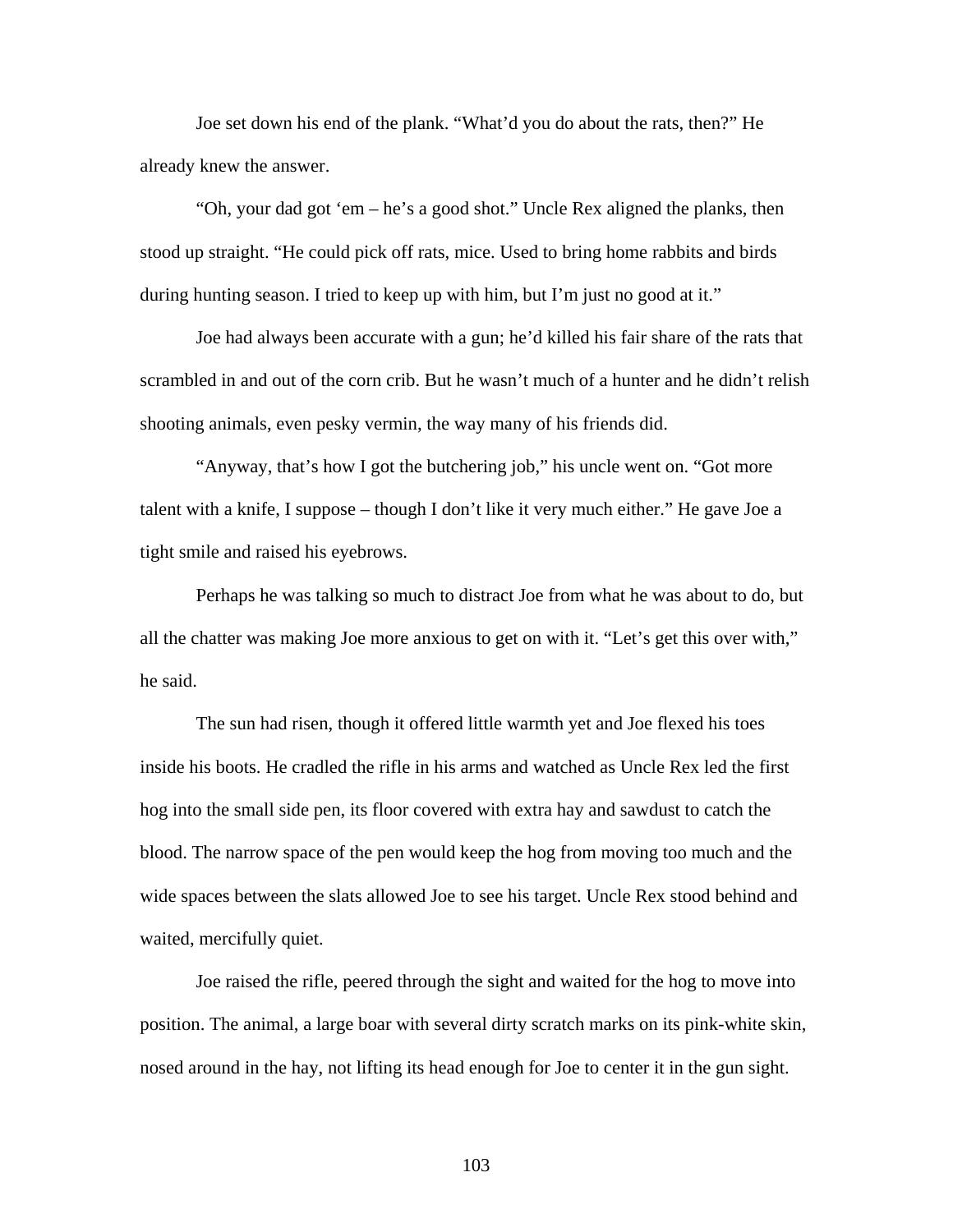He waited, one eye closed, both hands steadying the gun. Not finding anything interesting in the hay, the hog raised its head and Joe took his chance. The rifle cracked and the animal's legs went out from under it.

"Good shot," Uncle Rex said. "You're your father's son."

 He meant that as a compliment on Joe's accuracy with the gun, but Joe wondered if, as his father's son, he had turned into a bastard who didn't seem to give a damn about other people's feelings. As Uncle Rex drew the knife across the hog's jugular vein, Joe refused to look away – not because he wanted to make his father proud, but because he wanted to be clear and sure about what he was doing. Annie had always been sure of whatever she was doing and about why she did it. He wondered what she would think of him if she could see him now. The hog's blood flowed rapidly, puddling and clotting in the sawdust. He watched the dark, sticky circles grow bigger, so intent on them he didn't hear Uncle Rex at first.

 "Grab a leg," Uncle Rex repeated. They each grabbed a hind leg and lowered the hog, head first, into the kettle of boiling water. Blood spattered and speckled Joe's overalls and boots, and droplets of scalding water landed on his face as they slid the carcass up and down in the kettle. Soon the hair slipped from the skin and they hauled the body from the kettle; they removed the rest of the hair with the scraper. Uncle Rex slit the tendons behind the hooves so he could insert a strong hickory stick, then he tied the end of the rope to the stick. While Uncle Rex steadied the carcass, Joe pulled hard on the rope, hauling the animal up until it hung three feet off the ground, swaying slightly above an old metal washtub.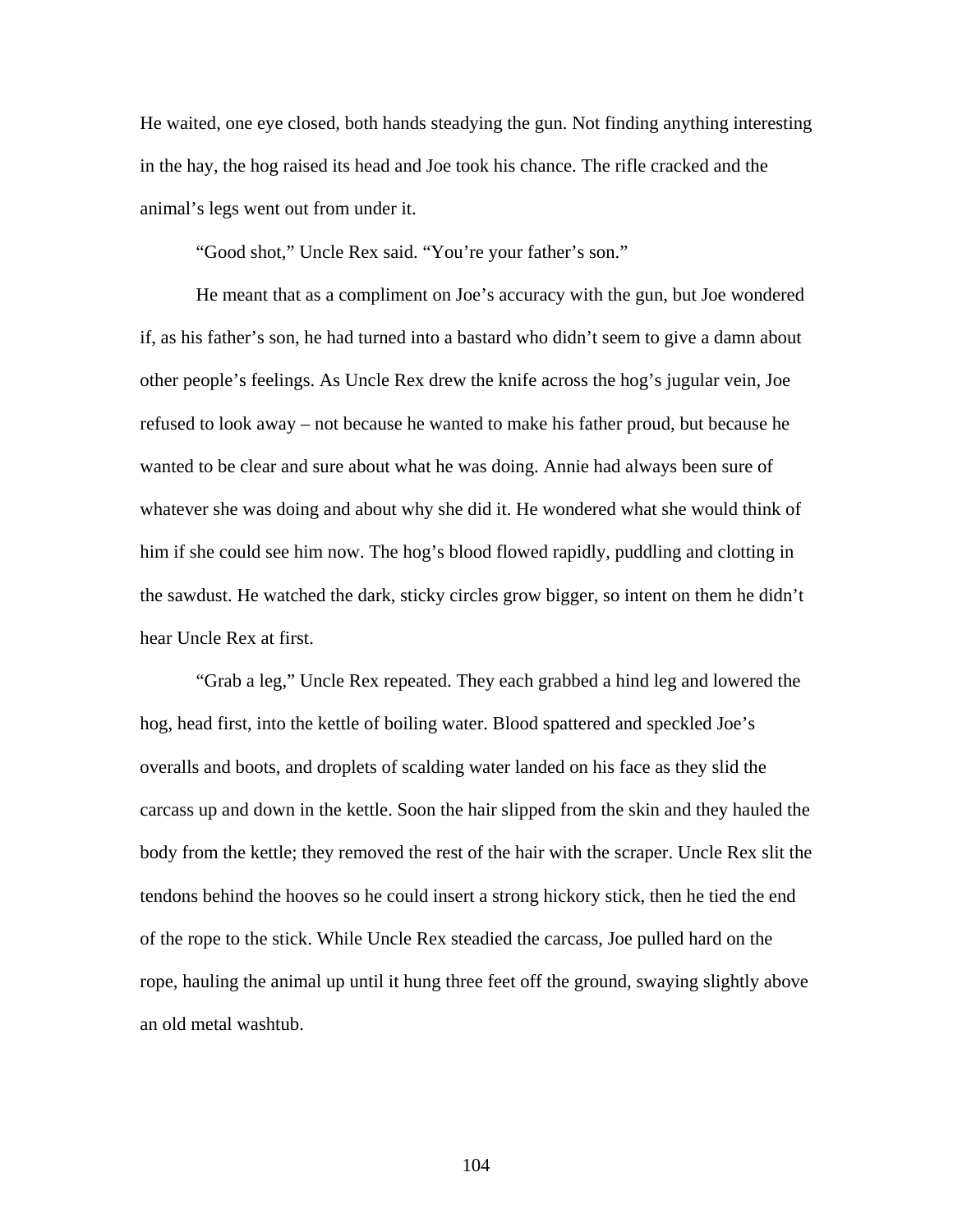It should have been easier for Joe now, once the animal was rendered a commodity, a farm product, merely a chore that required skill and precision to complete. Still, he left the cutting to his uncle. Uncle Rex sliced around the neck, through the thick band of fat and muscle, rounding the neck bone completely. He grasped the head under each ear and, with a jerking twist, pulled it off. Joe wondered what people in towns and cities would think if they saw this, if they ever considered about where their food came from. He'd long been told slaughtering and butchering were just more of the things that connected farmers to the cycle of life and being good at them was a kind of virtue. But it didn't feel like much of a virtue when he actually had to do it. He was pretty sure it was just another chore his father did efficiently, without much thought or feeling. Joe imagined he was the only farmer around here who thought of the animal as a sacrifice, something that gave its life for them. The animal had no choice and it knew no better. Perhaps that made it luckier.

 Joe watched intently as Uncle Rex cut straight down the hog's belly and opened the cavity wide. The most important thing was not to puncture the intestines and spill the noxious contents all over the precious meat. Uncle Rex's knife flicked expertly along the membrane holding the intestines to the skin. He then carefully pulled out the entrails, heart, liver and lungs. The glistening organs slipped easily out of the body, almost through Uncle Rex's hands, into the washtub. Joe poured bucket after bucket of fresh water into the hog's body cavity, cleaning it as best he could. When it was clean, they lowered it from the tree branch and heaved it onto the makeshift sawhorse and plank table. The hairless, bloodless hog was now a pale and waxy corpse, but it waited in the cold air to be butchered, not buried.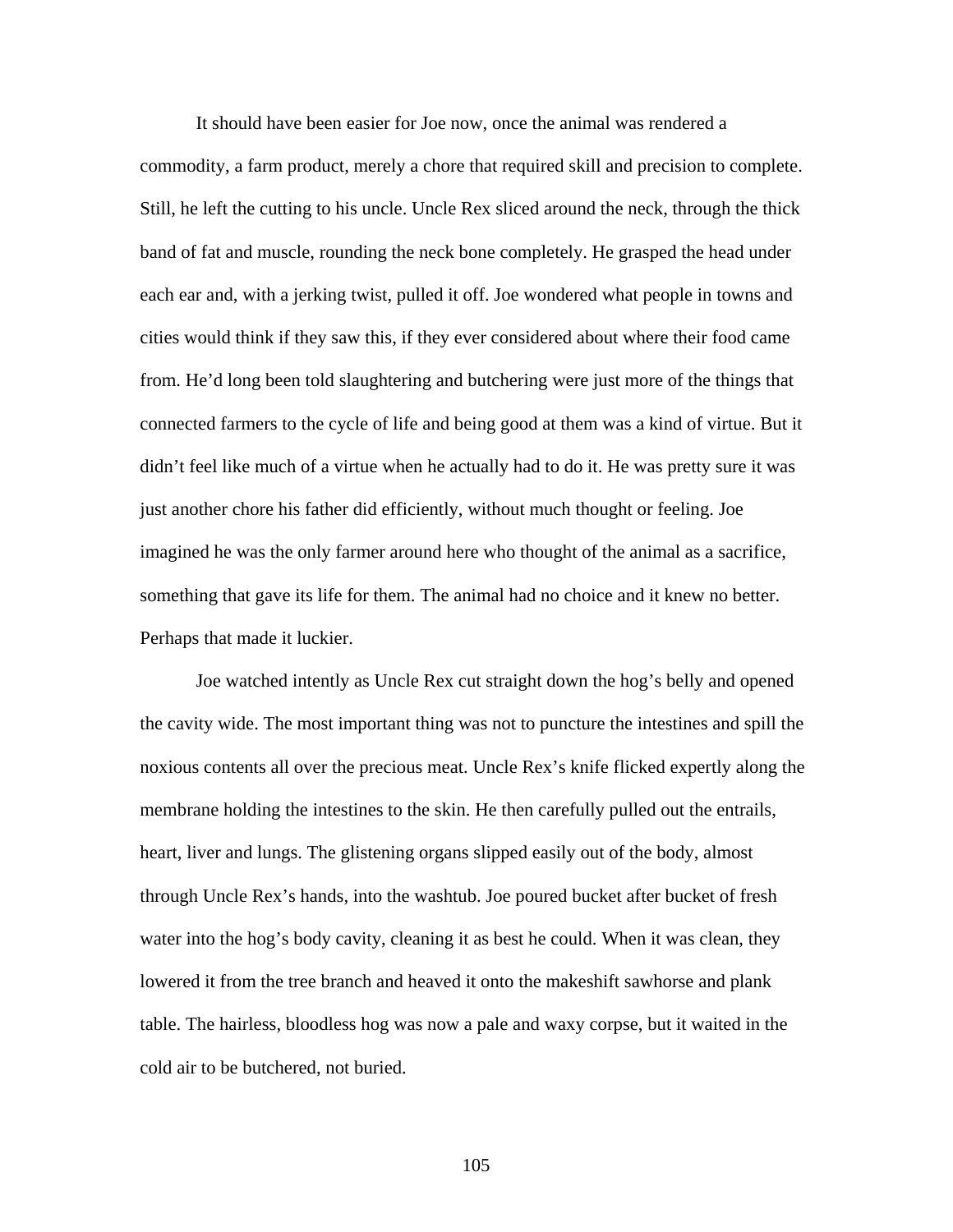They repeated the ritual four more times – shooting, bleeding, scraping, gutting. By the time he raised the rifle for the sixth time, Joe's hands shook, tired from gripping the gun so tightly. As he squeezed off this final shot, the hog turned and the bullet caught it squarely in the shoulder. The wounded animal squealed and screeched, charging the fence rails of the pen.

 "Damn it." He'd screwed it up and he couldn't take another shot with the hog ramming madly around in the pen.

 Uncle Rex sprinted toward the pen. "C'mon, we're gonna have to do this the hard way. Leave the gun. Hold this." He handed Joe the butcher knife.

 Letting out a shrill cry of rage, the hog threw itself against the fence and bared its sharp teeth. Blood poured from the hole in its shoulder, though the animal didn't weaken much. Uncle Rex waited until one of the hog's front legs buckled under it, then swung his leg over the fence and dropped into the pen. Coming in from behind the hog, he bent over and lunged, knocking the beast over onto its side. He straddled the hog, which was now too weak to throw him off or wriggle away, though its head rolled violently back and forth, teeth snapping, squealing. It could still inflict a nasty bite to the leg or slam either of them hard enough against the rails of the pen to break a bone. A swift kick in the ribs or in the meaty part of a thigh with those hard hooves would hurt like hell. Joe had seen these injuries before – ragged gashes, purple-black bruises on swollen flesh.

 "I can't cut him like this," Uncle Rex shouted. "You're going to have to get in here with me."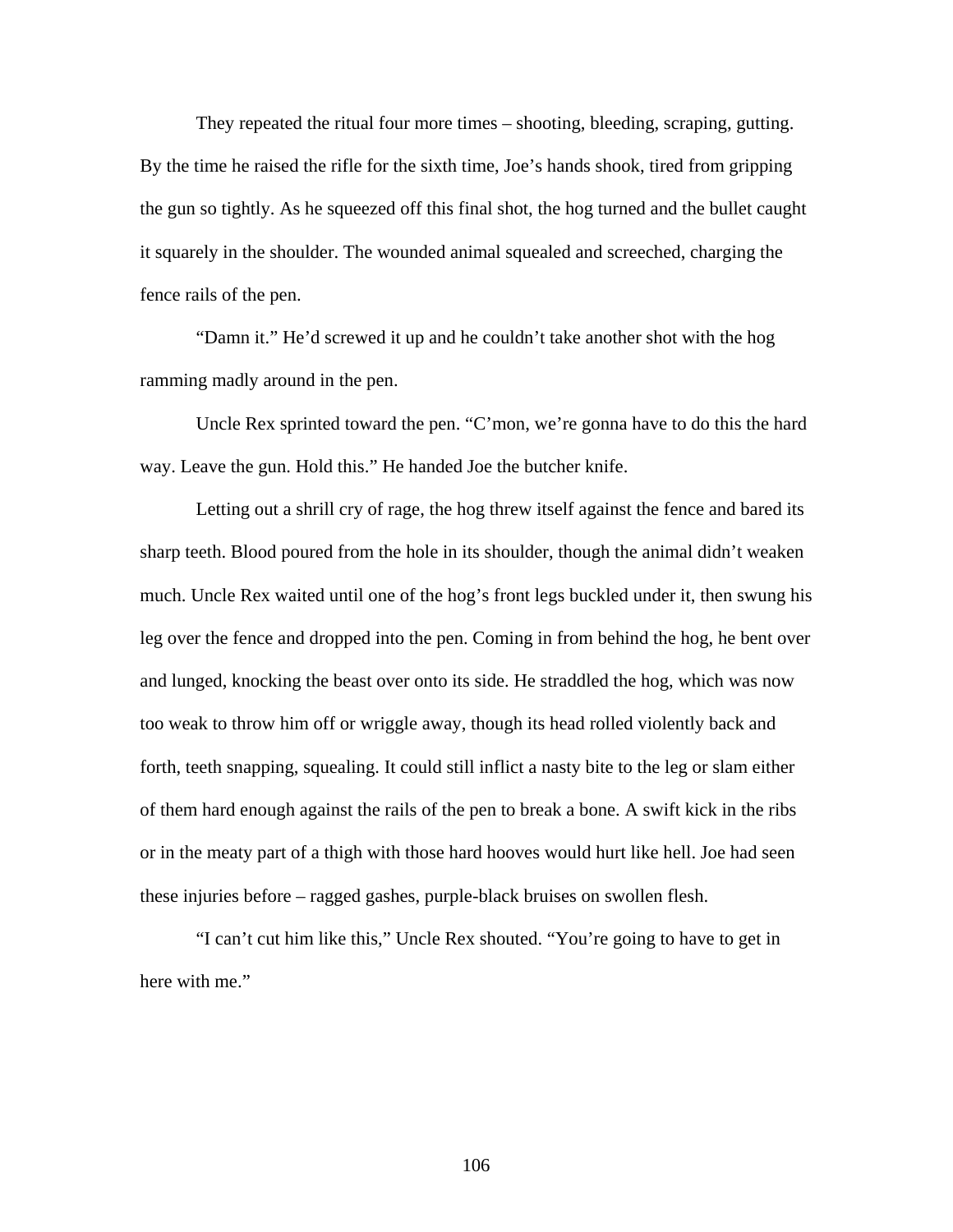Joe could see this hog did not want to be sacrificed and it made him angry. Why the hell couldn't it just take the bullet like the rest of them? He gripped the handle of the butcher knife tightly in one hand and climbed up onto the rail of the hog pen.

 "Hold on." Joe swung himself over the fence and dropped into the pen. He knelt next to the hog and leaned his weight against the side of its head. Underneath Uncle Rex, the animal continued to writhe, its coarse hairs digging into his hands. Its blood smeared Joe's arms and neck. Every twisting, jerking movement of the hog's head made Joe angrier.

 No longer caring about the beast's snapping teeth, Joe gripped it under the chin and pulled the head back to expose its throat. In one swift, yanking motion Joe pulled the knife blade hard across the hog's neck, cutting deeper than he needed to. He saw the slit open like a sudden crack in the winter ice over the pond. The blood rushed, thicker and stickier than anything he'd ever seen. The squealing cries died immediately. Underneath him, the animal kicked and moved one more time, a spasm like a great exhalation of breath. Then the kicking stopped and body went slack.

 Joe rolled himself off the carcass, through the pools of still-warm blood, and heaved himself out of the pen. He leaned heavily against the fence. Both he and Uncle Rex were covered in blood; it stiffened their overalls and clotted in the laces of their boots.

 "You alright? You made quick work of him." His uncle looked at him closely. "Seemed like you took that one personally."

"Son of a bitch made me mad."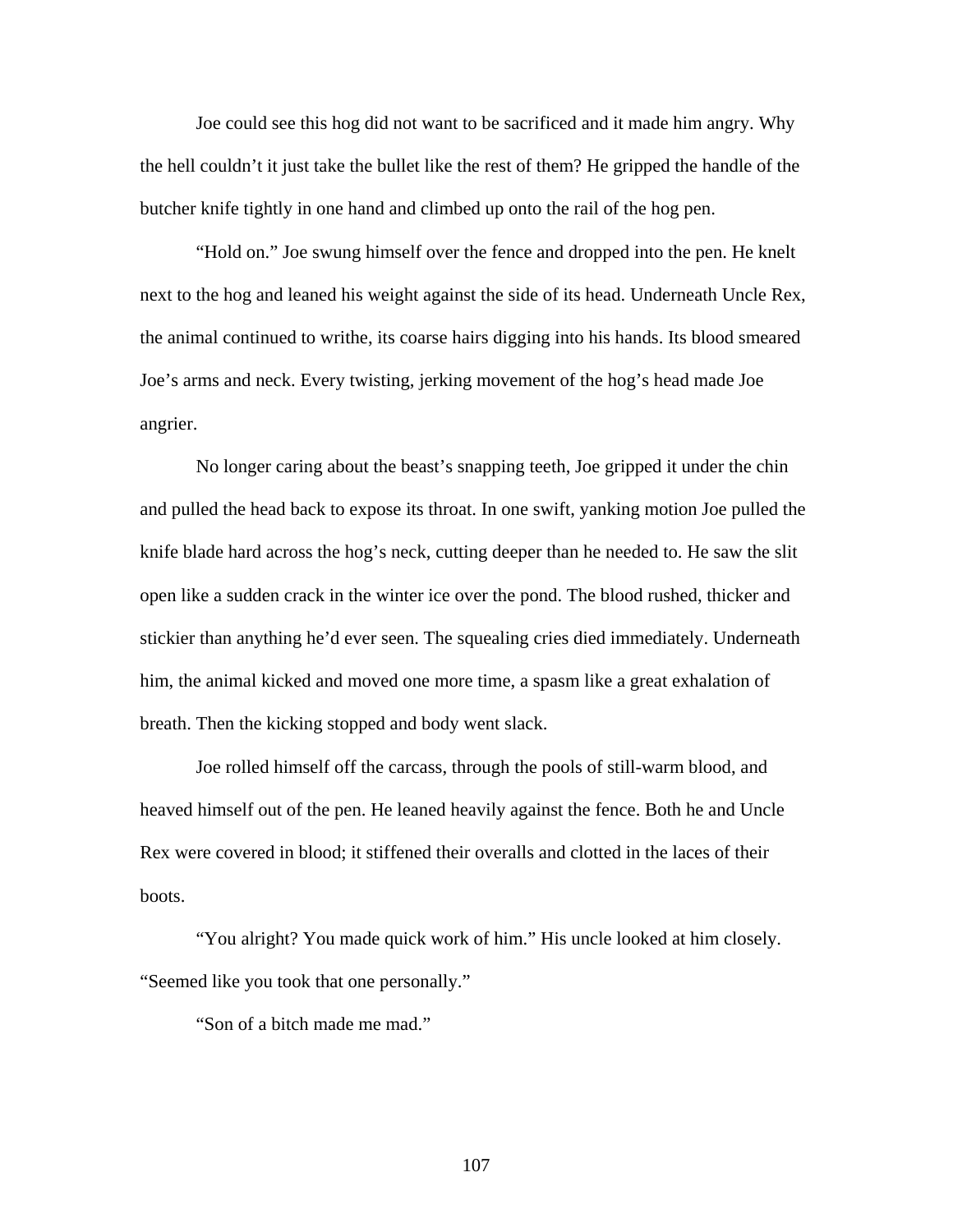"Glad it was the last one. Wouldn't want to have to do that again," Uncle Rex said.

 Joe wanted to scream "I never want to have to do any of this again." He leaned over and vomited instead, emptying his gut onto the frozen ground. When his queasiness passed, they dragged the carcass to the kettle and finished cleaning it. Trained by the last five hogs, Joe went through the procedures of lowering the carcass into the boiling water, scraping off the hair, and pouring water over it without thinking about what he was doing. Still charged by the fight with the pig, he took the butcher knife and cut the carcass open with almost as much dexterity and efficiency as his uncle had. He thought about the hog's blood spraying him and about the blood that speckled his father's blanket. What he'd just been forced to do, his father would have done it without a second thought. He didn't think he could do this much longer. Over the last six months surely he'd done enough.

 By mid-day dinner, six hog carcasses were laid out across the plank table, waiting to be dressed. Sitting at the kitchen table, his overalls and boots shucked and left on the porch, Joe stared at the plate of stewed chicken in front of him. He felt the tiredness lodging in his arms and legs. He wasn't sure if he'd be able to get up when the meal was over. He could imagine what Annie would think of him now -- tired, crusted in blood, every bit the effective hog slaughterer. Undoubtedly she would compare it unfavorably with the life he'd passed up with her. She would be right, he supposed.

 "Nice shooting out there, Joe. Not your fault that last one tried to get away from you," Uncle Rex said. "You're almost as good as your dad." He turned to Joe's mother. "How's he doing?"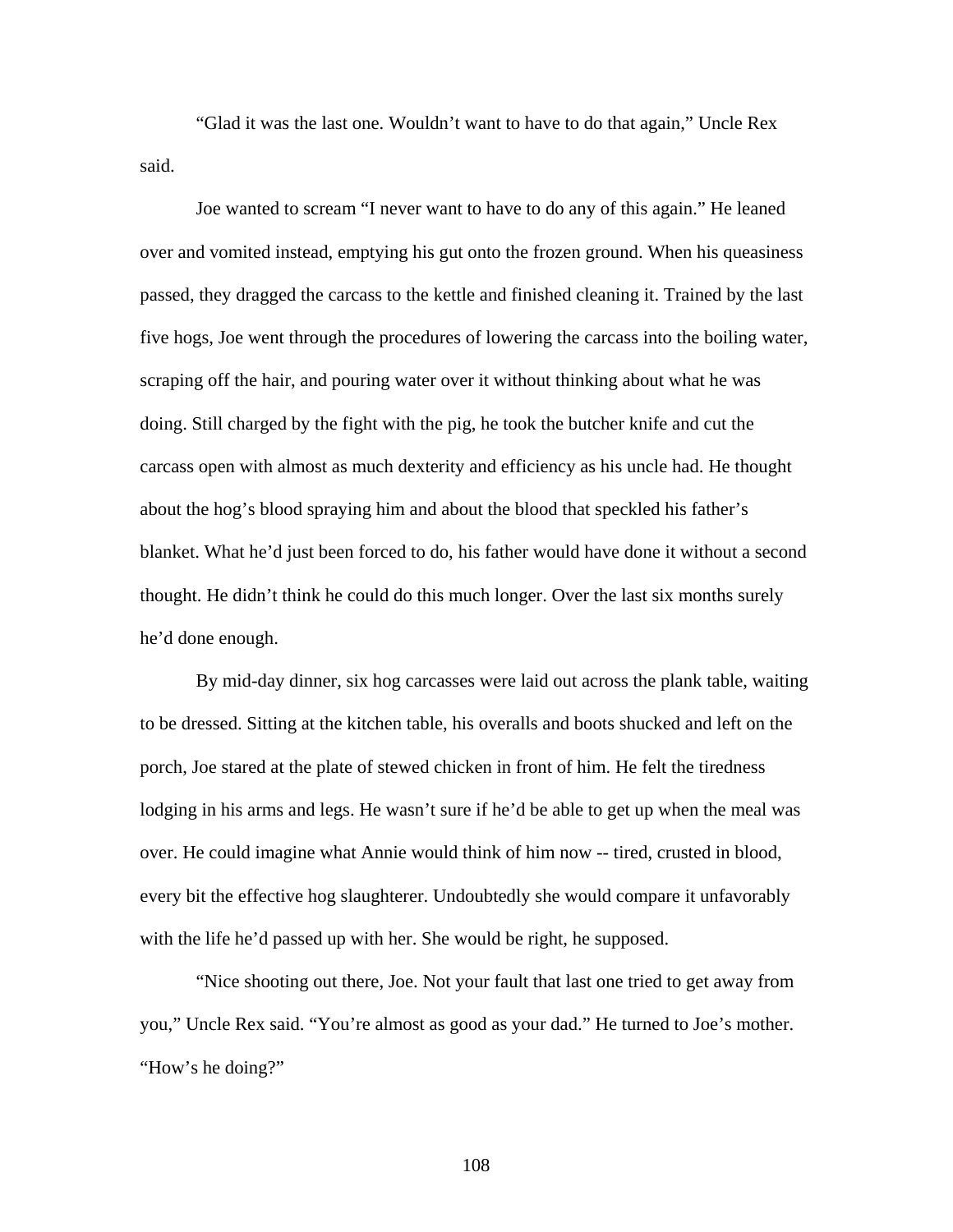"He isn't really sleeping. Can't 'cause of the cough. And he isn't really awake either." She set a basket of bread on the table and sat down, though she didn't eat.

"I guess that plaster Felicia made didn't help?" Joe said.

"Not much, but she's still up there. Won't leave the room."

 Louise Greunig thumped into the kitchen just as Joe and Uncle Rex finished eating. She carried a heavy, cast-iron meat grinder in both hands. She was a broadbreasted woman who seemed to fill the whole room. Her heavy, blonde braids were pulled up onto the top of her head and her cheeks were red from the cold. Her daughter Hannah followed her, holding a small wooden box of herbs and spices they would need to make sausage. Behind the Greunigs trailed Mrs. Allinson, and her daughters, Ivy, and Mae

 "Hope those hogs are ready to go, Margaret," Mrs. Greunig said. "By the end of the day we'll have you set with plenty of sausage and souse for the season."

 "I appreciate your help, Marta," his mother said. "We always seem to be trying to catch up around here."

 Mrs. Greunig set the sausage grinder at one end of the farm table. "Rex, bolt this down tight to that end. I think Hannah can do the grinding. Ivy can do the mixing and I'll stuff." She bustled around the kitchen as if it were her own. "Margaret, you can prepare the meat for the grinder and Lorene and Mae can handle making the souse."

 While Uncle Rex bolted the grinder to the table, Mrs. Allinson filled a heavy pot with water from the pump over the sink. Hannah unpacked the spices from the box while Joe's mother passed heavy crockery bowls to Ivy, who set them on the table.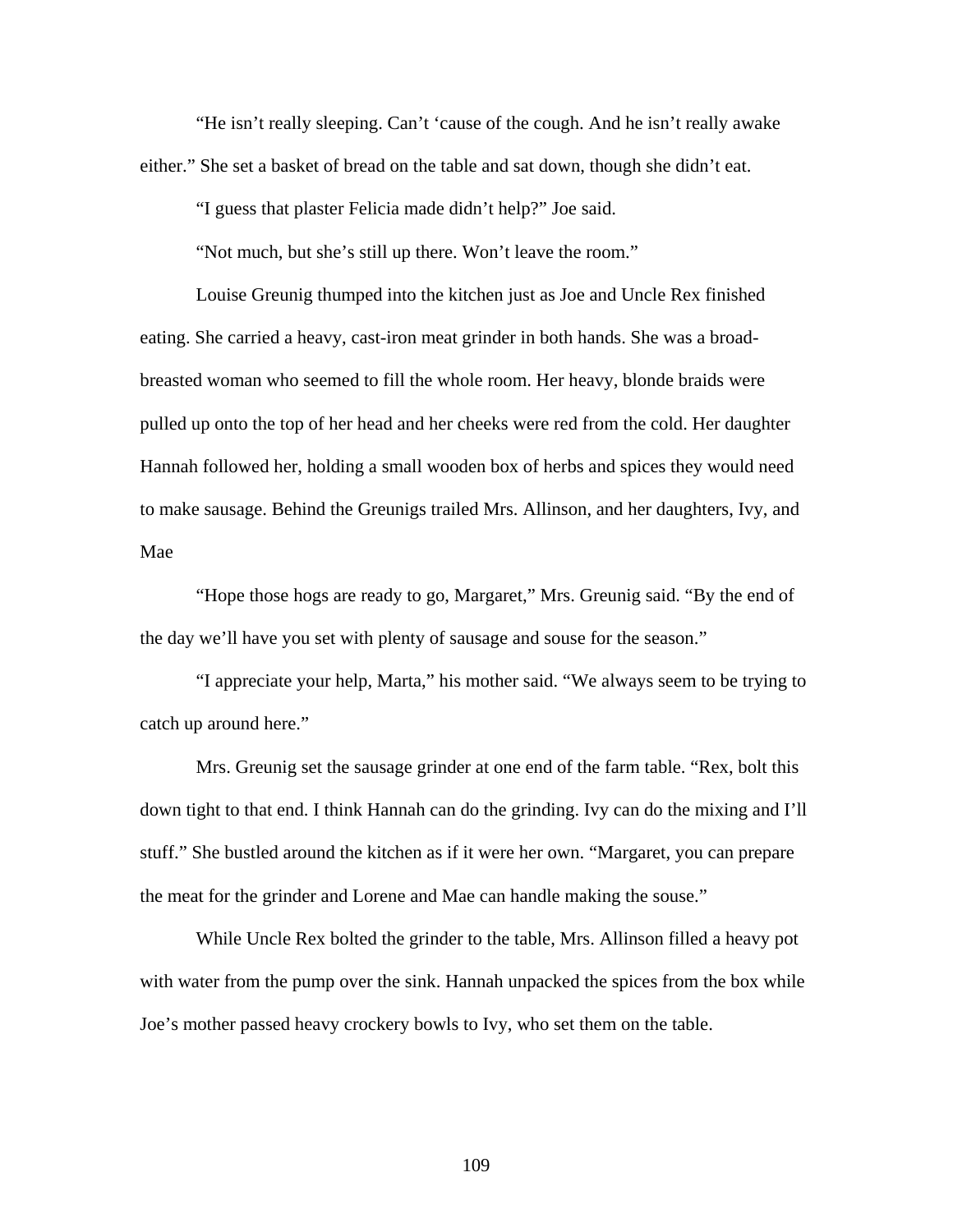Aware that the kitchen was now full of women and that he was in the way, Joe edged toward the door. On his way by, he nodded a silent greeting to Ivy and Mae. Uncle Rex followed. They were halfway across the yard when Mrs. Greunig appeared on the porch.

 "You men will take care of the lard out there, please," she shouted. It was not a request, but a command.

 Joe dumped the water from the big iron kettle and relit the fire. He was in charge of the lard while Uncle Rex butchered the hogs. The lard was an important task and in past years it had been Felicia's job. She had the patience for the constant stirring and was skilled at feeding small sticks into the fire to keep it at just the right temperature. But this year she was excused.

 Uncle Rex used a chopping axe to cut each carcass down the middle on each side of the backbone, staying as close to the bone as he could. With a butcher knife he removed the loins and the hams and the shoulders, their joints cracking with resistance. The lean trimmings he set into a large crock on the table to go into the kitchen for the sausage. He dumped several chunks of fat from the hog's gut into the pot to start the lard.

 As the fat heated and began to render, Joe added more chunks and more sticks to the fire, increasing the heat and bringing the fat to a slow boil. He stirred the pot almost constantly with a large, wooden paddle, stopping occasionally to help Uncle Rex move a carcass. The rich smell clung to him, threatening to make him sick for the second time that day. He took a deep breath of the cold air to sooth his stomach.

 In the meticulous movements of feeding the fire and stirring the pot, he felt his anger subside. He was surprised at how easily he'd pulled the knife across the hog's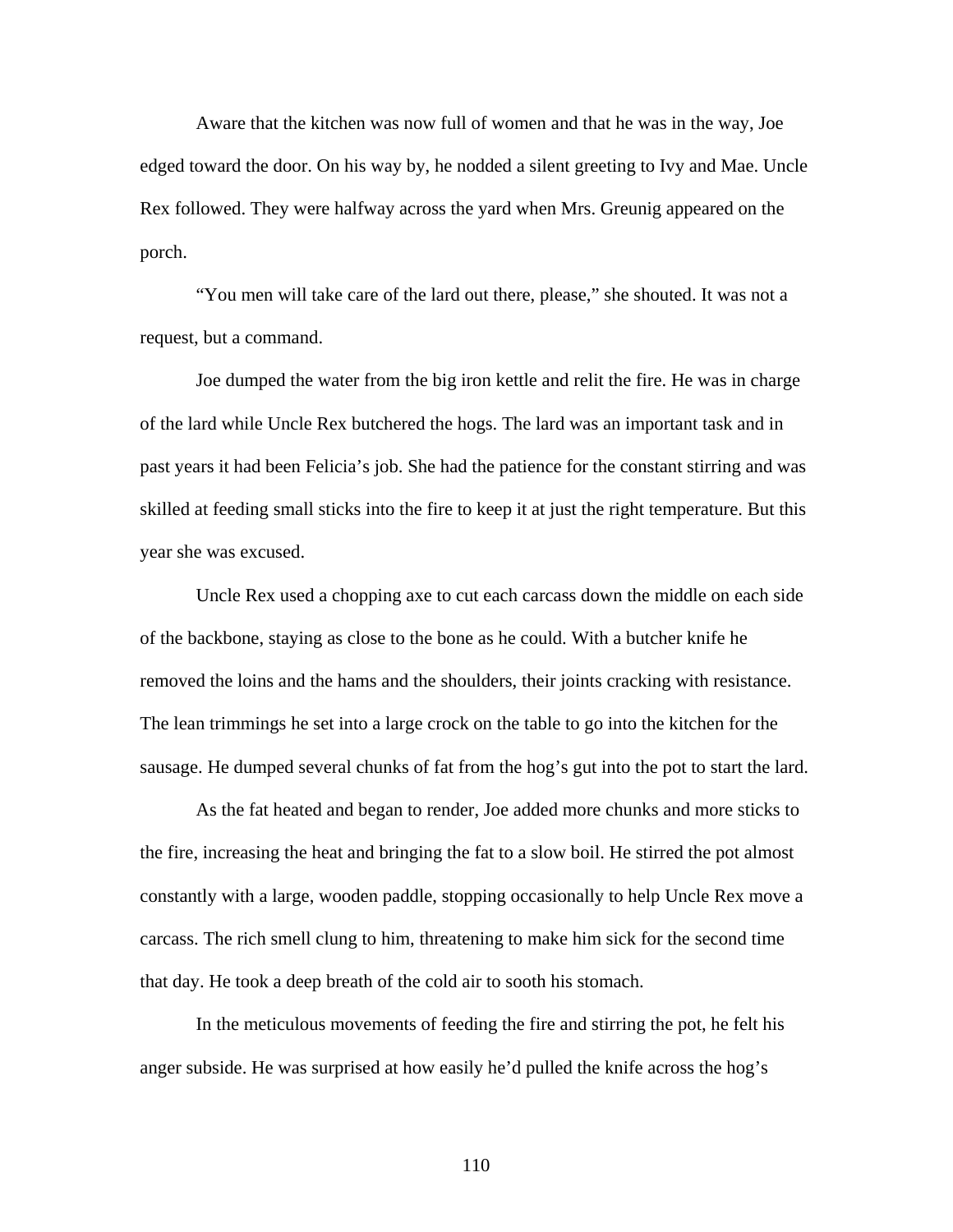throat. At the time, he'd believed it was impatience to get the job done. Now he could see it was a release of tension, the culmination of so many things – frustration at the animal merged with his own anger. The animal was just one more thing that refused to bend to his will. In the fight, Joe allowed himself a moment of irrationality, a loss of control. Now he could kill when it was required, something Annie would also recognize for what it was – a kind of cowardice. But Joe also welcomed the loss of control, wondered when it might come again. Perhaps it was the only kind of freedom he would be allowed again, now that he was a slave to this place, to this routine.

Joe bent to add more sticks to the fire, aware it would increase the temperature and bring the fat closer to its boiling point. As the water from the fat evaporated, the temperature would rise, and he would have to rake out the fire to lower the temperature. It was like a science experiment and, like an experiment, he could control the variables. This was the closest he would ever come again to doing a science experiment again.

 As he poked more kindling under the pot, he though again about how Annie was really gone. He'd been by the poor farm several times and did not see her. But even if she never left Franklin County, she was gone from him -- and with her went any future he had away from here. He'd missed his chance. The fire suddenly glowed hot and singed his fingertips. He pulled his hand back with a loud curse.

While he waited for the lard to finish boiling, Joe carted a tub full of trimmings into the kitchen where the women had a full production line going. Mrs. Greunig pulled several organs and some of the lean meat from the tub and filled the sausage grinder. "You've done an excellent job today, Joe," she said. "You got all the slaughtering and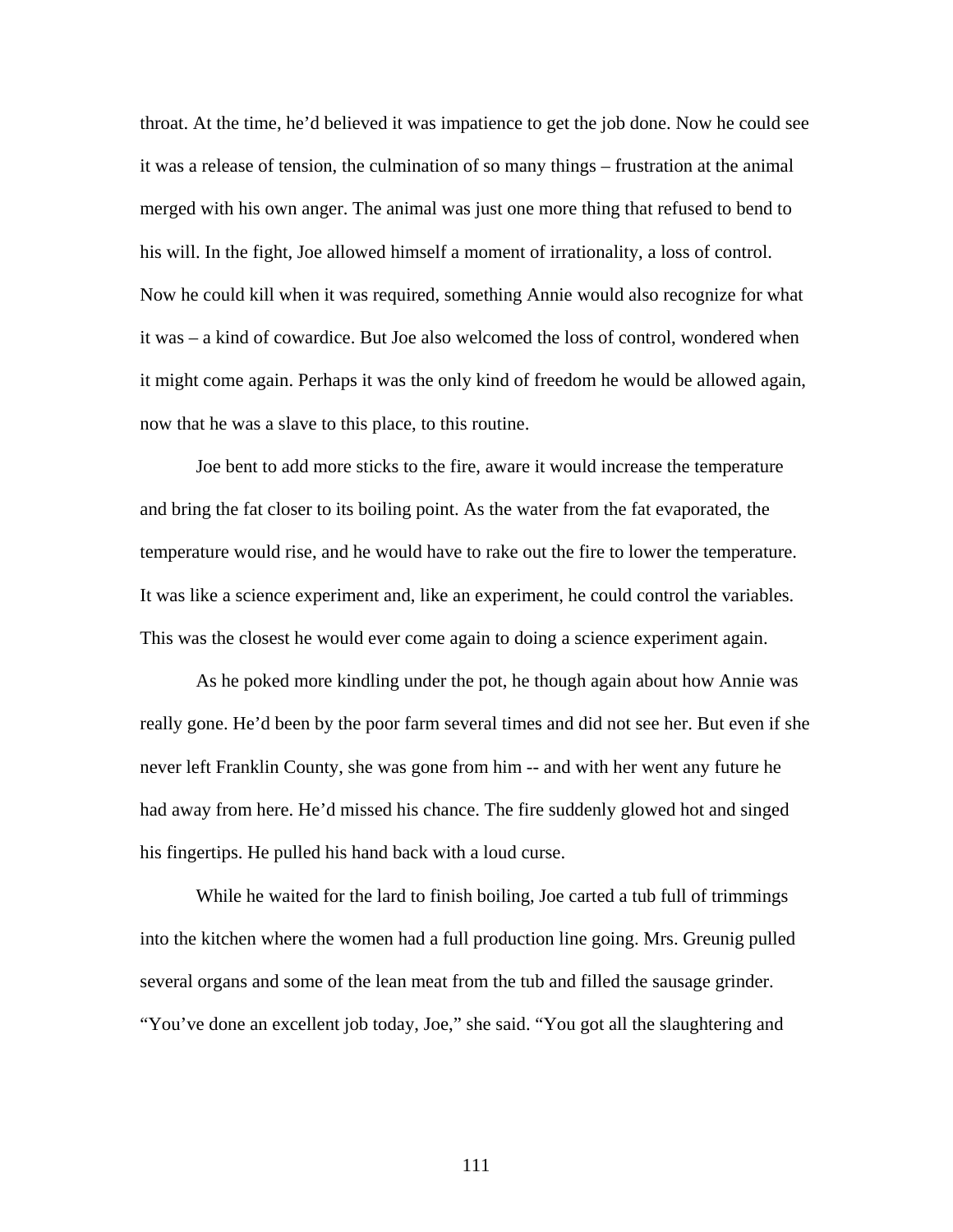butchering done in one day." She leaned over and turned the grinder crank. "And you handled a difficult animal. You're really a farmer now."

Joe mumbled a thank you for what he assumed was a compliment. He would be polite as long as they didn't say his father would be proud of him.

He returned to the pot of boiling lard and stirred it again. If his father lived, he would never be the same again. And, if by some miracle he was able to work again, Joe wondered how he would ever work side by side with the man. At least as long as the old man was confined to his bed, Joe could ignore what he'd done and keep on working until he was too tired to think about it. If his father died, Joe wondered if his own anger and bitterness would fade. Could those things be buried in the ground with the casket?

 "After all this hard work, we deserve a bit of a good time. I think we should over to MacKenzie's," Uncle Rex said over Joe's shoulder.

 This was the first time Joe had ever been invited to the tavern. He was clearly under age, though he wasn't sure that mattered much these days. "I don't think Mom will approve," he said.

"Don't worry. I'll fix it with her Lets finish up here," Uncle Rex said.

Uncle Rex began setting up for the curing and smoking they would have to do. Once the lard was finished, Joe went into the barn to get the barrel they would need to cure the bacon. He pushed the barrel over onto its side and began rolling it, kicking it every so often to keep it moving down the slight incline of the yard. As he rolled it past the back corner of the house, Joe kicked the barrel hard enough to send it skittering across the frozen ground until it hit the rock wall of the well with a cracking sound. One of the barrel's curved wooden slats was split. It was the only barrel they had and Joe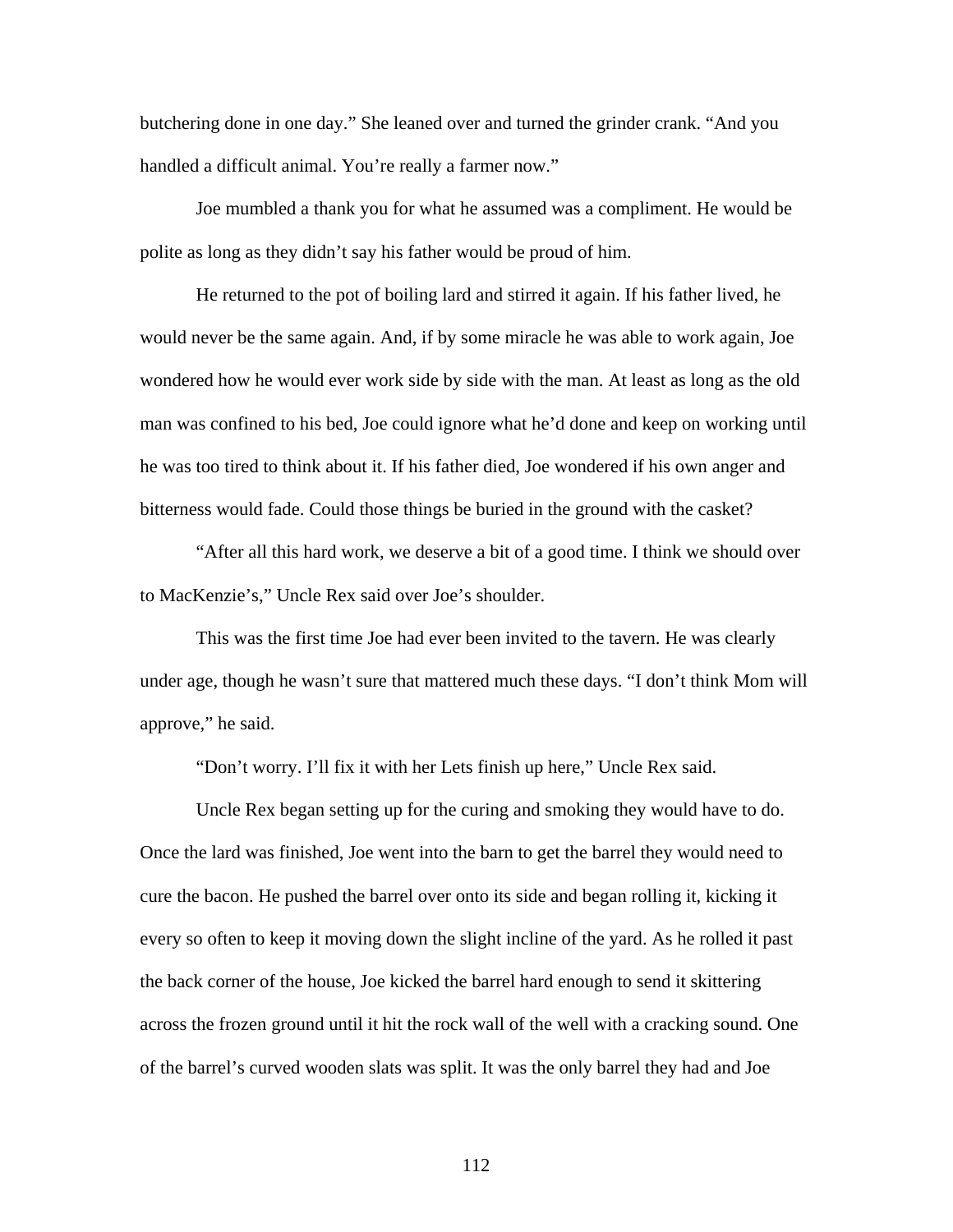would have to fix it himself. This chore would not be finished and this day would not be over until the bacon had been set up in that barrel to cure.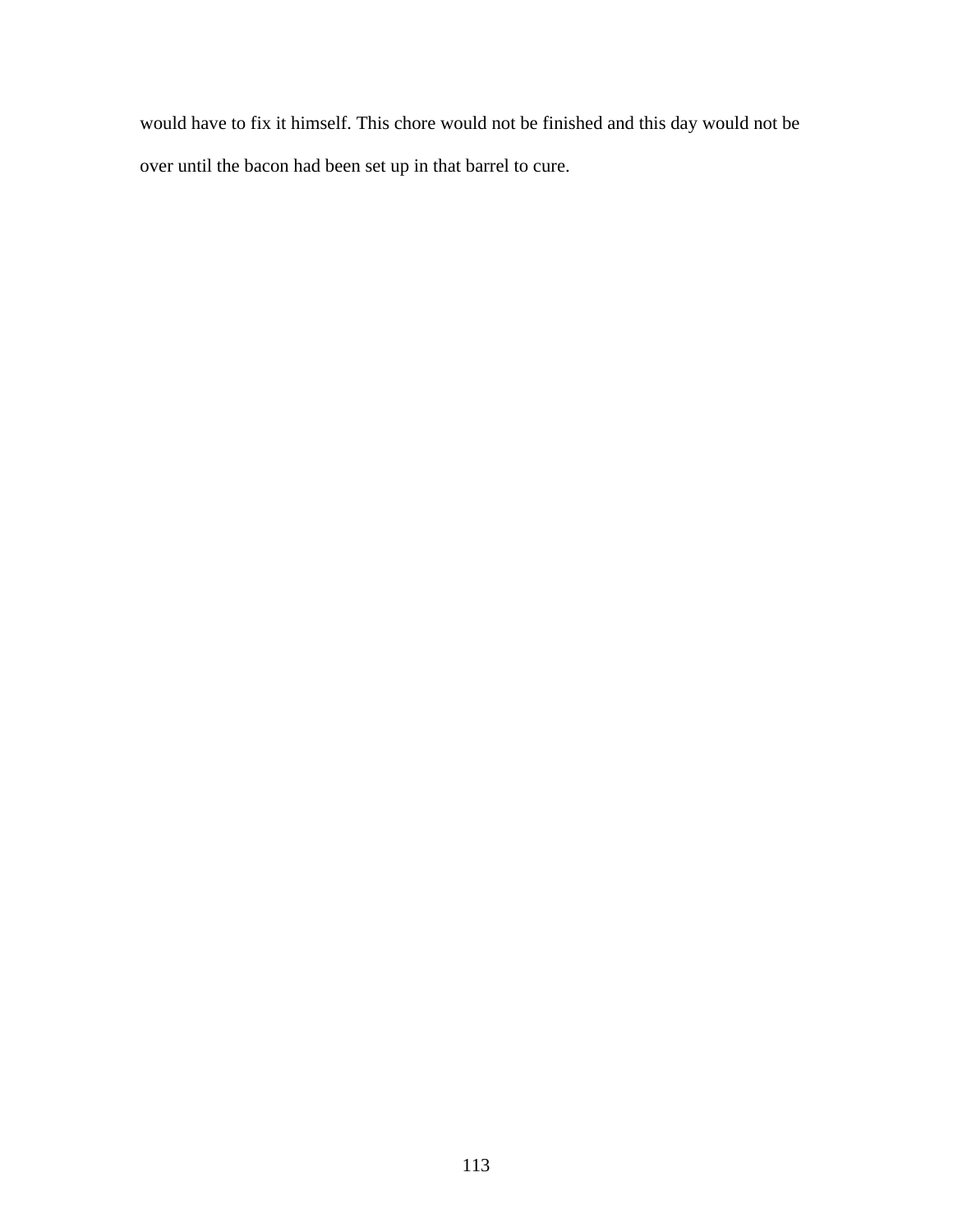## **CHAPTER TWO: MAE**

## **September, 1924**

 After lingering somewhere between life and death for weeks, Ivy Allinson Whitsett died quietly in the childhood bedroom she once shared with her sister, Mae, in the Allinson family's rambling farmhouse. But her baby girl lived. That was in late March and by now, six months later, Mae had finally learned to read the baby's moods. The infant alternated between a placid quiet  $-$  a quiet that at first made Mae think there might be something wrong with her -- and a fretting fussiness that never quite reached screaming. Mae was surprised to find that she knew instinctively how to calm the baby simply by laying hands on her back or walking with her draped across one shoulder like a small sack of flour.

The baby was named Lily Charlotte, an odd pair of names chosen by Ivy before the birth. No one, including Lloyd Whitsett, Ivy's husband and the baby's father, seemed to know where the names came from -- there was no Lily or Charlotte in either the Allinson or Whitsett families. Mae supposed Ivy took the names from books she'd read, though she couldn't recall characters with those names in any of the storybooks or novels on their bedroom shelf. Still small and pink, and just beginning to uncurl, Lily had already become Mae's responsibility, a burden Mae willingly accepted.

At twenty-two, Mae was three years younger than Ivy and often felt she lived in her sister's shadow. But somehow she'd slipped fully into Ivy's place now, becoming a surrogate mother to the baby. She'd done so without resenting Lily – unlike her own mother who blamed the child for Ivy's death.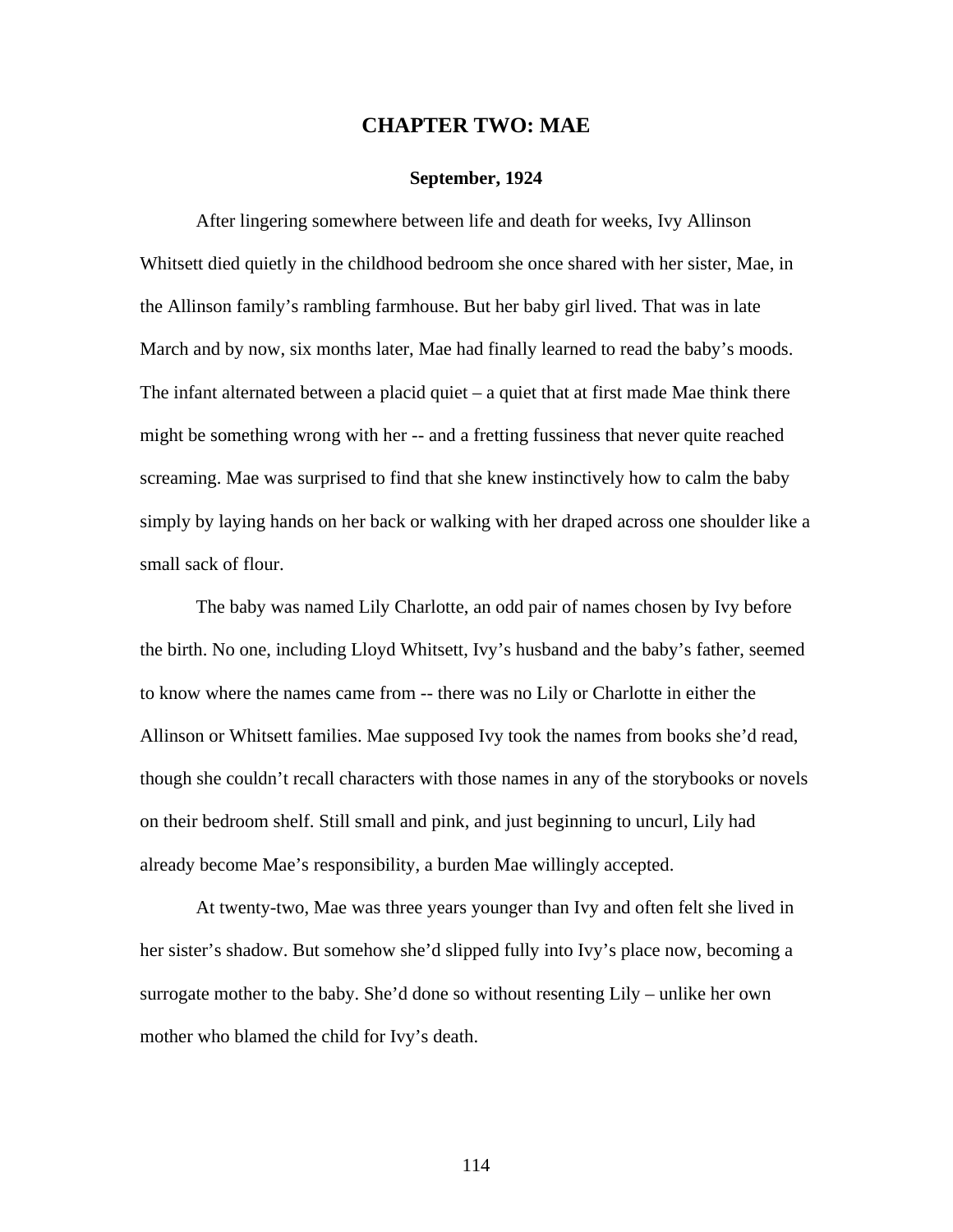As the September days grew shorter, Mae was busier than she'd ever been before, always moving, much the way her mother and father moved from chore to chore. Sometimes the constant needs of the baby kept Mae from thinking too much – and sometimes the work merely occupied her hands, leaving her mind free to contemplate all that had happened. This morning, as she gave Lily her bath and gently soaped the baby's limbs, Mae thought how pretty the child was. She was lovely, as her mother had been, with an oval face, delicate features, and thick eyelashes. But unlike her mother, Lily was sturdy, with long, stout arms and legs that moved constantly. It was as if the energy Ivy lost during the course of her pregnancy was absorbed by the child and now it was ready to be expended by her kicking legs and waving arms.

After the bath, Mae laid the baby on Ivy's empty twin bed to diaper her. The bed remained in their shared bedroom long after Ivy married Lloyd a year and a half earlier and moved into a small house in Welden, several miles away. At first, the empty bed reminded Mae of the sister she'd lost; now it was a workplace where Lily's clothes and blankets were piled, waiting to be folded and put away. With her sister gone, Mae found herself talking to Lily as if she were Ivy, telling the baby about her life and asking her questions, as though she might get the same kind of sisterly answer she used to receive.

"Lily, you'll like Paul. He's very handsome, most handsome boy I ever met. He's not tall, but he has a nice, lean build and dark, wavy hair. He gets that, and his olive skin, from his mother. She's half Italian." Mae was flattered when Paul Harper bid high on the lunch she'd prepared for the school's annual box lunch two years earlier. They had eaten it together on the schoolhouse lawn under a tree. He'd intrigued her with his talk of Chicago, describing its tall buildings, bustling streets, and mass of people as if the city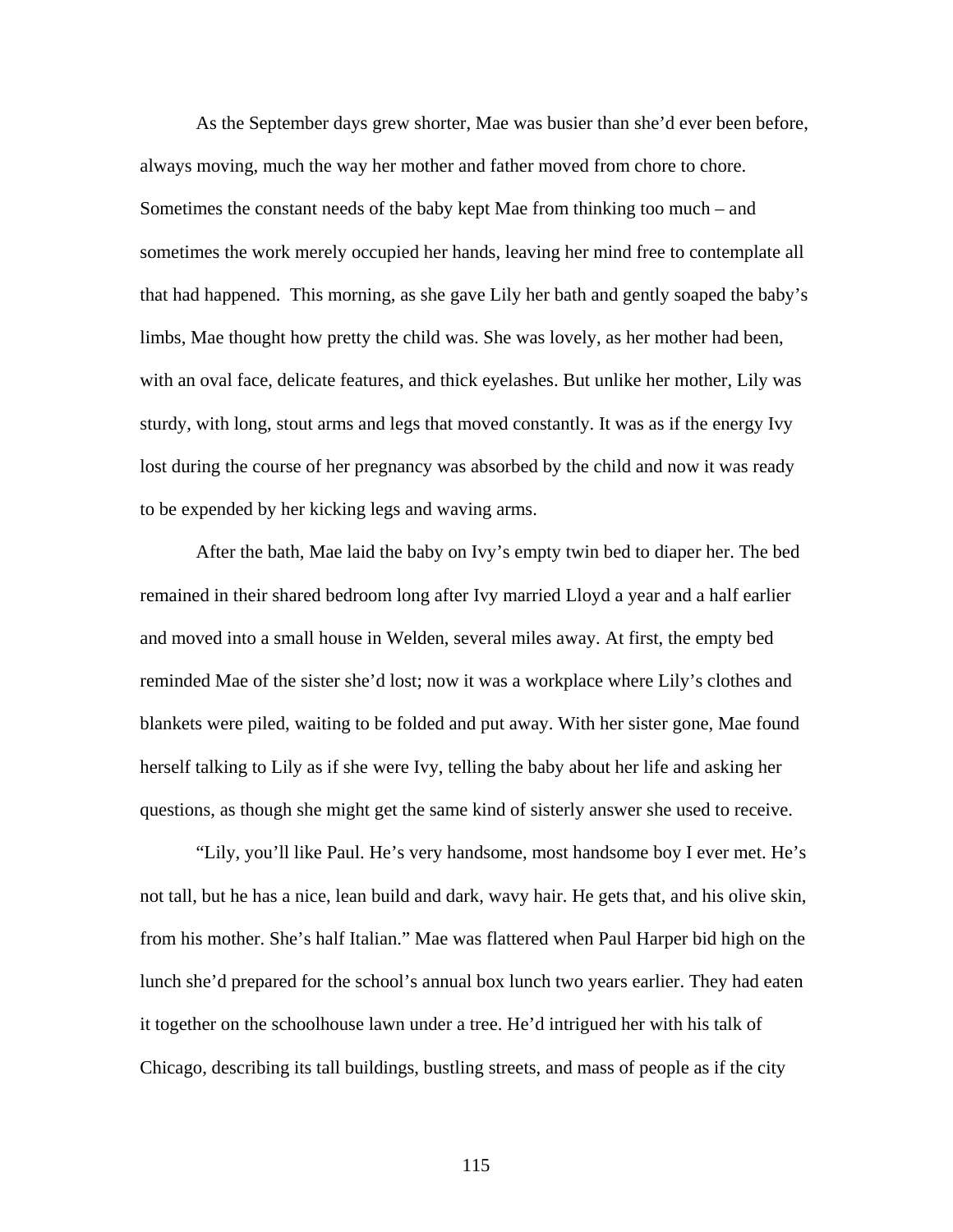were a magical place. He'd laughed when she said she'd only been as far as Ames, but had listened with interest to the story of her family's trip there to visit her cousins. They had sat close together under the tree and there was a physical pull between them that seemed to draw them together almost as much as the talking had. From then on, they had eaten lunch together and talked about many things, including the many places they had yet to see.

She folded the cloth diaper around Lily's wriggling leg and pinned it into place. "I'm sure some people wondered what he was doing with me. Me, with my unruly hair and glasses I have to wear if I want to read anything." She turned the baby over to smooth and tuck the diaper in the back. "I don't think Paul and I look like we belong together."

Like Mae, Paul was raised on a farm, but his father also owned the grain mill in Iowa Rapids. Not content to wait to inherit the mill, Paul's father purchased a piece of farmland. Soon after, the grain mill came to him when Paul's grandfather was killed in an accident. Mr. Harper chose to run both operations and it was from him that Paul learned about ambition. However, his ambitions led him to college, to a business degree, and, ultimately, out of Iowa Rapids.

"Should I marry Paul?" she whispered to Lily. The baby lay still, gazing up at her as she pinned the diaper in place. "The plan is that I'll teach grade school this year and we'll get engaged at Christmas. Then, after he graduates next spring, we'll get married and move to Chicago." After much discussion, they decided that the kind of life they wanted, life more complex and interesting than the one to be had in Iowa Rapids, could be found in the city. But these plans had been made before the horror of Ivy's death and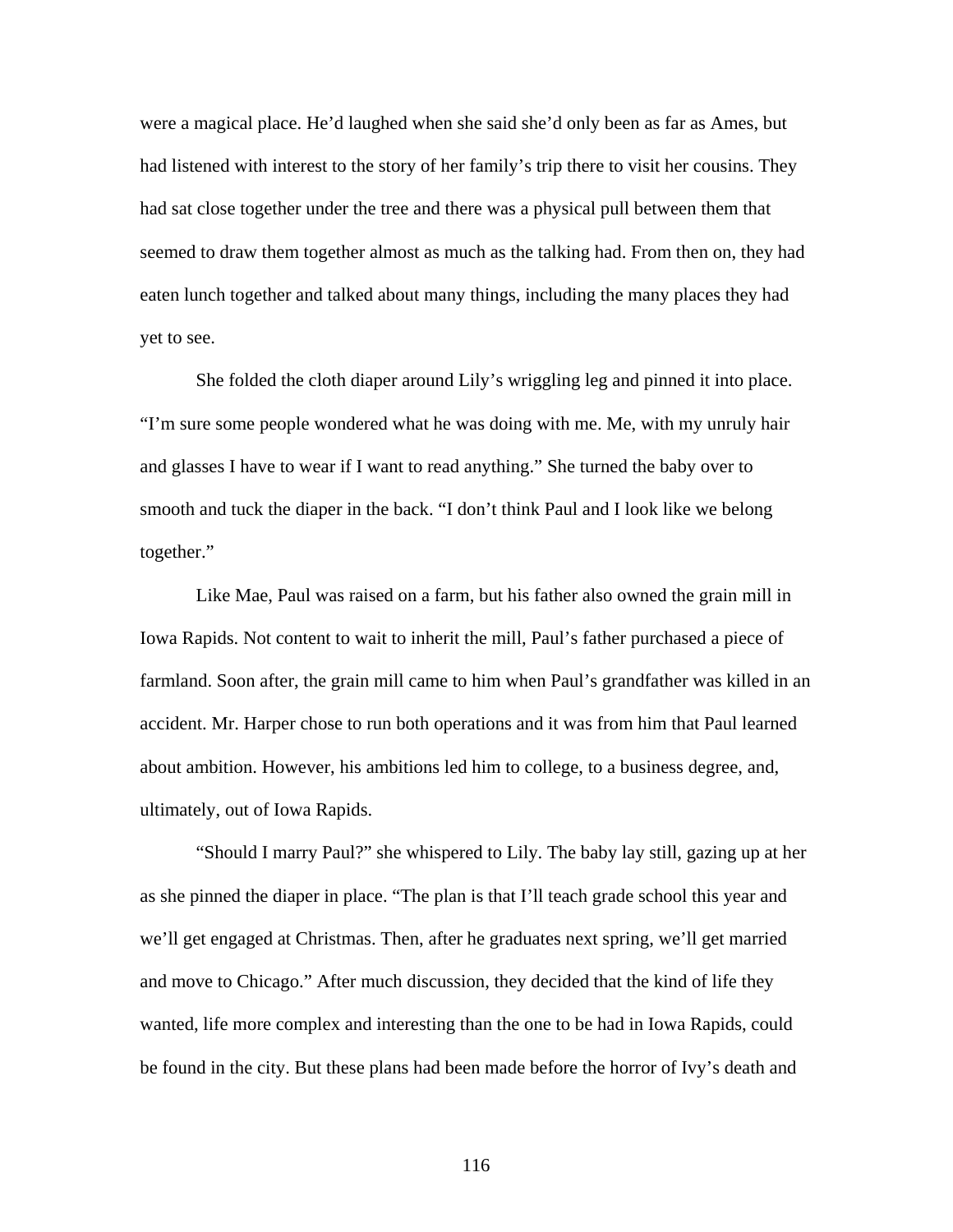before Lily had come to her. Paul knew, of course, that she was caring for Lily; she'd told him all about it in letters and when they talked on the telephone. But Mae wasn't sure he knew the depth of her attachment to the child, an attachment she was only beginning to understand herself.

Mae picked Lily up off the bed and carried her downstairs to the kitchen where Mae's mother was making applesauce. Two bushel baskets of Golden Delicious and MacIntosh apples sat on the floor by the sink and canning jars rattled in a kettle of boiling water on the stove. Mama sat at the large farm table coring and quartering apples, their sweet-tart smell filling the room. She tossed the sections into a pan with a precise flick of her wrist.

Mae laid Lily on the opposite end of the table so she could adjust her bunting, wanting to make sure the baby was warm enough while they took their ritual morning walk. But before she could slide the knitted cap over Lily's fine hair, still damp from the bath, Mama saw the small, curved, red mark, like a crescent moon, above the baby's left ear.

"What is that mark on the side of her head?" she asked, setting down the paring knife.

Mae winced. She'd hoped Lily's sparse hair covered it. "It's from the forceps."

"It's been there since she was born?" Mama asked

Mama should have noticed the mark before now, but for her to do that she would have to hold Lily, feed her, or give her a bath – which she didn't do. "Yes, it hasn't faded yet," Mae said.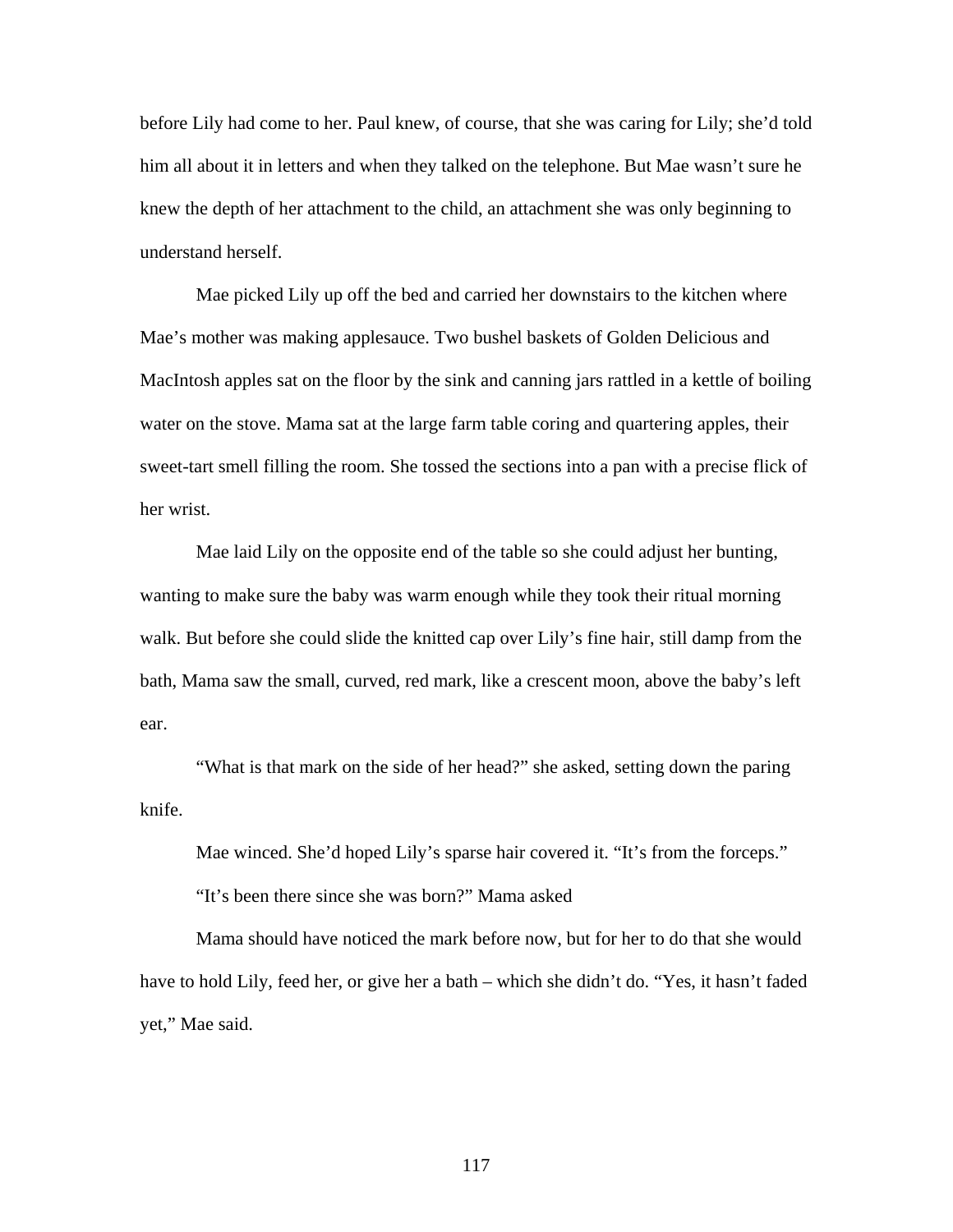"It probably won't." She picked up the knife and resumed paring. "The ungratified longing of a mother can leave a mark on a child."

"I don't know what you're talking about, Mama, but you were there. You saw the doctor insert the forceps." Mae shuddered at the image – Ivy, legs splayed, straining to force the baby out.

"Fat lot of good he did," Mama said. She flicked more pieces of apple into the pan, but her deep-set, shadowed eyes were fixed on Mae. "Some things are beyond the doctor's control."

Mae struggled to keep her voice even. "It's just a red spot. It'll go away. Please don't turn it into something more sinister." She wanted to add "as if her birth weren't sinister enough," but she didn't.

Like everyone else in the family, Mae always avoided acknowledging her mother's "peculiarities." Some things, like the spilled salt Mama tossed over her left shoulder or the way she ushered guests out the same door they came in, were ignored. They all knew she quietly held her breath and lifted her feet when they drove past the cemetery, but no one said anything about it. These were just Mama's quirks.

But ever since Ivy announced she was going to have a baby, Mama's peculiarities had become more pronounced. Although Ivy's pregnancy progressed normally – morning sickness in the first trimester followed by a second trimester in which Ivy looked lovelier than ever – her mother kept a close eye on her, doing whatever she thought necessary to protect her daughter. She taped small pieces of black cloth to the upstairs windows, believing if a bird flew into the glass and died, a person in the house would also die. She banished all farm cats to the barn and forbade Ivy to go near them. Even Mae's father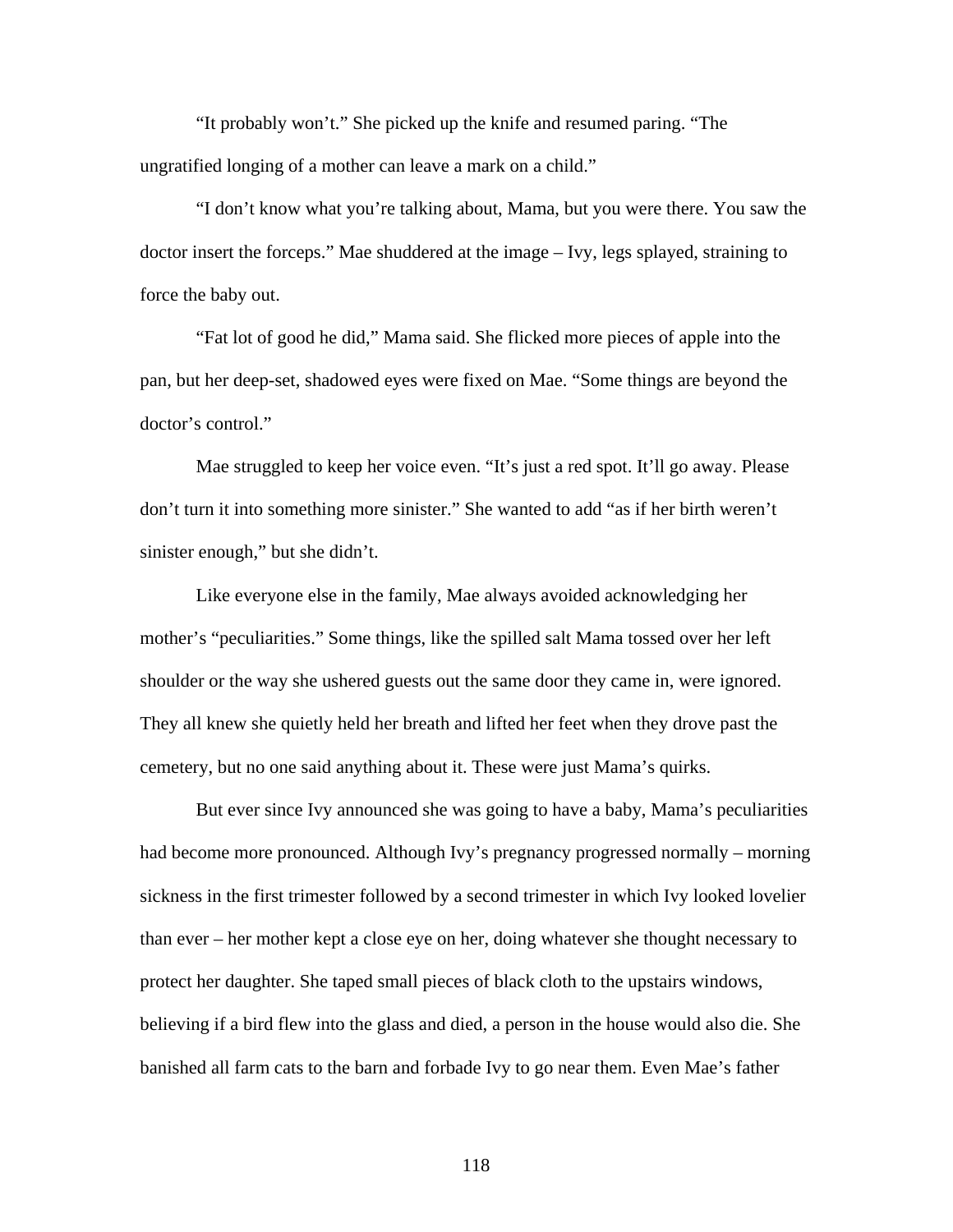hadn't been able to ignore it when Mama insisted that one of the goats, born with a misshapen leg, be sold immediately. "That one has to go – or I'll slaughter it myself," she'd said. A neighbor came that day and took the animal away for a bargain price. In Ivy's seventh month, when the baby had grown large and Ivy's hands and feet were swollen and she couldn't lift herself out of a chair, Mama insisted that Papa or one of the boys drive her everyday to Welden so she could be with her daughter.

Anxious to leave Mama's speculation behind and be outdoors, Mae gathered the baby up and hurried from the kitchen. She laid Lily in the buggy that waited for them on the porch and carefully tucked the blanket around her. "Lily, don't listen to her. The mark will go away." She wheeled to buggy around and down the porch steps. "I don't know what she means by ungratified longings. Ivy had everything she wanted – a husband who adored her, a baby on the way. She was anxious about your birth, but that's normal." Mae wondered if Ivy really had any idea what childbirth would be like -- the pain, the blood, the edge between control and panic. Her sister had seen the farm animals give birth many times – all of them had – but she couldn't have been prepared for what happened when the time finally came.

Mama insisted Ivy come home for the birth and Ivy obediently did so. Lloyd, long aware of his mother-in-law's strong feelings in the matter, didn't object. Perhaps this was because his own mother died a few years earlier and he was relieved to be able to defer to the women in Ivy's family when it came to childbirth and babies. And Mae was aware that what might seem to some outside the family to be excessive motherly concern was really a mix of her mother's own hard experience and her dark superstitions.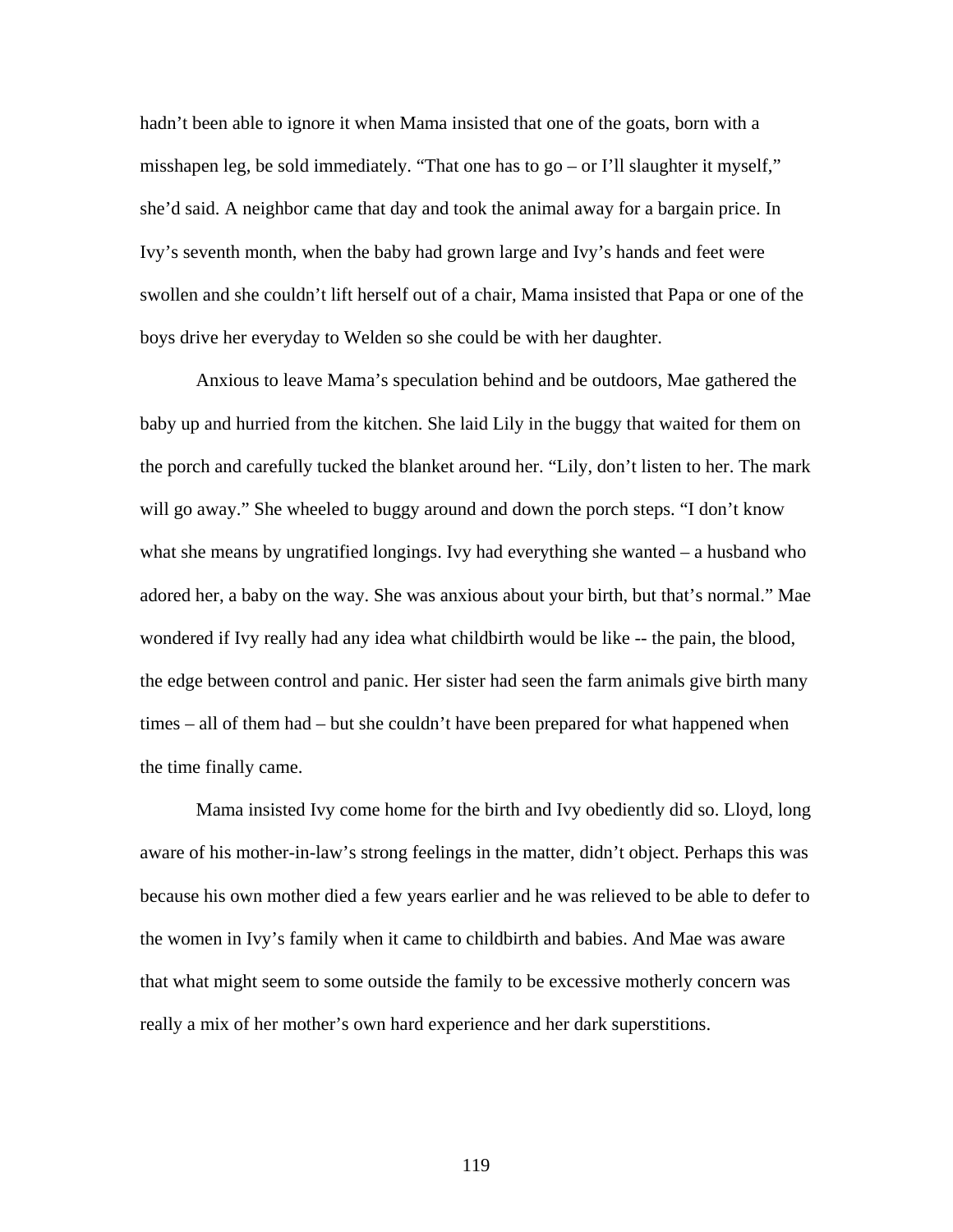Mama had given birth ten times – five boys and five girls – but two of those children had been lost. The boy they named Nathaniel was stillborn in 1904, when Mae was two, Ivy was five, and their older brother, Lewis, seven. Mae was too young to know what was happening then, but she remembered clearly her mother's grief six years later when baby Clara died of pneumonia at ten months old in 1910; Mama's face was pale, her mouth drawn tight, and her tears were wiped quickly away with a brush of her hand. Mae remembered how closely all of them, except for Mama, watched her sister, Lucy, a newborn when Clara died, for signs of the illness. The three youngest children, -- Violet, Harold, and Matthew – were all born healthy and grew strong. But those two deaths were enough to change Mama, who never went to visit their graves in the cemetery of the Congregational Church. Every Christmas, Mae's father went alone to lay an evergreen spray on each gravestone in remembrance.

The family always attributed Mama's superstitious nature to her German heritage. She was born in 1878, in Des Moines, but her parents came from the Black Forest area of Germany, a land of fairytale evil in Mae's imagination. Her grandparents still lived in Des Moines, grandfather, Harold, farming the one hundred and thirty-eight acres he accumulated over the last fifty years. Mae and her brothers and sisters had seen just enough of their grandparents to believe German farmers were hard workers, precise and calculating in their dealings for land and livestock. They had little sense of humor and there was undercurrent of superstition running through many of the things they did. Grandma never spun wool on Saturday night, saying if she did so she would never rest in her grave. Grandpa never chopped wood during the "evil crescent," as he called the waxing moon, believing wood chopped during the waning moon would burn better. One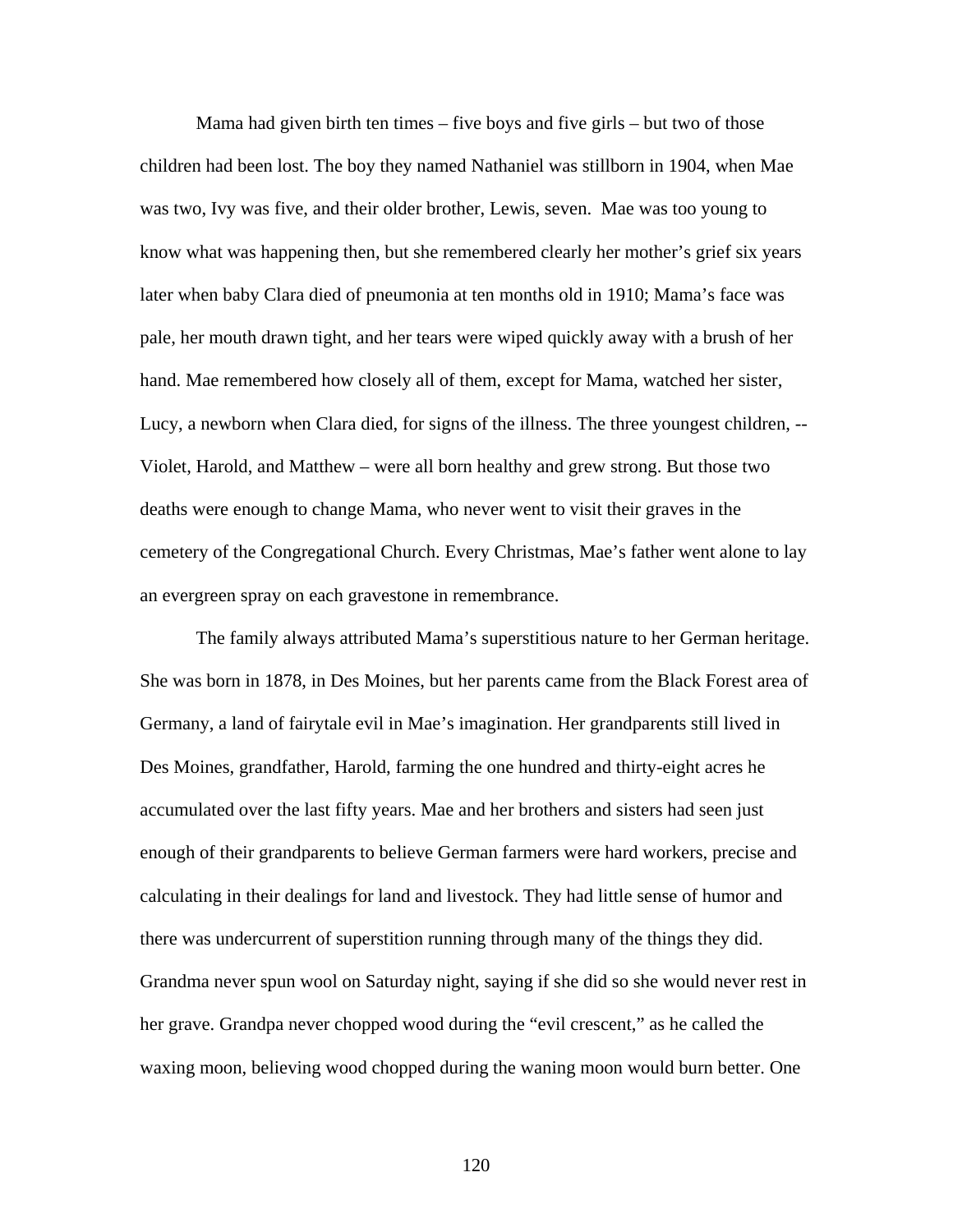summer, during their visit, Mae watched as a hen was hastily butchered because she crowed like a rooster, a sign of misfortune Grandma insisted.

When Mae got older, she began to wonder what her pleasant, practical father had seen in her peculiar mother that made him want to marry her, back when they were young and so different from the people they were now. Mae had seen pictures of her mother as a young woman and she certainly had been lovely, her eyes bright and her mouth capable of a wide smile. But Mae couldn't imagine her as vivacious or fun – or anything other than the oddly serious she was now.

After Ivy had been seeing Lloyd for six months, Mama came into the girls' bedroom at midnight on Christmas Eve. She quietly pulled Ivy from her bed, bundled her into a heavy coat and boots, and dragged her from the room. When Ivy returned, she whispered to Mae that they'd gone out to the chicken coop where Mama made her knock on the door so they could find out if she would marry within the year. They waited to hear the rooster cackle – meaning she would marry – or a hen cackle – that she wouldn't. It was the rooster that cackled. Mae told several of her friends at school about it and they had laughed and shrugged it off. She was sure, however, that Ivy never mentioned it to a soul.

 Mae pushed the buggy around the yard, through the gate, and down the lane. After a humid summer full of violent thunderstorms that threatened to ruin the corn crop, autumn was now cool and clear. Careful to keep the sun out of the baby's face, Mae guided the buggy down the lane -- two gravelly ruts with a grassy, weedy hump rising in the middle – that ran from the house to the county road. In spring, the ruts flooded, in the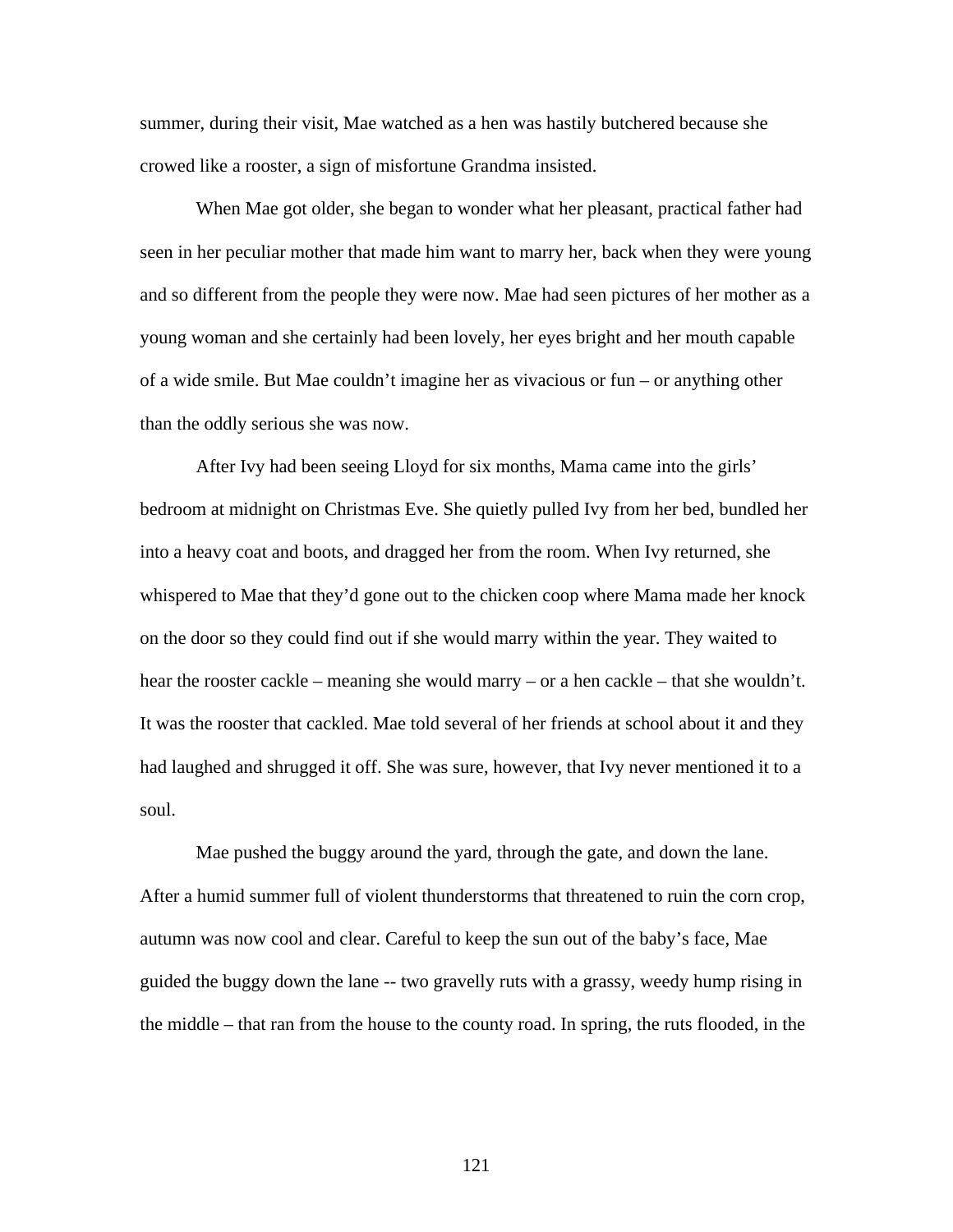winter they froze; but today the buggy went smoothly down the middle – and Lily lay quietly, her hands curled in tiny fists at her side.

Though she couldn't see the red mark above Lily's ear, Mae was more aware of it than ever before, now her mother had finally seen it. When the doctor pulled the forceps from his bag, Mae thought for a moment that they looked like a farm tool, something her father would use to deliver a foal, a procedure she'd assisted him with several times. But by the time the forceps were introduced, labor was going so badly the horror of what the doctor would have to do with the instrument had quickly become clear to Mae.

Lily's birth began normally enough. Ivy's labor started late in the afternoon with short contractions every twenty minutes or so. Mama, Mae, and her younger sister, Lucy, attended to her until Mrs. Klein, the midwife, arrived. Mrs. Klein, a heavy-set, motherly woman with a round face and calm voice, was well-known throughout the county as a competent midwife who had delivered hundreds of babies, including Lloyd, Ivy's husband and three of his siblings, one of whom came breech.

She examined Ivy and said, "This will go on for twelve hours or so. I'll come back at daybreak." Mae wished she wouldn't leave, but escorted her to the door without saying anything.

At four in the morning, Mama woke Mae and asked her to come back into the room and sit by Ivy, close to her head.

"Talk to her. Say something to soothe her," Mama said.

Mae wasn't sure what she could say. Ivy lay in the center of the small bed, her face pale and shiny with sweat. She twisted the bedcovers in her hands and moaned. The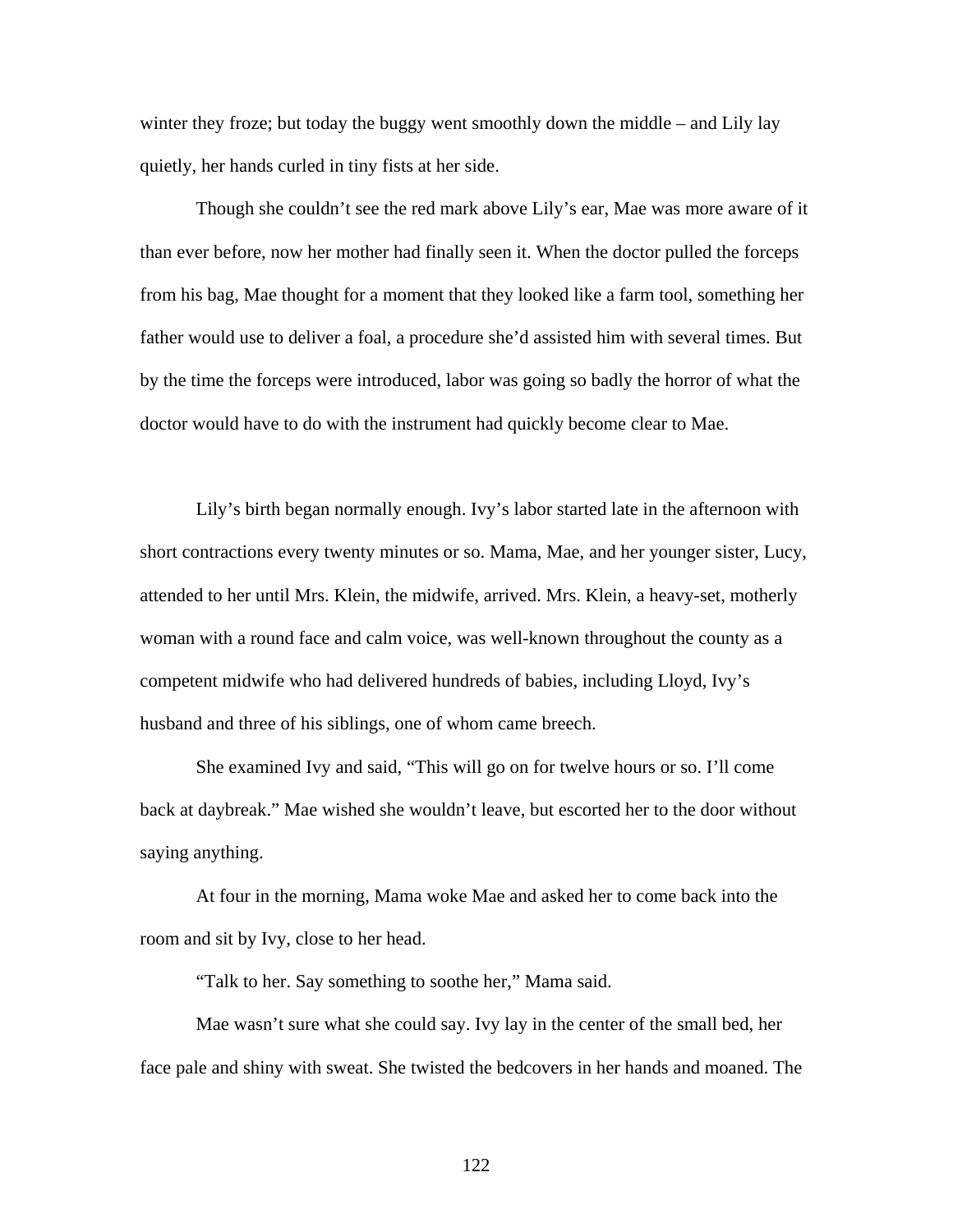warm stuffiness of the room pressed on Mae. Each time a contraction hit, Ivy's face contorted; when the contraction passed, she would turn toward the wall.

"She's been at this for more than twelve hours. She's getting weak," Mama whispered to Mae. "I'll bet that baby is breech, or face down and coming out the hard way."

"Oh, Mama, don't say that." Mae wasn't exactly sure how she could tell which way the baby was coming, but she'd given birth enough times to know.

At that moment, Ivy turned toward them, an expression of pain on her face. "I'm going to be a mother – no more picking peas for me." Her eyes were wild and she looked past them.

Mae took Ivy's hand, wanting to comfort her, but Ivy yanked it away. Mama got up quickly and left the room. She was making good on her promise to call Dr. Thomas. Although superstition seemed to rule much of her life, Mama had decided to believe in medicine and, as the birth grew complicated, determined that her daughter would have whatever she needed.

 It was more than an hour before Dr. Thomas arrived. He hurried into the room, a look of concern already on his face. He was a young man, much younger than Dr. Fremont, Iowa Rapids long-established medical man. Dr. Thomas had thick, dark hair without a trace of gray and his hands were slender, without the knobby knuckles that Dr. Fremont's arthritis had brought him. Mae thought perhaps Dr. Thomas tried to make up for his lack experience with a nervous intensity, as evidenced by the hard stare he gave Ivy as he quizzed them about her condition. Mae's mother followed close behind him and stood at the end of the bed, keenly watching over his shoulder.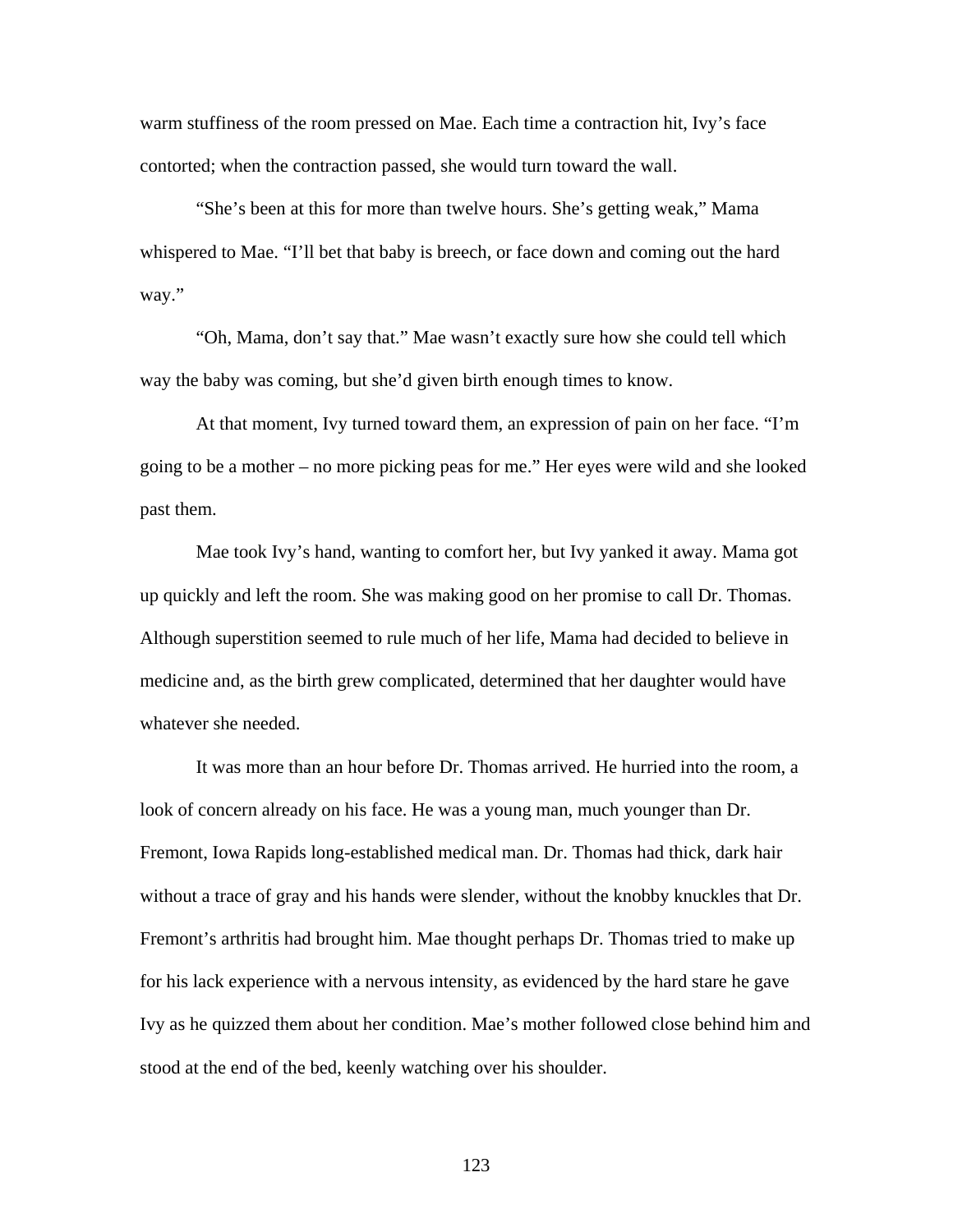The doctor raised the sheet that tented Ivy's bent legs. "She's in the second stage of her labor." As he moved around under the sheet, Mae realized he was trying to gauge how much Ivy had dilated and the position of the baby's head – much the way she'd seen her father measure a horse about to foal. "The baby's not breech – I can see the head. But it appears to be face down. And there may be a shoulder stuck." He peered under the sheet again, then raised his head. "Head is engaged. Cervix dilated and retracted. Narrow pelvic arch."

 He recited these facts as if he were trying to convince himself they were true, as if he were reading them from his obstetrics textbook.

 "She's exhausted and getting nowhere. What are you going to do?" Mae's mother asked, her voice hard, as she tried to mask her fears with a commanding tone.

 "I'm going to use forceps." Dr. Thomas pulled a small mask made of gauze stretched over a metal form and a brown bottle from his bag. He handed them to Mae. "You'll give her the anesthesia," he said, looking into her eyes, searching for willingness and agreement. Mae nodded. "Just a few drops, evenly around the mask. Hold it loosely over her face," he instructed.

 Mae did exactly as he told her and was slightly relieved to see Ivy relax, though her face seemed almost too slack and her eye rolled back in a disturbing way. She stayed by Ivy's head, ready to administer more ether if the doctor called for it. Mama stood behind the doctor, watching as he inserted the forceps. He would have to position them precisely on either side of the baby's head and pull at exactly the right moment. Though it felt like forever, the procedure took only a few minutes. And, as the doctor made the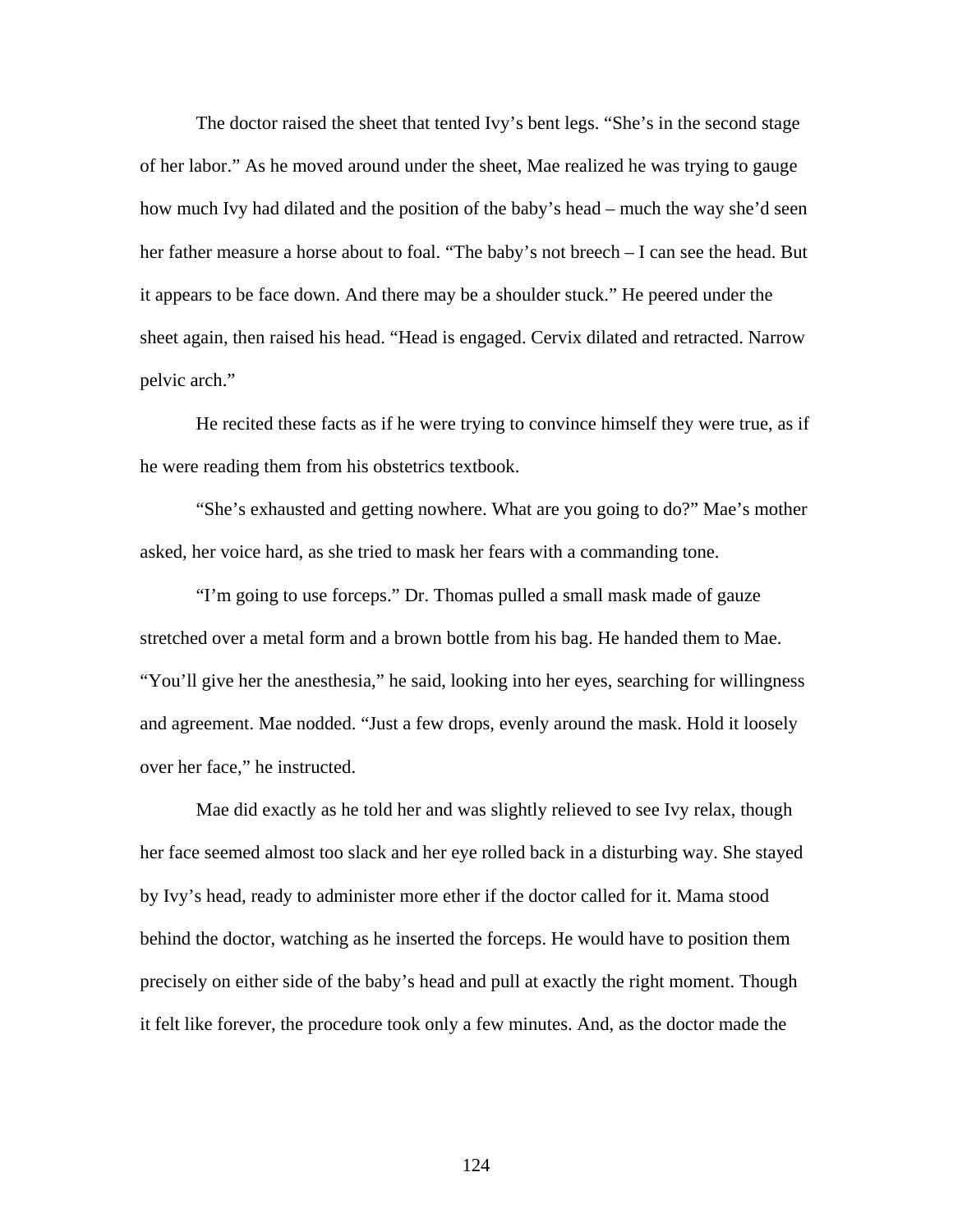final, decisive motion, Mae saw reflected in her mother's face something she could only describe as horror.

 So Lily was dragged into the world. Ivy lay exhausted, nearly unconscious for several days. After the birth, Ivy was never strong enough to breast-feed the baby. While Mae and her mother attended to Ivy, Lucy tried to bottle feed the baby, but with no success. "She won't grasp the nipple," Lucy told Mae, a look of desperation on her face the fourth day after Lily was born and still hadn't taken any nourishment.

Mae, welcoming the respite from what was becoming the process of watching Ivy die, focused on getting Lily to eat with a kind of ferocity. She remembered baby Clara's death and, though it was years ago, she was determined not to let that happen to this child. She washed her hands and arms up to the elbow and sat down at the kitchen table. She took Lily, still pink and puckered, in her arms, supporting the tiny, wobbling head in the crook of her elbow. She dipped her pinky in the formula and placed it in the baby's mouth. At first the baby scrunched up her face as if to cry, but then relaxed and began to suck on Mae's finger. Mae repeated the action several times until the baby got used to it. Then she tapped the tip of the rubber nipple on Lily's lip, leaving a spot of formula. The baby opened her mouth slightly, took the nipple, and began to suck rhythmically on it.

"How did you do that?" Lucy asked.

"I don't know," Mae said. It may have looked like she had some special talent for babies, but she was just guessing what to do next.

Three days after the birth, childbed fever set in, marked at first by Ivy's complaints of being cold. Mae found the room warm and stifling, the windows closed tight against the late spring breeze. The wall of the chimney opposite the bed emitted heat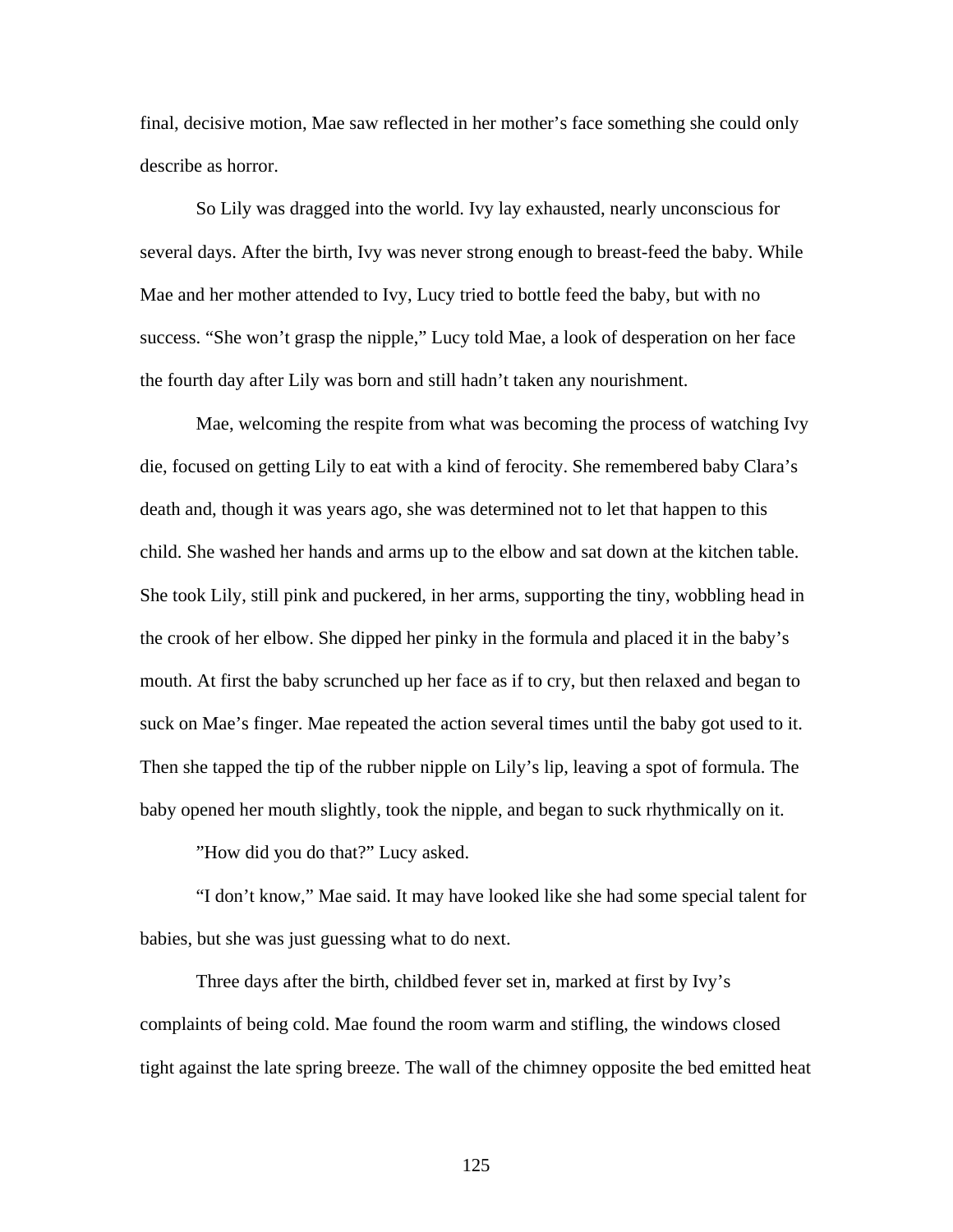from the fire burning constantly in the fireplace downstairs. But Ivy shivered under the wool blankets Mae tucked tightly around her.

 As Ivy rolled back and forth in the bed, she mumbled about pain in her head. She slurred her words when she asked for water and Mae felt heat and sweat radiating from her sister's body as she leaned in to give her a sip of water. Ivy's pulse raced under Mae's finger and she thrashed about in her delirium.

 Dr. Thomas came and went. Mae's mother, on one of his visits, shook a finger in his face, saying, "You did this. You caused the infection that's killing her." The doctor responded by prescribing another medicine, then hurrying out of the room. Whatever he did, whatever he tried, nothing changed and Ivy still lay in bed, writhing as the fever possessed her mind and body.

 Mae refused to believe the fever was killing Ivy. Those were just Mama's bitter words. She sat by her sister's bedside and prayed to God, the God she worshipped in church every Sunday but, up until now, never needed so badly. Now she asked Him to stop her sister's pain, pain she saw every time Ivy curled up and clutched her distended abdomen. But God was not listening and Ivy's breathing grew labored; she began to throw up bile from her empty stomach. Mae held her sister as she retched, aware her own stomach was rebelling against the acrid smell and that she might vomit, too.

 By the time the doctor returned again, it seemed there was nothing he cold do. Ivy lay on her back, listless, no longer able to control her bladder or bowels, her breathing ragged and raspy. She passed away a few hours later, Mae and her mother with her in the dark bedroom.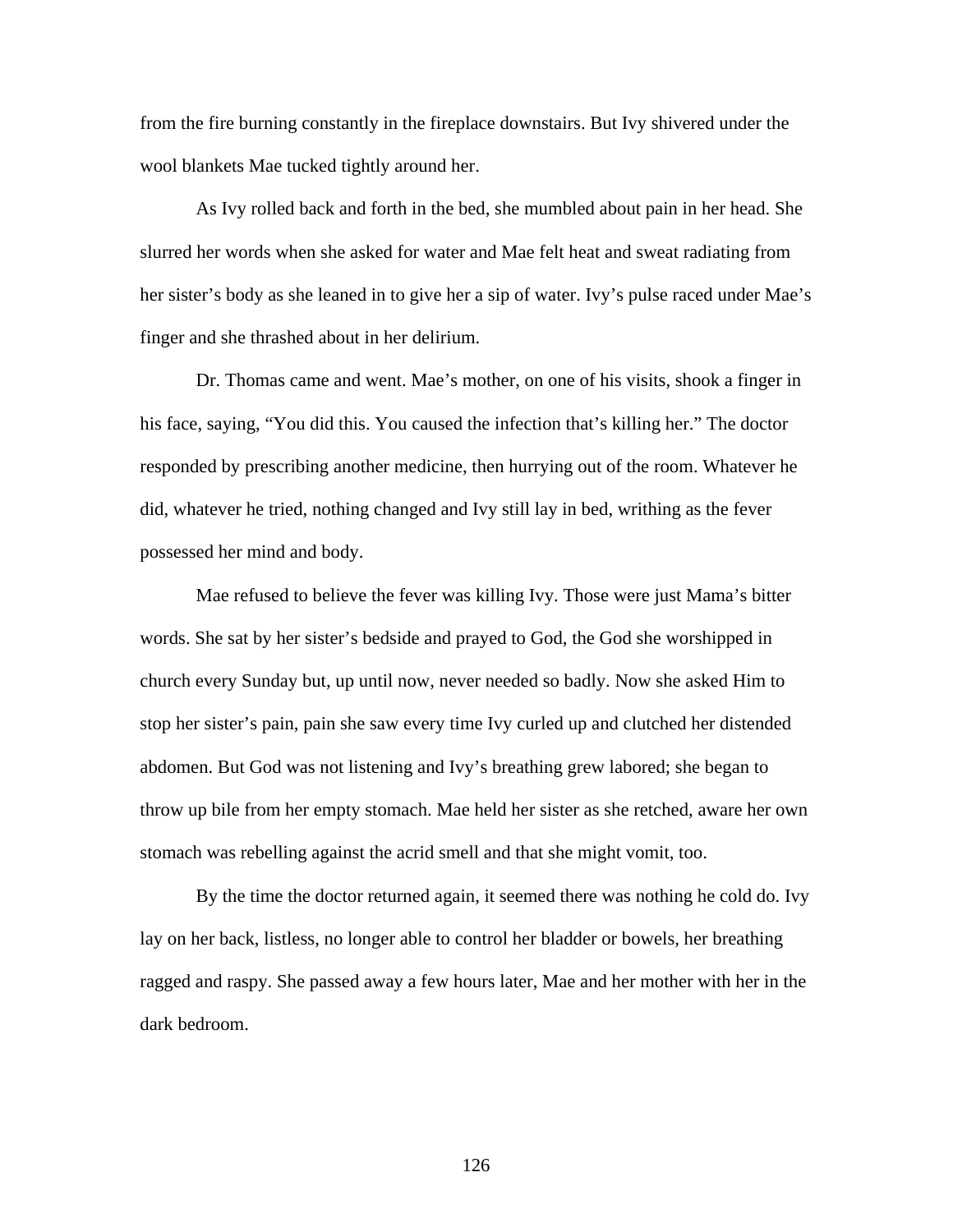In the dark silence of the bedroom, Mae and her mother merged in their stunned, disbelieving grief. That soon gave way to something else -- for Mama it was to a blank numbness, for Mae it was a gut-wrenching sobbing that went on until her throat and lungs hurt.

Mae was yanked out of her grief by Lily. Life went on and a newborn had needs. So her tears and the ache in her chest were soon transformed into a routine of feeding, bathing, dressing, napping, and walking. The day after Ivy's body was taken away, Lily's cradle was moved into Mae's bedroom. Mae noticed – with only a momentary pang of regret – that her small desk and bookshelf were moved out to make room.

As Mae pushed the buggy down the farm lane, she could see off to her right her father standing at the edge of the farm's three cornfields, planted now with corn several feet high. He was wearing a battered straw hat and had an old feed sack slung over his shoulder. That sack meant he was working his way through the corn looking for the best ears to set aside and dry for seed corn. Her father had a keen eye for seed corn, always searching for ears with the straightest rows and the most uniform kernels. Even though he already plucked a number of quality ears, he was undoubtedly searching the crop for a more perfect ear. He was a true believer who knew in his faithful heart such corn existed.

Corn was everything to Mae's father – the source of the family's livelihood and a source of respect from other men in the county. But more than that, her father believed his work as a farmer was in service to the corn, that the crop was a sort of benevolent master. He said, very sincerely and more than once, "The corn responds to my hard work. If I do my best to prepare the soil, plant and cultivate carefully, and employ the latest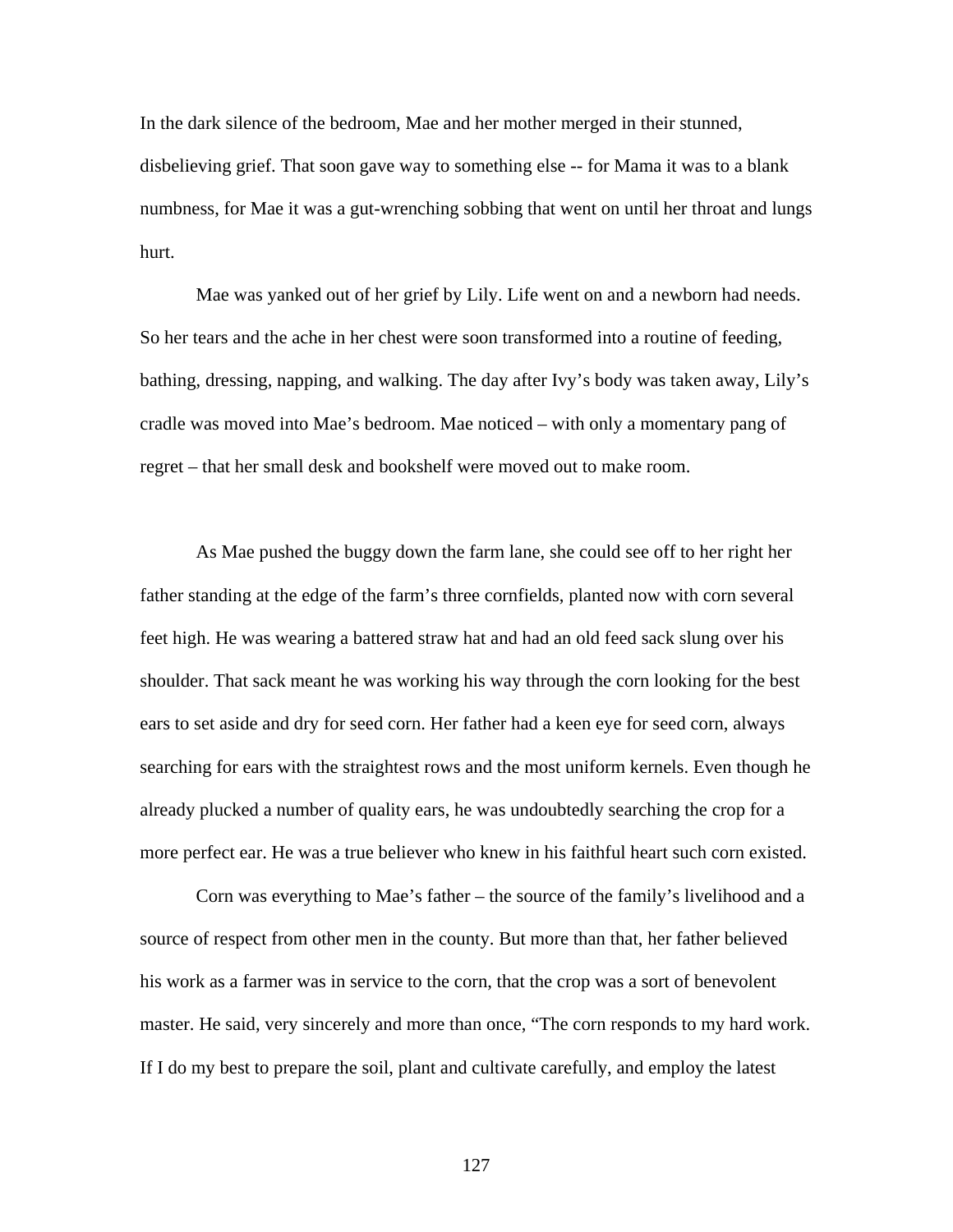methods, it'll reward me. Makes me a better farmer." He was shorter than most men and, although he was slightly pot-bellied and bandy-legged, he somehow seemed to disappear into the corn. He was giving the corn too much credit, too much of a soul, though she had thought more than once, on a dark night when she'd had to cut through the cornfield, that the plants had indeed come to life, bending and swaying like dancers under the moon.

William Allinson came by his obsession with corn honestly. His father had been one of the first farmers in central Iowa in 1848 to encourage the planting of corn over wheat and oats. He campaigned for this, saying corn was more profitable, that it was needed to feed growing livestock herds, and that it was an integral part of crop rotation. His message was well-received and he was so intimate with corn that folks said James Allinson could cut off the tip of a kernel of corn, lay bare the tender germ at its center, and judge from its size, shape, and color if that ear would grow. Word was, he was right every time. It sounded like divination, and though Mae's father preferred a more methodical approach than his father, corn was what he knew and it had kept his family well.

The corn, and her father's wisdom in growing it, allowed him to make the most of the good years and boom that came right after The Great War. He'd built up their cash reserves, hadn't incurred debt, and hadn't over planted, as so many farmers had. The Allinsons had lived both conservatively and well, never in fear of poverty or starvation.

Mae knew he would be out in that corn most of the day. When she was little she had spent days out there with him, ducking between the tall, bristling stalks or tramping through the soft timothy grass planted as part of the crop rotation. For the last year or so, Mae had thought of the farm as a place she could leave, especially for the challenge and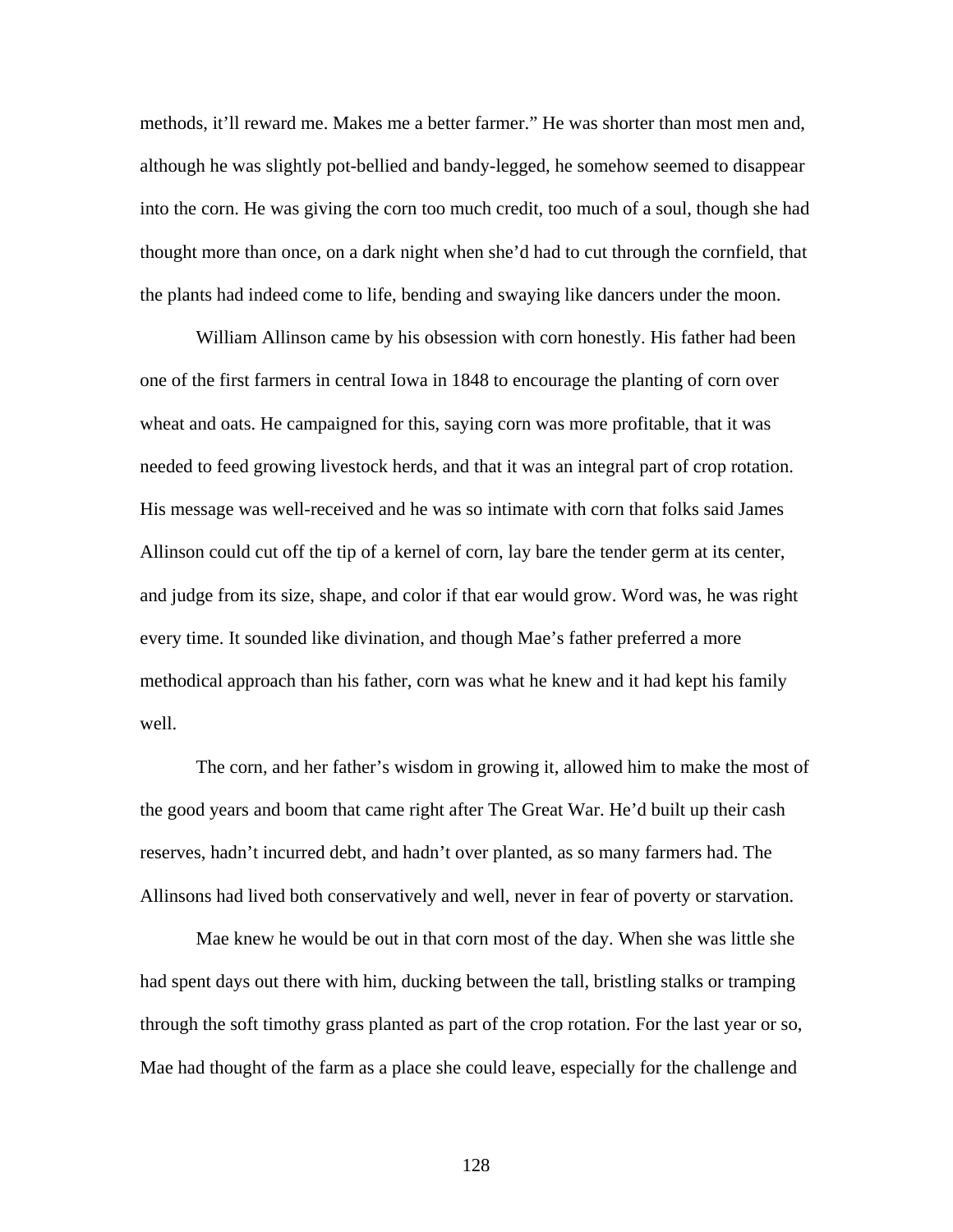excitement of a place like Chicago, and it would still be there when she needed to come home. But since Ivy's death, she doubted the permanence of even this place.

And she thought more and more about what it would mean to stay, to stay and raise her sister's child. She felt she owed Lily some knowledge of her mother – an obligation to paint her a bright, lively picture of the girl Ivy was in contrast to the darkness of her death. So, as a comfort to herself and to the baby, Mae assumed a playful tone of voice and told the child about her mother, tales from their girlhood that made her feel young and playful again, if only for the moment.

"Lily, your mother was the prettiest girl in her class, the last one to bob her long hair and the most beautiful of the girls once she did." Unlike Mae's plain, brown hair that broke into unruly curls and frizz when it was bobbed, Ivy's glossy hair waved softly and neatly. Mae yanked and twisted her own hair in an attempt to tame it, but it wouldn't be subdued. Sometimes she'd wanted to reach out and twist her sister's hair just to see what it looked like all messed up – but she never did.

Mae reached down and tucked the blanket tighter around the baby, so she wouldn't get cold. "She had lots of friends, even though she was a serious student – not a cut-up, like me." Mae smiled at the memory of the time she was caught imitating Mrs. Schultz, her high school home economics teacher, by Mrs. Schultz. Ivy scolded her for her disrespect. "Ivy would never, ever get four demerits for making fun of a teacher."

Even though the baby didn't understand a word she said, Mae wanted her to know she loved Ivy, that she'd envied her, fought with her, and, some days, swore she hated her – though she couldn't bear to think too much about that now her sister was dead.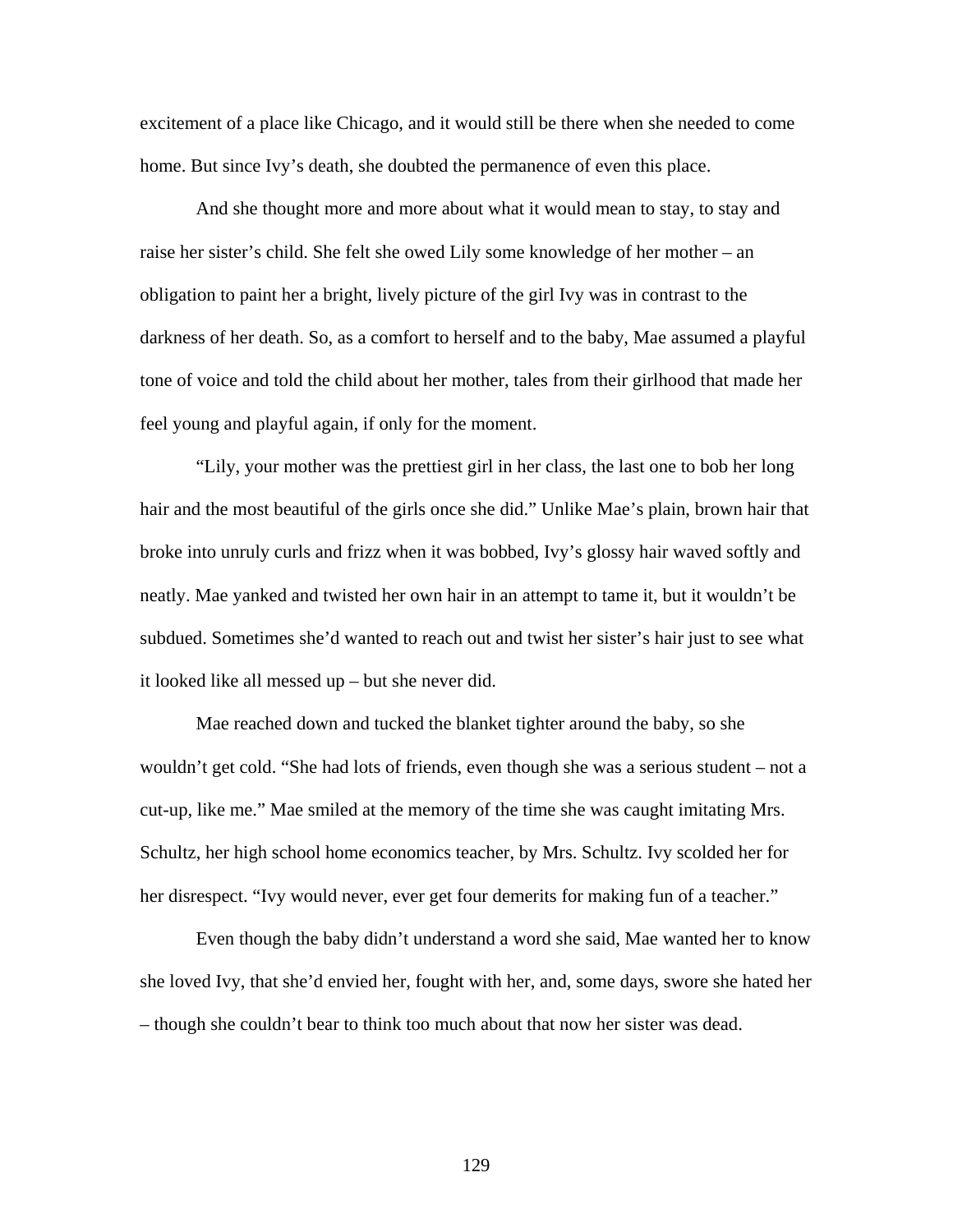The buggy wheels crunched over fallen leaves as Mae, caught up in her words, pushed it slowly, stopping to lean her head into the buggy as she spoke. "Your mother read more books than I ever did, more than any of us did," Mae said. "I can see her laying across her bed with her nose buried in the pages of Melville or Dickens. She even read all of *David Copperfield*." The baby's eyes seemed to focus on her. "Ivy was elected president of the Honors Literary Society at school, even though a boy usually got that spot." She had been happy for her sister, until the twentieth time she'd heard their mother tell a friend at church or someone she met in a store how Ivy won the position.

Ivy could do so many things well it was hard to keep track of them all. She could sew practical items like aprons, could crochet fancy doilies, and embroider table runners, while Mae's skirt hems came out crooked and her doilies bunched and crumpled. Ivy could grow all sorts of plants and herbs – rosemary, basil, African violets – while Mae's pansies and nasturtiums shriveled and died, despite the careful attention she paid them.

Mostly Mae didn't care that Ivy was better at so many things, but she did wish a little she could draw and paint the way Ivy could – soft watercolors, still life arrangements of kitchen jars and bowls, pencil sketches of Maurice, the big Shire horse that had been Mae's favorite growing up. Their mother had two of these sketches framed in the front parlor and several tacked up to the wall in the front hallway. Mae's own drawings were nothing more than smudgy figures with blobby heads or silly doodles she made in the margins of her composition book.

But what Mae could do, that Ivy never could, was get up in front of people and perform. "Ivy could read Shakespeare, but when it came to acting out the scenes, she froze," Mae said. Lily still hadn't fallen asleep; she looked up at Mae, turning her head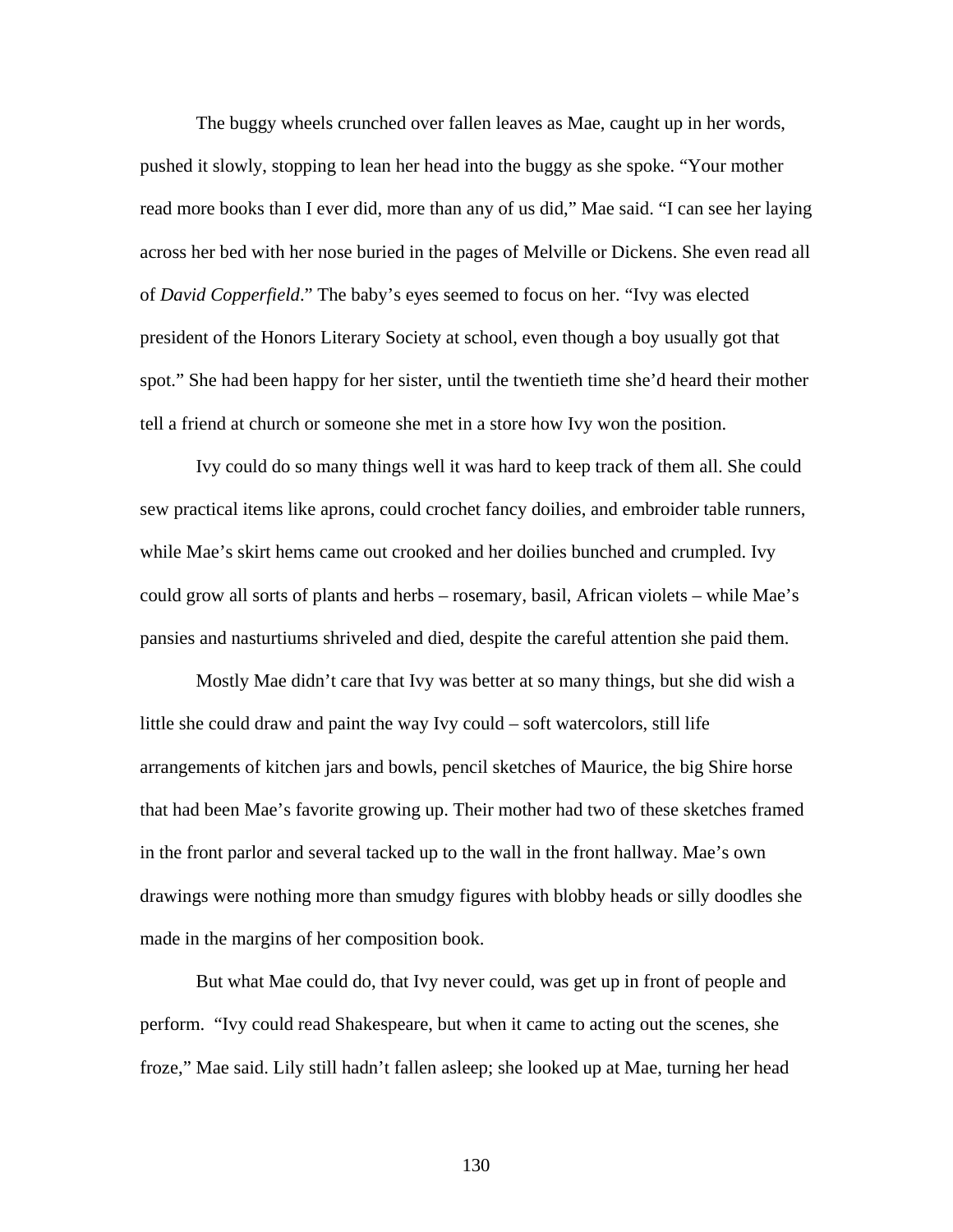from side to side to watch her. Mae stopped the buggy at the end of the lane and, in a loud voice, recited several lines from what she thought might be a Shakespeare play, but couldn't remember for sure. When she finished, she spread her arms wide and whirled about, her dark wool skirt and bobbed hair rising and falling as she turned. She made a low curtsy and laughed at the memory of her friends clapping wildly, more wildly than she deserved. "I don't know how this talent could help me raise a baby, but it's something I can do, something your mother couldn't." It seemed odd that such a petty thing should cross her mind now.

 Recovering her breath, Mae leaned closer into the buggy and reached down to stroke Lily's hand. Her voice almost a whisper, she said, "Your mother and I fought sometimes, over silly things like dresses and hats and whose turn it was to gather eggs. We could make Mama and Papa mad with our bickering sometimes. But I'm glad she was my sister. I miss her."

She looked out into the pasture where her father was still crouched at the end of a row of corn. "I know Mama and Papa are supposed to love all of us the same, but I think Mama has a special place in her heart for Ivy. She was the first girl, 'mama's little girl,' and she was always so well behaved and so lovely." Mae had come to believe that after baby Clara died, her mother simply turned all her love and care toward Ivy, as though she could protect the girl from harm and thereby shield herself from additional pain.

Mae turned the baby buggy around and pushed it slowly back in the direction of the house. Overhead somewhere, a mourning dove cooed – a soft, comforting sound. Mae knew she had to return to the house though she wasn't sure she wanted to talk to her mother, not after being out in the open air, enjoying the peace.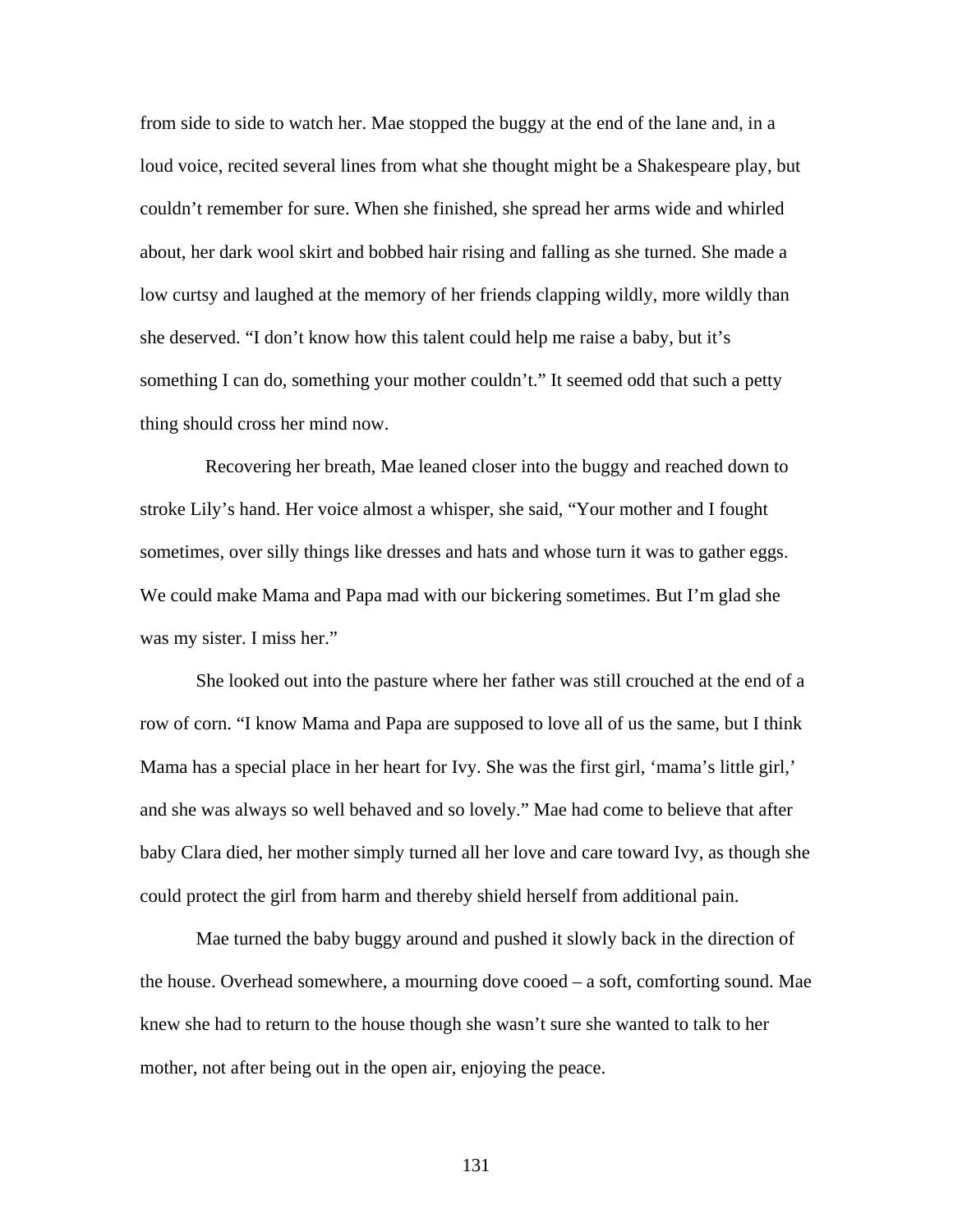By the time they returned to the house, Mama was well into making applesauce. Mae put Lily into the bassinette under the window. The kitchen was warm from the steam, so she shed her sweater. In the last few weeks, Mama had stewed quarts of tomatoes, canned summer squash, and made pint after pint of blackberry and red raspberry jam. There was still apple butter and corn relish to make; then there would be pumpkin butter. Though Mama never asked for help, Mae felt it was expected. She didn't mind canning, though peeling apples became boring after a while and some days she'd rather sit in the overstuffed chair in the parlor and read a book. But this was the routine for now -- while the baby napped, before Papa came in for lunch, Mae and Mama would work in the kitchen, putting up the farm produce for the winter. Mae pulled an apron from the drawer and sat at the table opposite her mother.

"Is your father still looking for seed corn?" Mama didn't look up from her work, her hands wet with juice, the paring knife deftly cutting the tart, tender flesh of each apple.

"Yeh, he's lost in the field somewhere," Mae said. She began to fill her own pan with apple slices. They didn't talk much during these mornings together in the kitchen, Mama's silence seeming to deepen a little every day since Ivy died.

 As she sat across the table from Mama, Mae thought how her own grief at Ivy's death had been loud, angry and tearful, too showy for some people they knew. That grief had subsided gradually as she worked to take care of Lily, the only thing she could think to do for her sister. Mama rarely picked up Lily and she left feeding and bathing chores to Mae or Lucy. She never played with the baby, but Mae told herself Mama was too busy for that sort of thing. Besides, with her and Lucy and Violet and the boys, Reggie,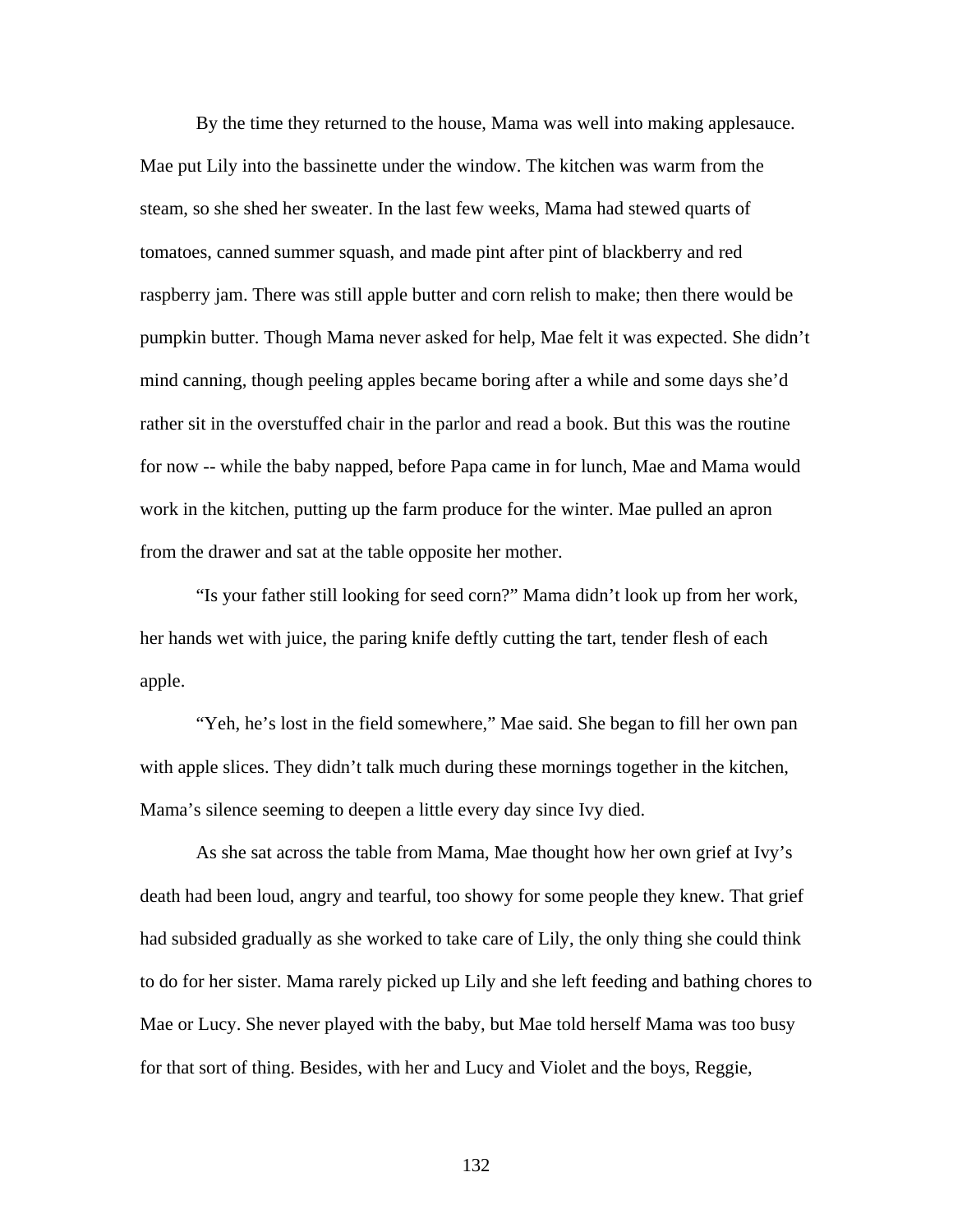Harold, and Matthew, around, Lily got plenty of attention. Still Mae tried to encourage Mama.

 "Mama, Lily's so happy when she first wakes up from her nap. She might like rocking with you on the porch swing."

 "After I finish this applesauce I have to hem a dress for Lucy. And I'm expecting Mrs. Fryslie to come by and pick up the linens I embroidered for the church bazaar. There's the chicken to clean and get in the oven for supper." She glanced up at Mae, then reached for another apple, knocking over the salt shaker.

 Mae waited for her to toss some of the spilled salt over her left shoulder, then handed her a damp dishtowel to clean the rest up with. Mae never understood the sense in throwing salt over a shoulder when you'd just have to sweep it up off the floor. She could only guess that the thought that the devil might be lingering right behind you made it worth the extra trouble.

"I can hem the dress or clean the chicken for you. It's no trouble, really."

"I don't have time to idle away in the rocking chair. Your father will be bringing in more apples this afternoon and I still haven't gotten to that corn relish." She moved to the stove and began lowering a new batch of canning jars into the boiling water. "Mae, you shouldn't get too attached to Lily. Once she's old enough, she'll go to live with her father."

Mae wondered when Lloyd would be ready to care for an infant. The last time she saw him, three months after Ivy's death, he was still swallowed up by his own pain. He held Lily on his lap, but he seemed to look at the baby as if he didn't know what to do with her, as if she wasn't quite real. How much could he have changed in the last three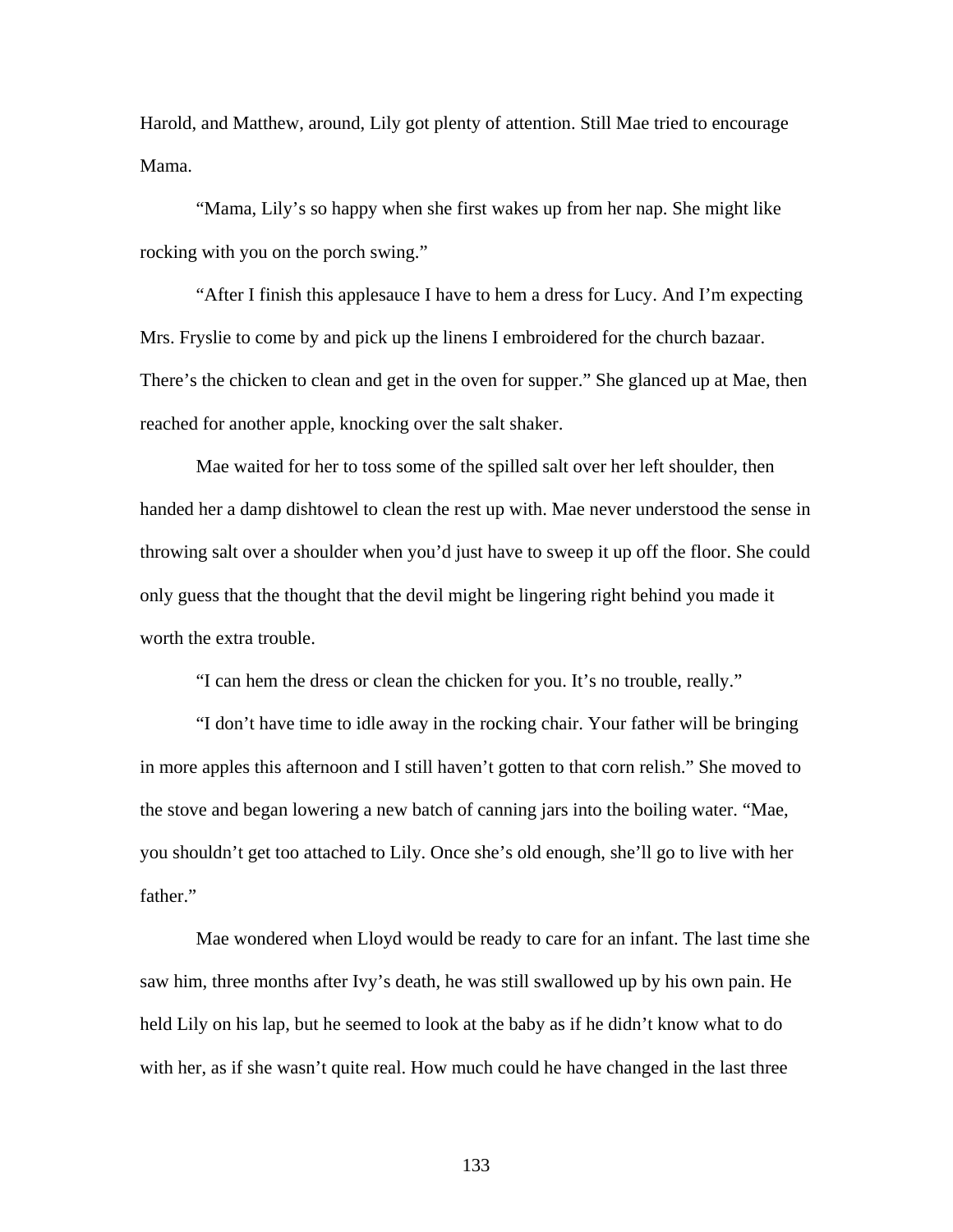months? Besides, how could he object to his daughter being well-cared for by people who love her.

"Lloyd won't be ready to take Lily any time soon," Mae said, becoming irritated. Hadn't she been the one to step in to take care of the child when she was most needed?

"Well, when he does want her, I don't want to see you get hurt."

Mae knew she was supposed to say something like "When Lloyd is ready for Lily, I will be happy to see her go with her father – that's how it should be." Instead she said, "Mama, I've already been hurt so much by Ivy's death, it doesn't matter much that I've fallen in loved with a child that isn't mine to keep." Her growing anger started to get the best of her. "Who else is going to take care of her? Lucy and Violet? They're too young and still in school all day. Lloyd? Last time we saw him, we was useless to himself – there's no way he can look after her." She threw stray pieces of apple peel and core into the pan in front of her. "And you won't even touch her, Mama."

Mama lifted her head from her work and gestured with her paring knife. "Paul graduates next year. I don't want to see you lose him because you think you're bound to your sister's child."

"Are you saying I'm going to have to choose between Lily and Paul?" It was the first time Mae had said those words aloud, the first time she'd put them together as a coherent thought, though the idea had been running around the back of her mind for some time. "I can't believe he would make me do that," she said. But Mae had the feeling he wasn't the type to change his plans because of Lily, a child who wasn't his. She didn't know this for sure, but she was beginning to feel that soon they would need to revise their plans. .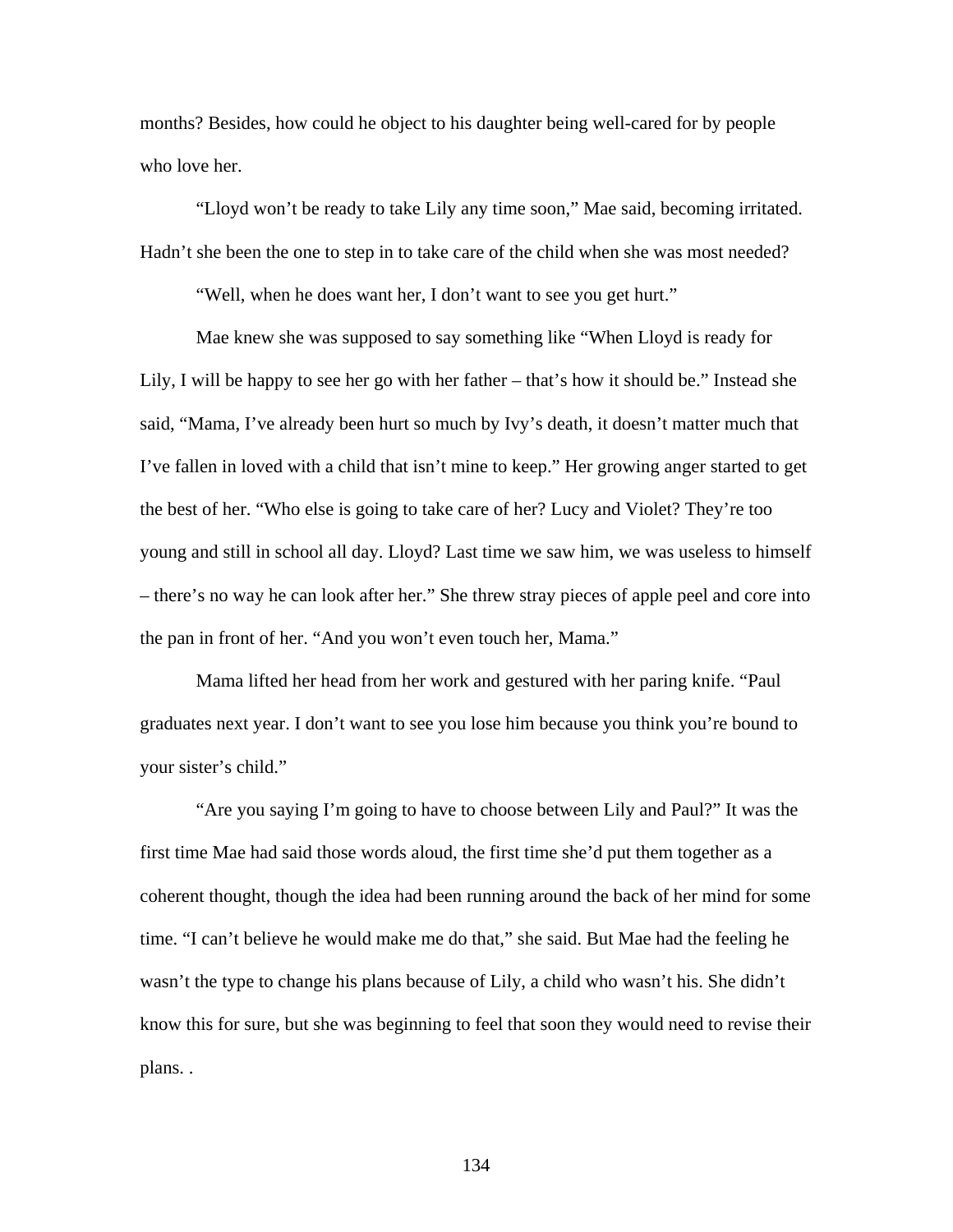"What would you have him do?" Mama asked. "You can't take her to Chicago. What would he do if you both stayed here – waste his college degree working in the mill for his father?" She raised her eyebrows. "He doesn't strike me as someone who is going to waste anything of his own – his time, his degree, his ambition."

 This was the most Mama had ever said about Paul. As much as she had been involved in Ivy's relationship with Lloyd, she had left Mae to her own devices, seemingly indifferent to Paul. She was cordial enough to him, but Mae could tell she wasn't really interested when she failed to ask any pointed questions about him and expressed no concerns when Mae went out with him.

 Mae chafed under this sudden scrutiny and, hoping to end the conversation on her own terms, said, "I guess I'll have to find out from him myself what he wants." She turned away and began to chop the apples in front of her.

By the time Papa came in for lunch the bushel baskets were empty and three long rows of applesauce jars filled the kitchen counter. He inventoried the day's work. "Smells good in here." He moved to the sink to wash his hands for lunch. "Looks like we'll have plenty of applesauce this winter." Drying his hands on a dish towel, he leaned over the bassinette. "How are you today, little one?" He reached down and patted her gently on the stomach with a large hand.

Later that evening, dressed in her nightgown, her hair set in pin curls, Mae sat on her bed, pen in hand, letter paper propped on a book in her lap. She'd owed Paul a letter for more than a week, a letter she'd been too tired to write up until now.

Mama said Paul wasn't a person to waste anything – and the way she'd emphasized the word waste sounded like she admired him for it. But Mama was wrong.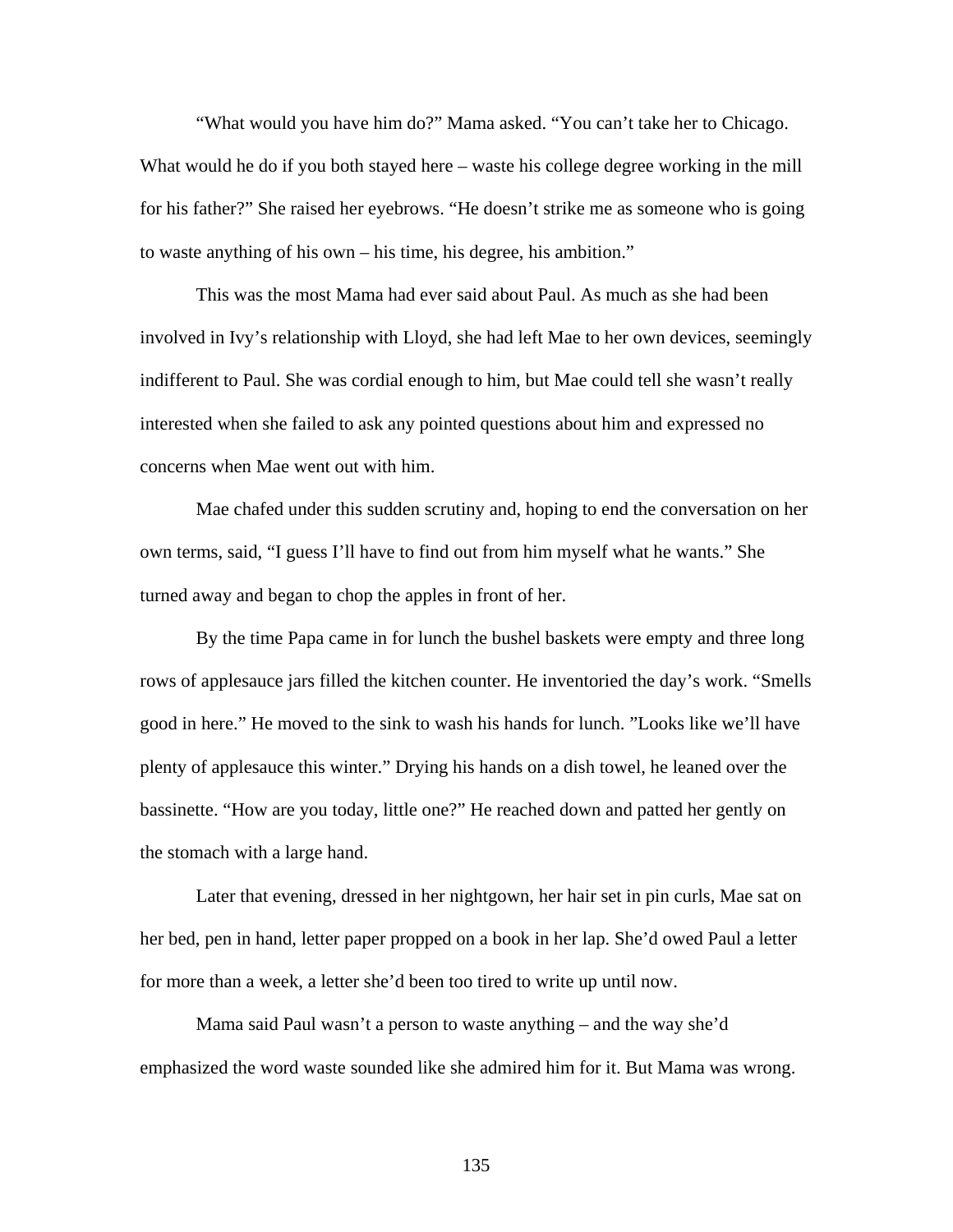Paul loved her; afterall, he'd come home when Ivy died to comfort her. And he'd offered to help her father make the funeral arrangements.

Paul knew Lily was important to her – but if he didn't know just how attached Mae had become to the child, that was Mae's own fault. It was up to her to make him understand that she was now willing to rearrange her life and plans to make sure Lily remained a part of it. And if Mama was right and Paul coming back to Iowa Rapids to be with her and Lily would be a waste of his time, she needed to know that. But Mama, without knowing it, had supplied a possible solution to the problem, a change to their plans that, the more Mae thought about it, could work out well for all of them.

## *Dear Paul,*

*I'm sorry to take so long to answer your letter, but I've bee busy here. Mama and I have been canning every day for more than a week now. Papa and the hired man are bringing in the fall crops. Reggie's having trouble with one of his goats -- something is wrong with its foot.* 

*How are your classes? Did you get that math class figured out? I know you'll do just fine. .* 

 *Lily is fine, getting bigger. She sleeps through the night now and seems to enjoy being outside. I know you won't be home until Thanksgiving, so I wanted to let you know something I've been thinking about – something I want you to consider. What do you think about taking Lily with us to Chicago? Her father can't care for her and we could offer her a good life there – better education, better opportunities.* 

A knock at the open bedroom door interrupted Mae. Lucy, squinting sleepily at her, stood in the doorway.

"Lily's fussing and keeping me awake."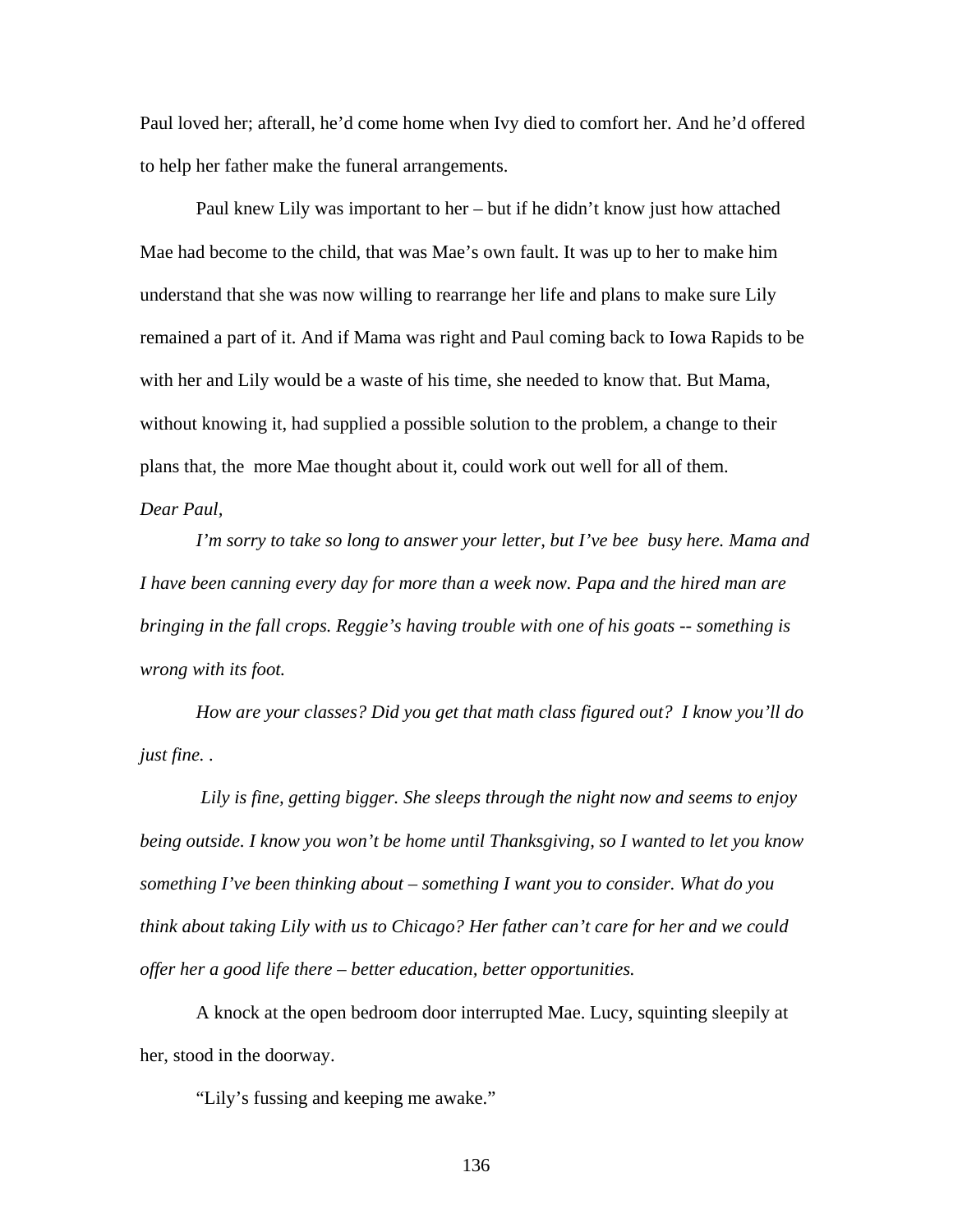Engrossed in her letter, Mae hadn't heard the baby's whimpering coming from the cradle. It was already after eleven-thirty and she wanted to finish the letter for tomorrow's mail, but if she didn't see to Lily shortly she might never get her back to sleep. "Lucy, just rock her cradle a few times and I'll take over in a minute."

"I'm going back to bed," Lucy whined and disappeared down the hall.

Mae dropped the pen down onto the letter, leaving an ink smudge in the middle of it. Lily's whimpering was growing louder. Mae rose from the desk and walked quickly to the cradle and grabbed up the fussing child. She walked up and down the hall, jiggling Lily against her shoulder until she fell asleep.

The next morning, Mae walked to the end of the lane, Lily propped on one hip, to mail the letter to Paul. She hadn't detailed in the letter all the points she wanted to make, but she felt sure Paul would be willing to talk about it. Once the letter was in the mailbox and she'd walked away from it, Mae felt strangely empty, and wandered back up the lane, moving almost aimlessly. She found her father in the barn, working on one of the tractors. He crouched on the ground, reaching up into the motor, both hands covered in grease. She watched him work for a while, following his hands as he checked all the valves, hoses, and belts, his movements quick and sure. She would soon be as competent with Lily as he was with his machinery and his corn and his livestock.

The sound of wagon wheels crunching gravel as they rolled up the lane interrupted Mae's thoughts. A small mare came into view and behind the horse she saw Joe Marshall sitting straight and high in the wagon seat.

"He's come to see about buying Maurice," Mae's father said.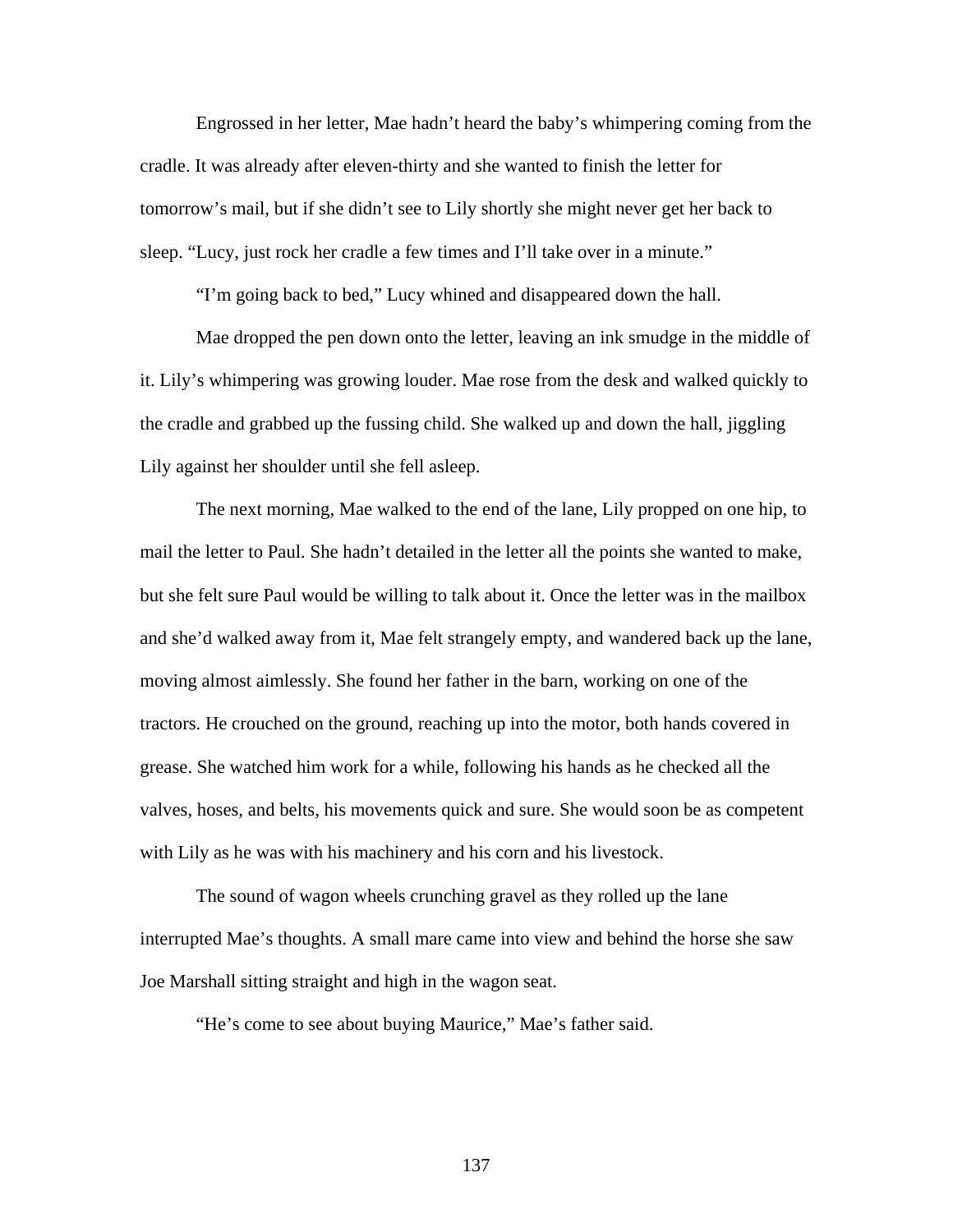Maurice was their plow horse, but he had been underused the last few years, ever since her father bought the gas-powered tractor. The horse was still young and healthy enough to be worth something, but Mae wondered if her father was selling Maurice because he didn't see the sense in feeding an animal he didn't need or if he was doing it as some kind of favor to Joe Marshall.

Papa knew Sam Marshall, Joe's father, though they weren't in the threshing ring together. They attended the same church, though and the Allinsons had helped the Marshall family after Joe's father had fell ill. Mae's father had taken Joe under his wing, sharing his knowledge and experience with the younger man, but Joe didn't come to the Allinson farm often; most of the business between the two men was conducted at the Marshall's place or in town. Mae knew Joe had managed the dairy herd from the time of his father's illness, when he was only fifteen. After that time, Mae rarely saw him at school and she wasn't sure if he'd finished or gotten his diploma. As she recalled, he'd been sweet on a girl named Annie Flynn, but there had been that trouble with her family and they'd left town.

Mae recognized the way Joe sat so erect in the wagon seat – it was the way he'd sat on the schoolhouse benches, as though he had an iron rod running up the back of his shirt. He was two years ahead of her and a little more bookish than most of the other boys, not one to run around the schoolyard pulling the girls' pigtails. At one time she'd thought perhaps he'd become a teacher or a scientist – either way, someone who worked indoors.

As he drew nearer, Mae was struck by how much Joe Marshall looked like a farmer. It wasn't simply his lean, calloused hands or the way his forearms and neck were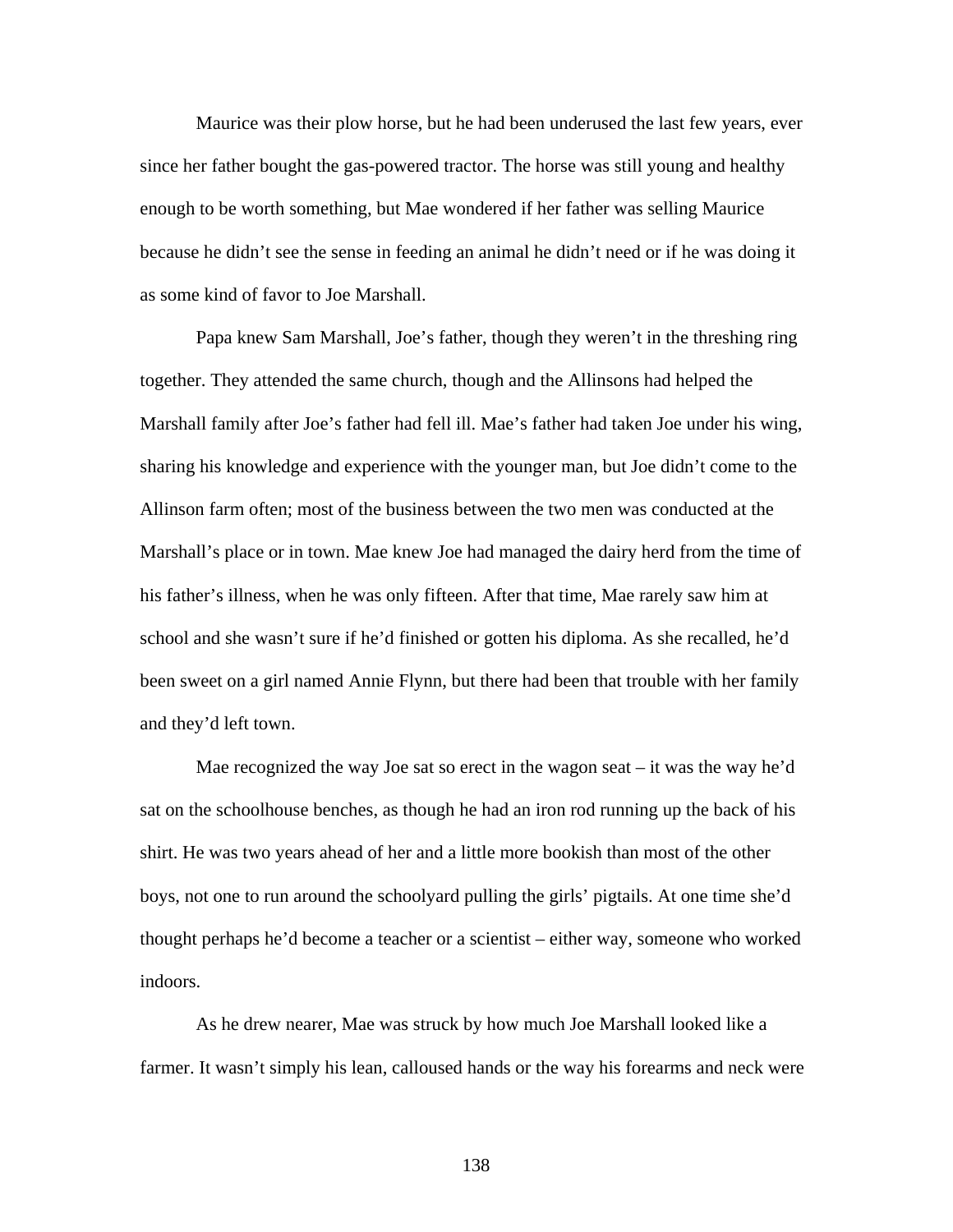tanned while his forehead and upper arms remained pale. It seemed as if working the land had molded his body, shaped him and determined the way he moved, the way he jumped down easily from the wagon and casually stroked the mare's neck as he walked by. His neck and shoulders had thickened with the hard work and she could see the beginnings of the paunch farm men seemed to develop by middle-age, as though the physical labor was no match for the heavy, home-cooked food. Mae knew it was Joe's mother who cooked for him and that he had no wife or children at home. Yet he seemed to have settled into his life just fine and Mae was surprised to find she was disappointed in him for that.

 Joe walked up and held out a hand to Mae's father, who shook it. Mae shifted Lily on her hip and started to extend her own hand, but Joe only nodded to her in greeting

"How's the herd?" Papa asked.

"Fine," Joe replied. "Everyone's healthy right now."

Papa turned and started toward the barn. "So, you still think you need Maurice?" he asked over his shoulder. Mae knew it was his casual way of asking if Joe had the money for the animal. Joe seemed to know it, too.

"We sold off that bit of land across the county road, the little parcel we couldn't figure out what to do with. Dad didn't want to, but Uncle Rex got him to sign the papers."

Mae didn't know what price her father was asking for Maurice, if it was a fair market price or something less. He didn't treat the Marshall's as a charity case, none of the Allinson's did. What they did for the Marshall's was simply what one farmer did for another – or, as some might put it, what one Christian did for another. But she wasn't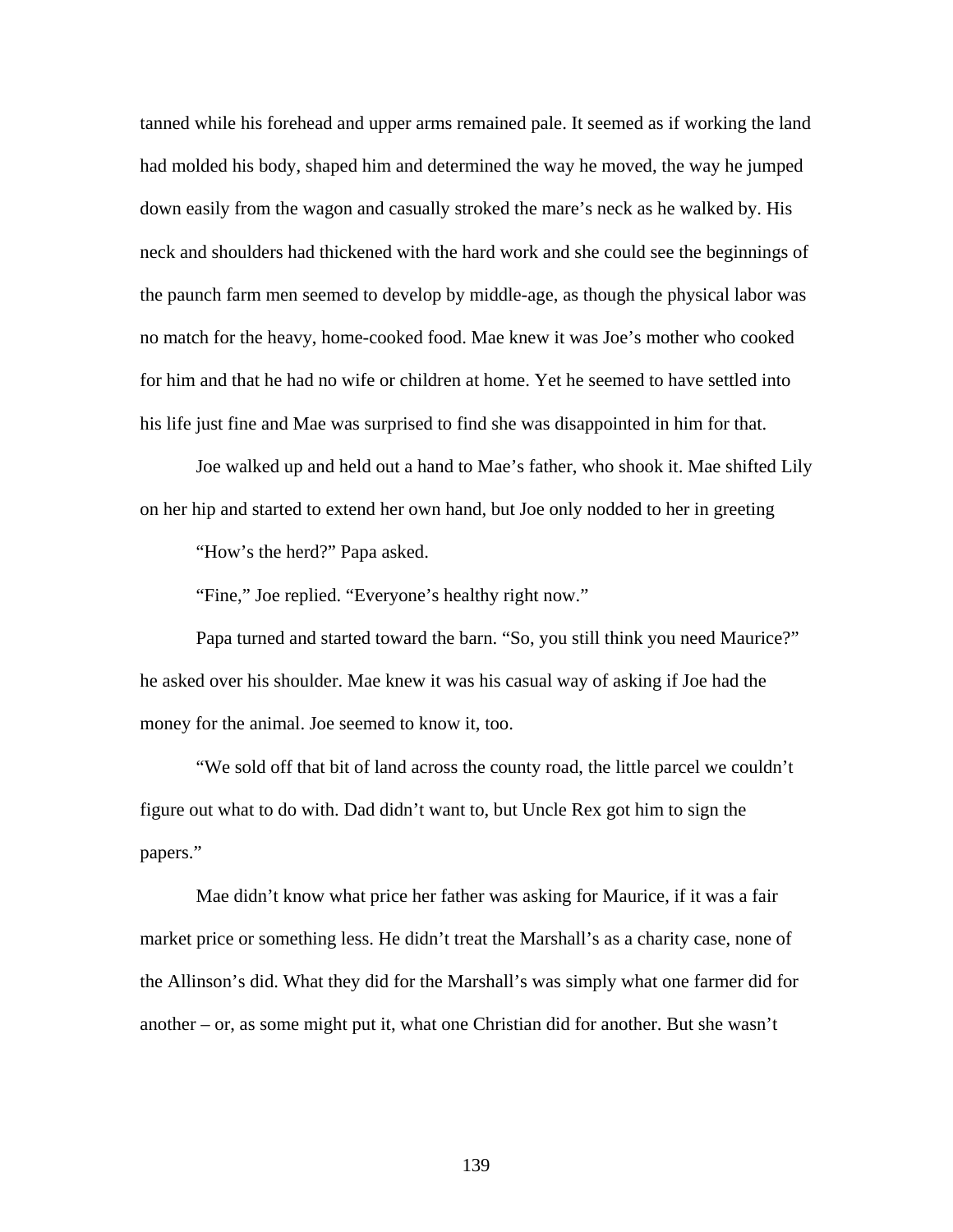sure if Joe ever really thanked her father for his help -- but perhaps he'd been working so hard himself, he'd not taken the time to appreciate what he'd received.

Mae followed the men into the barn, Lily straddling her hip, her pudgy fingers tangled in the shoulder strap of Mae's apron. The warm, musky smell of animal bodies mixed with the sharp scent of dried straw always comforted Mae, but she lingered behind for only a moment to let Lily look at Beatrice, the bay mare. If Joe Marshall was going to take Maurice away today, she wanted to be there to make sure the horse was treated well.

When she reached Maurice's stall, her father was leaning against the open door while Joe crouched next to Maurice, inspecting the horse's rear fetlock. Maurice was a large and powerful draft animal with heavy muscles, wide feet, and a glossy, black coat. Despite his size, he was amiable and easy to keep. Papa always said that about him. Now Mae wondered why they were no longer keeping him.

Maurice came to the farm as a two-year-old colt, when Mae was fourteen. He was the first animal who made her think maybe animals had souls, that they were individuals, each one with its own personality. Mae was the first of the children to ride Maurice, doing so whenever she could, whenever he wasn't pulling a wagon or dragging a harrowing fork. She climbed onto his back so many times she knew all his quirks, knew how he would behave at every moment. She knew his gait, the way his knees bent hard so he could pull heavy machinery, but she also felt the swift contractions and extensions of his muscles as he moved swiftly with her on his back, as though she were no burden at all. She understood the banging insistence of his white-blazed muzzle nudging her hand, wanting her attention and not judging her the way her teacher, parents, and the adults at church did. Maurice didn't care if her schoolwork was done correctly, if her hair was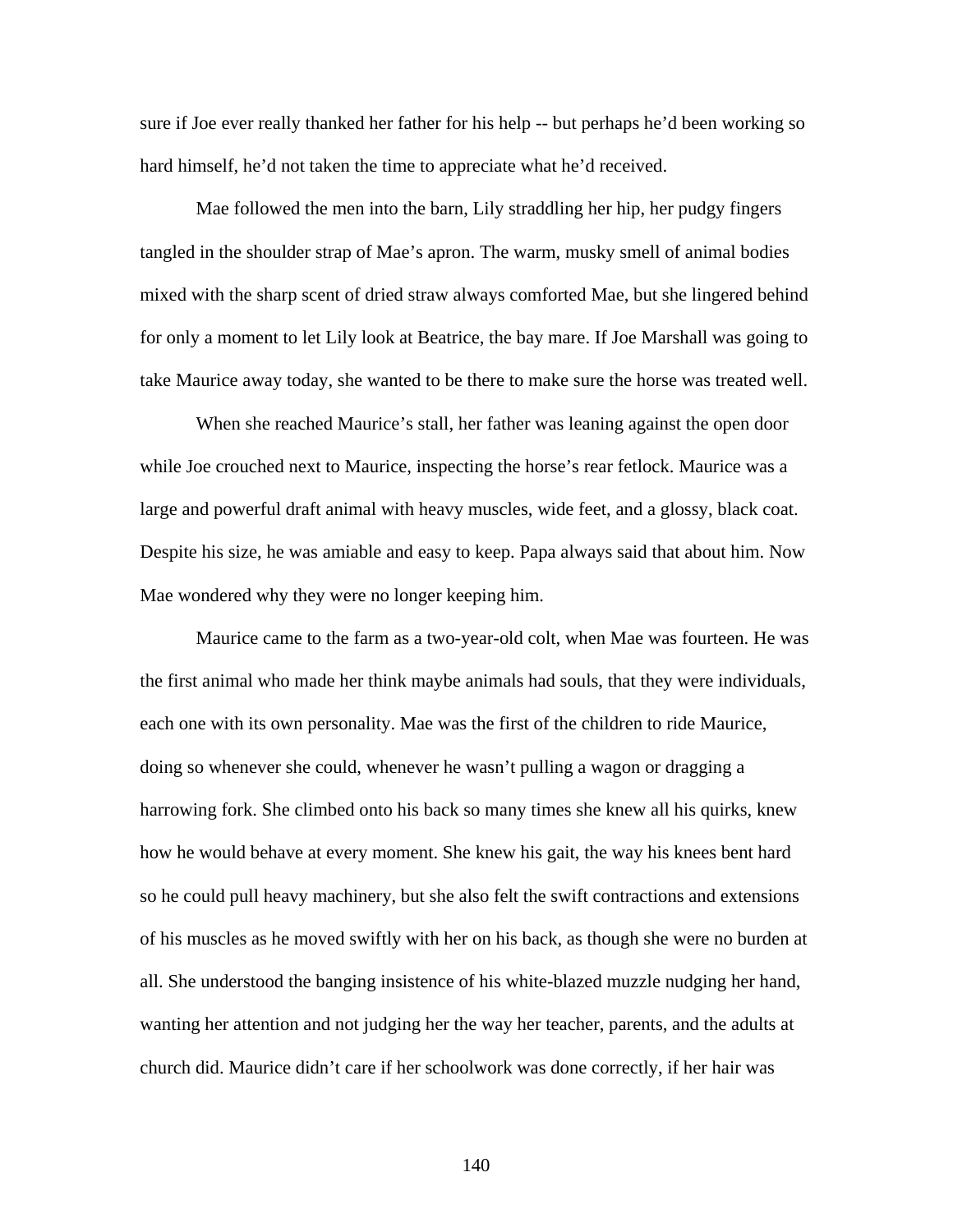neat, or if her prayers were genuine enough. Looking into the dark eyes of that horse, Mae felt she was looking soul of another being, content with just that feeling, even if she couldn't know what he was thinking. But despite all the things she knew about Maurice, she also knew he was always a farm commodity – and now, for some reason, he had to go.

Papa ran his hand over Maurice's withers, across his back, and down his flank. "Strong bones. He's got plenty of muscle, and he's never been sick a day in his life," he said.

Joe stood and rested a hand on the horse's hind quarter. Maurice didn't move. "If you're still willing to take the price we talked about earlier, then I'll take him."

"That price is fine," Papa said. "I've got to find his lead," he said and disappeared into the tack room. Mae heard him rummaging around, looking for the bit and leather strap Joe would need to tie Maurice to the back of the wagon and lead him home. Joe waited. He seemed to ignore Mae, intent on grooming Maurice by pulling small burrs from his coat and stray hairs from his mane while the horse stood patiently, occasionally flicking his tail at a fly.

"Why do you need this horse?" Mae asked.

Joe bent over, squeezed the muscle of Maurice's hind leg, and lifted his hoof to inspect it, though he'd examined the animal's hooves earlier. "Our old draft horse had to be put down." There was a note of defensiveness in his voice, as if he thought she was questioning his ability to manage his own farm, but Mae kept on at him.

"You know you're getting a good price, don't you?" she asked.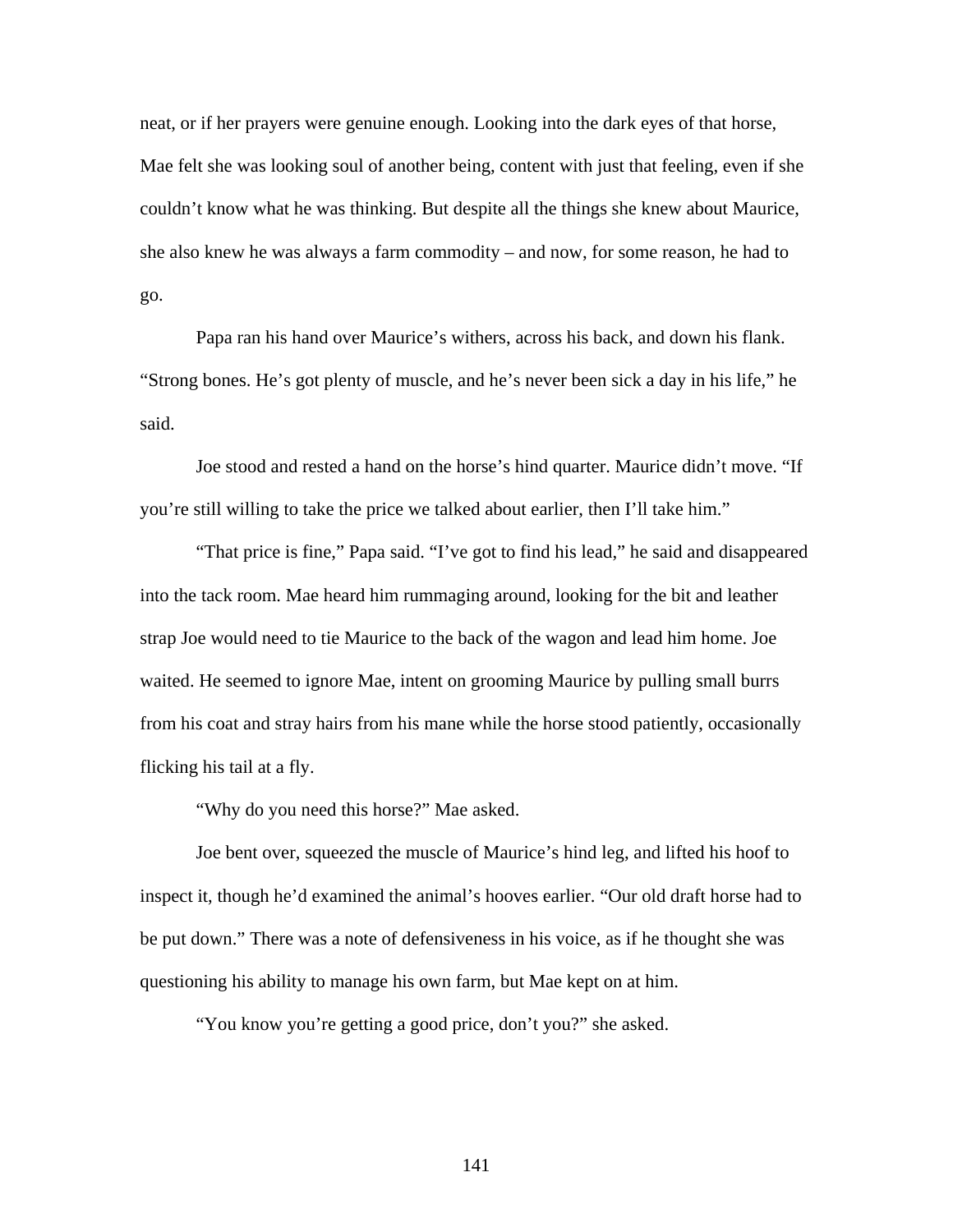"I know that," he said. "But maybe I'm also saving your father the trouble of having to take him to auction. Waiting to see if he sell, bringing him back if he doesn't."

Joe dropped Maurice's hoof and straightened up. He circled the horse, passing Mae without looking at her, and began prying Maurice's lips open, as if to look again at the animal's teeth. Maurice resisted, pulling his head back.

Mae grabbed Joe's hands away from the horse's muzzle and thrust Lily into his arms. "No, like this." She rubbed around his nose and under his chin, then gently opened Maurice's lips to reveal his large, ivory teeth. "Is this what you're looking for?"

Joe backed away from the horse, Lily twisting awkwardly in his arms. Mae took the wriggling child from him. He turned away from her so that she could only see the side of his face.

"How is your father?" Though she doubted Sam Marshall's condition had changed much since the last report she'd heard about him, but Mae couldn't resist asking. Everyone knew that for the last few years he'd been about the same – unable to work, his lungs too crippled to allow him to walk very far without stopping for rest.

Joe plucked a piece of hay from a splinter in the wooden rail of the stall. He twisted it between his long fingers, working it until it frayed into pieces. Just about the time Mae thought he wasn't going to answer her, he said, "He's about the same."

She thought of the old man, stooped over, his ailing chest sunken in. He would be weak and coughing up blood. "Is he able to do anything?" She remembered Ivy's last days, as she lay pale and almost motionless in the bed, unable to do anything for herself.

"He sits on the porch when it's warm enough, by the fireplace when it's cold."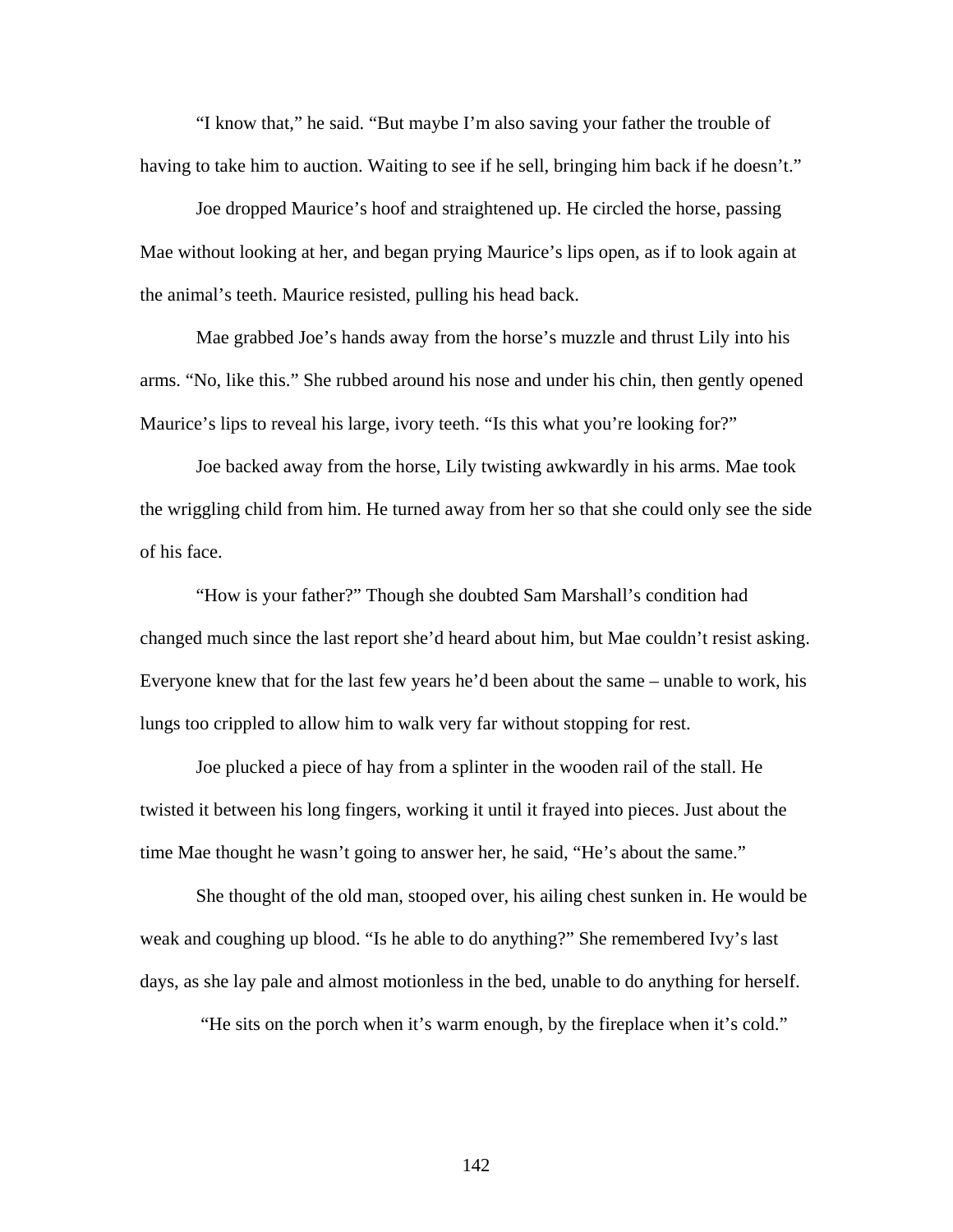Mae waited for him to say more. She was being considerate by asking after his father, but he didn't seem interested in the conversation. Lily shifted in her arms and started to make a chuckling noise. Joe seemed intent on the piece of hay. "I suppose his lungs are breaking down as he gets older," she said. If she could sit by Ivy's bed for days watching her sister's body fail, then he could tell her something about what he saw happening to his father.

A scowl flashed across his face and he dropped the piece of hay. Crossing his arms, he looked past Mae and out the barn door. "It's not his lungs that worry me. It's his mind. It's going."

"Why? What's he doing?" She thought she knew something about a mind on the verge of breaking.

 "He shouts about stuff that happened years ago. Flies into rages about people who are long gone. Cursing people he thinks wronged him." Maurice began to turn, his massive body shifting around the stall until Joe and Mae were forced to stand close to its door. Joe gripped the rail with one hand, the thumb of the other hand scratching a crooked line along the wood. "Half the time I don't know what he's talking about."

"Even though Ivy's been dead for six months, my mother talks to her as if she's still here," Mae said.

"People do that all the time, talk to people who aren't there."

"Maybe." She jiggled Lily in her arms, trying to make the child smile.

"She misses Ivy, that's natural." Joe said. "Lily's a beautiful baby," he added, as if trying to turn the conversation back to something more comfortable.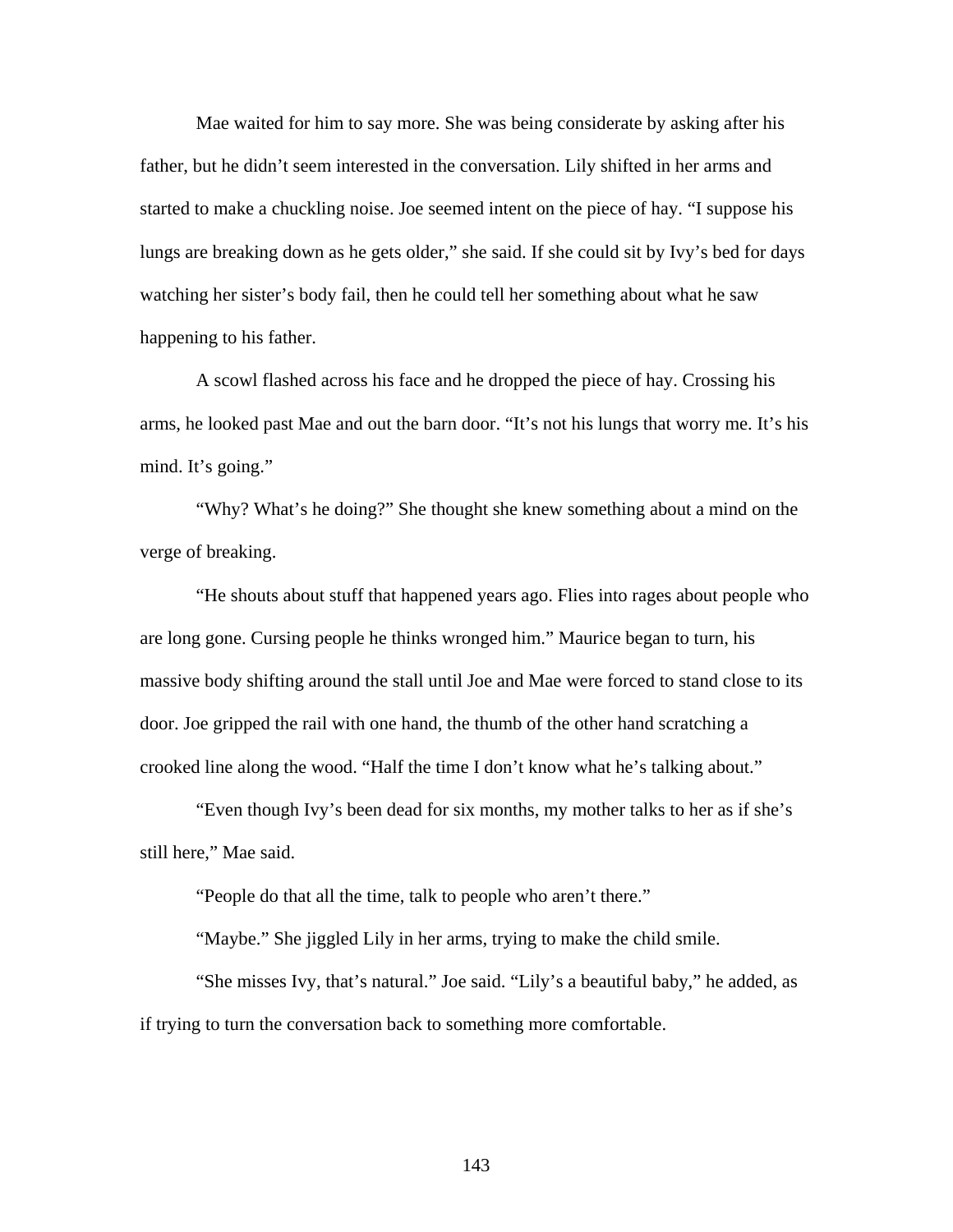Mae turned away from him. "That's what everyone says about babies, whether it's true or not." She supposed he said that to be nice, but she didn't care that he was being nice. What was so strange to her was the sound of his voice saying Ivy's name. No one outside the family spoke of Ivy anymore.

 Papa came back carrying Maurice's lead and handed it to Joe. Mae watched as he pulled the bridle over the Maurice's head and buckled it, but she hitched Lily higher up on her hip and walked out of the stall before he could guide the horse out of the stall. She didn't want to see Maurice tethered to the back of the Marshall's wagon, being led away.

Several days later, Mae met Reggie coming up the lane on his way home from school, the day's mail in his hand. In the small stack was a letter from Paul telling her that he was busy with his studies and might not have time to write her again for a few weeks, but that he would be home at Thanksgiving. If not then, Christmas for sure.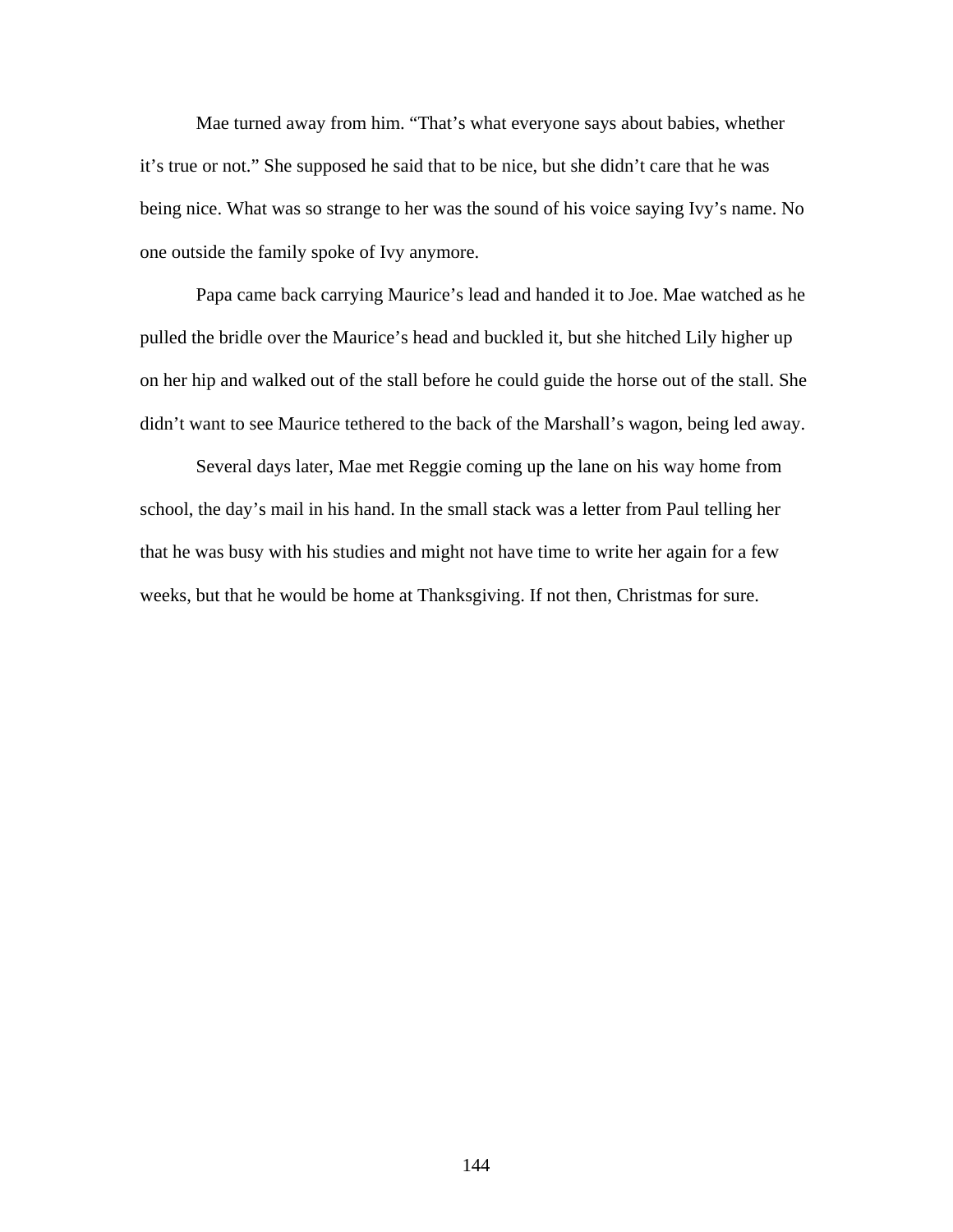## **Late June, 1925**

 From where Mae stood in the vegetable garden, she could see her father crouched by the first row of corn at the near end of the west cornfield. Though she couldn't see his hands, she knew what he was doing – gauging the moisture in the soil with his fingers, poking for air pockets around the roots of the plants, and scrabbling through the loose dirt to make sure there was enough rotting vegetation to nourish the young corn.

 The corn was now five inches tall and required Papa's closest attention. June was the month in which he most fervently practiced his faith, cultivating row after row of the small plants each week, the disc cultivator breaking the soil's dark crust and churning it until it seemed to froth. Papa was as regular about cultivating as he was about church. Cultivation was the central tenet of his faith and he preached it so often the children could recite as a litany that cultivation kept moisture in the soil, killed weeds that choked the young corn, and fed the corn so it would grow. This morning Papa was testing his faith by slicing into a furrow of corn with a shovel to reveal a cross-section of the soil, a crosssection that should be moist, rich, and well-aerated. From this distance Mae could not tell if his hard work and devotion had been rewarded.

April had been unseasonably hot, the temperature climbing into the low nineties at the end of the month. The heat made farmers already worn down by the last seven years of tough times more anxious about their crops. It made their wives short-tempered, and their children drowsy and slow at their chores. Then, in the first week of May, the temperature dropped to a record low of twenty-four degrees and everyone panicked that the tender, young corn plants would freeze. The animals were brought indoors and Mae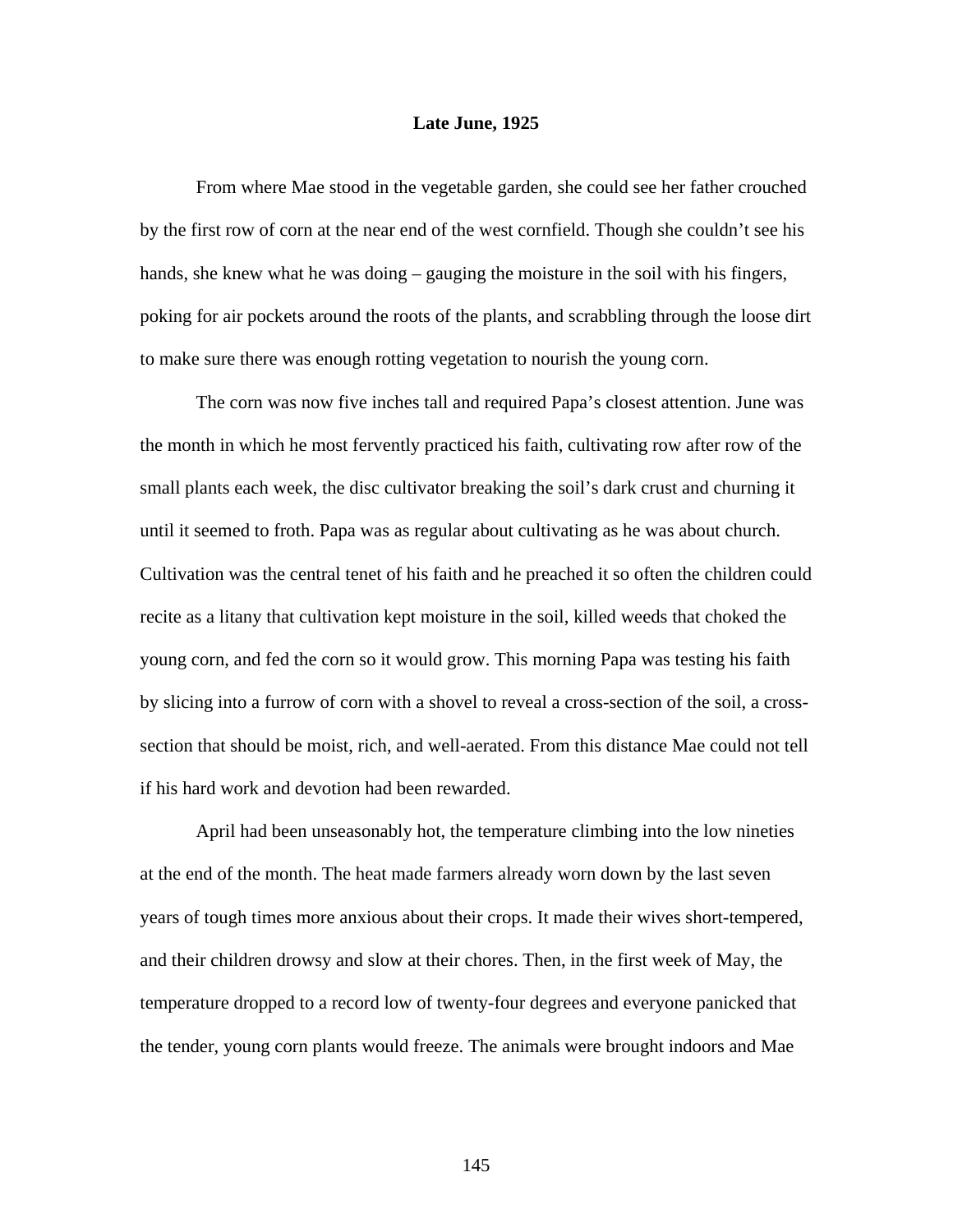did her best to cover the garden plants with old sheets and sacks. But nothing except prayer could be offered for the corn.

But the corn survived the hard weather and now that the temperatures had returned to normal for late June -- cool nights and dry, pleasant afternoons full of sun -- Mae worked in the garden most days, Lily by her side. Lily, fifteen months old, wobbled through rows of cabbage plants and pole beans on stout legs. She'd been walking for several months, but was still unsteady, like a drunken sailor Papa said. Though it was probably too early to tell, Mae looked for Lily to be as graceful as Ivy had been. Though she was long-limbed, like both of her parents, Lily seemed clumsy, often plopping down on her backside and rolling under the tomato vines, as she did now, dirt sifting into her pale hair. Mae didn't bother to pick her up or dust her off – she would just get dirty again staggering through the rows of carrots, churning up more dirt. The crescent-shaped mark on the side of her head had faded to a slight discoloration now hidden under her hair. No one ever saw it, though several times Mae caught Mama brushing back Lily's hair, as if to look for the mark.

Mama planned and planted the almost quarter-acre garden years ago, when Lewis, Ivy, and Mae were young children. She began by laying one long row that ran parallel to the side of the barn, then arranging the vegetables in rows by size – lettuce, spinach, radishes, beets, and carrots at one end, tomatoes, potatoes, and pole beans at the other. Set off at one end was a bed of strawberries and raspberries; they were Mae's favorite plants to tend ever since she and Ivy were little girls stuffing every other red, juicy berry they picked into their mouths instead of putting them into the basket. Soon the berries would be ready to pick again so Mama could make them into jam. Mama never seemed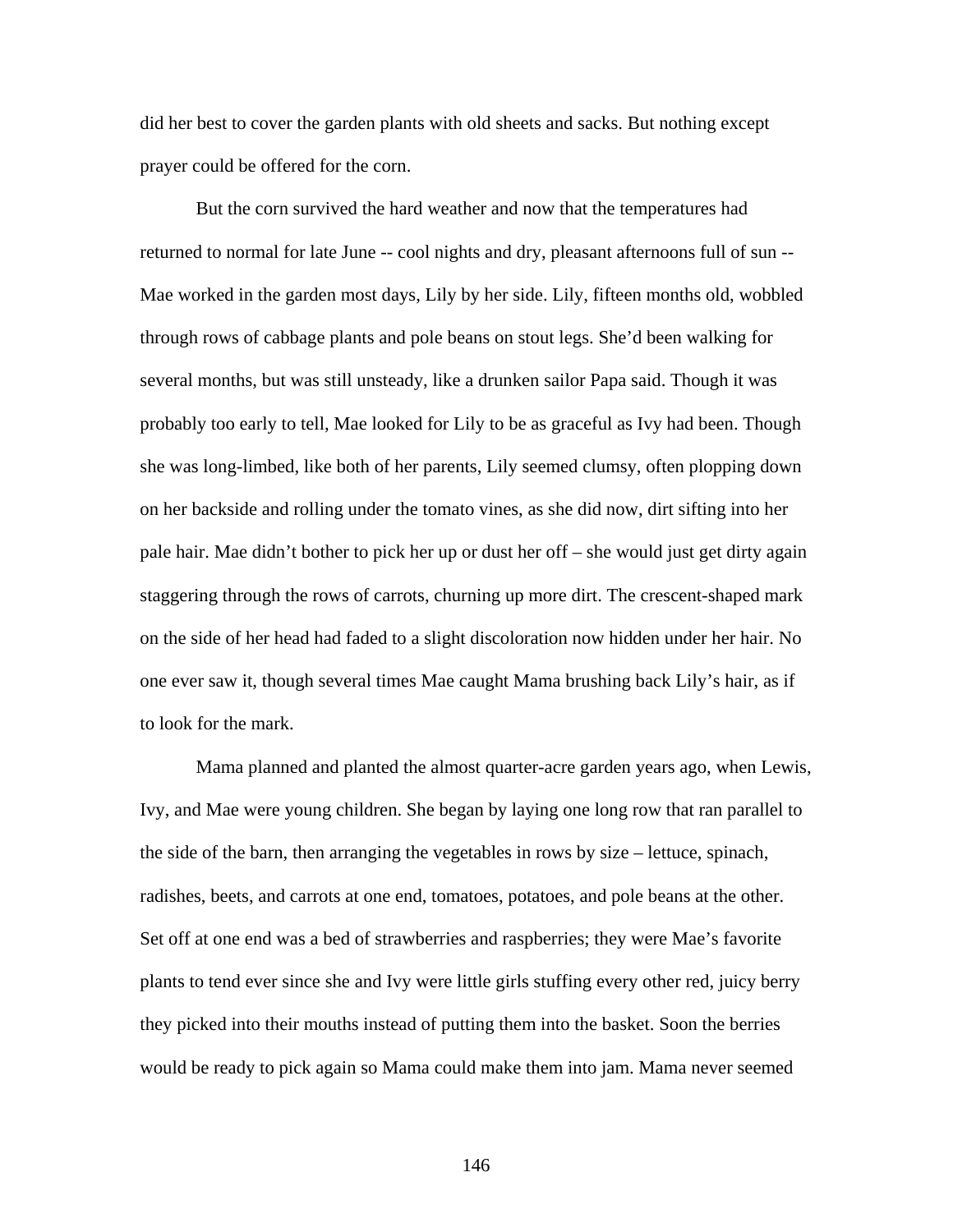to rest from the constant routine of canning and preserving, as if she feared letting a single fruit or vegetable rot and go to waste.

 The orderly arrangement of the garden reflected the reasonable part of her mother's mind, the part that believed spring vegetables were good for cleansing the blood after the heavy winter diet, not the part that grew fennel to keep evil spirits at bay. Mae leaned over the pea plants to yank a weed; she tended the peas with extra care because she liked the way the vines curled and twined around the wooden stakes that held them up.

The garden work was also a reason to be outdoors, a time for Mae to be alone with her thoughts. For the past six months, since she'd last seen Paul in December, Mae thought almost constantly about the way things were between them.

Paul came home from university for the winter break. He drove out to see her two days before Christmas. Mae stood on the front porch waiting for him, the frigid air making her lungs ache, her cold breath visible, like puffs of smoke. He pulled up the lane in his father's car, a new Hudson Essex that seemed to hint at success with every inch of its black, shiny body. Since it was too cold to take a walk, they went for a drive.

The space inside the car seemed vast, perhaps because the air around Mae was cold and the leather seat under her chilled her through the wool of her coat. Paul didn't seem to notice the temperature, his gloved hands wrapped around the steering wheel, guiding the car as if he drove it every day. When he'd arrived at the house, he'd greeted her on the porch with a hug, stiff and formal she hoped because of the cold and the heavy coats they wore. But he'd not taken her hand. He'd not stopped the car to kiss her like he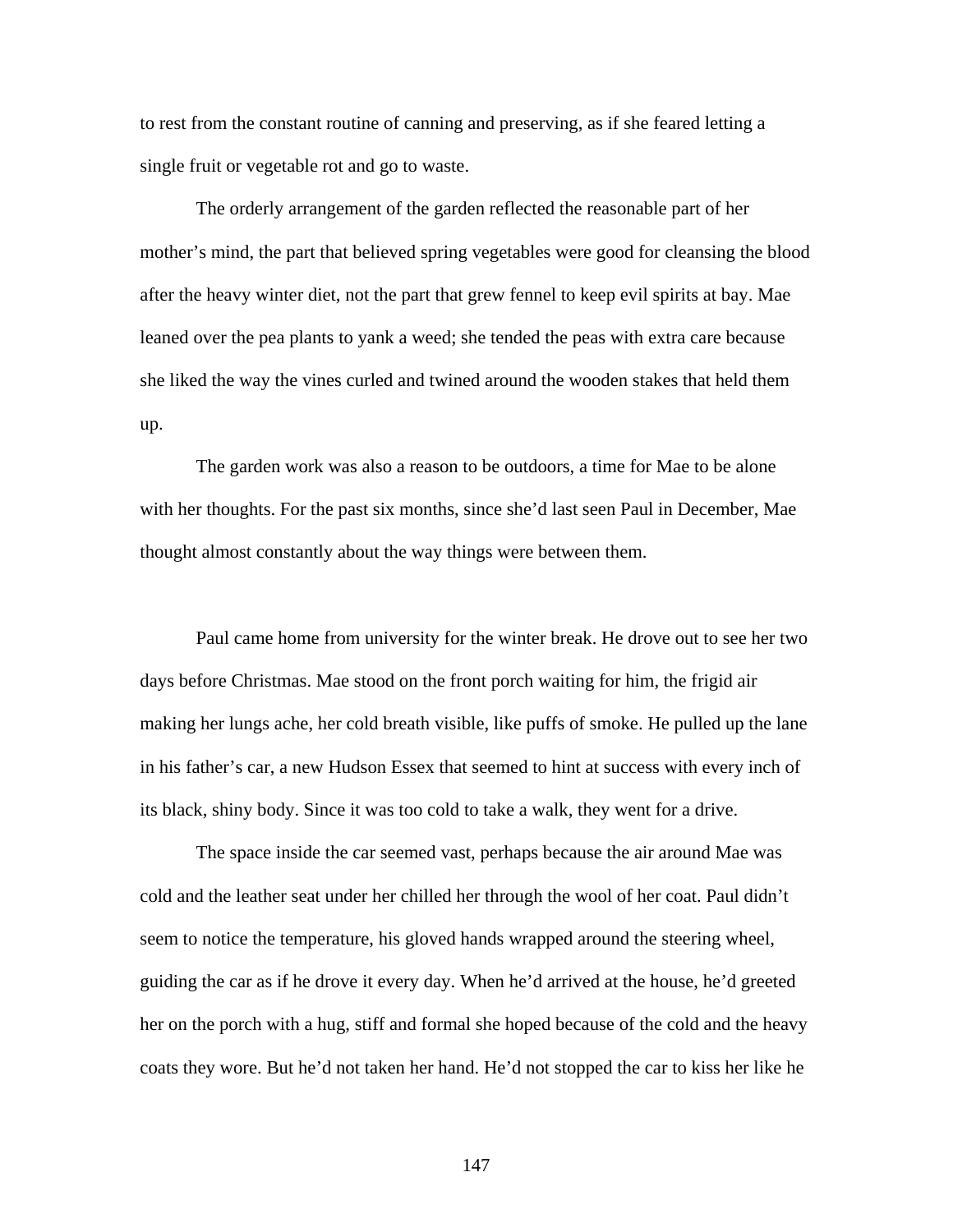used to do when they took drives together the previous spring and summer. Before she'd always been ready to kiss him, but now she wasn't so sure. Perhaps if he smiled.

Mae started with small talk. "How's your family?" she asked.

"Fine. Mother's worried about how she'll fit everyone at the table for Christmas dinner."

"She'll sort it out, I'm sure." Mae realized she hadn't been invited to dinner at the Harper's; until this moment she hadn't noticed the missing invitation. She didn't know if it was a deliberate slight or not. His family had always been nice enough to her and they didn't flaunt their wealth, though Mae sometimes detected an air of self-satisfaction in the way they welcomed her into their home.

"And your family?" Paul asked, politely reciprocating.

"Everyone's fine at the moment," she said. "Lily is growing fast and keeping me busy. I'm exhausted when I fall into bed at night." Mae hoped the awkwardness between them would soon pass. Perhaps it was to be expected when one person went away to a new life and one stayed behind.

 "This summer, I have a chance to work for a company in Ames, get some real business experience. It's a good chance for me," Paul said. "I haven't heard for sure about the job in Chicago yet, but a friend at school has an uncle with a small apartment we can rent. It's in a nice neighborhood." He turned his eyes from the road and looked at her. "Plenty of schools in Chicago. We'll have to find out if you can teach there."

His enthusiasm for this new life was seductive. The more Paul talked, describing what he already knew of Chicago and imagining what they would do there, the more she wanted it too.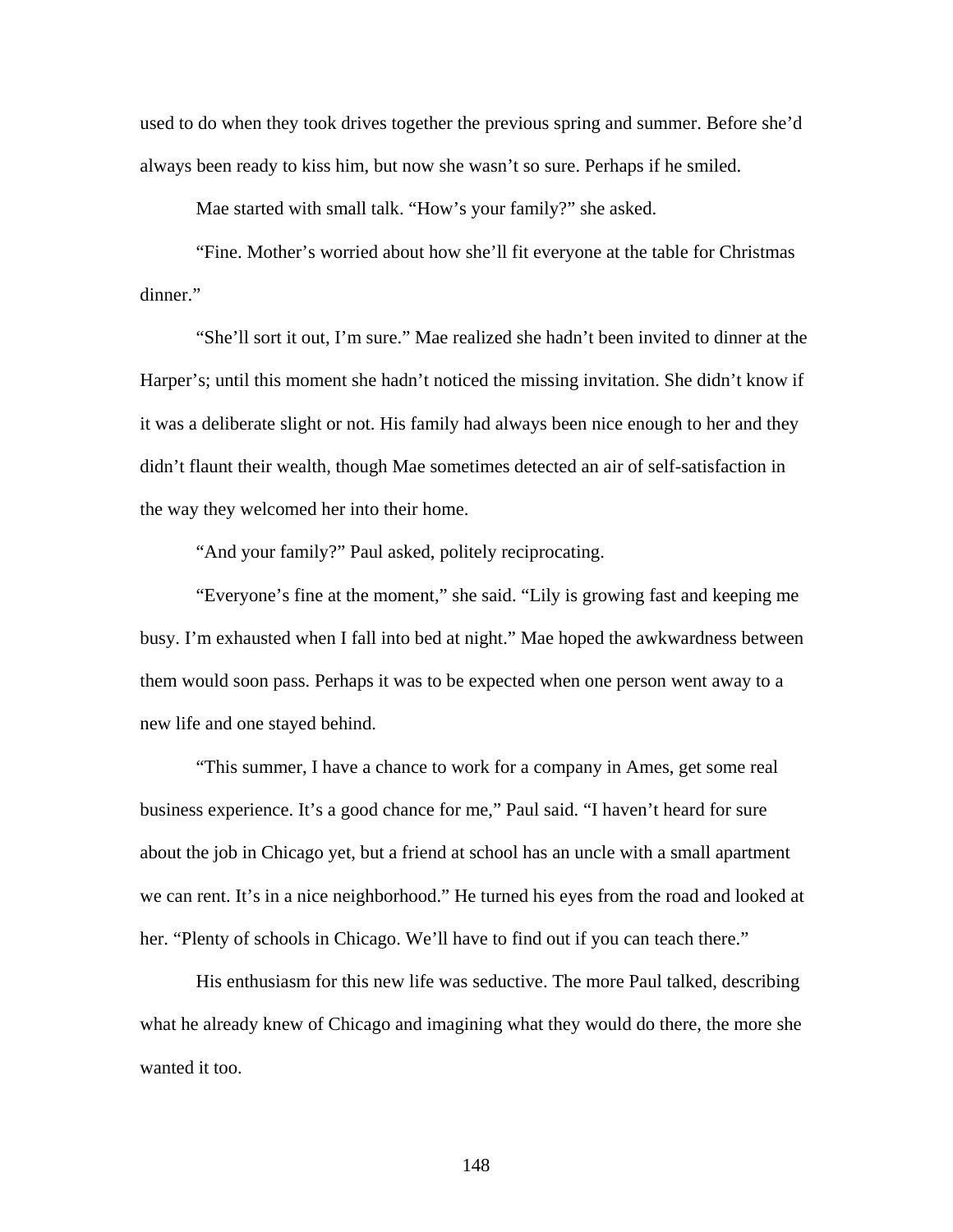But he was speaking only about the two of them. He hadn't said anything about Mae's letter, about Lily, about what their plans could mean for the little girl. Did he think she'd forgotten about what she'd written to him? Or that it somehow didn't count because it had been in a letter, not spoken between them?

"Paul, I need to talk to you about Lily." She paused and looked out the window where the rows of corn stubble rushed by the moving car. "I think there's more I can do for her – we can do for her."

"You really want to bring her to Chicago with us?"

"I do. I'm very attached to her- we belong together," Mae said. "And taking her with us would be a good opportunity for her. She could go to a better school. Have things she wouldn't have here."

"I know you feel responsible for her, that you want to do the best you can for Ivy's child." He paused a moment, concentrating on turning the car down a narrow road. "But honestly, I hadn't figured on a child as part of our plans. Sure, someday we'd have our own, but not now, not right away."

Mae didn't see the difference – a child now or a child later, but she wasn't going to say that to him. Bringing Lily with them was the perfect plan. She knew it, but she wasn't sure how to make him see it. Perhaps she should back off right now, give him time to think about it.

Outside the car, the panorama of winter fields rolled by, long patches of frozen dirt dotted with the stubble of dead cornstalks. Mae didn't usually succumb to the grayness of the Iowa winter until February, but she could already feel the weight of the horizon line where the flat gray of the sky met the flat gray of the landscape. Paul had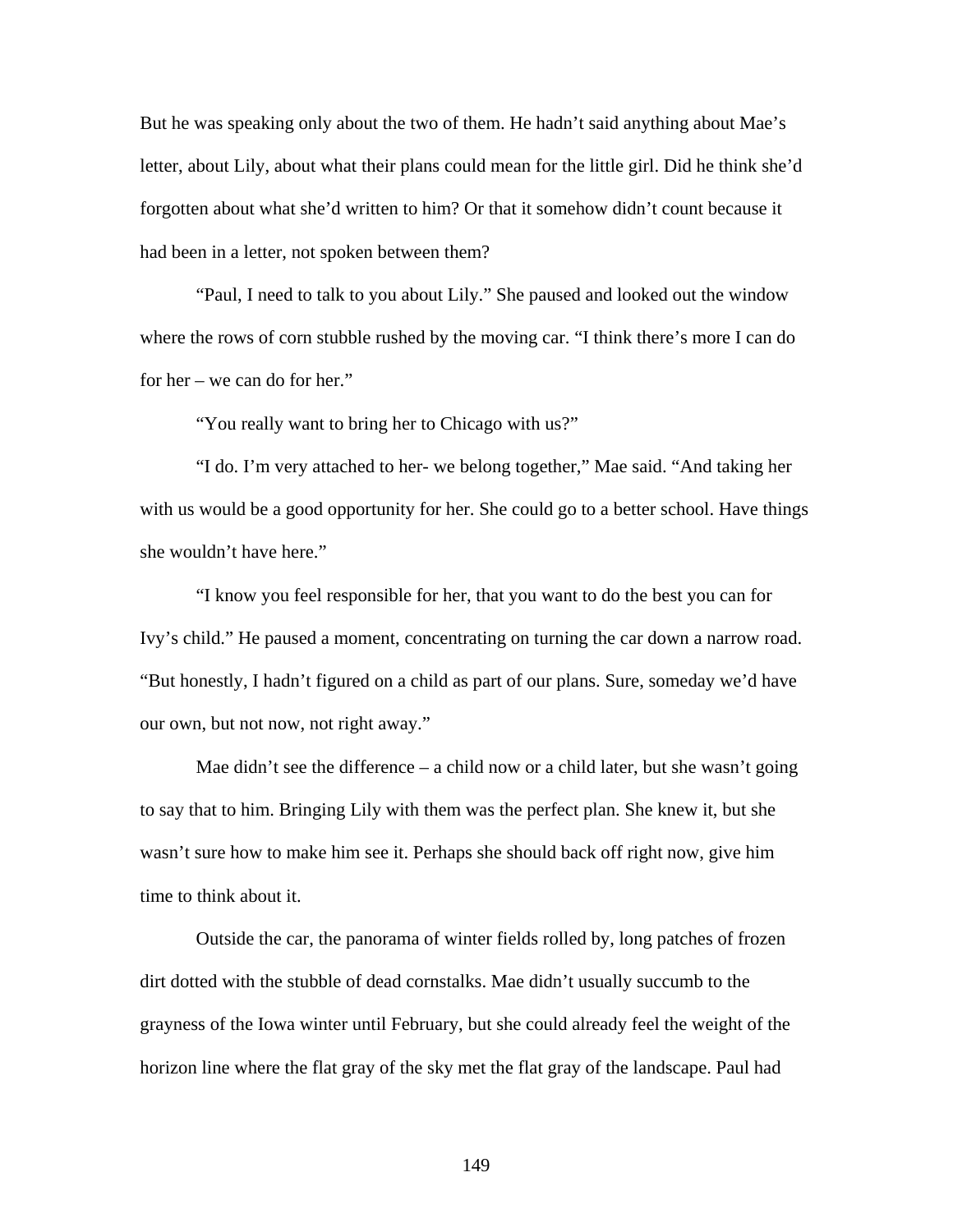driven them in a roundabout route through the county and now brought the car down the county road from the north. From this direction, the Allinson's farm looked dormant, a place of quiet hibernation.

 Paul stopped the car in the drive. He took off his gloves, then pulled her hands from her coat pocket. "Why do you never have gloves?" He smiled and began to rub her cold fingers between his palms. "I can see Lily needs you now. I'll give you time to figure out what you're going to do about her. We don't have to get engaged right away."

She tried to smile back at him, a brave face to mask her disappointment. "You're right. No need to rush things if we don't have to." It was all so reasonable, so thought out. That kind of rational approach was sometimes hard for her to take. She was, after all, a girl who couldn't remember to put a pair of gloves into the pocket of her winter coat.

Now when Mae thought about Paul, she wondered whether or not he still wanted to make their engagement official. They hadn't talked about it in the last six months; in fact, they'd hardly talked about anything at all. They exchanged letters and talked on the telephone several times, but kept things light, more an exchange of news than real conversation. He would be finished and come back from Ames by the end of the summer. She was trying to think of ways she might persuade Paul that taking Lily with them was a good idea when the little girl's small voice called out to her.

## "Mae."

Not "Mama," not "Aunt Mae." When the time had come to teach Lily what to call her, Mae realized she had to choose a name for herself. She never dreamed of suggesting "Mama" or "Mother." "Mae" just seemed natural—easier to say than "Aunt Mae," a title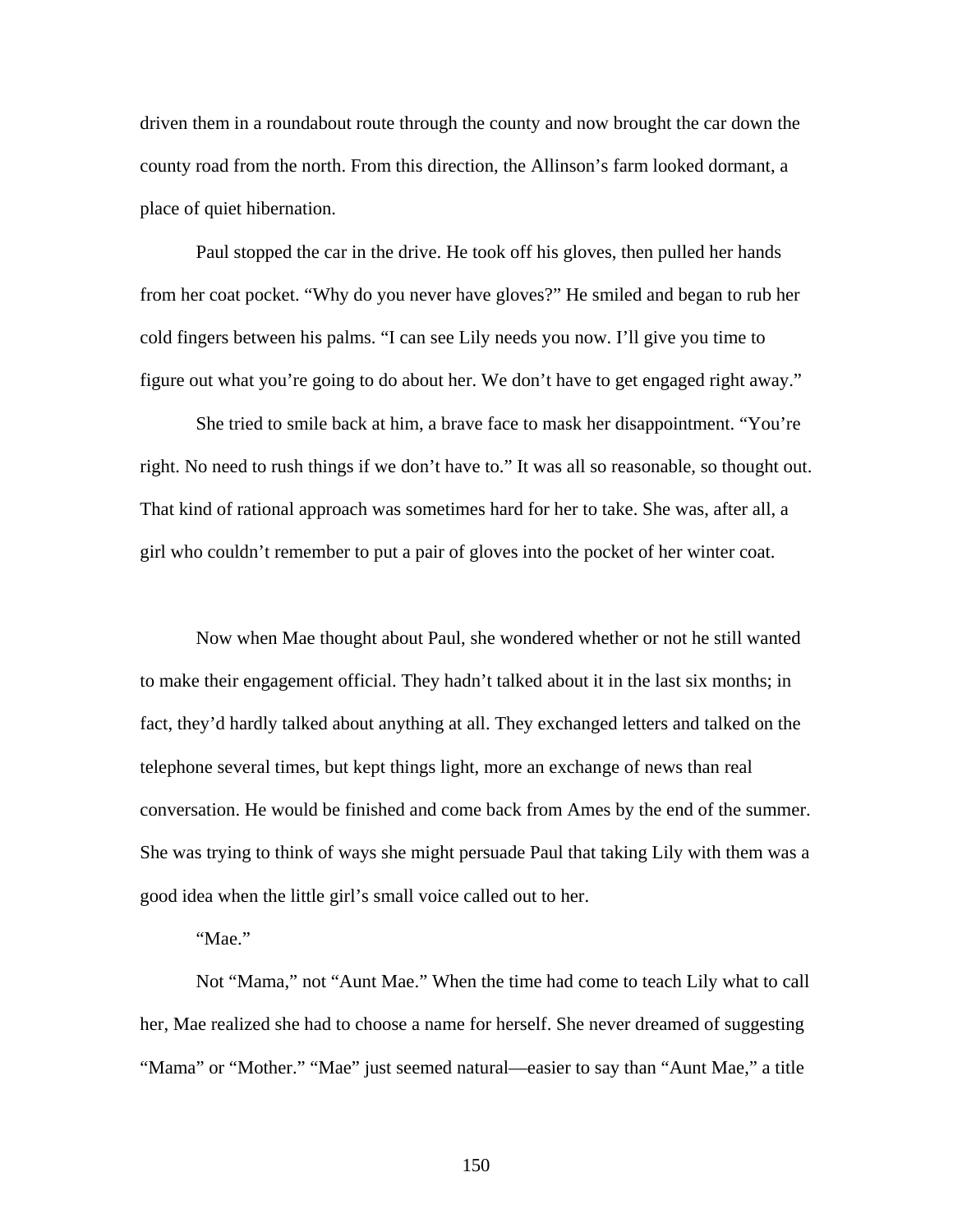that would have made Mae feel too old. Mama insisted Lily call her "Grandmama." It wasn't as formal as "Grandmother," but Mae thought something like "Gran" or "Gamma" would be easier for the little girl to say. Perhaps Mama would prefer it if Lily never learned to call her anything.

 Mae turned to see Lily holding up something in her small fist. Mae held out her hand, palm open to accept whatever it was she offered. Often it was a rock, a shriveled root, or a leaf. This time Lily's fingers uncurled to reveal a small, brown beetle. It dropped into Mae's hand. "Thank you, Lily. I'm going to put him over here in the grass, where he belongs." By the time she brushed the insect off, Lily had crawled under the tomato plants, the beetle forgotten.

 More and more, Mae took Lily into the garden with her to keep the toddler out of Mama's way. She tried to keep the two of them apart because her mother no longer bothered to conceal her animosity toward the child, and Mae was concerned that as Lily began to understand words and tone of voice, she would come to know how much Mama blamed her for Ivy's death.

 Papa walked up from the cornfield and stopped at the edge of the garden plot. "I came to admire your work," he said.

 He always spoke in terms of work, but Mae understood it was how he told her he approved of what she was doing. "I've had a lot of help," she said, glancing at Lily, whose dirt-covered backside still stuck out from under a tomato plant. "How are things out there?" She nodded toward the field.

 "I think we're okay." There were still black streaks of soil on his hands. "Let's hope there's more rain and no violent storms or, God forbid, hail." Whenever her father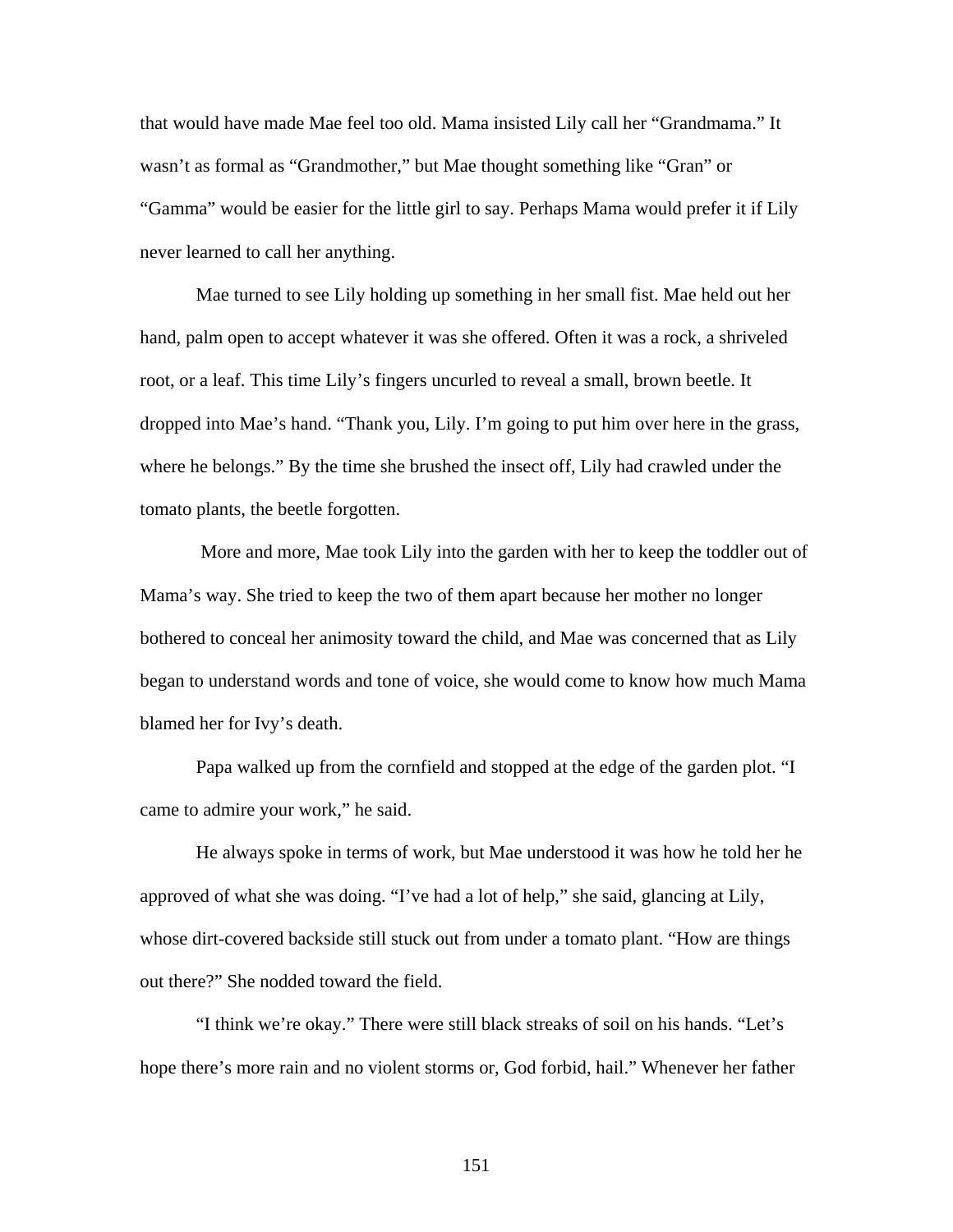gave a status report about the farm, however tight things might be, he always made her feel as if things would be fine.

 Of course, a serious hailstorm while the plants were still small could devastate the crop. It would destroy the tender garden fruits and vegetables, too. If Mama heard him just now, she would have scolded Papa for mentioning hail, believing that by saying it aloud he could cause just such a disaster to come to pass. Mae simply nodded in agreement and bent over to pull another scraggily weed.

That evening, as Mae was putting Lily to bed and Lucy and Violet cleared away the supper dishes, Lloyd Whitsett, turned up at the door. Papa ushered him into the front parlor, the only formal room in the house. Most of the family felt out of place in the parlor with its oriental carpet and lamps with the frosted globes; as Mae stood in the doorway looking at Lloyd, she thought he looked particularly awkward on the curvedback Victorian sofa, his lanky frame bent just to fit.

His face was ruddy and his dark blonde hair was too long over his ears. He appeared dirty – not from recent farm work, but as if he hadn't washed in some time, as if the dirt somehow merged permanently with his skin. He looked forty, not twenty-five.

She couldn't recall exactly how long it had been since they last saw him  $-\text{six}$ months, at least. After Ivy died, Lloyd fell apart – not sleeping or eating, only drinking and getting into fights. Mae remembered vaguely what his grief had looked like as she had been so consumed by her own. She recalled him once, in the weeks after, sitting alone on the parlor sofa, where he sat now. He'd cradled Lily awkwardly in his arms, his fingers fidgeting with the edge of her blanket, the shock of being a widower with an infant daughter apparent in the way he looked at the baby, as if she'd fallen from the sky.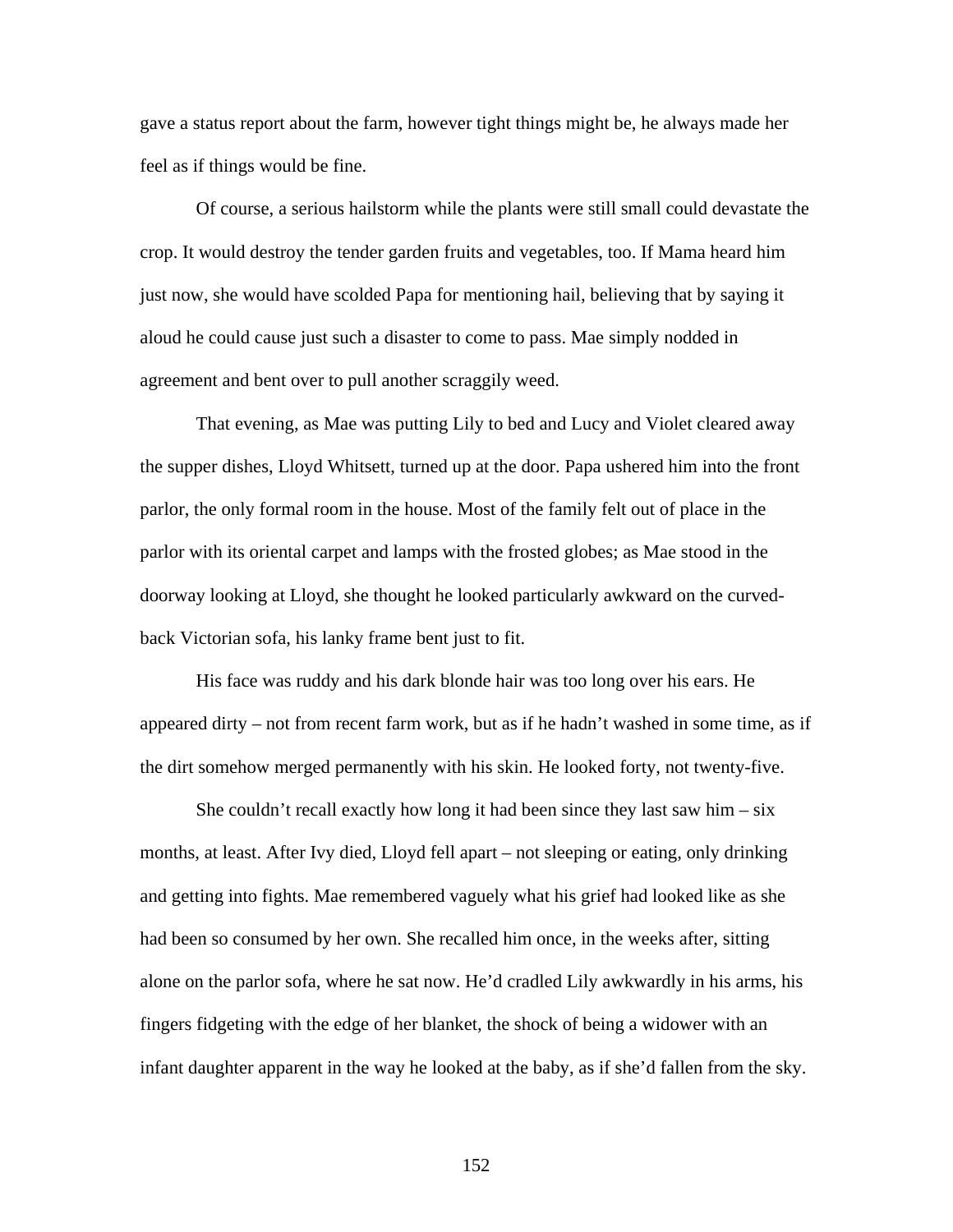He might have appeared lost then, and he might seem that way right now, but Mae knew Lloyd was capable of rising in anger. She'd seen it when he'd been shut out of Ivy's sick room, forced to wait outside the door until the doctor, Mama, or Mae gave him word about his wife's condition. Once, toward the end, he'd stood in front of the bedroom door as Mama tried to enter, insisting again he be allowed to see Ivy.

"You can't help her now," Mama said, her voice low and her lips tight.

"She's my wife. You can't keep me from her." Lloyd gripped Mama by the shoulder and leaned his face into hers. "I'll take her out of here myself," he said.

Mae could see the knuckles whiten as his fingers dug into her shoulder. Her mother didn't wince. Instead she brought her arm up with enough force to knock his hand away, at the same time turning and grabbing the doorknob. Before Lloyd could move, she was inside the bedroom, the sound of the key turning in the lock signaling the end of the discussion. Lloyd turned away from the door, pushed past Mae, and fled down the stairs. On his way out, he slammed the front door back against its hinges with enough force to crack the wood.

 Now Mama sat in the straight-backed chair across the room from the sofa, watching Lloyd even more closely than Mae did. Papa stood, leaning a shoulder against the fireplace mantle, no doubt aware that by doing so he seemed to fill the small parlor. He spoke first.

"Have you got work?"

Right to the point, Mae thought. No pleasantries, no small talk.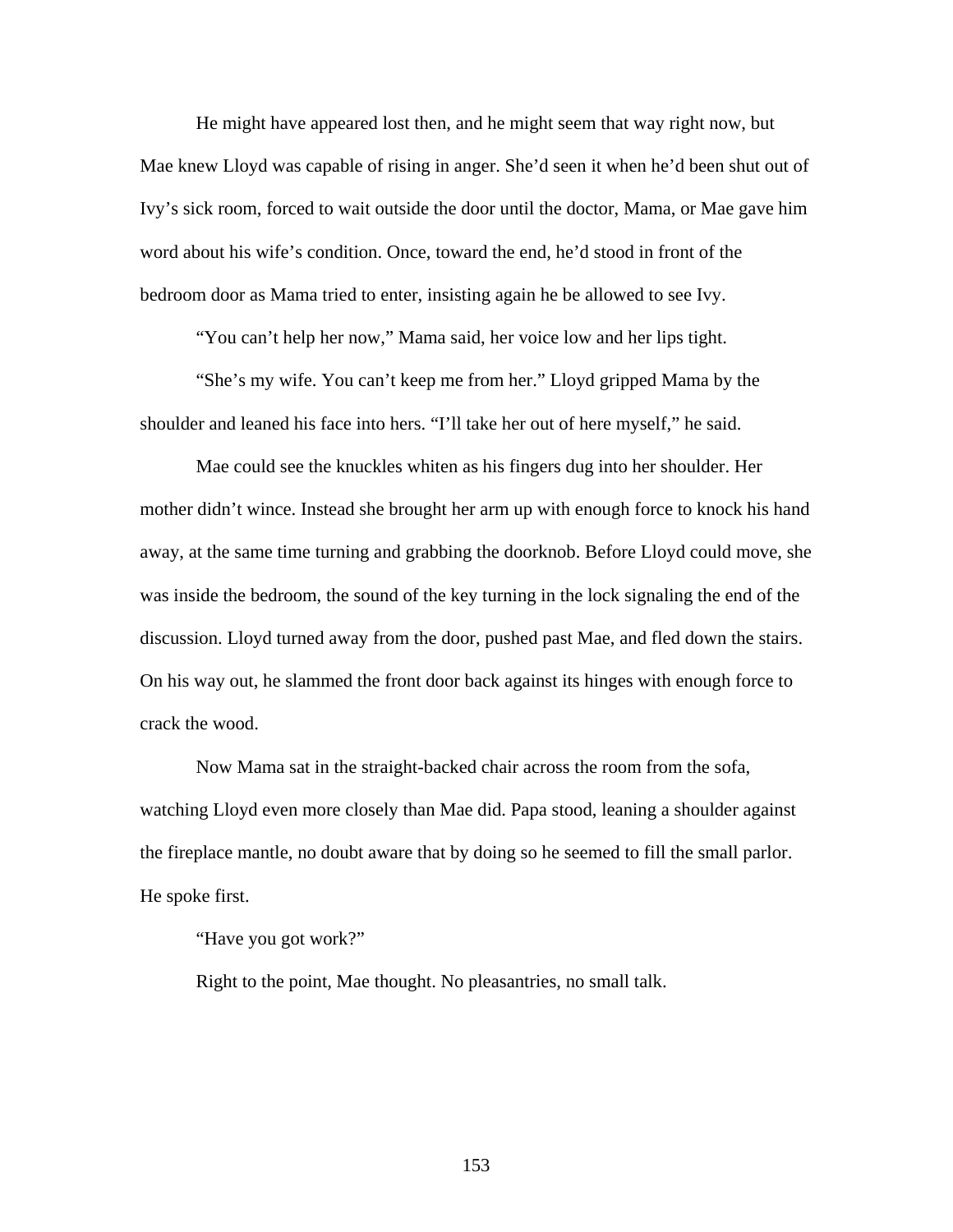Lloyd looked up from his lap. "I'm working on a farm over in Willmont. Farmer there lost a man in an accident, so I picked up his spot. The wages aren't much, but guess I'm lucky to have it."

 "That's good," Papa said. He turned to look out the window. "What can we do for you?" Mae knew this was his polite way of asking 'What do you want?' It was the question on all of their minds.

"I want to know how Lily is," Lloyd said.

"She's fine," Papa said. "Healthy. Growing like a weed."

"Can I see her?"

Papa glanced at Mae. "She's in bed now."

 Lloyd was silent a moment. Then he drew in his breath and sat up straight on the sofa. "I want to have my daughter with me."

 The moment Mae always knew was coming was now here, and as often as she'd imagined it, trying to prepare herself, she wasn't ready. Her stomach turned over and jittery waves of panic rippled through her body like wind through a field of grass. Why did he want her now? Why did he want a child he hardly knew? She gripped the door jamb and waited for Papa to speak.

Papa looked down into the unlit fireplace. "No, Lily should stay here with us for right now," he said. "Mae is looking after her well enough. Besides, what do you know about taking care of a child?"

 "Not much, I guess, but I could figure it out," Lloyd said. He shifted on the sofa, as if trying to unfold his awkward limbs to make himself look bigger. "She's my daughter. She belongs with me."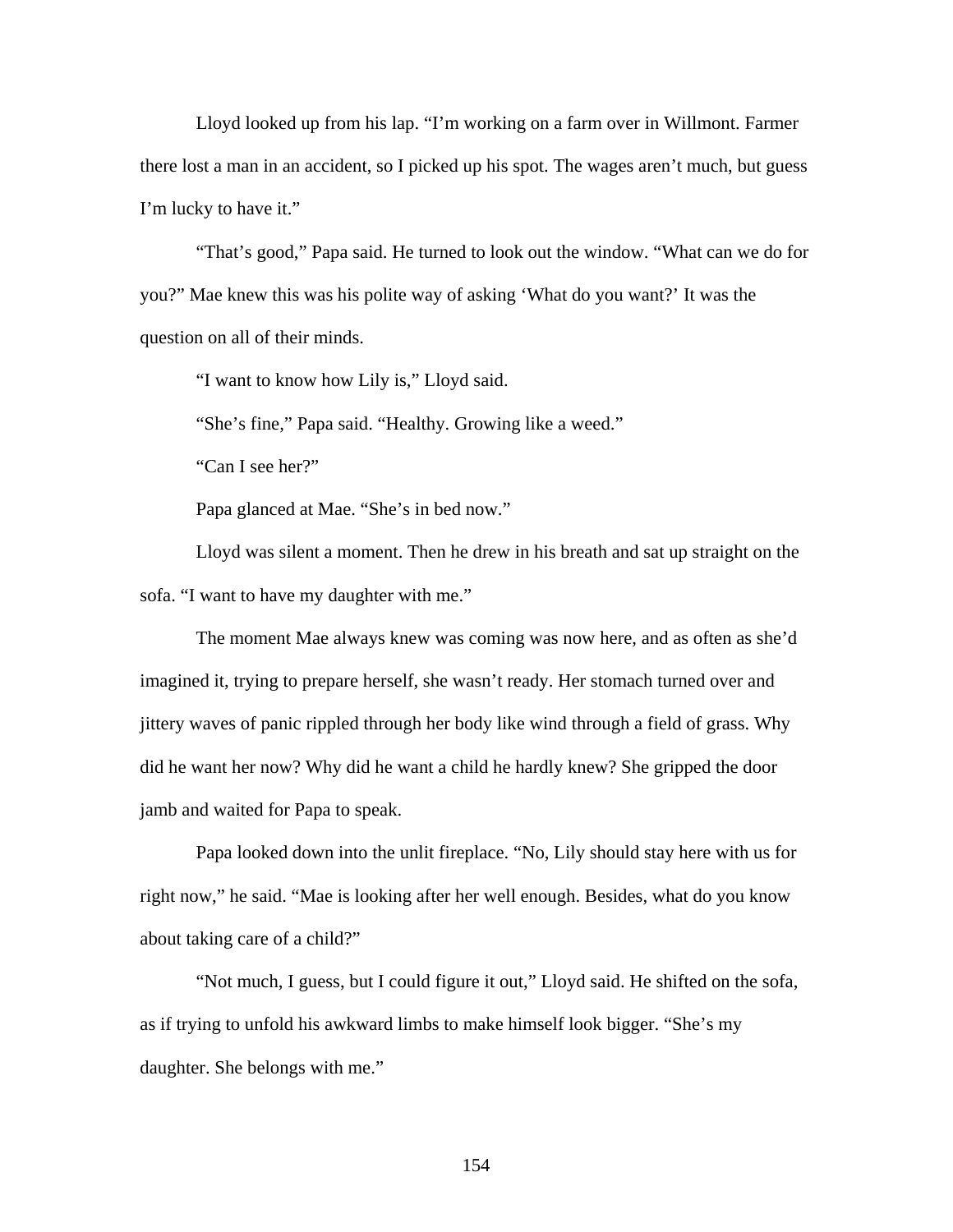The note in Lloyd's voice was one of pleading, the sound of pure want. It didn't matter why he wanted Lily or that he couldn't care for her properly. It wasn't logical – it was simply a desire and Mae recognized it.

"Where you live is no place for a child," Papa said.

"Then I'll find somewhere else."

 "Where? Your family isn't going to help you. Your mother is gone, your sister lives hundreds of miles away, and your father won't have anything to do with you since you started running for that bootlegger."

Surprise flickered across Lloyd's face but he didn't look away. "I gave that up months ago," he said.

"That may be," Papa said, "but people around here have long memories."

 Mae had always felt sorry for Lloyd before – he'd been hurt enough already. But now she felt a growing urge to lash out at him, to hurt him herself. It all came in a rush of words. "Lily's happy here with me. She doesn't know you – you're a stranger to her." Her legs shook as she stepped close to Lloyd. "Ivy would want me to have Lily."

"Mae, stop it." Mama finally spoke.

 Mae turned and caught Mama's eye, but couldn't read her expression. She stepped back into the doorway and waited for Mama to say what she had to say. Papa's word was usually law, but it was possible Mama might take Lloyd's side as a way of getting Lily out of her house.

"Lloyd, it has been difficult caring for Lily," Mama said.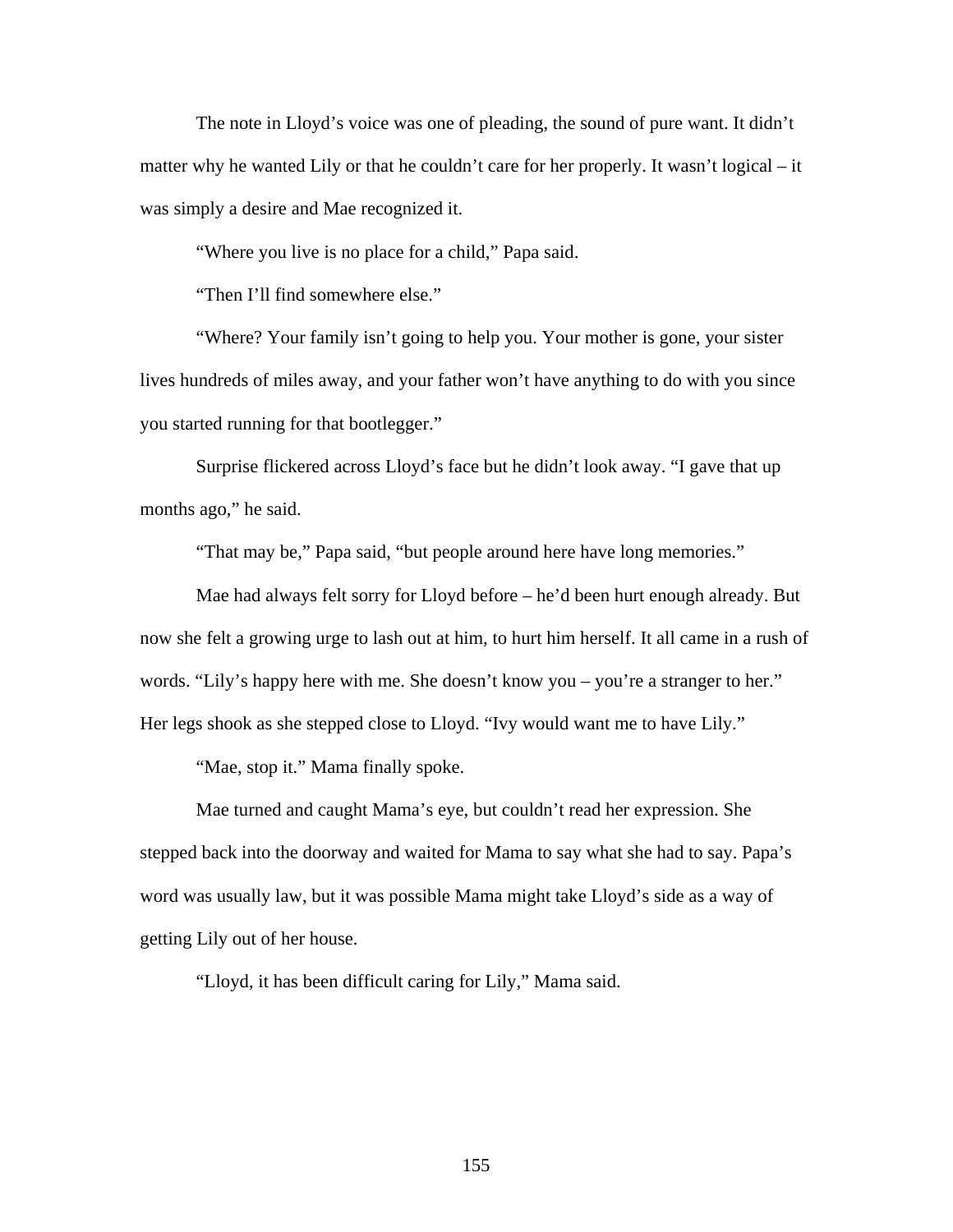Mae believed that what she really wanted to say was "That child took away my child and I don't want to look at her. Take her." Would she really pack a toddler off with a man who could barely take care of himself?

"But I can see you're in no condition to take her off our hands. Perhaps after you remarry," Mama went on. "Until then, she stays with us."

Lloyd's head jerked up. "Remarry?" He looked from Mama's face to Papa's, as if he hoped to find an explanation there.

Mae hadn't thought about Lloyd remarrying, but she knew it was true that most widowers married again within a couple of years, especially if they had children. Now that Mama had brought up remarriage as a condition for having Lily, a condition Lloyd clearly could not meet, Mae could see exactly where her mother stood -- Mama's desire to punish Lloyd for taking Ivy from her was somehow greater than her need to push Lily out of the house.

"Who would I marry?" Lloyd asked. His eyes darted around the room, his gaze flitting over Mae. His body seemed to rock a little back and forth as he spoke. "I could marry Mae, work here on the farm with you." He looked directly at Papa. "Get my life straightened out and be around my daughter."

Papa snorted and opened his mouth to reply, but Mae cut him off.

"If you think I'm going to assume my sister's entire life, her husband as well as her child, as if it were some old hand-me-down dress, Lloyd Whitsett, you're wrong." Her legs shook and she stood rooted in the parlor doorway, refusing to get any closer to him. "How dare you even suggest such a thing. It's disgusting." She turned and fled up the stairs to her bedroom.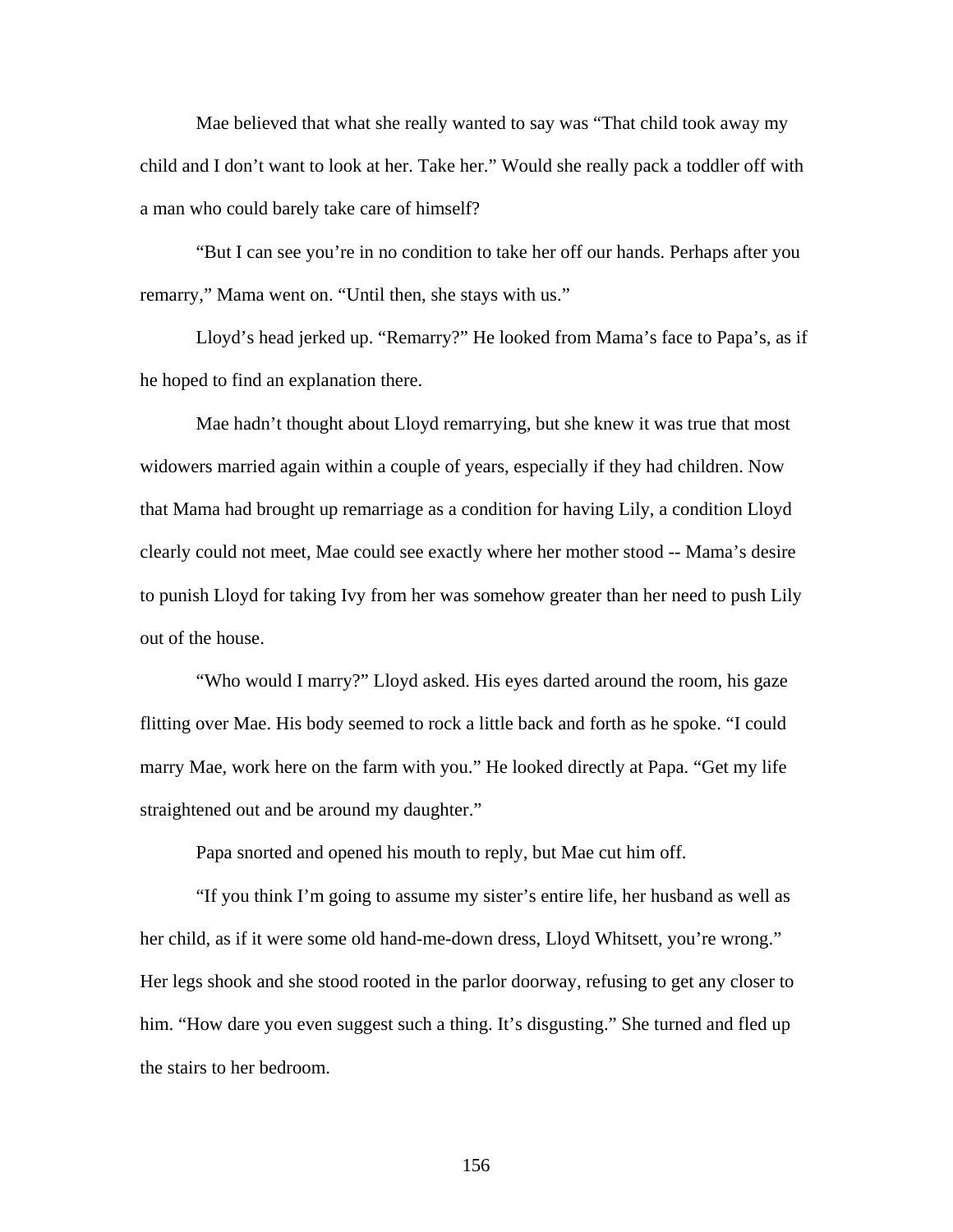A few minutes later, Mae heard the sound of the front door closing as Lloyd was ushered out of the house. She sat on the edge of her bed waiting for the tears to come. She had tried to prepare herself for this day by picturing, over and over, Lily being taken away, like one might repeatedly prick a finger to toughen the skin. It brought her to tears every time and still she felt no tougher.

As she got ready for bed, Mae tried to measure the changes in Lloyd. He seemed to have lost everything. The bootlegging was news to her; that he had been involved in something illegal and dangerous made it all the more strange he would come and ask for Lily. And that he would suggest she marry him made him seem almost crazy. But she knew there was a cord of strength running through him. She'd seen it when his mother died of influenza in 1918 while visiting his older sister in Milwaukee. Lloyd helped his grieving, confused father through the two day trip to pick up her body, calmly telling Ivy that it was what he had to do for his family. Lloyd was the kind of man who plodded on, banged his head against the wall until he got what he wanted. He'd asked Ivy to school dances, box socials, and church fairs for nearly two years before she finally said yes to him. Maybe this kind of doggedness was something Ivy liked about him, but right now it was a problem. He could be shoved off for the time being, but she knew he would gather himself.

While she truly believed taking Lily to Chicago was in the best interest of the little girl, Mae knew that might cause some to say she was stealing the child. But that was not her intent. Certainly Lloyd would be able to find Lily – she would not be hidden away. But what Mae also understood was that he might not look too hard for his daughter, especially if his life remained in as much upheaval as it was now. As she lay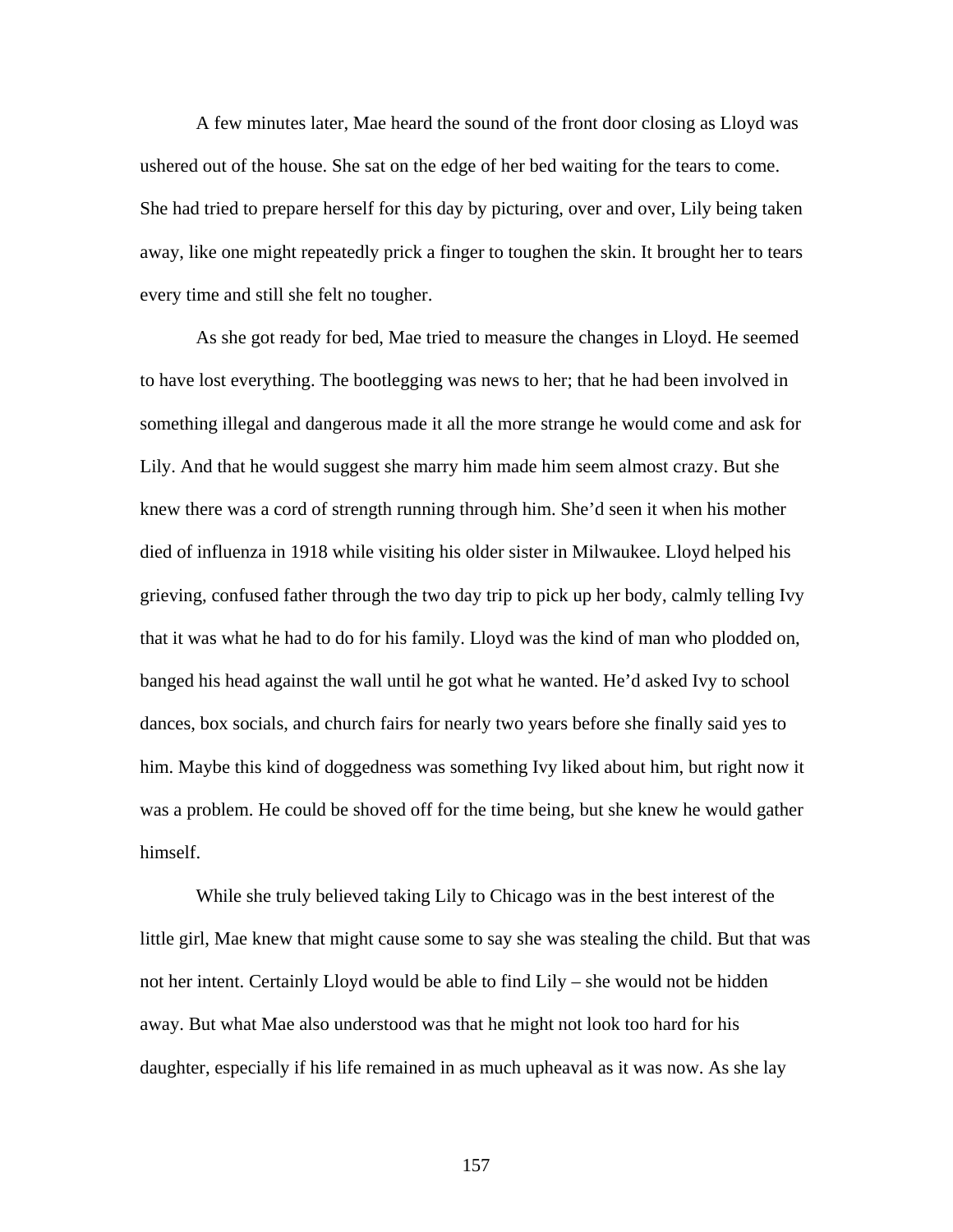awake in bed, Mae wondered where Lloyd Whitsett was right now, out there in the dark, and when he'd be back.

The July 4th holiday, a few days later, brought Paul home for several days. Mae planned to meet him in town, by the band shelter in Emmons Park, before the Independence Day celebrations began. In the morning, the whole family set out for town early, eager to get there well before the ten o'clock start of the parade so they could get a good spot along the street to watch from. Mama and Papa rode in the truck; Lewis drove the wagon with the children in the back. Mae rode up front on the wagon bench with Lily on her lap.

The Iowa Bluffs Independence Day festivities were not what they had been in their heyday, back in 1915, when as many as fifteen thousand people walked, drove cars and wagons, or rode the special trains in from the surrounding small towns. They came to watch the parade of floats, cars, wagons, bikes, and ponies, all wrapped and draped in red, white, and blue banners. They came to hear area high school bands play "The Star-Spangled Banner" and "The Battle Hymn of the Republic." They came to be moved by the oration of Senator M.L. Fletcher and to applaud Lulu Boatwright's dramatic reading of The Declaration of Independence. Back in 1915, they had packed the grass around the baseball field to watch the Iowa Bluffs team whip the Hampton team, 21-2. The high point of that day had been the flight of an airship, brought in specially from Chicago, over the ball field. The day ended with a local talent contest that paid cash prizes, followed by open air dancing late into the warm summer night. Mae was too young then to stay out late, though her father let her and Ivy dance the first dance before they left for home.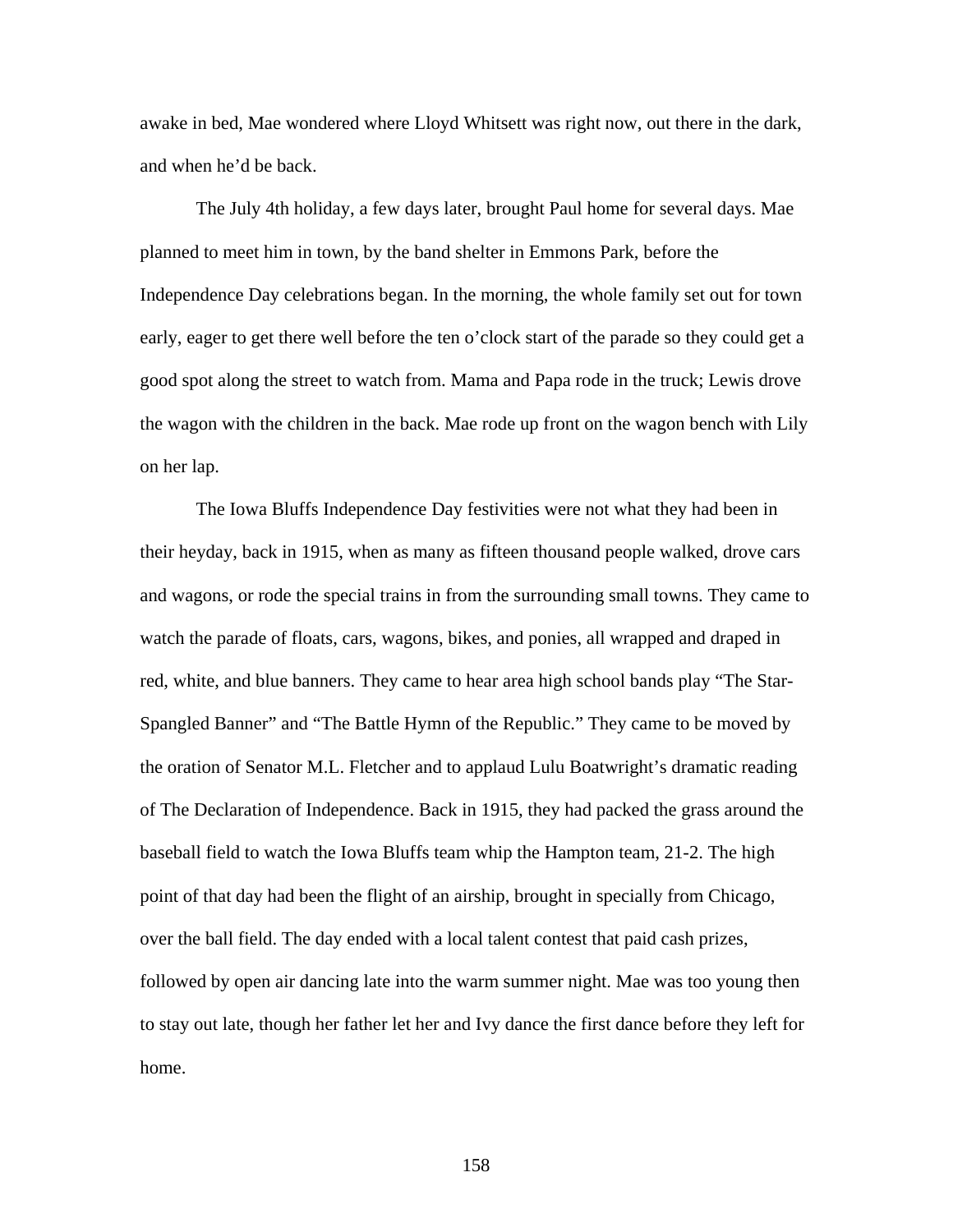But ever since the country made its alliance with England in 1917, at the height of the Great War, town fathers across the Midwest thought it best to tone down the celebration of the country's rebellion and break from Great Britain. And the post-war troubles that hit farmers meant there was less money for parade floats, band instruments, and grand orators. When folks worried about their crops and income, they didn't travel all that way on the train for a one-day celebration.

But the holiday was still enough to lure Paul home, though Mae wasn't sure about meeting him in the park, in such a public place, knowing what she had to say to him. Paul might be her only chance to keep Lily. She had agreed with him when he suggested they hold off on their engagement, but her feelings for Lily had not changed. Now the matter seemed more urgent than ever. She had no reason to believe Paul had changed his mind. She loved them both and her suggestion to bring Lily with them would let her have both. Why couldn't he see that? Why did he object so to Lily? She had to try again to make him see it her way. Her stomach churned and she gripped the side of the wagon bench.

The jarring of the wagon stopped as Lewis guided the wagon into a spot on River Street, two blocks from Emmons Park. Mae lifted Lily down from the wagon seat, her hands under the toddler's arms, squeezing her torso. The little girl, excited by the ride, laughed and kicked her legs as Mae tried to balance the child on her hip. Mae was glad she was so exuberant; maybe if Paul could see the joy in her, he would understand everything.

People were beginning to gather on River Street, making their way toward the park. Mae followed behind the rest of the family, stopping periodically to shift Lily to the other hip. She hoped she could split off from the others and find Paul on her own, but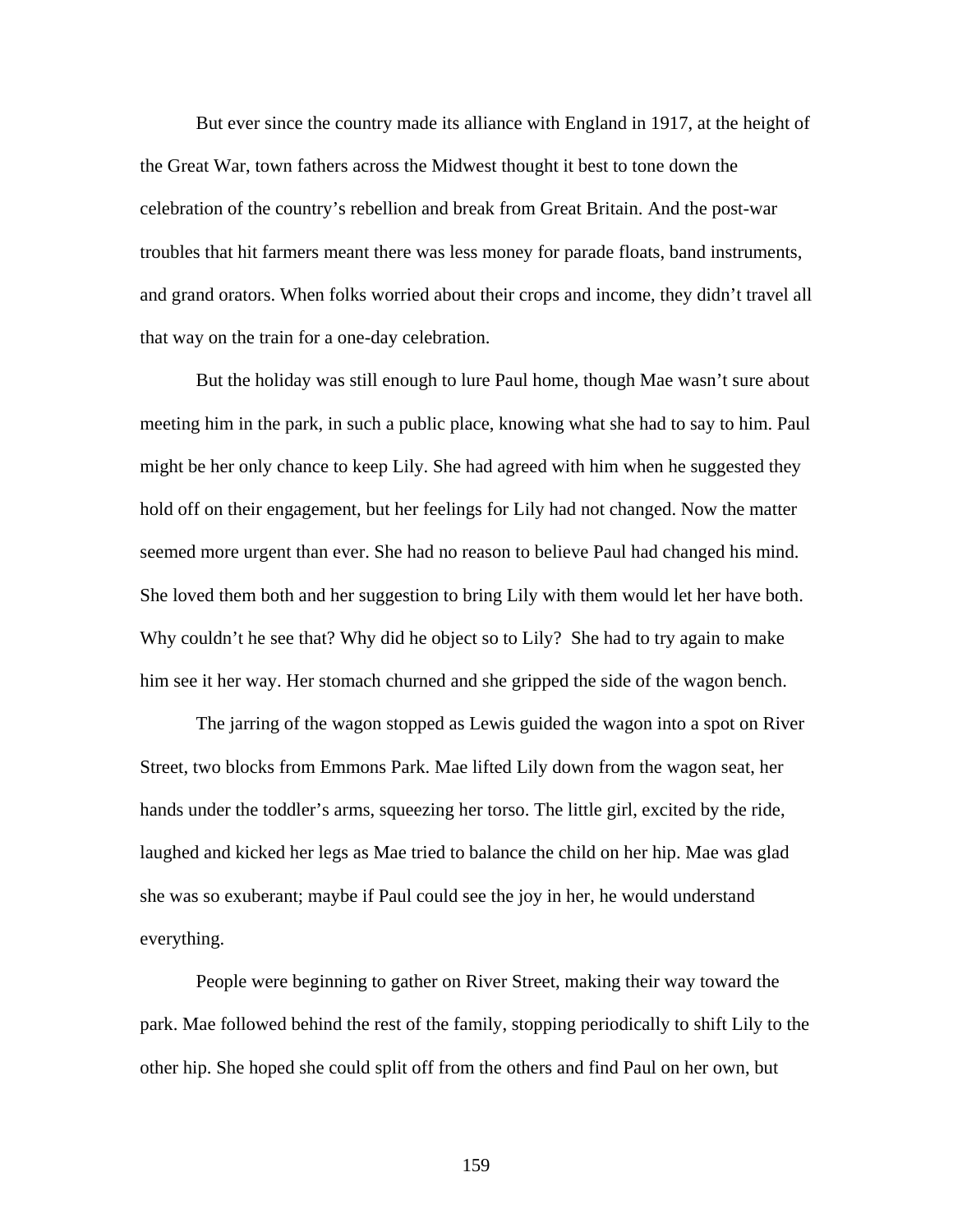Mama and Lucy seemed to be hanging back also, matching her measured stride. They walked through the park gate closest to the band shell.

"There's Paul," Lucy said, pointing toward the large elm tree that spread its shade over the audience benches in front of the band shell. Paul stood under the tree talking to a man Mae didn't recognize.

As they approached, he turned toward them and Mae thought how different he looked. The contours of his face were still familiar, still handsome with the olive skin and deep set brown eyes she recognized. But he looked strange to her – not simply older, but different in some way. Perhaps it was the way his hair was smoothed back instead of flopping into his eyes, or the way he held his head now, lifted slightly so his chin jutted forward. Mae wondered if this was how people changed when they had been away from their home too long.

"Hello, Mae," he said. "Mrs. Allinson." He nodded toward Mae's mother.

Mama turned to Mae and extended her arms toward Lily. "I'll take her with me."

Mae leaned into her mother, shifting Lily's weight away from her body, but the child clung to her blouse with one hand. Her other hand gripped the top of Mae's bare arm, the small fingers pinching until they turned red. Lily began to whimper.

"Let me try," Lucy said. "Come with me, Lily," she said in her most playful voice, her hands reaching toward the little girl.

Lily turned her face away and buried it in Mae's shoulder. Fearing Lily's good mood would evaporate, Mae jostled her gently up and down and patted her back. "It's okay, she can stay with me."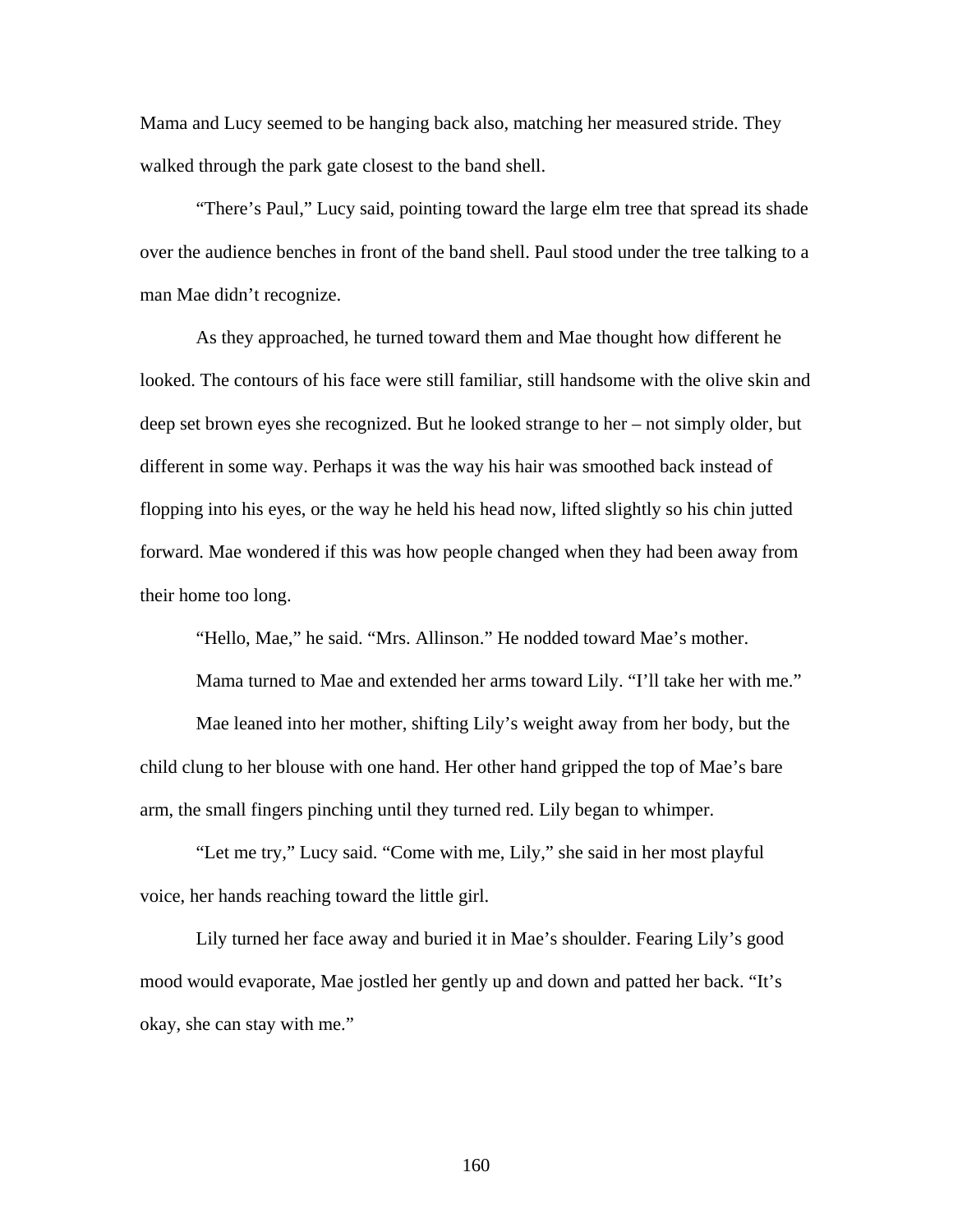Mama frowned at her, but Mae refused to meet her eyes. Mama put a hand on each of Lucy's shoulders and led her off through the crowd.

Mae turned to Paul. There would be no hug, the fact of Lily's clinging body coming between them. The girl had stopped whimpering but the closeness of her, coupled with the humidity of the summer morning, made Mae sweat, little rivulets running down her neck and between her breasts. Soon she would have to set Lily down, if the child would let her.

"Is she afraid of strangers – or just me?" Paul asked with a quick smile.

 "She's shy today. The crowds, the movement, and all the loud voices," Mae said. "It's not you."

At the sound of his voice, Lily turned her head to look at Paul. Her expression was blank, as if she was still assessing this man, trying to determine if she liked him or not.

Anxious to show Paul that the little girl need not come between them, Mae began to unclamp Lily's fingers, cooing in her ear to soothe the child. Once the little fingers were loose, Mae bent and set her feet on the ground. The red, white, and blue cotton bunting that hung from the back of the park bench soon caught her attention. She ducked under it, then peeked out, giggling when she caught Mae's eye.

They sat down on the bench. Mae felt the tension between them like the static in the air before a summer rainstorm. People streamed by them – girls and women in summer white, boys in short pants and straw hats. They were leaving the park to line the streets for the parade that would wind down Washington Avenue, turn north on River Street and end near the ball field.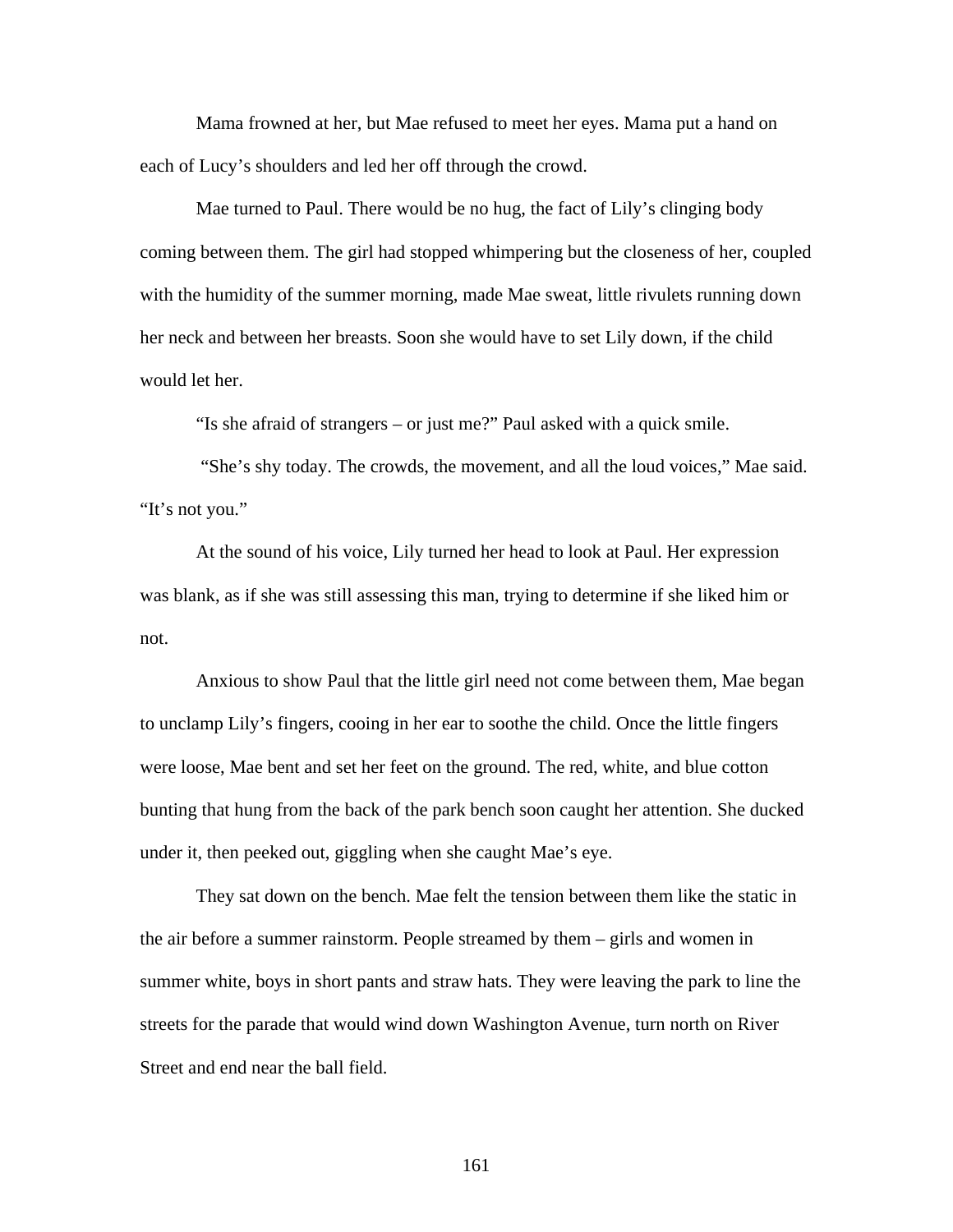Paul ignored the little girl and turned to look Mae in the eye. "Mae, I know somebody has to take care of Lily, but why does it have to be you?"

"Because I'm the only one who can do it right now. Not my mother, not my father, not my sisters." She added, "It doesn't *have* to be me. I want it to be me."

"Doesn't her father want her back?"

"He's in no condition to take her. Besides, he doesn't feel about her the way I do."

"You say he's in no condition – how do I know that?"

"You think I can't tell when someone can or can't care for a child?" Mae asked. "Or you thing I'm lying to you about him." She stared down at the pavement in front of the bench, tears prickling behind her eyes.

"No, I don't think you're lying. I'm just not sure how clearly you see things," he said. "So you're going to give up everything we planned for all of them?"

"I was hoping I wouldn't have to give up everything. I was hoping you would change your mind, that we could take her with us." She hesitated, glancing at him. "That we could set up housekeeping with Lily."

She waited for him to ask her why she felt this way, but he didn't. She drew a quick breath and went on. "You think – if you think about it at all – that I'm ridiculous for wanting my sister's child." She held her breath, but Paul didn't say anything. He sat looking straight ahead, as if he were interested in the passing crowd. "Lily's a part of Ivy. The least I can do for my sister is take care of her child." She stopped short of adding that she often felt guilty that she was the one still alive, that caring for Lily felt like a kind of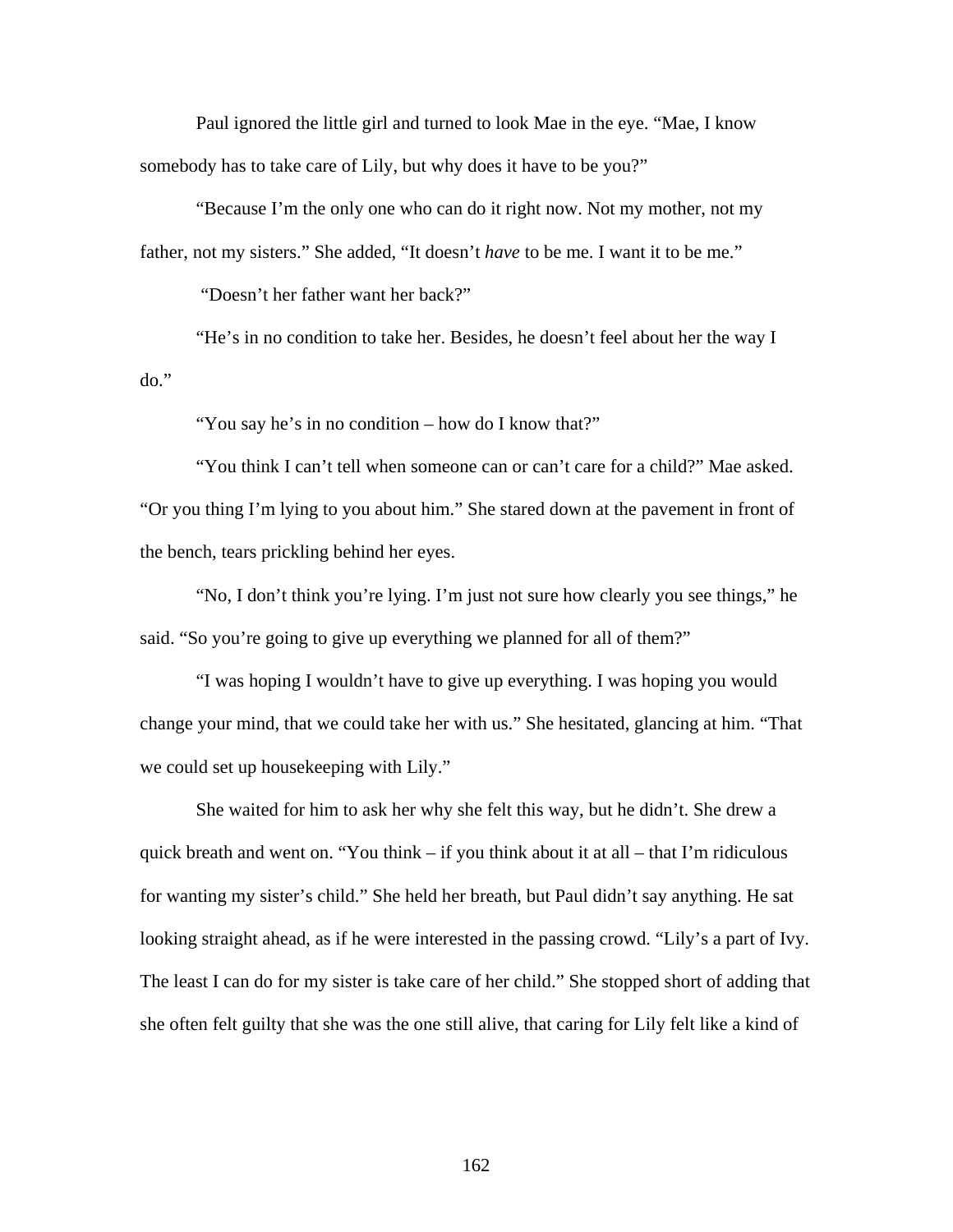penance. He didn't need to know that -- and the idea of sacrificing herself for Lily's sake would be foreign to him anyway.

"I'm going to Chicago once I graduate," Paul said. "I want you to come with me – just you. I want to do all the things we talked about." He turned to look at her. "I'm just not ready for a child."

"I didn't realize until just now how little you cared about what I want," Mae said. The tears were about to come.

"I don't think it's fair to say I don't care just because I don't want what you want. I'm not even sure why you want it – you know you're going to lose her someday."

Maybe it had always been like this, that the things they talked about both wanting were really only the things Paul wanted. Perhaps she'd been too enamored of him, of his good looks, of the way he'd paid attention to her to notice how much it was he who had determined so much of what happened between them.

As if to soften the blow of his words, Paul leaned over and kissed her on the cheek. Mae was only aware of Paul's face hovering somewhere near hers; she couldn't actually feel the sensation of his lips. So he would go to Chicago without her. As she watched him get up from the bench and walk away, she realized that the idea of his leaving didn't raise in her nearly the kind of gut-wrenching panic the thought of losing Lily did.

 The parade had ended and people were streaming back into the park and filling the seats in anticipation of the band concert. Mae picked Lily up and fought her way through the crowd and out the park gate. She was halfway back to the spot on River Street where the wagon was tied up when she started to cry. She'd never been able to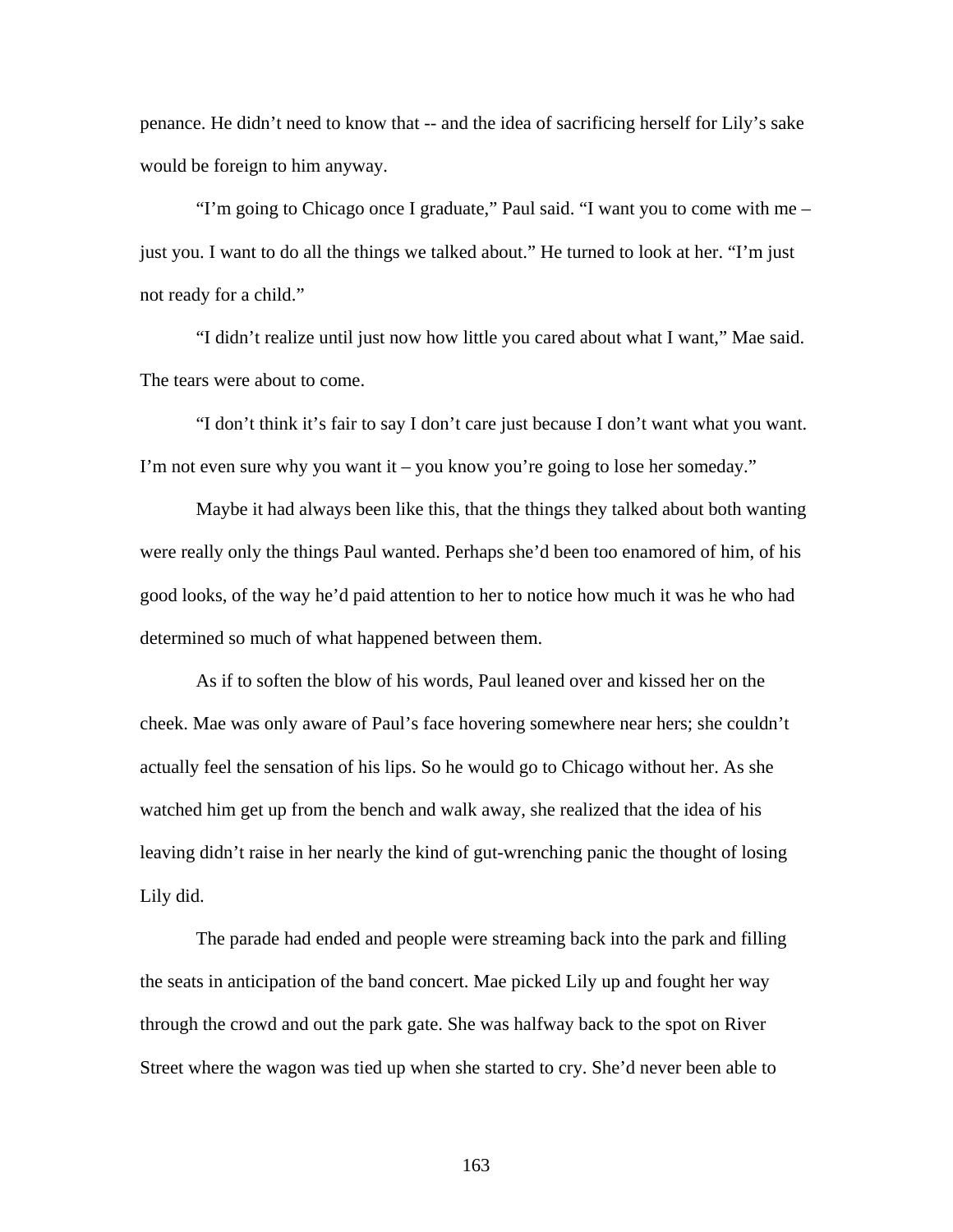bend the world, or the people in it, to her will before. Why did she think she could do it now?

 She walked farther down River Street, her quick, rocking stride seeming to fill her body with frustration, rather than letting it out. She held Lily close to her body, jostling the child with each step. Partially blinded by tears and only half aware of where she was, Mae turned down the short, unnamed alley that ran dead-end into the river.

 Several children came running toward them across the swing bridge that spanned the river at this point. Their footsteps clattered on the planks and the bridge swayed from the force of their moving bodies. The bridge was more or less safe, with sturdy railings and a cross-hatch of wooden rails that mostly kept children from falling in the river. Mae had heard the stories – the toddler who slipped between the slats, the teenage boy who climbed onto the rail and tumbled in. The small child sank like a stone, but there had been some hope of saving the youth if they could pull him out before he hit the rapids. Sadly, by the time they got to him, the rapids had already had their way with him, leaving him a bruised and battered corpse.

 Lily pulled at Mae's hand, eager to venture out onto the bridge. Mae tightened her grip and let the child pull her out over the water. It was smooth and glassy, the heavy summer air keeping everything still. The wire rope holding the bridge up squeaked as the cable flexed under their weight. Small eddies swirled along the edges of the river, where the water met the limestone cliffs.

 The distant sounds of people shouting and clapping pulled Mae's attention away from the water. Behind her, the open baseball field of Riverbend Park was filled with spectators watching the Iowa Falls boys play the team from Eldora. She picked up Lily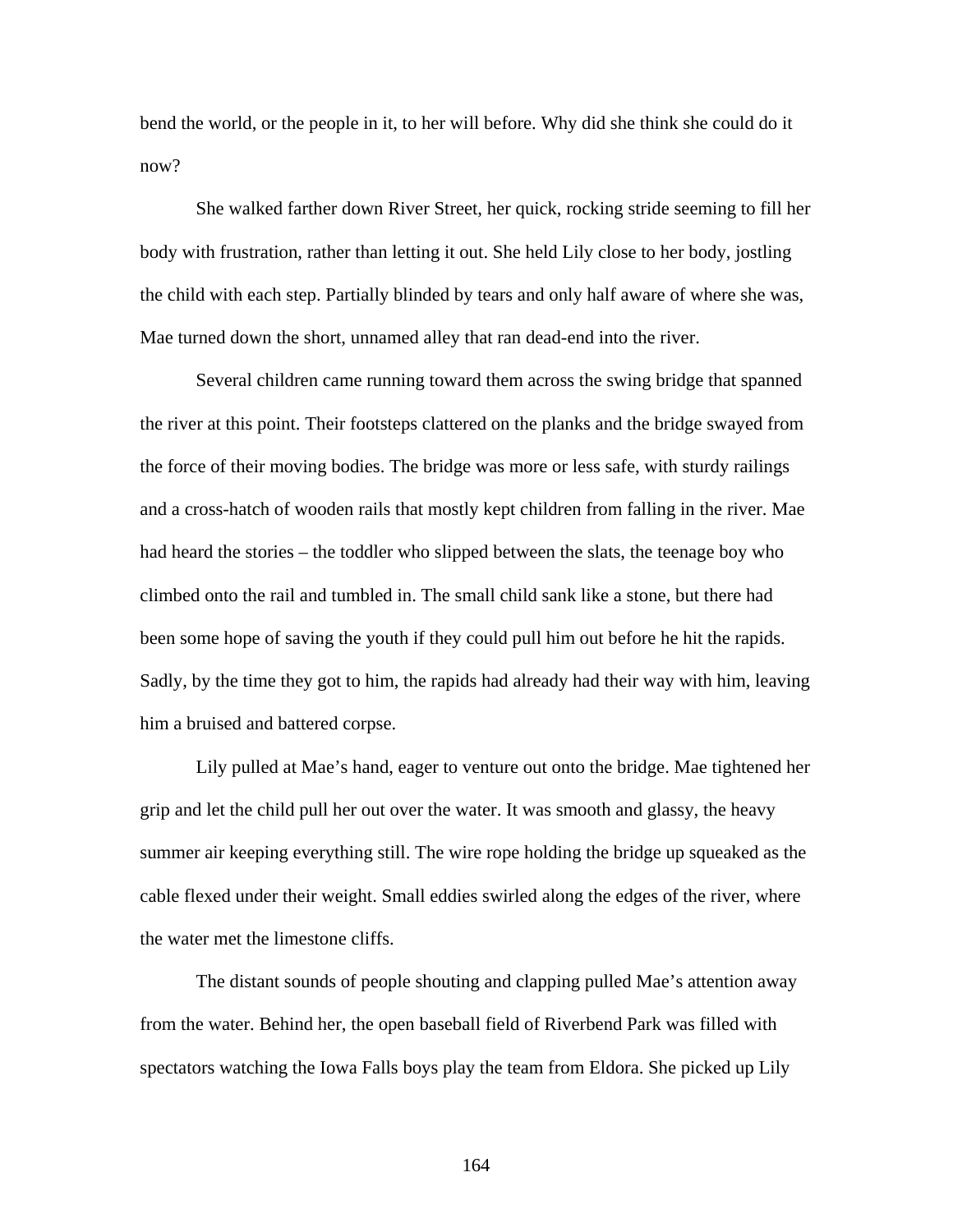and walked to the far end of the crowd, down from the first base line, close enough to see what was going on but out of the way enough to let Lily play in the grass without bothering anyone. She set the little girl on the lawn and laid down on her back so she could stare up into the cloudless, blue sky. Her head ached from crying and, under the vastness of the sky, the world seemed to spin around her. She clutched the grass to steady herself. Lily seemed content yanking dandelion and white clover heads out of the grass. Maybe Mae could close her eyes for a moment.

 "What are you doing her? I thought you were off to the big city." The voice was familiar, though the teasing tone was new.

 Mae opened her eyes. Joe Marshall's upside-down face leaned over her. He was drunk. Though alcohol was banned, this was the kind of day where corn whiskey would find its way into cups of lemonade and where flasks would nip in and out of pants pockets all day long.

 Mae sat up, but didn't bother to smooth her hair or straighten her skirt. "I'm not a city girl. Never will be." Mae looked around for Lily. The child was only a few yards away, torturing a cricket she'd caught.

Joe looked at the little girl. "I see."

"You see what?" Mae asked, irritation in her voice.

 Joe blushed and looked away. He sat down in the grass near her and pulled a small flask from his pants pocket. Behind them, the crowd clapped and called out to the players. He took a sip of whatever was in the flask.

"I thought you were the one who was going to get out of here," Mae said. "Long time ago, when the Flynns left. But here you still are. Why is that?"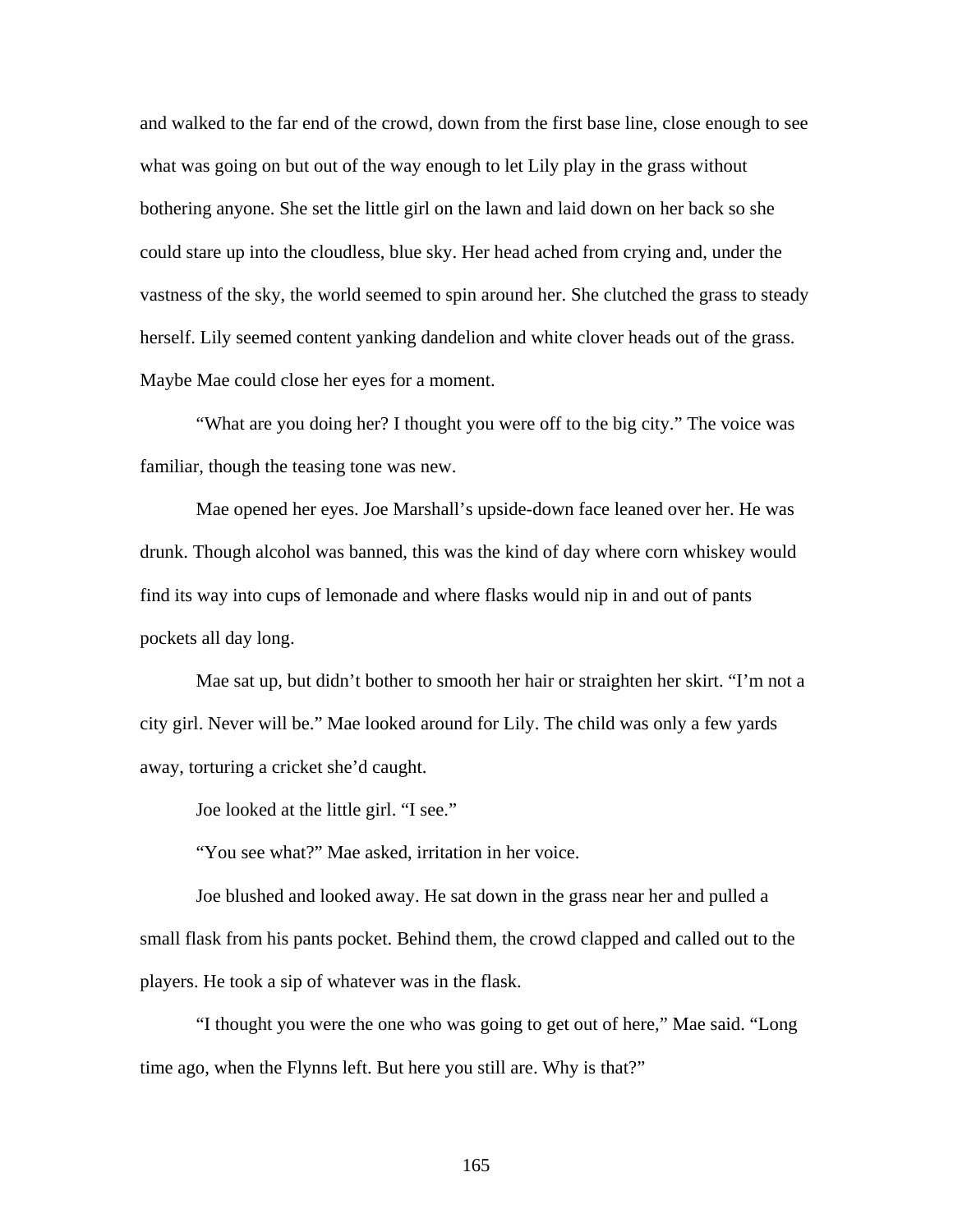"That's old news," Joe said and leaned back on his elbows. He looked past her. "And maybe it's none of your business."

"It isn't my business, but I'm asking anyway."

He leaned forward suddenly and grabbed her arm.

"What are you doing?" She tried to pull away, but his grip was tight.

"You and me, we're both stuck here." His face was close to hers, his eyes narrowing, intense in a way she'd never seen before. "We're both suckers who are going to spend the rest of our lives here."

"Let go of me." Mae yanked her arm back and got to her feet. She leaned over Joe. "You don't know anything about me, about why I'm still here."

He laughed drunkenly and settled back into the grass. "I think maybe I do."

Mae scooped Lily up and stalked off. By the time she reached the bridge, her anger had subsided and exhaustion took over, leaving her bone-tired and almost weak. She set Lily down and took her by the hand so they could walk. Mae would have to drag them both back toward town. The sun was setting and she would be glad to get back to the truck, grateful her brother would take care of the ride home.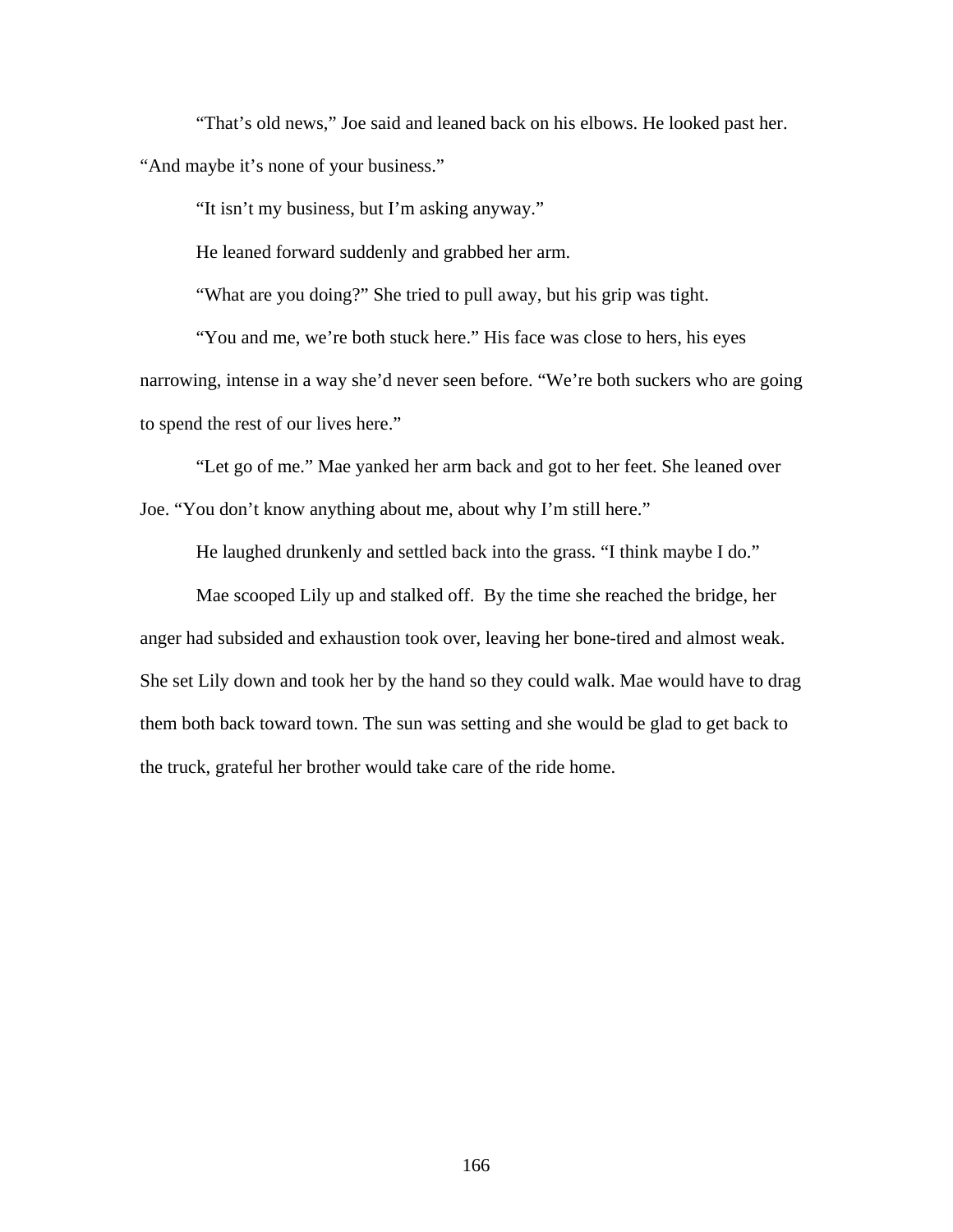## **October, 1925**

The mid-autumn light cut in at an angle, soft and diffuse. This morning the cornfields glowed, but by late afternoon the light would cast deep shadows that distorted ordinary things. The shocks of wheat dotting the fields would look like stretching, grasping figures, they way Mae remembered them frightening her as a child. The drive back would be chilly, but it wouldn't matter much as she and Papa took the truck to the Marshall farm.

Joe Marshall had called this morning to say Maurice, the black Shire horse Papa sold him last year, wasn't acting right; it looked like he had colic. He asked if Papa could come and take a look. Although a seller wasn't responsible for an animal's illness after it was sold, Papa would help out. He knew Maurice well and could surely do something to avoid a call to Dr. Felson, the vet.

The burlap sack that held treatments for the sick horse sat on the truck seat between them. It was his version of the doctor's black bag. She came along to help him, as she had since she was a child when she first held chickens and goats steady while he tended their damaged wings and split hooves. As she grew bigger, she soothed Jesse, the irritable milk cow they had for years, while he examined her swollen teats. By the time she was fourteen, Mae could calm even the largest plow horse, including Maurice, enough so the creature didn't step on her father's foot or try to knock him over.

Mama hadn't commented when Mae said she was going with Papa, but when she said Lily was staying at home, Mama said, "Lily and I will do our best to get along."

If anyone asked, Mae would have said she was going along to help her father, but she admitted to herself she was also going because she wanted to see Joe Marshall. She'd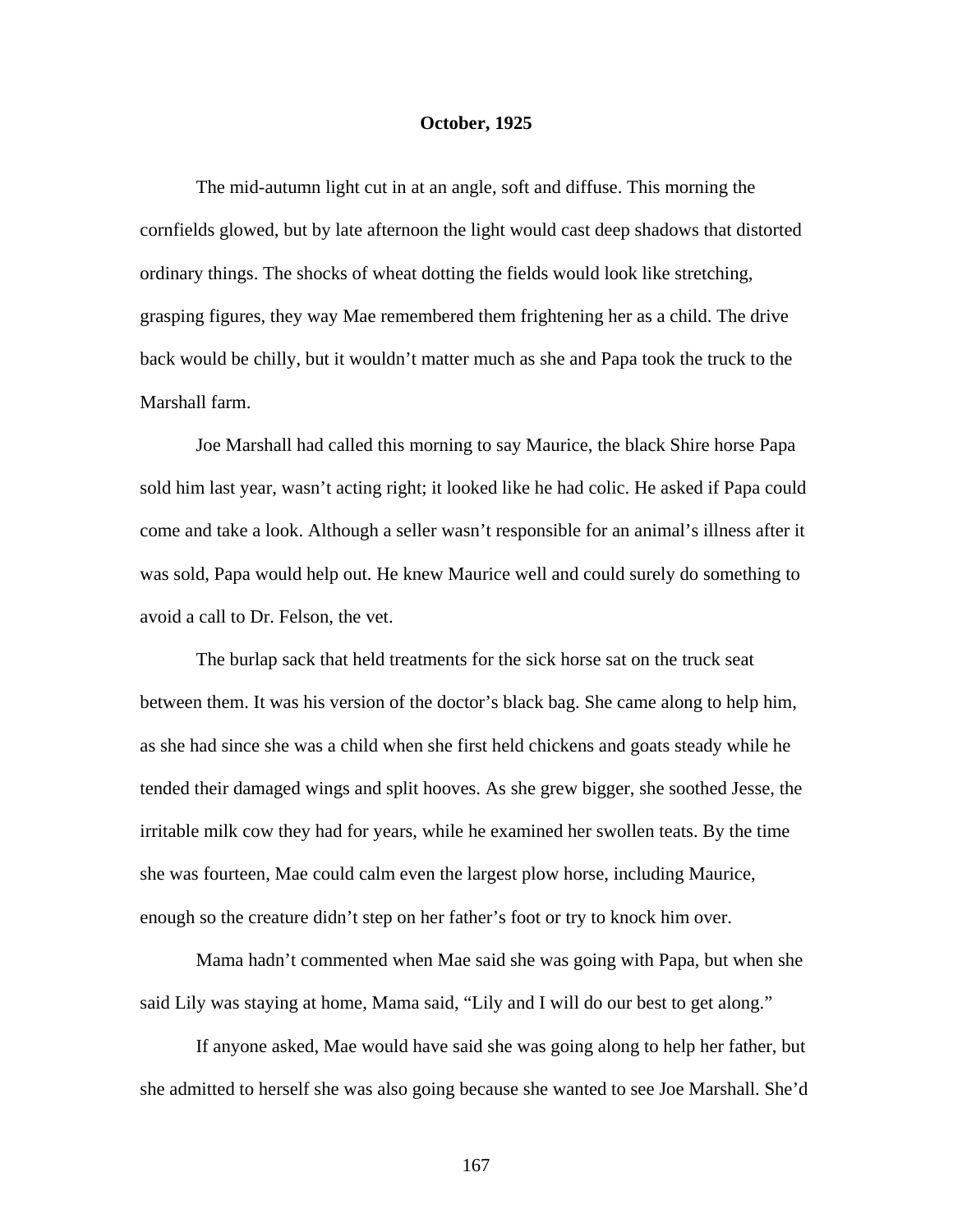often thought about that day at the baseball field, what he been like, the things he said. She'd seen something in him she wasn't supposed to – and she wanted to tell him a thing or two.

"Is Joe Marshall really in charge of their farm, or is his father just running him like he was a hired man?" she asked her father.

He glanced at her, then back to the road. "I'm not sure how the Marshalls run things is any of your business. Besides, I didn't know you cared so much about that kind of thing."

 "He puts on like he's in charge, but I know sometimes farm men do that, especially the younger ones anxious to prove themselves." She didn't usually talk to her father about the nature of farmers – or the nature of men, either. But lately those were the kinds of questions she asked herself.

Since he wasn't married, she wondered if there was something odd about Joe she hadn't been able to see yet. What did he do about women? Surely he had some drive to be with a woman. If he was willing to come to the baseball game more than a little tipsy, he no doubt went with his Uncle Rex to MacKenzie's, over in Welden. They served corn whiskey and home brewed beer and there were women there who went with men for a price. Joe's Uncle Rex had a reputation – not that he was wild or had ever been locked up in the town jail -- but that he was a man of certain habits. He could be found at MacKenzie's with some regularity and Mae wondered if he'd taught his nephew to do the same.

Perhaps if she saw Joe in his own element her curiosity about these matters would be satisfied. Maybe she shouldn't be so keen to take a close look at a family with a sick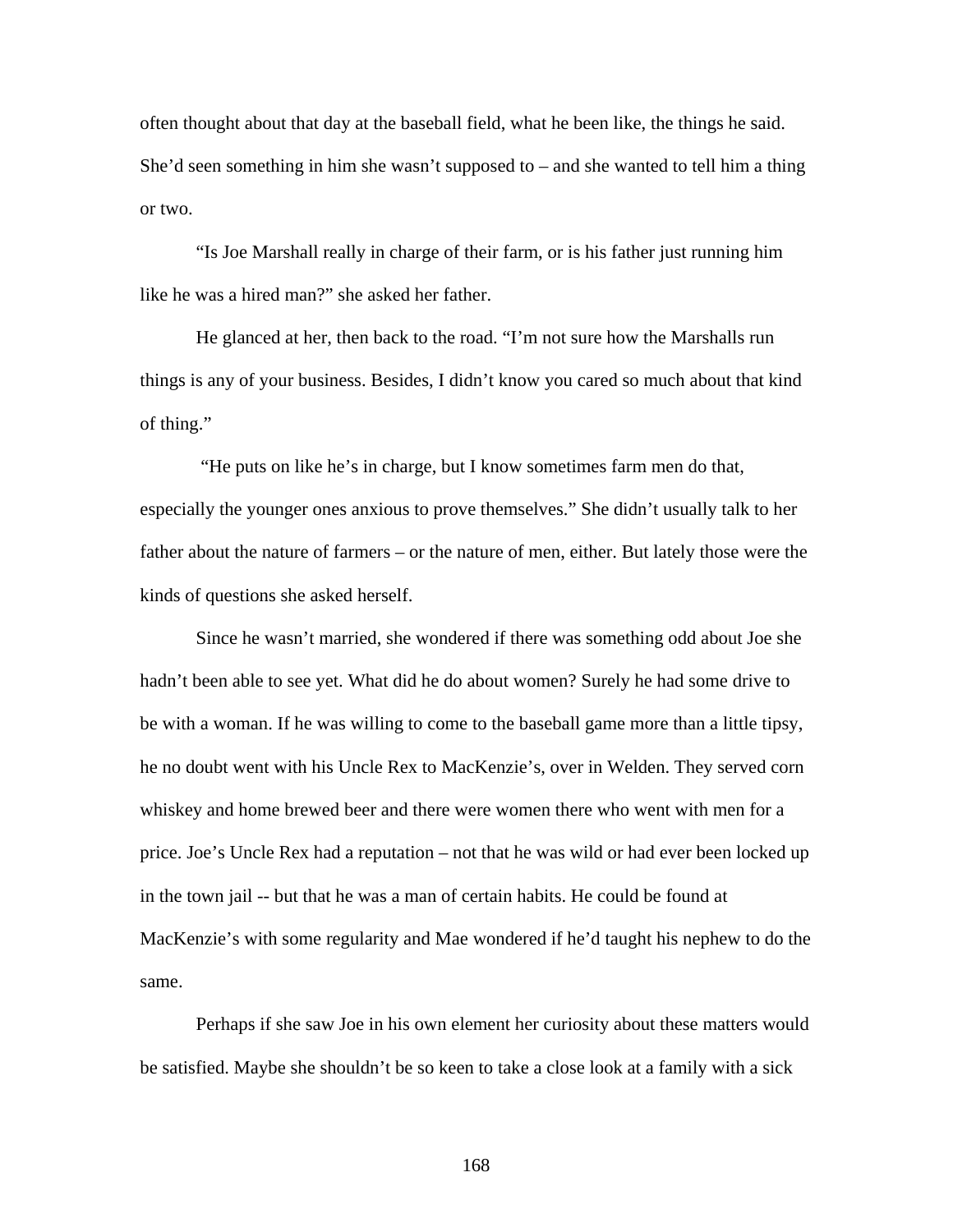father, a bachelor son, and an uncle who might be a drunk, as if they were some kind of freak show. Was she reveling in the misfortune of others?

As they came down the county road, Mae could see the Marshall's small cornfield was untouched. It was possible the corn wasn't yet ready, but Mae thought it unlikely as most folks in the county were well into harvesting by now. Some were finished, their fields bearing only the stubbled remains of corn stalks, ready for birds to pick over and the November frost to coat. Beyond the cornfield, the pasture was a fading green and the dairy herd was nowhere to be seen. The silver maple trees lining the short lane leading up to the house were bright yellow-gold and the pond just beyond the truck patch was smooth and calm in the morning light. The white clapboard house needed paint and several of the front steps sagged like they had given up.

As Papa turned the truck into the Marshall's lane, Mae tried to remember the last time she was there. She recalled coming some years ago, in December, with Mama and Ivy, to help Mrs. Marshall dress the slaughtered hogs and make sausage. It was not long after Joe's father fell ill. The kitchen was warm that day and the women worked with an unspoken sense of urgency. The only thing she remembered about Joe was that he had fled the kitchen shortly after they arrived.

Other than that long ago visit, Mae had only Papa's vague reports about what happened at the Marshall farm to go on. He often said they were "getting along" or "just keeping up" when he talked about them. She figured he was downplaying something, since she, like everyone else, knew Sam Marshall blew a great deal of money on that round barn and then what money they had left had been stolen. And the "good times" for farmers ended years ago when the war in Europe ended. Papa had carefully managed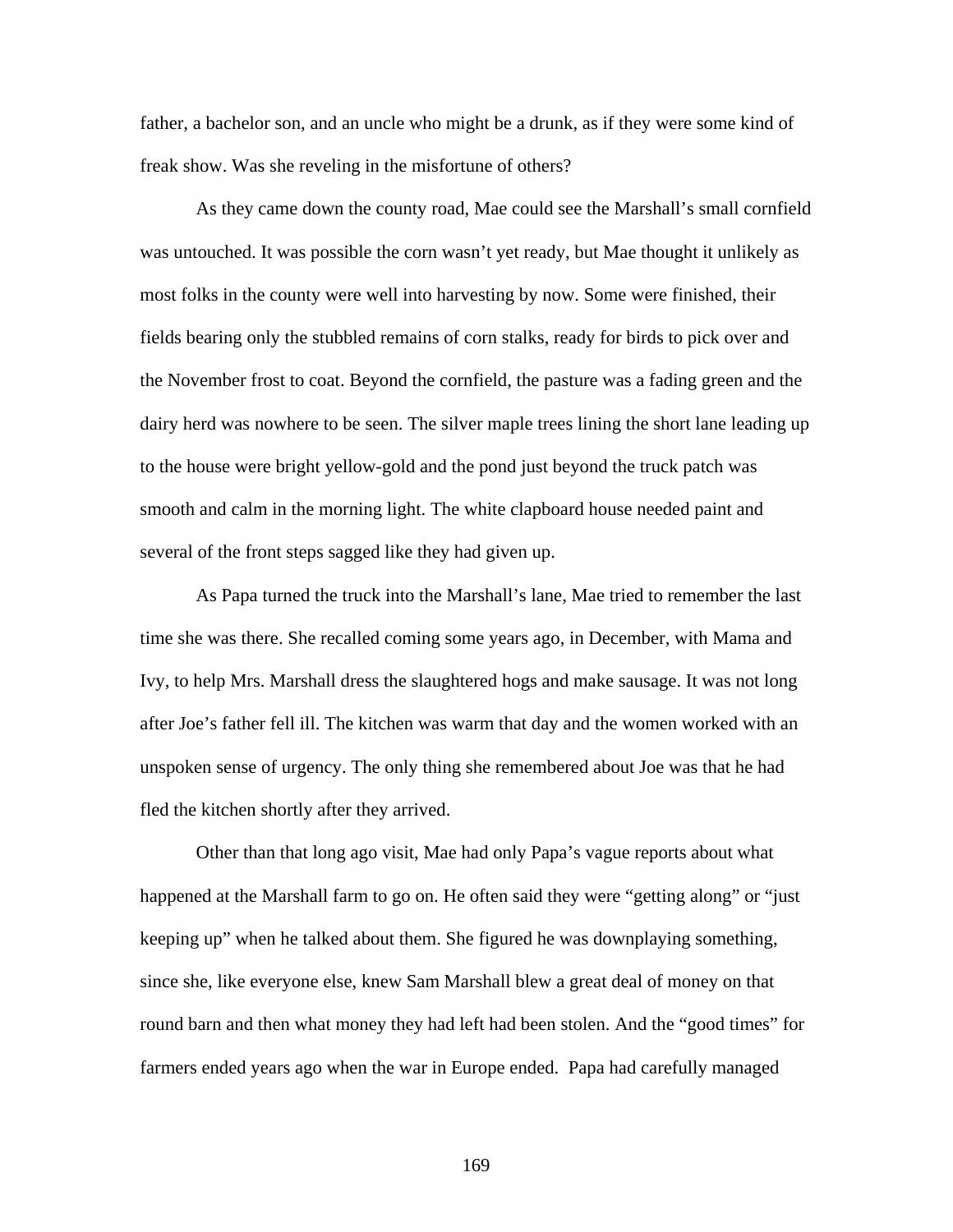their corn production and other crops, but still they'd dipped into their savings a few times over the years. Joe Marshall would've had a real hard time balancing the size of his herd, milk production, and the price of milk – all without the cushion of money in the bank.

Papa parked by the chicken coop, causing the ragged collection of hens to flutter away from the fence. They walked around the coop toward the round barn. Mae remembered seeing the barn years before, when it was still new, its clay tiles evenly dark, the color of the Iowa soil. Its shingled roof had been a solid black and the trim around the doors and windows neatly painted white. The double doors had hung straight and the iron weather vane turned smoothly in the strong wind. It had looked every bit the neat, tidy, picturesque Iowa barn – except that it was the wrong shape.

She knew what was said about Sam Marshall when he'd built the barn. He was called "crazy man" and "damn fool." She'd heard it said he was going to lose his farm and send his family to the poor house. Papa, true to form as a man who was rarely uncharitable when talking about his fellow farmers, said the round barn wasn't something he would have built, but that he preferred to mind his own business and assume Sam Marshall knew what he was doing. Mama echoed popular sentiment about the poor farm by saying, "He's going to drag his whole family down with him, just because he has big ideas – thinks he's going to be king of central Iowa."

"Maybe he's smarter than everyone else and that barn will change everything," Mae had said at the time, more concerned with being contrary toward her mother than out of any understanding of agricultural progress.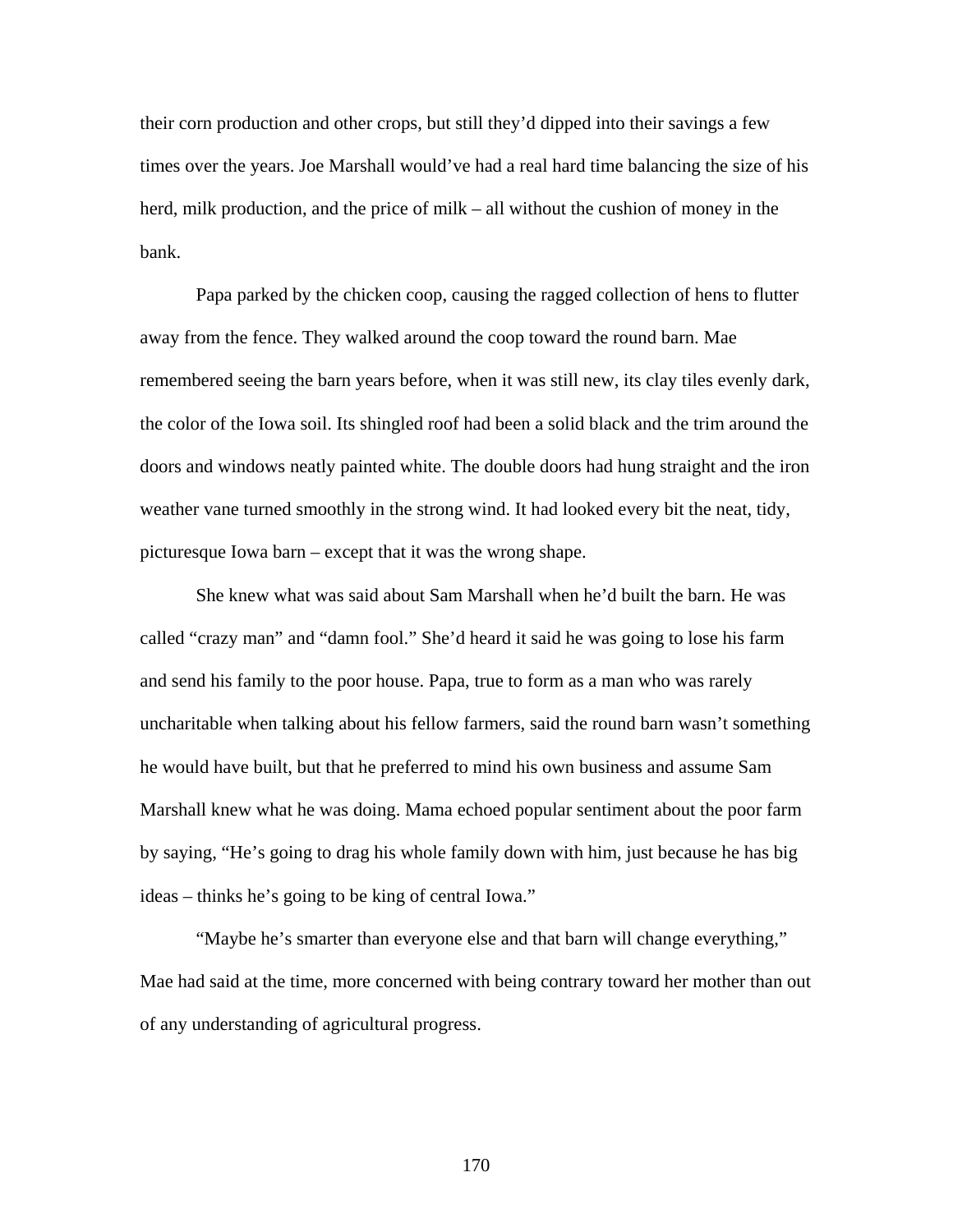Now, eleven years later, she was curious about this strange building, this place so many people passed judgment upon. She wondered if it was indeed any better than a regular barn, if perhaps it was the thing that allowed Joe to keep the farm going through the downturn, when many farmers gave up. Perhaps the barn possessed some kind of magical efficiency that made the Marshall's cows give more and better milk.

The round barn's bricks were weathered unevenly – some bleached lighter, some dark with a crust of soil – giving it a spotty, freckled look. Shingles were missing from the roof, victims of the harsh Iowa wind. The wooden barn doors hung open, the gaping mouth of the barn ready to take in wagonloads of hay and spit out loads of corn silage from the silo. Mae saw one of the doors was crooked and that the metal track on which the doors slid was rusty and bent, perhaps hit by a wagon or forced too hard against its will. The barn air was cool and grew cooler as they walked the semicircle from the door around to the horse stall on the side opposite.

"It really hasn't held up well," Papa said. He shook his head, as if he felt sorry for the barn, the way one might feel sorry for an unhappy child.

"Was it worth the money he spent?" Mae asked.

Her father shrugged. "I think he probably got ripped off by the guy who built it. But Sam never really got the chance to find out if he could make it work."

The railing leading up the steps to the hay loft was pulling apart at the joints as the wood warped, making it wobbly and loose, as if the barn was ripping itself to pieces. As she walked, Mae ran a hand over the ends of the metal stanchions that separated each cow stall; many were rusty and rough to her touch. But even as she felt the barn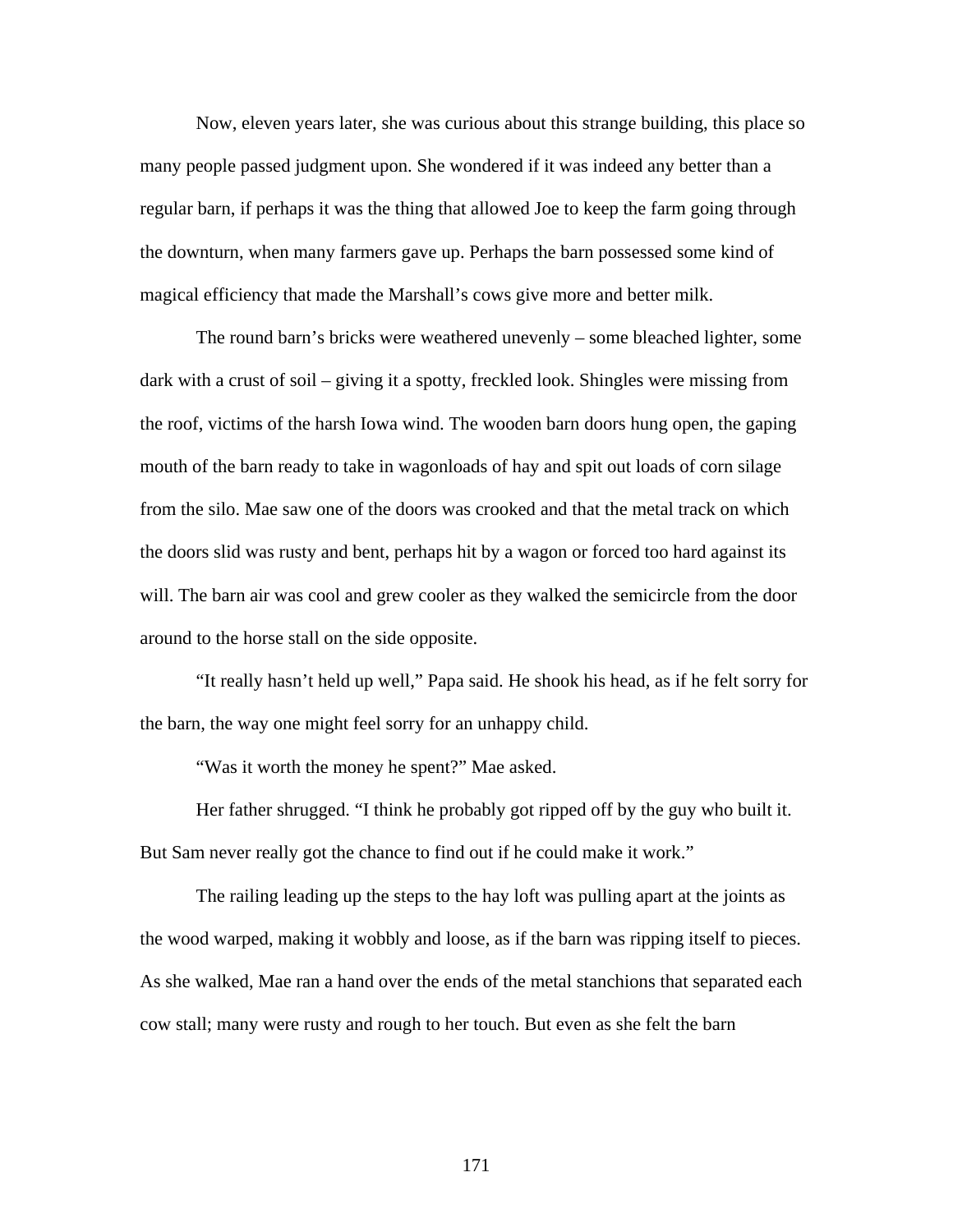decomposing under her hand, she could also imagine what it was like when it was new – that the barn could draw people to it with its novelty, its oddly welcoming air.

Somewhere there was a clanging sound, metal against metal, as if something flapped loosely in the wind. The concrete under her feet seemed uneven and she stumbled as the toe of her shoe caught in one of the divots that pitted the floor. But the barn was clean, as it should be; it smelled clean, like sweet hay with no odor of urine or feces.

They found Joe in front of the horse stall, leaning over the gate to get a closer look at Maurice. "He didn't eat this morning," he said. "Been dull and restless, too." The look of concern on his face seemed incongruous with the boyish appearance he still possessed – freckles, ears just a bit too large and sticking out, wide-set, blue eyes.

As if on cue, Maurice began to paw the ground. He bowed his neck out so he could look back at the length of his body, as if he might see the thing causing the pain in his gut.

"Colic," Papa said. "Question is, what kind – and how much worse it'll get." He opened the gate and went into the stall. Mae followed him, carrying the burlap bag. Maurice seemed to recognize them and let them move closer.

"I checked his food – no mold or spoilage. And I've been feeding him the same amount, same time everyday." Mae heard the note of defensiveness in Joe's voice.

"Did you walk him?"

"Yeah, it seemed to help him some, but I didn't want to tire him out. I may not know much about horses, but I know not to walk them 'til they collapse."

Mae held Maurice's lead and stroked his neck while her father searched for the horse's pulse point. His firm hand rested there and she saw him concentrate, counting the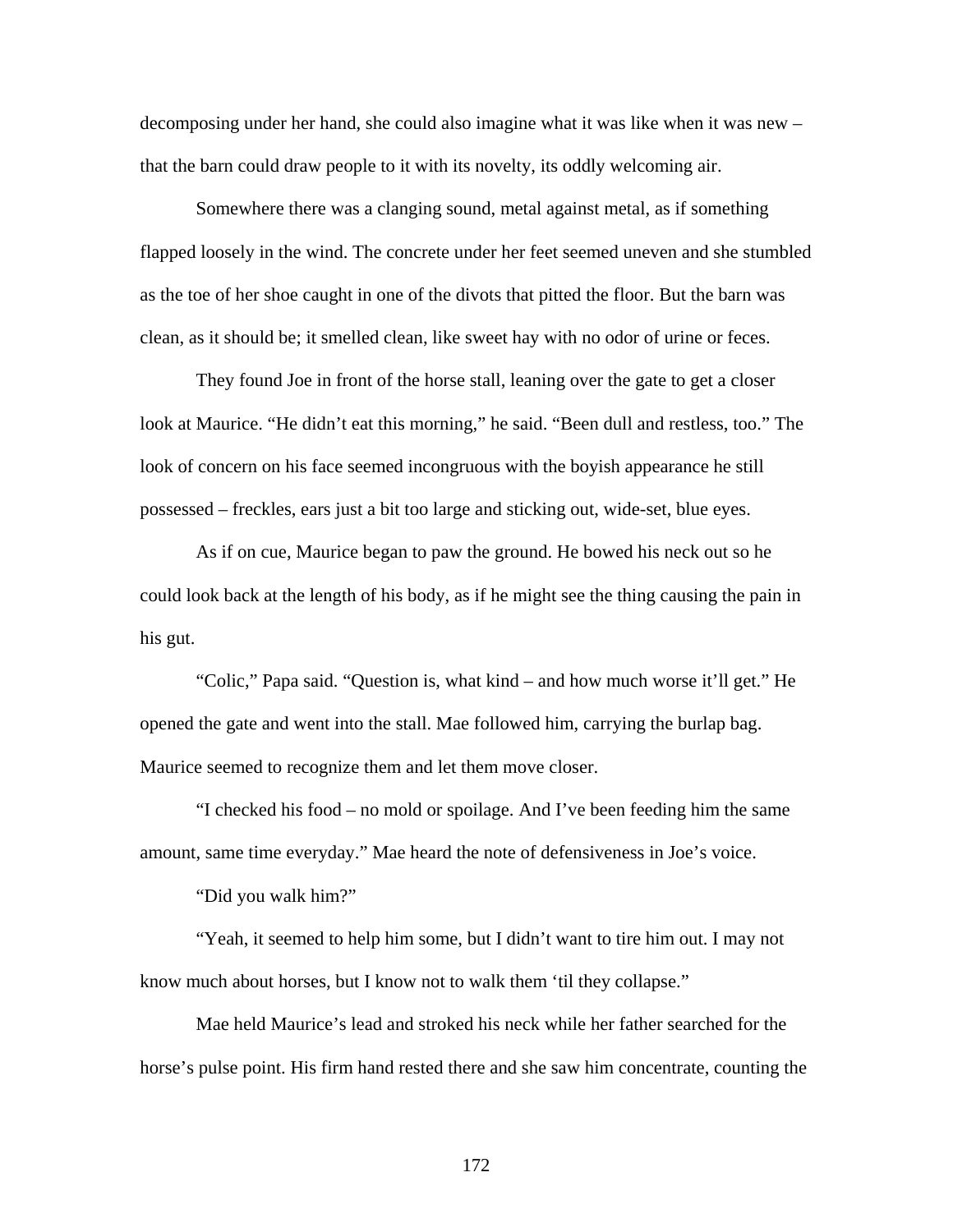animal's heartbeats. "His pulse is over forty and he's sweating pretty good." Mae knew if Maurice's pulse stayed under sixty he would probably survive. Papa pried the horse's lips apart and pressed on his gums. "Teeth are still good. Gums are pale."

Papa was deft and sure in his movements, the way he touched Maurice – and the animal knew it. As Papa leaned in close and pressed an ear to the horse's belly, he stood still, only his head bobbing slightly against Mae's hand. "No gut sounds – nothing's moving through. He's not a bolter or a cribber, so I'm going to hope it's just a blockage, maybe not enough roughage," Papa said. Maurice didn't bolt his food down or chew wood from the stall rails that would fill his intestines with splinters and cause a blockage. Mae tried to be hopeful; she'd seen horses go down with colic before, but Maurice was special.

"I've been feeding him oats," Joe said. Mae knew Papa was just making a diagnosis, not an accusation, but Joe shrugged in apology as he spoke.

They all knew what it would look like if Maurice got worse. He would sit up on his back legs like a dog – an unnatural position for a horse that unnerved anyone who saw it. Then he would lie down on his side with his legs extended stiffly, trying desperately to get relief from the pressure and pain in his belly. He would roll wildly on his back, kicking and flailing enough to knock a man out, break his arm or leg, or crush his skull if he got too close.

"We had one die of colic when I was a kid," Joe said. He seemed to be speaking directly to Mae, though his eyes were locked on what her father was doing. "He was a big one, too. Pulled our wagons for years. Was a nice animal, though we couldn't ride him."

Mae nodded and combed her fingers through the coarse hairs of Maurice's mane.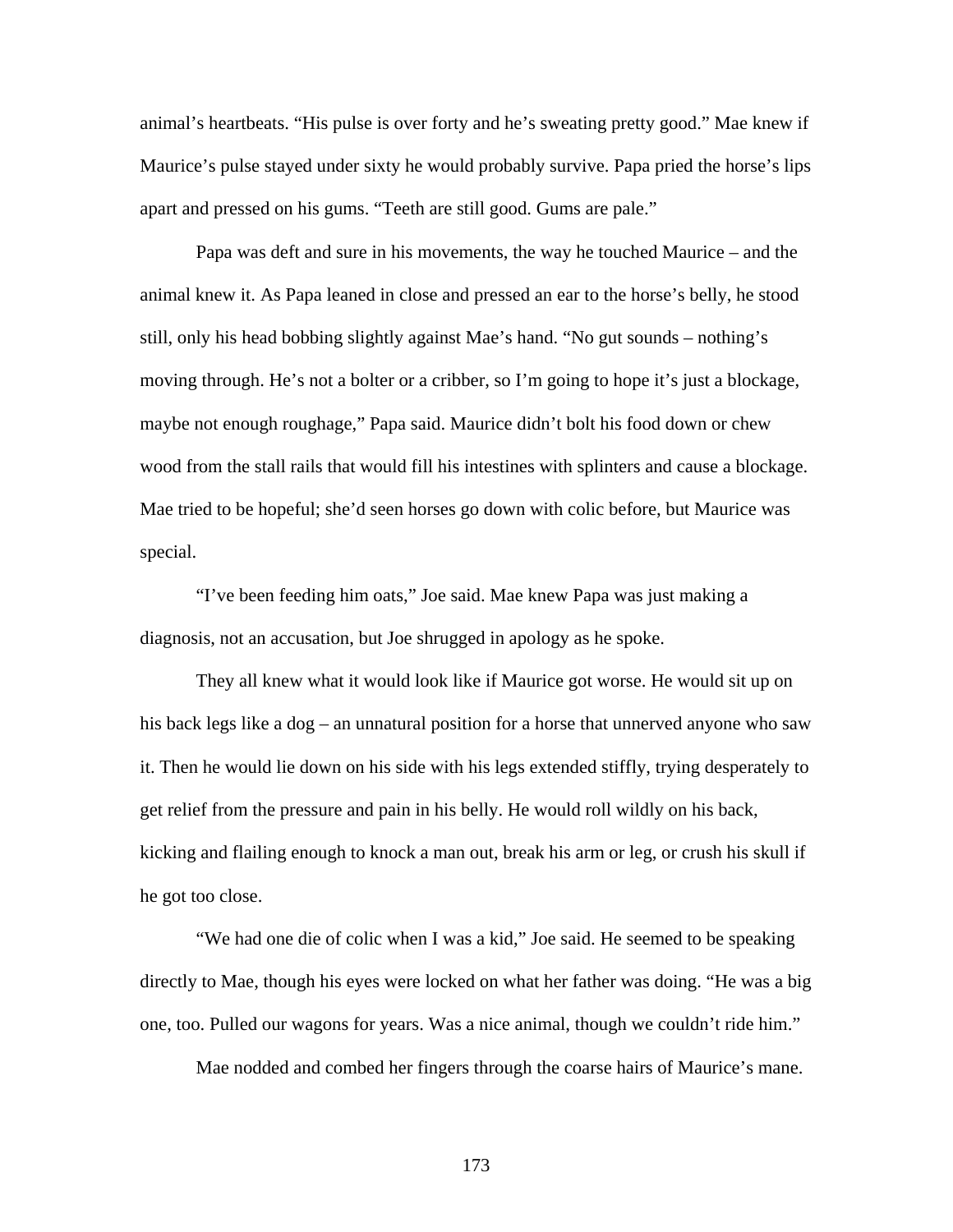"I was the first one to notice he was listless and his breathing was labored. When he wouldn't eat Dad said it was probably gas. Or impacted food and he'd get over it."

 "What did you do?" Mae thought she sounded silly, like a kid listening to a fairytale, but she wanted him to keep talking.

 "We walked him, but instead of getting better he got worse, fast. He would stretch, like he was going to urinate, but nothing came. Then he started kicking at his belly with his back legs, grunting and groaning. He was lathered with sweat, his eyes were bloodshot, and he kept retching, like he was going to vomit – but couldn't."

 In some bizarre way, what he described sounded to Mae like Ivy trying to deliver Lily. Like Ivy, the horse thrashed about in search of relief from its agony. And like Ivy, it endured a kind of delirium, an unawareness of its surroundings because of the furious pain.

 "Dad called the vet, but not in time. The horse started making this odd sighing noise." Joe pointed to his chest. "He staggered from side to side, then pitched forward dead."

"Oh," Mae said, trying to put the picture of Ivy's sweating, writhing body from her mind.

"We never did know what kind of colic it was. Dad wasn't going to pay the vet to cut him open to find out. I know horses are working animals, but when his knees buckled like that--"

"You tellin' her about old Bosco?" Uncle Rex had come into the barn and stood behind them. He smiled at Mae despite the seriousness of the conversation. "Worst thing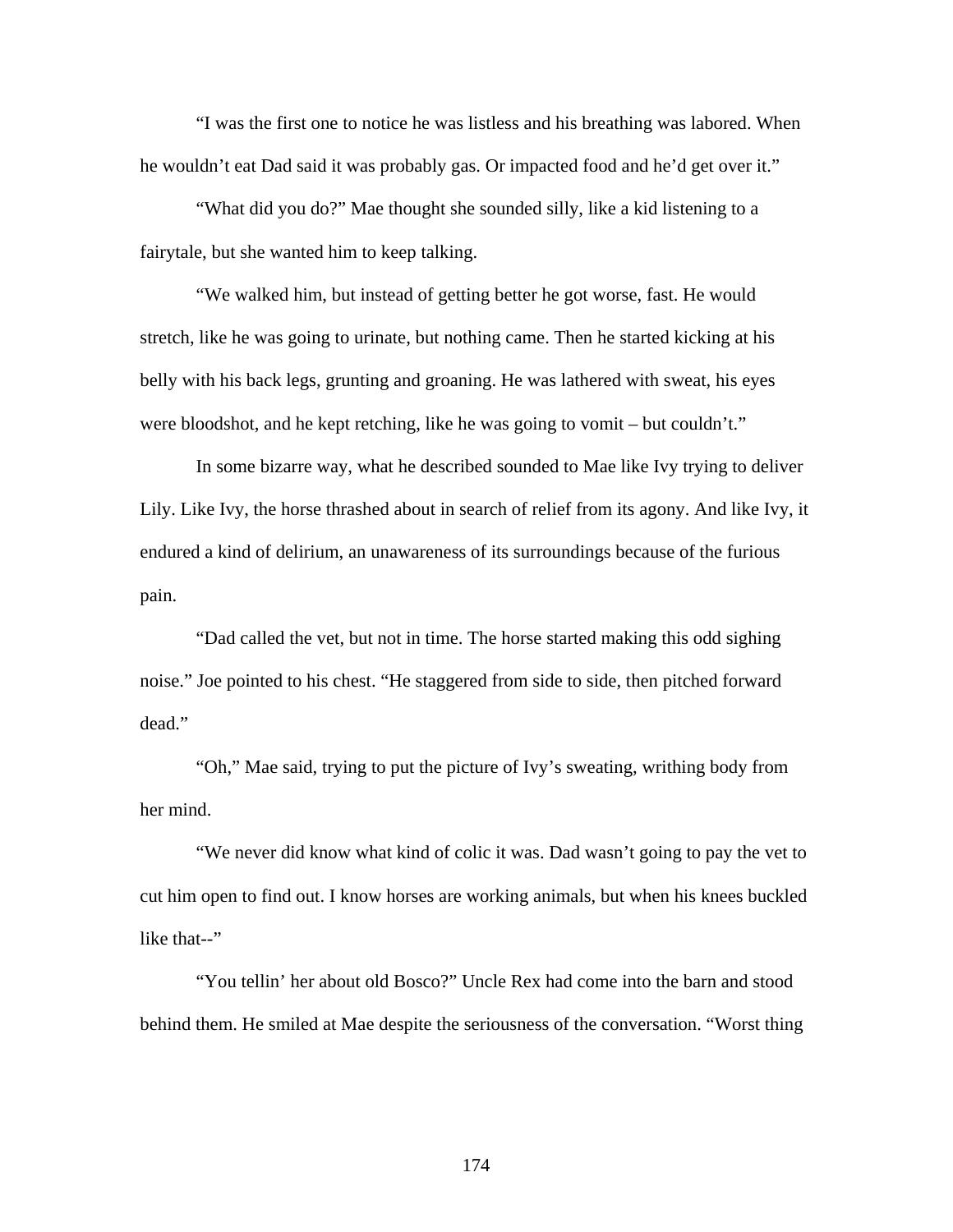I ever saw happen to an animal. I think his stomach ruptured. Hope that doesn't happen here." He leaned over the stall gate. "What do you need me to do?"

Papa finished his examination and Mae handed him the burlap bag. He pulled out a long coil of rubber and a glass jar of clear liquid she knew was mineral oil. The tube would both get the mineral oil down where it could act as a laxative and would release gas and fluids from the horse's stomach.

Joe and his uncle came into the stall to help. They moved slowly, but Maurice was agitated and tried to dance away from them, until Mae's father leaned against his side and pinned him against the wall. Joe changed places with Papa, pressing against the horse's side, while Uncle Rex held his head still. Mae stood to one side of Maurice's head and murmured into his ear as Papa began inserting the rubber tube into the animal's nostril. He guided the tube with his thumb, aiming it downward toward the animal's pharynx. He turned the tube gently and moved it toward the animal's esophagus, stroking Maurice's throat with his other hand to get the horse to swallow. He then blew into the end of the tube to dilate the animal's esophagus and kept pushing the tube in toward Maurice's stomach.

"He's not coughing – that's good," Uncle Rex said. If the horse coughed, the tube would be pulled out in a hurry and Papa would have to start over.

Maurice tried to move his head away, but Uncle Rex gripped him around the neck. Papa knew he had reached the horse's stomach when Maurice jerked and stomach fluid and gas forced its way up through the tube and into the pail where Papa had dropped the end of the tube. The sour smell of stomach acid and half-digested oats filled the stall.

"Is there blood" Joe asked.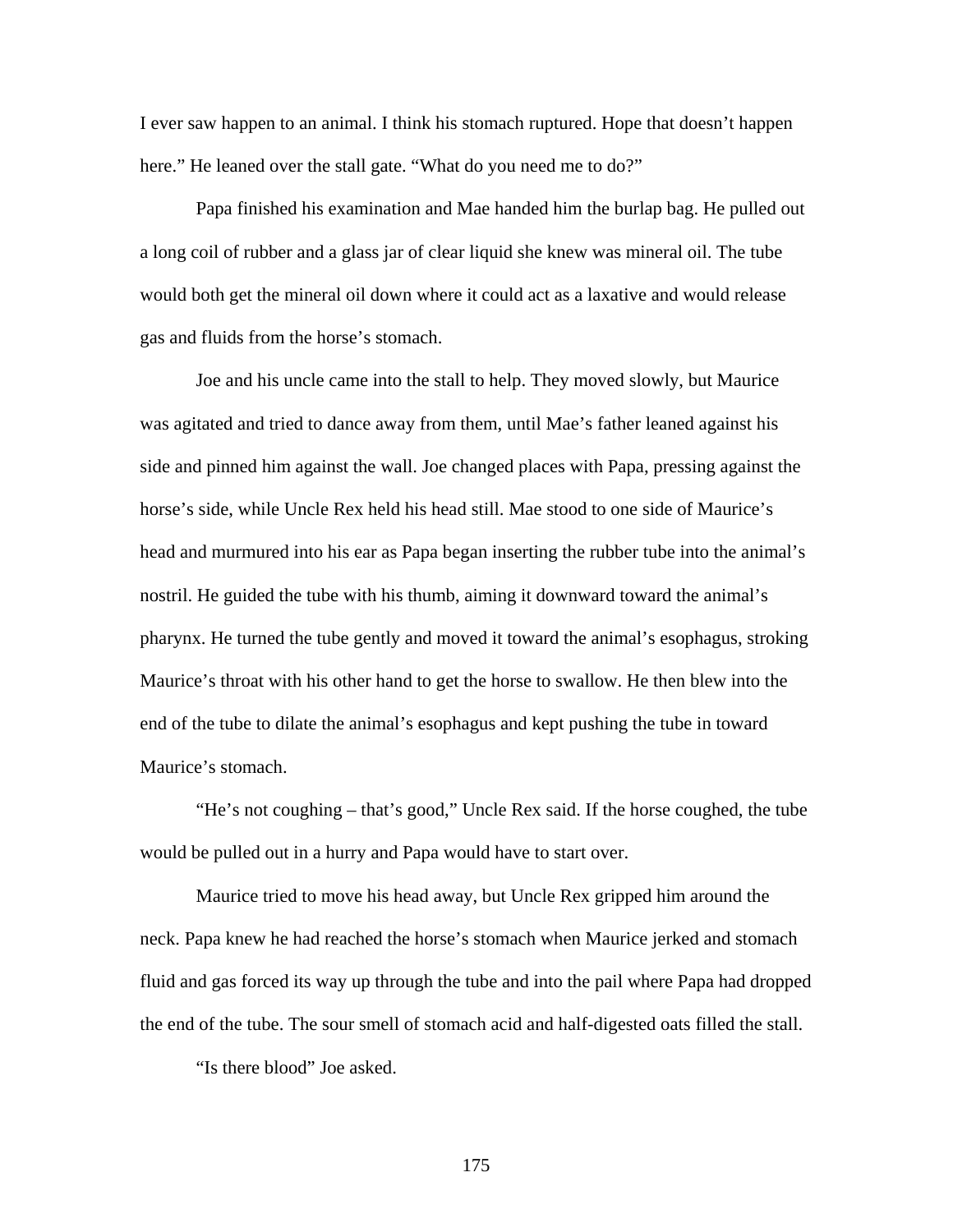"No," Papa replied. "And the food looks fairly fresh. It must be a blockage of some kind." He began to pour the mineral oil into the tube end through a metal funnel. The horse bucked slightly as the liquid hit him, but they held him steady. They had to be careful he didn't inhale some of the oil by accident -- that could kill him, too

"Now we wait," Papa said. "If that takes care of it, we'll know soon enough." If the colic was caused by twisted intestines or a foreign body that wouldn't budge, they would need the vet for emergency surgery – and Maurice would most likely die before the vet could do anything.

The waiting was the worst part, though Mae knew this wait couldn't be nearly so excruciating as what she'd come to think of as the "deathbed vigil" they'd had for Ivy. She wanted to stay in the barn with the men, but thought she ought to go into the house and say hello to Joe's mother.

Mae excused herself and though the men were intent on Maurice, Joe nodded to her. She walked back to the truck to get the jars of fruit, packed into a large wicker basket, she'd brought to give Joe's mother. Mama wanted to give her more jars, as if she thought the Marshalls didn't have enough to eat. It was a kind of concern Mama was capable of but rarely seemed to display.

As she walked between the corn crib and the old wooden plank barn, Mae thought the old barn needed to be taken down. It had been cannibalized for its iron hinges and handles, its doors, even the wooden planks that held it together, leaving gaps and holes that made it look like the wreck of some old ship. It had to be a fire hazard, just waiting to catch a spark from summer lightning that would surely burn it to the ground.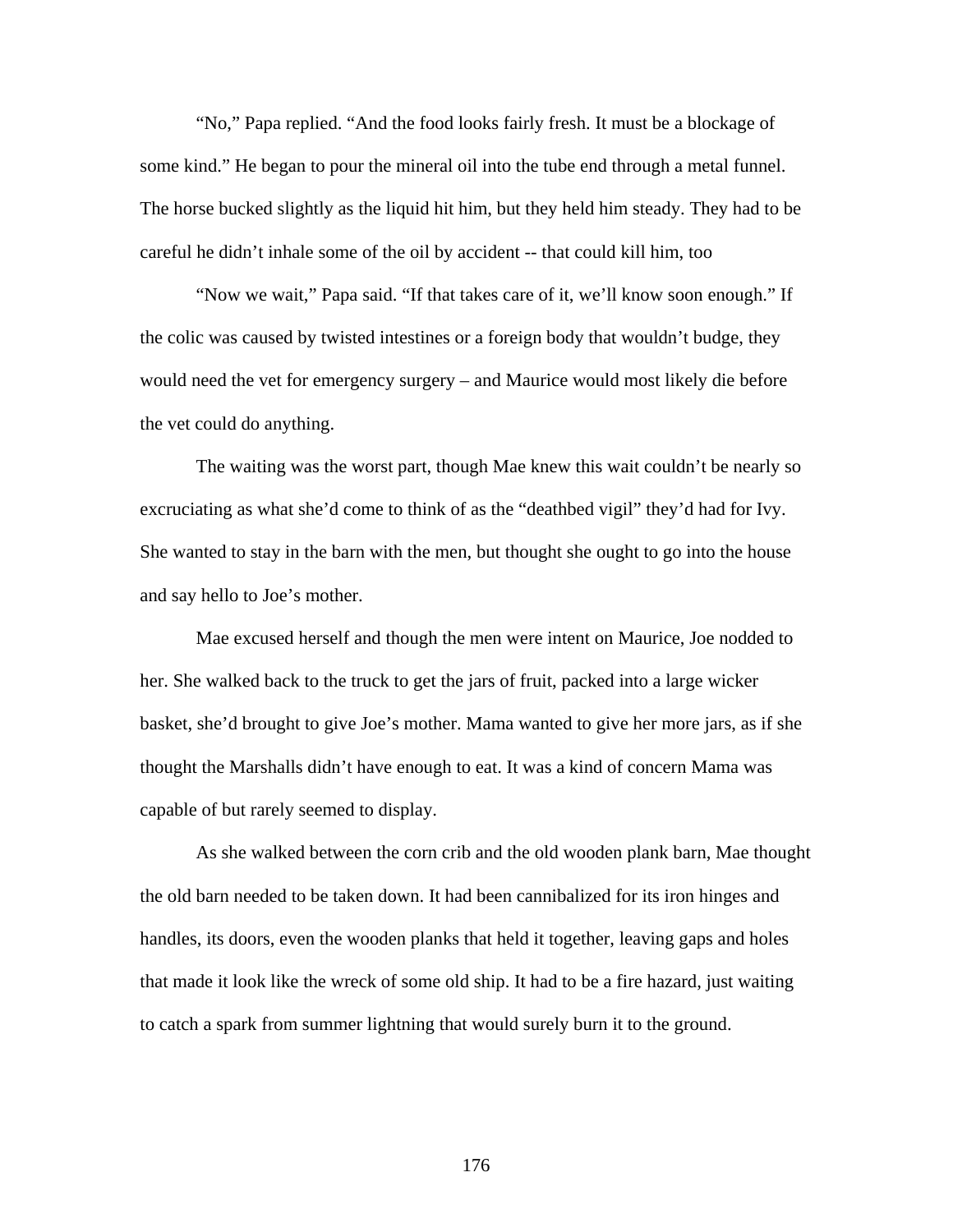In contrast to the hulking ruin of the old barn, chicken pens behind it were well kept, no doubt because poultry added to the family income. The chicken coop stood straight and strong; it was recently painted and the yard was neat and securely fenced. The back of the farmhouse was not so lucky -- the paint peeled in spots, dirt splashed up along the bottom three feet of the wall, and patches of trim rotted away. It was not unusual for the farmhouse to take a backseat to the barn and livestock, but Mama made sure that at their place, if Papa couldn't work on the house, one of Mae's brothers did.

She thought flowers could be planted along the side and back of the house. She could see tall gladiolas and bushy tiger lilies blooming in the summer; maybe something closer to the ground, like sweet William or violets. The vegetable garden could be bigger and more productive. She would add a patch of strawberries and raspberries at one end, like she had at home. She was sure the Marshall family could rise just a bit above the constant grind of farm chores – not every activity had to be something that brought in money.

The water in the pond just south of the house was still high, clear, and smooth. In the spring there would no doubt be ducks and ducklings. Lily liked ducks and Mae could see them flocking her feet to take the crushed bread she offered, the baby ducklings hanging back until their mothers took to the water again and they could follow in their straight line fashion. But perhaps she shouldn't be replanting the garden here or counting ducklings that hadn't hatched. She had no reason to see any future here.

As she pulled open the screen to the back door and knocked, Mae tried to think of the last time she'd talked to Joe's mother. She'd seen her in town and said hello in passing, but the last time she'd really been around Mrs. Marshall was the day they'd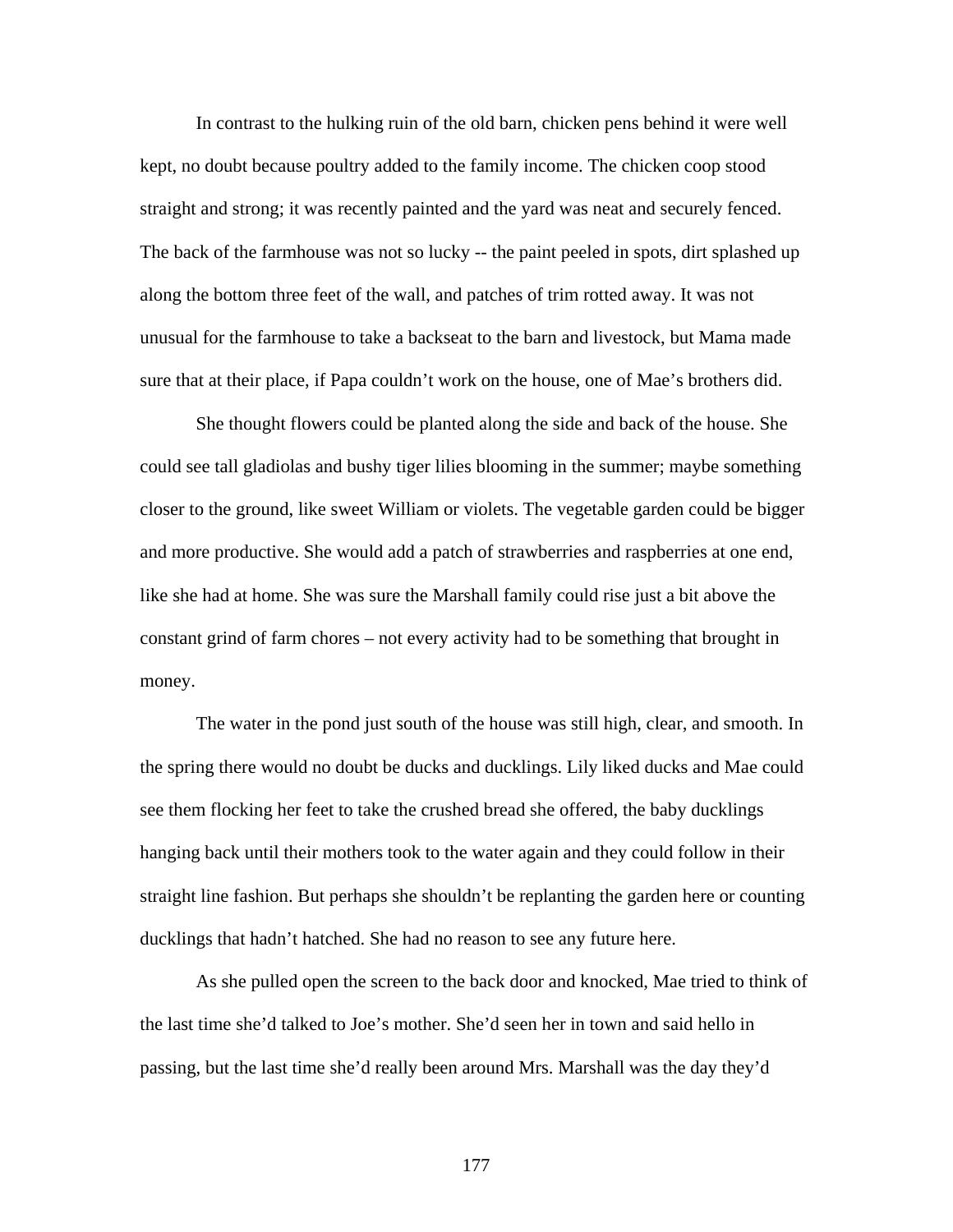come over to help make sausage. She was nice enough to her and Ivy, though they'd both been shy about helping, quietly doing what they were told, mostly by Mrs. Greunig. She remembered Mrs. Marshall as a small woman with a smooth, pleasant face and very wide set eyes that gave her a look of constant wonderment.

A voice called out for her to come in. Joe's mother was in the kitchen, up to her elbows in a sink full of soapy water. She smiled at Mae, but didn't stop what she was doing. "Mae, nice to see you," she said.

Mae set the basket on the table. The kitchen was neat and bare – no stray shoes left behind, no knickknacks on the shelves, no papers on the table. A slight bitter smell lingered in the air, as if something had burned at breakfast. "Mama sent some plums and jars of applesauce."

"Thank you very much. And thank your father for coming to look after Maurice. How's he doing?"

"They've given him some mineral oil. They hope it will loosen the blockage causing the colic." She didn't bother to say anything about what would happen if it wasn't a simple blockage – Mrs. Marshall undoubtedly already knew.

They fell silent for a moment.

"How is your sister's little girl? Is she still with you?"

It was a sociable enough question, but if she had to ask, then perhaps Joe had not talked about her or Lily to his family, did not mention seeing them on the Fourth of July. "She's fine – growing up fast, keeping me busy most days."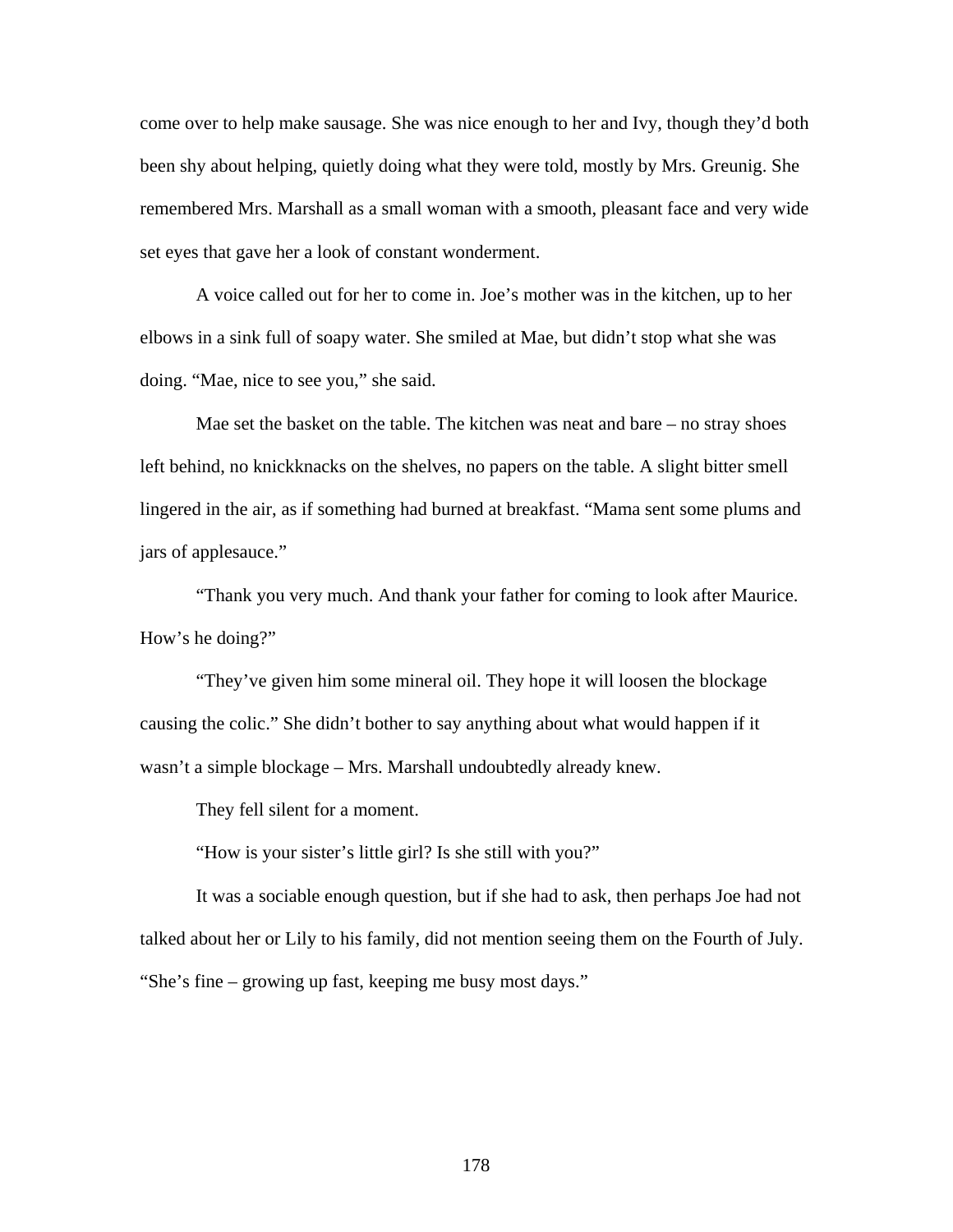Mrs. Marshall smiled. She was still soft and round and welcoming – all the things Mae thought a mother should be. "My mother is not very fond of Lily," Mae said. She was speaking out of turn but couldn't help herself.

Mrs. Marshall turned away from the sink to look at her. "She probably hasn't gotten over your sister's death. Some people never do." She paused. "What about Lily's father – is he paying her any attention?"

"He's in no shape to take care of her, but that hasn't stopped him from coming around and asking for her." Why was she telling her this? If Mae wasn't careful, she might say more than she meant to.

"And Lily is very attached to you?" Her question seemed conversational enough, but Mae thought there was more behind it. Mrs. Marshall was indeed a pleasant looking woman with a broad smile, but there was a shrewdness in her deep set eyes that told Mae she had survived all that had happened to the Marshall family through her own strength of character.

"Yes. It's hard to pry her off my leg sometimes."

"She must be very unhappy right now, if you're here and she's not." She raised her delicately curved eyebrows, making the statement into a question.

"So is my mother." Mae gave a wry smile to let her know that she was both joking and serious.

Mrs. Marshall laid the last of the dishes on the drain board and pulled the sink plug. The water made a gurgling, sucking noise as it went down. She dried her hands on a towel and motioned for Mae to follow her out of the kitchen. "Have you said hello to Joe's father?"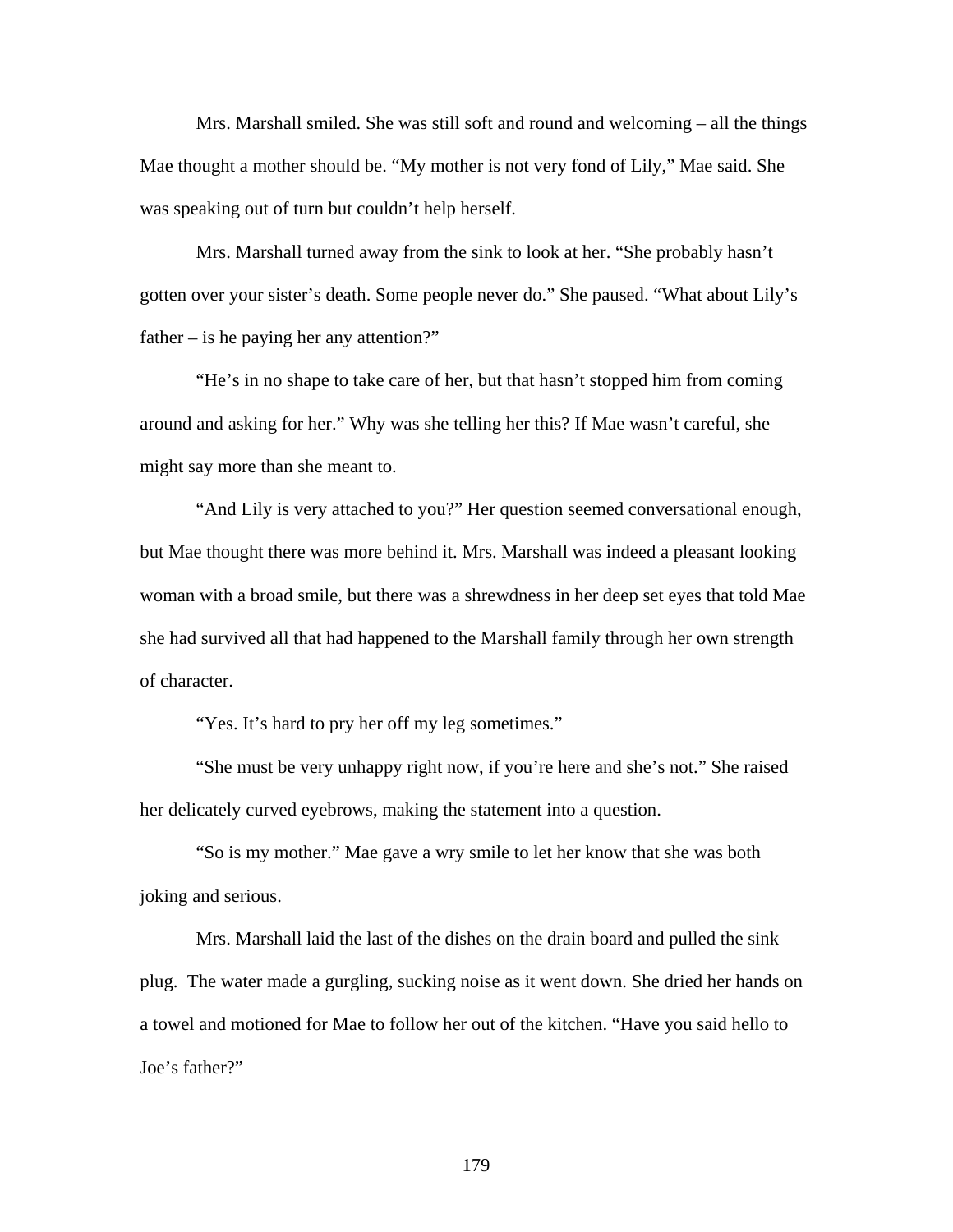Mae was surprised. The way people talked about Sam Marshall and his condition, she assumed he didn't see visitors. She was never really sure what his illness was, other than it was in his lungs. Some people said it was a bad case of pneumonia that had permanently weakened his lungs; others, including Mama, thought it was tuberculosis, though he'd never been quarantined. How bad would he look? She learned long ago how to speak to the sick and the elderly, but she wondered what she would say to this man she'd never spoken to when he was healthy.

She followed Mrs. Marshall into the front parlor. A large piano stood in one corner, dwarfing the wing chair next to it, as well as the figure sitting in the chair. Mae remembered Joe's father as tall, broad-shouldered, almost barrel-chested. After all the years as a semi-invalid, he seemed to have collapsed in on himself, his chest sunken, arms shriveled, the skin around his face and neck loose and wrinkled. The sickness seemed to come off him in waves, making her feel weak and loose, as if she needed to sit down.

"Sam, this is Mae Allinson, William and Lorene's girl. William came over to tend to Maurice's colic and Mae came along to help." Her voice was unnaturally bright and cheerful, the voice people used to talk to the ill. Mae wondered if she always talked to him like that or if it was for her benefit.

Sam Marshall raised his head. There was still something bull-like about his head, with its strong nose, even though his eyes were sunken. He appraised her from head to toe, as if she were a not-so-prized cow about to go on the auction block. "How's the horse?" he asked.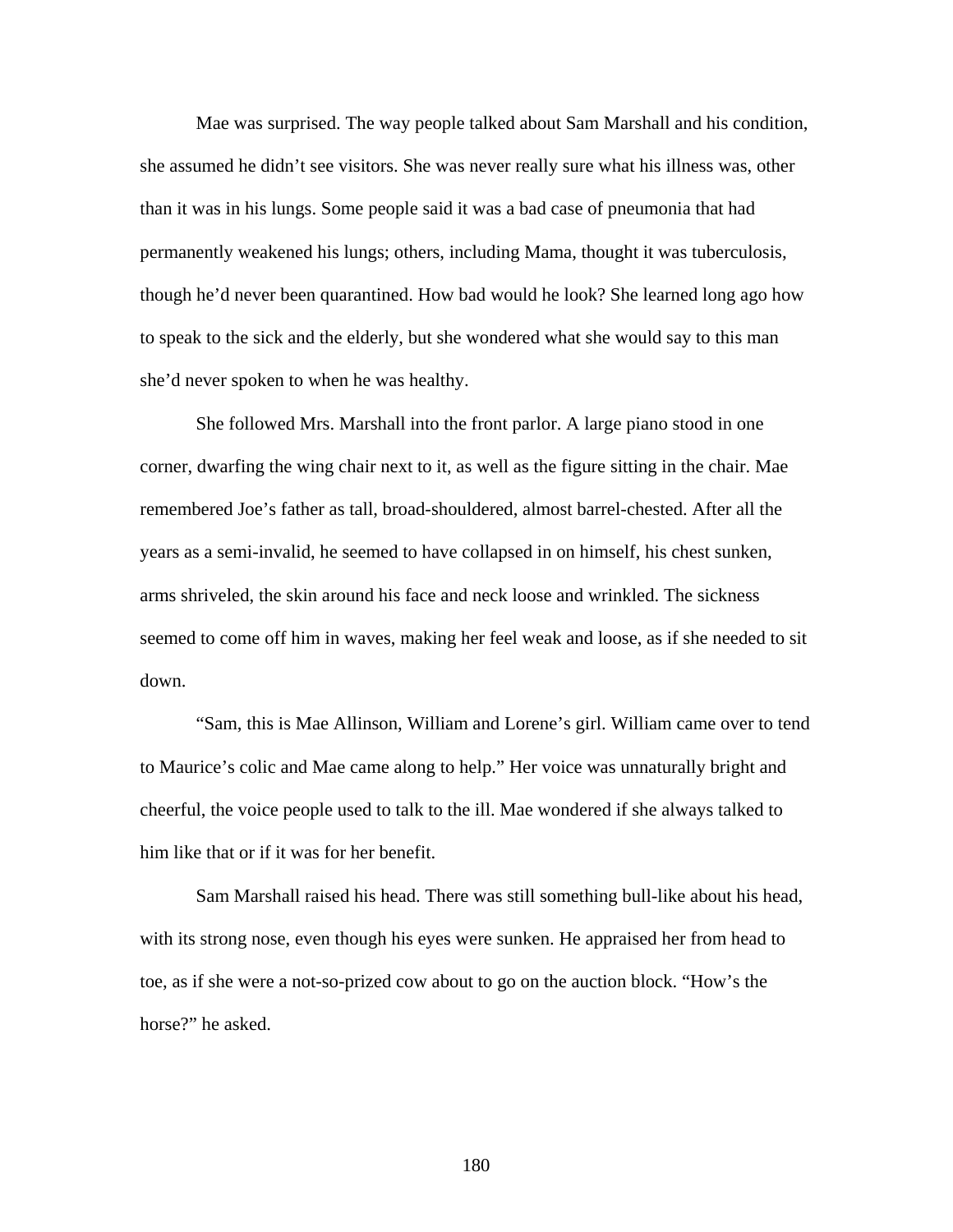"My father gave him mineral oil to move the obstruction that's causing the colic." Mae forced herself to stand still and not fidget under his gaze. "Now they are waiting to see if it worked."

"Do you know anything about horses?"

The way he asked the question made him sound like he was drunk. She wasn't sure what he was asking, but she answered honestly.

"No sir, I don't know how to treat them myself – my father does. But I've helped him ever since I was a child, so I came along too."

"So you're soft on horses," he said. He looked off to his left, into the distance. "Women are always soft on critters with big, round eyes."

"We like their soft, wet noses, too," Mae said, then thought perhaps she sounded too flippant.

Mae's eyes met Mrs. Marshall's. She seemed unsure what her husband would say next and, at the same time, amused by him. She was the healthy indulging the infirm. Or maybe laughter was her way of coping with the years of care she had provided – and still had to provide.

Mae knew about farmers who became infirm or incapacitated by accident or illness. Unable to work their land, their bodies either grew soft and weak or stiffened until they could barely move. The pride they took in their hard work and their land evaporated, so they grew bitter, making life for their wives and children difficult. It often seemed it would have been better if the accident or disease killed the man outright, like a horse going down suddenly, without suffering. Some men wasted away quietly on their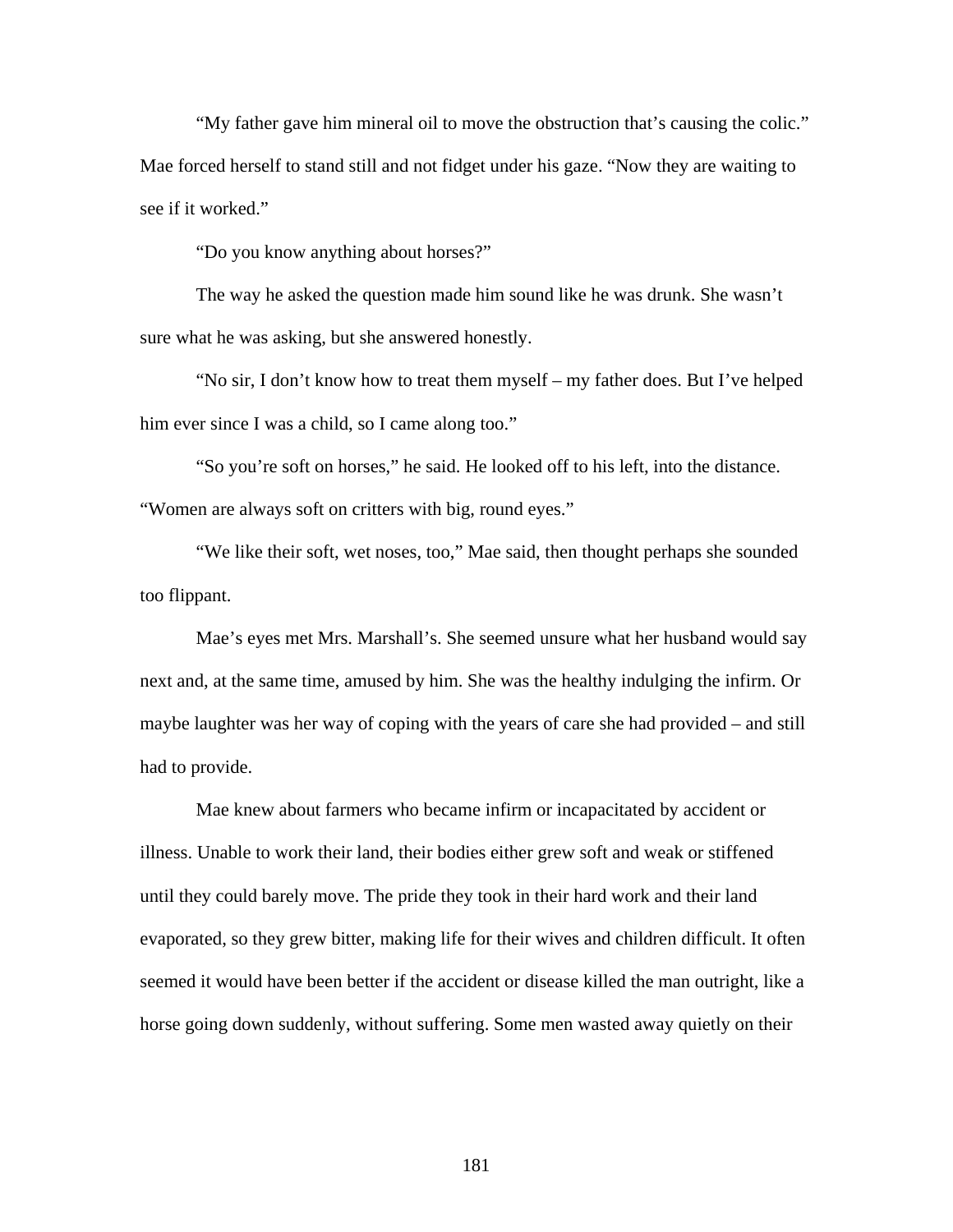front porch, waiting for God to take them in his time. Some men couldn't wait for God and took matters into their own hands. Mae wondered which one Sam Marshall was.

 "Surprised my son had the good sense to call your father," Mr. Marshall said. "Didn't have to tell him myself to do it. Won't be good for us if that horse keels over."

"Maurice won't die – they know what they are doing."

 As if sensing the conversation had gone as far as it ought to go, Mrs. Marshall handed her husband a copy of *Wallace's Farm Journal* and said, "I'll bring you your lunch in a few minutes." She touched Mae's arm and ushered her out of the parlor. "He likes you," she said.

 "I wasn't sure how sick he was," she said as they walked into the kitchen. "He seems better than I imagined."

"Today is a good day."

"I'm going to see how the men – and Maurice -- are faring," Mae said, as a way of excusing herself.

 She walked back out to the barn to find Joe alone, leaning against Maurice's stall door. "Your father went out back to look at one of the goats," he said. He pushed away from the stall door and began to walk slowly around the semi-circle of the barn. Mae followed him, listening.

"Pigs are around here." He stopped in front of the hog pen, on the far side of the barn. "Damned things are the best paying livestock on this farm."

In the pen, several large sows rooted quietly through the hay. They were large and pinkish-white creatures with mild dispositions. Mae knew hogs could be quite profitable,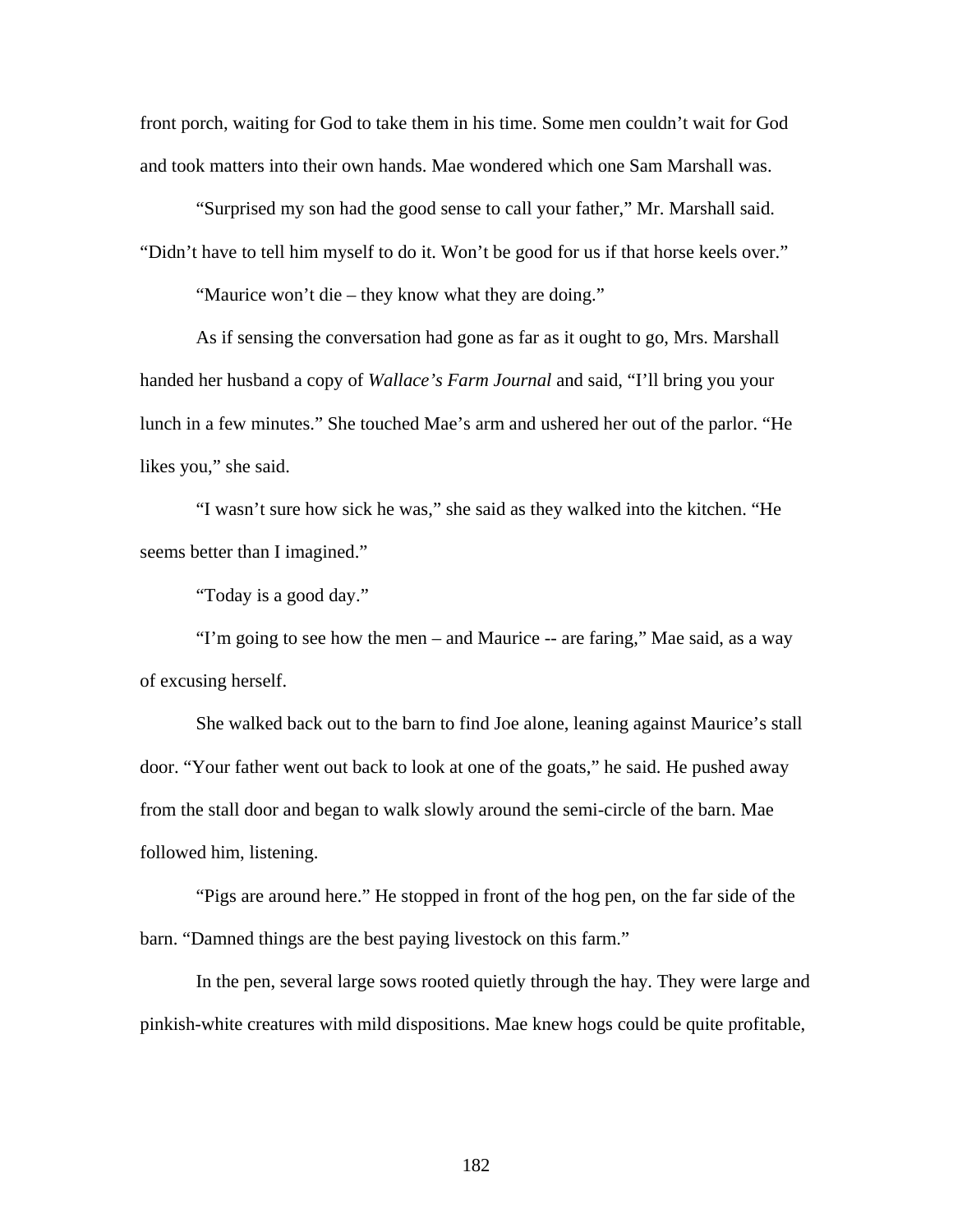but she was surprised Joe brought up money, even indirectly, to her. Did he see everything, every relationship, as a transaction – profitable or unprofitable?

"We didn't have them in here to start," he said. "But they've done well enough for us that I thought they deserved to come into the barn, such as it is."

"I've never been in here, though I've heard a great deal about your round barn."

Joe laughed. "You mean you heard all about the crazy man who built it."

"I don't think I'm one to judge who is or isn't crazy," Mae said. "But I know how it is around here. People look in from the outside, think they know what's going on."

Joe leaned over the rail into the hog pen to scratch the back of one of the sows. "What have you heard about the crazy man's son?"

Mae shrugged. "Only that he's managed to keep his farm going and feed his family."

Joe started talking about feeding the dairy herd and about milk production. As Mae listened, it occurred to her that he seemed to be trying to impress her, to let her know he was good at what he did. They certainly weren't at odds with each other now, as they had been that day at the baseball game. Still, she felt compelled to bring that day up. "Do you remember what you said to me at the baseball game?"

Joe blushed slightly. "Yes, I do. But I hoped maybe you'd forgotten." He fiddled with one of the lanterns that hung next to the stall. "I apologize for that. I was wrong." He looked at Mae. "And I understand what you're doing with Lily, raising your sister's child."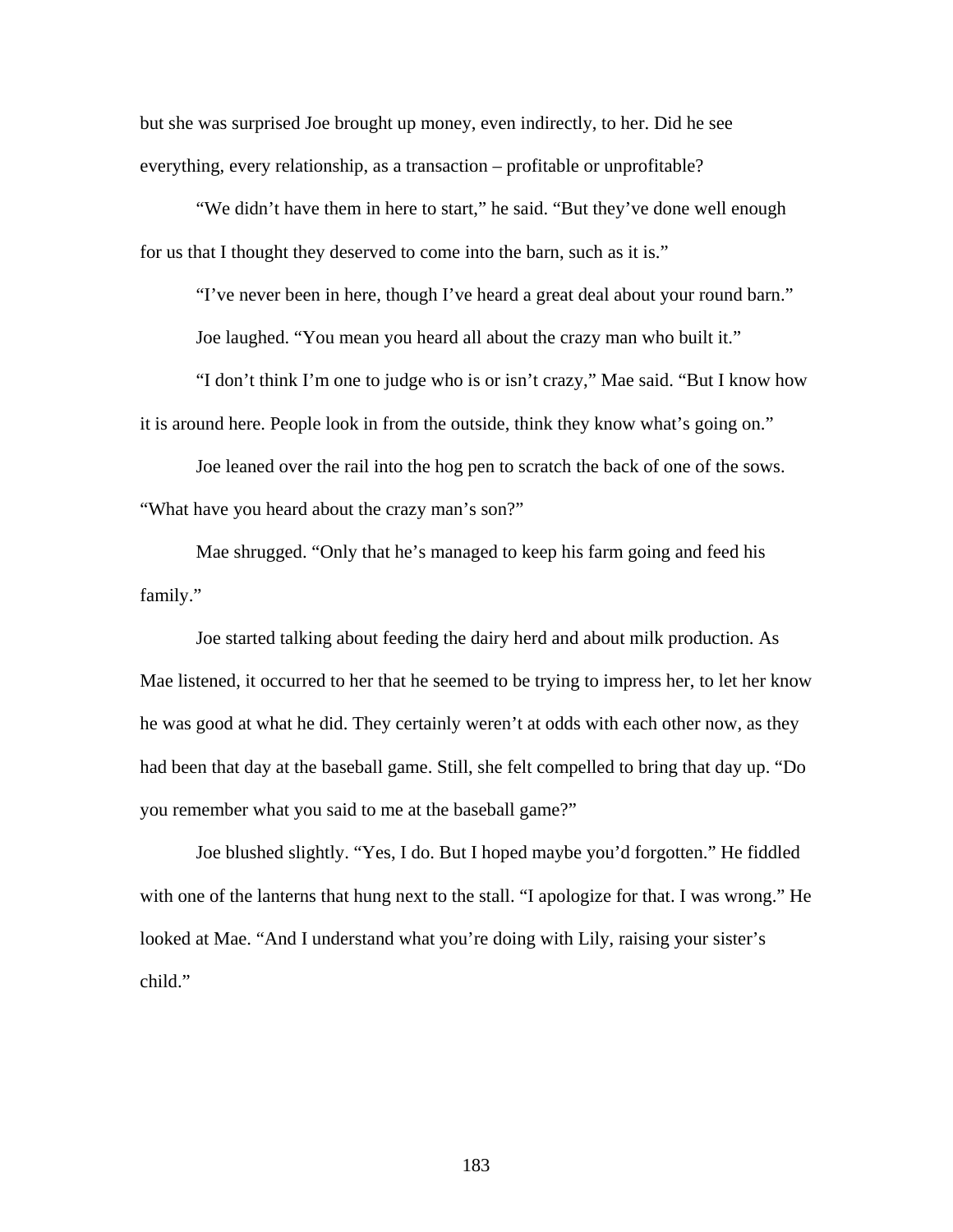Mae smiled. "You may be one of the few who does then. My own mother doesn't understand it." She picked up her father's burlap sack and moved toward the barn door. "No one is going to marry me if I already have a child."

Joe followed her out, closing the door behind them. "What makes you so sure of that?" He took the sack from her hand and carried it to the truck.

A minute later, Papa and Uncle Rex appeared from behind the barn. Papa told Joe he would call him tomorrow to check on Maurice. The ride home seemed much shorter than the ride over, Papa chattering about Maurice, about the Marshall's goats. Mae only half listened.

 Several weeks later, Joe called to say Maurice was in distress again. Mae and her father rushed over, but by the time they arrived the horse had already collapsed and died. As Uncle Rex and Papa stood over Maurice's body, discussing what to do next, Mae and Joe waited outside the barn, each lost in their own grief. Mae didn't cry, unwilling to let her sentiment show, though she felt she'd lost a childhood friend.

Joe stood running Maurice's leather lead through his hand, staring into the distance. Mae guessed he was grieving the loss of a farm asset, one that the family could ill afford. She was unprepared when he turned to her and asked if she would be willing to marry him, a man with a foundering farm, who had just taken another hit. She could tell he was serious and, as she took the leather strap from his hand, she simply said "yes."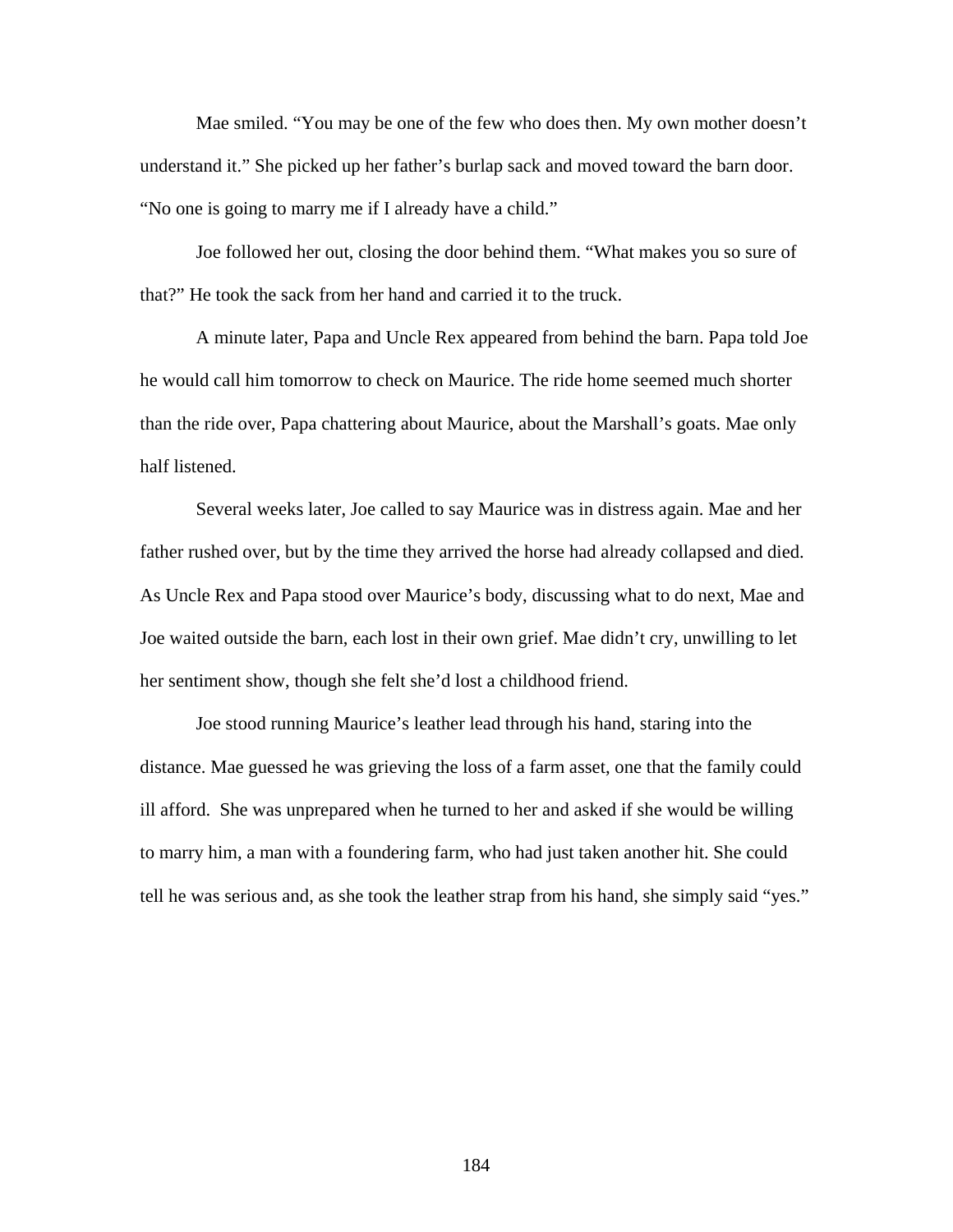## **August, 1927**

August typically brought Iowa either a hot dryness that threatened to wither the crops or a humidity that pressed down on humans and animals alike, making them slow and dazed. The heat and humidity was sometimes punctuated by violent hail storms that bruised and bent the crops. August, 1926, had brought heavy rains, the first storm arriving mid-month and lasting several days. A second, then a third storm, poured rain into the Mississippi Valley until streams and rivers in ten states flooded their banks. The rain continued into the spring of 1927 and spread south until it caused what became known as The Great Mississippi Flood of 1927. The deluge churned up and flattened crops and spread the bloated bodies of cows, sheep, and human beings from Cairo, Illinois all the way down to New Orleans. By summer, everyone hoped for better.

 Despite the heat and the fact she was eight months pregnant, Mae often walked during the day as it eased the discomfort in her body. Her loose cotton dress, with its low waistband, made it easier for her to move, especially after she tugged off her apron. Her mother-in-law, who she called "Margaret" rather than "Mom," didn't seem to mind if she left the kitchen or abandoned whatever chore she was doing to take a walk. The way Mae's shoes pinched her toes punished her for sneaking away from her work, but she refused to take them off, not to walk through the yard or into the barn. Bare feet were only for the pastures and fields.

 This morning, the doors of the round barn were open and the cool, dark interior beckoned her. She was often drawn to the barn, even though it was another reminder of work that needed to be done. Weeds grew up around the foundation and doorsills, weeds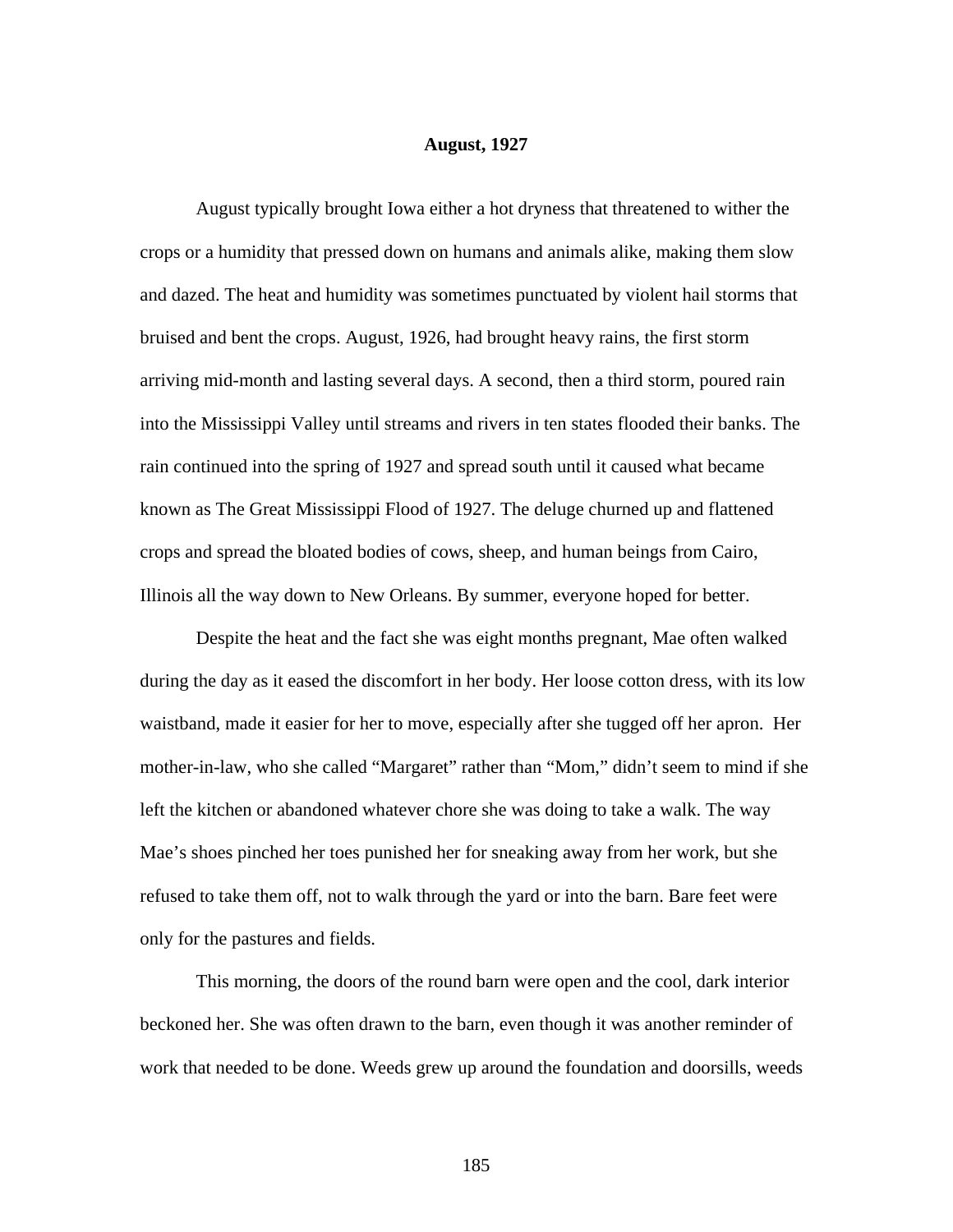she should pull. They were just scraggily grasses gone to seed, plants of no use to anyone – but still she didn't have the heart to yank them out.

The heat of mid-summer also brought the year's second litter of pigs. The sows were bred in early May so they would deliver their litters in August. Joe prepared their pen in the round barn exactly one week before the sows were due to farrow. He cleaned and disinfected the stalls, wormed and treated the four sows for lice and mange, then washed and moved them into the clean stalls. Their pen was now the cleanest, best kept part of the barn, which continued to grow shabbier with each passing season. Joe's attention to the pig stalls reminded Mae of the old saying about not trying to make a silk purse out of a sow's ear, but she didn't think her husband would find it funny. Perhaps there was something about the pigs' delicate natures – the fact they thrived only in certain temperatures and were susceptible to drafts and disease – that brought out an extra measure of compassion in Joe. It was the kind of concern of which his father would surely disapprove.

Mae often came out to check on the sows. She recognized each one by her features – the shape of her nose, the roundness of her eyes, how high or low her ears were – and the way each creature moved its growing body. She checked them for signs they were about to give birth, looking for the telltale restlessness -- laying down, getting up, pawing the floor, and rooting and chewing the straw, as if they were trying to build a nest.

Today was not a good day for the sows; the humid air clung to them, thick and close and made them restless. A sow named Clarissa paced and shifted her body, trying to get comfortable. Mae moved the same way under the weight of the baby growing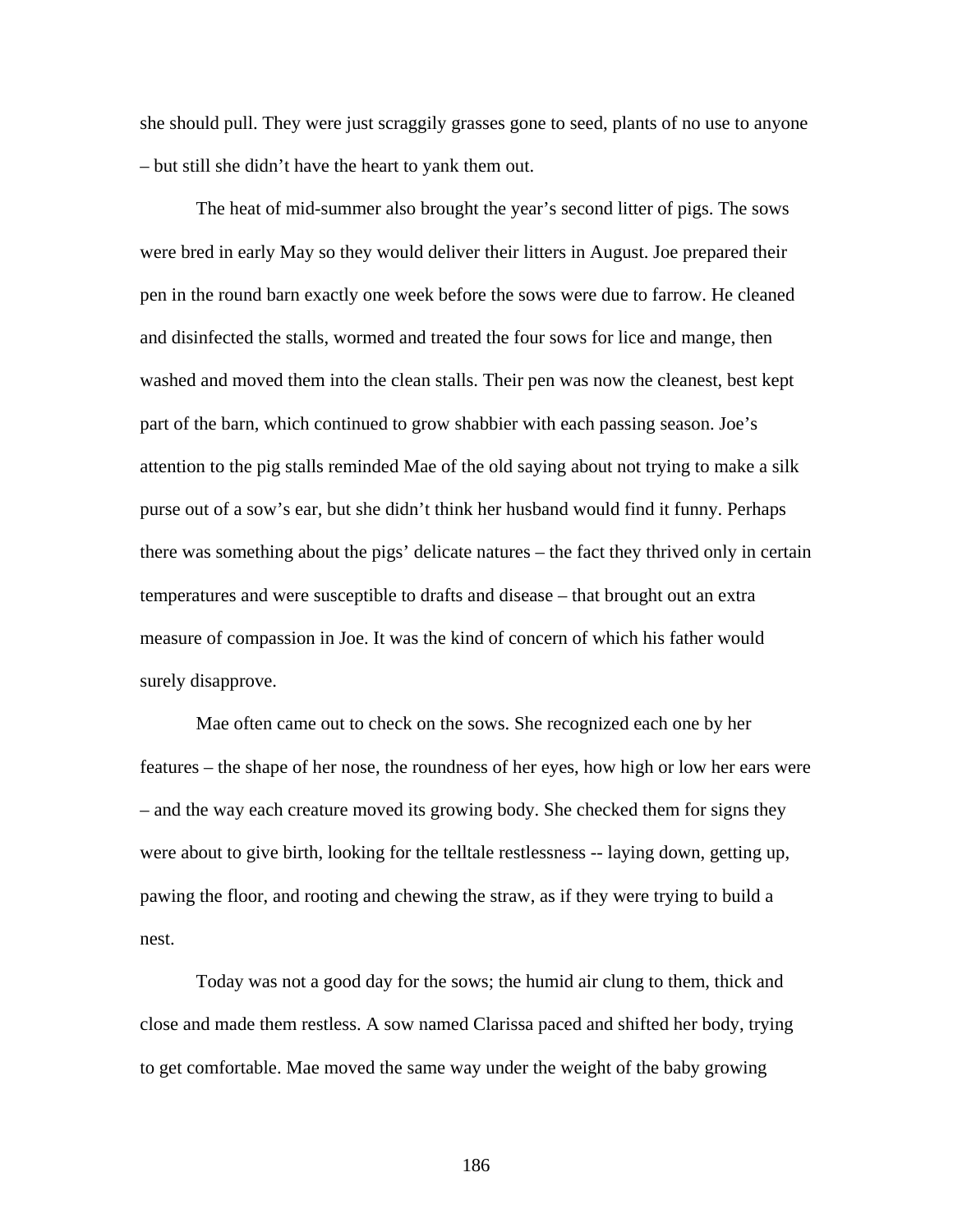inside her. In fact, the four-legged animals were better balanced and more graceful in their condition than she was. She couldn't resist the urge to keep walking, although most of the time she felt she'd tip over if she made the slightest misstep.

Mae had paced and shifted her body much the same way the day she married Joe, as if she was trying to get comfortable. There had been so many things to be uncomfortable about that day. The wedding took place on a gray day in late January of 1926. It had been hastily arranged with only family in attendance, as if the whole event was a secret, a moment no one was supposed to acknowledge. The minister from the family's church officiated, but the ceremony was held in the Allinson's living room.

"If you're going to marry so suddenly, the living room is good enough," Mama said when Mae and Joe told her parents. The two of them sat stiffly on the parlor sofa, more than a foot apart.

For the first time ever, Mae felt awkward in this room, as if she was an outsider. She supposed it was a nice enough place to be married in -- the floral wool rug was not worn, the dark wood furniture was well-polished, and the pair of lamps with the handpainted globes that came from Mae's grandmother were almost works of art. "It will be lovely here, Mama," was all Mae said.

Papa offered no opinion about the details of the wedding plans, no doubt because he believed they were the province of women. But he approved of Joe, giving his consent for them to marry to Joe just a few minutes earlier when the two men had talked privately. "You can provide for my daughter and granddaughter?" was all he'd asked, according to Joe. Mae was sure of his approval -- though he stood stiffly through the brief wedding ceremony, -- he had kissed her gently on the cheek after it was over.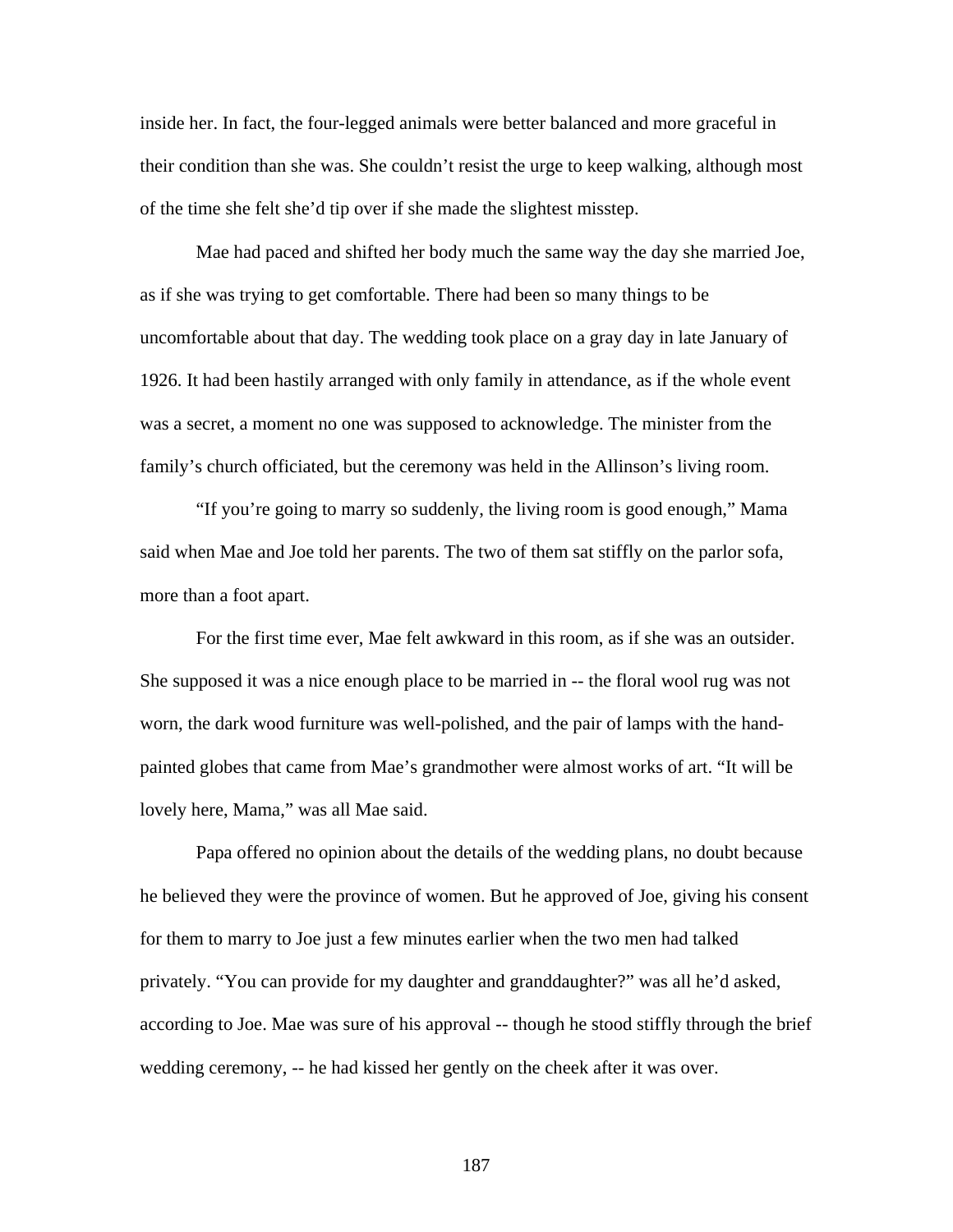Mae's wedding was in stark contrast to Ivy's June wedding, which had been in the church and witnessed by many friends and family. There had been a reception at the farm with garlands of fresh flowers festooning the porch rails and a lavish spread of food laid out on trestle tables in the front yard. Even though Mama hadn't really liked Lloyd, she was determined to give Ivy the wedding she believed her daughter deserved. Ivy looked beautiful in her ivory satin gown with a flowing, floral veil ordered from a store in Ames. The dress had required three fittings with the seamstress in town before it fit her just right.

Mama hadn't offered to let Mae try on Ivy's dress, which was carefully wrapped in muslin and stored in a trunk full of Ivy's things in the attic. Mama never suggested the dress come out of this shrine to her oldest daughter, though she ought to know Mae wouldn't have worn it anyway. Mae felt every bit the second-hand bride, married in the rose-pink bridesmaid dress she wore for Ivy's wedding. The dress had been lovely in June, but the short cap sleeves and lacy neckline were not right for January. Mae let herself chill through rather than put a sweater or coat on over the dress.

Not quite two years old yet, Lily was unaware of the tension and strangeness of the wedding. As far as the little girl knew, it was merely a chance to wear a pretty, new dress – dark green wool with ruffles on the skirt and at the wrists. It had been purchased a month earlier so she could also wear it at Christmas. For Lily, the wedding was also a day to have grownups pay attention to her. She was on her best behavior, smiling and twirling in her dress, lighting up the room, an awkward brightness in the midst of everything.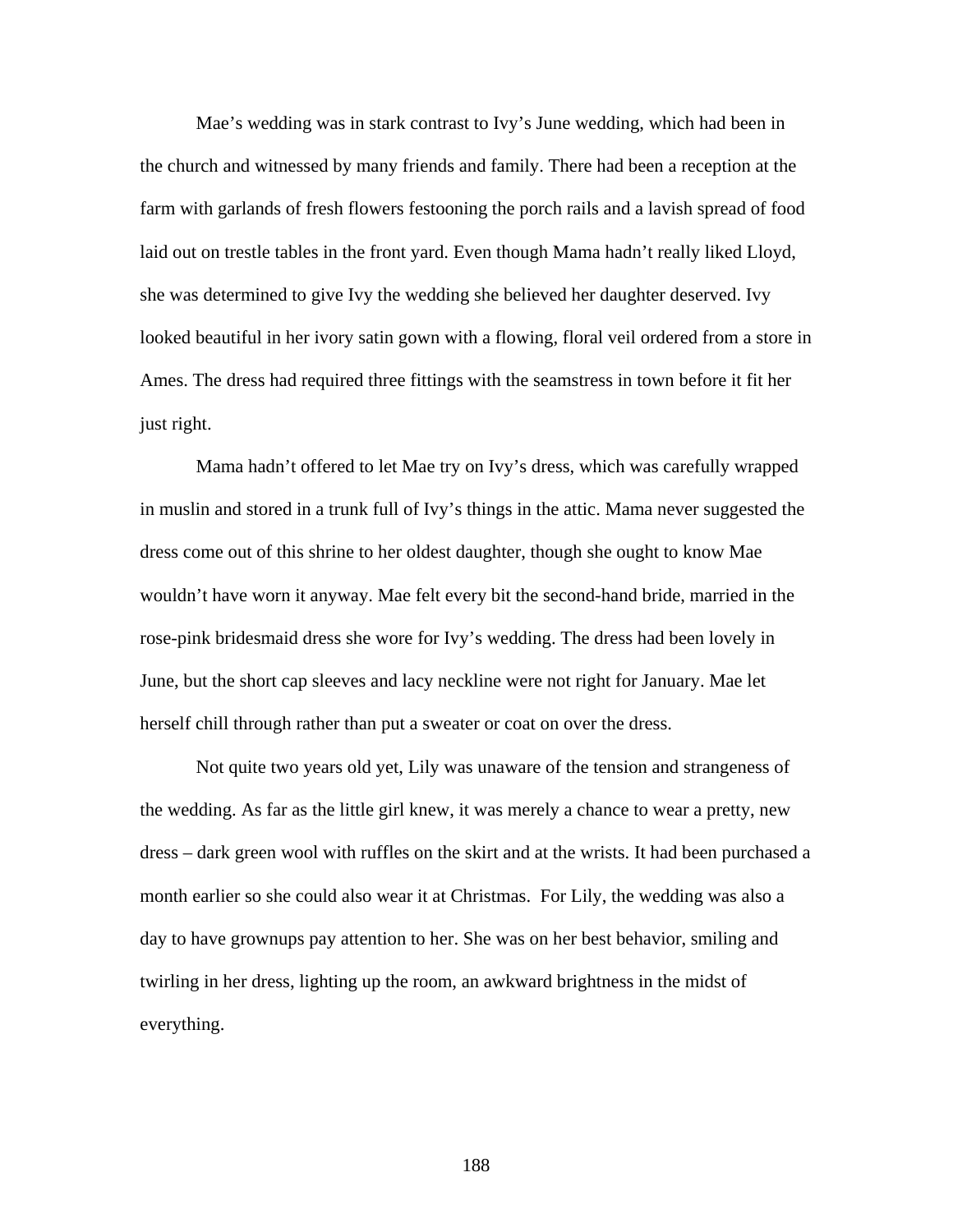And Lily was indeed indulged by the adults. Reverend Townsend's wife bent her face close to the little girl's and asked, "Are you a fairy princess, dancing and twirling about like that?" Lily shook her head no and pranced away to follow after Joe's fourteenyear-old brother, Alex.

At fifteen-years-old, Alex had no real use for a toddler, but he was willing to pick Lily up, flip her over, and swing her by her arms until she giggled. The day of the wedding, he entertained her by pulling silly faces and giving her countless piggyback rides. Even Joe's mother heaped attention on Lily, pulling her up onto her lap, letting the little girl wear her hat, and reading to her from a book of Bible stories she'd pulled from the parlor bookshelf. Mae wondered about the bond she thought they were forming, guessing that perhaps Margaret wished for more grandchildren besides Matthew, Joe sister's little boy. Even now, as Mae wandered about the farm, Lily was in the kitchen with her mother-in-law, baking pies for the upcoming church picnic.

 As she leaned over the rail into the pig stall to watch the sows, Mae searched for a connection to the animals, as she had when she was a child. But now she seemed to find only the differences that separated her from these creatures. She envied the sows that they were unaware of the risk they faced giving birth. They never asked themselves "Who will love this child if I don't survive its birth?" Instead, they ran on an instinct that spared them the worry and fear that came with birth.

Mae often pictured herself lying in the bed, pale and sweating as Ivy had, trying to push the baby from her body. Her head told her she was not Ivy and childbirth for her might go just fine. But some part of her heart, the part that fluttered irregularly with her fears, could feel her straining, bleeding, body sinking into darkness.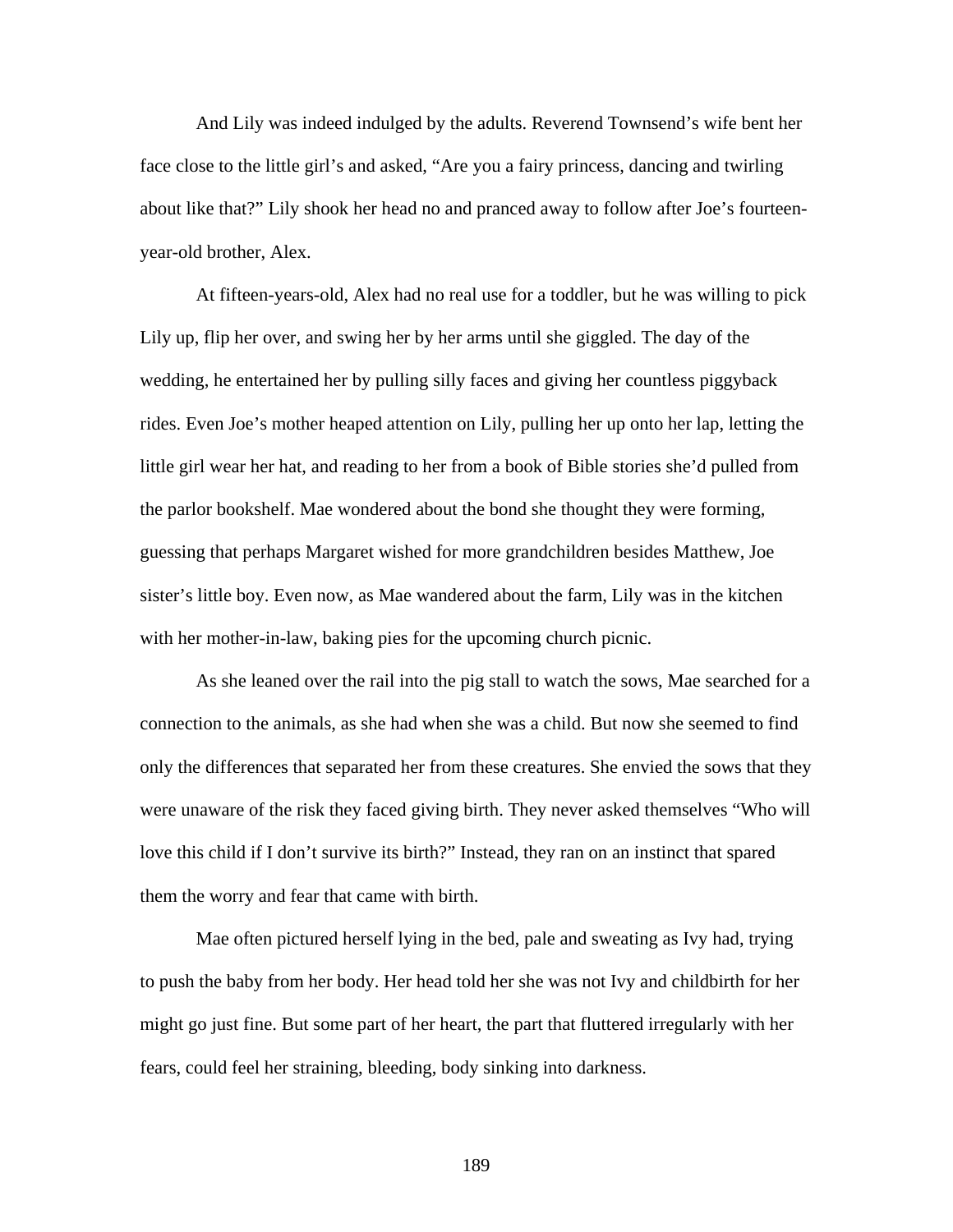Now more than ever, Mae wished she had her sister to talk to, to confide in. She felt at ease with Joe's mother; but, even though she asked her mother-in-law a few questions about pregnancy, she wasn't ready to reveal her deepest fears.

She tried to talk to Joe, but he often wanted to comfort her quickly and simplistically by saying, "Don't worry, it will be fine" or "You get your fears from your mother and her superstitions. Don't let her wind you up." He wanted to quiet her down, as if he could not bear to hear about the things that could go wrong with the birth of their child.

So Mae found herself confiding in Uncle Rex, something she never expected. Perhaps it was because he didn't judge others or because he was unattached -- almost as if he floated free, above all the cares of the farm -- that she was able to talk to him more freely. She usually found him in the round barn in the late afternoon, starting on the milking while Joe finished in the field. With Uncle Rex, Mae didn't have to warm up with small talk, though she could as he seemed to be able to talk about any subject. She could lean against one of the posts or stanchions and start talking while he milked, as if it were something they had always done. Sometimes he asked questions, sometimes he just let her talk.

Today he was perched on a milking stool with his head pressed against the cow's flank. He looked up at her. "How are you feeling?"

"Tired, mostly. I knew it would be exhausting, but I ---." She hesitated, then plunged ahead. "I didn't expect the nightmares. The falling, swirling feeling – even though I've got this weight holding me down." She put both hands on her swollen abdomen. "I see Ivy in my nightmares. Blood everywhere. Like she was splitting in two."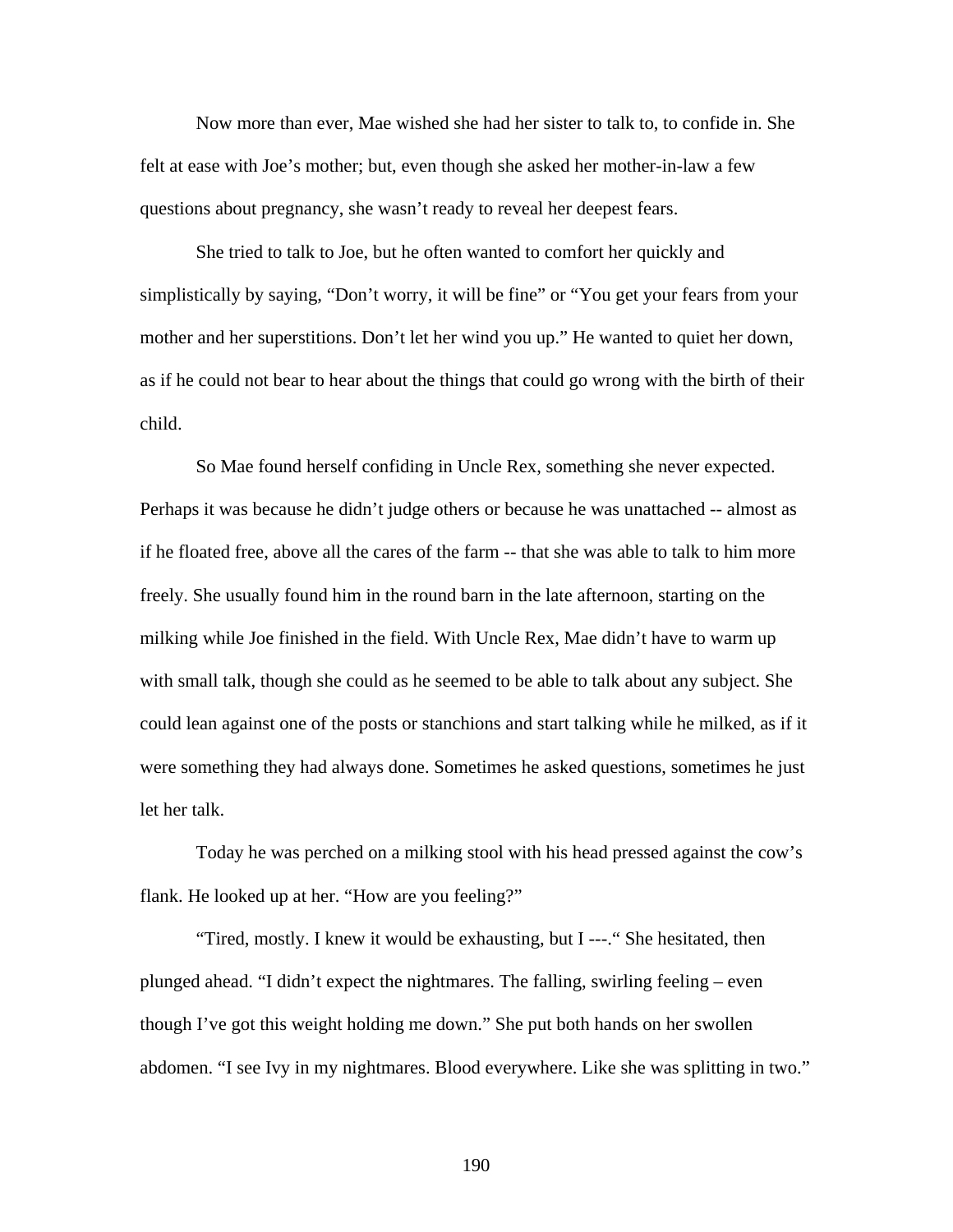"Mae, you're stronger than your sister. I know that."

 How he knew this exactly, Mae wasn't sure. As far as she was aware, he'd never met Ivy.

"Your child is special. I can feel it." He smiled and added, "Special. But not crazy like their paternal grandfather. Maybe they'll be smart enough to get out of here."

Whether or not her child ever left Iowa Rapids, Mae couldn't begin to think about. Perhaps Uncle Rex was right – or maybe he just liked to sound wise and knowing. She smiled back and left him to his work.

The next day, Mae returned to the barn to check on the sows. She lingered by each pen, staring at the animals, waiting for one of them to look back. She envied them their instincts, that inner drive that would show them what to do when the time came. Running on instinct meant the sows didn't have to prepare themselves for what would happen to them – it would just happen.

Mae tried to prepare herself for everything that came with her new life as part of the Marshall family. She prepared herself for the hard work and, as the daughter of a farmer, she was ready to match her husband in effort and in energy. She saw herself working along side him, picking corn or driving the truck, if need be. He knew she was good with the livestock. But so far, he did not need her.

She was prepared to work at getting along with Joe's mother, sharing the kitchen easily with her as they cooked meals, baked bread, and canned vegetables. She was even prepared for Sam Marshall's illness – the day to day, coughing reality of the old man's stooped figure. She pictured herself giving him his medicine, helping him into his chair on the front porch, reading to him from something besides *Wallace's Farm Gazette*.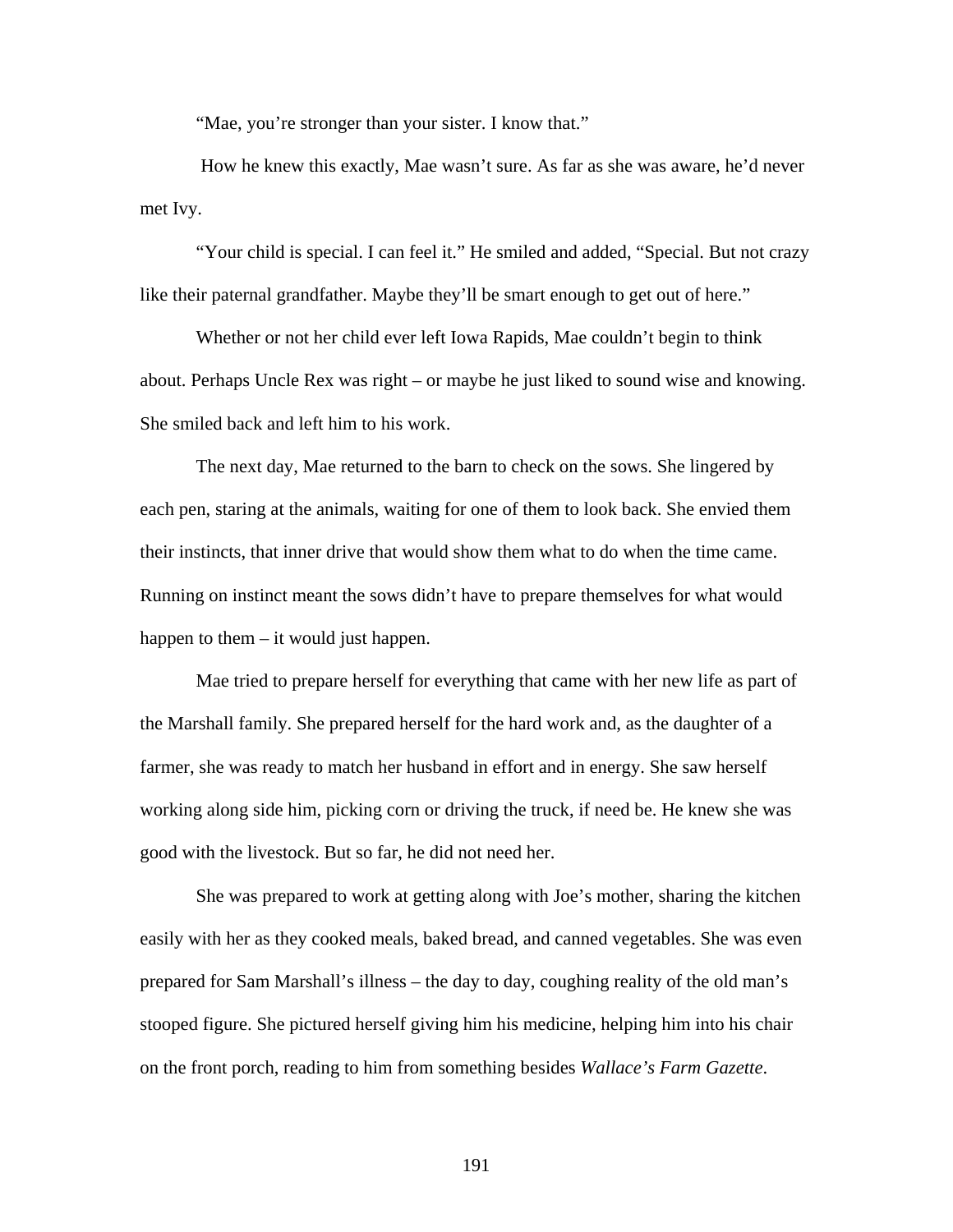What she hadn't been prepared for was the way Lily attached herself to everyone from Joe's mother to his brother, Alex. Lily was always in the kitchen with Margaret, baking bread, a chore still novel enough to interest the little girl. Joe's mother was ready to offer love and to care for the child in a way Mae's own mother didn't. But why shouldn't Lily draw others to her – she was a likable child. Still, the piggyback rides Alex gave her and the way he sat patiently in the parlor armchair reading her a story surprised Mae.

Perhaps this attachment was the payoff she hoped for when she agreed to marry Joe; it was the life she wanted for Lily. Now it was up to her to settle into the life she had made. Much of her marriage to Joe was what Mae thought of as companionable. They agreed on many things concerning the farm, though Mae never really expected to be consulted on the running of an established farm simply because she married into it. But Joe did talk to her about business, reporting on the crops, the herd, the yield, prices – all the things she needed to know. She asked questions, the kinds of questions that would elicit more detailed information about these matters – and he was happy to reply.

But Mae hadn't been prepared for the silences that came when they were alone together, before bed or early in the morning or in the odd moment when she and Joe were the only two in the kitchen. Often when they talked, Joe offered her one word answers or didn't pick up the conversation or didn't offer any comment, even when she probed him about things she though would interest him – what other farmers were doing or the latest news about people at church. She was used to the silence of her father who, as a farmer, lived long days of exhausting labor performed in silence, alone with himself. But somehow, without thinking about it, Mae believed her husband would be different –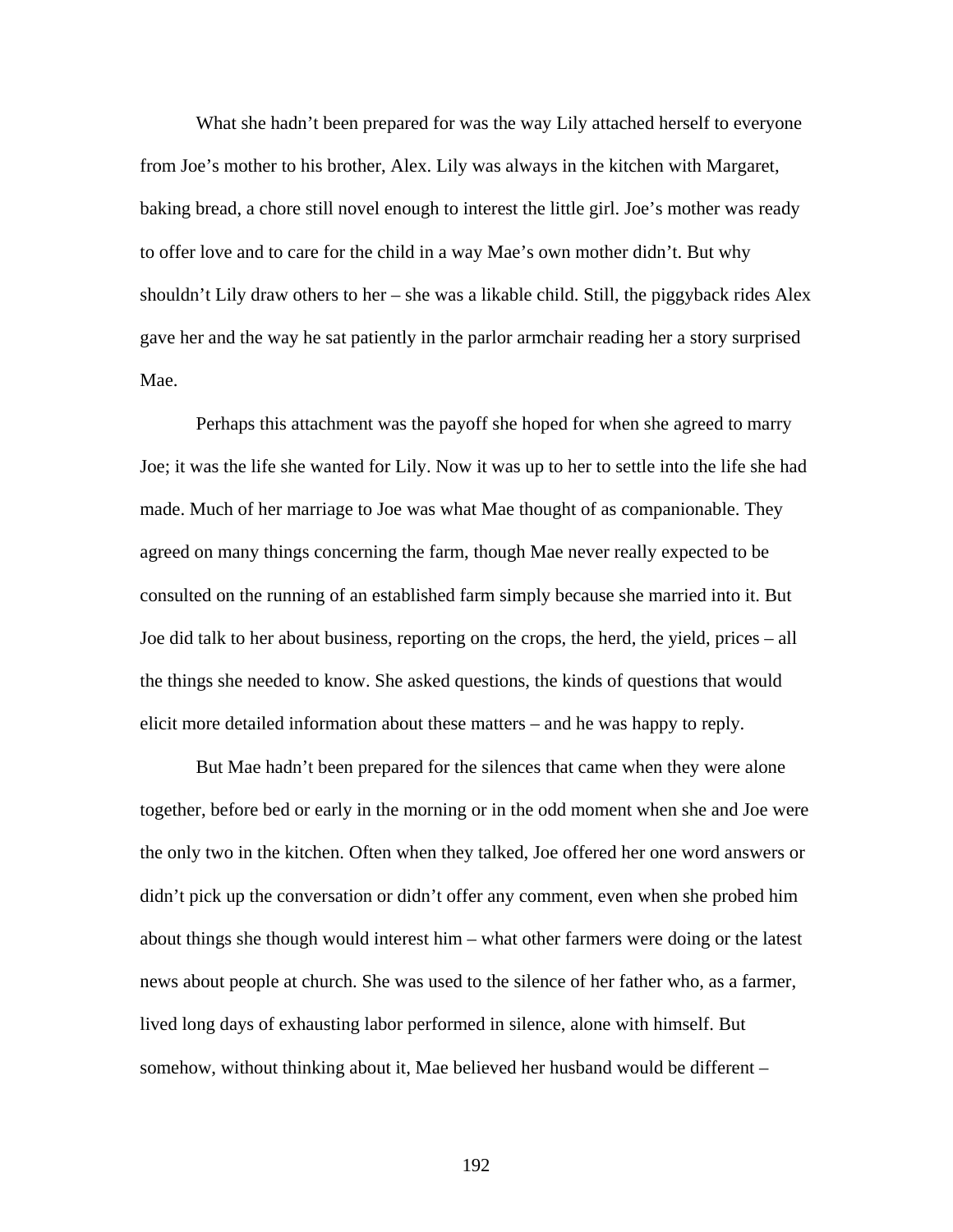open, talkative, full of ideas and opinions -- despite the fact he was the very same kind of man as her father.

Joe's touch did not send the tingling through her body the way Paul's had. Her physical response to Joe had been slower, a kind of earnestness that was something more than duty, but not quite passion. While she didn't find it unpleasant, Mae wondered if there was more to relations than laying still under Joe's weight on those nights. She wondered if all farm people, who spent so much time around breeding animals, could only see the act of human love as breeding, a transaction designed only to create new life. She hadn't gotten pregnant until sometime after Christmas 1926, almost a year after they were married.

The sows had settled down to nap. Not wanting to interrupt Uncle Rex's milking two days in a row, Mae returned to the kitchen to help her mother-in-law prepare dinner. "I can't tell most of the time if Joe is proud of this farm and that barn or if he'd rather set fire to it," Mae said as she stood opposite Margaret, in front of the sink.

"I think he's proud of how hard he's worked since his father got sick. Getting us through the hard times," Margaret said. She stirred beef stew in a large pot. "Barn didn't make it easier. It never really worked the way his father thought it would." Her laugh sounded slightly bitter. "Sins of the father visited upon the son, I guess."

"But he seems to apologize for its condition. Who is he apologizing to?"

"Certainly not his father. He thought his father was as big a fool as everyone said. Joe just wouldn't say it out loud."

"There are a lot of things he won't say out loud," Mae said. She reached into the cupboard and pulled out a stack of dishes.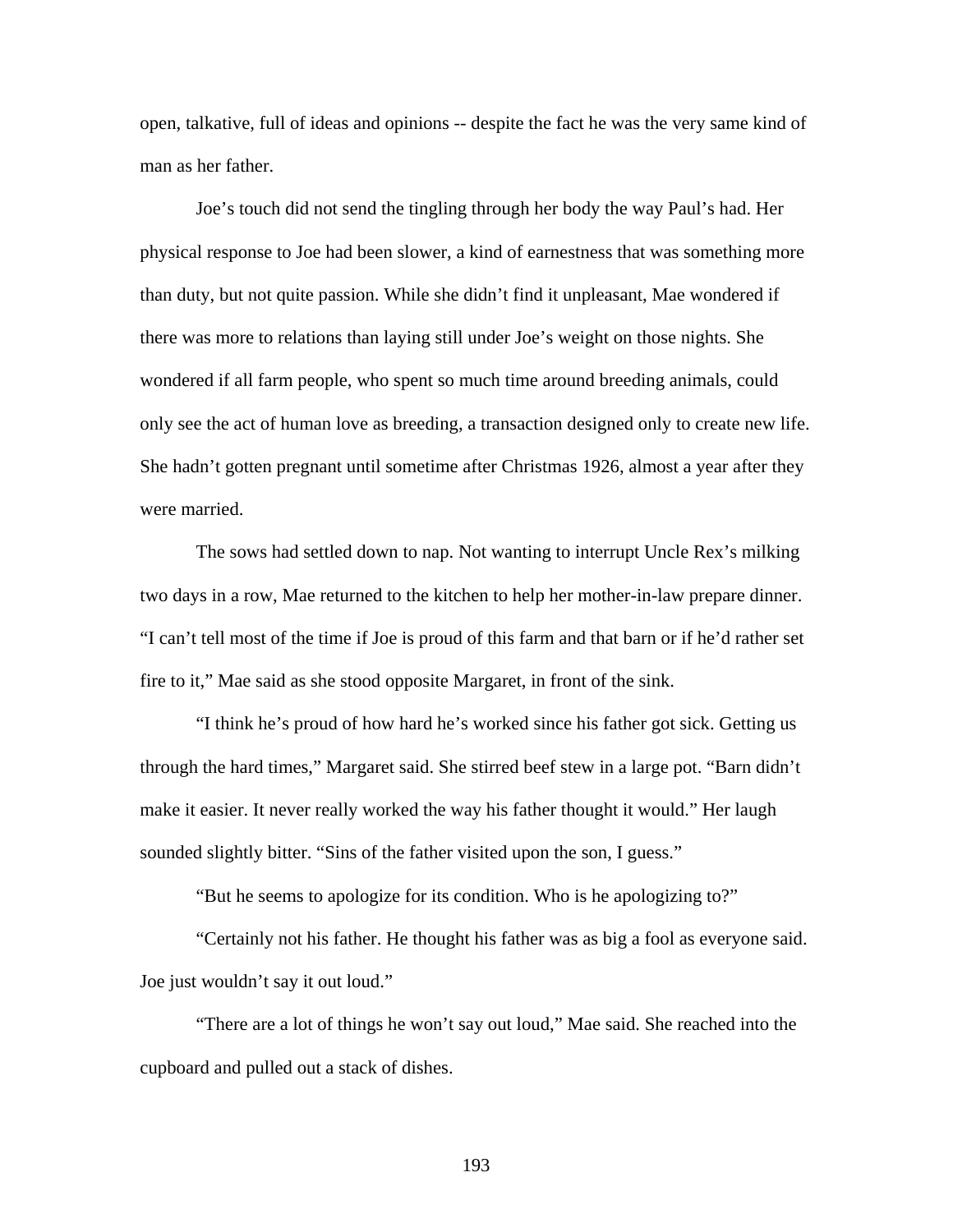"After his father got sick, Joe didn't criticize the way he'd done things anymore – none of us did. You know how the ill are beyond reproach." She shrugged. "Joe stopped fighting with him. Just shut up and got to work."

"Well, he should be proud. Things have been so awful – farmers giving up, selling off, leaving," Mae said. "Sam should be proud the farm's still whole." She set the dinner plates, silverware, and glasses on the table.

"That's not entirely true." Margaret glanced at her, then looked away. "That plot of thirty-five or so acres, down past the south field, had to go in nineteen twenty-two."

"I didn't know you ever owned that section. How did Sam take it, having to sell?" "He doesn't know it's gone."

 Mae wrinkled her brow. "I thought he knew everything that went on here, even though he's been so sick."

"Things got desperate – the tractor broke, we had to pay the doctor," she explained. "Rex suggested selling the acreage to Joe and me, but not to Sam. Said he knew a buyer, so they had papers drawn up."

"How'd they get him to sign?"

Margaret turned away. "You've seen how confused he gets sometimes, those spells he has where he can't really understand what you're saying to him."

Mae nodded. She fiddled with the homespun napkins, refolding them and putting one at each place.

"He's been having those for years. Rex and Joe just put the papers in front of him. I'm not sure what they told him they were. Something to do with livestock, probably. He was in no shape to read them. He just signed."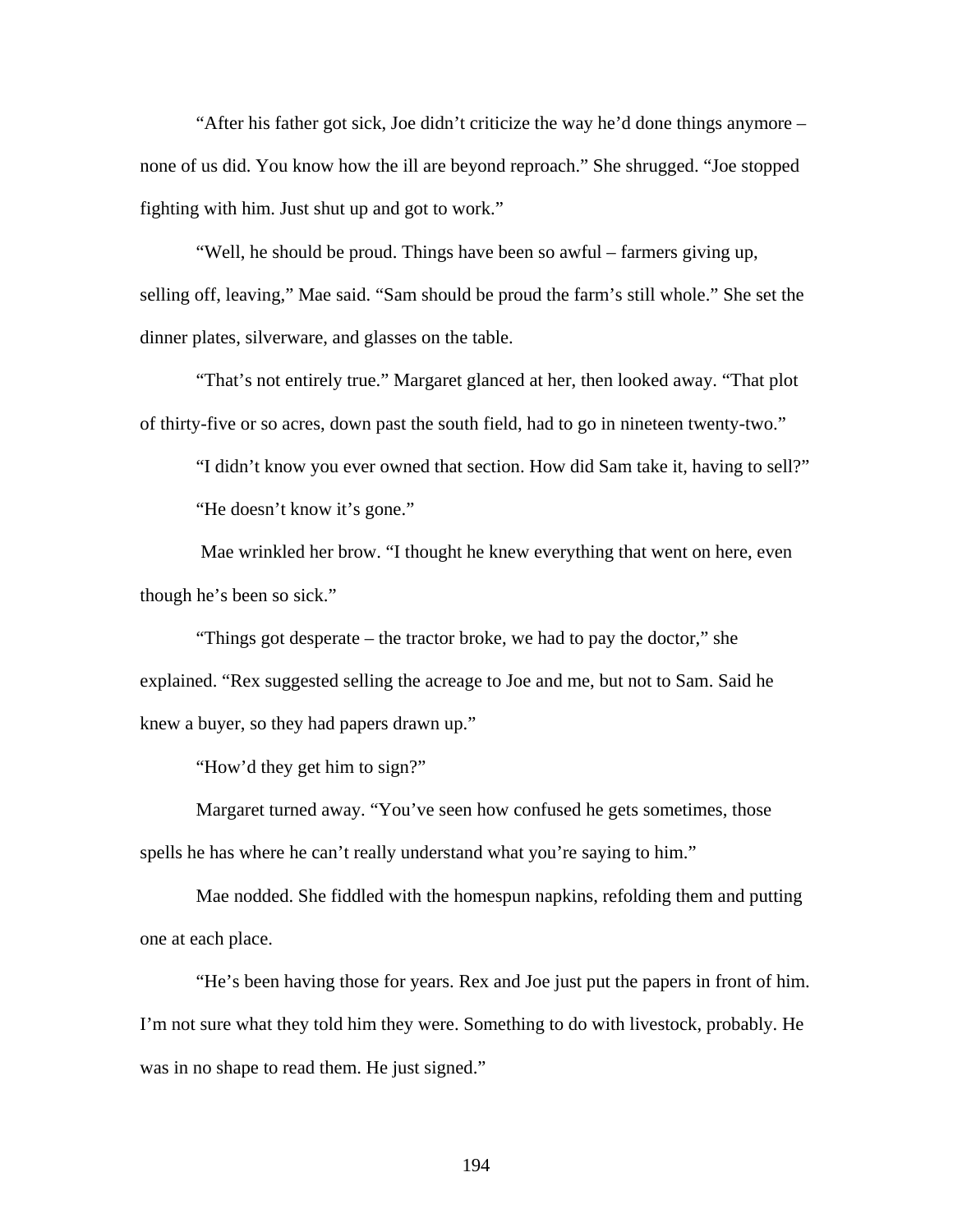Mae was shocked and a little proud at the same time. She could see Uncle Rex working out such a plan, but not Joe. Or maybe it was possible, maybe he was capable of doing what needed to be done.

"I'm not going to apologize for selling that bit off," Joe's mother said. "Maybe we shouldn't have deceived him like that, but if he weren't so darn stubborn--."

"I don't mind so much what they did, either," Mae said. "I do wish Joe had told me about it."

"Everyone has secrets. And it's hard to get men to tell you much of anything."

"I've told Joe all my secrets." Mae shook her head. "Not sure if he was listening, but I told him everything."

"That's all you can really do." Her mother-in-law took the large bowl from Mae's hands and turned back to the stove.

As they sat down to dinner, Mae watched the family closely, looking at Joe and his uncle almost with new eyes. The conversation started with the usual small talk, but took a turn when Sam said abruptly, "Greunig's gonna be foreclosed on." His voice was too loud and he didn't look up from his plate. "Bud Thompson told me. Damn fool should never have borrowed."

 Uncle Rex jumped in. "Sam, it wasn't the borrowing. He made bad decisions. You said so yourself."

 Joe nodded. "Greunig's a nice guy, but he's not always smart about his planting. Maybe he's had some bad luck with livestock getting sick, but he should be smarter."

 "Cabot screwed him, too. I'm sure of it," Sam said. He banged a hand on the table and looked around, as if he expected immediate agreement from the others.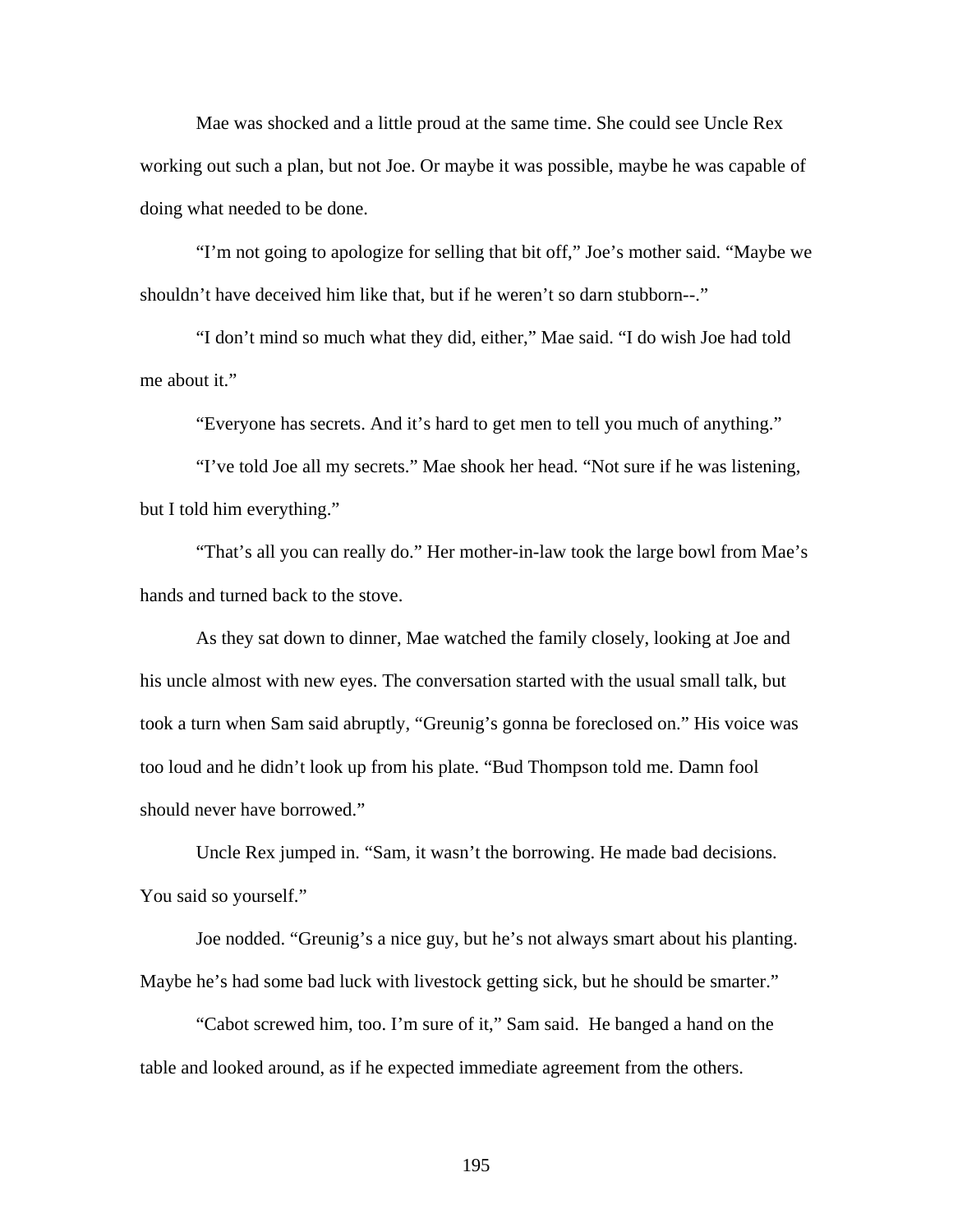"What did he do that was so stupid?" Alex asked.

 "I don't think the Gruenig's misfortune is good dinnertime talk," Joe's mother interrupted. She passed around dishes of food. "We've done too much of that over the years."

Later that night, as Mae and Joe got ready for bed in the same bedroom Joe had occupied as a child, Mae sat heavily on the edge of the bed. The bedroom was small and made even smaller by the growing bulk of her body – but it was the only place for them. Even though it was torturous labor each evening for his father to climb the stairs, Sam refused to give up the large bedroom he and Margaret shared since the farmhouse was built. So, Joe and Mae slept in the double bed brought in to replace his childhood bed. Gone were his childish things – toys, books -- except for a crystal set radio that sat atop his dresser. The room was cramped with the bed, two dressers, a small bedside table, and a chair.

 "Why did everyone get so tense when Sam brought up the Gruenigs?" Mae asked. Her tone made him close the door and lean against it.

 "When my father starts talking everyone gets tense. You've seen it often enough by now."

 "Yes, but usually everyone caters to him or rolls their eyes or waits until he finishes. Tonight was different. As soon as he mentioned the Gruenigs, you and Rex started talking over him, trying to change the subject."

 "Mother was right – it's not good to talk about the misfortune of others." He sat on his side of the bed, his back to her, and took off his boots. "Not very Christian."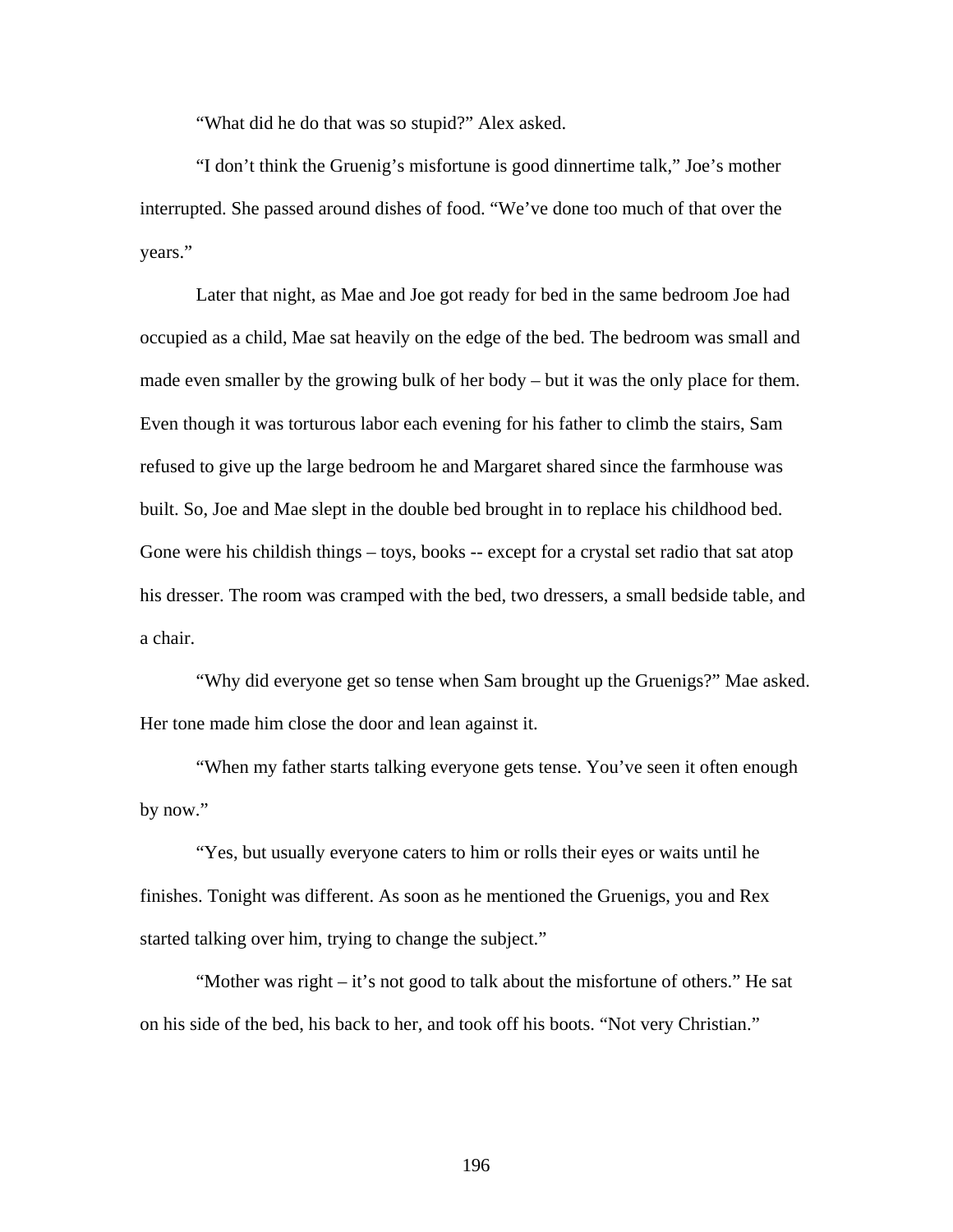Mae shook her head. "This family is no different from any other. We talk about every other farm family just as they talk about us. We think we can tell who's smart, who's a good farmer, who's an idiot. Always judging. So don't talk to me about being a good Christian." She waited for him to respond.

When he didn't reply, Mae went on. "What's the problem with the Gruenigs?" If she pressed hard enough he would have to tell her something.

 "Dad doesn't know what he's talking about when he goes on about the sins of borrowing money. Just because he didn't do it. He's living in the past – what's left of his mind is, anyway."

 Mae chose to overlook his comment about his father's mental state for the moment. "So it's about borrowing? What about it?"

 Joe got up from the bed and began to strip off his overalls, then stopped. "We did it. We borrowed in nineteen twenty-three. Farm credit had been available for years and we needed the money. We put up the property." His tone was flat. "There's a mortgage and he doesn't know."

 Mae waited a moment. "I suppose you just slid the papers in front of him when he was out of it, got him to sign something he didn't understand. After all, it worked once before."

Joe turned toward her. "You know about that?"

"Yes, I do."

"It was before you came to live here."

 "But, you should have told me." She looked up at him. "Is there anything else you haven't told me?"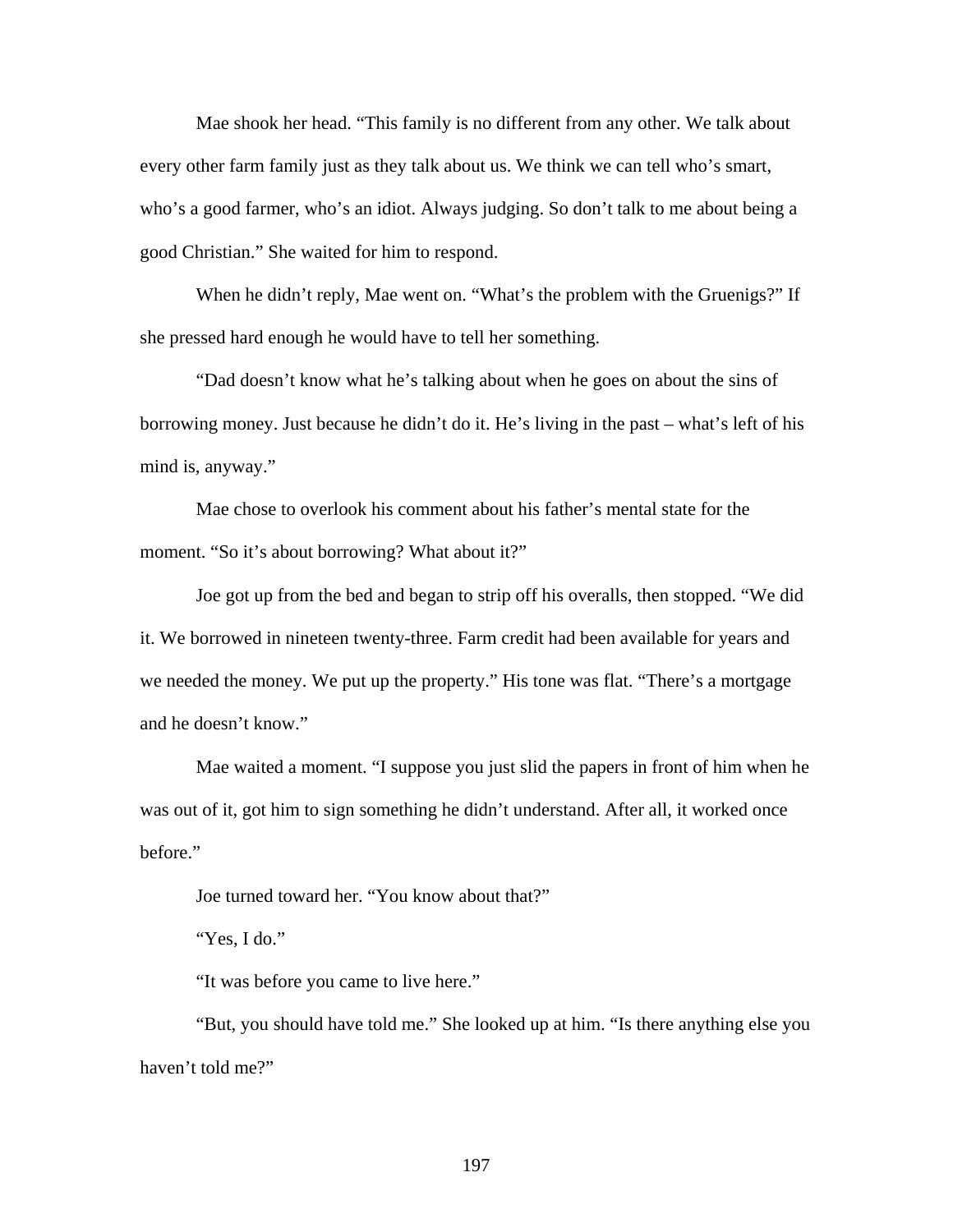"Like what," he asked.

 "Like the things a husband should tell his wife. In a marriage, nothing should be off limits."

Joe climbed into his side of the bed. "I don't think we have that kind of marriage."

 "What kind of marriage do we have then?" She was surprised to hear him even talk about the nature of marriage and she wasn't going to let him get away so easily.

 He turned on his side to face her. "Mae, we have a good life here. We aren't starving. Lily is happy. There will be a new baby." He rolled onto his back and looked at the ceiling. "This is what there is for us."

 Mae looked down at her hands. "I thought it was going to be good enough. I really did. But sometimes I'm not so sure."

 Joe turned away. Just about the time Mae thought he'd fallen asleep, he said, "Wait until the baby comes. You'll feel differently after that. Women always do."

 She didn't know how he knew anything about what women feel, especially after they've had a baby, but she let it go. Exhaustion was overtaking her.

 Two weeks later, Mae went into labor and their son, Raymond David, was born. The birth was an easy one, or so Mae was told by other women. Her labor progressed normally and the baby was perfectly positioned for delivery. Though she'd been anxious at first, Mae was calmed by the doctor's reassurances that everything was okay. After the baby arrived, she had no infection or fever or other complications.

 The first month after Ray's birth, Mae was too tired to do much of anything except nurse him. While Ray's birth had been far easier than Lily's, he was not nearly as easy as she had been. Colicky from the start, he fussed constantly. Mae held him and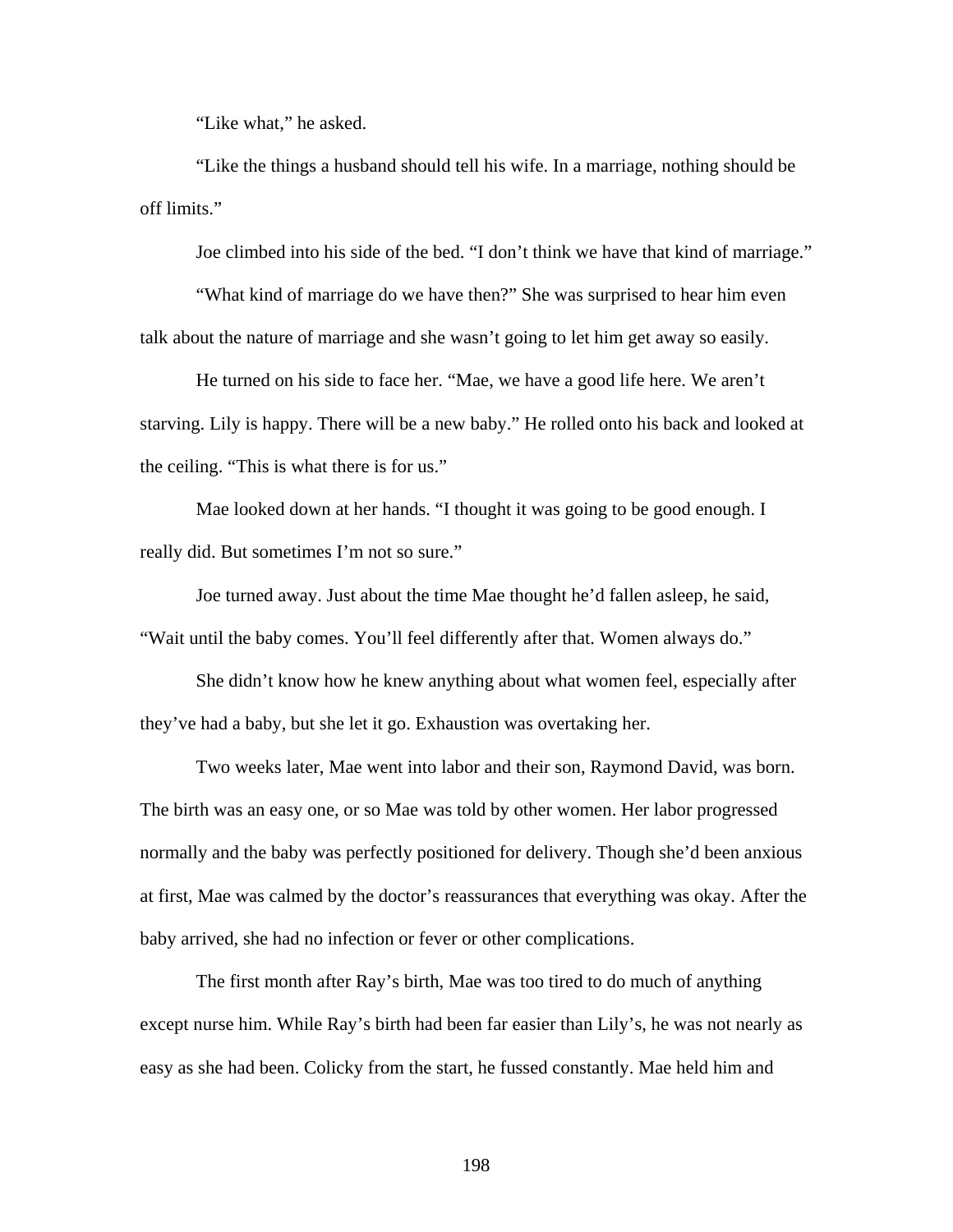walked up and down the farmhouse stairs, jiggling him in her arms. She shifted and twirled him until she found a position that soothed him.

 By the time she was fully recovered and Ray was old enough to be taken outside, the weather had cooled and the pigs had farrowed. Mae resumed her midday walks, sometimes by herself, but usually with the baby in her arms. She cradled him close to her body, welcoming his small weight against her, but aware too that he would soon wriggle and kick against her, as if to get away.

 Today was the first chance she'd had to see the piglets and their mothers. The sows still seemed large and swollen to Mae, though they were no longer pregnant – just heavy, bullet-shaped pink bodies with black spots. Their piglets squirmed and ran about until the sow flopped over and they lined up to suckle. Mae tried not to think of her own nursing infant as she looked at the suckling pigs, but it was impossible. She wondered if the sows were as sore as she was.

 She found Clarissa, the pig she recognized and knew by name, at one end of the pen with her litter. She lay on one side, her teats exposed to a bunch of wriggling piglets who stepped on one another to get to a nipple.

 Mae watched them for a while, looking away every so often to gaze at Ray, who slept quietly, for the moment, in her arms. As the piglets finished nursing, they gradually fell away from the teats and rolled into the straw to sleep. When the last one let go of her, Clarissa shifted, as if to get up. As she rolled herself onto her feet, Mae caught a glimpse of something in the straw underneath her – the pinkish-white form of a piglet. It was dead, flattened accidentally by the weight of its mother. Mae silently mourned its loss, then walked quietly out of the barn and back to her work.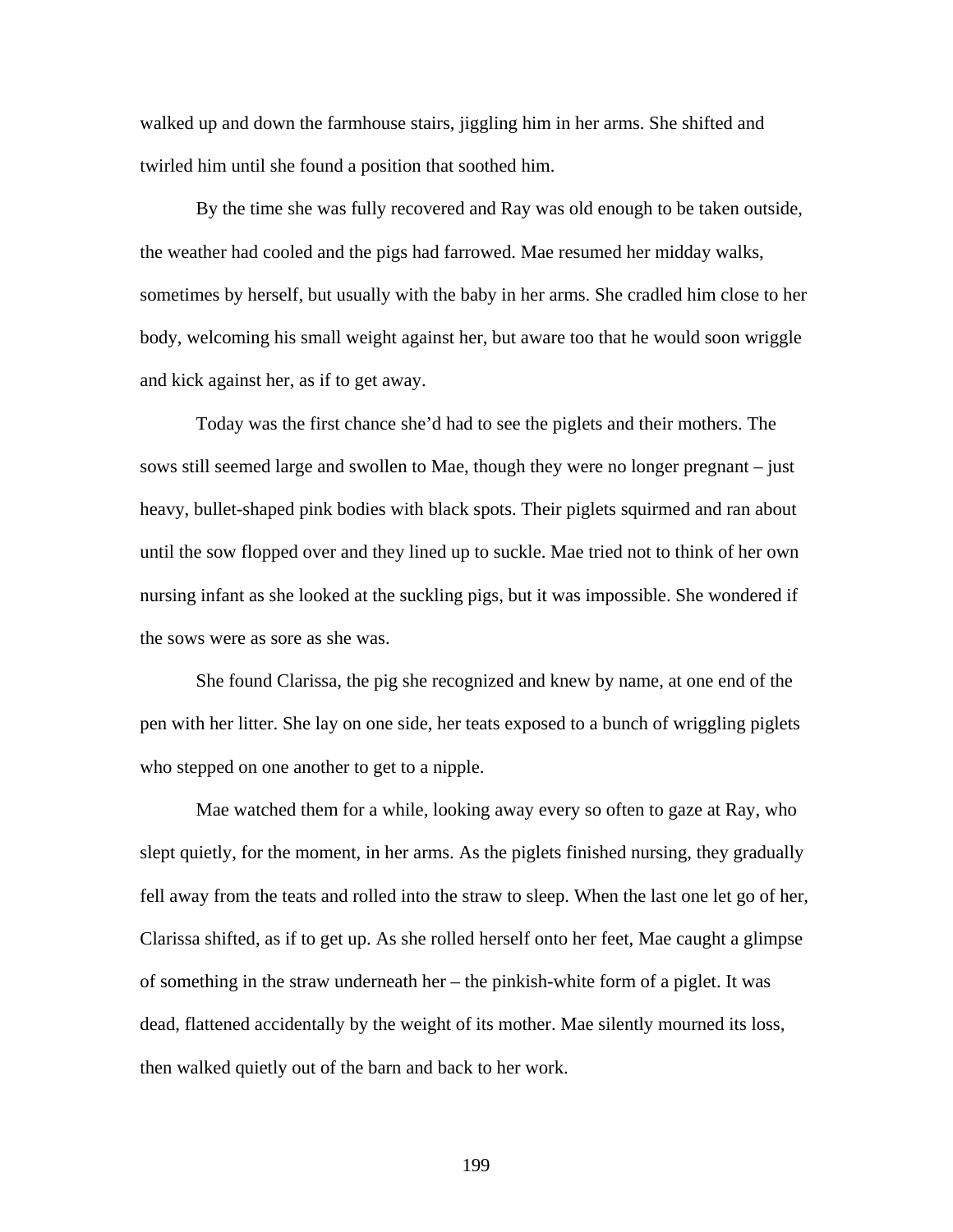## **November, 1928**

 Though the true hardness of winter had not yet set in, the round barn stood cold and stark in the November chill. The wood of the barn doors had weathered a pale gray and was lined with dark stains of mildew, like an old man's streaky beard. The bottoms of the doors were splintered where the planks were kicked and banged by men's boots and beasts' hooves, year after year. The wind moved through gaps in the unpatched roof and cracked windows, forming competing drafts that chilled a body.

 Still, the inside of the barn provided a kind of refuge, especially during the later afternoon milking. As the days shortened, Mae took to bringing Lily and Ray out to the barn in the afternoon, a routine they all needed and enjoyed. Bundled against any chill in sweaters and caps, they stopped to visit Dodge, the aging Clydesdale horse that replaced Maurice.

 In need of a horse to pull the large wagon, Joe traded several sows for Dodge. The horse was too large and heavy-footed for plowing. Fortunately, Uncle Rex brought the tractor back to life, so Dodge's main job was hauling loads of manure.

 He was still a beautiful horse, with long, silky white hair that hung over his feet and a soft, brown forelock that drifted into his eyes. He had a plodding temperament, though he was known to nip at any fingers that poked at him when he was out of sorts. Now he rubbed his muzzle along the stall door, inviting the children to stop.

"Give him the apple, Lily," Mae said. "Hold your hand flat so he can take it."

Lily reached through the stall rails, her small hand with the apple raised and waiting. Dodge nosed around the fruit, sniffing and chuffing her hand with his warm, moist breath.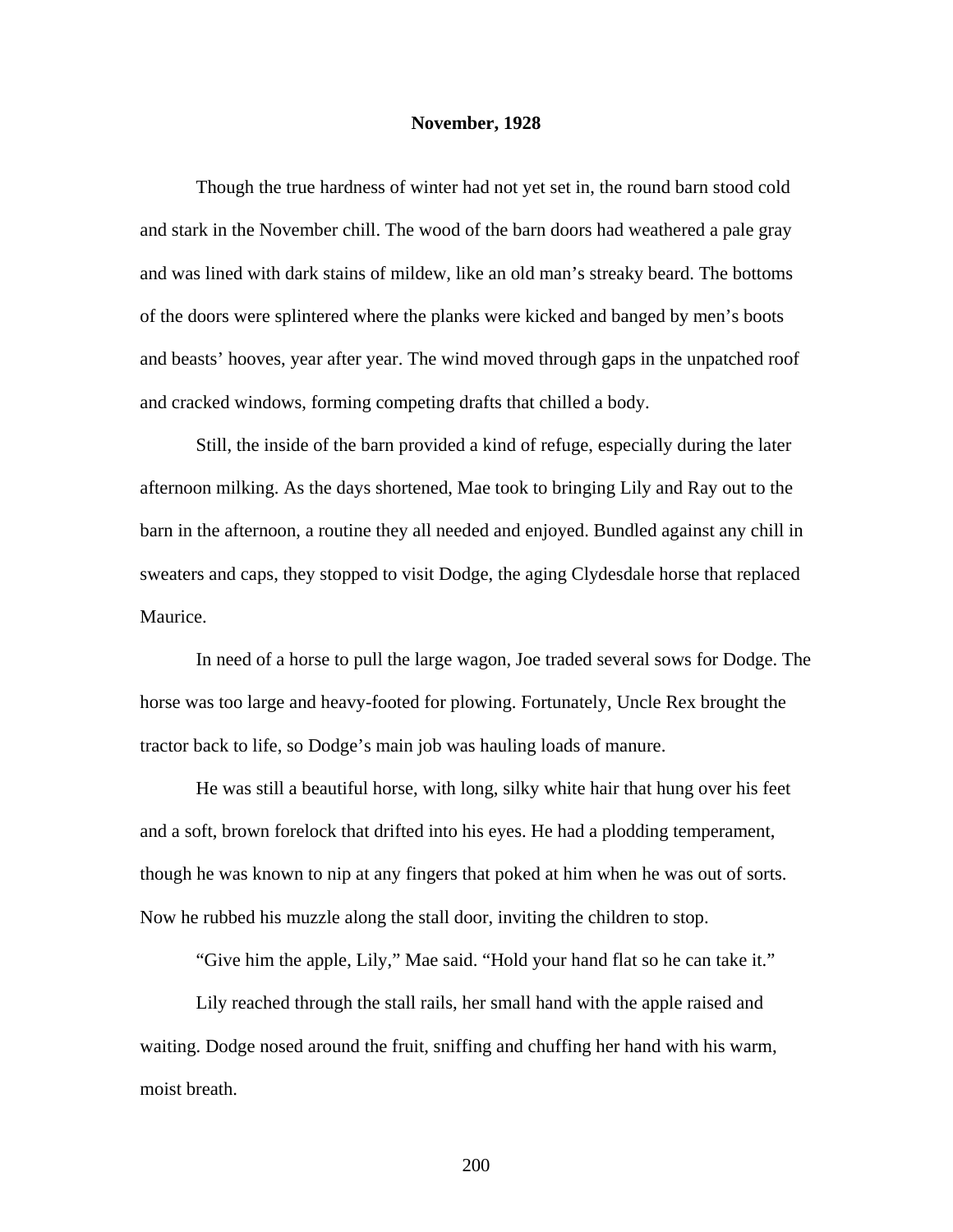"He tickles," she said, giggling. The horse rolled his lips back and took the apple in his teeth. Lily dropped her hand and watched him crunch the fruit until it was gone.

The children were the focus of Mae's days now. Ray outgrew the colic that plagued him as an infant. He was less agitated, though Mae could still sense unrest lurking just beneath his mild expression. Playing with the horse's mane was the thing keeping him from erupting into whiny tears right now.

Mae loved her son from the moment he was born, but her feelings were somehow different than her feelings for Lily – perhaps because she'd had no choice in it. Ray wasn't as pretty as Lily, though Mae said so only to herself. He had thick, dark hair that didn't fall out shortly after he was born, like it did with most babies. He had a heavy brow and often furrowed his eyebrows, as if he disapproved of everything. His eyes followed every movement and, as he grew, he became known as "the little man," willful and independent. Long and stretched out when he was born, Ray grew by filling out almost to the point of being pudgy, then growing an inch it seemed almost overnight. It was as if his body was always struggling to push and pull itself into shape.

Mae wondered if perhaps her feelings for Lily were stronger because the child was sweet and compliant. Ray didn't bring out the same kind of immediate affection and it would take a bit more work to feel the same way. But she was not her mother and she would not hold the failure of her own feelings against her child.

Joe was tenuous with his son at first, afraid to hold him, like most new fathers. "Typical farmer," Mae said. "He can pull baby pigs out of a laboring sow and deliver spindly-legged foals, but can't figure out what to do with a squirming baby boy." But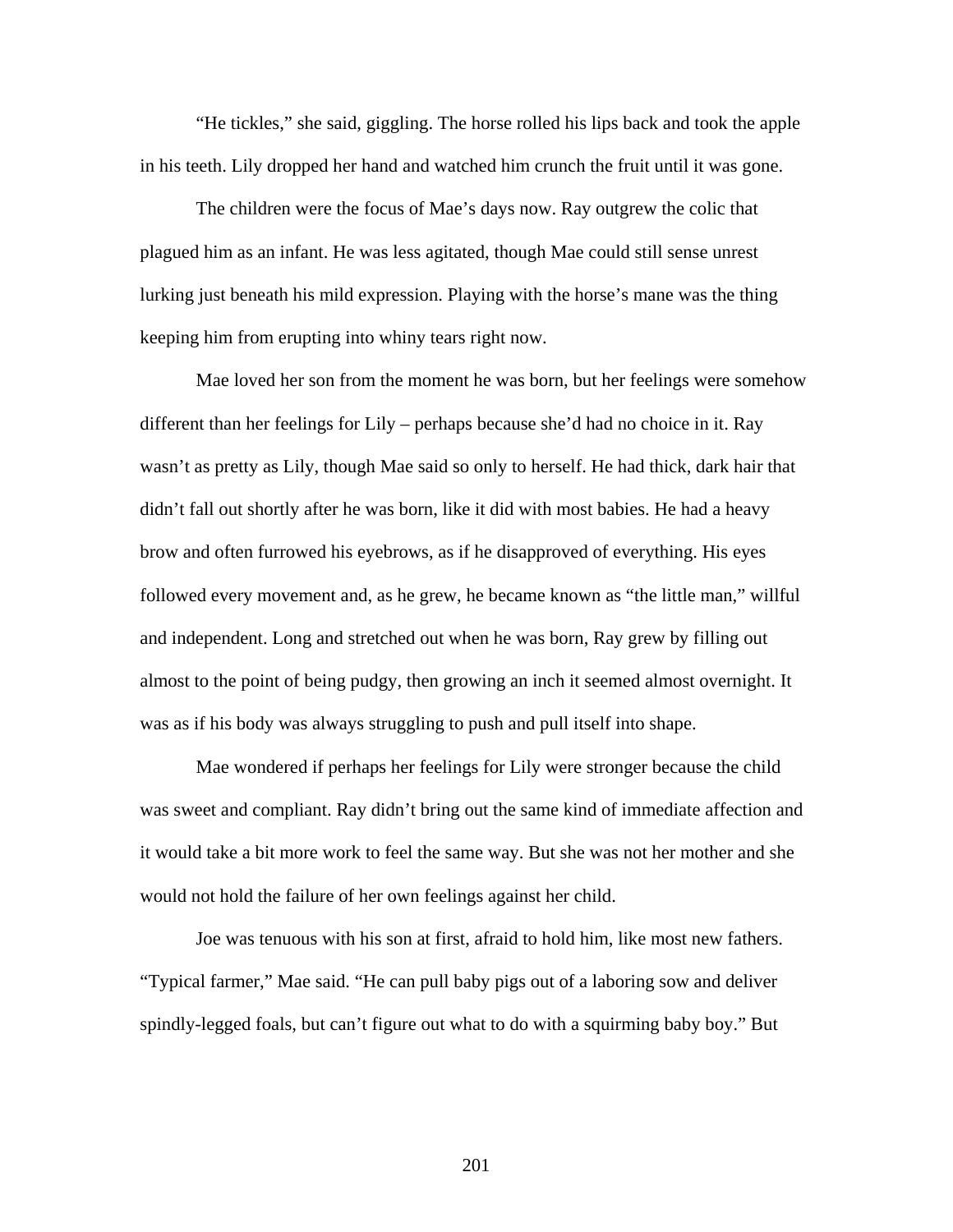with time, he did learn how to cradle Ray's floppy infant head in the crook of his elbow, making a point to hold him for a few minutes each night when he came in from the fields.

Mae recognized her husband as a man who no longer ran on instinct -- if he ever did. He was now the kind of person who needed to warm up to an idea – or to a person. His initial strangeness with Lily faded as he learned he could best get along with her when she was around animals. Joe was the first one to swing the little girl onto Dodge's back, where he held her tight as the horse took a few steps. Mae gasped nervously at first, but relaxed when she saw Lily's eyes widen in excitement.

 Once the apple was gone Dodge lost interest in the children and turned his back to them to sniff around in the hay. Mae hitched Ray up on her hip, grabbed Lily's hand and led them around the barn toward the cow stalls. The cows were lined up in their slots, tails swishing as they waited to be milked.

 Lily ran ahead of her and, by the time Mae caught up, the little girl had already found Uncle Rex squatting on his milking stool where he worked the udder of one of the brown Swiss cows. Lily inserted herself between Uncle Rex and the animal and he was patiently showing her how his fingers wrapped around the cow's teat.

 Mae knew she loved Lily partly in defiance of her mother and partly because the little girl was her beloved sister's child. But she believed Lily belonged to her by virtue of the fight she waged to keep her, a fight she'd never had to make for Ray. He was simply hers.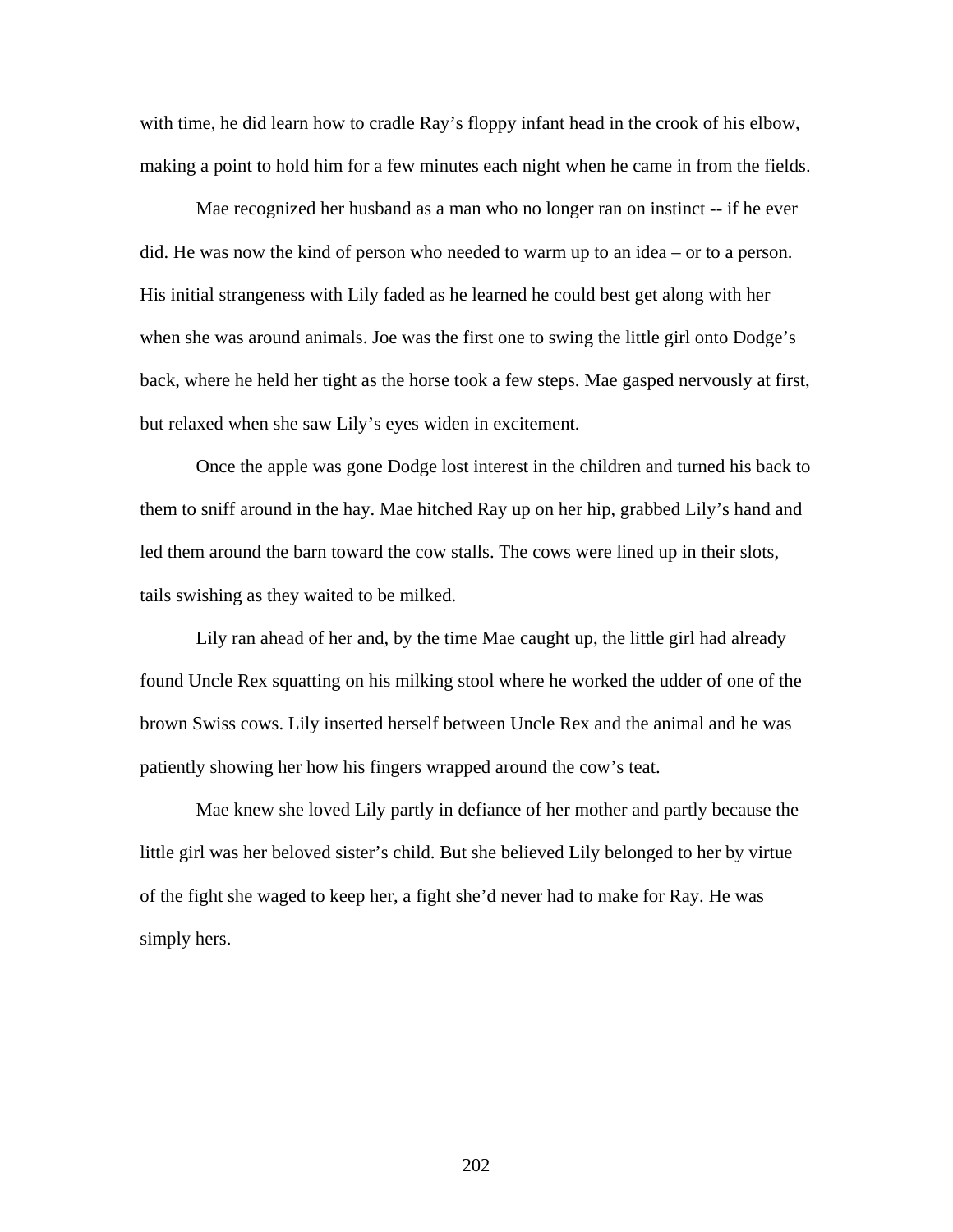Mae heard the barn door slide open, its wheels creaking, begging for a lubricant no one made time to give it. As the door slid closed, she waited for Joe to appear. She wasn't ready for the voice behind her.

 "You can't steal my child," Lloyd Whitsett stood at the end of the stall, his gaze fixed on Lily. Uncle Rex stopped milking and stood up.

 Mae felt a pulse of blood shoot through her, like she'd touched a live wire. She moved toward Lily, who was still entranced by the pail of foaming milk under the cow's belly.

Lloyd was no longer quite so thin, his hair had been cut recently, and Mae thought he looked like he was bathing regularly. He no longer looked confused. "You thought you could hide by marrying Joe Marshall and moving out here," he said to Mae.

 "I wasn't hiding from you," she said, at first averting her eyes, then raising her gaze to meet his. "And my marriage is none of your business." She didn't have the courage to ask him why he had come here.

 "You think these people are going to help you keep Lily? You think they can protect you?" He looked around the barn and waved his hand. "They can't even help themselves."

 "What do you want?" Uncle Rex asked, standing up and moving the stool out of the way with his foot. Mae heard something in his voice she'd never heard before – aggression, menace – she wasn't sure.

"I want my daughter."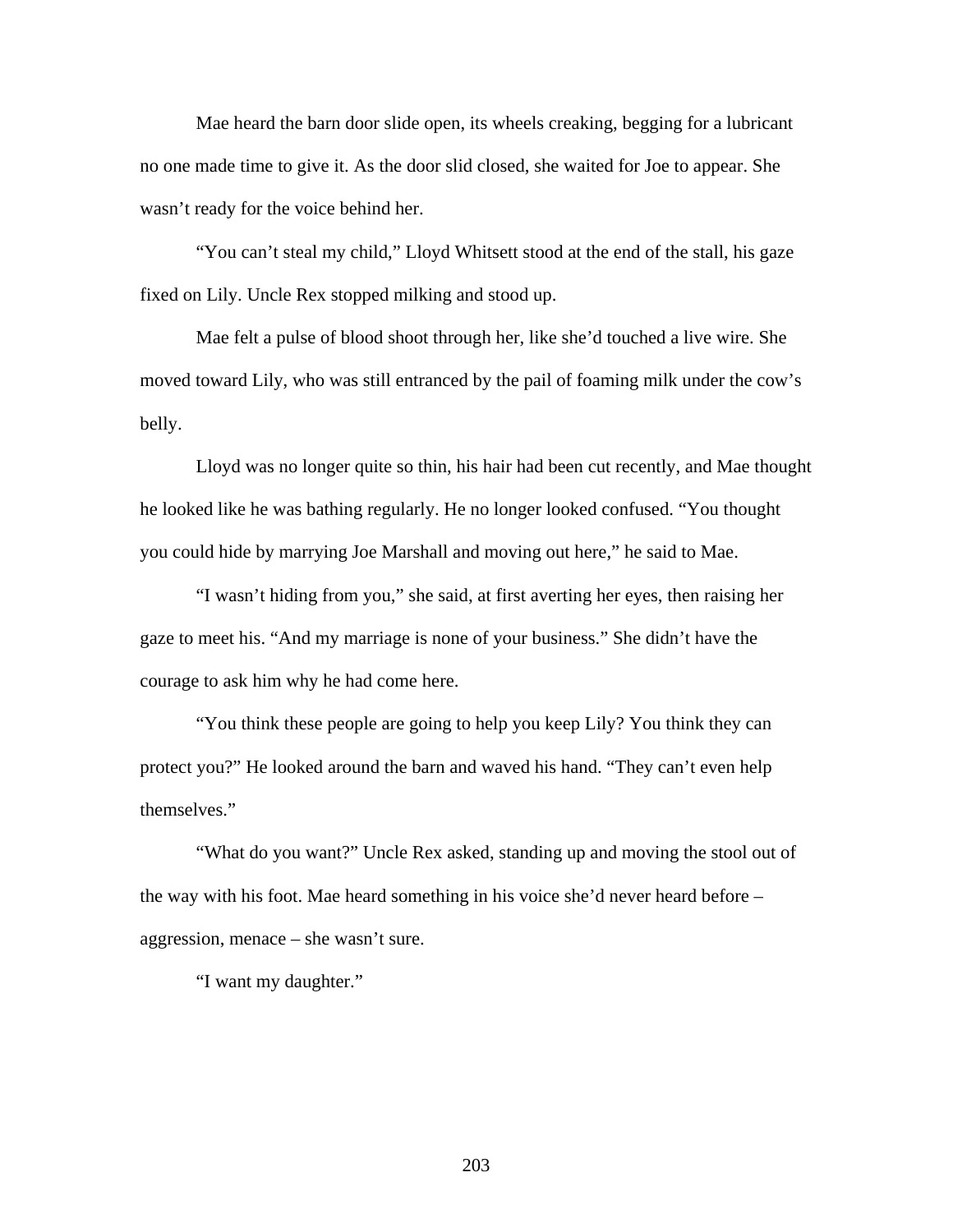"You haven't shown much interest in her in the last couple of years," Uncle Rex said, "Seems to me you don't really want her so much as you want to make trouble for  $\overline{\mathbf{u}}$   $\mathbf{s}$ ."

 "I've had my share of trouble -- I don't need to make it. I'm here because my daughter belongs with me." He was jittery and his hands moved rapidly as he spoke.

 Mae thought back to the night he came to her parents' house, how he expressed his desire for his daughter then. The want was still the same – plain, raw, simple. But then he'd been lost, unable to put the force of his desire behind his words. Now, although the words "I want my daughter" were the same, his desire seemed wilder, edgier, as if resentment simmered within him for the last three years and was about to boil over.

"What makes you think you're fit to have her?" Uncle Rex asked.

 Mae wondered what Uncle Rex heard about Lloyd, if he was talked about at the tavern – or if this was a bluff. She didn't mind alcohol so much and didn't begrudge Uncle Rex his time at McKenzie's tavern. But if Lloyd's working for a moonshiner hurt his case for taking Lily, she was more than willing to condemn him for it. She was happy to believe in the dangers and immorality of "demon liquor," if it could be used against Lloyd.

 "I haven't done that for the last year," Lloyd said. He turned to look directly at Mae. "I took your mother's suggestion and got married."

 "Married?" She'd forgotten about that terrible moment when he'd suggested he marry her. It had turned her stomach then. "To who?" she asked, suddenly curious about the kind of woman who would marry him.

Lloyd didn't answer and, instead, took a step closer to her.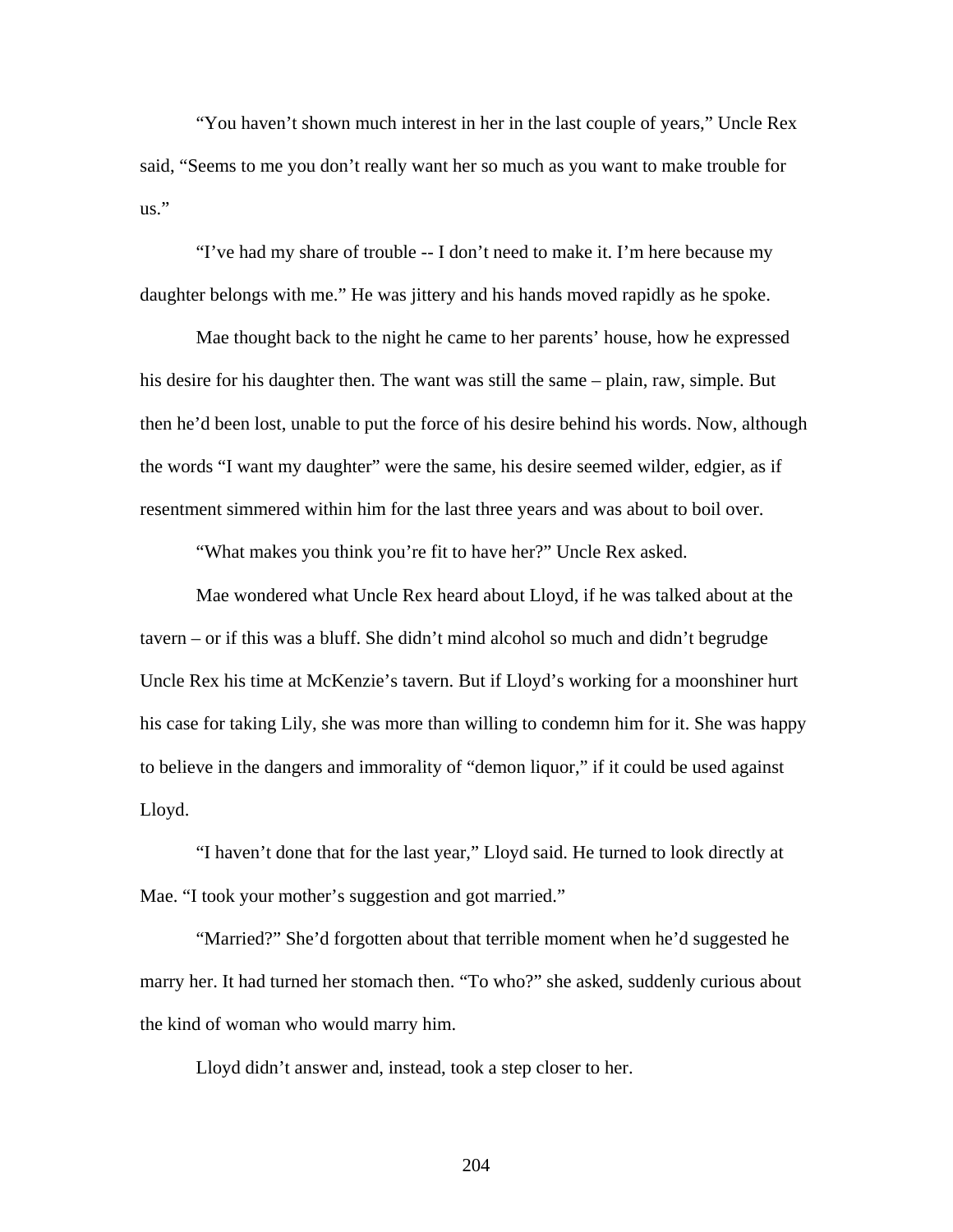Uncle Rex stepped in front of Lloyd and straightened to his full height. Lloyd moved in closer until they looked like two barnyard cocks, each waiting for the other to back down. Behind them, the barn door slid open again and Joe's trilling whistle echoed off the brick walls and concrete floor. As her husband came around the cow stanchions, Mae took Lily's hand to lead the little girl outside.

Suddenly Uncle Rex moved forward, pushing against Lloyd's chest with his hands. Lloyd pushed back, sending Uncle Rex staggering backwards. His face contorted in anger and he grunted as he straightened up. He came toward Lloyd swinging. The punch caught Lloyd's nose with a crunching sound. Lloyd sank to his knees and Uncle Rex moved as if to kick him, but Joe grabbed him by the shoulders.

 As Mae hustled the children around to the barn door, she heard Joe tell Lloyd to get off their property. Uncle Rex shouted something about making him sorrier than he already was. She looked back to see the two of them drag Lloyd out of the barn and pull him to his feet in the yard.

 Joe came into the house alone twenty minutes later. He caught Mae on the stairs. "Are you okay? How are the kids?" he asked.

"We're fine. Lily doesn't know who he is and didn't see much. Is he gone?"

"Last I saw him he was headed down the county road."

"What are you going to do about him?"

"What more should I do? I told him to leave and he left."

"What about when he comes back?" Mae asked.

"What can I do? Lily is his daughter. He's not in the wrong here."

His sudden concern with what was right irritated her. "He's not fit to have her."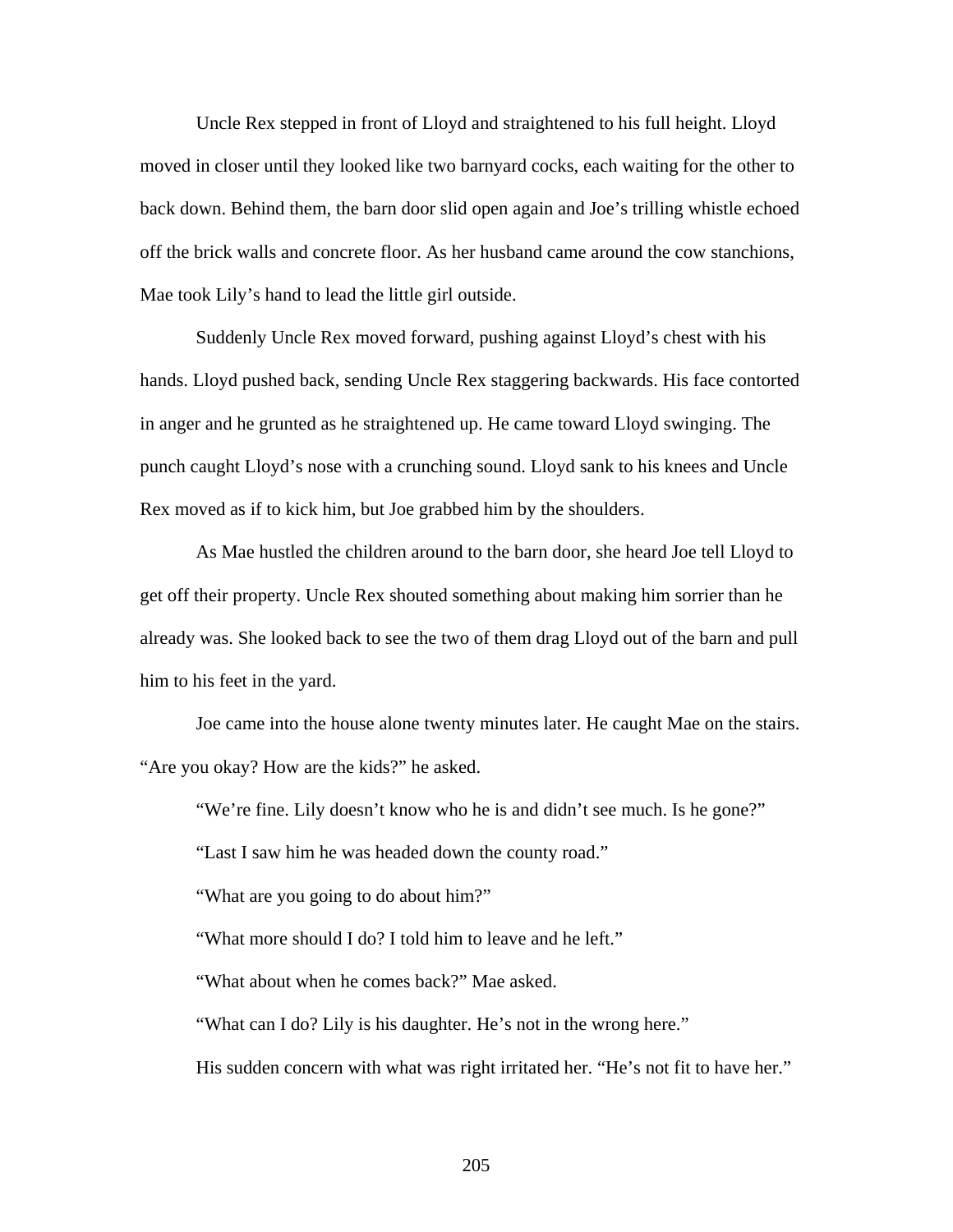"He looked alright to me," Joe said.

 You know exactly how fit a parent he is just by looking?" She pushed him up the stairs and into their bedroom. "He came here to pick a fight. What does that say about him?" Mae sat on the edge of their bed, staring at the pattern on the quilt, the questions swirling in her mind. "And who has he married? Where is he living? We need to find out." She needed to keep talking, to try and figure out what was going on -- and what they should do about it. "He hasn't seen her in three years. She doesn't know him – she'll be upset."

 "She'll get used to him," Joe said. He stood awkwardly in the small space between the bed and dresser, as if he was afraid to sit down or even lean against the wall.

 "Don't you care enough about her, love her enough, to want to keep her here?" Mae's voice was loud, but Joe made no move to shut the bedroom door.

"Of course I do. But he's her father."

 "So you keep saying." She looked him squarely in the face. "You think blood is more important, that it counts more than the love and care I've given her. More than you've given her – or that your mother has given her."

"Blood may not count more – but you can't ignore it."

 "What does blood prove anyway?" Mae pointed a finger at him. "Blood relatives can be some of the most useless, stupid people. You should know that."

 "He wasn't blood," Joe corrected, knowing she meant Allen Flynn. "Though I don't think it would have made any difference if he was." He lowered his voice, trying to get her to lower hers. "But this isn't about my family."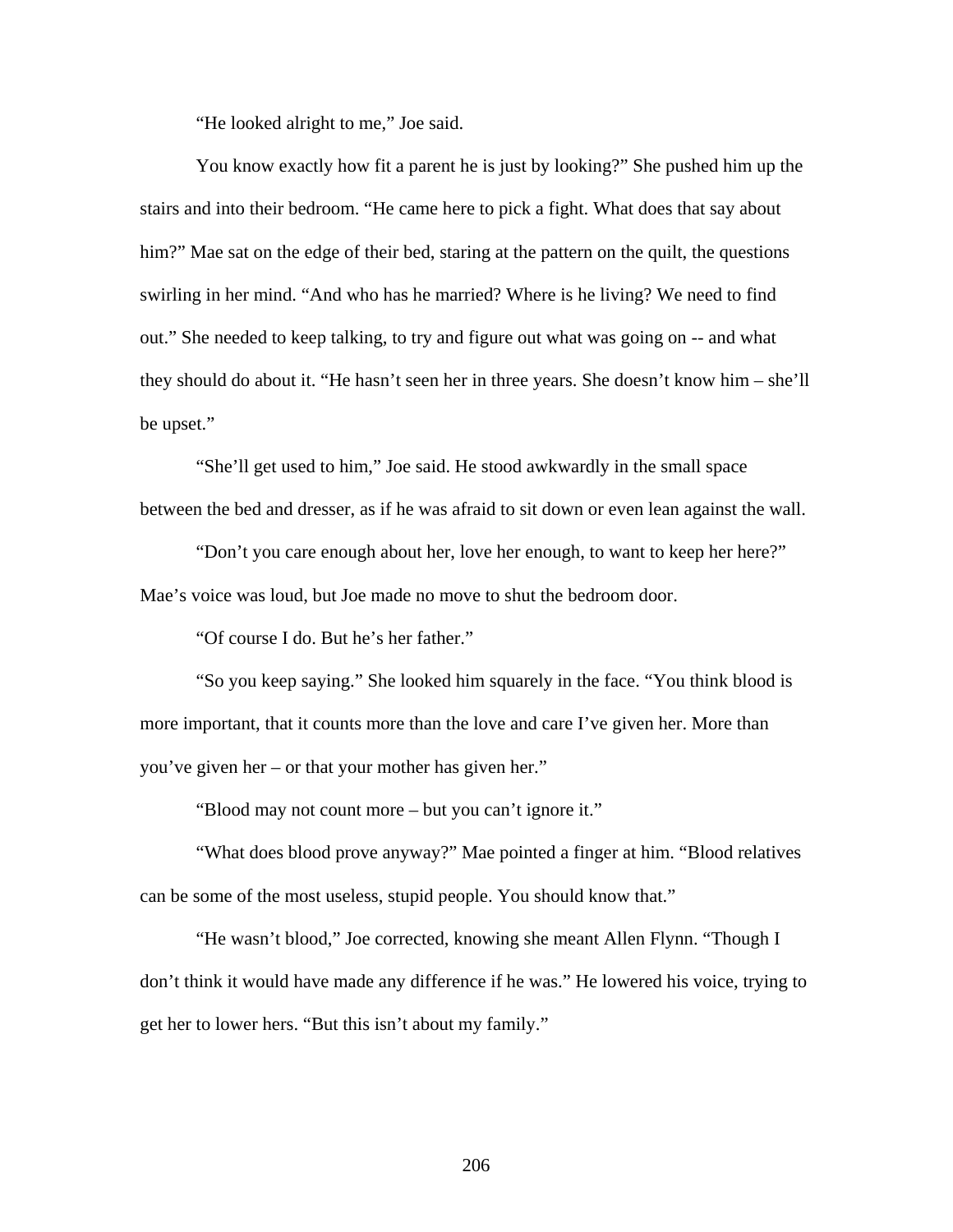Mae's mind jumped from one idea to the next. "Can he go to a judge, force us to give her up?"

 "I don't know if he's thought of that. But he clearly means to make trouble for us somehow. We already have enough to worry about."

 He was concerned about milk prices and what they should be planting in the spring. Always with him it came back to the farm, the acreage, the herd. He left the bedroom and she heard the sound of his footsteps going down the stairs and out the front door. He was, no doubt going back to the barn until dinner time.

 Mae stood at the bedroom window, watching her husband disappear into the barn. She already knew she'd made this marriage in order to protect Lily. What if the man she married, the man she thought at least understood her love for the child just a little, was unwilling to protect her? Panic started to overtake her and she shook her head violently, as if to shake it off. If her husband wouldn't do what need to be done, she'd find someone who would. After dinner she followed Uncle Rex outside to the woodpile. She made no pretext for being there, though she absently picked up several pieces of wood.

"Rex, if Lloyd comes back, will you help me? Will you help Lily?

 He didn't look surprised by her request. "Yes," he said. "He's not going to take her."

She stacked the pieces of wood she held on top of the pile in Uncle Rex's arms and held the door open for him.

For the next several weeks, everyone acted as if Lloyd might materialize again at any moment. Mae no longer took Lily outside to walk with her, as if simply keeping the child indoors would keep her father away from her. Joe worked harder, frenetically; he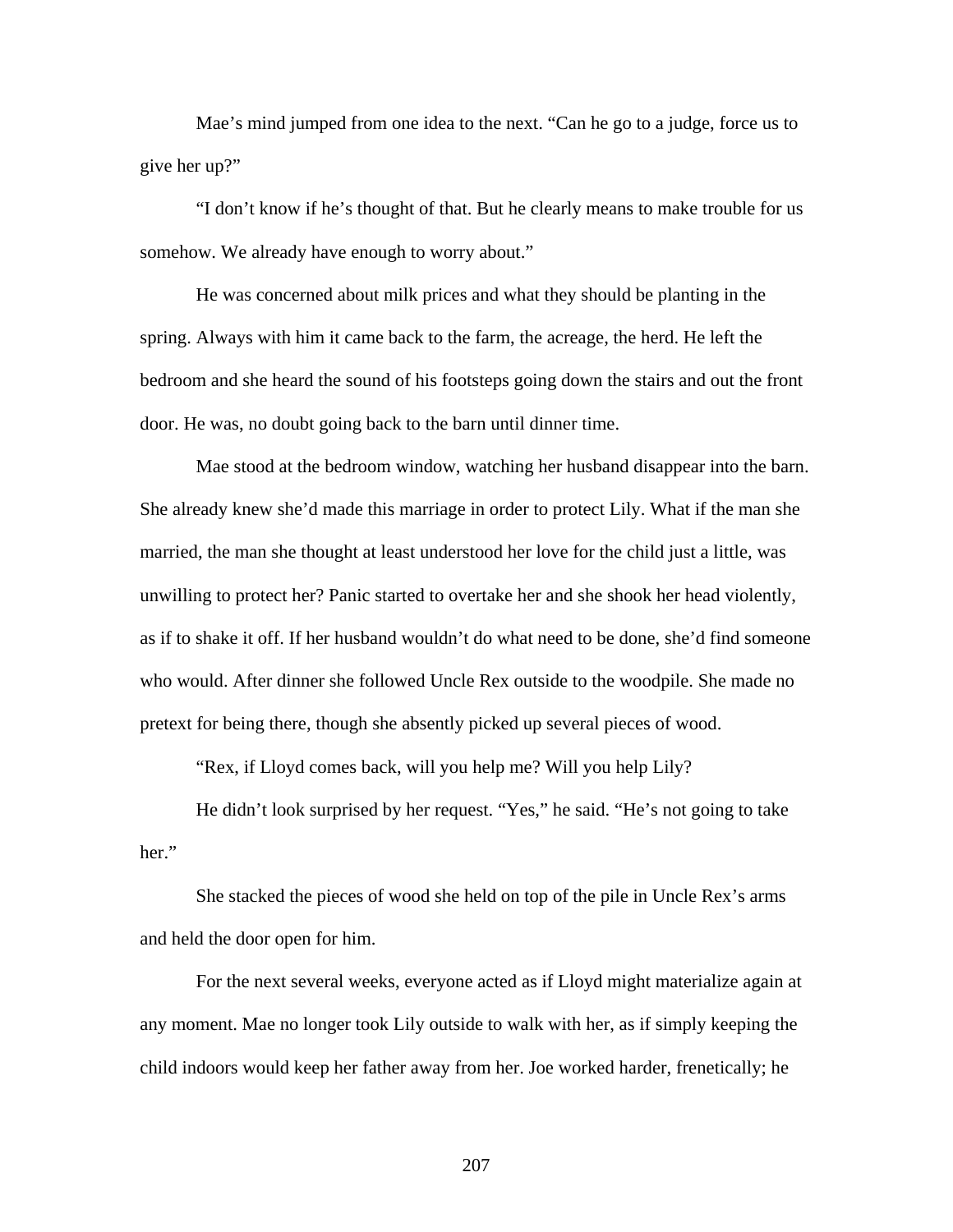was always moving, coming to bed later and later, after Mae was asleep. Uncle Rex seethed quietly; his eyes shifted and his body tensed, as if he was a crouching animal about to pounce. Mae told her mother-in-law what happened with Lloyd in the round barn. She asked no questions, but a look of concern moved across her face. These days she seemed to hold Lily closer than ever, too.

It was as if they were all waiting for something to fall from the sky onto them.

 The week before Thanksgiving Joe decided he could no longer stand the toothache that had been plaguing him off and on for several months. He was going into Iowa Rapids to see Dr. Paige, the dentist. Anyone who wanted or needed to go along was welcome. Uncle Rex had to pick up more parts for the tractor and Mae needed some groceries for Thanksgiving dinner.

 Lily would be content to stay home and help Margaret in the kitchen. Mae had planned to take the baby with her, but he was already well into his morning nap when it came time for them to leave. When he woke, he might not even notice Mae was gone – and if he did fuss, it might have nothing at all to do with his mother leaving him behind. And Mae wouldn't mind being without the children for a day. It would be nice to have a little time to herself.

So it came about that Mae, Joe, and Uncle Rex were alone together in the wagon, without children or parents. Joe handled the reins, Mae sat on the seat beside him, and Uncle Rex stretched out in the back, his shoulders leaning against the side board, his legs splayed out. As the wagon rolled along the county road, Uncle Rex commented on the passing farms and the folks who lived inside. Mae assumed he knew all this from his time spent at MacKenzie's tavern. Occasionally the conversation lulled as each of them drifted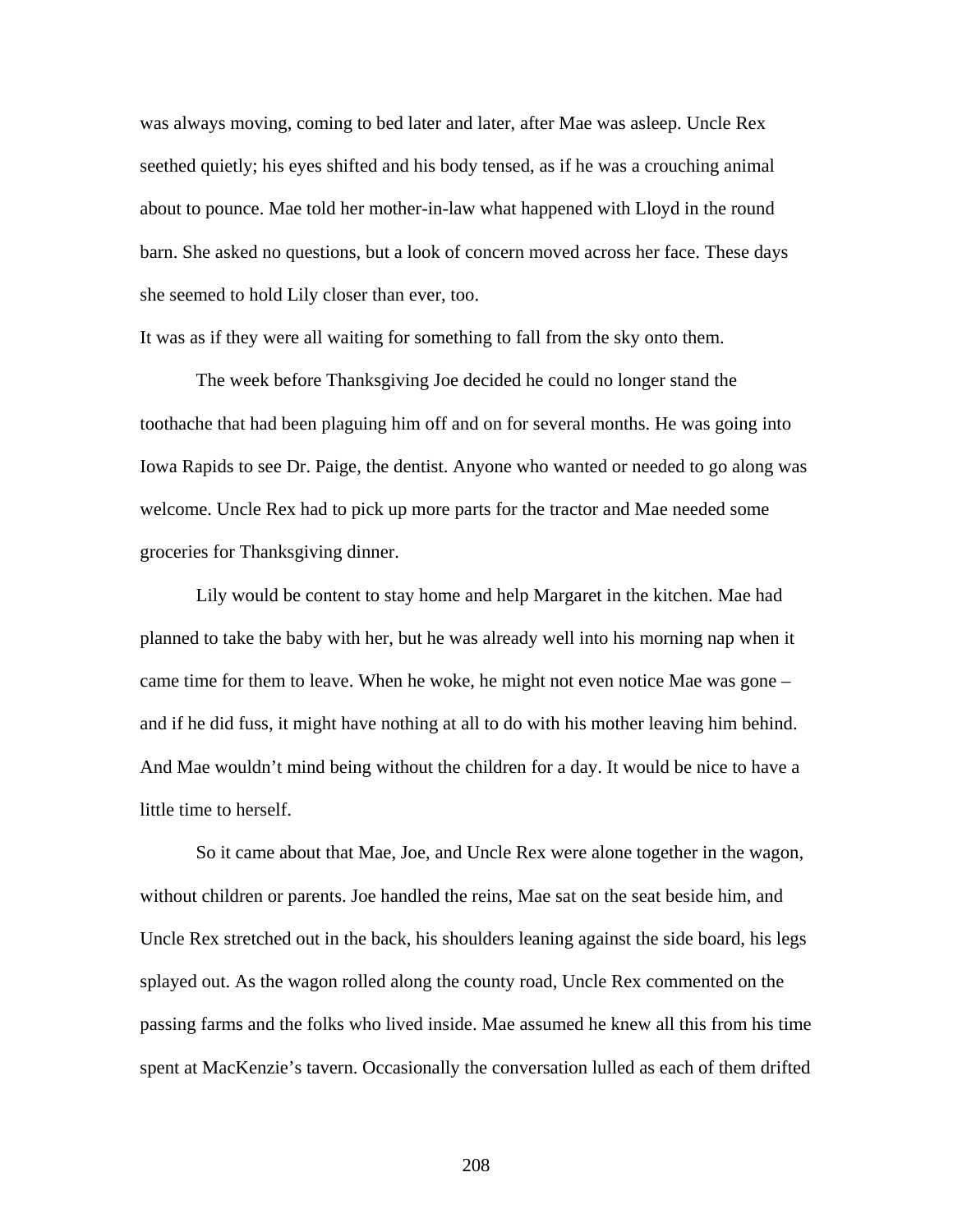into their private thoughts. No one mentioned Lloyd Whitsett, as if they believed that speaking of him might bring him back, conjure him out of thin air.

 The dentist's office was two blocks off Main Street, down an alley, which made Dr. Paige seem a little less respectable than some of the other professionals in town. Still, the Marshalls had been going to him for years, at least the years when they could afford dental care. They agreed to meet back at the wagon when they finished their business and Joe headed off down the alley. Mae and Uncle Rex split, going in opposite directions down Main Street.

Mae had only made it half a block in the direction of McPherson's Dry Goods Store when she ran into Connie Hawkins. Mrs. Hawkins, who Mae's mother knew from the ladies group at church, was the kind of woman Mae knew to be cordial to – but also to refrain from telling too much. She was the typical busybody who appeared solicitous and concerned, but who was really most eager to pass along any sort of personal details to anyone who would listen. Mae thought her stout body seemed to twitch and quiver with "news" she couldn't wait to share. She stopped Mae by laying a hand on her arm.

"How is your husband's father-in-law?" she asked

 Unsure of how rosy a picture she could get away with painting, Mae said simply, "He's holding his own." She wasn't going to tell this woman he was becoming more stooped every day, that he rarely moved out of the worn armchair in the parlor or slept in that armchair now, sitting upright so he could breathe.

 "We've been praying for his health to improve, but I was concerned if he was coughing up blood again."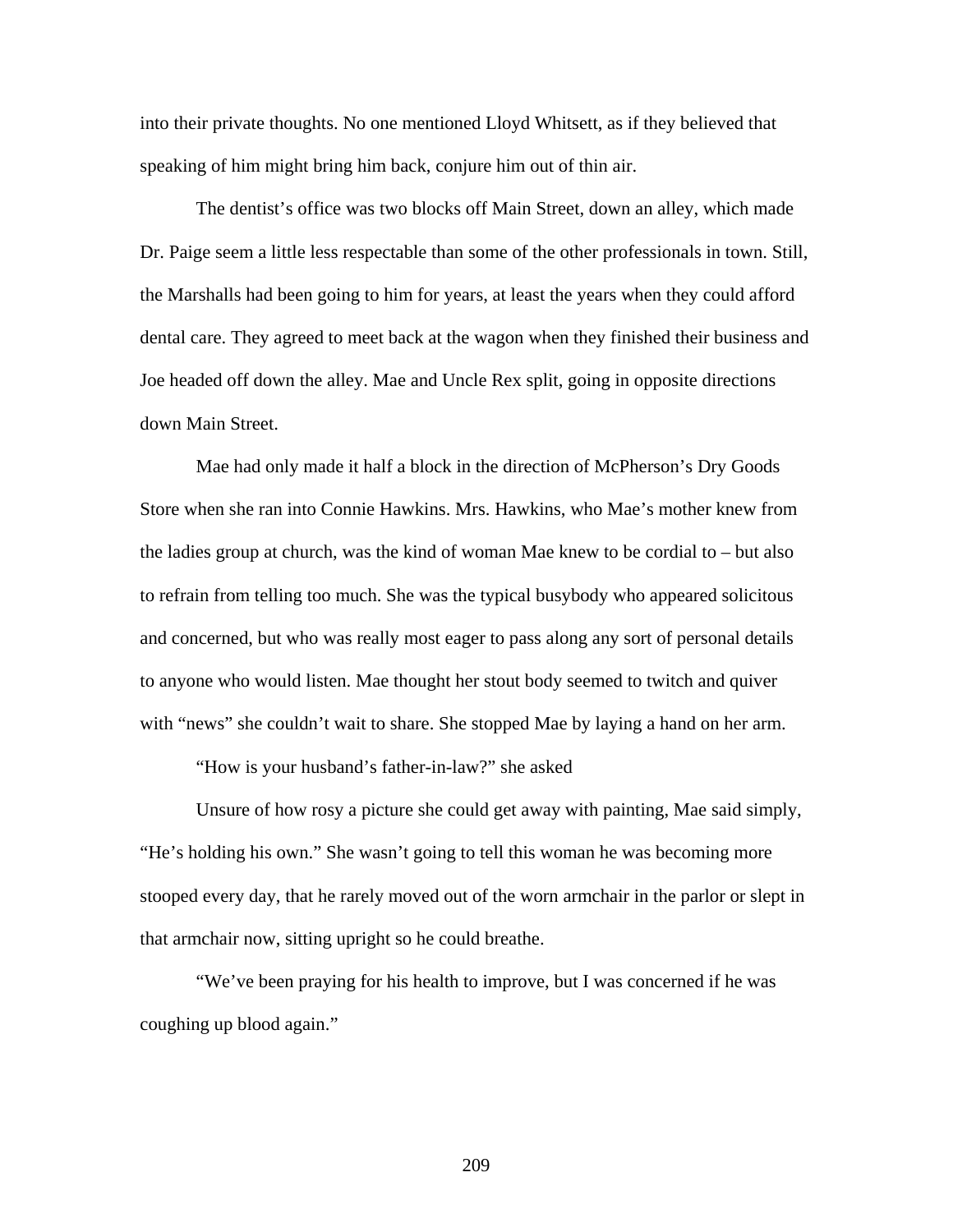Aware she only sought the gruesome details of Sam's illness, Mae simply said, "No, he's getting along fine."

 "We were surprised Sam decided to sell that small parcel off the county road." She made it sound like this was a choice, some sort of strategic move, when they both knew it was done out of desperation.

 "We weren't making use of it," Mae said, "so we thought we'd let it go." Anxious to break away from the conversation, Mae looked over Mrs. Hawkin's shoulder. Uncle Rex stood in the middle of the street arguing with a man Mae recognized instantly as Lloyd. She mumbled some excuse to the woman and started toward the two men. She had only taken three steps when Lloyd turned and ran down Hickory Street, toward the river. Uncle Rex ran after him, shouting something Mae couldn't hear.

 Goddamn it, Mae thought, surprised at herself for the swear word. She'd been kidding herself when she thought Lloyd had gone, if she believed he wouldn't be back to bother them again. She trotted after them, her skirt swishing around her, reminding Mae she didn't run much anymore. If he wouldn't go, even after the fight in the barn, perhaps he needed some greater persuasion. What would Uncle Rex do to him if he caught up with him? Perhaps without Joe around, he would feel free to follow his instincts, the urge to violence Mae was sure ran through him. If threatening didn't make Lloyd go, she wasn't opposed to Uncle Rex providing greater pressure, if it would solve the problem.

 Mae followed them into the park, past the band shell and around the gate on the far side. Lloyd picked up his pace, staying ten steps ahead of Uncle Rex. Twenty-five yards or so behind them, her breathing was rapid and her calf muscles ached – but she was determined to keep up.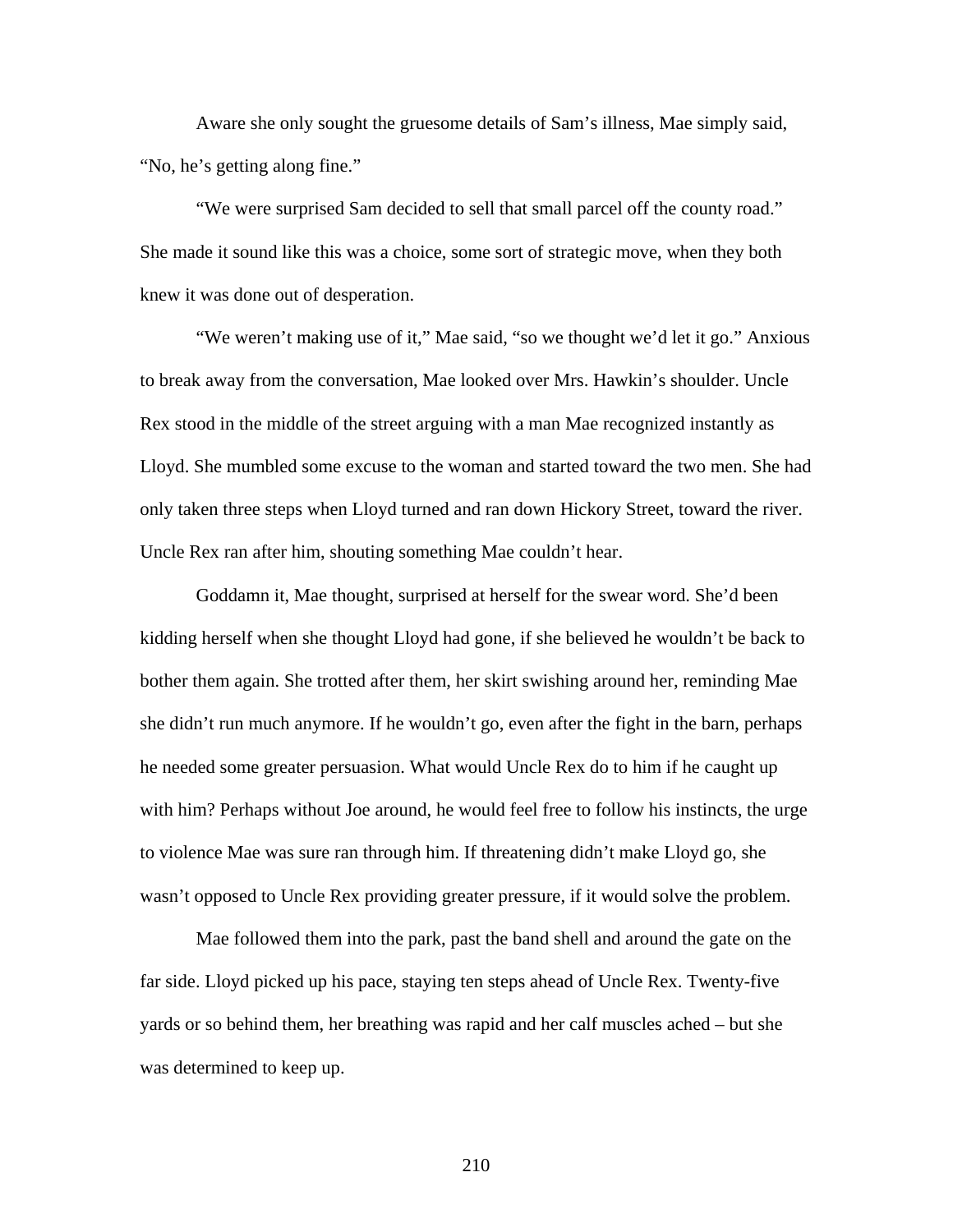Once through the park gate, they tore down the worn, dirt path that ran parallel to the river's edge. Several times, Uncle Rex almost closed the gap, but Lloyd put on a burst of speed that kept him just out of reach. Gradually, they got away from Mae, stretching out the distance between them and her until she couldn't see them and had to rely on instinct to know which way they had gone.

 The wooden swing bridge rocked back and forth, telling Mae that the two men had crossed it. Without much concern for the swaying, she stepped onto the bridge and kept running. The hard heels of her shoes pounded a staccato beat on the wooden planks and the lurching of the bridge threatened to throw her off balance. She picked up her pace until, reaching the end of the bridge, she burst through the trees and into the clearing at the Iowa Rapids Electric Plant.

 Built just three years back, the power plant dammed the river in order to harvest electric power for the growing town. A low concrete wall was all that separated people from the churning water feeding the power plant's dam. The water rushed and tumbled over and over, its crashing sound almost deafening.

Mae caught sight of Lloyd and Uncle Rex by the river wall. Still yards away from them, she could only watch, as if she was in a theatre watching a play. Uncle Rex held Lloyd by the throat, pushing him backward over the wall, as if he meant to break his spine. He throttled the man, shaking him and squeezing his neck. Lloyd clawed at him with both hands.

Then, in one motion, Uncle Rex lifted Lloyd and flipped him, legs flailing, into the teeming water. He bobbed to the surface for a moment, his face contorted, mouth open as if to scream. Then the current pulled him under and he was gone.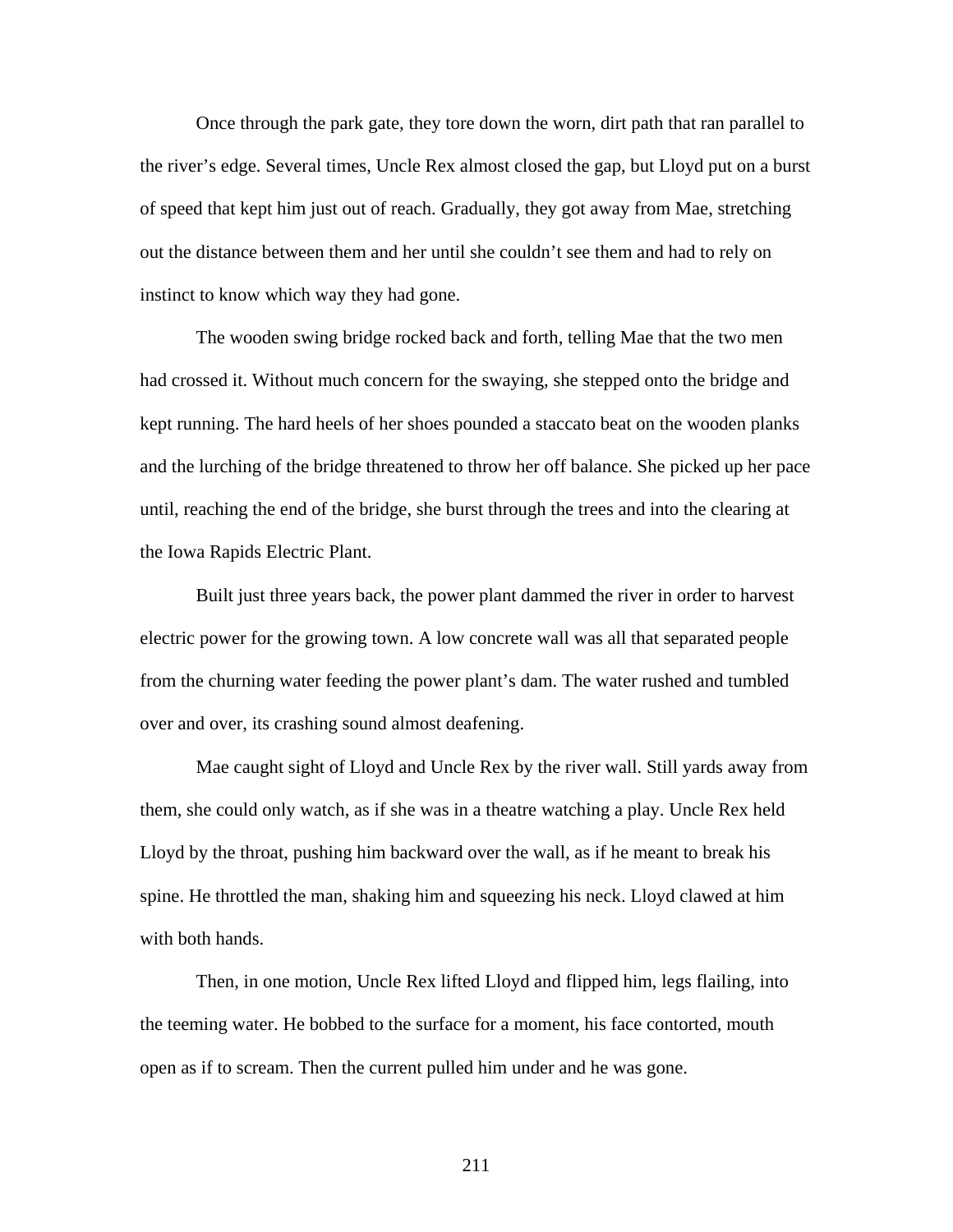Mae searched the swirling water to see if he surfaced. She held her breath,

balanced on the edge between praying Lloyd came back and praying he did not. Only moments earlier she had fantasized about his death – but not like this. An accident – a tractor rolling over or a sudden fall. Painful and unfortunate, yes – but no one's fault.

Uncle Rex watched the water, too. His back to Mae, he seemed unaware she was there. Suddenly he bent over double and vomited into the grass. He straightened, ran a hand through his hair, and turned toward Mae. Their eyes locked for a moment but, as he walked toward her, Mae looked away. She would wait for him to speak first. Perhaps he knew what to say.

 "That's not what I wanted," he said. His voice broke and he cleared his throat. "I don't know what happened. I was so angry."

"I'm not sure you had a choice," Mae said, though they both knew otherwise.

 Uncle Rex laughed bitterly. "I'd say he won't be bothering us anymore, but his disappearance is going to be worse."

 "Maybe he'll be able to swim, pull himself out somewhere," Mae offered, though they both knew that wasn't possible. His body would turn up below the rapids sooner or later, caught on a log or a rock.

 They retraced their steps back through the trees and across the sway bridge. They crossed the bridge quickly, aware that neither one of them could bear to look down into the water.

"What are we going to tell Joe" Mae asked.

 "Nothing. We need to keep him out of this," Uncle Rex said. "But I don't think either of us can keep this to ourselves."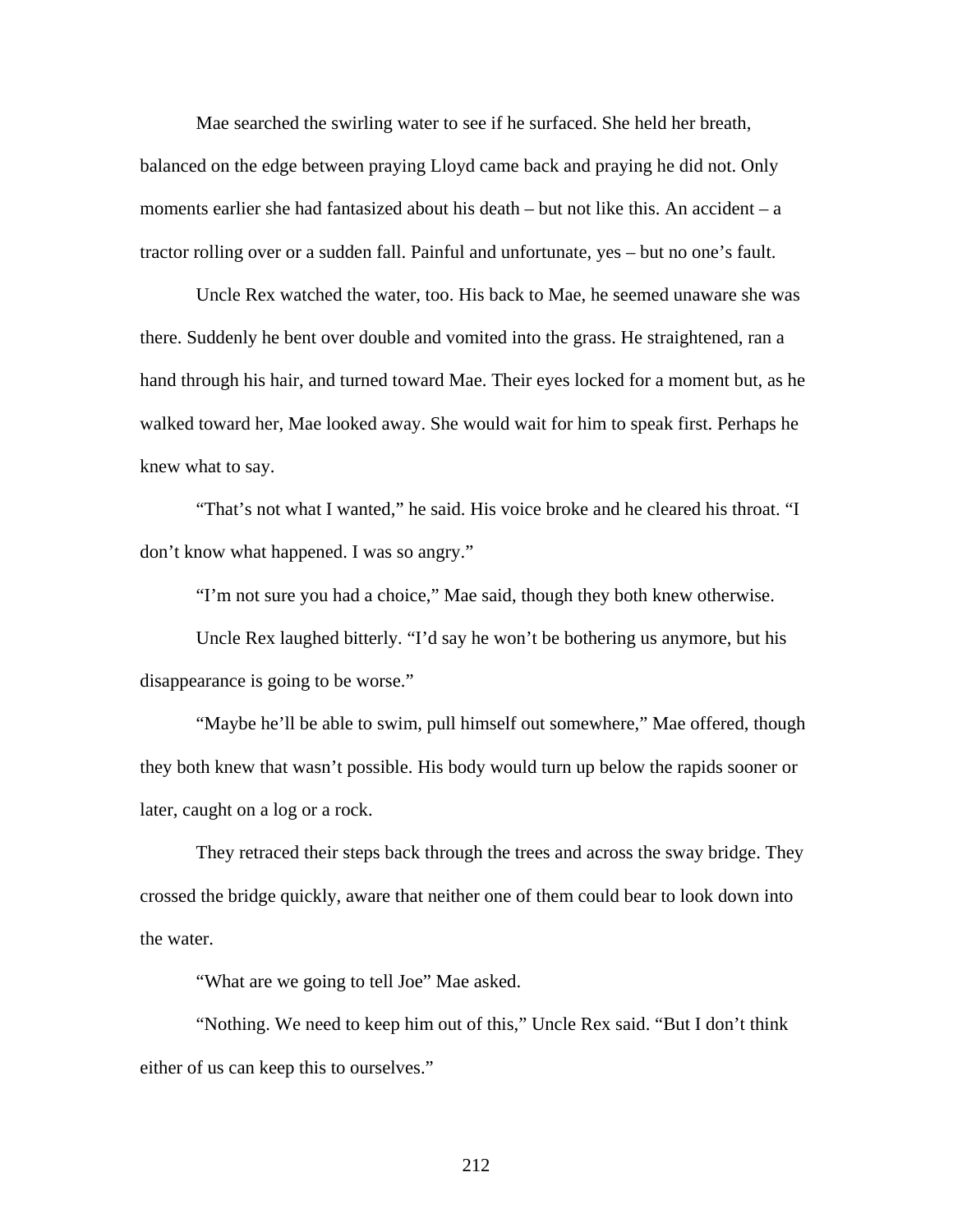"He'll know something when he sees us," Mae said, realizing that her hair and clothes were a mess and that he had bloody, scraped knuckles and red marks on his face.

 They met Joe at the wagon, as planned, but waited until they were out of town to tell him. Mae sat in the back of the wagon so Uncle Rex could talk to Joe while they drove home.

He had sensed something was wrong as soon as saw them, but he wasn't prepared for the story Uncle Rex told him. When his uncle got to the part where Lloyd disappeared under the water, Joe winced, holding his eyes closed for a few seconds.

"People saw you together, didn't they?" Joe asked.

 "Yeh, we must have attracted attention, running through the park like that," Uncle Rex said.

 They rode the rest of the way home in silence, each one trying to imagine a possible outcome, picturing scenarios that would play out. As Mae watched the scenery roll past, a reverse version of the morning's drive, she wished she could reverse the day's events. She had felt a brief moment of relief that Lloyd was gone for good. That relief was replaced by guilt, guilt that, although she hadn't thrown Lloyd into the water, she was somehow still responsible for his death, that her desire to have Lily fueled what happened.

When they reached home, Mae swung herself out of the wagon and trotted across the yard, disappearing behind the chicken coop. She sat down on the stump of an old maple tree that was there for chopping wood. She began to cry, bending over double, sobbing as she had sobbed when Ivy died. She did this terrible thing and now she had ruined everything with Lily. She have to lie to the child for the rest of her life about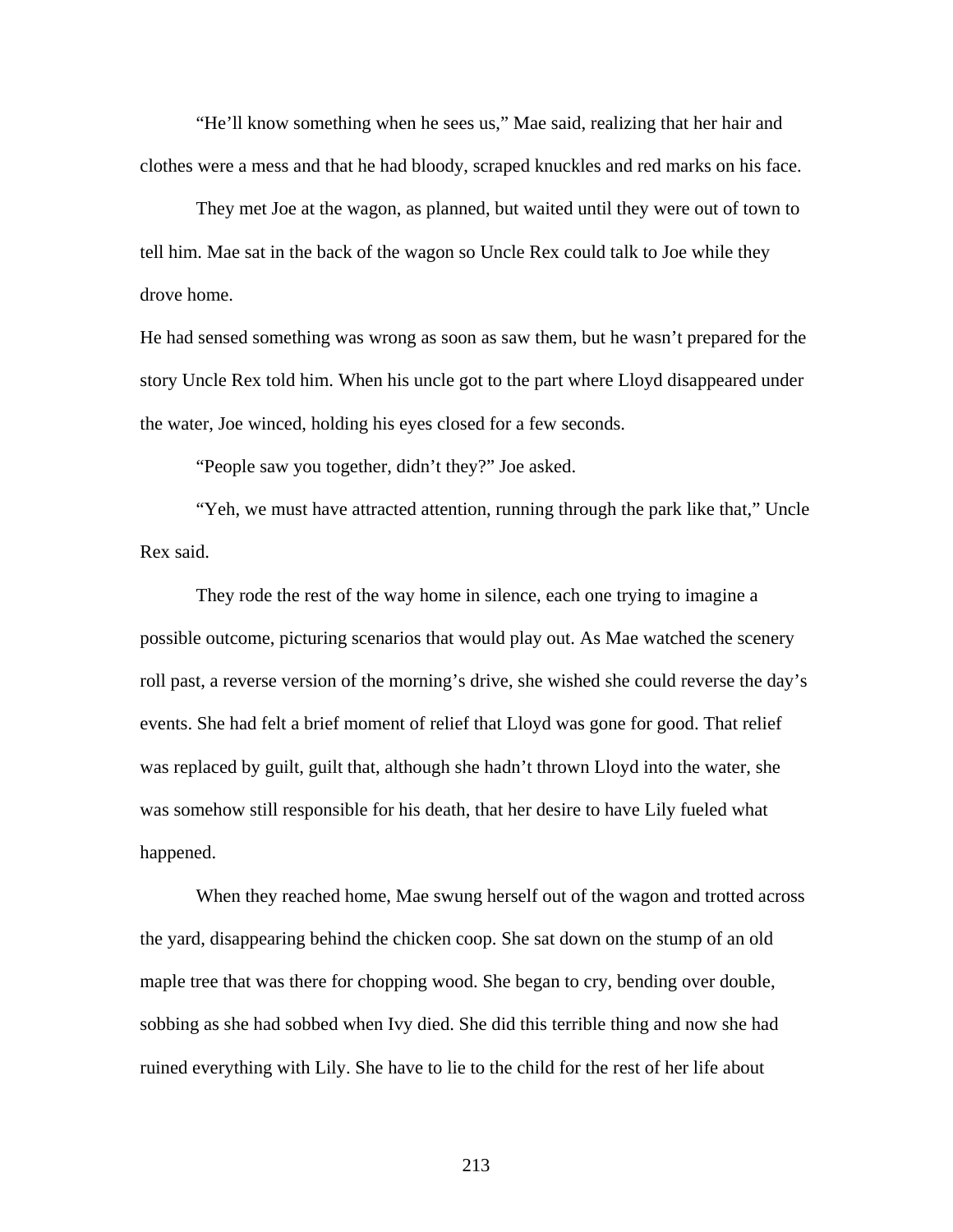where her father was. Or she would have to live with the consequences if Lily ever found out the truth. She hadn't wanted either of these consequences, but now she was stuck with them.

As her tears subsided into the gasping spasms that came from hard crying, Mae knew also that once again they were waiting on Lloyd Whitsett. But instead of waiting for him to return for Lily, they were waiting for the sheriff to come and make an accusation on Lloyd's behalf. It would only take a rumor or an insinuation – made by a neighbor or made in town or made in church – saying that Lloyd's sudden disappearance had something to do with the Marshalls and her life here would unravel.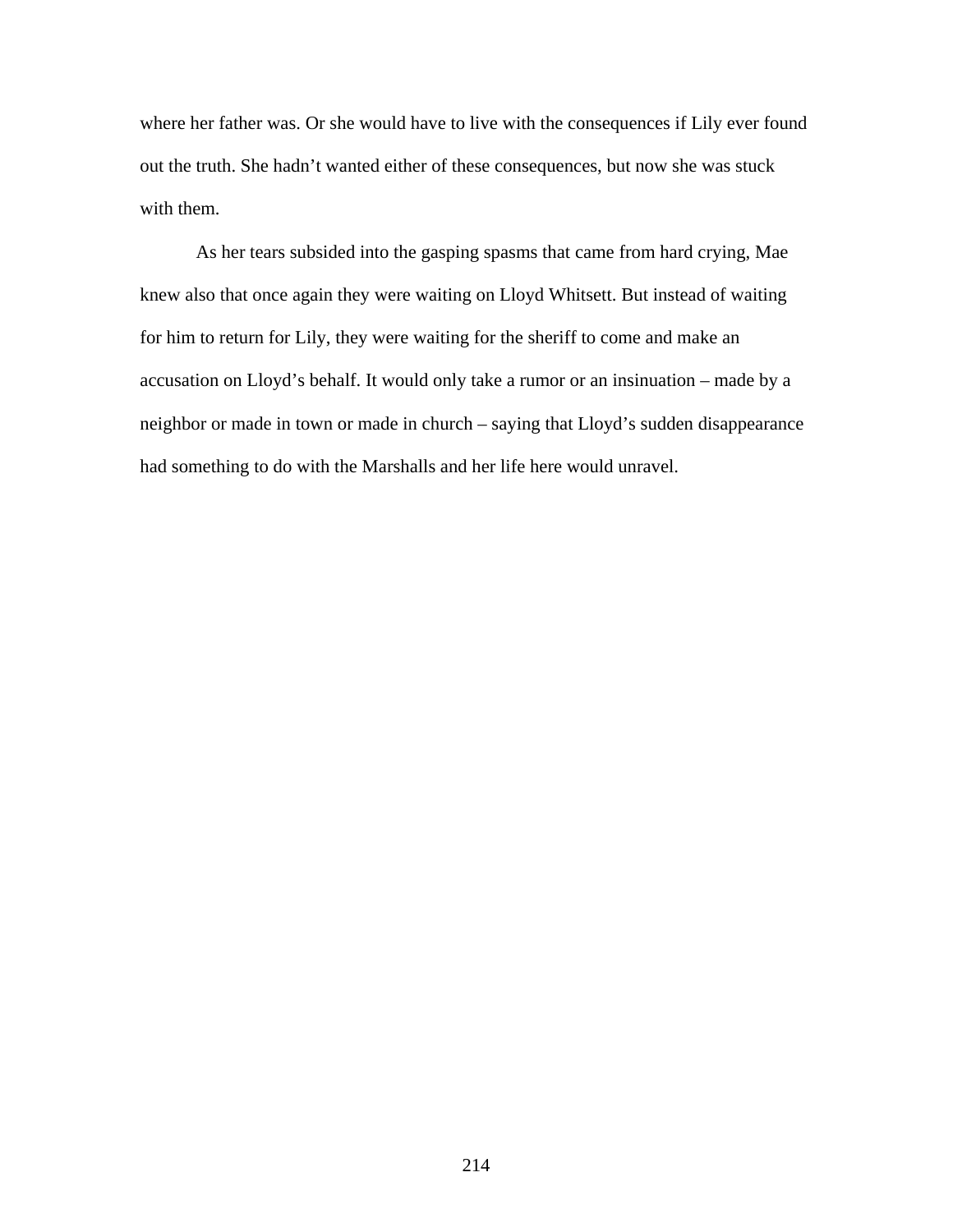## **February, 1929**

Three months later the cold and gray of winter had firmly taken hold. While most farmers were busy managing their stores of hay and silage, and slaughtering hogs, the members of the Marshall family were still waiting, wondering if and when what was left of Lloyd Whitsett would be released by the Iowa River. So far, the rushing water revealed nothing, though it was possible he would turn up farther down river, where no one recognized him. Mae carefully scanned the newspaper for any mention of a body in the water -- but there had been none.

 In the brief period between Lloyd's visit to the barn, when he revealed he was married, and that day at the power plant, Mae had not been able to learn the name of his wife. She was not sure what she would do if she found out. Now she was too afraid to make any inquiries, not wanting to raise suspicions. It wouldn't take much to start people talking in Iowa Rapids.

 Whether it was because of local gossip or something more substantial was unclear, but in mid-month the sheriff paid a visit to the Marshall farm. Joe and Alex were in the side yard sawing timber with the long, two-man crosscut saw. Uncle Rex was dragging broken branches and storm-felled tree trunks from the back of the wagon, putting them in the pile to cut or split with the axe. Their breath was visible in the chilly air and, though they were warm and sweating under heavy clothes, the men stomped their feet and flexed their fingers to keep away the cold. Mae had come outside to gather a few logs for the stove when the sheriff arrived.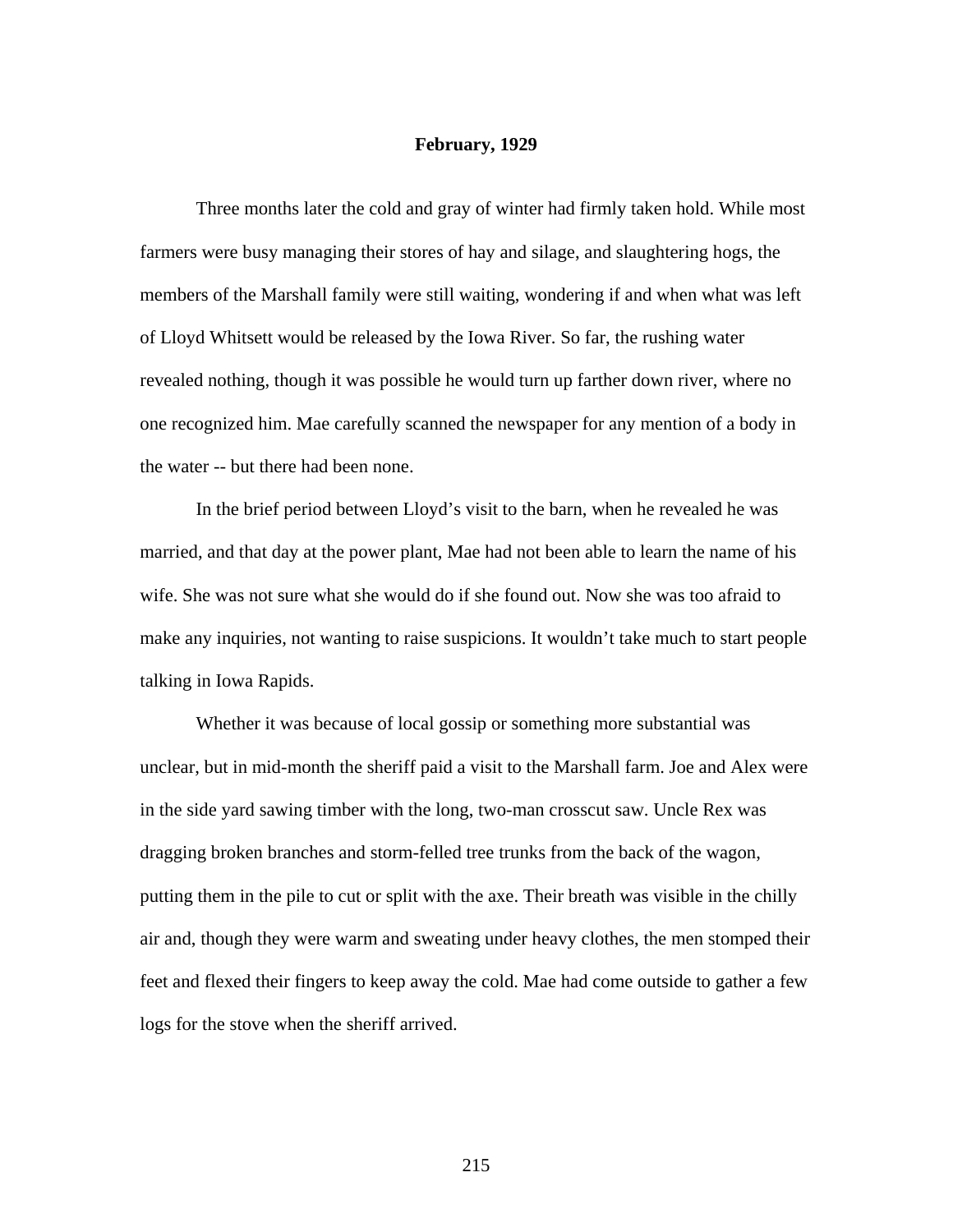"Some people never get to see the sheriff pull up in their driveway. I've now had the privilege twice in my life," Joe said to Mae. He wiped the perspiration from his face with his handkerchief.

Mae pulled her sweater closer around her and waited as Sheriff Stephens made his way toward the house. Unlike most people, who grew more stout with age, the sheriff started out heavy and grown thinner as the years passed. His hair was graying too, but he moved with the same air of authority he'd always possessed.

"Went to the Allinson's place and they said Lily Whitsett lived here now with her aunt," he said, extending his hand to Joe. He nodded to Mae.

Joe shook his hand quickly. "Come in."

Mae's parents had not been told about what happened, but they heard something and peppered her with questions. Did she know where Lloyd was? Had Joe and his uncle really beaten him when he came to the farm? She answered quickly, saying yes, he'd come to the Marshall's farm, and yes, there had been a fight, but there hadn't been a beating. No, they hadn't seen him since that day. That was all she said and that was all the Allinson's knew.

 They ushered Sheriff Stephens through the front door and into the parlor. Mae was relieved to see Sam was not in his usual place in the worn armchair by the fireplace. He was, no doubt, in the kitchen. Margaret would have to keep him there  $-i$  f he saw Stephens he would start on about the old days, blaming the sheriff for not getting him his money back.

 They settled themselves around the room, like actors on a stage set Mae thought. Joe and the sheriff sat in the two straight-backed chairs that flanked the window. Uncle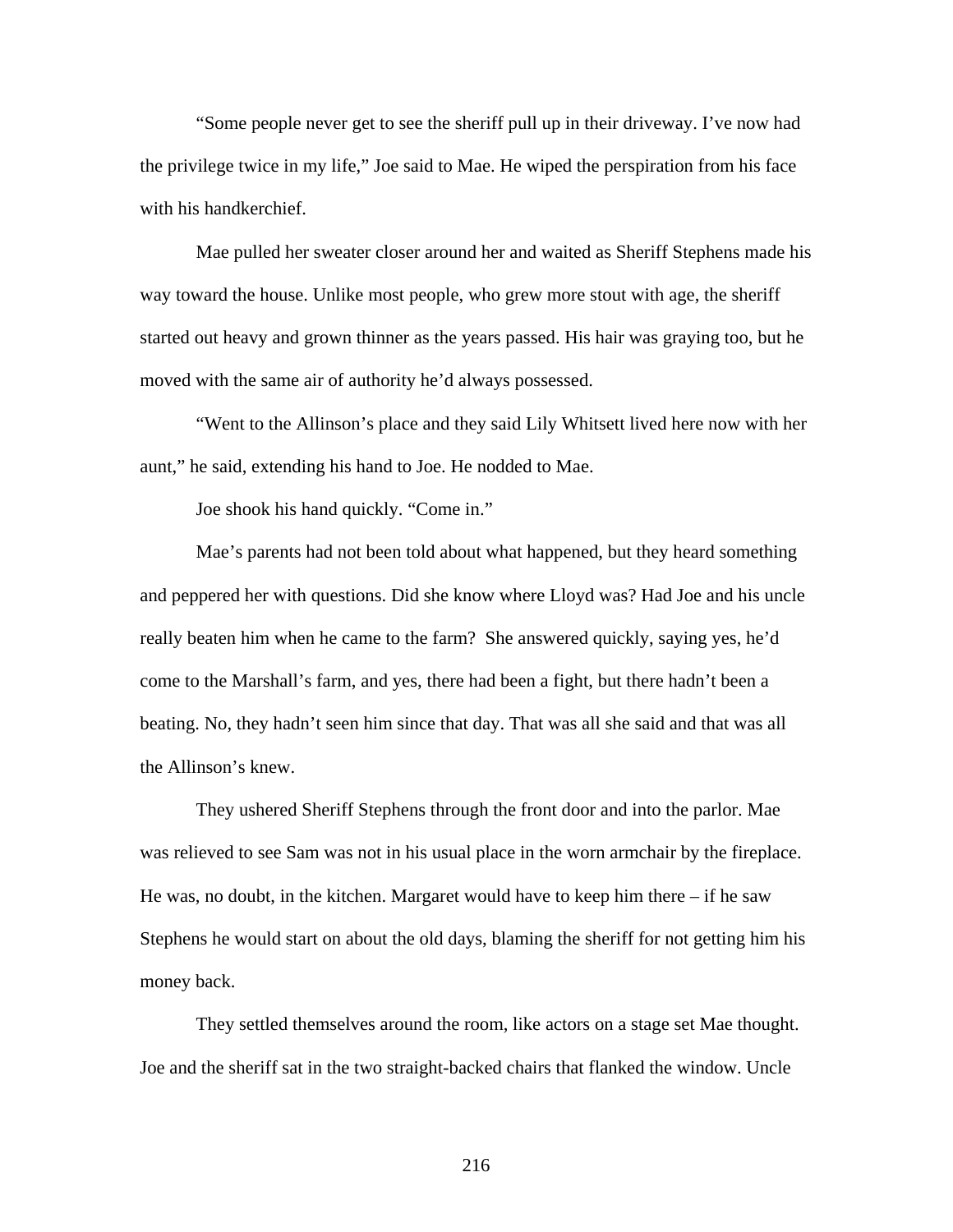Rex took the piano stool and she perched on the edge of the horsehair settee. Alex lurked in the doorway, not sure if he should come in, but not wanting to miss anything.

"LIoyd Whitsett has been reported missing by his wife," the sheriff said. "When was the last time you saw him?"

Whether it was on instinct or because it suited their natures, Joe and Mae let Uncle Rex speak up first. They hadn't agreed on any particular story, perhaps because they hoped this moment would never come.

"Yeh, he was here back in November," Uncle Rex said. He swiveled slowly back and forth on the piano stool.

He looked too relaxed, as if nothing bothered him. She tried to take a cue from him, but found she was more nervous, more like her husband who was unconsciously twisting his handkerchief in both hands. She wondered if the sheriff felt the awkward air in the room, or if he was so used to creating tension wherever he went that he'd become oblivious to it.

"Was he looking for his daughter?" Stephens asked.

 "He said he was going to grab Lily and take her, without any regard for what's best for her. We asked him to leave. He wouldn't, so we kicked him off our place," Uncle Rex said.

"You mean you hit him."

 "Yeh, I did." Uncle Rex shrugged. "He came onto our property making threats and insulting us. But he left and that was the last we saw him."

 Mae shifted, crossed and uncrossed her legs, waiting for the sheriff to turn his attention to her, but he remained focused on Uncle Rex.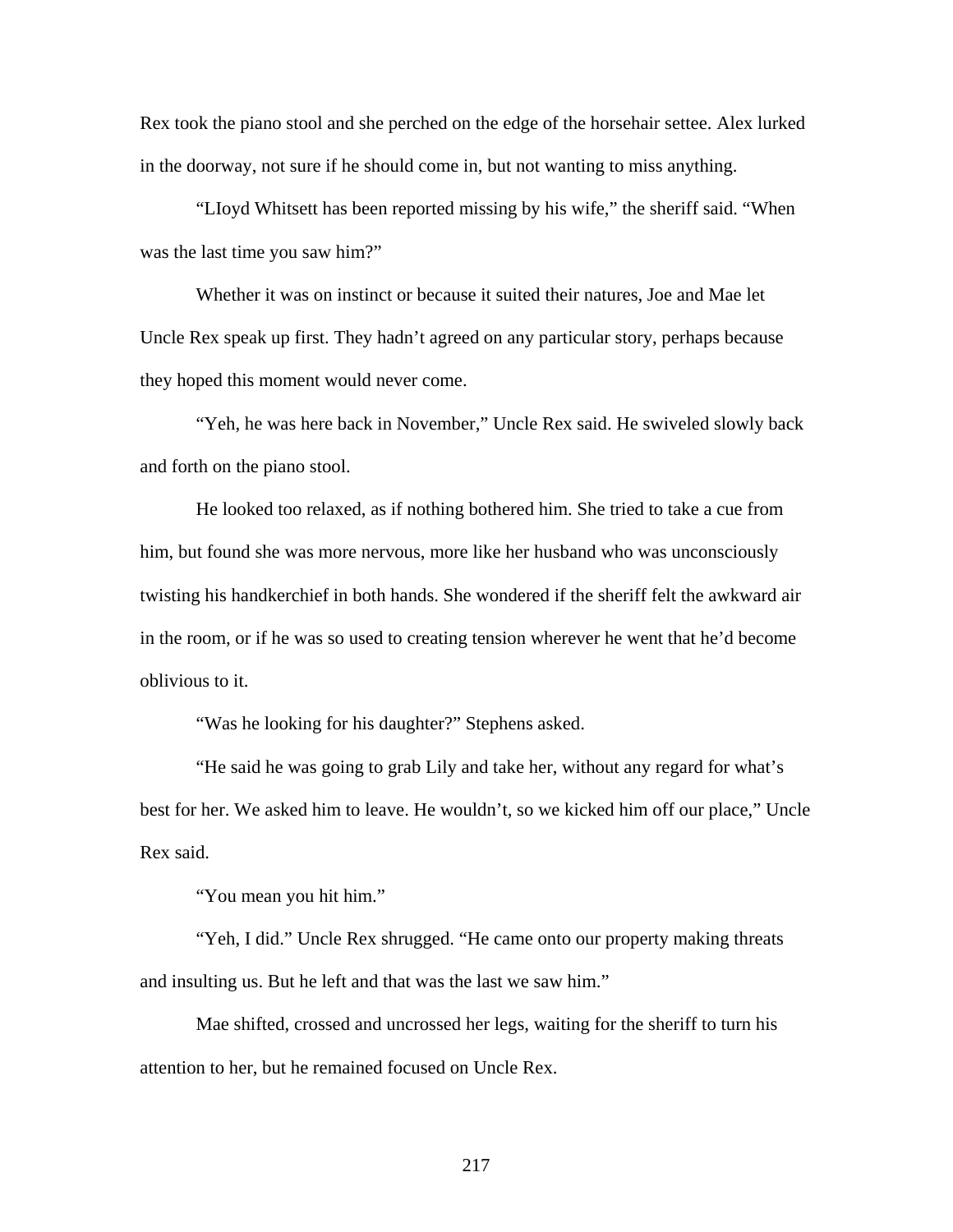"Several people thought they saw you and Whitsett having some kind of argument in town before he disappeared," the sheriff said.

 Uncle Rex hesitated, as if he didn't want to admit anything, but would if he was pressed. "That was something that spilled over from the tavern. I don't want to get anyone, including myself, in trouble, but we'd both been drinking. We had words. It was nothing."

 Sheriff Stephens nodded, as if he understood. Mae knew he turned a blind eye to the tavern the MacKenzies ran out of the basement of their farmhouse. As far as the sheriff was concerned, if they kept things quiet and under control, it was no concern of his. But he'd gone after moonshiners before, including Hal Anderson, who made rotten stuff that made people sick and who ran it all over the county.

 "I think his work for Anderson may have caught up with him," the sheriff said. "Delivering moonshine is dangerous, especially for someone who likes to taste the product too much. Causes trouble with the boss."

"He said he was done with that," Joe asked. "What are you saying?"

 Mae didn't know if her husband was really unsure about the sheriff's statement or was trying to act so in order to encourage Stephens to believe his own story.

 "Several men who worked for Anderson over in Franklin County have gone missing. Can't be sure what happened to them." The sheriff shrugged and waved a hand. "Could be they just left town. But there's a pattern."

"So you think he's dead?" Joe asked.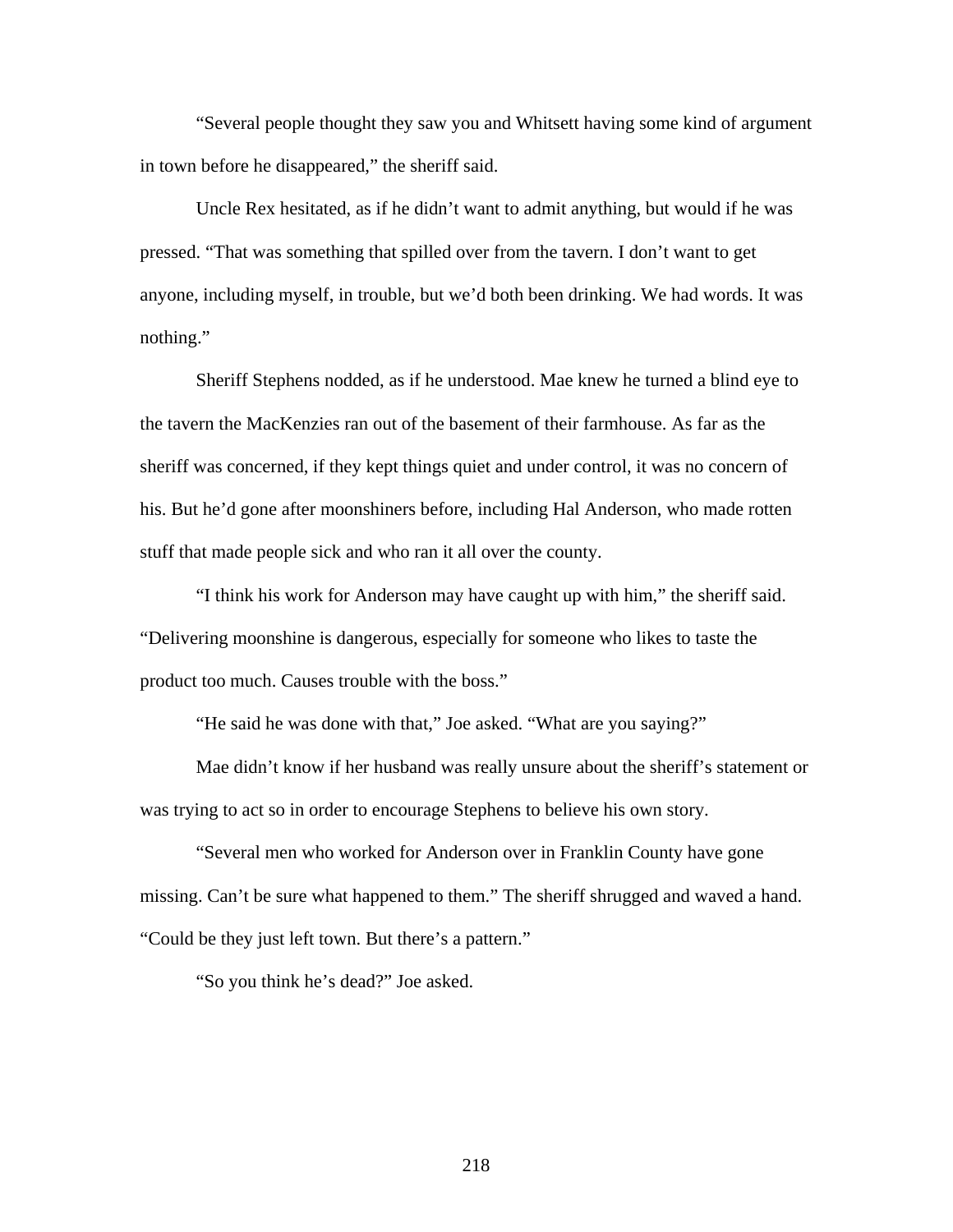"Don't know. Not sure how hard I'm going to pursue it." He stood up and walked toward the door. "This wife of his seems odd. Like she's hiding something. Or at least has no idea what her husband was up to."

"So he really was married, then?" Mae asked.

 "Only about six months or so. Her name is Eileen. Don't know much about her or where she comes from." He seemed to understand exactly what Mae wanted to know, what women always wanted to know – the details. "They lived in a ramshackle little place two or three miles out past the depot."

 Margaret appeared in the doorway behind Alex, as if to signal that Sam might be about to make an appearance. Uncle Rex stood and moved toward the door, encouraging the sheriff to do the same. "Let us know if there is anything else," he said. "Lily is doing fine here with us."

 Suddenly Mae wondered where Lily was. She hadn't thought about her or seen her since she'd left the kitchen to get the wood for the stove. Margaret was no doubt keeping an eye on her. Ray must still be asleep. She stood and excused herself saying, "My son will be waking up soon."

Upstairs, the baby was fussing in his cradle. She picked him up and carried him to the bedroom window where she waited until she saw Uncle Rex and Joe escort the sheriff to his car. When he had driven out of sight, she sank to the edge of the bed, her legs giving way as the tension drained from her body.

 Dinner that evening was mercifully quick, with Joe and Uncle Rex excusing themselves from the table as soon as they could to go back to work in the barn. Sam, aware that someone had come to visit, spent most of the meal asking questions about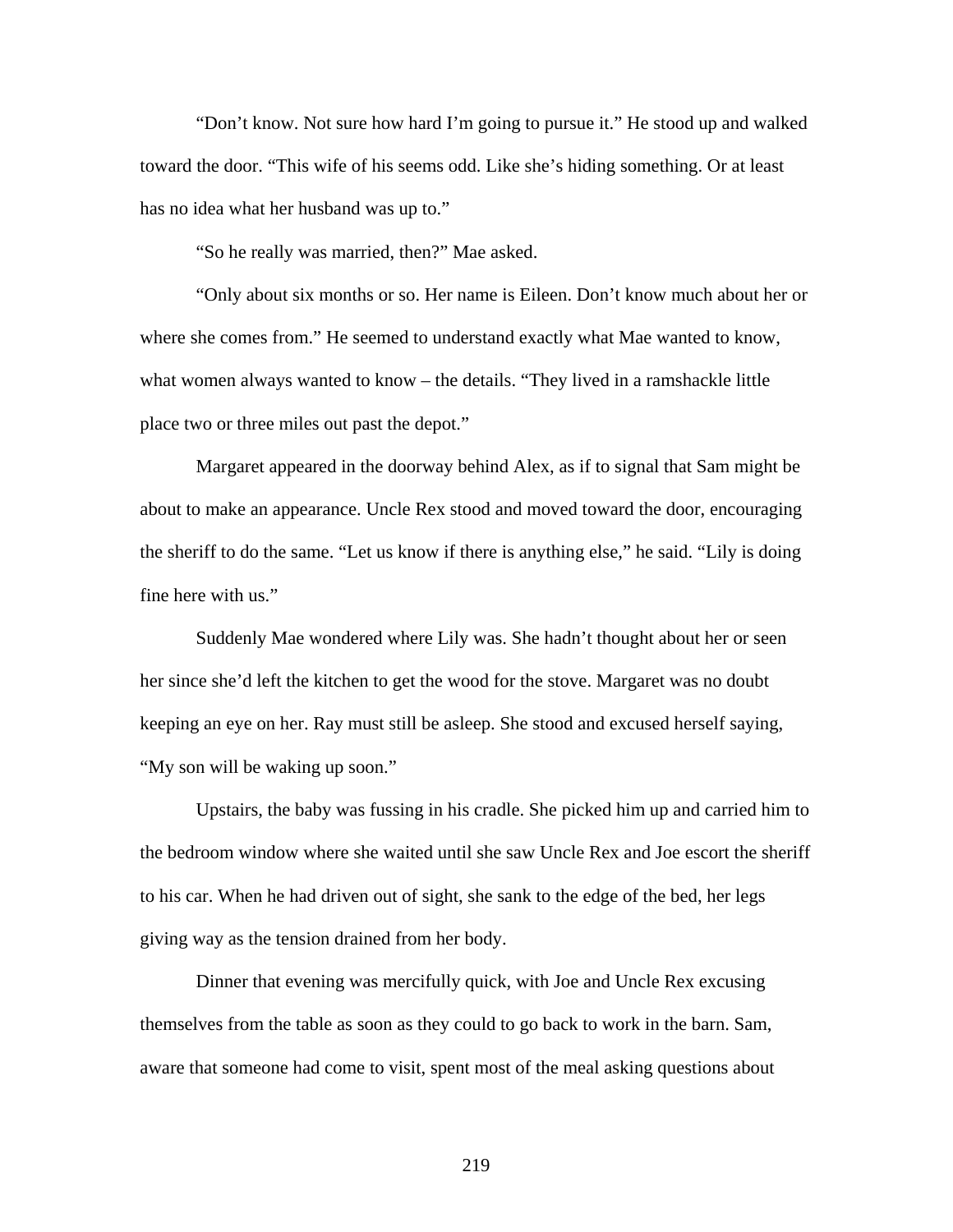what was going on. Margaret did her best with him, answering his questions with other questions meant to distract him.

 Since coming to live here, Mae had gone out to the barn a hundred times for a multitude of reasons. Tonight, however, as she slipped out the back door to catch up with her husband and his uncle, she felt like she was sneaking out, like she was a conspirator.

 The cold deepened the darkness, a blackness that was barely cut by the yellow light of the lanterns that hung from hooks in the barn. Instead of illuminating the place, the weak light cast sinister shadows across the faces of the cows. The pale, white bodies of the sows seemed to glow eerily and Dodge, the horse, shuffled and rattled in his stall like some kind of restless soul. She found Joe and Uncle Rex at the bottom of the steps that led up to the hayloft.

 "He's a shrewd man," Uncle Rex was saying. "He could be leading us on with that stuff about the moonshine to get us to tell him something we don't mean to." He was leaning against the stair railing, his arms crossed over his chest.

"I don't know," Joe said. "I can't read him."

 "No," Mae said. "I think he really thinks Lloyd is gone because of what he was doing."

 "Maybe -- or maybe you're just hoping for the best," Joe said. "Fact is, we really don't know what he's going to do."

 "I should have left here a long time ago," Uncle Rex said. He talked about leaving the day after it happened, but they talked him out of it. It would look odd. Besides, they needed him here. If he left, Joe would have to hire someone to do the milking.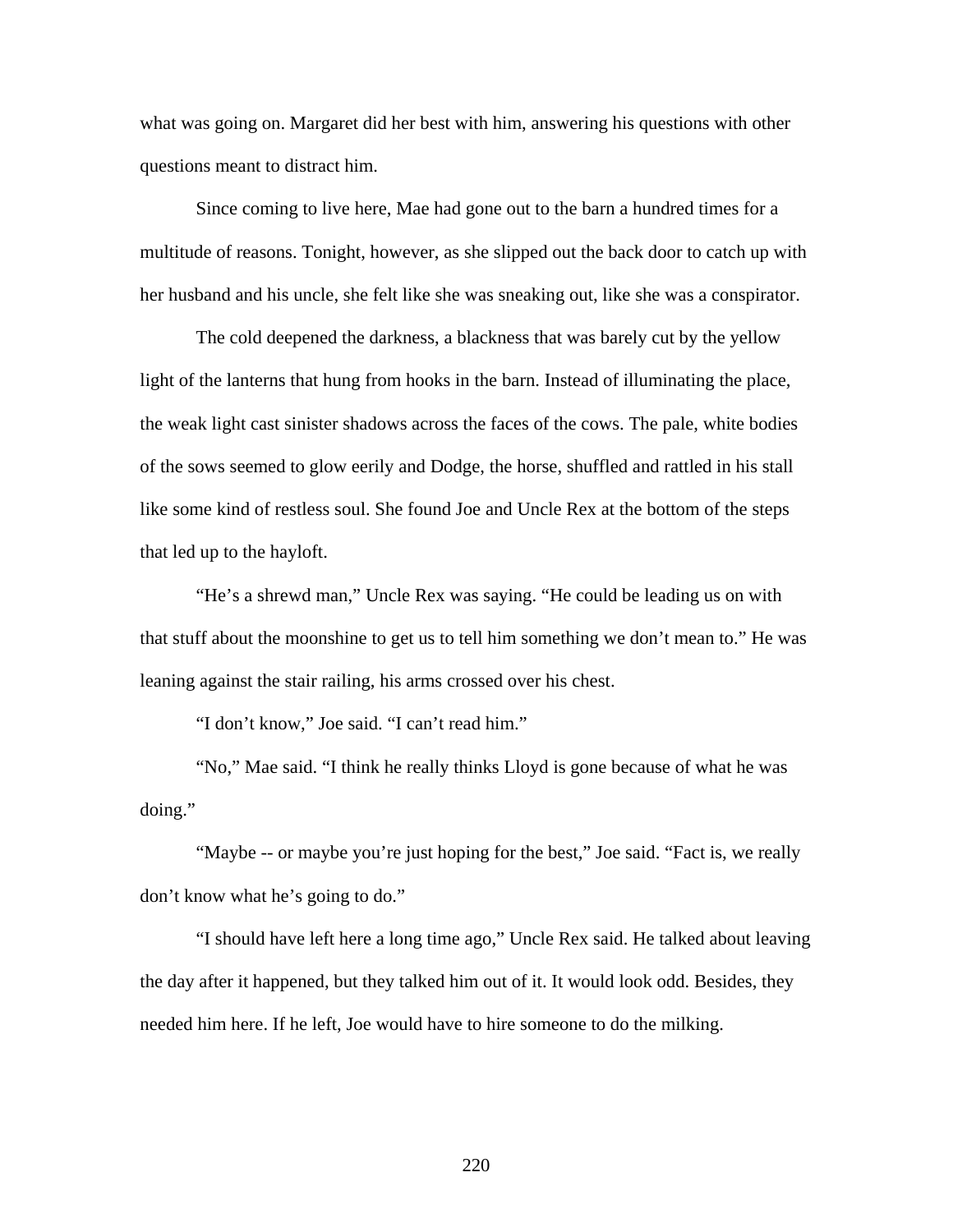"Will be more suspicious now, if you left," Joe said. "Now that the sheriff's been here."

 "I'm sorry, Rex," Mae said. "You're stuck now and I can't help but think it's my fault. I brought Lily here. And I brought Lloyd here." Ever since that day, she'd noticed changes in Uncle Rex. He still acted jovial and easygoing and he hadn't treated Lily any differently. But she had seen flashes of anger she'd not seen before – stomping and kicking things in the barn, shoving cows hard to get them out of his way.

 "You didn't ask me to do what I did," Uncle Rex said. He shook his head. "I did it myself, did this to myself."

 A week later, Uncle Rex was gone. Joe was the first to know. When his uncle didn't appear in the kitchen in the early morning, Joe climbed the stairs to his room on the third floor. When he came back down he reported that Uncle Rex's bed hadn't been slept in and his clothes and suitcase were gone from the closet under the eaves.

 "He didn't leave a note," Joe said quietly to Mae, who was helping his mother prepare breakfast. The children were still asleep upstairs.

 Sam shuffled into the kitchen, stooped but still moving at a steady pace. "Where's Rex?" he asked. His voice could still be strong and authoritative, if he was feeling good. "He should be down here by now. Lazy son of a bitch." He sat heavily in his chair and waited for his wife to place his plate in front of him. He glanced at Joe. "What time is it? Why haven't you started the milking?"

"Rex is gone, Dad," Joe said.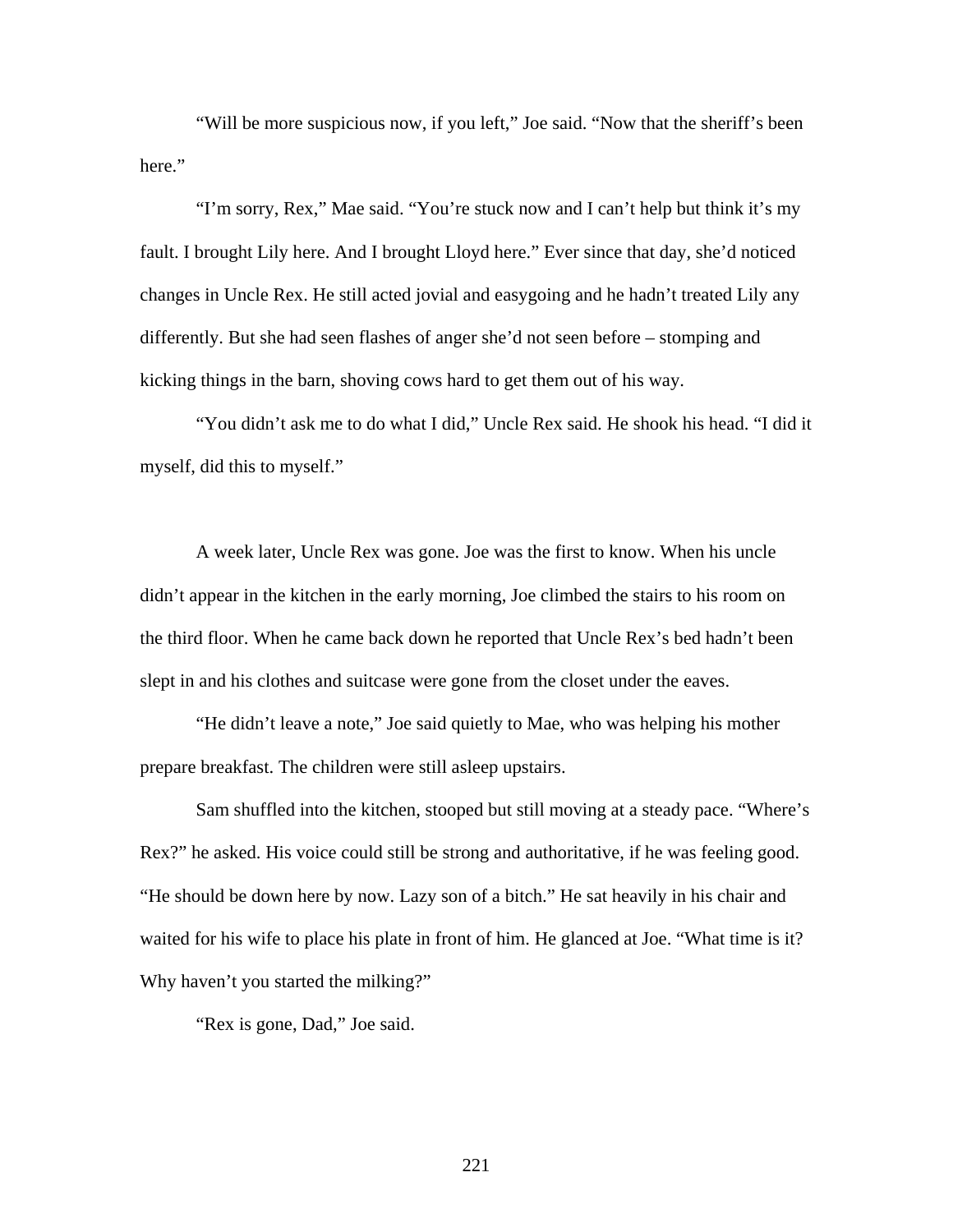"Gone where? Town?" Sam looked from his son to his wife, his brow furrowed. He groped for a spoon to stir his coffee.

"He's left the farm. He didn't say where he was going and he didn't leave a note."

"Why would he leave and abandon his family?" He was puzzled, but quickly growing angry. "He's been selfish before. When he was younger he took off to wander around the country. He's done with all that now."

"I guess he isn't," was all Joe said.

It was a shame they had to let Sam think Uncle Rex abandoned them for no apparent reason. But they could never tell him the truth of what his brother had done. He would have to be left to wonder.

 After Uncle Rex left, Mae volunteered to take over the morning milking. After two weeks she had improved her technique significantly. She was no longer tentative when pulling on the cows' teats and was able to send a strong, pulsing stream of milk into the bucket. She found milking time hypnotic, putting her into an almost trance-like state. It was while she was lost in the rhythm of the milking that she often saw Lloyd's face, a grotesque mask, as it surfaced above the churning water. Though she'd never seen any of the bodies pulled from the river, she'd read enough of the descriptions to imagine Lloyd's pale, bloated body, his face battered and bruised. She'd expected to have nightmares about him, but instead her recurring nightmare found her in the round barn, circling and circling behind the empty cow stalls, looking for the herd that had somehow escaped.

 When she wasn't thinking about Lloyd, Mae wondered about Uncle Rex. Had he left Iowa altogether? She pictured him riding west on a train, sleeping in a boxcar with other men who rode the rails. She tried to picture him back in California, though she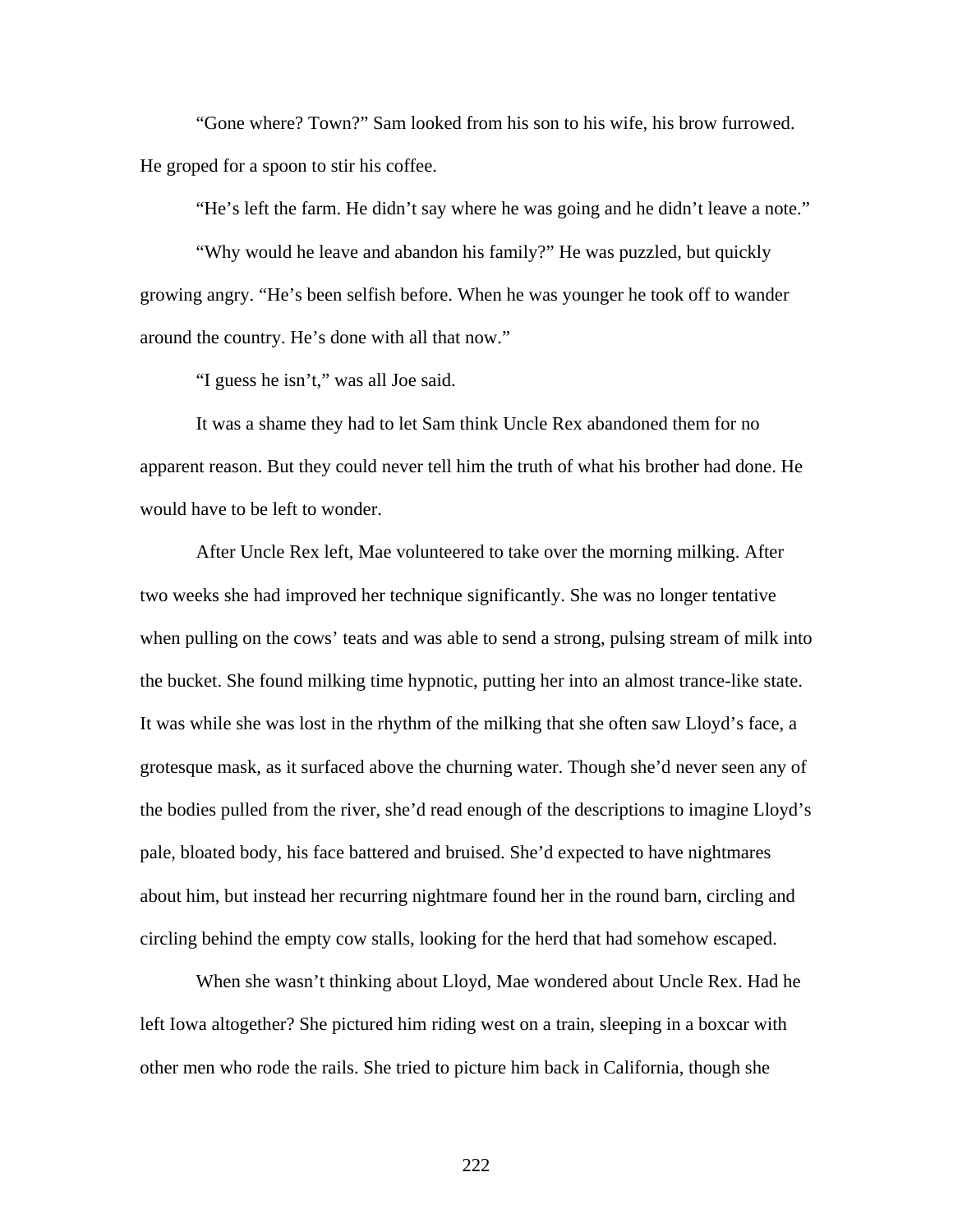didn't know what kind of work they would have at this time of year. Perhaps he was working in a cannery or doing some other kind of factory work. She didn't expect they would hear from him – a letter or card – any time soon.

 Sam said nothing more about his brother's disappearance, and, as if he thought to take Rex's place, he began to come out to the barn. He couldn't milk as he couldn't bend his body to the low stool, but that didn't prevent him from supervising Mae in her work, standing stiffly behind the cow, giving her instructions on how to do a job she could already do.

 Early on the last Sunday in February, well before they had to leave for church, Mae trudged out to the barn dressed in boots and a pair of Alex's overalls. The barn door was stiffer and crankier than ever with the cold weather; she yanked hard on it until it finally gave way. Walking into the interior of the barn, she was struck by a cold hollowness she didn't usually feel, most likely because of the warmth and energy generated by the herd. A rhythmic creaking – not the usual sounds of drafts or of the barn supports popping and squeaking – came from somewhere above her. Sensing someone else was there, she called out Joe's name, then Alex's. Even Rex's name. For a horrible moment that sent a shiver through her, Mae imagined Lloyd was alive and had returned to the round barn, a living ghost come to haunt them.

She climbed the steps to the hayloft. The first thing she saw was an overturned, wooden crate. Then, three feet off the ground, the bottoms of boots and the legs of worn overalls dangled in front of her. After a moment, she realized she was looking at the figure of Sam Marshall, hanging from a rafter. Mae knew what she was looking at but it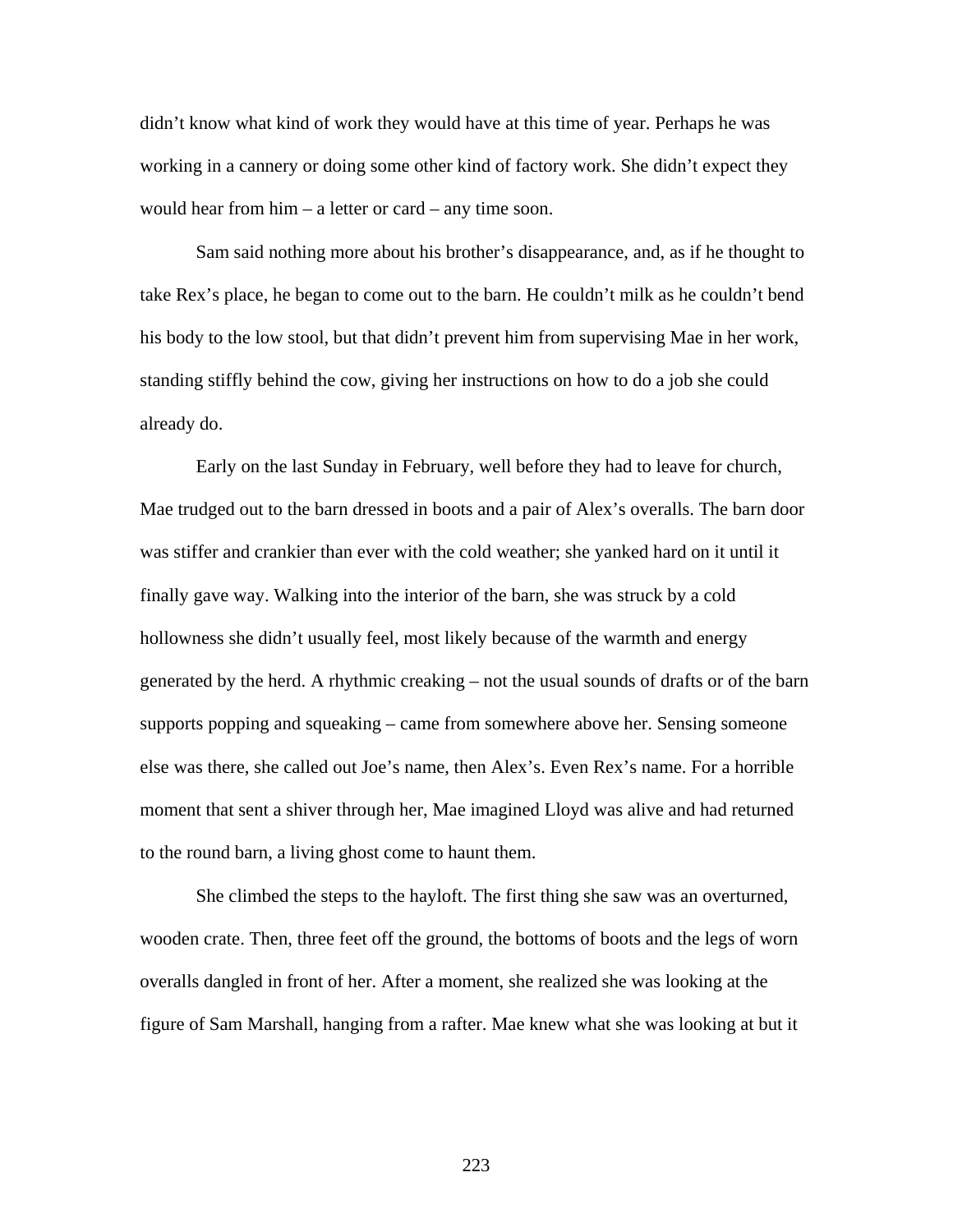didn't make any sense at first. She simply stared, her hand over her mouth. She felt no urge to scream or cry out.

She moved slowly around the swinging body. Sam's face was purple and engorged with blood. His eyes were open and seemed to protrude, as if he was surprised by what was happening to his body. How did Sam even manage to accomplish this? He must have mustered every bit of strength he had left to come out here in the cold and dark, to fashion the noose and throw it over the beam. And to kick the crate out from under himself must have taken tremendous will.

Even though he'd been broken and debilitated the last few years, Mae hadn't seen this coming. Older farmers were known to become melancholy, especially if they were ill or crippled. During the long, winter days they would sometimes take their own lives, often committing the act in their own barns. Mae almost had to laugh at how typical Sam was in his manner of death. And on a Sunday morning, no less – as if to shake his fist at God.

Mae closed her eyes and said a quick prayer for him. Suddenly her thoughts turned to what people would say. She was ashamed to be thinking at this moment about that sort of thing, but the hard reality was that this would be the subject of great speculation and talk in Iowa Rapids and the surrounding county. It always was.

 Sam Marshall left no note. That was no surprise as he didn't communicate deeply personal feelings in life – why would he in death. "If he had left one, it would be a list of instructions, reminders telling us what we're doing wrong, or another of his lunatic rants," Joe said bitterly.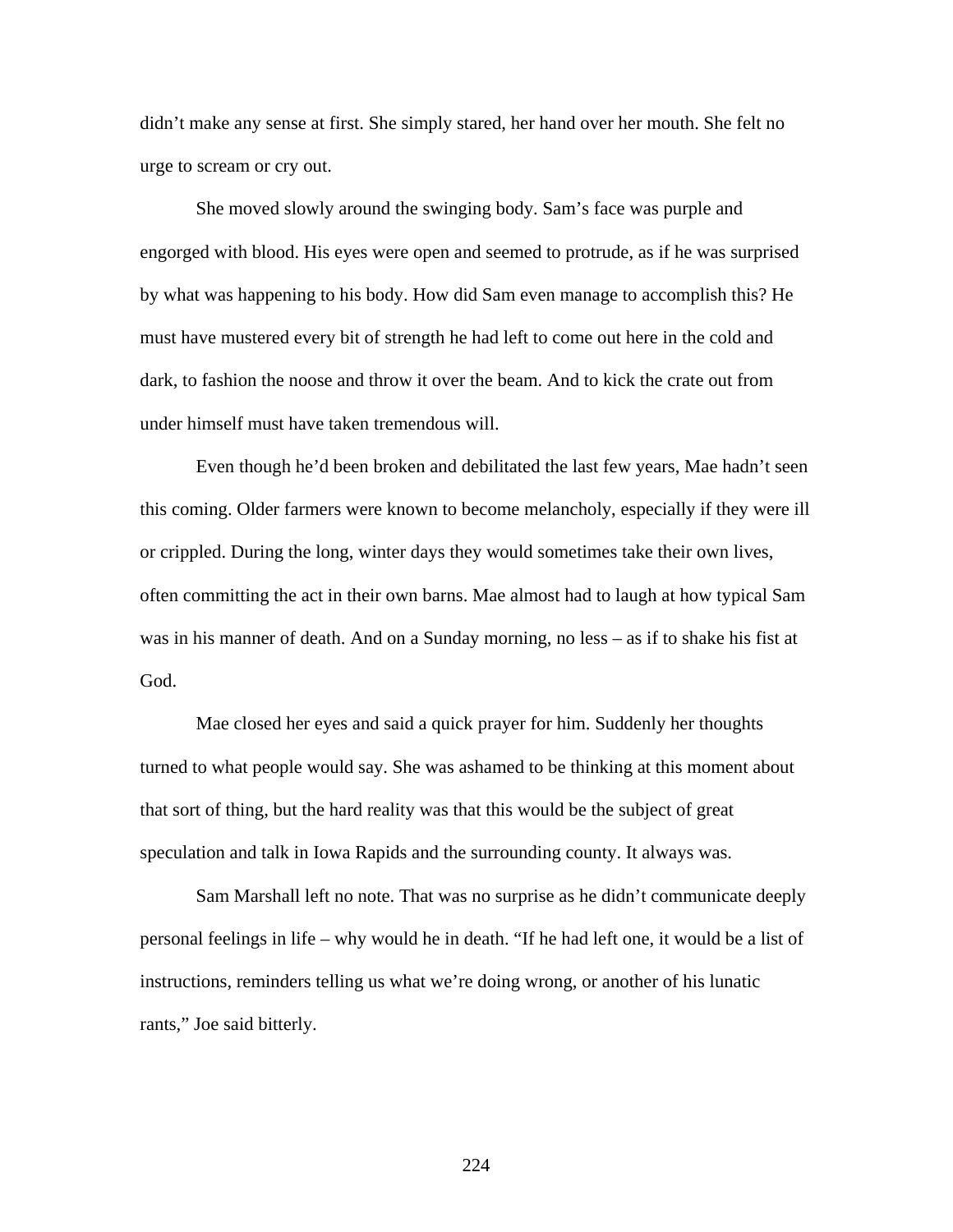The next day, after Sam's body was taken away to the undertaker's, Mae and Joe sat in the kitchen, both of them vague, lost, unsure what to do next.

 "What does his will say?" Mae asked. "Does the farm come to you now or did he leave it to your mother?"

 "I don't know," Joe said. "I never asked him. Guess I assumed it would come to me to keep working and there would be something for Alex – cash or a parcel to go to him when he's old enough."

"But you don't know for sure?" She ran a hand across the table, as if clearing an empty space for his answer. "You've never seen a copy of his will?"

"No, I haven't."

 "How could you not know?" Mae thought he was still in some ways a child afraid to confront his father, even when it came to something this important. "Don't you care about your future, which is now my future – and the future of the children?" She had no standing to be angry with him, not after what she had done.

 "Of course I care," He turned away from her. "It's just that you don't ask your father – a man who acted like he would live forever – what is going to happen once he's dead."

 Several days later, Margaret found a letter in the roll-top desk. It was dated the week after Rex left and, although it was not an official will, it was written in such way that it amended Sam's will. It was witnessed by two men the family knew well. Margaret remembered them visiting, sitting with her husband for some time in the parlor, but she hadn't seen them writing anything down.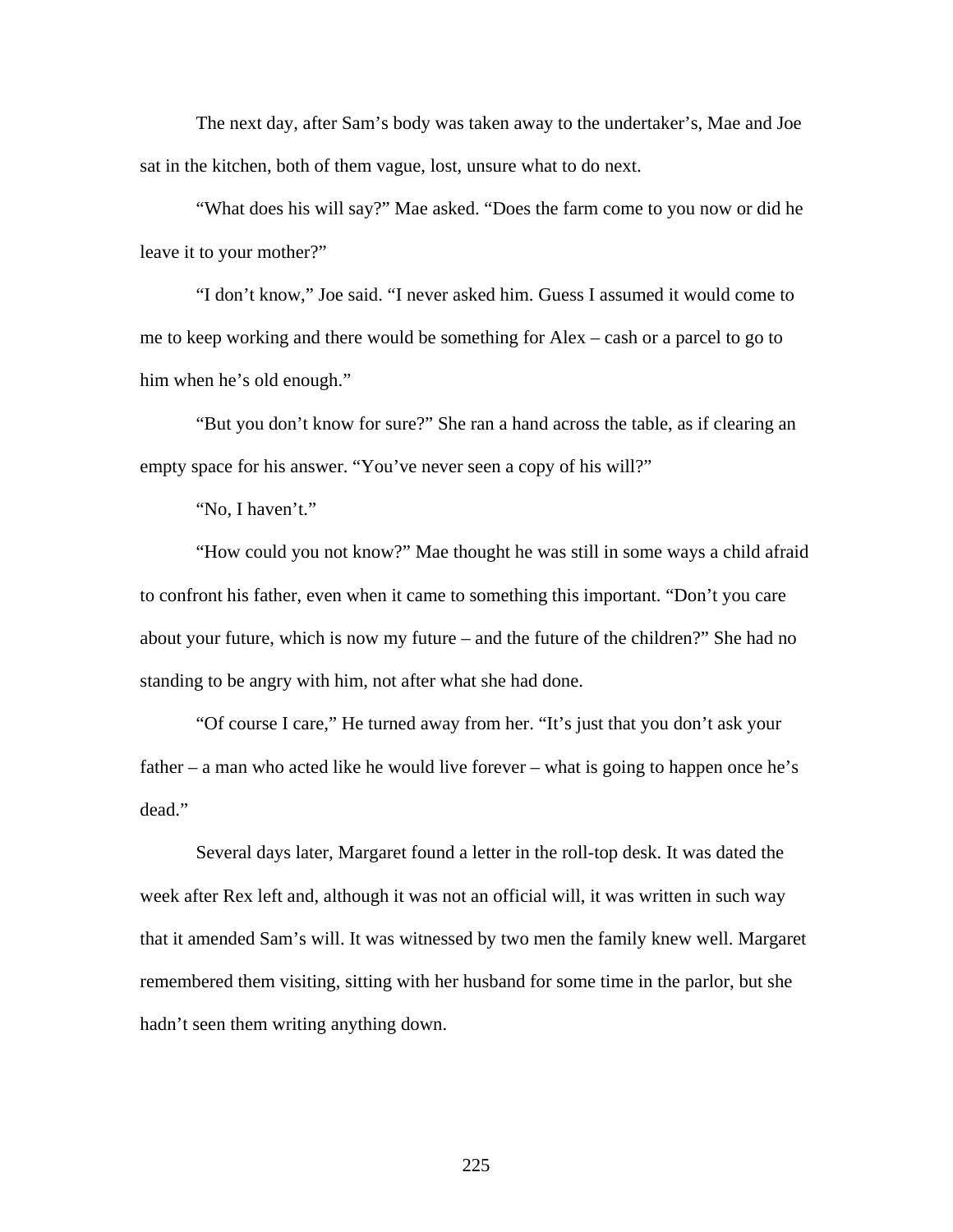This new will left the Marshall farm in its entirety to Joe. But by its very existence, the will made evident that the farm went to him only when it was clear to Sam that Rex was gone and would not be returning.

"Joe, he must have thought the farm was in safe hands," his mother said. She folded the will and put in the desk drawer. "That's why he was able to let go of it."

Joe smiled at her obvious attempt to be kind to him, as though she thought she could change the meaning of Sam's actions with her words. "Mother, the truth is that once he was forced to leave everything to me and not to Rex, he couldn't bear to stick around to watch this place go downhill."

The farm was still in the Marshall family – it had not been split up. Sam had seen to that. But it was now subject to a mortgage they might not be able to pay. There was no ready cash to hire help. Mae and Joe stood at the back of the house, surveying what was now theirs.

"You might have been right about me. I was too stubborn, wanting Lily so badly," she said. "I did this to us."

Joe reached passed her to knock some of the peeling paint off the doorframe. "I'm not going to hold it against you, remind you every day of it," he said. "That was my father's way. We need to find a way to get along here. Decide if we can save this place or let it go." He gave her a resigned smile and walked off to the barn. She watched him yank hard on the door handle, trying to persuade it to open. He disappeared inside.

 As Mae looked at the round barn; she knew it was a failed experiment. And even worse than the fact of its failure, was that it would be forgotten. It would become a repository of old junk: corroded tractor parts and tools, rotting leather trunks and saddles,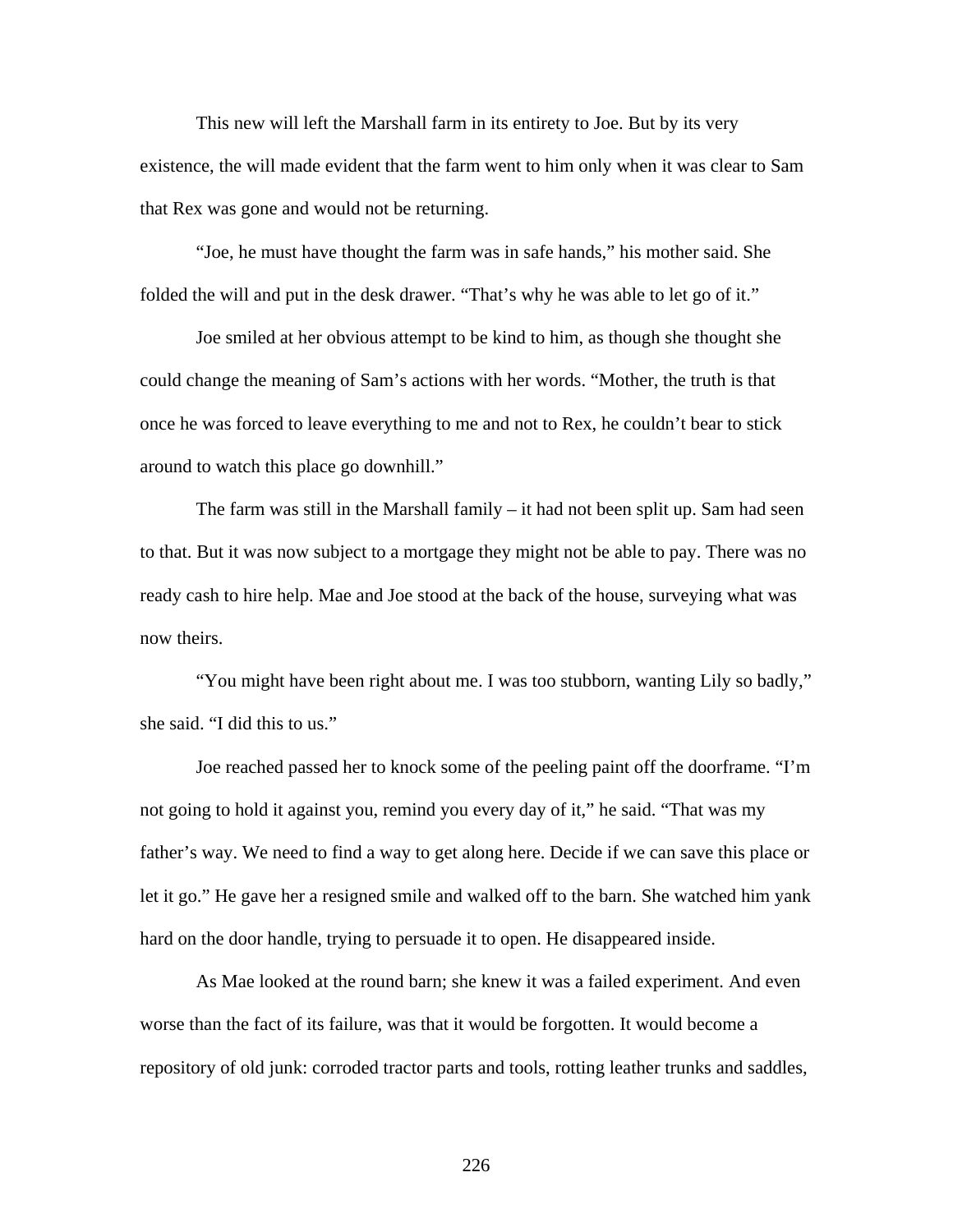broken chairs and tables, cracked window panes, discarded enamel pots and crockery, boxes of mildewed books and clothes no one wanted anymore but didn't want to throw out either. These were the things that would form the testament to their lives, the evidence that they had been here, long after they were gone.

The round barn would stand long after the Marshall family was gone. Mae didn't know where they would be, but intuition told her the family would be moving on to another kind of life soon. But the barn would outlast them all, a hulk of a beast that would not give in easily to time or to the elements. The bricks that came from the Iowa soil would not easily return to it. The inside of the barn would be warped and twisted apart, gutted like an animal, for anything that was useable, but the shell would stand. The outside would be surrounded by tall grasses and tangled weeds and the yard would be littered with rusted and toppled farm equipment, but the round barn would continue to stand.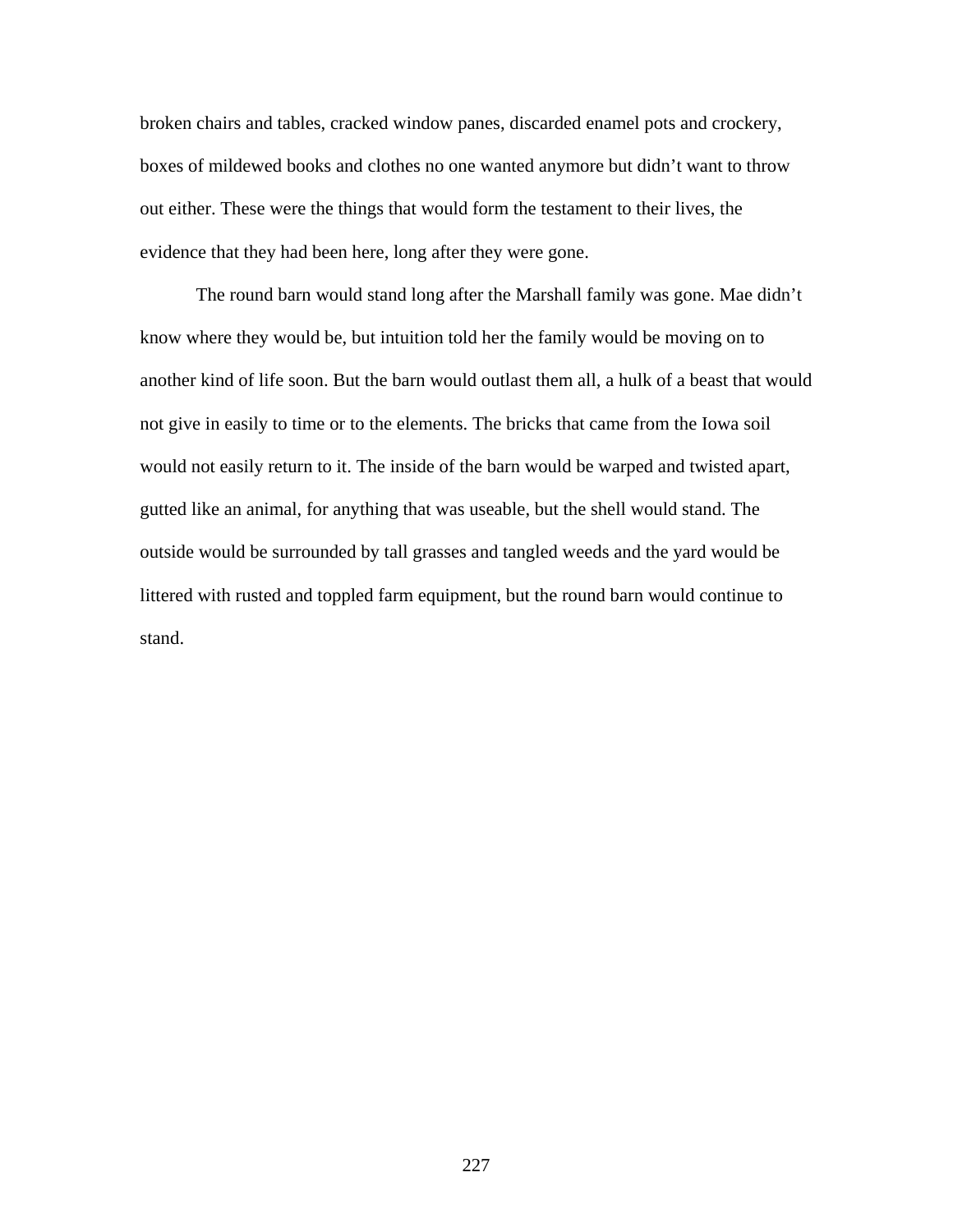## **CHAPTER THREE: WRITING LIFE ESSAY**

In searching for a metaphor to sum up the process of writing a novel, I bypassed the "novel writing as journey" option because it seemed too obvious. I considered the "novel writing as running the gantlet" metaphor, but, while it was painful at times, I don't think novel writing is quite as bad as being beaten with switches by a column of hostile soldiers. I finally came to the conclusion that the process of writing a novel is like building a Rube Goldberg device. Webster's describes a Rube Goldberg device as "a comically involved, complicated invention, laboriously contrived to perform a simple operation." Although most people assume the "simple operation" is something like catching a mouse (think of the kids' game, Mousetrap), if we assume instead that the simple task is "to tell a story" and we accept the notion that novel writing involves deliberate complications for our characters, Webster's definition sure sounds like novel writing to me.

My "comically involved, complicated invention" – the novel entitled *The Round Barn* – came out of several inter-connected short stories written for the graduate fiction workshop. This seems a natural progression (story to inter-connected story to novel) and I have come to understand that, for me, the graduate workshop was a way to find out that I am not a short story writer, but a novel writer. However, I don't believe I would start a novel this way again as the inter-connected stories left me feeling, at times, like I was trying to stitch together unrelated parts and that this structure forced me to throw away parts of many stories as they just couldn't be made to fit. And the structure of interconnected stories did not help me create a plot that seemed to naturally feature cause and effect, to feel organic.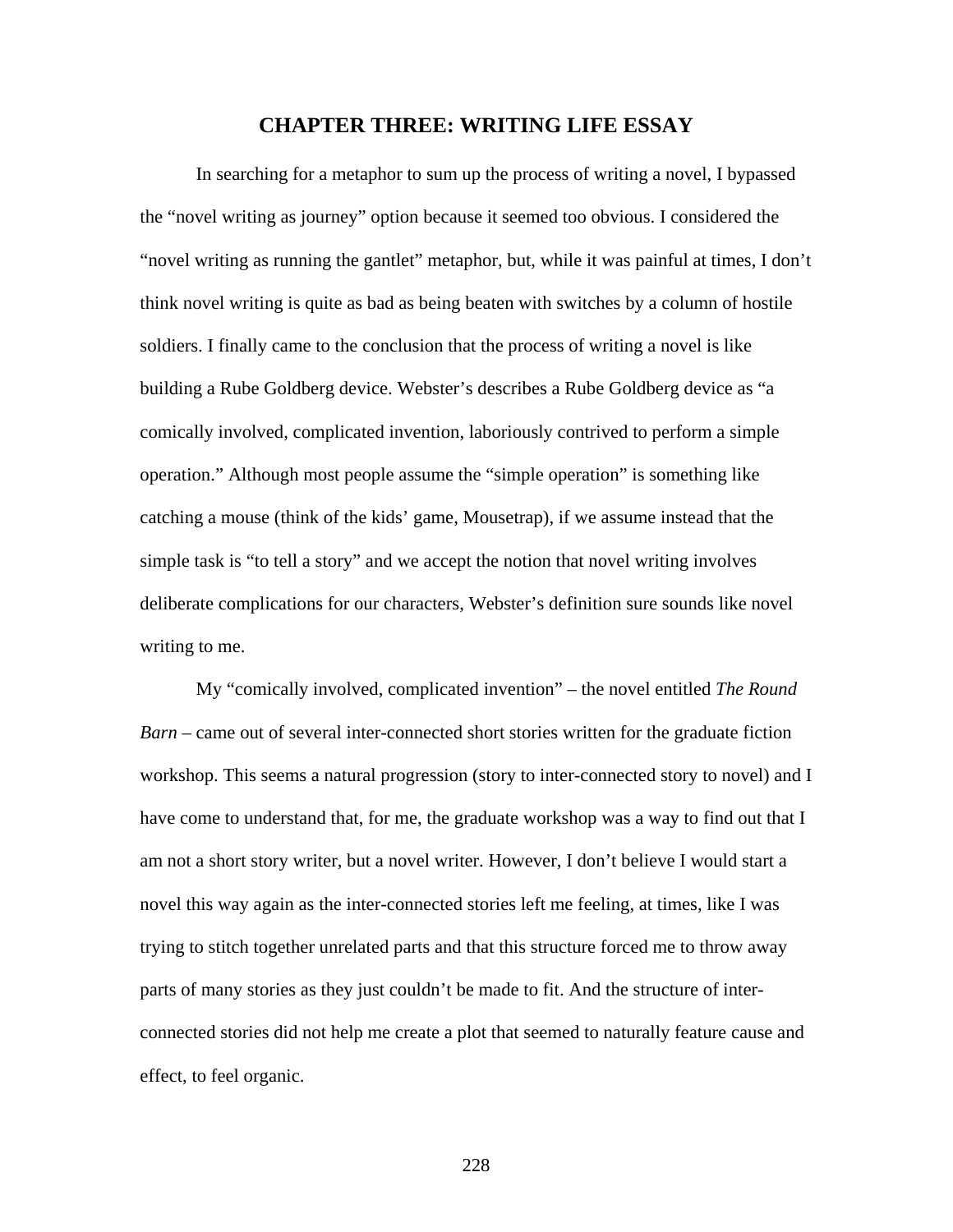*The Round Barn* grew out of place, time and activity – my interest in the world my grandparents grew up in -- rural Iowa in the 1920's. I think this project has been about me trying to write a place my grandparents knew in reality while also trying to imagine something that never existed in that place and time, something that made for an interesting story. I wanted to create a fictional place that was more interesting and engaging perhaps than the real place, but I feel I have failed; the "real" Iowa Rapids (Iowa Falls) still seems to me to be more interesting, engaging, more odd and dark than the world of my novel – judging, anyway, from the pictures, the newspaper accounts, and by the personal visit I made to the "real" place.

I've often asked myself what I was trying to say about my grandparents or to them by writing this novel. I think perhaps I wanted to write my way into answers to some of the questions I never asked them: Why did you leave Iowa? What did you think and feel about your childhood? What was there besides duty and work and God and family? What was going on "underneath"? What would you have done differently? I don't know if, by writing *The Round Barn,* I got answers to any of these questions or simply raised more questions.

 In some ways, writing in a historical timeframe seemed easier to me than writing in the contemporary moment, perhaps because of the illusion that history is a fixed, permanent thing that could provide the writer with a significant and interesting backdrop for the characters and plot. I chose the rich (too rich, perhaps) period of American history that included The Great War, the influenza pandemic of 1918, an agricultural boom and an agricultural bust. All of this required research, which was endlessly interesting to me,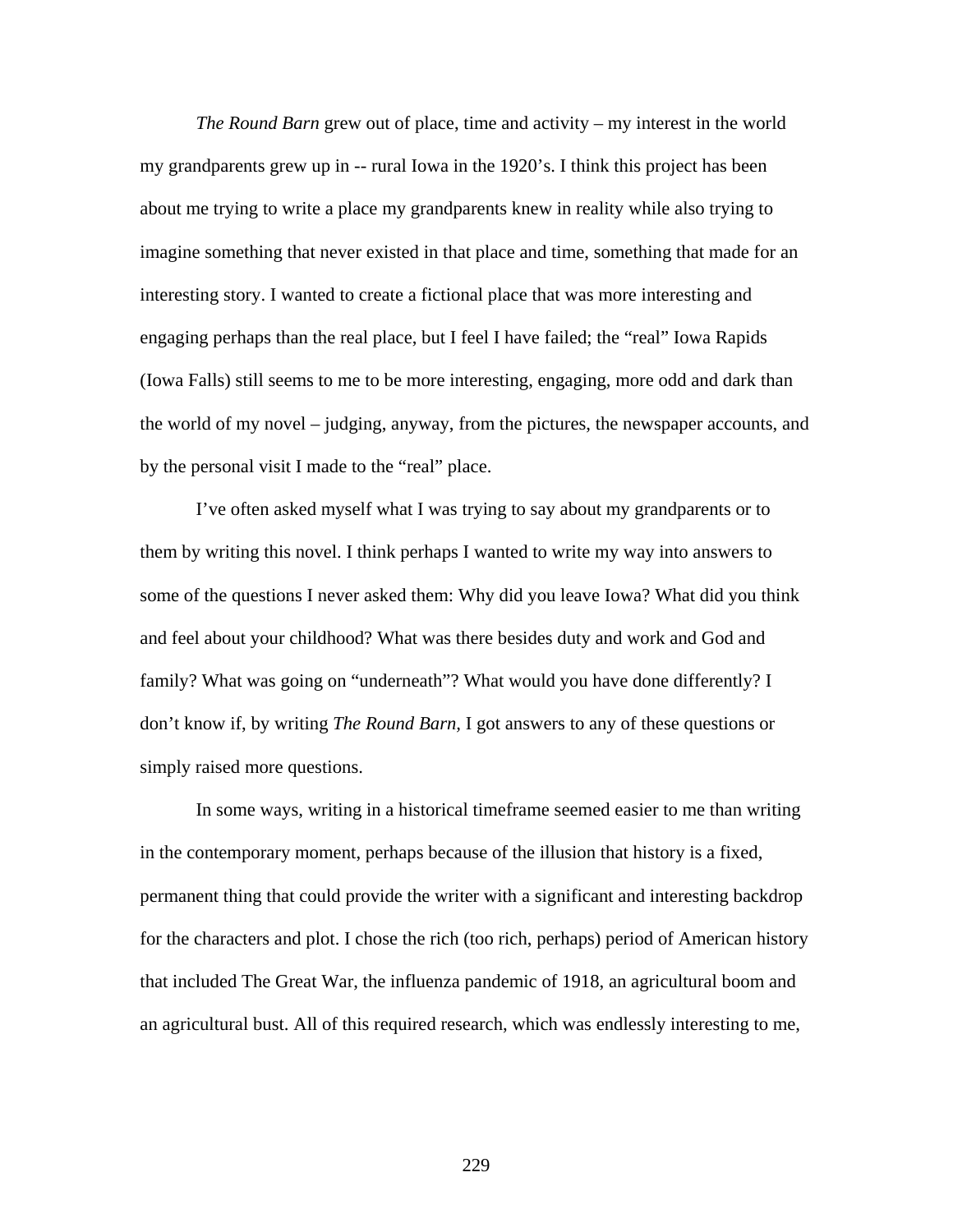but also required a great deal of work to make the information an integral part of the work itself, not just a series of "info dumps."

I also faced an unexpected consequence from both the influence of the research trip and of my grandparents' legacy as very nice people. For the first year or so of writing this novel, I had a difficult time creating characters that weren't "nice." Iowa is, indeed, a "nice" place full of friendly people. Many of them, especially farmers, could be seen as honest, wholesome, Christian, salt-of-the-earth people. These folks would make great neighbors; they don't make for great characters in fiction, especially when the goal is conflict. Of course, we all know that even in a place as "nice" as Iowa, the bad stuff is happening. It just took me a while to get to the fighting and the drinking and the selfishness. I still haven't been able to take the novel as far as it needs to go in some of these areas, including sex. Try as I might to convince her, Ivonne refuses to believe it when I say there is no sex in Iowa, especially in 1915. In writing this novel, I had to work to put the "niceness" aside.

In writing the first draft, I found that I write from activity, meaning it was important for me to know *what* my farmers were doing in order to write the chapter and to get to their desires and motivations. It was also through activities in this novel that the values of the community and the time period are revealed. I have to know what my characters are doing before I can begin to understand why they are doing it.

 What has been most valuable to me in writing this novel is what it has taught me about my writing process, the act of "laboriously contriving" this two-hundred plus page story. Before I undertook the novel, I didn't really have a process – now I do. I have learned that I draft slowly, but revise more quickly once I know the whole arc of the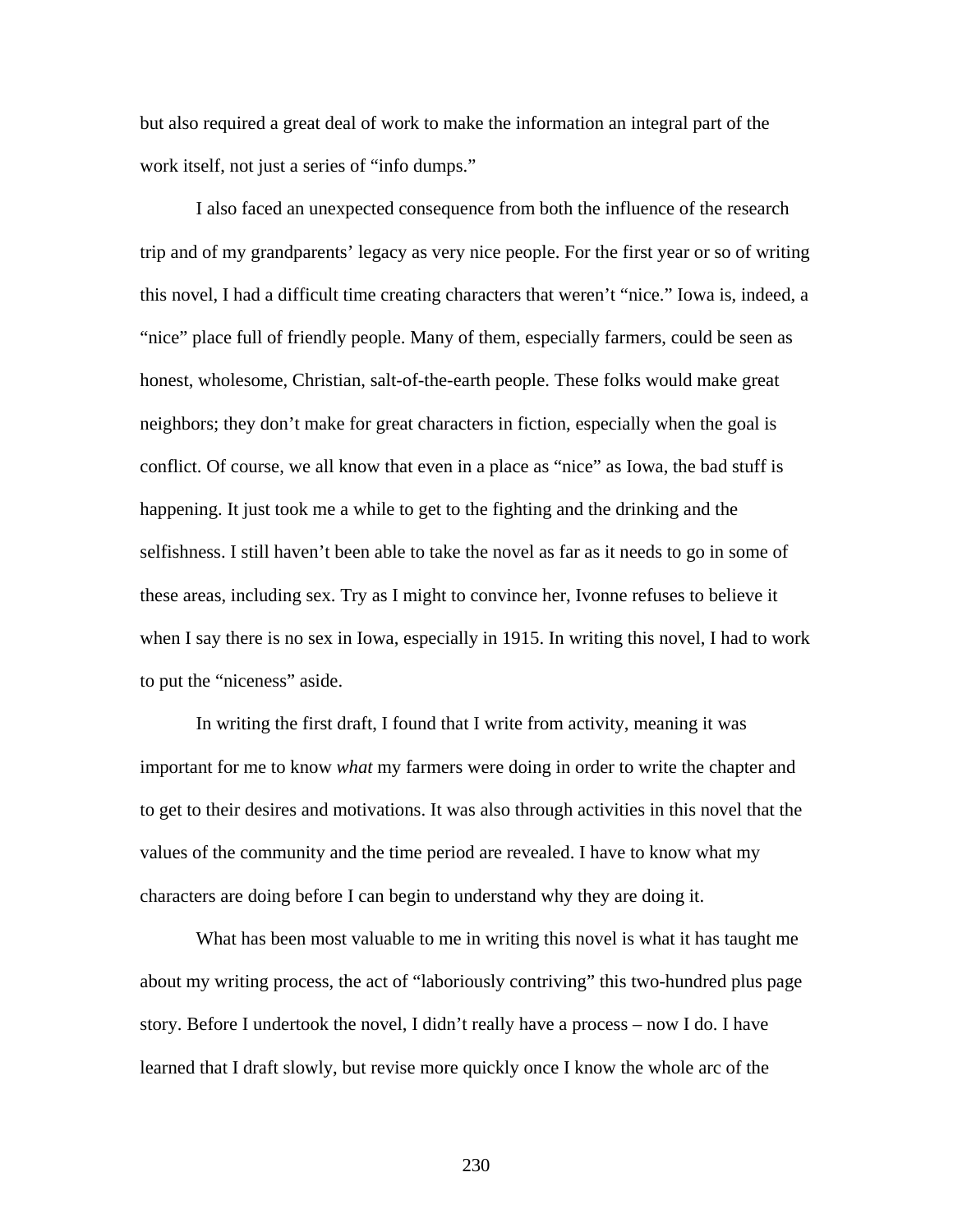story. I have learned the importance of making writing a habit and staying with your story every day.

And I have learned that I write best in public, not at home. Home, for me, is a place of supreme distraction (husband, cats, laundry, yard, bills, etc.). Why is it we, as writers, often feel we write because we can't do anything else and yet, some days, when I am at home, I would rather rearrange my sock drawer or scoop the litter boxes than sit down with a pencil in my hand and face the blank pages of my notebook? However, if I take my notebook out and spend three hours in a public space (read: coffee shop, bar, park), I will write.

Consequently, I have also learned what it means to "make a spectacle of myself" as a writer, to be looked at by others who are wondering what I'm doing while they are enjoying coffee or a beer with friends. And of course, this means having to answer questions -- usually from well-meaning people who are genuinely curious about what I'm doing. But we all know how it goes: What are you doing? Writing my master thesis. What's it for? Creative writing. What is it? It's a novel. What's it about? Iowa farmers, circa 1915. And that's when "the look" flashes across their face, the look that says "Why on earth would you want to write about Iowa farmers?" I think perhaps, now that I have answered that question a thousand times and now that the thesis is done, I will miss that look.

I have also learned that I write in pencil on paper, then go through a series of computer drafts that I then scribble on again with pencil. It must be pencil and I cannot sit down to a blank computer screen and just compose. Some people seem surprised by this,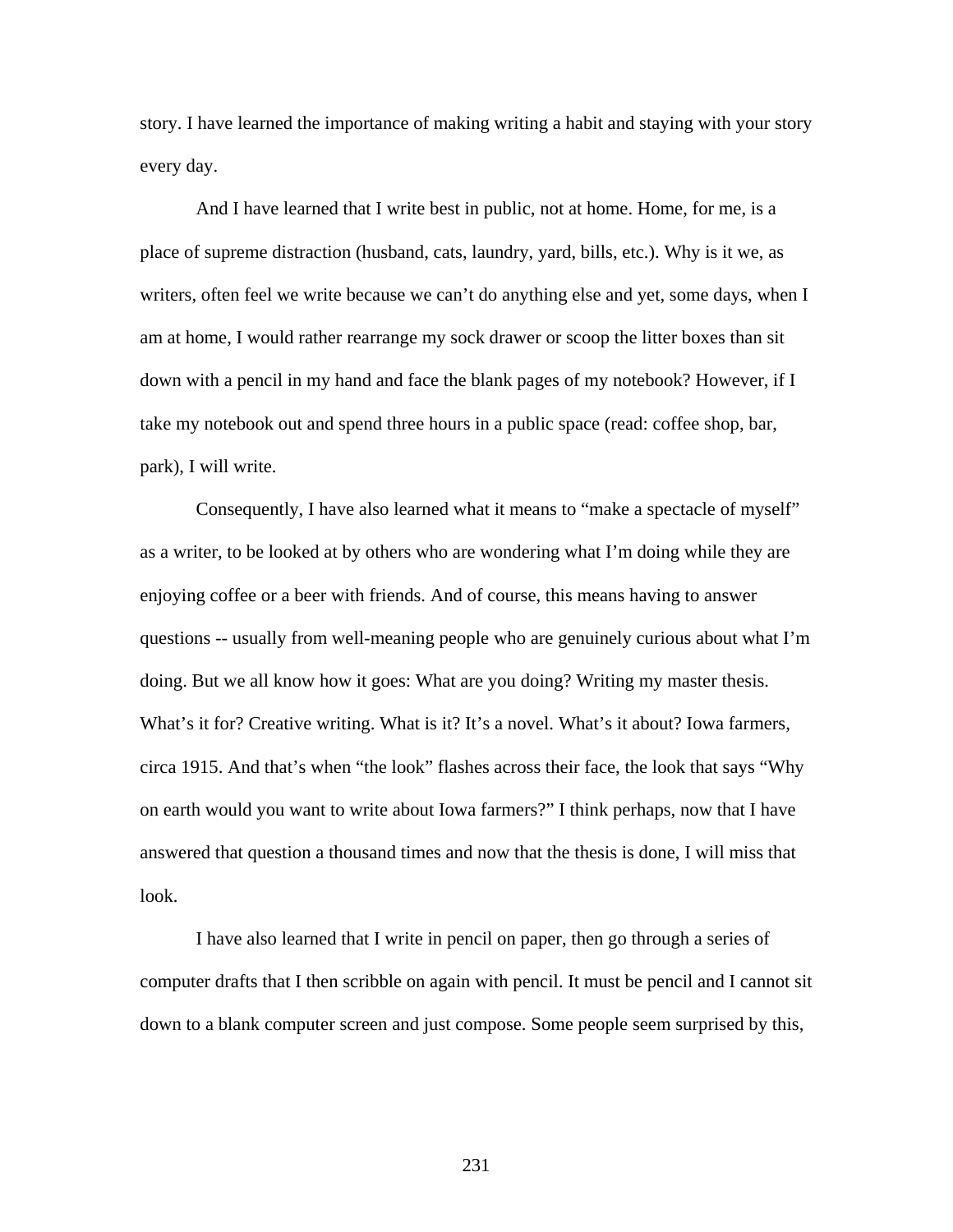but it is the only way I know how to do it – and I think each of us has to make friends with our process, whatever it is.

For me, the sequence of drafting, revising, and editing is a process of refinement that feels like a triangle. It is fat on the bottom as there is much work to do in drafting and generating material and the first draft acts as the base that is built upon in levels until the last level (the peak) is revision at the sentence level (tweaking the language).

I believe that my strengths as a writer are organization (I can give you a first draft that is quite readable) and description. As a "visual person," I think perhaps I am a more effective writer when I am seeing an imagined place and describing it in terms of color, texture, shape, light. I think that my greatest weakness is dialogue. While I feel that I can recognize good dialogue when I hear it, I have a hard time writing fluid, natural dialogue. It is a struggle for me to hear my characters speak.

I was advised by my very wise director to warm-up before writing by reading. It is a way to put oneself in the writing mode – and I have found this is true. But, at the same time, it made me wonder why the words of another writer should be the thing that draws me out. Why isn't my own experience, my own thoughts (my own internal monologue) on life, love, and my characters enough? Why must I rely on the voice of another to trigger my own? Why isn't what I know to be true enough? Is fiction more than that?

So who are these other voices that have influenced me? Certainly Jane Smiley and *A Thousand Acres*, no doubt the best known contemporary novel set in Iowa. Had it occurred to me that I could borrow a plot from Shakespeare, I might have done just that; however, what I found most useful about Smiley's work is that her prose, while effective, is not mysterious. She makes writing and storytelling seem possible. Similarly, Richard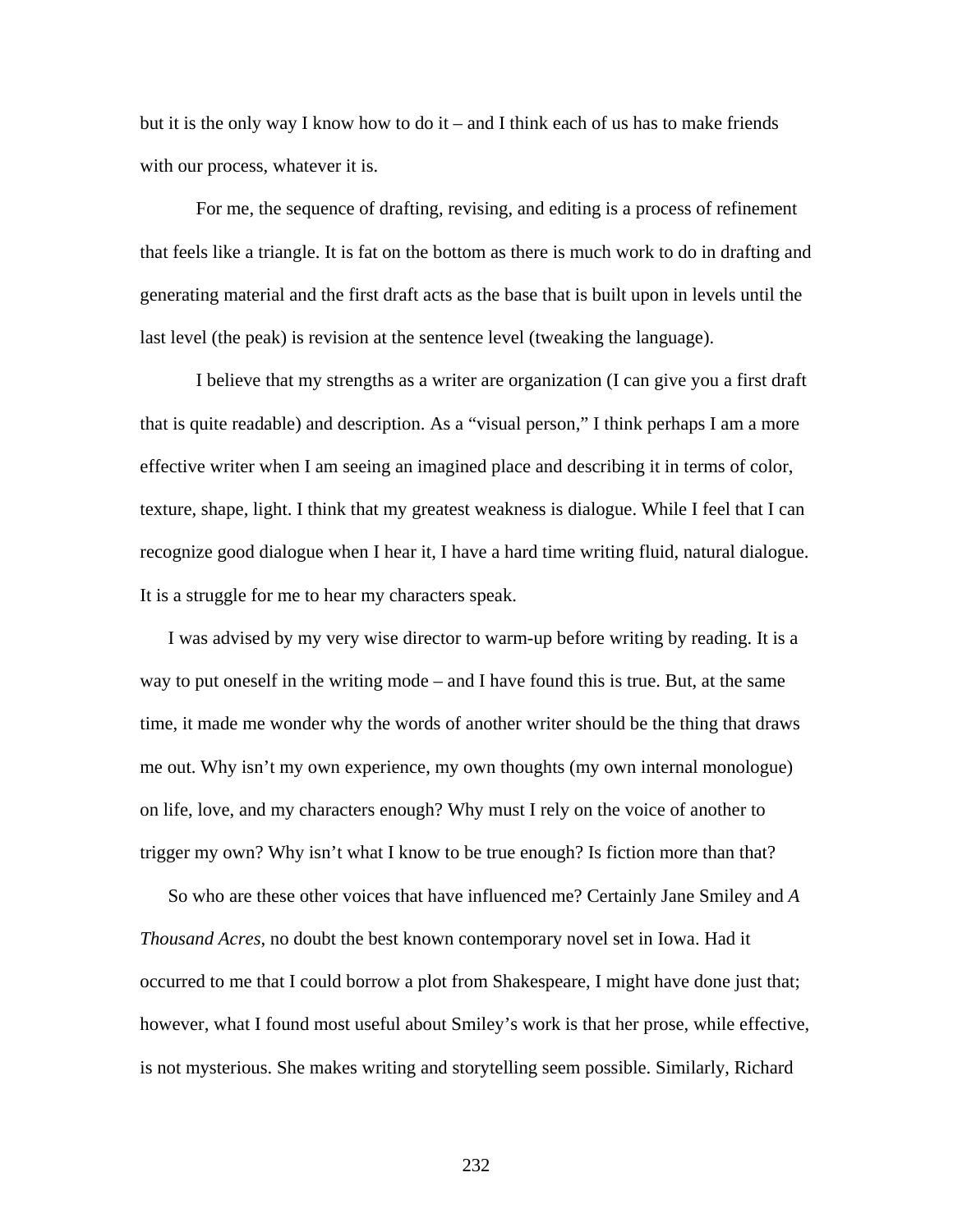Russo and *Empire Falls* speaks to me about place, about how a small town world can be created on the page and filled with colorful, yet realistic, characters. I hope someday to write characters as odd and vivid as Russo's. For me Annie Proulx is all about concrete specificity, a world filled with "stuff" - objects that give it texture and landscape. She is a master at making verbs do the work in the sentence and has such a variety of verbs working for her that I call her prose "crunchy." Alice Munro may not directly influence style, though I appreciate her subtlety (of moment, of dialogue); I enjoy reading her but I don't believe I can grasp her well enough to mimic her in any way. Finally, I should say that Joyce Carol Oates' *We Were the Mulvaneys* was both an enjoyable and useful book for me as far as getting deeply involved with characters and their emotions. The trouble I had with it was how she gets away with the multiple points of view and the shifting – though I have to say it didn't stop me from reading the book.

 I think to write a good novel, an effective and meaningful novel, the writer has to be obsessed with their characters, be thinking about them all the time, be talking to them, listening for them. It requires a kind of immersion that I'm not sure I'm equipped to handle. I'm not sure I'm ever going to create characters or a world that interests me more than the one I actually inhabit. I am easily distracted by the many intriguing things going on around me and I also seek to have a balance in my life. While I don't want to suggest that good writers have to be "unbalanced," I think writing novels requires a kind of intense focus that the world does not foster or understand and that the rigors of everyday life (making a living, maintaining relationships, keeping cats alive and healthy) work to destroy.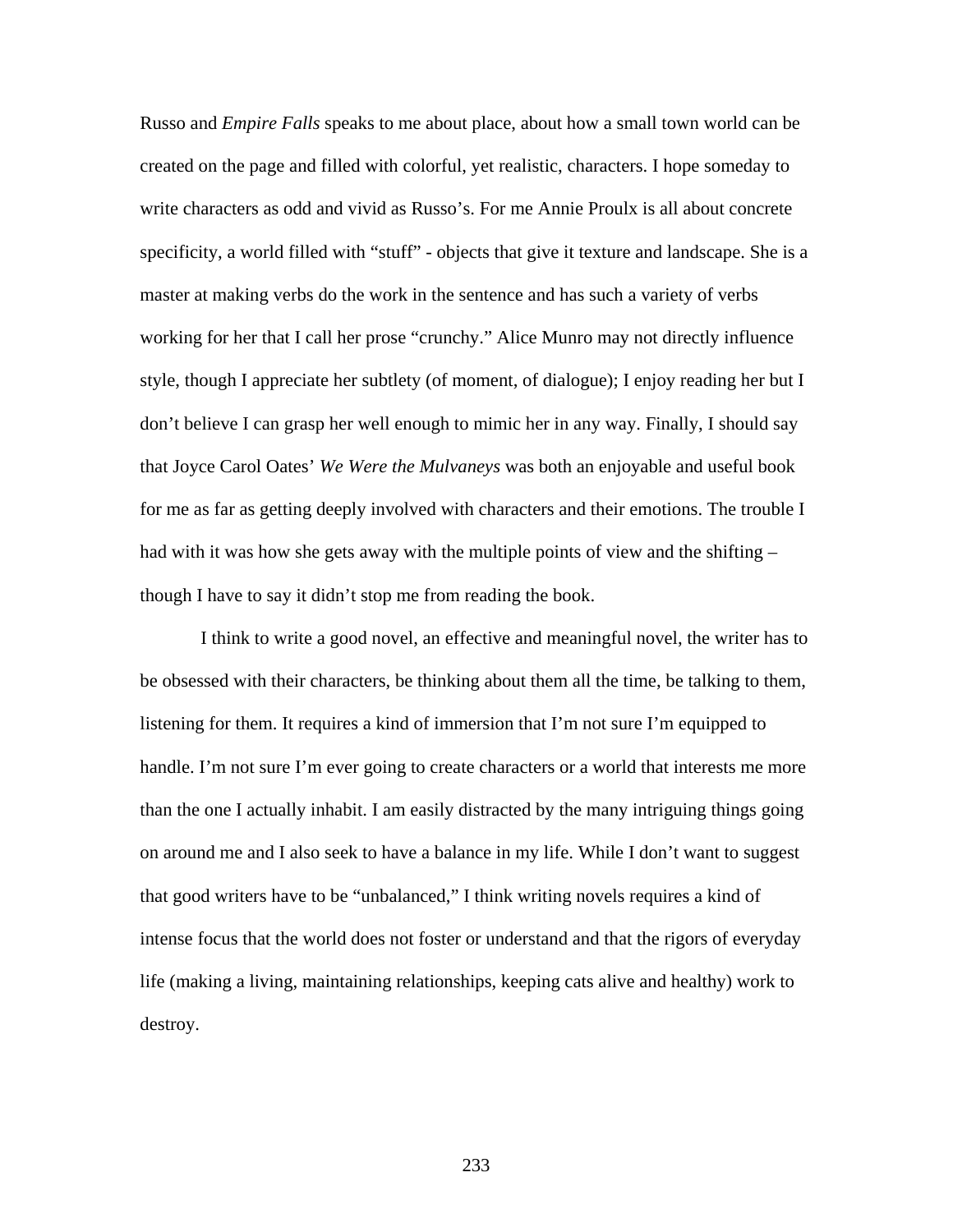Writing a novel can take so long that the writer changes in that time – and the novel changes the writer, going through different periods with different "obsessions" (both within the novel and in life). Early work can seem old, stale, or irrelevant as time passes and the writer moves on from it. Older material may also become "darlings" that cannot be killed –until a reader points out that it doesn't belong.

Writing novels may never pay me, may takes more of my life/time/mind/soul than a non-writer can imagine. It could make me miss out on other things. It could run me through a maze like a mouse in a science experiment. And I am not sure that I have the stamina (emotional and intellectual) to write more novels, to construct more complicated worlds filled with human souls – and yet, let me tell you about my next novel and how it will differ from this last one...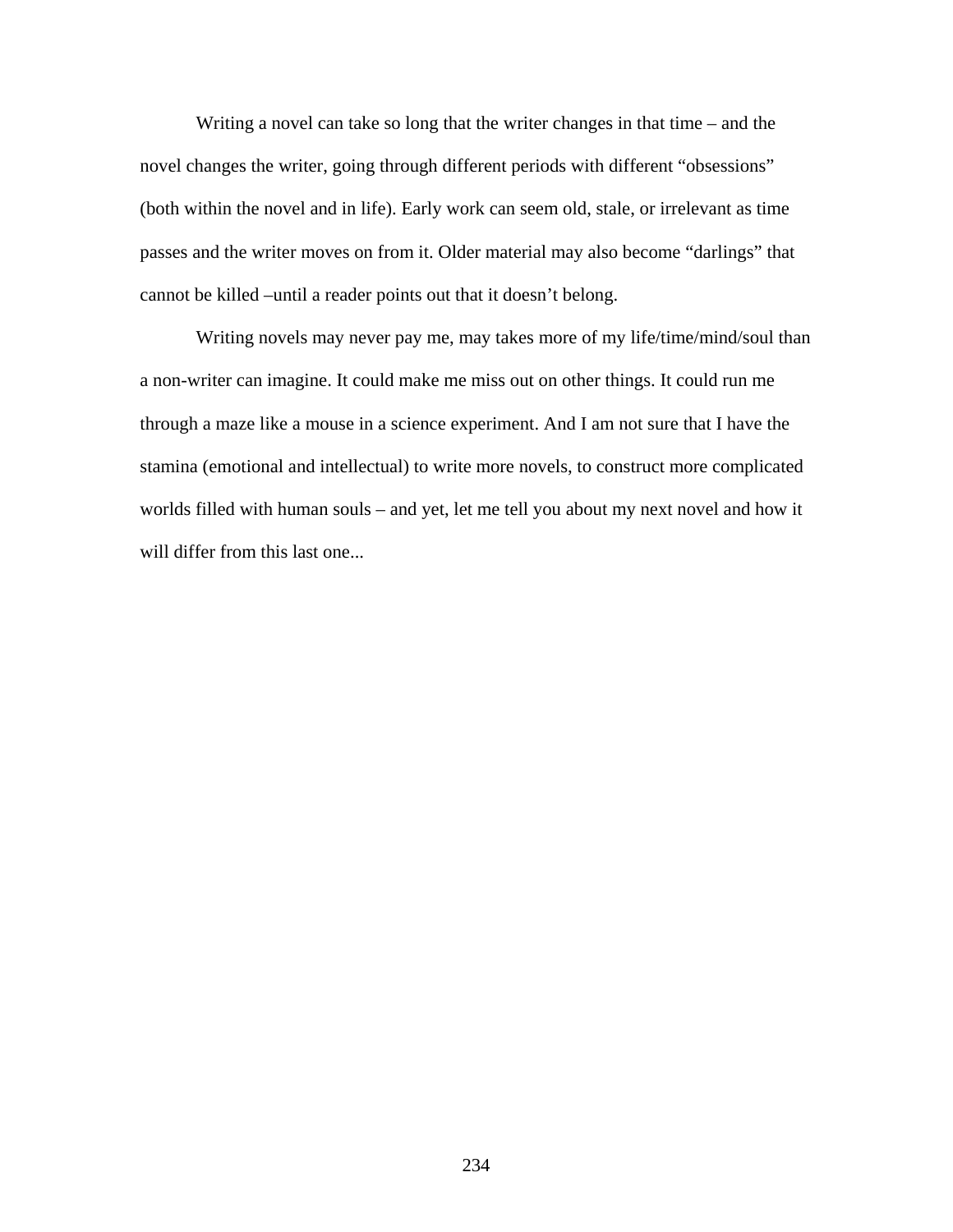**APPENDIX: DIRECTED READING LIST**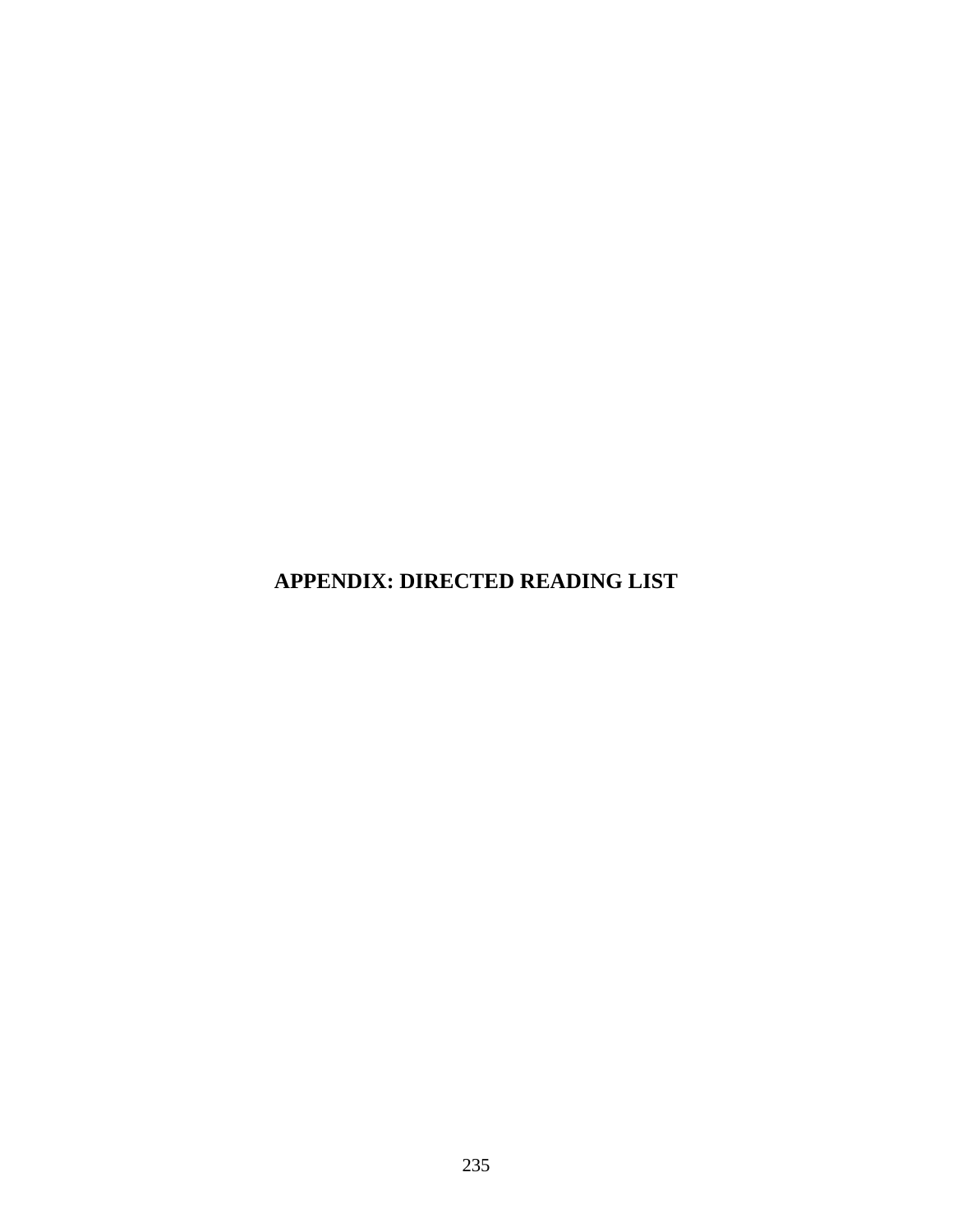## FICTION:

| Chinua Achebe                   | Things Fall Apart                                                                                      |
|---------------------------------|--------------------------------------------------------------------------------------------------------|
| Dorothy Allison                 | <b>Bastard Out of Carolina</b>                                                                         |
| <b>Martin Amis</b>              | Money: A Love Story                                                                                    |
| Pat Barker                      | Regeneration                                                                                           |
| Susan Burmeister-<br>Brown, Ed. | Mother Knows: 24 Tales of Motherhood                                                                   |
| <b>Raymond Carver</b>           | Where I'm Calling From                                                                                 |
| Kate Chopin                     | The Awakening                                                                                          |
| <b>Agatha Christie</b>          | The Murder of Roger Ackroyd                                                                            |
| J.M. Coetzee                    | Disgrace                                                                                               |
| Don DeLillo                     | <b>White Noise</b>                                                                                     |
| Andre Dubus III                 | The House of Sand and Fog                                                                              |
| Katherine Dunn                  | Geek Love                                                                                              |
| William Faulkner                | As I Lay Dying<br>Sanctuary                                                                            |
| F. Scott Fitzgerald             | The Great Gatsby                                                                                       |
| <b>Gustave Flaubert</b>         | <b>Madam Bovary</b>                                                                                    |
| Ford Maddox Ford                | The Good Soldier                                                                                       |
| <b>Graham Greene</b>            | The End of the Affair                                                                                  |
| Jennifer Haigh                  | Mrs. Kimble<br><b>Baker Towers</b>                                                                     |
| Thomas Hardy<br>Jim Heynen, Ed. | Jude the Obscure<br>Tess of the D'Urbervilles<br>Fishing for Chickens: Short Stories About Rural Youth |
| Susan Hubbard                   | Blue Money/Walking on Ice                                                                              |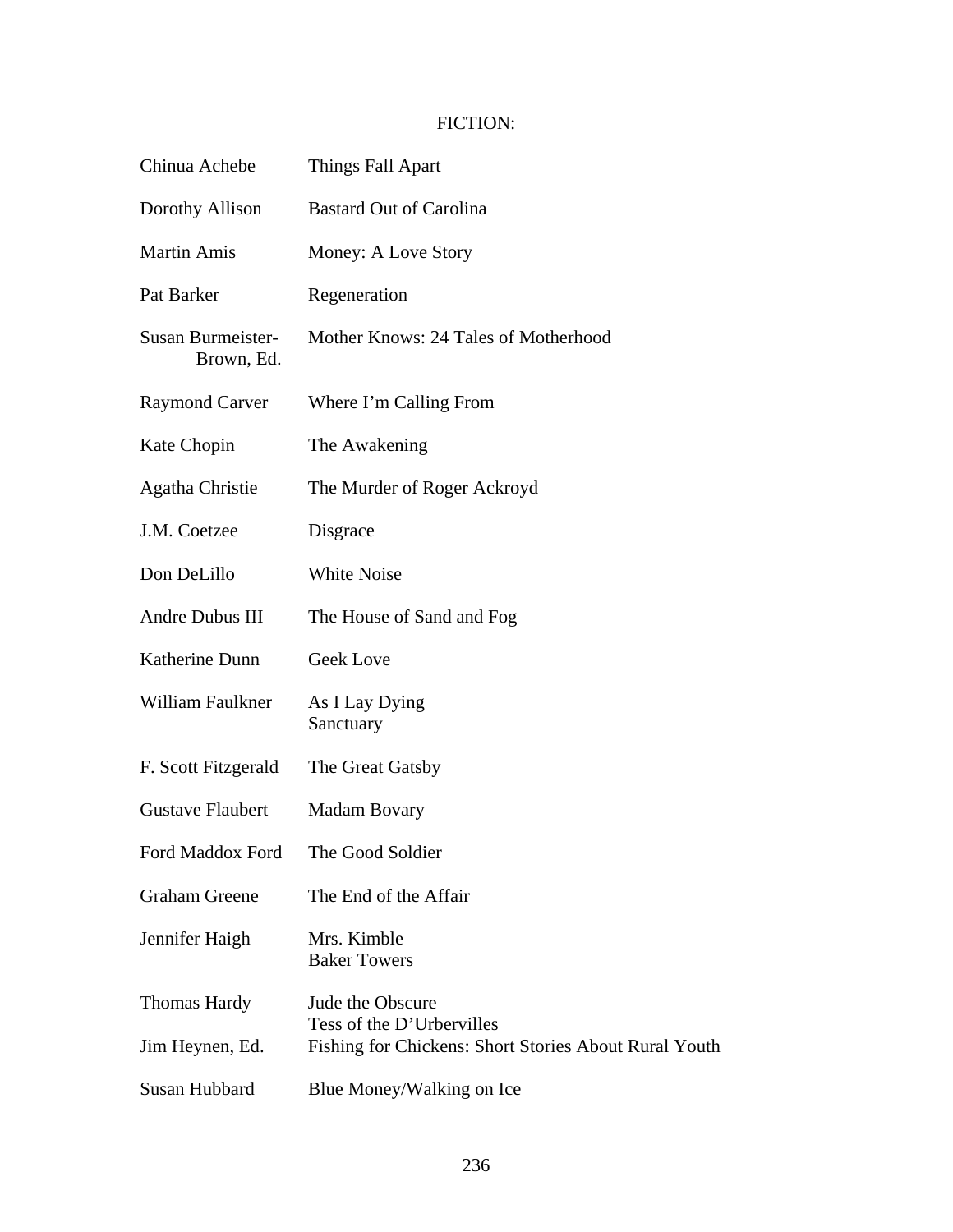| The Cider House Rules                                   |
|---------------------------------------------------------|
| Daisy Miller                                            |
| The Sugar Island                                        |
| To Kill a Mockingbird                                   |
| A River Runs Through It                                 |
| One Hundred Years of Solitude                           |
| Like Life                                               |
| The Beggar Maid<br>Runaway<br>The View from Castle Rock |
| Jazz<br>Paradise<br>Sula                                |
|                                                         |
| The Things They Carried                                 |
| Flannery O'Connor<br>Wise Blood<br><b>Short Stories</b> |
| We Were the Mulvaneys                                   |
| The English Patient                                     |
| In the Cherry Tree                                      |
| <b>Accordion Crimes</b><br>The Shipping News            |
| The Ice at the Bottom of the World                      |
| <b>Empire Falls</b>                                     |
| The God of Small Things                                 |
|                                                         |